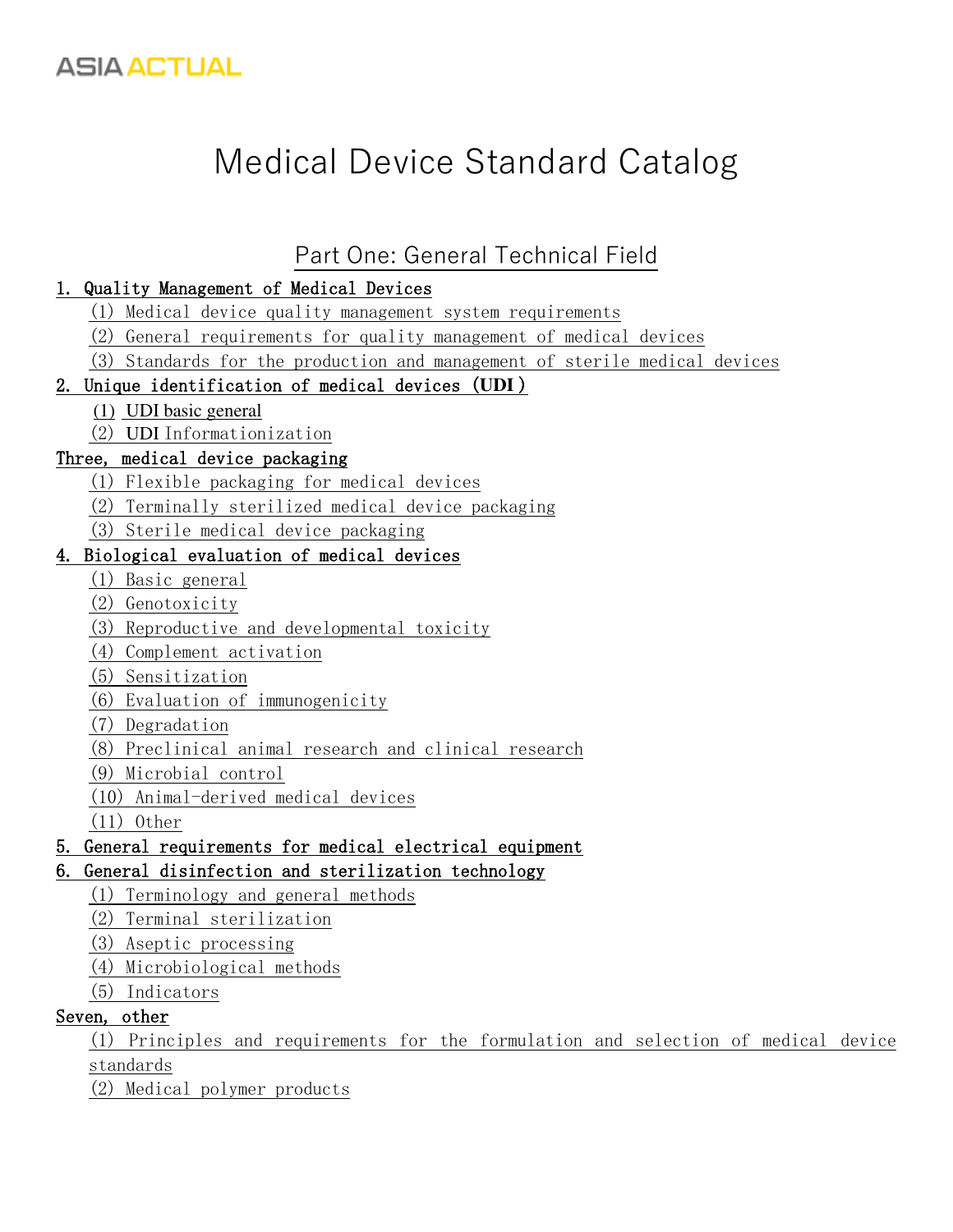### [Part Two: Fields of Expertise](https://translate.googleusercontent.com/translate_f#_Toc14168)

#### [1. Surgical instruments](https://translate.googleusercontent.com/translate_f#_Toc23933)

- [\(1\) Professional and general fields](https://translate.googleusercontent.com/translate_f#_Toc15039)
- [\(2\) Knife](https://translate.googleusercontent.com/translate_f#_Toc8979)
- [\(Three\) cut](https://translate.googleusercontent.com/translate_f#_Toc23611)
- [\(Four\) pliers](https://translate.googleusercontent.com/translate_f#_Toc17163)
- [\(5\) Tweezers](https://translate.googleusercontent.com/translate_f#_Toc23984)
- [\(6\) Suture needle](https://translate.googleusercontent.com/translate_f#_Toc20144)
- [\(7\) Suture](https://translate.googleusercontent.com/translate_f#_Toc28244)
- [\(8\) Kiss \(stitch\) combiner](https://translate.googleusercontent.com/translate_f#_Toc22316)
- [\(9\) Other](https://translate.googleusercontent.com/translate_f#_Toc9801)

#### [2. Syringe \(needle\), puncture equipment](https://translate.googleusercontent.com/translate_f#_Toc14642)

- [\(1\) Professional and general fields](https://translate.googleusercontent.com/translate_f#_Toc26666)
- [\(2\) Syringe](https://translate.googleusercontent.com/translate_f#_Toc10971)
- [\(3\) Injection needle](https://translate.googleusercontent.com/translate_f#_Toc8169)
- [\(4\) Puncture equipment](https://translate.googleusercontent.com/translate_f#_Toc17805)

#### [3. Surgical implants](https://translate.googleusercontent.com/translate_f#_Toc20907)

- [\(1\) Professional and general fields](https://translate.googleusercontent.com/translate_f#_Toc21470)
- [\(2\) Materials](https://translate.googleusercontent.com/translate_f#_Toc16526)
- [\(3\) Orthopedic equipment and tools](https://translate.googleusercontent.com/translate_f#_Toc11221)
- [\(4\) Orthopedic implants](https://translate.googleusercontent.com/translate_f#_Toc29809)
- [\(5\) Cardiovascular implants](https://translate.googleusercontent.com/translate_f#_Toc24569)
- [\(6\) Tissue engineering implants](https://translate.googleusercontent.com/translate_f#_Toc24381)
- [\(7\) Active implants](https://translate.googleusercontent.com/translate_f#_Toc9739)
- [\(8\) Other](https://translate.googleusercontent.com/translate_f#_Toc9539)

#### [Four, family planning equipment](https://translate.googleusercontent.com/translate_f#_Toc2145)

- [\(1\) Mechanical contraceptive devices](https://translate.googleusercontent.com/translate_f#_Toc27044)
- [\(2\) Surgical instruments for obstetrics and gynecology](https://translate.googleusercontent.com/translate_f#_Toc24375)

[\(Three\) other](https://translate.googleusercontent.com/translate_f#_Toc18143)

#### [5. Medical intravascular catheters and non-intravascular catheters](https://translate.googleusercontent.com/translate_f#_Toc14707)

- [\(1\) Intravascular catheter](https://translate.googleusercontent.com/translate_f#_Toc7422)
- [\(2\) Non-intravascular catheter](https://translate.googleusercontent.com/translate_f#_Toc22710)

#### [6. Dental materials, instruments and equipment](https://translate.googleusercontent.com/translate_f#_Toc27126)

- [\(1\) Professional and general fields](https://translate.googleusercontent.com/translate_f#_Toc17062)
- [\(2\) Tooth filling and restoration materials](https://translate.googleusercontent.com/translate_f#_Toc17975)
- [\(3\) Denture restoration materials and products](https://translate.googleusercontent.com/translate_f#_Toc14806)
- [\(4\) Orthodontic materials and products](https://translate.googleusercontent.com/translate_f#_Toc11897)
- [\(5\) Oral preventive materials and products](https://translate.googleusercontent.com/translate_f#_Toc17087)
- [\(6\) Oral implant materials and products](https://translate.googleusercontent.com/translate_f#_Toc19792)
- [\(7\) Dental equipment](https://translate.googleusercontent.com/translate_f#_Toc15776)
- [\(8\) Dental equipment](https://translate.googleusercontent.com/translate_f#_Toc18963)
- [\(9\) Other](https://translate.googleusercontent.com/translate_f#_Toc9284)

## [Seven, infusion, blood transfusion, blood sampling, drainage equipment](https://translate.googleusercontent.com/translate_f#_Toc4102)

[\(1\) Professional and general fields](https://translate.googleusercontent.com/translate_f#_Toc13045)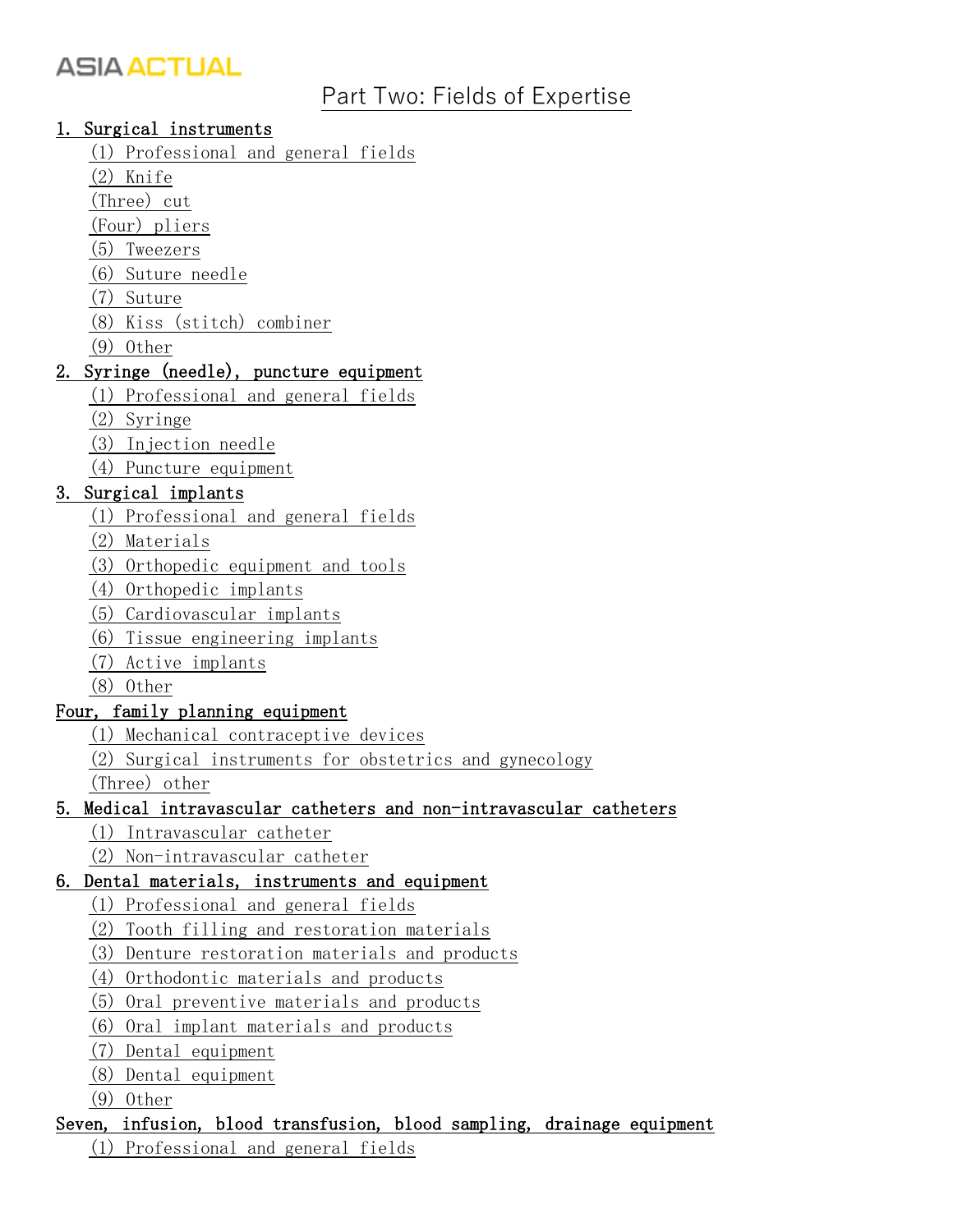- [\(2\) Infusion apparatus](https://translate.googleusercontent.com/translate_f#_Toc22519)
- [\(3\) Blood transfusion and blood collection equipment](https://translate.googleusercontent.com/translate_f#_Toc15922)
- [\(4\) Drainage equipment](https://translate.googleusercontent.com/translate_f#_Toc20398)

#### [8. Biological evaluation of nanomaterials](https://translate.googleusercontent.com/translate_f#_Toc17117)

- [9. Assisted reproductive medical equipment](https://translate.googleusercontent.com/translate_f#_Toc21979)
- [10. Medical additive manufacturing technology and medical equipment](https://translate.googleusercontent.com/translate_f#_Toc27890)

#### [11. Medical biological protection](https://translate.googleusercontent.com/translate_f#_Toc13924)

- [\(1\) Medical masks](https://translate.googleusercontent.com/translate_f#_Toc28955)
- [\(2\) Medical protective clothing](https://translate.googleusercontent.com/translate_f#_Toc29252)
- [\(3\) Surgical gowns, surgical drapes](https://translate.googleusercontent.com/translate_f#_Toc14218)
- [\(4\) Medical gloves](https://translate.googleusercontent.com/translate_f#_Toc14180)
- [\(5\) Medical protective shoe covers and caps](https://translate.googleusercontent.com/translate_f#_Toc2821)
- [\(6\) Biological safety cabinet](https://translate.googleusercontent.com/translate_f#_Toc4101)

#### [12. Sanitary materials](https://translate.googleusercontent.com/translate_f#_Toc21777)

- [\(1\) Non-absorbable surgical dressing](https://translate.googleusercontent.com/translate_f#_Toc20152)
- [\(2\) Absorbable surgical dressing](https://translate.googleusercontent.com/translate_f#_Toc30866)
- [\(3\) Contact wound dressing](https://translate.googleusercontent.com/translate_f#_Toc8962)
- [\(4\) Bandaging and fixing products](https://translate.googleusercontent.com/translate_f#_Toc9829)
- [\(5\) Other](https://translate.googleusercontent.com/translate_f#_Toc25620)

#### [13. Disinfection and sterilization equipment](https://translate.googleusercontent.com/translate_f#_Toc9141)

#### 14. Medical  $X$ [-ray equipment and appliances](https://translate.googleusercontent.com/translate_f#_Toc19002)

- [\(1\) Professional and general fields](https://translate.googleusercontent.com/translate_f#_Toc30752)
- (2)  $X$ [-ray machine](https://translate.googleusercontent.com/translate_f#_Toc21758)
- (3)  $X$ [-ray computerized](https://translate.googleusercontent.com/translate_f#_Toc27113) tomography equipment (  $CT$  )
- (4) Medical  $X$ [-ray equipment components and appliances](https://translate.googleusercontent.com/translate_f#_Toc19205)
- [\(5\) Medical ray protection equipment](https://translate.googleusercontent.com/translate_f#_Toc8391)

#### [15. Medical ultrasound equipment](https://translate.googleusercontent.com/translate_f#_Toc27185)

- [\(1\) Professional and general fields](https://translate.googleusercontent.com/translate_f#_Toc19469)
- [\(2\) Ultrasonic diagnostic equipment](https://translate.googleusercontent.com/translate_f#_Toc20889)
- [\(3\) Ultrasonic monitoring equipment](https://translate.googleusercontent.com/translate_f#_Toc20293)
- [\(4\) Ultrasound treatment equipment](https://translate.googleusercontent.com/translate_f#_Toc15428)
- [\(5\) Medical ultrasonic transducer and others](https://translate.googleusercontent.com/translate_f#_Toc20595)

#### [16. Diagnostic electronic equipment](https://translate.googleusercontent.com/translate_f#_Toc6867)

- [17. Monitoring electronic equipment](https://translate.googleusercontent.com/translate_f#_Toc7576)
- [18. Surgery and treatment electronic equipment](https://translate.googleusercontent.com/translate_f#_Toc19335)
- [19. Infant care equipment](https://translate.googleusercontent.com/translate_f#_Toc19252)

#### [Twenty, patient carrying equipment](https://translate.googleusercontent.com/translate_f#_Toc27445)

#### [21. Defibrillator, pacemaker](https://translate.googleusercontent.com/translate_f#_Toc15307)

#### [22. Radiotherapy, Nuclear Medicine and Radiation Dosimetry](https://translate.googleusercontent.com/translate_f#_Toc20270)

- [\(1\) Professional and general fields](https://translate.googleusercontent.com/translate_f#_Toc198)
- [\(2\) Radiotherapy](https://translate.googleusercontent.com/translate_f#_Toc30507)
- [\(3\) Nuclear medicine](https://translate.googleusercontent.com/translate_f#_Toc18212)
- [\(4\) Radiation dosimetry](https://translate.googleusercontent.com/translate_f#_Toc32689)
- [23. Medical extracorporeal circulation equipment and devices](https://translate.googleusercontent.com/translate_f#_Toc22224)
	- [\(1\) Professional and general fields](https://translate.googleusercontent.com/translate_f#_Toc8338)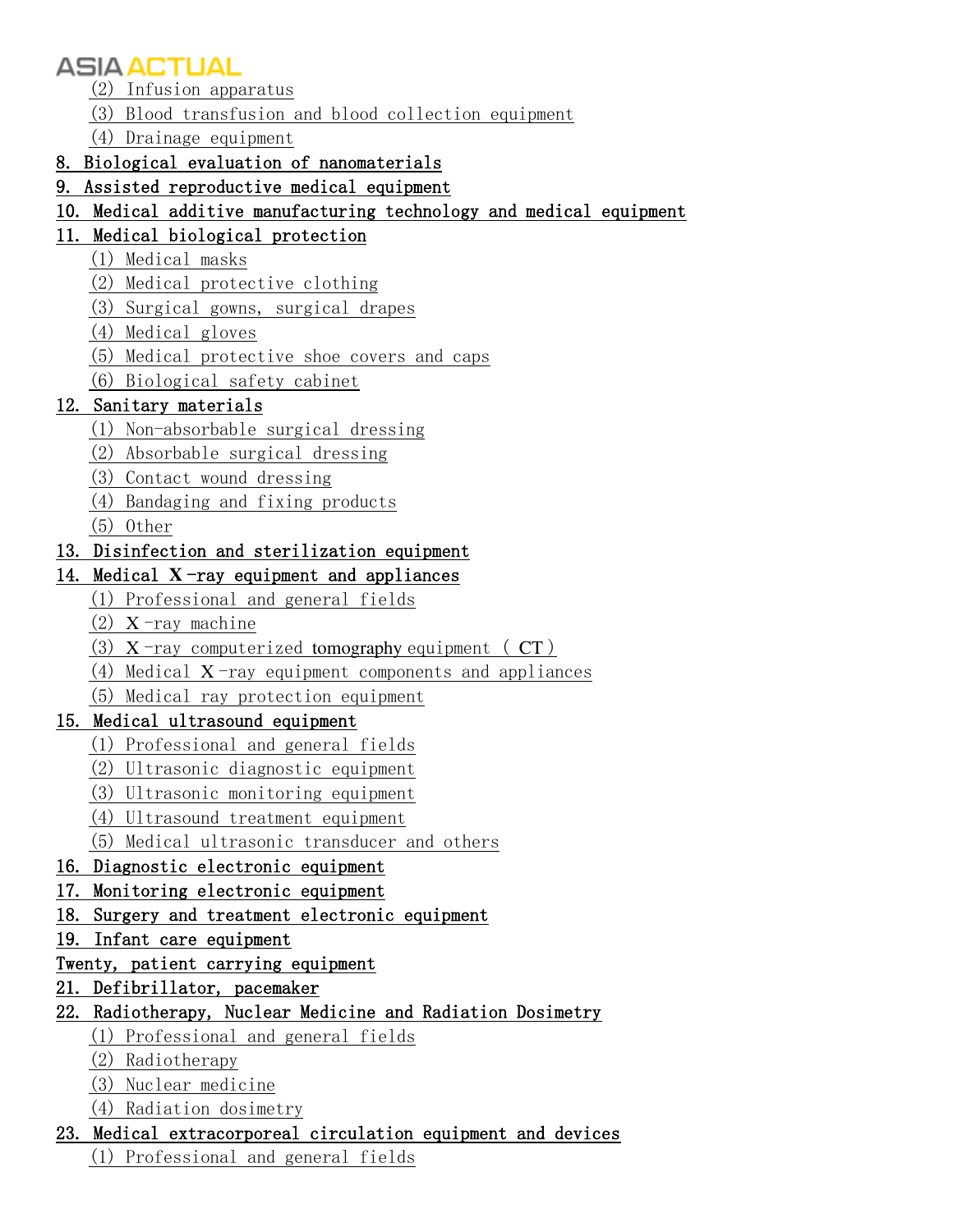- [\(2\) Hemodialysis and related treatment](https://translate.googleusercontent.com/translate_f#_Toc8606)
- [\(Three\) peritoneal dialysis](https://translate.googleusercontent.com/translate_f#_Toc24690)
- [\(4\) External counterpulsation](https://translate.googleusercontent.com/translate_f#_Toc1852)
- [\(5\) Hemoperfusion and plasma separation and its auxiliary devices](https://translate.googleusercontent.com/translate_f#_Toc11642)
- [\(6\) Cardiopulmonary bypass](https://translate.googleusercontent.com/translate_f#_Toc23961)

#### [24. Respiratory anesthesia equipment and devices](https://translate.googleusercontent.com/translate_f#_Toc19617)

- [\(1\) Professional and general fields](https://translate.googleusercontent.com/translate_f#_Toc2446)
- [\(2\) Anesthesia machine and related accessories](https://translate.googleusercontent.com/translate_f#_Toc23595)
- [\(3\) Ventilator and related equipment](https://translate.googleusercontent.com/translate_f#_Toc4561)
- [\(4\) Medical gas system](https://translate.googleusercontent.com/translate_f#_Toc19292)
- [\(5\) Suction device for emergency nursing in hospital](https://translate.googleusercontent.com/translate_f#_Toc9845)
- [\(6\) Atomization equipment](https://translate.googleusercontent.com/translate_f#_Toc30823) / atomization device
- [\(7\) Tracheal tube and others](https://translate.googleusercontent.com/translate_f#_Toc10637)

#### [25. Medical Optics and Instruments](https://translate.googleusercontent.com/translate_f#_Toc28443)

- [\(1\) Optical radiation safety](https://translate.googleusercontent.com/translate_f#_Toc27040)
- [\(2\) Ophthalmic optics and instruments](https://translate.googleusercontent.com/translate_f#_Toc21999)
- [\(3\) Minimally invasive endoscope system and equipment](https://translate.googleusercontent.com/translate_f#_Toc1305)
- [\(4\) Medical microscope](https://translate.googleusercontent.com/translate_f#_Toc26067)
- [\(5\) Medical lighting equipment](https://translate.googleusercontent.com/translate_f#_Toc21577)
- [\(6\) Laser surgery equipment](https://translate.googleusercontent.com/translate_f#_Toc32373)
- [\(7\) Laser treatment equipment](https://translate.googleusercontent.com/translate_f#_Toc4922)

#### [26. Physiotherapy equipment](https://translate.googleusercontent.com/translate_f#_Toc32570)

- [\(1\) Electrotherapy equipment](https://translate.googleusercontent.com/translate_f#_Toc20415)
- [\(2\) Thermotherapy equipment](https://translate.googleusercontent.com/translate_f#_Toc9807)
- [\(3\) Light therapy equipment](https://translate.googleusercontent.com/translate_f#_Toc31027)
- [\(4\) Strength therapy equipment](https://translate.googleusercontent.com/translate_f#_Toc12285)
- [\(5\) Magnetic therapy equipment](https://translate.googleusercontent.com/translate_f#_Toc9131)
- [27. Bioelectric signal feedback equipment](https://translate.googleusercontent.com/translate_f#_Toc19759)
- [28. Medical rehabilitation equipment](https://translate.googleusercontent.com/translate_f#_Toc7402)

#### [Twenty-nine. Traditional Chinese Medicine Equipment](https://translate.googleusercontent.com/translate_f#_Toc31508)

- [\(1\) TCM diagnostic equipment](https://translate.googleusercontent.com/translate_f#_Toc8690)
- [\(2\) TCM treatment equipment](https://translate.googleusercontent.com/translate_f#_Toc11506)
- [\(3\) TCM equipment](https://translate.googleusercontent.com/translate_f#_Toc538)

#### [Thirty, stethoscope](https://translate.googleusercontent.com/translate_f#_Toc349)

#### [31. Medical laboratories and in vitro diagnostic equipment and reagents](https://translate.googleusercontent.com/translate_f#_Toc9167)

- [\(1\) Quality and capability of medical laboratories](https://translate.googleusercontent.com/translate_f#_Toc18041)
- [\(2\) Reference measurement system](https://translate.googleusercontent.com/translate_f#_Toc16492)
- [\(3\) General standards in the field of in vitro diagnostics](https://translate.googleusercontent.com/translate_f#_Toc27884)
- [\(4\) Product Standards of In Vitro Diagnostic System](https://translate.googleusercontent.com/translate_f#_Toc6098)
- [\(5\) Medical laboratory equipment](https://translate.googleusercontent.com/translate_f#_Toc18338)
- [\(6\) Instruments and equipment for clinical testing](https://translate.googleusercontent.com/translate_f#_Toc8603)
- [\(7\) Blood and body fluids reagents](https://translate.googleusercontent.com/translate_f#_Toc9890)
- [\(8\) Clinical biochemical reagents](https://translate.googleusercontent.com/translate_f#_Toc12584)
- [\(9\) Immunological reagents](https://translate.googleusercontent.com/translate_f#_Toc3447)
- [\(10\) Microbiology reagents](https://translate.googleusercontent.com/translate_f#_Toc27350)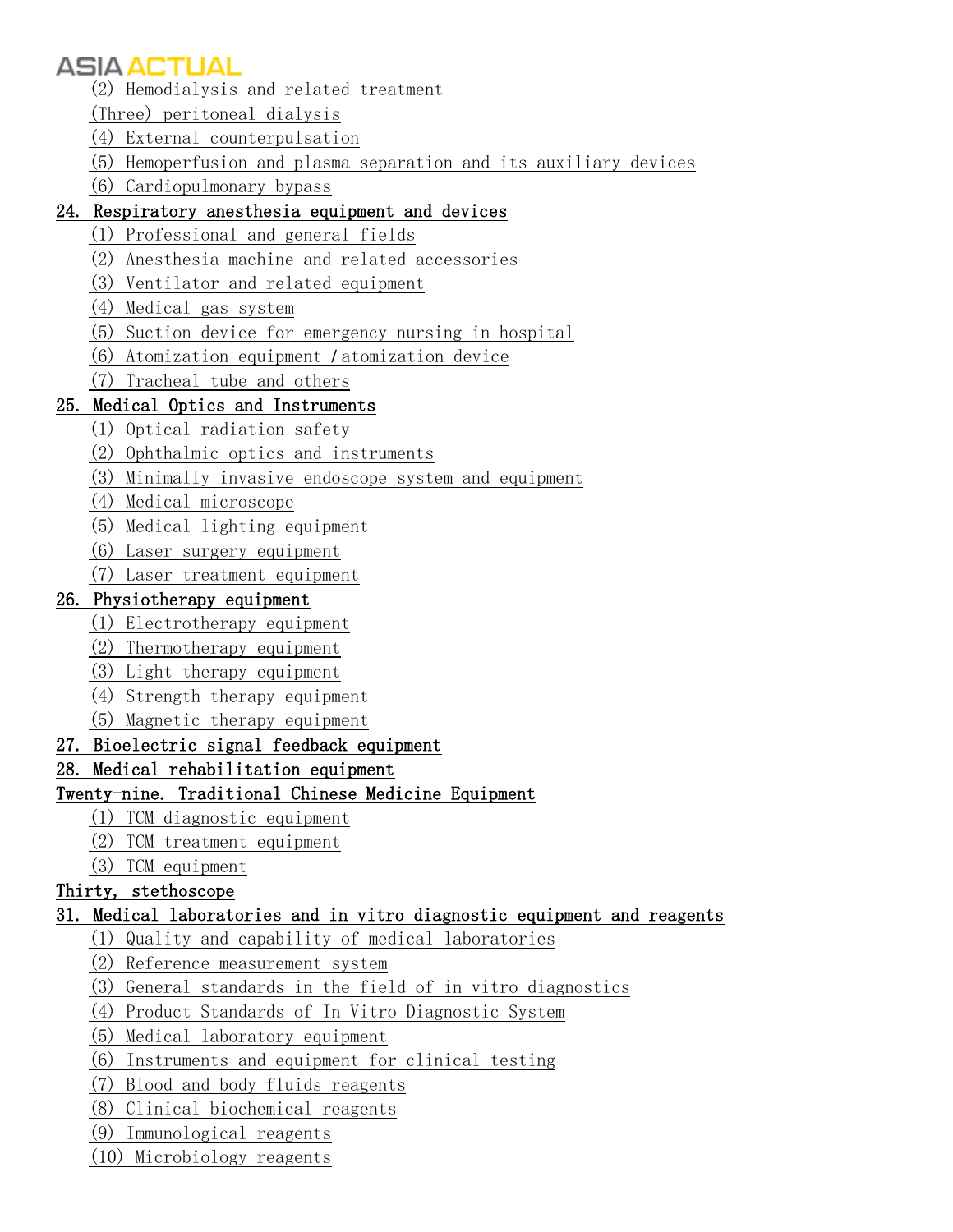[\(11\) Molecular biology reagents](https://translate.googleusercontent.com/translate_f#_Toc2561)

#### [32. Other](https://translate.googleusercontent.com/translate_f#_Toc7196)

[\(1\) Facial flusher](https://translate.googleusercontent.com/translate_f#_Toc5798)

[\(2\) Glass thermometer](https://translate.googleusercontent.com/translate_f#_Toc21862)

[\(3\) Sphygmomanometer and sphygmomanometer](https://translate.googleusercontent.com/translate_f#_Toc2878)

# Part One General Technical Field

### 1. Quality Management of Medical Devices

| Serial<br>number | Standard<br>number         | Standard name                                                                                                                                                       | Release<br>date       | Implementation<br>date | Focal point                      |
|------------------|----------------------------|---------------------------------------------------------------------------------------------------------------------------------------------------------------------|-----------------------|------------------------|----------------------------------|
|                  |                            | (1) Medical device quality management system requirements                                                                                                           |                       |                        |                                  |
| $\mathbf{1}$     | YY/T<br>0287-<br>2017      | Medical device quality management<br>system used in regulatory<br>requirements                                                                                      | 2017-<br>$01-19$      | 2017-05-01             | SAC/TC221                        |
| 2                | YY/T<br>0316-<br>2016      | Application of medical device risk<br>management to medical devices                                                                                                 | 2016-<br>$01 - 26$    | 2017-01-01             | SAC/TC221                        |
| 3                | YY/T<br>0595-<br>2020      | Medical device quality management<br>system YY/T0287-2017 application guide                                                                                         | 2020-<br>$02 - 21$    | 2020-04-01             | SAC/TC221                        |
| 4                | YY/T<br>0664-<br>2020      | Medical device software software life<br>cycle process                                                                                                              | 2020-<br>09-27        | 2021-09-01             | SAC/TC221                        |
| 5                | YY/T<br>$1406.1 -$<br>2016 | Medical device software-<br>Part 1: Guidelines for YY/T0316 applied<br>to medical device software                                                                   | 2016-<br>$03 - 23$    | 2017-01-01             | Standard<br>Management<br>Center |
| 6                | YY/T<br>1437-<br>2016      | Medical Device YY/T0316 Application<br>Guide                                                                                                                        | 2016-<br>$01 - 26$    | 2017-01-01             | SAC/TC221                        |
| 7                | YY/T<br>1474-<br>2016      | Application of Medical Device<br>Usability Engineering to Medical<br>Devices                                                                                        | 2016-<br>$01 - 26$    | 2017-01-01             | Standard<br>Management<br>Center |
|                  |                            | (2) General requirements for quality management of medical devices                                                                                                  |                       |                        |                                  |
| 8                | YY/T<br>$0466.1 -$<br>2016 | Medical devices used for labeling,<br>marking and providing information<br>symbols for medical devices. Part 1:<br>General requirements                             | 2016-<br>$01-26$      | 2017-01-01             | SAC/TC221                        |
| 9                | YY/T<br>0466.2-<br>2015    | Medical devices are used for medical<br>device labeling, marking and<br>providing information symbols.<br>Part 2: Symbol formulation, selection<br>and confirmation | $2015 -$<br>$03 - 02$ | 2016-01-01             | SAC/TC221                        |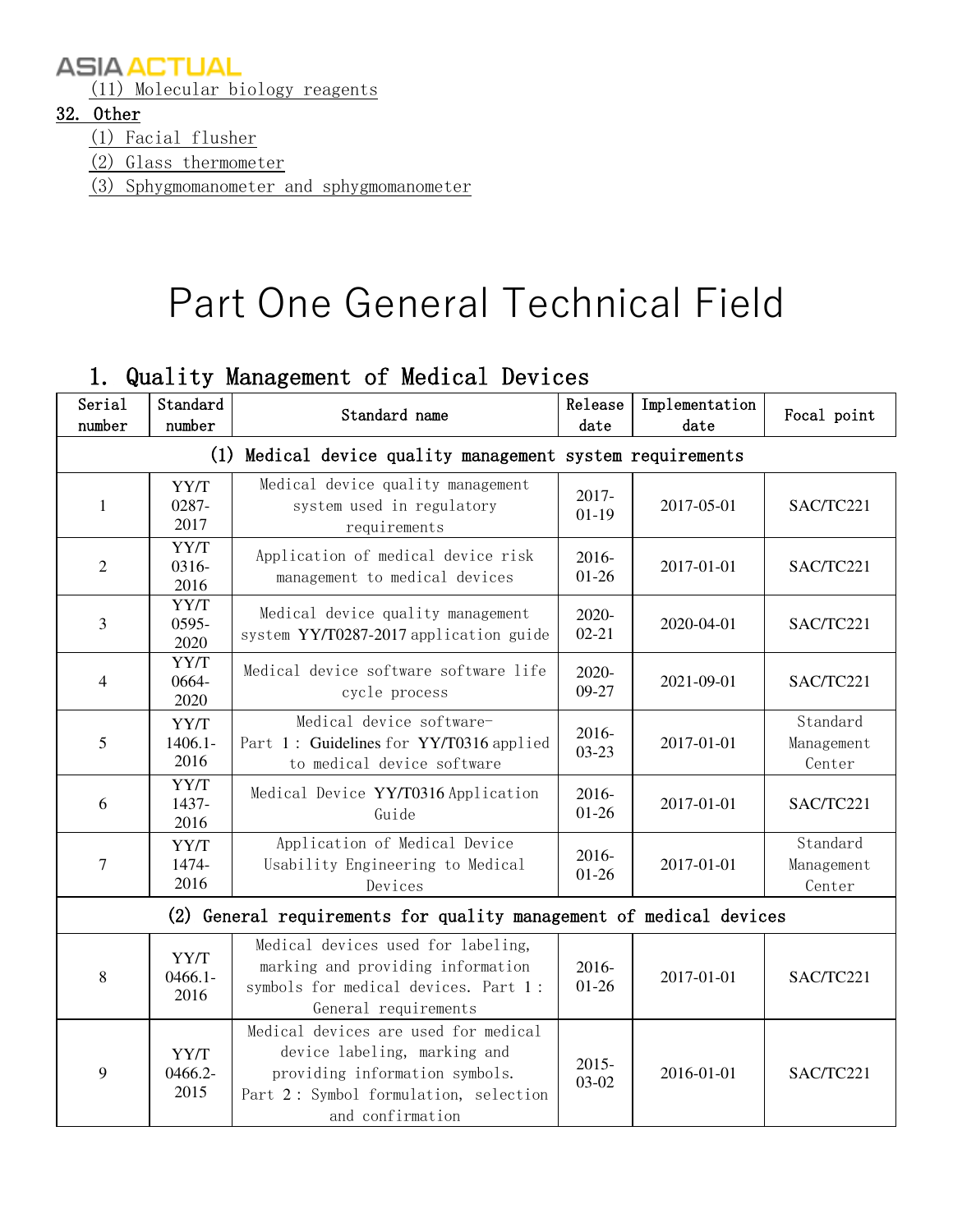| 10 | YY/T<br>0468-<br>2015                                                      | Medical Device Quality Management<br>Medical Device Terminology System<br>Data Structure    | $2015 -$<br>$03-02$ | 2016-01-01 | SAC/TC221                                |  |  |
|----|----------------------------------------------------------------------------|---------------------------------------------------------------------------------------------|---------------------|------------|------------------------------------------|--|--|
| 11 | YY/T<br>$0869.1 -$<br>2016                                                 | Medical device adverse event<br>hierarchical coding structure.<br>Part 1: Event type coding | 2016-<br>$01-26$    | 2017-01-01 | SAC/TC221                                |  |  |
| 12 | YY/T<br>0869.2-<br>2016                                                    | Medical device adverse event<br>hierarchical coding structure.<br>Part 2: Evaluation coding | 2016-<br>$01-26$    | 2017-01-01 | SAC/TC221                                |  |  |
|    | (3) Standards for the production and management of sterile medical devices |                                                                                             |                     |            |                                          |  |  |
| 13 | GB/T<br>16292-<br>2010                                                     | Testing method of suspended particles<br>in clean room (area) of<br>pharmaceutical industry | 2010-<br>$09-02$    | 2011-02-01 | State Food and<br>Drug<br>Administration |  |  |
| 14 | GB/T<br>16293-<br>2010                                                     | Test method for planktonic bacteria<br>in clean room (area) of<br>pharmaceutical industry   | 2010-<br>$09-02$    | 2011-02-01 | State Food and<br>Drug<br>Administration |  |  |
| 15 | GB/T<br>16294-<br>2010                                                     | Test method of sedimentation bacteria<br>in clean room (area) of<br>pharmaceutical industry | 2010-<br>$09-02$    | 2011-02-01 | State Food and<br>Drug<br>Administration |  |  |
| 16 | YY/T<br>$0033 -$<br>2000                                                   | Sterile medical device production<br>management specifications                              | 2000-<br>$08-18$    | 2000-09-15 | SAC/TC106                                |  |  |

## 2. Unique identification of medical devices ( **UDI** )

| Serial<br>number | Standard<br>number | Standard name                                                                     | Release<br>date | Implementation<br>date | Focal point                      |
|------------------|--------------------|-----------------------------------------------------------------------------------|-----------------|------------------------|----------------------------------|
|                  |                    | <b>UDI</b> basic general<br>(1)                                                   |                 |                        |                                  |
| 17               | YY/T 1630-<br>2018 | Basic requirements for<br>unique identification of<br>medical devices             | 2018-12-20      | 2020-01-01             | Standard<br>Management<br>Center |
| 18               | YY/T 1681-<br>2019 | Basic terminology of medical<br>device unique identification<br>system            | 2019-07-24      | 2020-08-01             | Central<br>Procuratorate         |
|                  |                    | (2)<br><b>UDI</b> Informationization                                              |                 |                        |                                  |
| 19               | YY/T 1752-<br>2020 | Basic data set of medical<br>device unique identification<br>database             | 2020-06-30      | 2020-10-01             | Information<br>Center            |
| 20               | YY/T 1753-<br>2020 | Guidelines for Filling in<br>the Medical Device Unique<br>Identification Database | 2020-06-30      | 2020-10-01             | Information<br>Center            |

## Three, medical device packaging

| Serial<br>number                           | Standard<br>number | Standard name | Release<br>date | Implementation<br>date | Focal point |  |  |
|--------------------------------------------|--------------------|---------------|-----------------|------------------------|-------------|--|--|
| (1) Flexible packaging for medical devices |                    |               |                 |                        |             |  |  |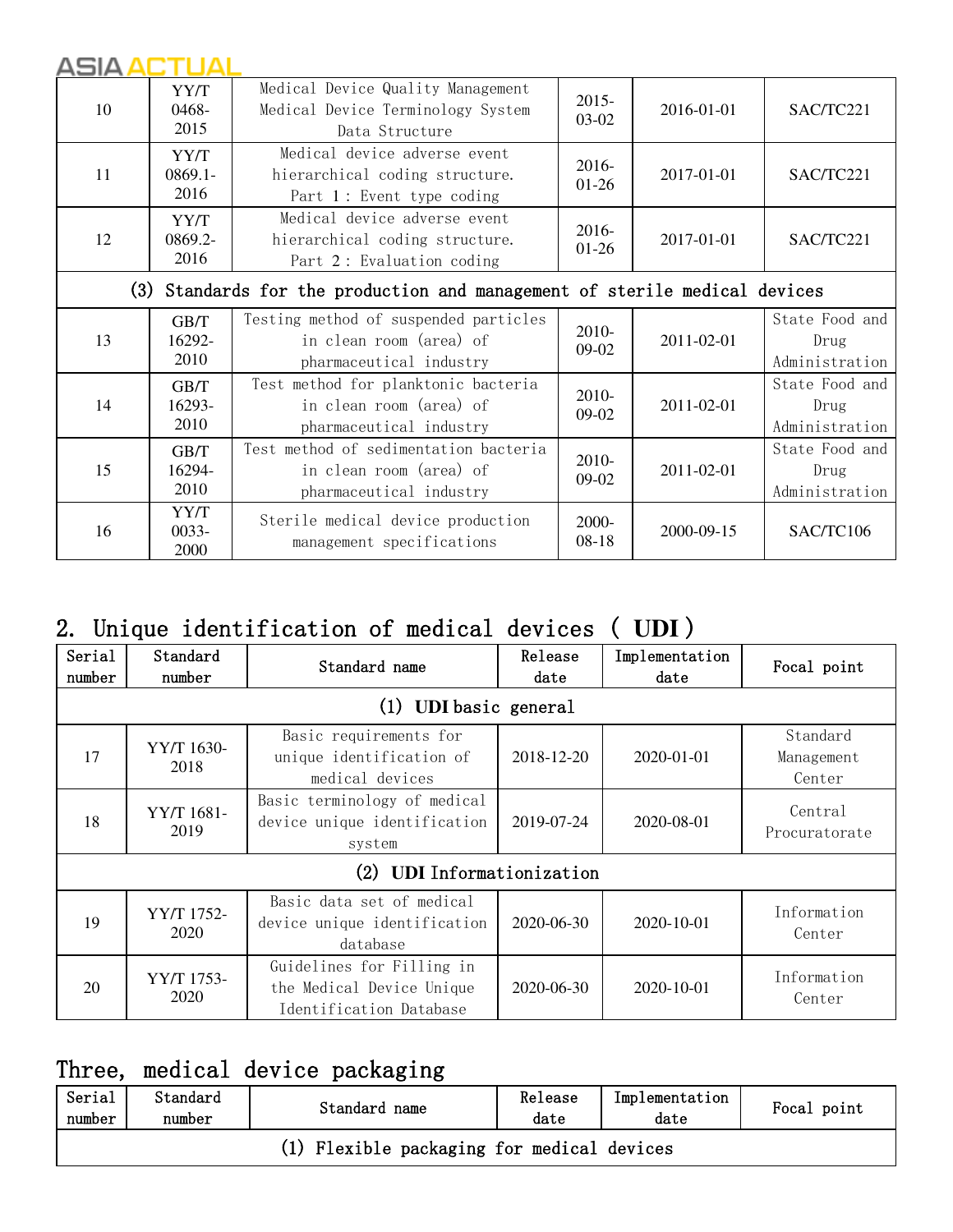| Serial | Standard              | Standard name                                                                                                                                                                                    | Release    | Implementation | Focal point |
|--------|-----------------------|--------------------------------------------------------------------------------------------------------------------------------------------------------------------------------------------------|------------|----------------|-------------|
| number | number                |                                                                                                                                                                                                  | date       | date           |             |
| 21     | YY/T 1432-<br>2016    | Test method for determining<br>the heat-sealing parameters<br>of flexible packaging<br>materials for medical<br>devices by measuring the<br>sealing strength of heat-<br>sealed samples          | 2016-01-26 | 2017-01-01     | SAC/TC106   |
| 22     | YY/T 1433-<br>2016    | Test method for hot sealing<br>strength (hot tack strength)<br>of flexible packaging<br>materials for medical<br>devices                                                                         | 2016-01-26 | 2017-01-01     | SAC/TC106   |
| 23     | YY/T 1759-<br>2020    | Guidelines for design and<br>evaluation of flexible<br>primary packaging for<br>medical devices                                                                                                  | 2020-09-27 | 2021-09-01     | SAC/TC106   |
|        |                       | (2) Terminally sterilized medical device packaging                                                                                                                                               |            |                |             |
| 24     | GB/T 19633.1-<br>2015 | Terminally sterilized<br>medical device packaging.<br>Part 1: Requirements for<br>materials, sterile barrier<br>systems and packaging<br>systems                                                 | 2015-12-10 | 2016-09-01     | SAC/TC200   |
| 25     | GB/T 19633.2-<br>2015 | Terminally sterilized<br>medical device packaging.<br>Part 2: Requirements for<br>confirmation of forming,<br>sealing and assembly process                                                       | 2015-12-10 | 2016-09-01     | SAC/TC200   |
| 26     | YY/T 0698.1-<br>2011  | Packaging materials for<br>terminally sterilized<br>medical devices. Part 1:<br>Requirements and test<br>methods for blister<br>packaging and co-extrusion<br>plastic film                       | 2011-12-31 | 2013-06-01     | SAC/TC106   |
| 27     | YY/T 0698.2-<br>2009  | Packaging materials for<br>terminally sterilized<br>medical devices. Part 2:<br>Requirements and test<br>methods for sterilization<br>packaging materials                                        | 2009-06-16 | 2010-12-01     | SAC/TC106   |
| 28     | YY/T 0698.3-<br>2009  | Packaging materials for<br>terminally sterilized<br>medical devices. Part 3:<br>Paper bags (specified<br>in $YY/T 0698.4$ ), combined<br>bags and coiled materials<br>(specified in YY/T 0698.5) | 2009-06-16 | 2010-12-01     | SAC/TC106   |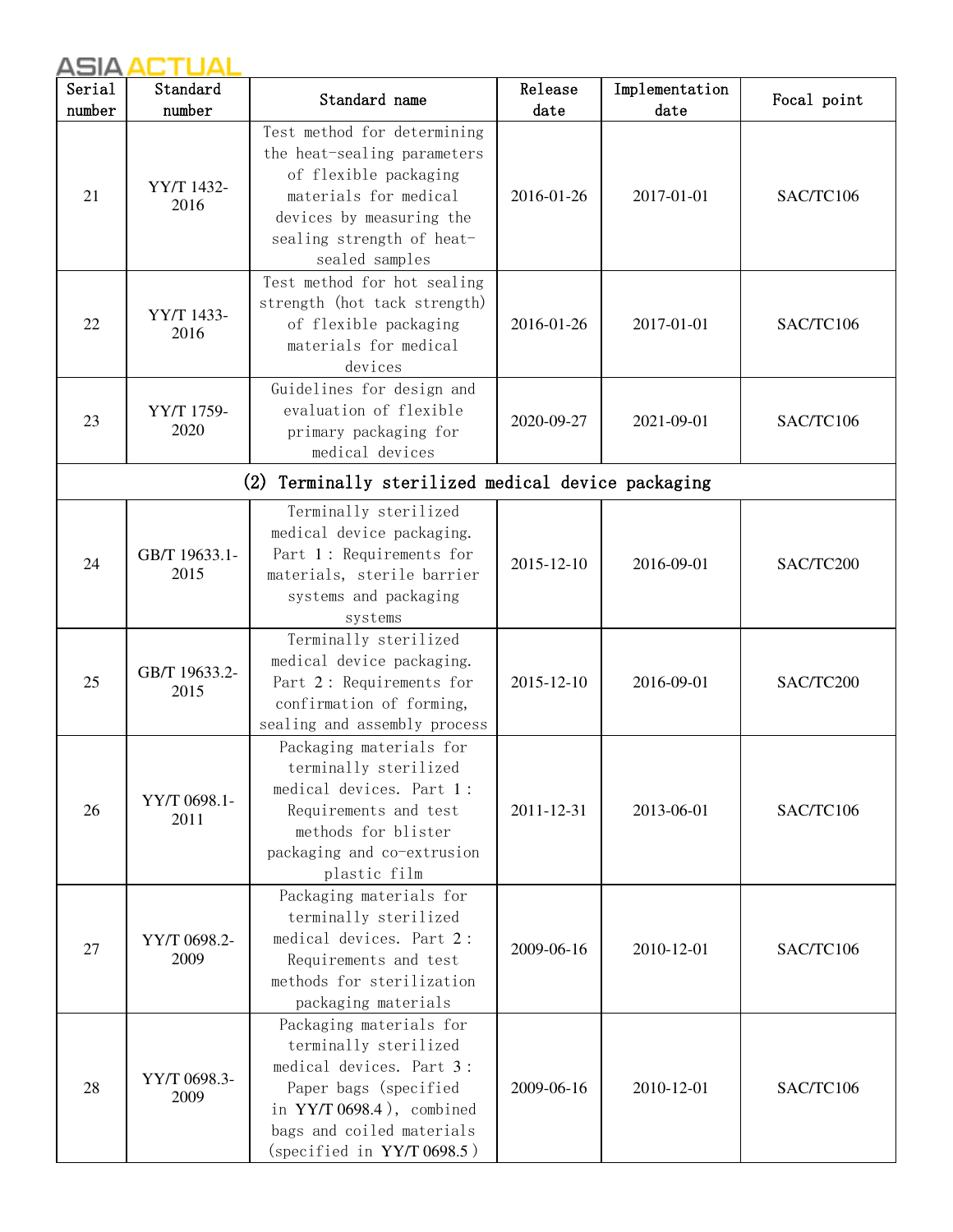| Serial<br>number | Standard<br>number   | Standard name                                                                                                                                                                                                                                     | Release<br>date | Implementation<br>date | Focal point |
|------------------|----------------------|---------------------------------------------------------------------------------------------------------------------------------------------------------------------------------------------------------------------------------------------------|-----------------|------------------------|-------------|
|                  |                      | production paper<br>requirements and test<br>methods                                                                                                                                                                                              |                 |                        |             |
| 29               | YY/T 0698.4-<br>2009 | Packaging materials for<br>terminally sterilized<br>medical devices. Part 4:<br>Paper bag requirements and<br>test methods                                                                                                                        | 2009-06-16      | 2010-12-01             | SAC/TC106   |
| 30               | YY/T 0698.5-<br>2009 | Packaging materials for<br>terminally sterilized<br>medical devices. Part 5:<br>Requirements and test<br>methods for sealable<br>combination bags and coils<br>composed of breathable<br>materials and plastic films                              | 2009-06-16      | 2010-12-01             | SAC/TC106   |
| 31               | YY/T 0698.6-<br>2009 | Packaging materials for<br>terminally sterilized<br>medical devices. Part 6:<br>Requirements and test<br>methods for the production<br>of sterile barrier systems<br>for low-temperature<br>sterilization or radiation<br>sterilization           | 2009-06-16      | 2010-12-01             | SAC/TC106   |
| 32               | YY/T 0698.7-<br>2009 | Packaging materials for<br>terminally sterilized<br>medical devices. Part 7:<br>Requirements and test<br>methods for sealable<br>adhesive paper used in the<br>production of ethylene oxide<br>or radiation sterilized<br>sterile barrier systems | 2009-06-16      | 2010-12-01             | SAC/TC106   |
| 33               | YY/T 0698.8-<br>2009 | Packaging materials for<br>terminally sterilized<br>medical devices. Part 8:<br>Requirements and test<br>methods for reusable<br>sterilization containers for<br>steam sterilizers                                                                | 2009-06-16      | 2010-12-01             | SAC/TC106   |
| 34               | YY/T 0698.9-<br>2009 | Packaging materials for<br>terminally sterilized<br>medical devices. Part 9:<br>Requirements and test<br>methods for non-adhesive<br>polyolefin nonwovens used in<br>the production of sealable                                                   | 2009-06-16      | 2010-12-01             | SAC/TC106   |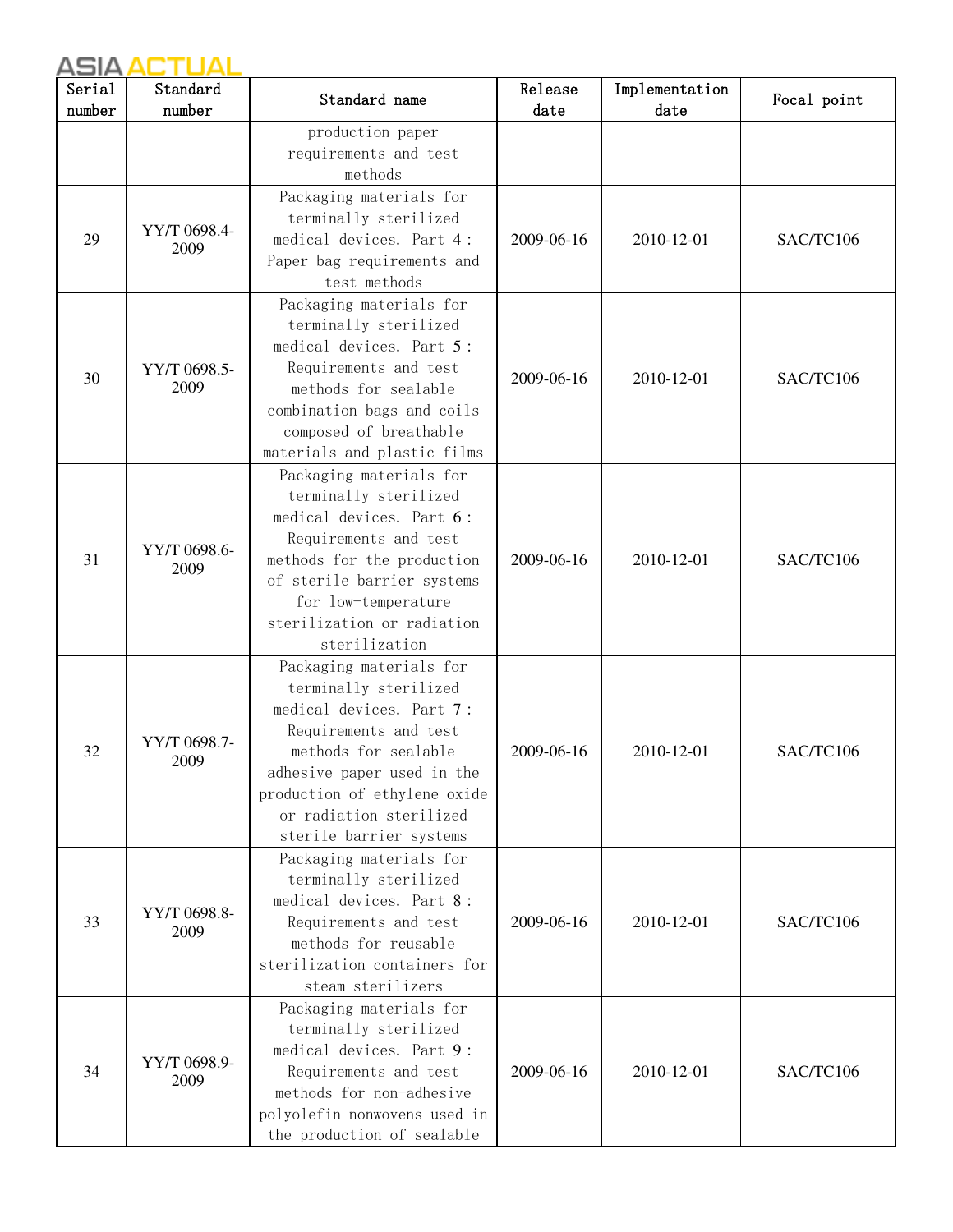| Serial | Standard              | Standard name                                                                                                                                                                                                                                             | Release    | Implementation | Focal point |
|--------|-----------------------|-----------------------------------------------------------------------------------------------------------------------------------------------------------------------------------------------------------------------------------------------------------|------------|----------------|-------------|
| number | number                |                                                                                                                                                                                                                                                           | date       | date           |             |
|        |                       | combination bags, coils and<br>lids                                                                                                                                                                                                                       |            |                |             |
| 35     | YY/T 0698.10-<br>2009 | Packaging materials for<br>terminally sterilized<br>medical devices. Part 10:<br>Requirements and test<br>methods for glue-coated<br>polyolefin non-woven fabrics<br>used in the production of<br>sealable combination bags,<br>coils and cover materials | 2009-06-16 | 2010-12-01     | SAC/TC106   |
|        |                       | (3) Sterile medical device packaging                                                                                                                                                                                                                      |            |                |             |
| 36     | YY/T 0681.1-<br>2018  | Sterile medical device<br>packaging test methods.<br>Part 1: Guide to<br>accelerated aging test                                                                                                                                                           | 2018-12-20 | 2020-01-01     | SAC/TC106   |
| 37     | YY/T 0681.2-<br>2010  | Test methods for packaging<br>of sterile medical devices.<br>Part 2: Sealing strength of<br>soft barrier materials                                                                                                                                        | 2010-12-27 | 2012-06-01     | SAC/TC106   |
| 38     | YY/T 0681.3-<br>2010  | Sterile medical device<br>packaging test methods.<br>Part 3: Unconstrained<br>packaging resistance to<br>internal pressure damage                                                                                                                         | 2010-12-27 | 2012-06-01     | SAC/TC106   |
| 39     | YY/T 0681.4-<br>2021  | Sterile medical device<br>packaging test method.<br>Part 4: Dye penetration<br>method to determine the seal<br>leakage of breathable<br>packaging                                                                                                         | 2021-03-09 | 2022-04-01     | SAC/TC106   |
| 40     | YY/T 0681.5-<br>2010  | Sterile medical device<br>packaging test methods.<br>Part 5: Internal pressure<br>method to detect gross leaks<br>(bubble method)                                                                                                                         | 2010-12-27 | 2012-06-01     | SAC/TC106   |
| 41     | YY/T 0681.6-<br>2011  | Sterile medical device<br>packaging test methods.<br>Part 6: Evaluation of<br>chemical resistance of<br>printing ink and coating on<br>flexible packaging materials                                                                                       | 2011-12-31 | 2013-06-01     | SAC/TC106   |
| 42     | YY/T 0681.7-<br>2011  | Sterile medical device<br>packaging test methods.<br>Part 7: Use tape to<br>evaluate the adhesion of<br>printing ink or coating on<br>flexible packaging materials                                                                                        | 2011-12-31 | 2013-06-01     | SAC/TC106   |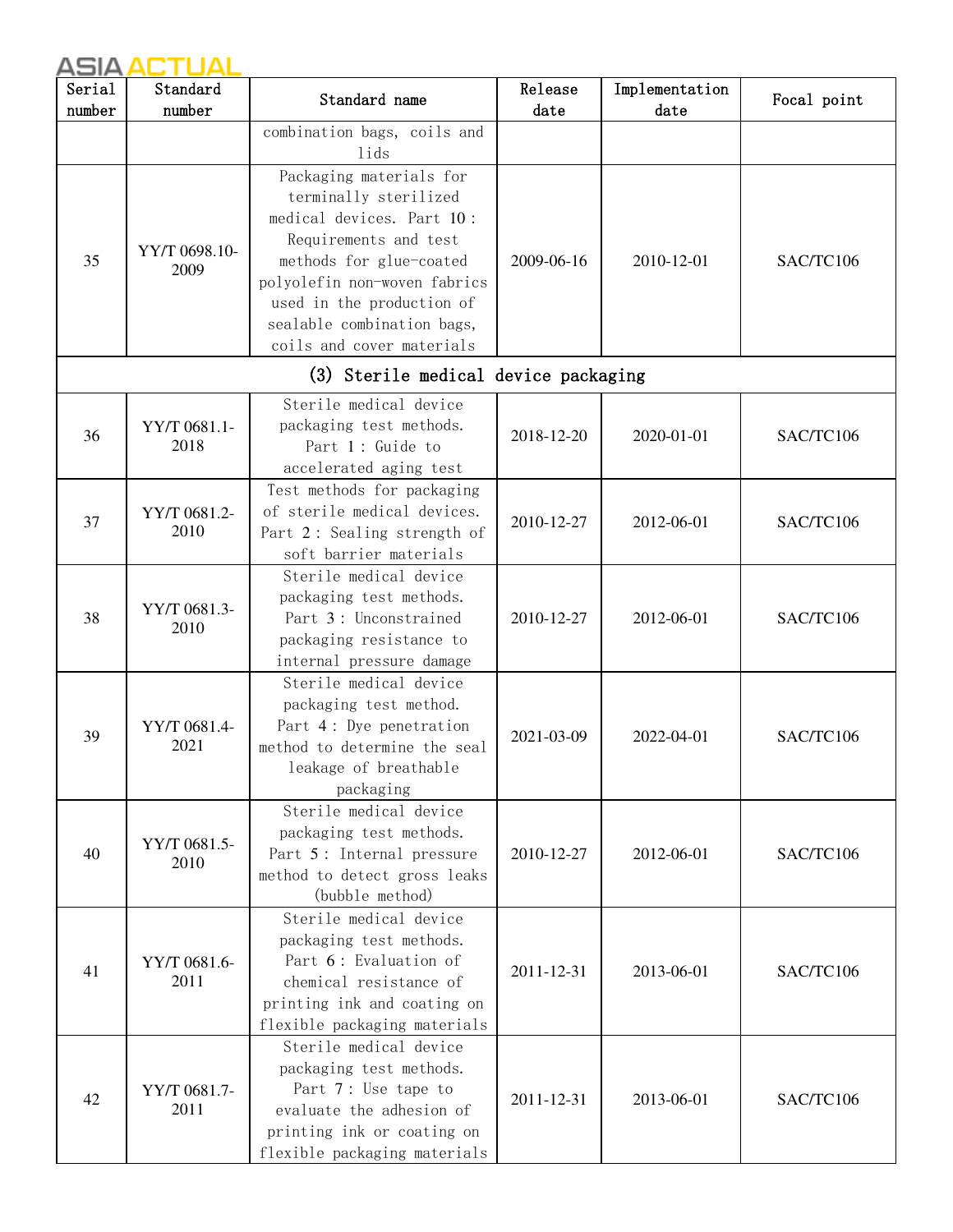| Serial<br>number | Standard<br>number    | Standard name                                                                                                                                                 | Release<br>date | Implementation<br>date | Focal point |
|------------------|-----------------------|---------------------------------------------------------------------------------------------------------------------------------------------------------------|-----------------|------------------------|-------------|
| 43               | YY/T 0681.8-<br>2011  | Sterile medical device<br>packaging test methods.<br>Part 8: Determination of<br>the weight of the adhesive<br>layer                                          | 2011-12-31      | 2013-06-01             | SAC/TC106   |
| 44               | YY/T 0681.9-<br>2011  | Sterile medical device<br>packaging test method.<br>Part 9: Air pressure inside<br>restraint plate flexible<br>packaging seal burst test                      | 2011-12-31      | 2013-06-01             | SAC/TC106   |
| 45               | YY/T 0681.10-<br>2011 | Sterile medical device<br>packaging test methods.<br>Part 10: Microbial barrier<br>grading test for breathable<br>packaging materials                         | 2011-12-31      | 2013-06-01             | SAC/TC106   |
| 46               | YY/T 0681.11-<br>2014 | Sterile medical device<br>packaging test methods.<br>Part 11: Visual inspection<br>of the sealing integrity of<br>medical packaging                           | 2014-06-17      | 2015-07-01             | SAC/TC106   |
| 47               | YY/T 0681.12-<br>2014 | Test methods for packaging<br>of sterile medical devices.<br>Part 12: Rubbing resistance<br>of soft barrier film                                              | 2014-06-17      | 2015-07-01             | SAC/TC106   |
| 48               | YY/T 0681.13-<br>2014 | Sterile medical device<br>packaging test methods.<br>Part 13: Soft barrier film<br>and composite film<br>resistance to slow puncture                          | 2014-06-17      | 2015-07-01             | SAC/TC106   |
| 49               | YY/T 0681.14-<br>2018 | Test methods for packaging<br>of sterile medical devices.<br>Part 14: Test for moisture<br>and dry microbial barriers<br>of breathable packaging<br>materials | 2018-11-07      | 2019-11-01             | SAC/TC106   |
| 50               | YY/T 0681.15-<br>2019 | Sterile medical device<br>packaging test methods.<br>Part 15: Performance test<br>of transport containers and<br>systems                                      | 2019-10-23      | 2020-10-01             | SAC/TC106   |
| 51               | YY/T 0681.16-<br>2019 | Test methods for packaging<br>of sterile medical devices.<br>Part 16: Climate resilience<br>test of packaging system                                          | 2019-05-31      | 2020-06-01             | SAC/TC106   |
| 52               | YY/T 0681.17-<br>2019 | Sterile medical device<br>packaging test methods.<br>Part 17: Breathable<br>packaging materials aerosol                                                       | 2019-10-23      | 2020-10-01             | SAC/TC106   |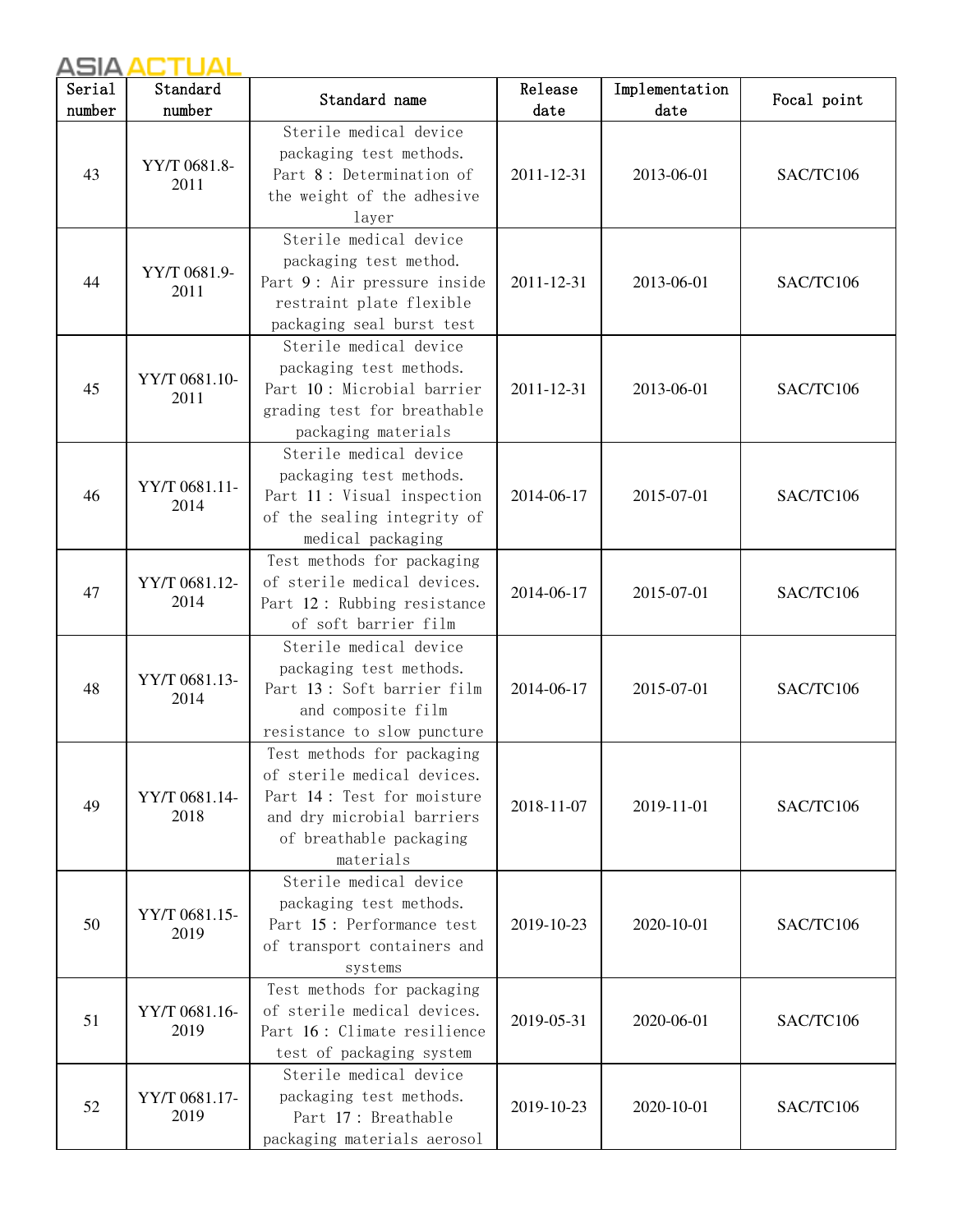| Serial<br>number | Standard<br>number    | Standard name                                                                                                                                       | Release<br>$_{\text{date}}$ | Implementation<br>$_{\text{date}}$ | Focal point |
|------------------|-----------------------|-----------------------------------------------------------------------------------------------------------------------------------------------------|-----------------------------|------------------------------------|-------------|
|                  |                       | filtration method microbial<br>barrier test                                                                                                         |                             |                                    |             |
| 53               | YY/T 0681.18-<br>2020 | Sterile medical device<br>packaging test methods.<br>Part 18: Non-destructive<br>inspection of packaging<br>leakage by vacuum<br>attenuation method | 2020-03-31                  | 2021-04-01                         | SAC/TC106   |

## 4. Biological evaluation of medical devices

| Serial<br>number | Standard<br>number    | Standard name                                                                                                                 | Release<br>date | Implementation<br>date | Focal point |  |  |
|------------------|-----------------------|-------------------------------------------------------------------------------------------------------------------------------|-----------------|------------------------|-------------|--|--|
|                  | (1) Basic general     |                                                                                                                               |                 |                        |             |  |  |
| 54               | GB/T 16175-<br>2008   | Test methods for biological<br>evaluation of medical<br>silicone materials                                                    | 2008-01-22      | 2008-09-01             | SAC/TC248   |  |  |
| 55               | GB/T 16886.1-<br>2011 | Biological Evaluation of<br>Medical Devices Part 1:<br>Evaluation and Testing in<br>the Process of Risk<br>Management         | 2011-06-16      | 2011-12-01             | SAC/TC248   |  |  |
| 56               | GB/T 16886.2-<br>2011 | Biological Evaluation of<br>Medical Devices Part 2:<br>Animal Welfare Requirements                                            | 2011-12-30      | 2012-05-01             | SAC/TC248   |  |  |
| 57               | GB/T 16886.3-<br>2019 | Biological Evaluation of<br>Medical Devices Part 3:<br>Genetic Toxicity,<br>Carcinogenicity and<br>Reproductive Toxicity Test | 2019-06-04      | 2020-01-01             | SAC/TC248   |  |  |
| 58               | GB/T 16886.4-<br>2003 | Biological evaluation of<br>medical devices. Part 4:<br>Test options for<br>interaction with blood                            | 2003-03-05      | 2003-08-01             | SAC/TC248   |  |  |
| 59               | GB/T 16886.5-<br>2017 | Biological evaluation of<br>medical devices. Part 5: In<br>vitro cytotoxicity test                                            | 2017-12-29      | 2018-07-01             | SAC/TC248   |  |  |
| 60               | GB/T 16886.6-<br>2015 | Biological evaluation of<br>medical devices. Part 6:<br>Local reaction test after<br>implantation                             | 2015-12-10      | 2017-04-01             | SAC/TC248   |  |  |
| 61               | GB/T 16886.7-<br>2015 | Biological evaluation of<br>medical devices. Part 7:<br>Residues of ethylene oxide<br>sterilization                           | 2015-12-10      | 2017-01-01             | SAC/TC248   |  |  |
| 62               | GB/T 16886.9-<br>2017 | Biological Evaluation of<br>Medical Devices Part 9:                                                                           | 2017-12-29      | 2018-07-01             | SAC/TC248   |  |  |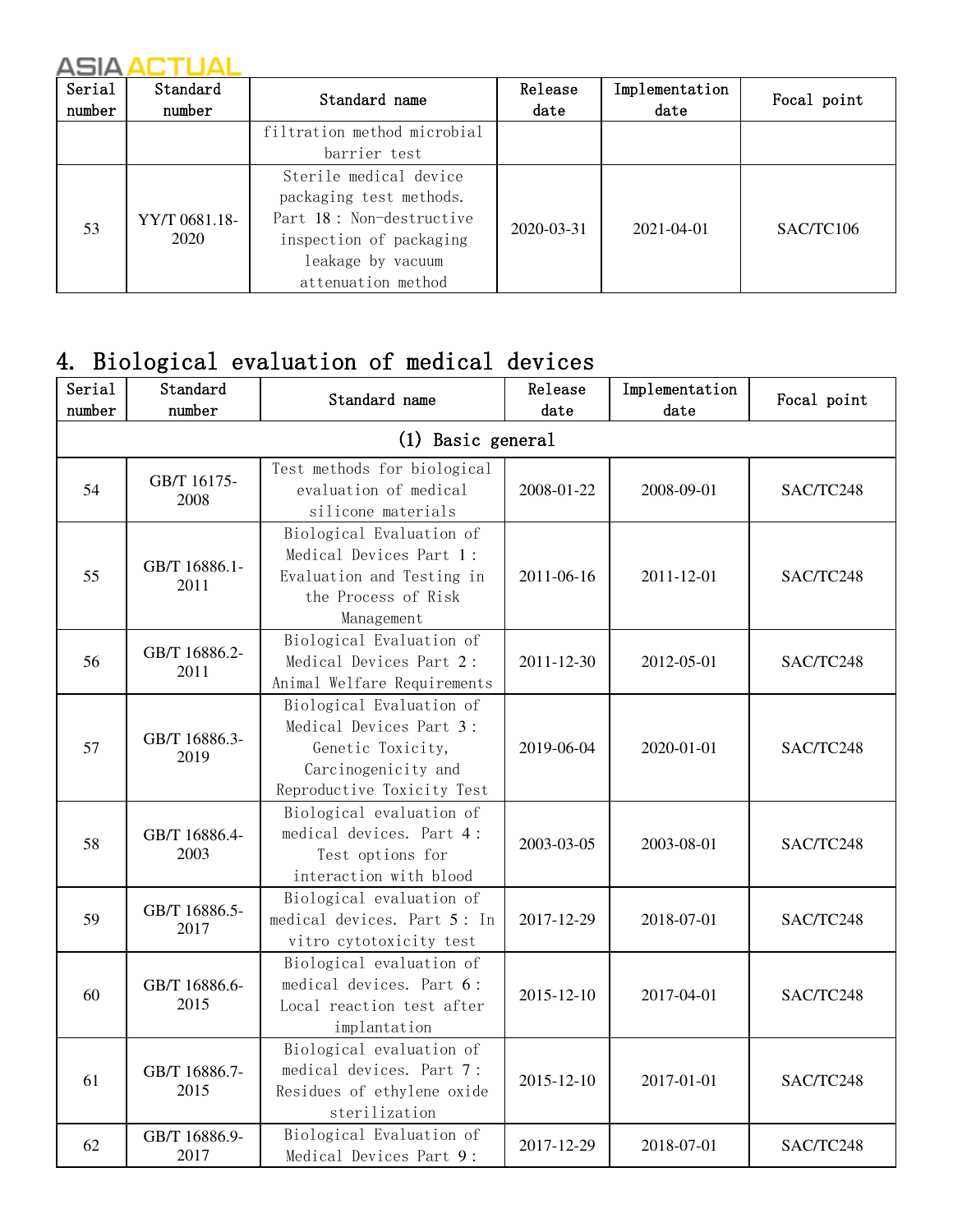| Serial<br>number | Standard<br>number | Standard name                                        | Release<br>date | Implementation<br>date | Focal point |
|------------------|--------------------|------------------------------------------------------|-----------------|------------------------|-------------|
|                  |                    | Qualitative and                                      |                 |                        |             |
|                  |                    | Quantitative Framework of                            |                 |                        |             |
|                  |                    | Potential Degradation                                |                 |                        |             |
|                  |                    | Products                                             |                 |                        |             |
|                  |                    | Biological evaluation of                             |                 |                        |             |
|                  | GB/T 16886.10-     | medical devices. Part 10:                            |                 |                        |             |
| 63               | 2017               | Irritation and skin                                  | 2017-12-29      | 2018-07-01             | SAC/TC248   |
|                  |                    | sensitization test                                   |                 |                        |             |
|                  |                    | Biological evaluation of                             |                 |                        |             |
| 64               | GB/T 16886.11-     | medical devices. Part 11:                            | 2011-12-30      | 2012-05-01             | SAC/TC248   |
|                  | 2011               | Systemic toxicity test                               |                 |                        |             |
|                  |                    | Biological evaluation of                             |                 |                        |             |
|                  | GB/T 16886.12-     | medical devices. Part 12:                            |                 |                        |             |
| 65               | 2017               | Sample preparation and                               | 2017-12-29      | 2018-07-01             | SAC/TC248   |
|                  |                    | reference materials                                  |                 |                        |             |
|                  |                    | Biological evaluation of                             |                 |                        |             |
|                  |                    | medical devices. Part 13:                            |                 |                        |             |
| 66               | GB/T 16886.13-     | Qualitative and                                      | 2017-12-29      | 2018-07-01             | SAC/TC248   |
|                  | 2017               | quantitative analysis of                             |                 |                        |             |
|                  |                    | degradation products of                              |                 |                        |             |
|                  |                    | polymer medical devices                              |                 |                        |             |
|                  |                    | Biological evaluation of                             |                 |                        |             |
|                  | GB/T 16886.14-     | medical devices. Part 14:                            |                 |                        |             |
| 67               | 2003               | Qualitative and                                      | 2003-03-05      | 2003-08-01             | SAC/TC248   |
|                  |                    | quantitative ceramic                                 |                 |                        |             |
|                  |                    | degradation products                                 |                 |                        |             |
|                  |                    | Biological Evaluation of<br>Medical Devices Part 15: |                 |                        |             |
|                  | GB/T 16886.15-     | Qualitative and                                      |                 |                        |             |
| 68               | 2003               | Quantitative Degradation                             | 2003-03-05      | 2003-08-01             | SAC/TC248   |
|                  |                    | Products of Metals and                               |                 |                        |             |
|                  |                    | Alloys                                               |                 |                        |             |
|                  |                    | Biological evaluation of                             |                 |                        |             |
|                  |                    | medical devices. Part 16:                            |                 |                        |             |
|                  | GB/T 16886.16-     | Research and design of the                           |                 |                        |             |
| 69               | 2013               | toxicokinetics of                                    | 2013-12-17      | 2014-08-01             | SAC/TC248   |
|                  |                    | degradation products and                             |                 |                        |             |
|                  |                    | leachables                                           |                 |                        |             |
|                  |                    | Biological evaluation of                             |                 |                        |             |
|                  | GB/T 16886.17-     | medical devices. Part 17:                            |                 |                        |             |
| 70               | 2005               | Establishing the allowable                           | 2005-11-04      | 2006-04-01             | SAC/TC248   |
|                  |                    | limit of leachable                                   |                 |                        |             |
|                  |                    | substances                                           |                 |                        |             |
|                  |                    | Biological evaluation of                             |                 |                        |             |
| 71               | GB/T 16886.18-     | medical devices. Part 18:                            | 2011-12-30      | 2012-05-01             | SAC/TC248   |
|                  | 2011               | Material chemical                                    |                 |                        |             |
|                  |                    | characterization                                     |                 |                        |             |
| 72               | GB/T 16886.19-     | Biological evaluation of                             | 2011-12-30      | 2012-05-01             | SAC/TC248   |
|                  | 2011               | medical devices. Part 19:                            |                 |                        |             |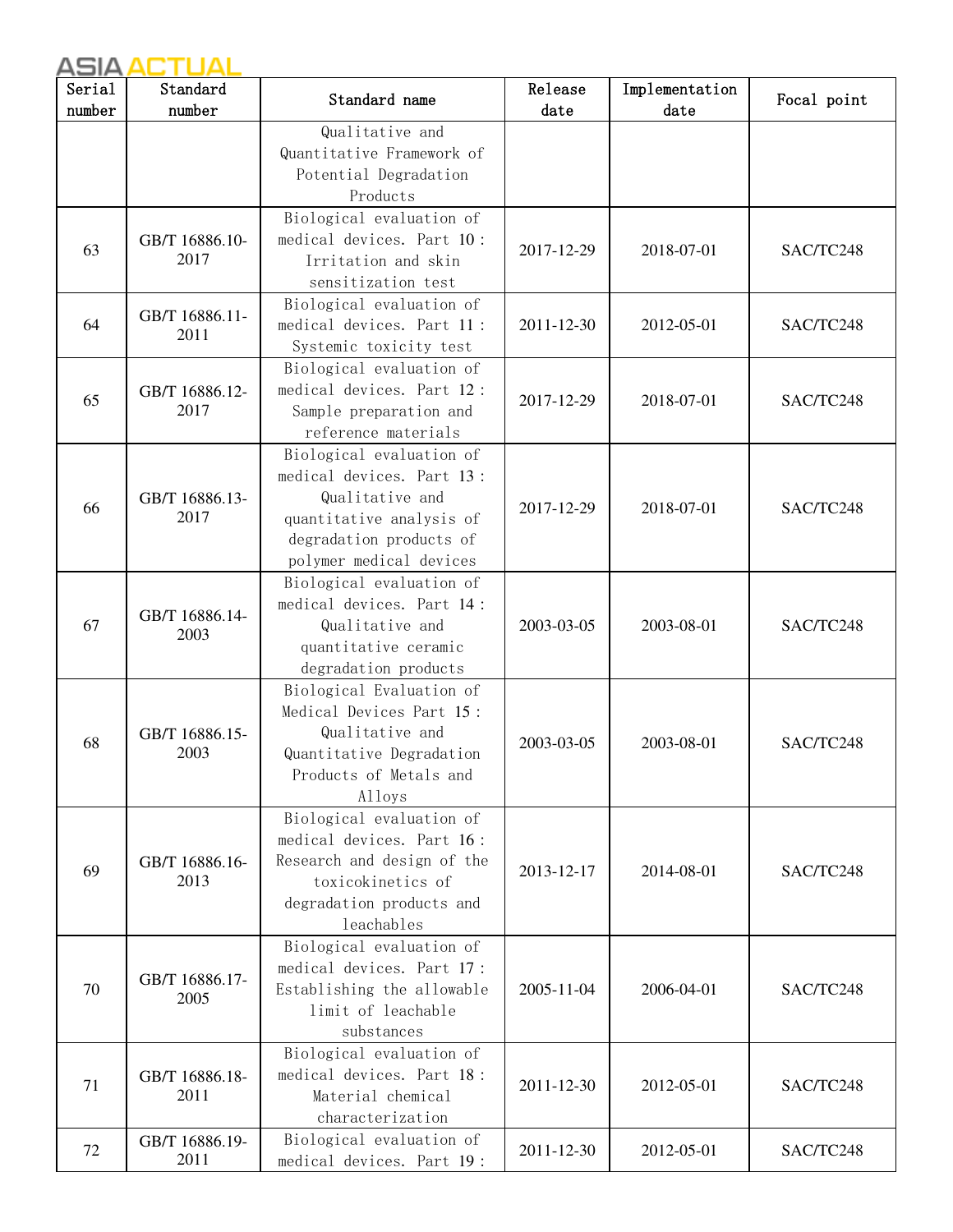| Serial<br>number | Standard<br>number     | Standard name                                                                                                                                        | Release<br>date | Implementation<br>date | Focal point |
|------------------|------------------------|------------------------------------------------------------------------------------------------------------------------------------------------------|-----------------|------------------------|-------------|
|                  |                        | Material physical<br>chemistry, morphology and<br>surface characterization                                                                           |                 |                        |             |
| 73               | GB/T 16886.20-<br>2015 | Biological evaluation of<br>medical devices. Part 20:<br>Principles and methods of<br>immunotoxicology test for<br>medical devices                   | 2015-12-10      | 2017-01-01             | SAC/TC248   |
| 74               | YY/T 1512-2017         | Guidelines for the<br>Implementation of<br>Biological Evaluation in<br>the Risk Management Process<br>of Biological Evaluation of<br>Medical Devices | 2017-07-17      | 2018-07-01             | SAC/TC248   |
|                  |                        | (2) Genotoxicity                                                                                                                                     |                 |                        |             |
| 75               | YY/T 0870.1-<br>2013   | Genetic Toxicity Test of<br>Medical Devices Part 1:<br>Bacterial Reversion Test                                                                      | 2013-10-21      | 2014-10-01             | SAC/TC248   |
| 76               | YY/T 0870.2-<br>2019   | Genetic toxicity test for<br>medical devices. Part 2: In<br>vitro mammalian cell<br>chromosome aberration test                                       | 2019-05-31      | 2020-06-01             | SAC/TC248   |
| 77               | YY/T 0870.3-<br>2019   | Medical device genetic<br>toxicity test<br>Part 3: TK gene mutation<br>test with mouse lymphoma<br>cells                                             | 2019-07-24      | 2020-08-01             | SAC/TC248   |
| 78               | YY/T 0870.4-<br>2014   | Genetic toxicity test of<br>medical devices. Part 4:<br>Micronucleus test of<br>mammalian bone marrow<br>erythrocytes                                | 2014-06-17      | 2015-07-01             | SAC/TC248   |
| 79               | YY/T 0870.5-<br>2014   | Genetic toxicity test of<br>medical devices. Part 5:<br>Chromosome aberration test<br>of mammalian bone marrow                                       | 2014-06-17      | 2015-07-01             | SAC/TC248   |
| 80               | YY/T 0870.6-<br>2019   | Genetic toxicity test for<br>medical devices. Part 6: In<br>vitro mammalian cell<br>micronucleus test                                                | 2019-07-24      | 2020-08-01             | SAC/TC248   |
|                  |                        | Reproductive and developmental toxicity<br>(3)                                                                                                       |                 |                        |             |
| 81               | YY/T 1292.1-<br>2015   | Reproductive and<br>developmental toxicity test<br>of medical devices. Part 1:<br>Screening test                                                     | 2015-03-02      | 2016-01-01             | SAC/TC248   |
| 82               | YY/T 1292.2-<br>2015   | Medical device reproduction<br>and developmental toxicity                                                                                            | 2015-03-02      | 2016-01-01             | SAC/TC248   |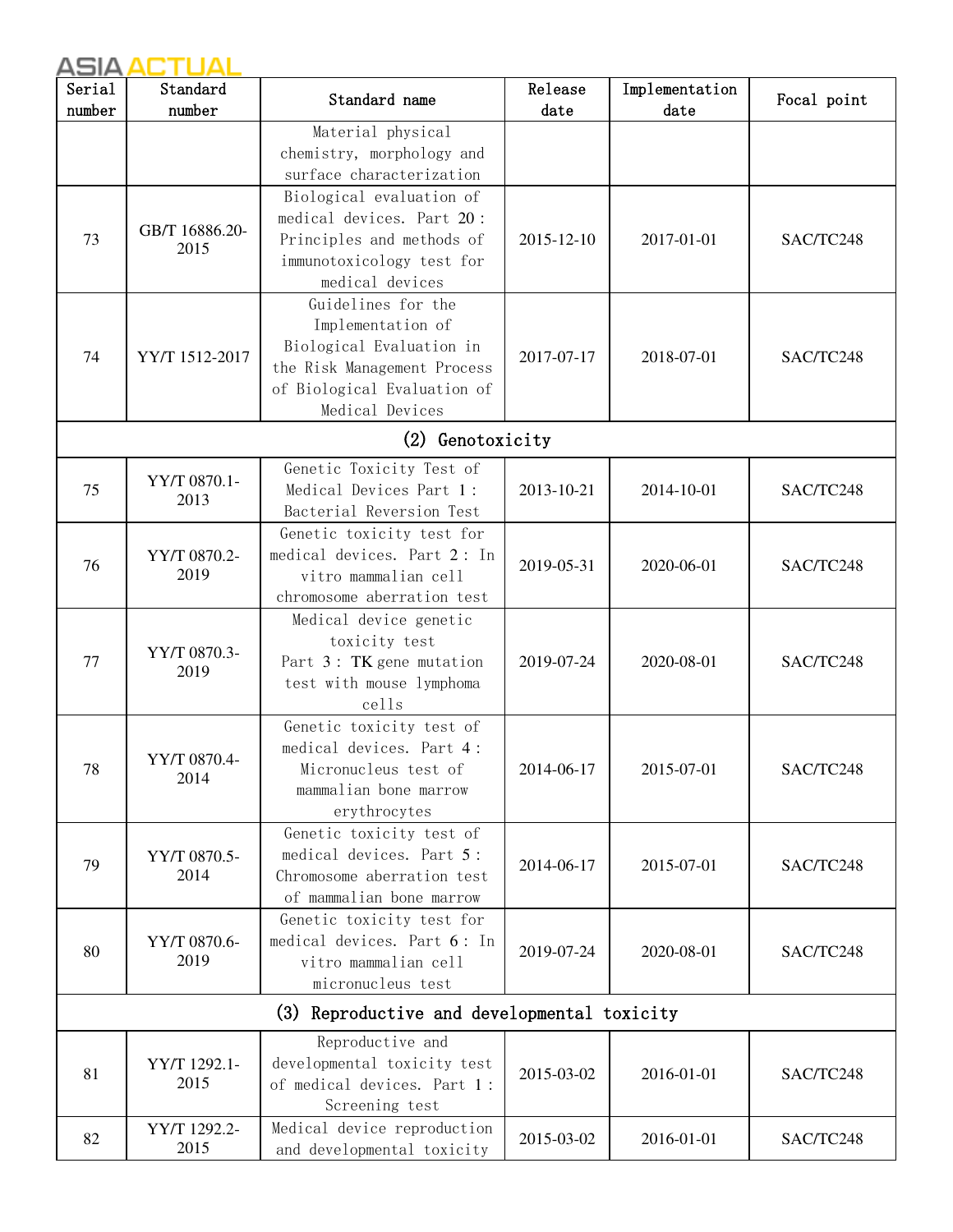| Serial | Standard             | Standard name                                             | Release    | Implementation | Focal point |
|--------|----------------------|-----------------------------------------------------------|------------|----------------|-------------|
| number | number               |                                                           | date       | date           |             |
|        |                      | test. Part 2: Embryo                                      |            |                |             |
|        |                      | developmental toxicity test                               |            |                |             |
|        |                      | Reproductive and                                          |            |                |             |
|        | YY/T 1292.3-         | developmental toxicity test                               |            |                |             |
| 83     | 2016                 | of medical devices.                                       | 2016-01-26 | 2017-01-01     | SAC/TC248   |
|        |                      | Part 3: First-generation                                  |            |                |             |
|        |                      | reproductive toxicity test                                |            |                |             |
|        |                      | Reproductive and                                          |            |                |             |
|        | YY/T 1292.4-         | developmental toxicity test                               |            |                |             |
| 84     | 2017                 | of medical devices. Part 4:                               | 2017-02-28 | 2018-01-01     | SAC/TC248   |
|        |                      | Two-generation reproductive                               |            |                |             |
|        |                      | toxicity test                                             |            |                |             |
|        |                      | (4) Complement activation                                 |            |                |             |
|        |                      | Medical Device Complement                                 |            |                |             |
| 85     | YY/T 0878.1-         | Activation Test Part 1:                                   | 2013-10-21 | 2014-10-01     | SAC/TC248   |
|        | 2013                 | Serum Complete Complement                                 |            |                |             |
|        |                      | Activation                                                |            |                |             |
|        |                      | Medical device complement                                 |            |                |             |
| 86     | YY/T 0878.2-         | activation test Part 2:                                   | 2015-03-02 | 2016-01-01     | SAC/TC248   |
|        | 2015                 | Serum alternative pathway                                 |            |                |             |
|        |                      | complement activation                                     |            |                |             |
|        | YY/T 0878.3-<br>2019 | Medical device complement                                 |            |                |             |
|        |                      | activation test                                           |            |                |             |
| 87     |                      | Part 3: Determination                                     | 2019-07-24 | 2020-08-01     | SAC/TC248   |
|        |                      | of complement activation<br>products (C3a and SC5b-9)     |            |                |             |
|        |                      |                                                           |            |                |             |
|        |                      | (5) Sensitization                                         |            |                |             |
|        |                      | Medical device                                            |            |                |             |
|        | YY/T 0879.1-         | sensitization test. Part 1:                               |            | 2014-10-01     |             |
| 88     | 2013                 | Mouse local lymph node test                               | 2013-10-21 |                | SAC/TC248   |
|        |                      | (LLNA) radioisotope                                       |            |                |             |
|        |                      | incorporation method                                      |            |                |             |
|        |                      | Medical device                                            |            |                |             |
| 89     | YY/T 0879.2-<br>2015 | sensitization test Part 2:<br>Mouse local lymph node test | 2015-03-02 | 2016-01-01     | SAC/TC248   |
|        |                      | (LLNA) BrdU-ELISA method                                  |            |                |             |
|        |                      |                                                           |            |                |             |
|        |                      | (6) Evaluation of immunogenicity                          |            |                |             |
|        |                      | Evaluation method of                                      |            |                |             |
| 90     | YY/T 1465.1-         | immunogenicity of medical                                 |            |                |             |
|        | 2016                 | devices. Part 1: In                                       | 2016-01-26 | 2017-01-01     | SAC/TC248   |
|        |                      | vitro T lymphocyte<br>transformation test                 |            |                |             |
|        |                      | Evaluation method of                                      |            |                |             |
|        |                      | immunogenicity of medical                                 |            |                |             |
| 91     | YY/T 1465.2-         | devices. Part 2:                                          | 2016-01-26 | 2017-01-01     | SAC/TC248   |
|        | 2016                 | Determination of serum                                    |            |                |             |
|        |                      | immunoglobulin and                                        |            |                |             |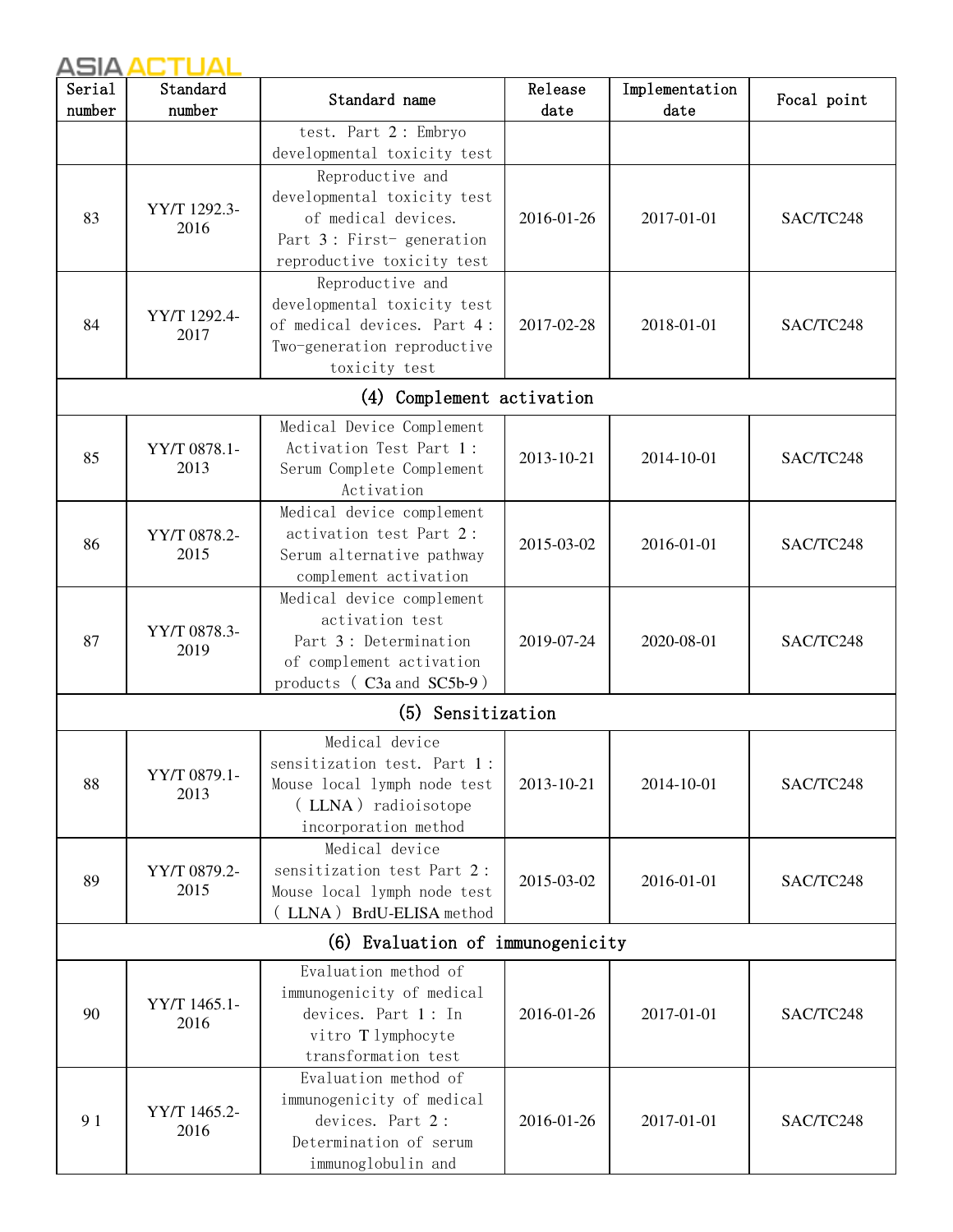| Serial | Standard             | Standard name                                              | Release    | Implementation | Focal point |
|--------|----------------------|------------------------------------------------------------|------------|----------------|-------------|
| number | number               |                                                            | date       | date           |             |
|        |                      | complement components                                      |            |                |             |
|        |                      | by ELISA method                                            |            |                |             |
|        |                      | Evaluation method of                                       |            |                |             |
|        | YY/T 1465.3-         | immunogenicity of medical                                  |            |                |             |
| 92     | 2016                 | devices. Part 3: Plaque                                    | 2016-07-29 | 2017-06-01     | SAC/TC248   |
|        |                      | forming cell determination                                 |            |                |             |
|        |                      | agar solid phase method                                    |            |                |             |
|        |                      | Evaluation method of                                       |            |                |             |
|        |                      | immunogenicity of medical                                  |            |                |             |
| 93     | YY/T 1465.4-<br>2017 | devices. Part 4: Mouse                                     | 2017-03-28 | 2018-04-01     | SAC/TC248   |
|        |                      | peritoneal macrophages                                     |            |                |             |
|        |                      | phagocytosis of chicken red<br>blood cells. In vivo method |            |                |             |
|        |                      | Evaluation method of                                       |            |                |             |
|        |                      | immunogenicity of medical                                  |            |                |             |
|        |                      | devices.                                                   |            |                |             |
|        | YY/T 1465.5-         | Part 5: Determination of                                   |            |                |             |
| 4      | 2016                 | $\alpha$ -Gal antigen clearance                            | 2016-07-29 | 2017-06-01     | SAC/TC248   |
|        |                      | rate in animal-derived                                     |            |                |             |
|        |                      | medical                                                    |            |                |             |
|        |                      | devices with M86 antibody                                  |            |                |             |
|        |                      | Evaluation method of                                       |            |                |             |
|        |                      | immunogenicity of medical                                  |            |                |             |
| 95     | YY/T 1465.6-         | devices. Part 6:                                           | 2019-07-24 |                |             |
|        | 2019                 | Determination of animal                                    |            | 2020-08-01     | SAC/TC248   |
|        |                      | spleen lymphocyte subsets                                  |            |                |             |
|        |                      | by flow cytometry                                          |            |                |             |
|        |                      | Evaluation method of                                       |            |                |             |
|        | YY/T 1465.7-         | immunogenicity of medical                                  |            | 2022-04-01     |             |
| 96     | 2021                 | devices. Part 7: Flow                                      | 2021-03-09 |                | SAC/TC248   |
|        |                      | cytometry multi-protein                                    |            |                |             |
|        |                      | quantitative technology                                    |            |                |             |
|        |                      | (7) Degradation                                            |            |                |             |
|        |                      | Test method for evaluating                                 |            |                |             |
| 97     | YY/T 0511-2009       | the degradation and bone                                   | 2009-12-30 | 2011-06-01     | SAC/TC248   |
|        |                      | formation performance of                                   |            |                |             |
|        |                      | porous bioceramics in vivo                                 |            |                |             |
|        |                      | Biological evaluation of                                   |            |                |             |
| 98     | YY/T 1775.1-         | absorbable medical devices.                                | 2021-03-09 | 2022-04-01     | SAC/TC248   |
|        | 2021                 | Part 1: Guidelines for                                     |            |                |             |
|        |                      | absorbable implants                                        |            |                |             |
|        |                      | (8) Preclinical animal research and clinical research      |            |                |             |
|        | YY/T 1754.1-         | Preclinical animal research                                |            |                |             |
| 99     | 2020                 | of medical devices. Part 1:                                | 2020-09-27 | 2021-09-01     | SAC/TC248   |
|        |                      | General                                                    |            |                |             |
| 100    | YY/T 1754.2-         | Preclinical animal research                                | 2020-09-27 | 2021-09-01     | SAC/TC248   |
|        | 2020                 | of medical devices. Part 2:                                |            |                |             |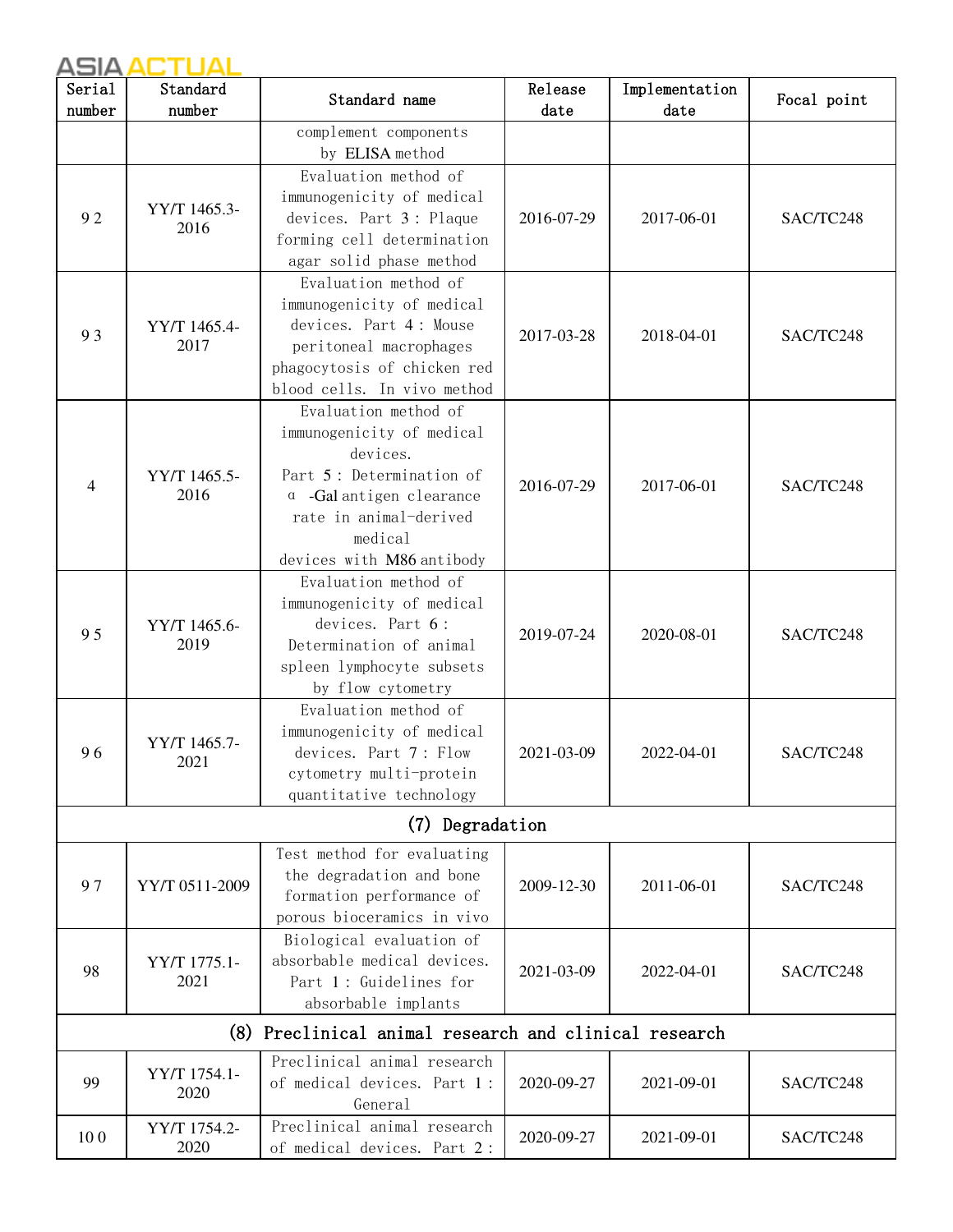| Serial<br>number | Standard<br>number   | Standard name                                                                                                                                                                                             | Release<br>date | Implementation<br>date | Focal point     |
|------------------|----------------------|-----------------------------------------------------------------------------------------------------------------------------------------------------------------------------------------------------------|-----------------|------------------------|-----------------|
|                  |                      | Induced diabetic rat skin<br>injury model                                                                                                                                                                 |                 |                        |                 |
| 10 <sub>1</sub>  | YY/T 0297-1997       | Medical device clinical<br>investigation                                                                                                                                                                  | 1997-08-27      | 1998-01-01             | SAC/TC248       |
|                  |                      | (9) Microbial control                                                                                                                                                                                     |                 |                        |                 |
| 102              | YY/T 0615.1-<br>2007 | Requirements for labeling<br>"sterile" medical devices<br>Part 1: Requirements<br>for terminally sterilized<br>medical devices                                                                            | 2007-07-02      | 2008-03-01             | Shandong Center |
| 10 <sub>3</sub>  | YY/T 0615.2-<br>2007 | Requirements for labeling<br>"sterile" medical devices.<br>Part 2: Requirements<br>for aseptically processed<br>medical devices                                                                           | 2007-07-02      | 2008-03-01             | Shandong Center |
| 104              | YY/T 0618-2017       | Routine monitoring and skip<br>batch inspection of<br>bacterial endotoxin test<br>methods for medical devices                                                                                             | 2017-02-28      | 2018-01-01             | SAC/TC248       |
|                  |                      | (10) Animal-derived medical devices                                                                                                                                                                       |                 |                        |                 |
| 10 <sub>5</sub>  | YY/T 0771.1-<br>2020 | Medical devices of animal<br>origin. Part 1: Risk<br>management applications                                                                                                                              | 2020-03-31      | 2021-04-01             | SAC/TC248       |
| 106              | YY/T 0771.2-<br>2020 | Medical devices of animal<br>origin. Part 2: Control of<br>source, collection and<br>disposal                                                                                                             | 2020-03-31      | 2021-04-01             | SAC/TC248       |
| 107              | YY/T 0771.3-<br>2009 | Medical devices of animal<br>origin.<br>Part 3: Confirmation<br>of virus and transmissible<br>spongiform encephalopathy<br>(TSE) factor removal and<br>inactivation                                       | 2009-12-30      | 2011-06-01             | SAC/TC248       |
| 108              | YY/T 0771.4-<br>2015 | Medical devices of animal<br>origin. Part 4: Removal<br>and / or inactivation<br>of transmissible spongiform<br>encephalopathy (TSE)<br>factors and the principles<br>of process confirmation<br>analysis | 2015-03-02      | 2016-01-01             | SAC/TC248       |
| 109              | YY 0970-2013         | Confirmation and routine<br>control of sterilization of<br>sterilization liquid<br>sterilant for single-use                                                                                               | 2013-10-21      | 2014-10-01             | SAC/TC248       |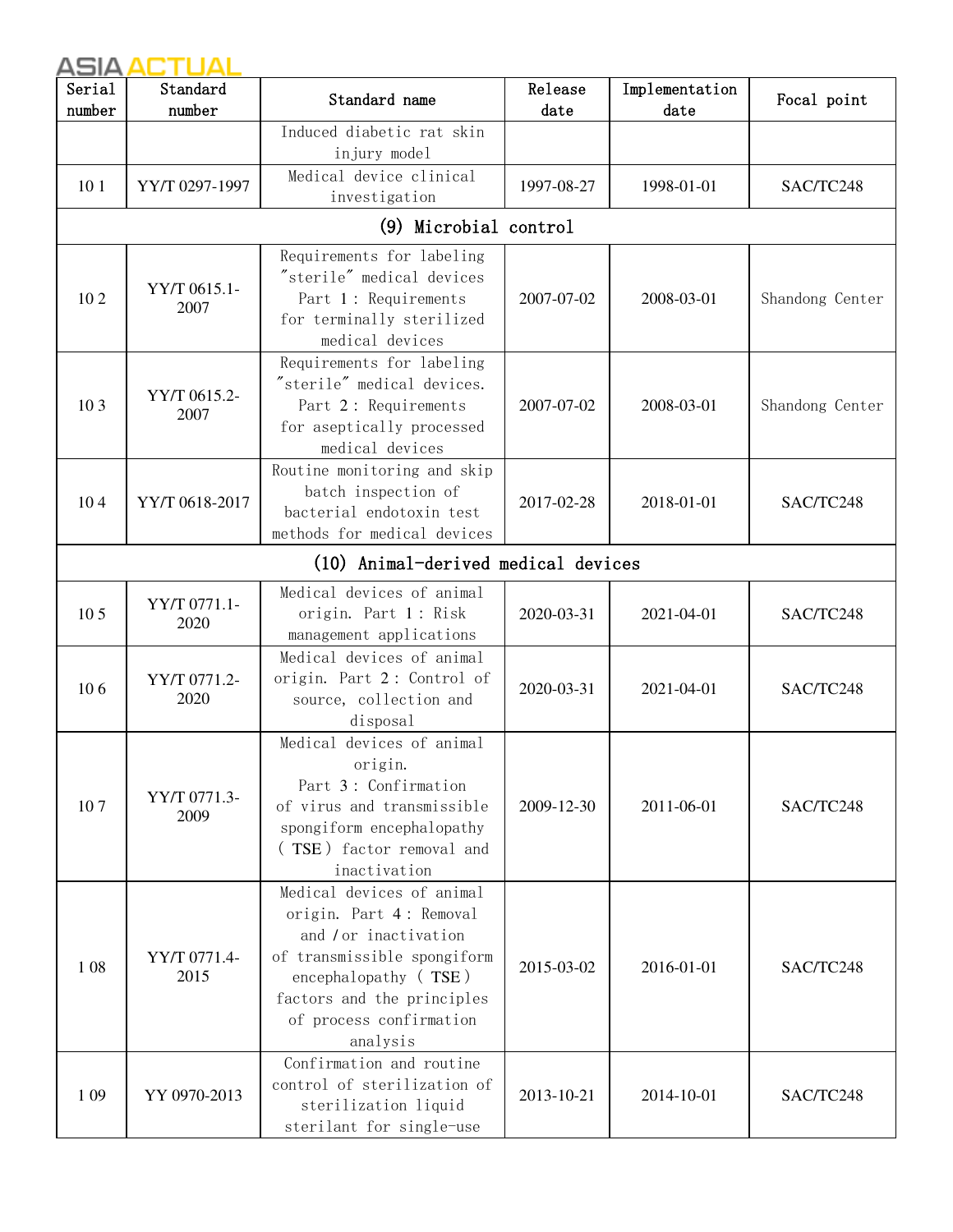| Serial<br>number | Standard<br>number   | Standard name                                                                                                                                       | Release<br>date | Implementation<br>date | Focal point |
|------------------|----------------------|-----------------------------------------------------------------------------------------------------------------------------------------------------|-----------------|------------------------|-------------|
|                  |                      | medical devices containing                                                                                                                          |                 |                        |             |
|                  |                      | animal-derived materials                                                                                                                            |                 |                        |             |
|                  |                      | $(11)$ 0ther                                                                                                                                        |                 |                        |             |
|                  |                      | Medical device pyrogen test                                                                                                                         |                 |                        |             |
| 110              | YY/T 1500-2016       | Monocyte activation test<br>Human whole                                                                                                             | 2016-07-29      | 2017-06-01             | SAC/TC248   |
|                  |                      | blood ELISA method                                                                                                                                  |                 |                        |             |
| 11 1             | YY/T 1649.1-<br>2019 | Interaction test between<br>medical devices and<br>platelets. Part 1: In vitro<br>platelet counting method                                          | 2019-05-31      | 2020-06-01             | SAC/TC248   |
|                  |                      | Medical device and platelet<br>interaction test Part 2: In                                                                                          |                 |                        |             |
| 112              | YY/T 1649.2-<br>2019 | vitro platelet activation<br>products $(\beta$<br>$- TG$ , PF4 and TxB2)                                                                            | 2019-10-23      | 2020-10-01             | SAC/TC248   |
|                  |                      | determination                                                                                                                                       |                 |                        |             |
| 113              | YY/T 1651.1-<br>2019 | Hemolysis test for medical<br>devices. Part 1: Material-<br>mediated hemolysis test                                                                 | 2019-05-31      | 2020-06-01             | SAC/TC248   |
| 114              | YY/T 1670.1-<br>2019 | Evaluation of neurotoxicity<br>of medical devices. Part 1:<br>Guidelines for the<br>selection of tests for<br>evaluating potential<br>neurotoxicity | 2019-07-24      | 2020-08-01             | SAC/TC248   |
| 115              | YY/T 1770.1-<br>2021 | Thrombosis test of medical<br>devices. Part 1: Thrombosis<br>test in dogs                                                                           | 2021-03-09      | 2022-04-01             | SAC/TC248   |

## 5. General requirements for medical electrical equipment

| Serial<br>number | Standard<br>number   | Standard name                                                                                                                                     | Release<br>date | Implementation<br>date | Focal point                              |
|------------------|----------------------|---------------------------------------------------------------------------------------------------------------------------------------------------|-----------------|------------------------|------------------------------------------|
| 116              | GB 9706.1-<br>2020   | Medical electrical equipment<br>Part 1: General requirements<br>for basic safety and basic<br>performance                                         | 2020-04-09      | 2023-05-01             | SAC/TC10                                 |
| 117              | GB/T 14710-<br>2009  | Environmental requirements<br>and test methods for medical<br>electrical appliances                                                               | 2009-11-15      | 2010-05-01             | SAC/TC10                                 |
| 118              | GB 9706.103-<br>2020 | Medical Electrical Equipment<br>Part 1-3 : General<br>Requirements for Basic Safety<br>and Basic Performance<br>Collateral<br>Standard: Radiation | 2020-12-24      | 2023-05-01             | State Food and<br>Drug<br>Administration |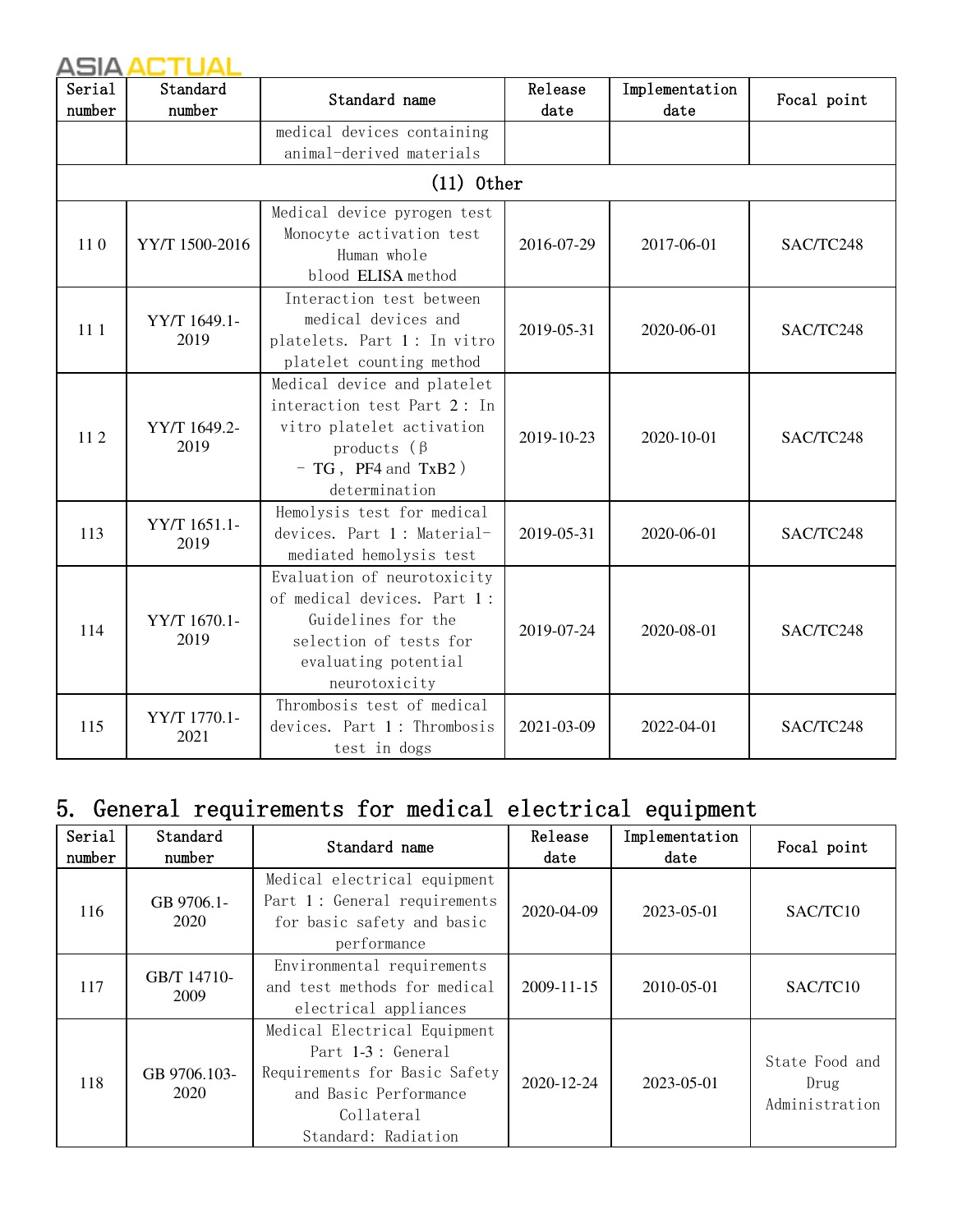| Serial<br>number | Standard<br>number     | Standard name                                                                                                                                                                                                                                                                                       | Release<br>date | Implementation<br>date | Focal point |
|------------------|------------------------|-----------------------------------------------------------------------------------------------------------------------------------------------------------------------------------------------------------------------------------------------------------------------------------------------------|-----------------|------------------------|-------------|
|                  |                        | Protection of Diagnostic X-                                                                                                                                                                                                                                                                         |                 |                        |             |
|                  |                        | ray Equipment                                                                                                                                                                                                                                                                                       |                 |                        |             |
| 119              | YY 9706.102-<br>2021   | Medical Electrical Equipment<br>Part 1-2: General<br>Requirements for Basic Safety<br>and Basic Performance<br>Collateral Standard:<br>Electromagnetic Compatibility<br>Requirements and Tests                                                                                                      | 2021-03-09      | 2023-05-01             | SAC/TC10    |
| 120              | YY 9706.108-<br>2021   | Medical Electrical Equipment<br>Part 1-8 : General<br>Requirements for Basic Safety<br>and Basic Performance<br>Collateral Standards: General<br>Requirements, Tests and<br>Guidelines for Medical<br>Electrical Equipment and<br>Alarm Systems in Medical<br>Electrical Systems                    | 2021-03-09      | 2023-05-01             | SAC/TC10    |
| 121              | YY 9706.111-<br>2021   | Medical electrical equipment<br>Part 1-11 : General<br>requirements for basic safety<br>and basic performance.<br>Collateral standard:<br>Requirements for medical<br>electrical equipment and<br>medical electrical systems<br>used in home care<br>environments                                   | 2021-03-09      | 2023-05-01             | SAC/TC10    |
| 122              | YY 9706.112-<br>2021   | Medical electrical equipment<br>Part 1-12 : General<br>requirements for basic safety<br>and basic performance.<br>Collateral standard:<br>Requirements for medical<br>electrical equipment and<br>medical electrical systems<br>expected to be used in<br>emergency medical service<br>environments | 2021-03-09      | 2023-05-01             | SAC/TC10    |
| 123              | YY/T 9706.106-<br>2021 | Medical Electrical Equipment<br>Part 1-6 : General<br>Requirements for Basic Safety<br>and Basic Performance<br>Collateral Standard:<br>Usability                                                                                                                                                   | 2021-03-09      | 2023-05-01             | SAC/TC10    |
| 124              | YY/T 9706.110-<br>2021 | Medical Electrical Equipment<br>Part 1-10: General<br>Requirements for Basic Safety                                                                                                                                                                                                                 | 2021-03-09      | 2023-05-01             | SAC/TC10    |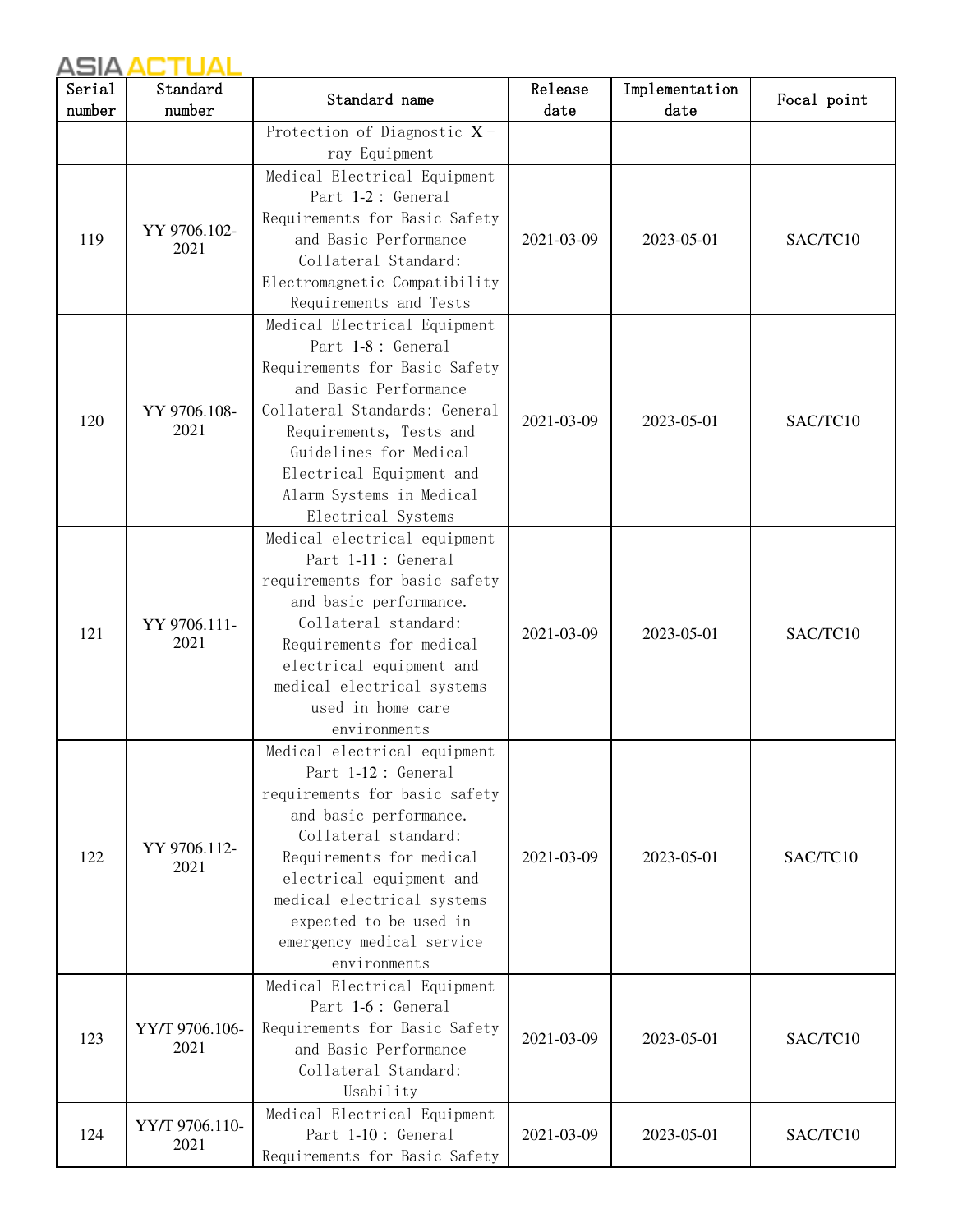| Serial | Standard           | Standard name                | Release          | Implementation | Focal point  |
|--------|--------------------|------------------------------|------------------|----------------|--------------|
| number | number             |                              | date             | date           |              |
|        |                    | and Basic Performance        |                  |                |              |
|        |                    | Collateral Standard:         |                  |                |              |
|        |                    | Development Requirements for |                  |                |              |
|        |                    | Physiological Closed Loop    |                  |                |              |
|        |                    | Controllers                  |                  |                |              |
| 125    | YY 1057-2016       | General technical conditions | 2016-01-26       | 2018-01-01     | SAC/TC10/SC5 |
|        |                    | for medical foot switches    |                  |                |              |
|        |                    | Medical electrical equipment |                  |                |              |
| 126    | YY/T 0841-<br>2011 | Periodic testing and post-   | 2011-12-31       | 2013-06-01     | SAC/TC10     |
|        |                    | repair testing of medical    |                  |                |              |
|        |                    | electrical equipment         |                  |                |              |
|        |                    | Functionality and            |                  |                |              |
| 127    | YY/T 1643-         | compatibility test method of | 2018-12-20       | 2020-01-01     | SAC/TC10     |
|        | 2018               | remote medical imaging       |                  |                |              |
|        |                    | equipment                    |                  |                |              |
|        |                    | Classification of medical    |                  |                |              |
| 128    | YY/T 1686-<br>2020 | electrical equipment using   | $2020 - 02 - 21$ | 2021-06-01     | SAC/TC10     |
|        |                    | robotics                     |                  |                |              |
|        |                    | Energy consumption           |                  |                |              |
| 129    | YY/T 1738-         | measurement method for       | 2020-09-27       | 2021-09-01     | SAC/TC10     |
|        | 2020               | medical electrical equipment |                  |                |              |

## 6. General disinfection and sterilization technology

| Serial<br>number | Standard<br>number  | Standard name                                                                                                                         | Release<br>date        | Implementation<br>date | Focal point |
|------------------|---------------------|---------------------------------------------------------------------------------------------------------------------------------------|------------------------|------------------------|-------------|
|                  |                     | (1) Terminology and general methods                                                                                                   |                        |                        |             |
| 130              | GB/T 19971-<br>2015 | Terminology for<br>sterilization of healthcare<br>products                                                                            | 2015-12-10             | 2016-09-01             | SAC/TC200   |
| 131              | YY/T 0802-<br>2020  | Information provided by the<br>sterilization manufacturer<br>of the medical device for<br>handling re-sterilizable<br>medical devices | 2020-06-30             | $2021 - 12 - 01$       | SAC/TC200   |
| 132              | YY/T 1478-<br>2016  | Traceability information<br>for disinfection and<br>sterilization of reusable<br>medical devices                                      | 2016-07-29             | 2017-06-01             | SAC/TC200   |
| 133              | YY/T 1623-<br>2018  | Test method for<br>effectiveness of<br>sterilization process for<br>reusable medical devices                                          | 2018-09-21             | 2019-09-26             | SAC/TC200   |
| 134              | YY/T 1737-<br>2020  | Analysis method of medical<br>device bioburden control<br>level                                                                       | 2020-09-27             | 2021-09-01             | SAC/TC200   |
|                  |                     |                                                                                                                                       | Terminal sterilization |                        |             |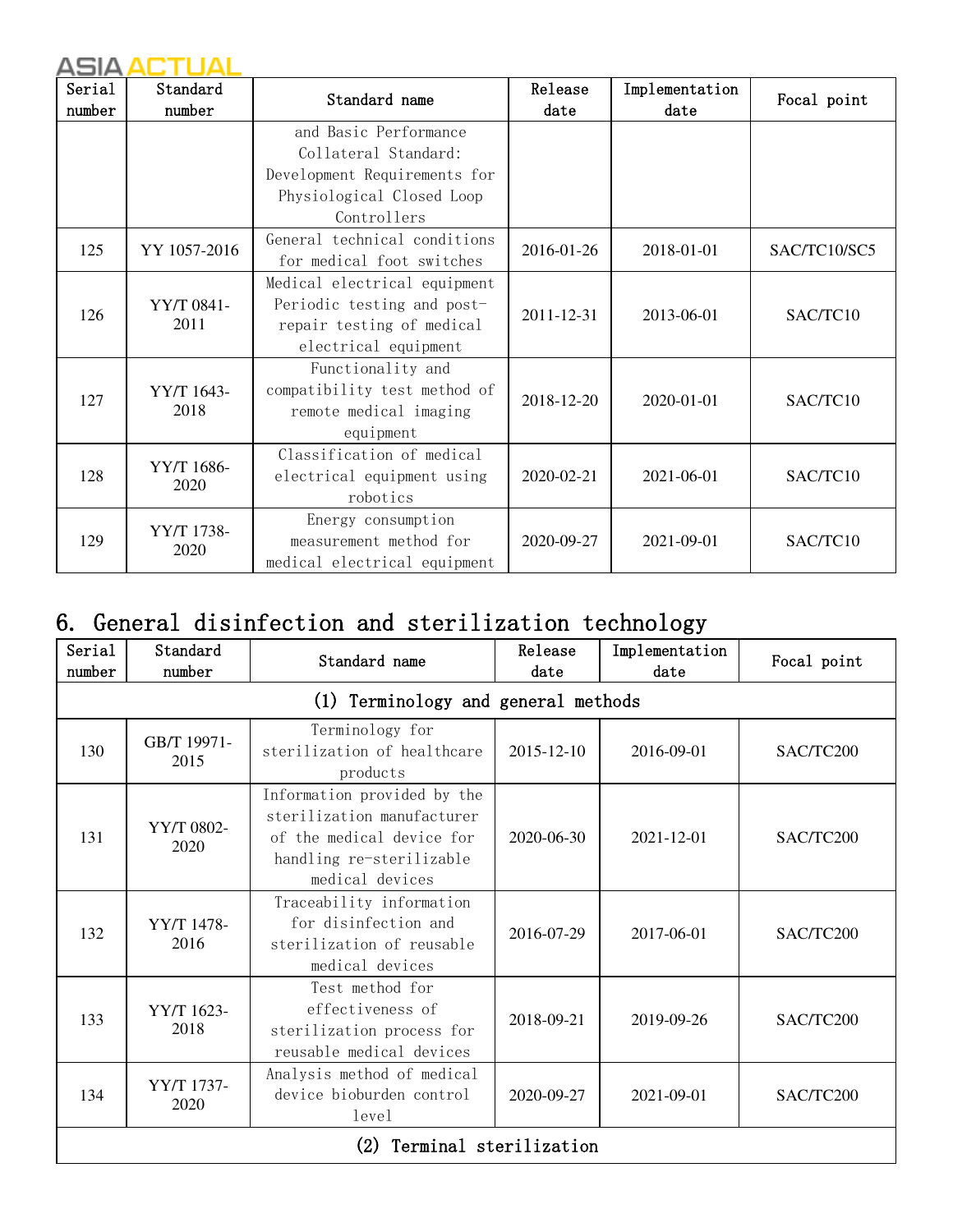| Serial | Standard              | Standard name                                                                                                                                                                                                                              | Release    | Implementation | Focal point |
|--------|-----------------------|--------------------------------------------------------------------------------------------------------------------------------------------------------------------------------------------------------------------------------------------|------------|----------------|-------------|
| number | number                |                                                                                                                                                                                                                                            | date       | date           |             |
| 135    | GB 18278.1-<br>2015   | Sterilization of medical<br>and health care products.<br>Part 1: Requirements for<br>the development, validation<br>and routine control of the<br>sterilization process of<br>medical devices                                              | 2015-12-10 | 2017-01-01     | SAC/TC200   |
| 136    | GB 18279.1-<br>2015   | Sterilization of Medical<br>and Healthcare Products<br>Ethylene Oxide Part 1:<br>Requirements for the<br>Development, Validation and<br>Routine Control of the<br>Sterilization Process of<br>Medical Devices                              | 2015-12-10 | 2017-01-01     | SAC/TC200   |
| 137    | GB 18280.1-<br>2015   | Radiation for sterilization<br>of medical and health care<br>products. Part 1:<br>Requirements for the<br>development, validation and<br>routine control of the<br>sterilization process of<br>medical devices                             | 2015-12-31 | 2017-07-01     | SAC/TC200   |
| 138    | GB 18280.2-<br>2015   | Radiation for sterilization<br>of healthcare products.<br>Part 2: Establishing<br>sterilization dose                                                                                                                                       | 2015-12-31 | 2017-07-01     | SAC/TC200   |
| 139    | GB/T 18279.2-<br>2015 | Sterilization of Medical<br>and Health Care Products<br>Ethylene Oxide<br>Part 2: Application Guide<br>of GB 18279.1                                                                                                                       | 2015-12-10 | 2017-07-01     | SAC/TC200   |
| 140    | GB/T 18280.3-<br>2015 | Radiation for sterilization<br>of healthcare products.<br>Part 3: Dose measurement<br>guidelines                                                                                                                                           | 2015-12-31 | 2018-01-01     | SAC/TC200   |
| 141    | GB/T 19974-<br>2018   | The characteristics of<br>sterilization factors for<br>medical and health care<br>products and the general<br>requirements for the<br>development, validation and<br>routine control of the<br>sterilization process of<br>medical devices | 2018-05-14 | 2019-06-01     | SAC/TC200   |
| 142    | YY 0602-2007          | Special requirements for<br>the use of hot air or hot<br>inert gas to process<br>medical materials and dry                                                                                                                                 | 2007-01-31 | 2008-02-01     | SAC/TC200   |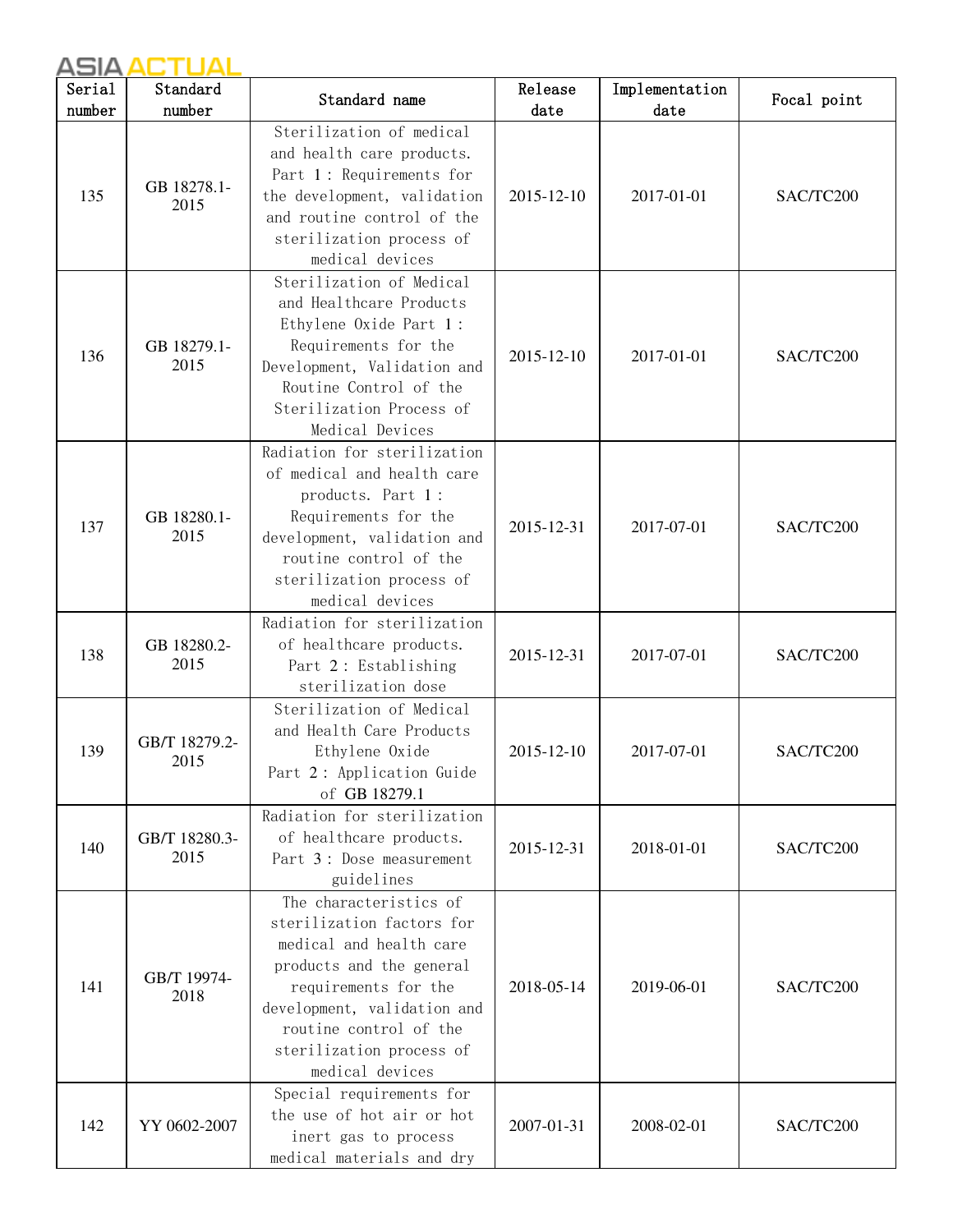| Serial<br>number | Standard<br>number   | Standard name                                                                                                                               | Release<br>date | Implementation<br>date | Focal point |
|------------------|----------------------|---------------------------------------------------------------------------------------------------------------------------------------------|-----------------|------------------------|-------------|
|                  |                      | heat sterilizers for the<br>test chamber                                                                                                    |                 |                        |             |
| 143              | YY/T 0884-<br>2013   | Material evaluation of<br>medical and healthcare<br>products suitable for<br>radiation sterilization                                        | 2013-10-21      | 2014-10-01             | SAC/TC200   |
| 144              | YY/T 1263-<br>2015   | Material evaluation of<br>medical devices suitable<br>for dry heat sterilization                                                            | 2015-03-02      | 2016-01-01             | SAC/TC200   |
| 145              | YY/T 1264-<br>2015   | Material evaluation of<br>medical devices suitable<br>for ozone sterilization                                                               | 2015-03-02      | 2016-01-01             | SAC/TC200   |
| 146              | YY/T 1265-<br>2015   | Material evaluation of<br>medical devices suitable<br>for moist heat<br>sterilization                                                       | 2015-03-02      | 2016-01-01             | SAC/TC200   |
| 147              | YY/T 1266-<br>2015   | Material evaluation of<br>medical devices suitable<br>for hydrogen peroxide<br>sterilization                                                | 2015-03-02      | 2016-01-01             | SAC/TC200   |
| 148              | YY/T 1267-<br>2015   | Material evaluation of<br>medical devices suitable<br>for ethylene oxide<br>sterilization                                                   | 2015-03-02      | 2016-01-01             | SAC/TC200   |
| 149              | YY/T 1268-<br>2015   | Ethylene oxide<br>sterilization product<br>addition and process<br>equivalent                                                               | 2015-03-02      | 2016-01-01             | SAC/TC200   |
| 150              | YY/T 1276-<br>2016   | Development, validation and<br>routine control<br>requirements for the dry<br>heat sterilization process<br>of medical devices              | 2016-03-23      | 2017-01-01             | SAC/TC200   |
| 151              | YY/T 1302.1-<br>2015 | Physical and<br>microbiological performance<br>requirements for ethylene<br>oxide sterilization.<br>Part 1: Physical<br>requirements        | 2015-03-02      | 2016-01-01             | SAC/TC200   |
| 152              | YY/T 1302.2-<br>2015 | Physical and<br>microbiological performance<br>requirements for ethylene<br>oxide sterilization.<br>Part 2: Microbiological<br>requirements | 2015-03-02      | 2016-01-01             | SAC/TC200   |
| 153              | YY/T 1402-<br>2016   | Test method for suitability<br>of medical device steam<br>sterilization process<br>challenge device                                         | 2016-03-23      | 2017-01-01             | SAC/TC200   |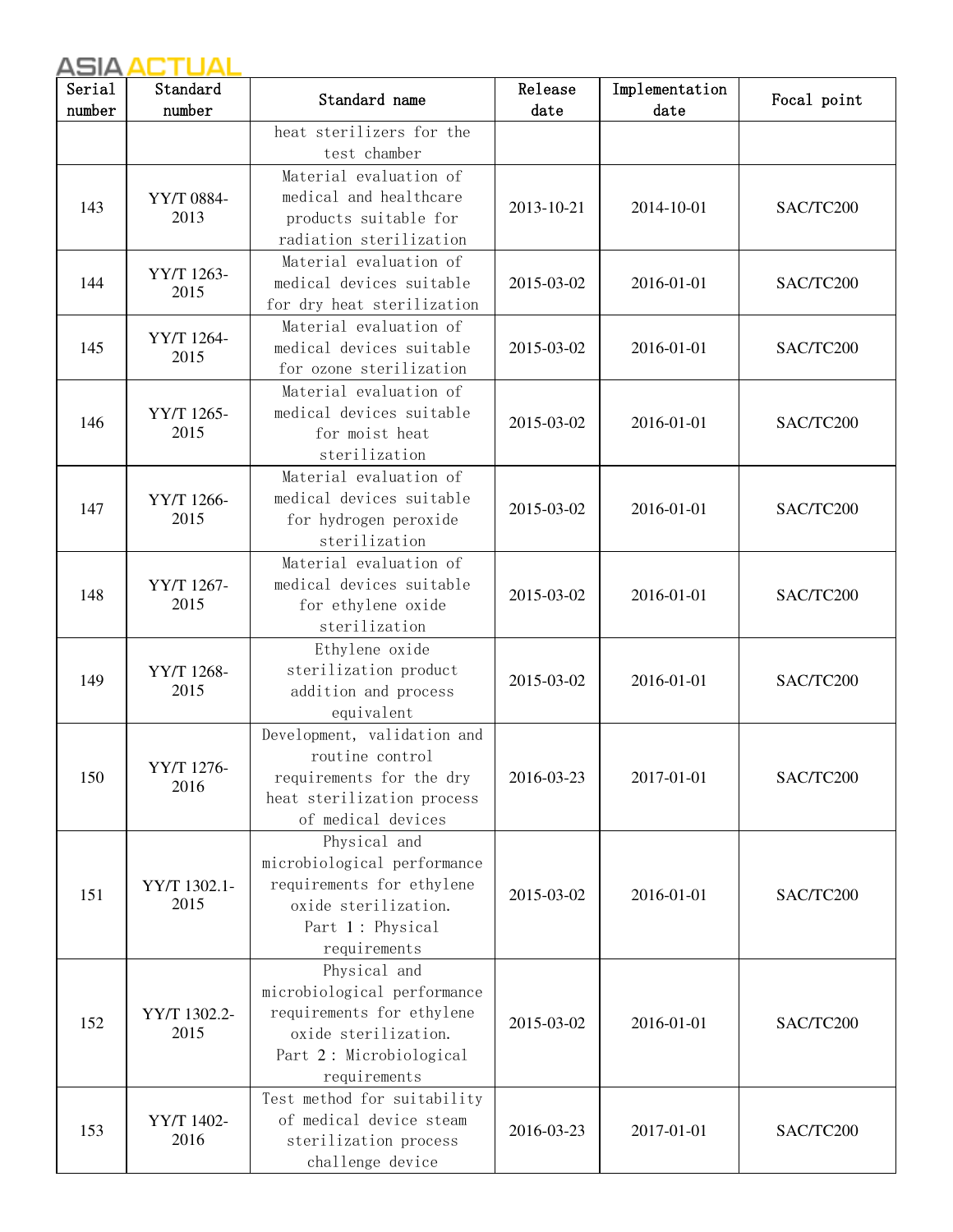| Serial | Standard             | Standard name                                                                                                                                                     | Release    | Implementation | Focal point |
|--------|----------------------|-------------------------------------------------------------------------------------------------------------------------------------------------------------------|------------|----------------|-------------|
| number | number               |                                                                                                                                                                   | date       | date           |             |
| 154    | YY/T 1403-<br>2017   | Requirements for sub-<br>package sterilization of<br>ethylene oxide                                                                                               | 2017-03-28 | 2018-04-01     | SAC/TC200   |
| 155    | YY/T 1463-<br>2016   | Guidelines for the<br>selection of microbial<br>challenges and infection<br>sites for medical device<br>sterilization confirmation                                | 2016-01-26 | 2017-01-01     | SAC/TC200   |
| 156    | YY/T 1464-<br>2016   | Medical device<br>sterilization low-<br>temperature steam<br>formaldehyde sterilization<br>process development,<br>validation and routine<br>control requirements | 2016-01-26 | 2017-01-01     | SAC/TC200   |
| 157    | YY/T 1544-<br>2017   | Basic guarantee<br>requirements for the safety<br>and effectiveness of<br>ethylene oxide<br>sterilization                                                         | 2017-05-02 | 2018-04-01     | SAC/TC200   |
| 158    | YY/T 1600-<br>2018   | Product Family and Process<br>Category of Moist Heat<br>Sterilization of Medical<br>Devices                                                                       | 2018-01-19 | 2019-01-01     | SAC/TC200   |
| 159    | YY/T 1607-<br>2018   | Method for setting<br>radiation sterilization<br>dose of medical equipment                                                                                        | 2018-06-26 | 2019-07-01     | SAC/TC200   |
| 160    | YY/T 1608-<br>2018   | Sampling method for<br>radiation sterilization<br>verification dose<br>experiment and<br>sterilization dose review<br>of medical devices                          | 2018-06-26 | 2019-07-01     | SAC/TC200   |
| 161    | YY/T 1612-<br>2018   | Test method of medical<br>sterilization steam quality                                                                                                             | 2018-09-28 | 2019-10-01     | SAC/TC200   |
| 162    | YY/T 1613-<br>2018   | Characteristics and control<br>requirements of irradiation<br>sterilization process for<br>medical devices                                                        | 2018-09-28 | 2019-10-01     | SAC/TC200   |
| 163    | YY/T 1733-<br>2020   | Guide for Dose Distribution<br>Test of Irradiation Device<br>for Radiation Sterilization<br>of Medical Devices                                                    | 2020-09-27 | 2022-06-01     | SAC/TC200   |
|        |                      | (3) Aseptic processing                                                                                                                                            |            |                |             |
| 164    | YY/T 0567.1-<br>2013 | Aseptic processing of<br>healthcare products.<br>Part 1: General<br>requirements                                                                                  | 2013-10-21 | 2014-10-01     | SAC/TC200   |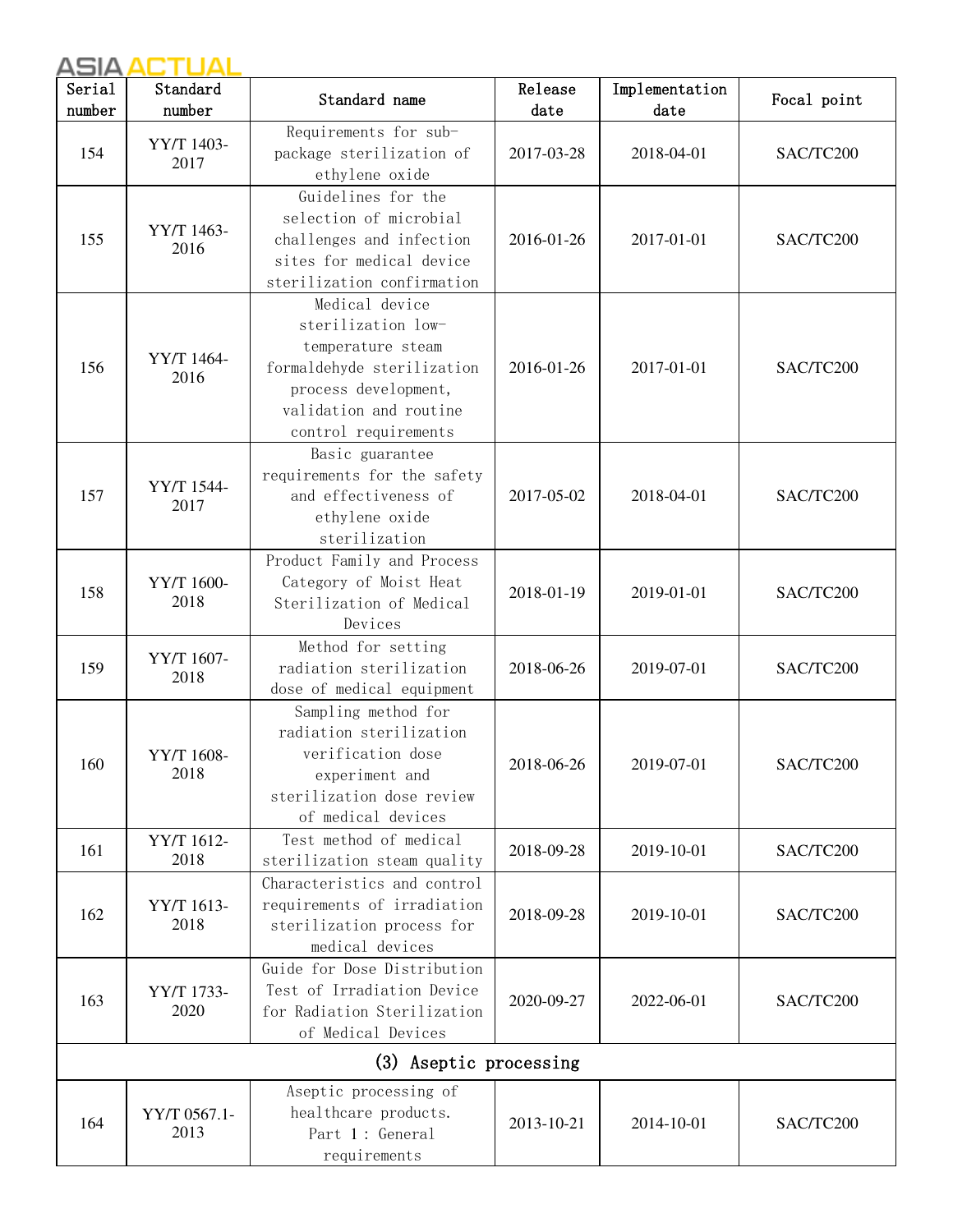| Serial<br>number | Standard<br>number    | Standard name                                                                                                                                                                   | Release<br>date | Implementation<br>date | Focal point |
|------------------|-----------------------|---------------------------------------------------------------------------------------------------------------------------------------------------------------------------------|-----------------|------------------------|-------------|
| 165              | YY/T 0567.2-<br>2021  | Aseptic processing of<br>healthcare products.<br>Part 2: Sterilization and<br>filtration                                                                                        | 2021-03-09      | 2022-04-01             | SAC/TC200   |
| 166              | YY/T 0567.3-<br>2011  | Aseptic processing of<br>healthcare products.<br>Part 3: Lyophilization                                                                                                         | 2011-12-31      | 2013-06-01             | SAC/TC200   |
| 167              | YY/T 0567.4-<br>2011  | Aseptic processing of<br>healthcare products.<br>Part 4: On-line cleaning<br>technology                                                                                         | 2011-12-31      | 2013-06-01             | SAC/TC200   |
| 168              | YY/T 0567.5-<br>2011  | Aseptic processing of<br>healthcare products.<br>Part 5: On-line<br>sterilization                                                                                               | 2011-12-31      | 2013-06-01             | SAC/TC200   |
| 169              | YY/T 0567.6-<br>2011  | Aseptic processing of<br>healthcare products.<br>Part 6: Isolator system                                                                                                        | 2011-12-31      | 2013-06-01             | SAC/TC200   |
| 170              | YY/T 0567.7-<br>2016  | Aseptic processing of<br>healthcare products.<br>Part 7: Alternative<br>processing of medical<br>devices and combined<br>products                                               | 2016-07-29      | 2017-06-01             | SAC/TC200   |
|                  |                       | (4) Microbiological methods                                                                                                                                                     |                 |                        |             |
| 171              | GB/T 19973.1-<br>2015 | Microbiological methods for<br>sterilization of medical<br>devices Part 1:<br>Determination of the total<br>number of microorganisms on<br>the product                          | 2015-12-10      | 2016-09-01             | SAC/TC200   |
| 172              | GB/T 19973.2-<br>2018 | Microbiological methods of<br>sterilization of medical<br>devices. Part 2: Sterility<br>test for the definition,<br>confirmation and<br>maintenance of<br>sterilization process | 2018-03-15      | 2019-04-01             | SAC/TC200   |
| 173              | YY/T 1479-<br>2016    | Sterility test method of<br>membrane filter                                                                                                                                     | 2016-07-29      | 2017-06-01             | SAC/TC200   |
|                  |                       | Indicators<br>(5)                                                                                                                                                               |                 |                        |             |
| 174              | GB 18281.1-<br>2015   | Biological indicators for<br>sterilization of healthcare<br>products. Part 1: General<br>rules                                                                                  | 2015-12-10      | 2017-01-01             | SAC/TC200   |
| 175              | GB 18281.2-<br>2015   | Biological indicators for<br>sterilization of healthcare                                                                                                                        | 2015-12-10      | 2017-01-01             | SAC/TC200   |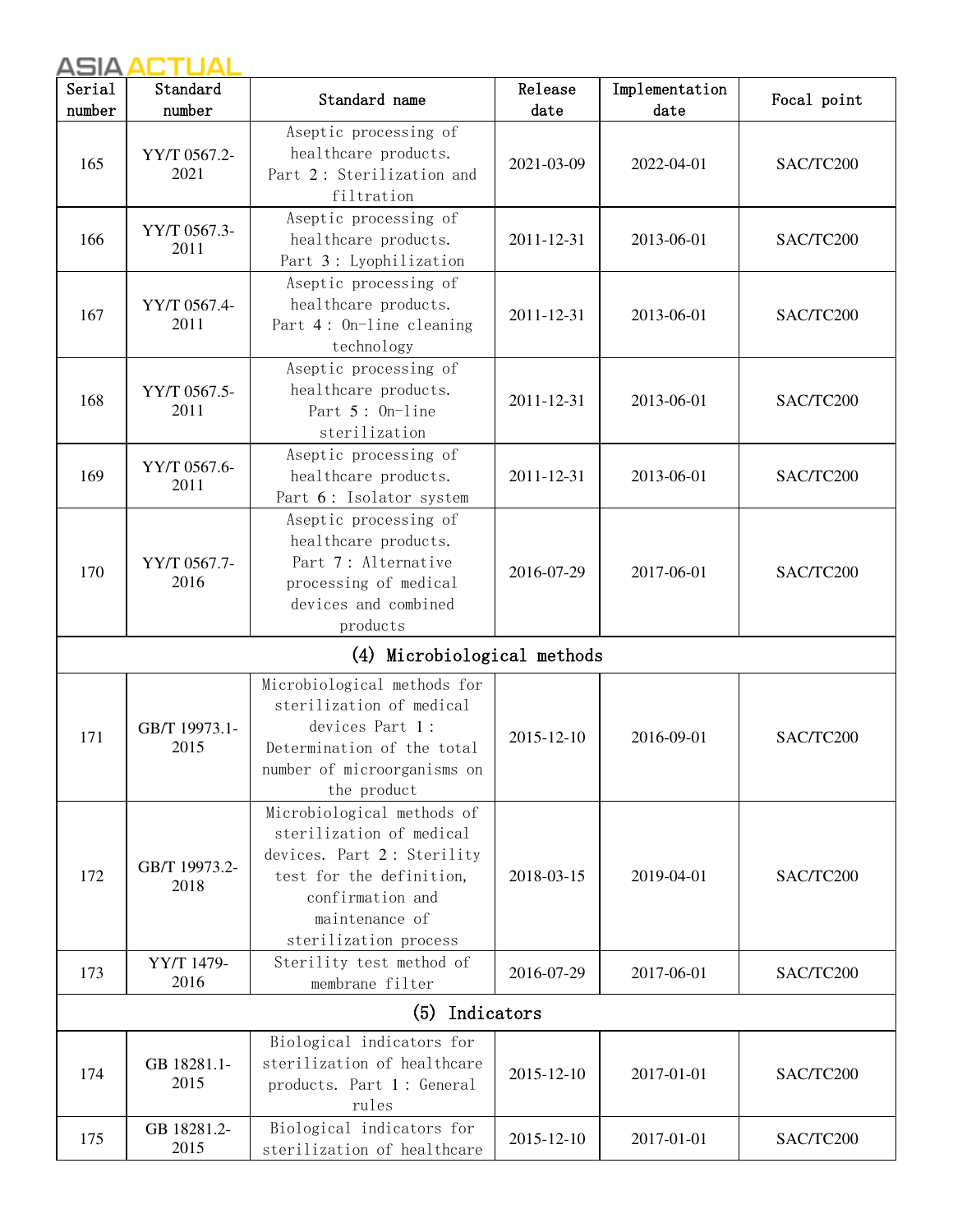| Serial<br>number | Standard<br>number  | Standard name                                                                                                                                                          | Release<br>date | Implementation<br>date | Focal point |  |
|------------------|---------------------|------------------------------------------------------------------------------------------------------------------------------------------------------------------------|-----------------|------------------------|-------------|--|
|                  |                     | products. Part 2:<br>Biological indicators for<br>sterilization of ethylene<br>oxide                                                                                   |                 |                        |             |  |
| 176              | GB 18281.3-<br>2015 | Biological indicators for<br>sterilization of health<br>care products. Part 3:<br>Biological indicators for<br>moist heat sterilization                                | 2015-12-10      | 2017-01-01             | SAC/TC200   |  |
| 177              | GB 18281.4-<br>2015 | Biological indicators for<br>sterilization of health<br>care products. Part 4:<br>Biological indicators for<br>dry heat sterilization                                  | 2015-12-10      | 2017-01-01             | SAC/TC200   |  |
| 178              | GB 18281.5-<br>2015 | Biological indicators for<br>sterilization of health<br>care products.<br>Part 5: Biological<br>indicators for low-<br>temperature steam<br>formaldehyde sterilization | 2015-12-10      | 2017-01-01             | SAC/TC200   |  |
| 179              | GB 18282.1-<br>2015 | Sterilization chemical<br>indicators for medical and<br>health care products.<br>Part 1: General rules                                                                 | 2015-12-10      | 2017-01-01             | SAC/TC200   |  |
| 180              | GB 18282.3-<br>2009 | Sterilization chemical<br>indicators for medical and<br>health care products.<br>Part 3: Class II indicator<br>system for BD steam<br>penetration test                 | 2009-11-15      | 2010-12-01             | SAC/TC200   |  |
| 181              | GB 18282.4-<br>2009 | Sterilization chemical<br>indicators for health care<br>products. Part 4: Class II<br>indicators for<br>alternative BD vapor<br>penetration tests                      | 2009-11-15      | 2010-12-01             | SAC/TC200   |  |
| 182              | GB 18282.5-<br>2015 | Sterilization chemical<br>indicators for medical and<br>health care products.<br>Part 5: Class II<br>indicators for BD air<br>exclusion test                           | 2015-12-10      | 2017-01-01             | SAC/TC200   |  |
| 183              | GB/T 19972-<br>2018 | Guidelines for Selection,<br>Use and Results Judgment of<br>Biological Indicators for<br>Sterilization of Healthcare<br>Products                                       | 2018-03-15      | 2018-10-01             | SAC/TC200   |  |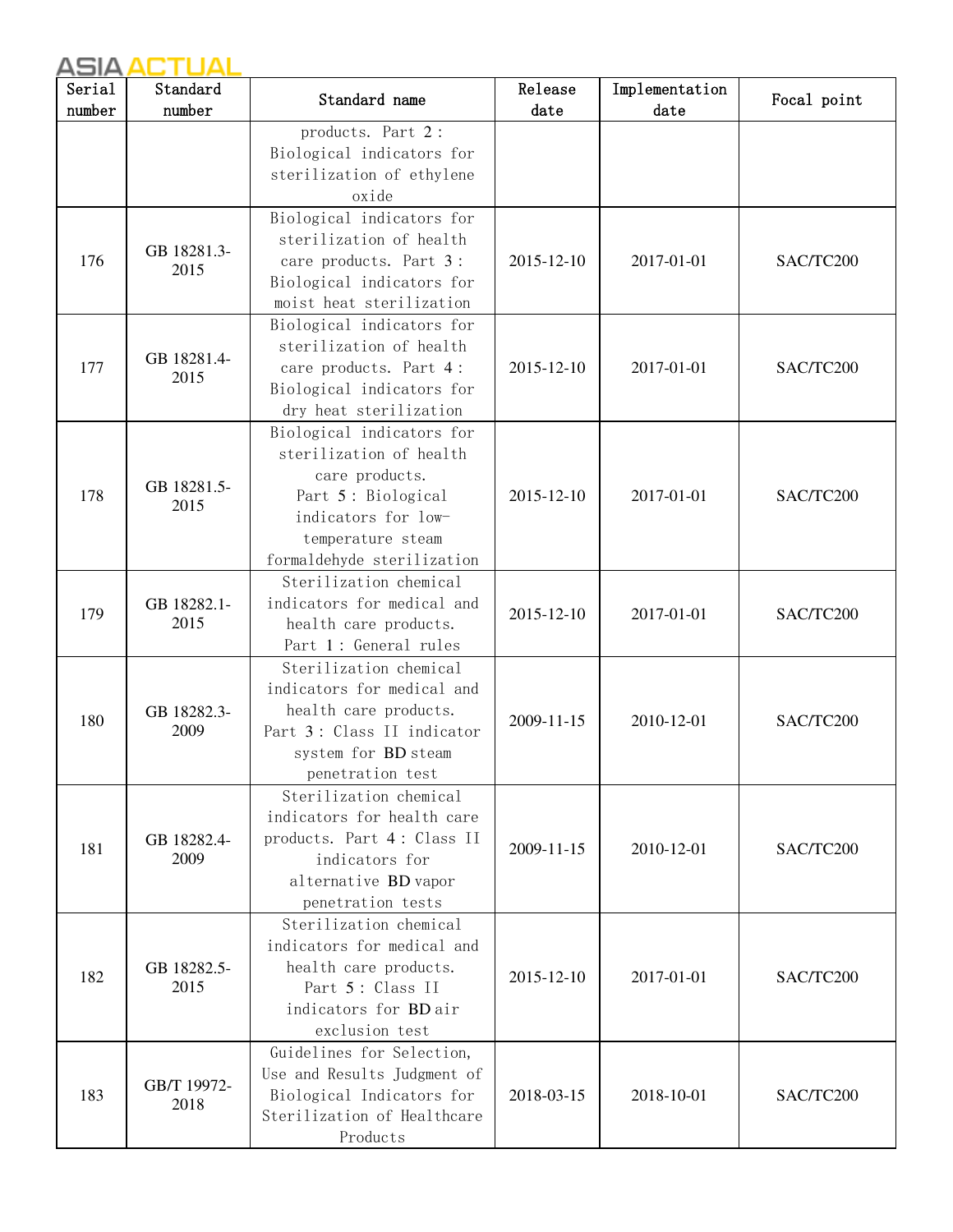| Serial<br>number | Standard<br>number  | Standard name                                                                                                                   | Release<br>date  | Implementation<br>date | Focal point |  |
|------------------|---------------------|---------------------------------------------------------------------------------------------------------------------------------|------------------|------------------------|-------------|--|
| 184              | GB/T 24628-<br>2009 | Medical and health care<br>products sterilization<br>biological and chemical<br>indicator test equipment                        | $2009 - 11 - 15$ | 2010-05-01             | SAC/TC200   |  |
| 185              | GB/T 32310-<br>2015 | Guidelines for the<br>Selection, Use and Results<br>Judgment of Sterilization<br>Chemical Indicators for<br>Healthcare Products | $2015 - 12 - 10$ | 2016-09-01             | SAC/TC200   |  |

## Seven, other

| Serial<br>number | Standard<br>number                                                                            | Standard name                                                                                                                                                                 | Release<br>date | Implementation date | Focal point                              |  |  |  |  |  |
|------------------|-----------------------------------------------------------------------------------------------|-------------------------------------------------------------------------------------------------------------------------------------------------------------------------------|-----------------|---------------------|------------------------------------------|--|--|--|--|--|
|                  | (1) Principles and requirements for the formulation and selection of medical device standards |                                                                                                                                                                               |                 |                     |                                          |  |  |  |  |  |
| 186              | YY/T<br>$0467 -$<br>2016                                                                      | Guidelines for the selection of standards for the<br>recognized basic principles of the safety and<br>performance of medical devices for the protection of<br>medical devices | 2016-01-26      | 2017-01-01          | SAC/TC221                                |  |  |  |  |  |
| 187              | YY/T<br>$1000.1 -$<br>2005                                                                    | Formulation of medical device industry standards<br>Part 1: Stage division, code and procedures                                                                               | 2005-07-18      | 2006-06-01          | Shandong<br>Center                       |  |  |  |  |  |
| 188              | YY/T<br>$1000.2 -$<br>2005                                                                    | Formulation of Medical Device Industry Standards<br>Part 2: Work Guidelines                                                                                                   | 2005-07-18      | 2006-06-01          | Shandong<br>Center                       |  |  |  |  |  |
| 189              | YY/T<br>$91051 -$<br>1999                                                                     | Medical device industry standard system table                                                                                                                                 | 1999-01-01      | 2013-06-27          | State Food and<br>Drug<br>Administration |  |  |  |  |  |
| 190              | YY/T<br>1473-<br>2016                                                                         | Guidelines for standardization of medical devices<br>involve standard formulation of safety requirements                                                                      | 2016-01-26      | 2017-01-01          | SAC/TC221                                |  |  |  |  |  |
|                  | (2) Medical polymer products                                                                  |                                                                                                                                                                               |                 |                     |                                          |  |  |  |  |  |
| 191              | YY/T<br>$0313-$<br>2014                                                                       | Medical polymer product packaging and manufacturers<br>provide information requirements standards                                                                             | 2014-06-17      | 2015-07-01          | SAC/TC106                                |  |  |  |  |  |
| 192              | YY/T<br>0586-<br>2016                                                                         | $X$ -ray opacity test method for medical polymer products                                                                                                                     | 2016-01-26      | 2017-01-01          | SAC/TC106                                |  |  |  |  |  |
| 193              | YY/T<br>1119-<br>2008                                                                         | Terminology for medical polymer products                                                                                                                                      | 2008-10-17      | 2010-01-01          | Shandong<br>Center                       |  |  |  |  |  |

# Part Two Fields of expertise

## 1. Surgical instruments

| Serial<br>number                    | Standard<br>number | Standard name | Release<br>date | Implementation<br>date | Focal point |  |  |
|-------------------------------------|--------------------|---------------|-----------------|------------------------|-------------|--|--|
| (1) Professional and general fields |                    |               |                 |                        |             |  |  |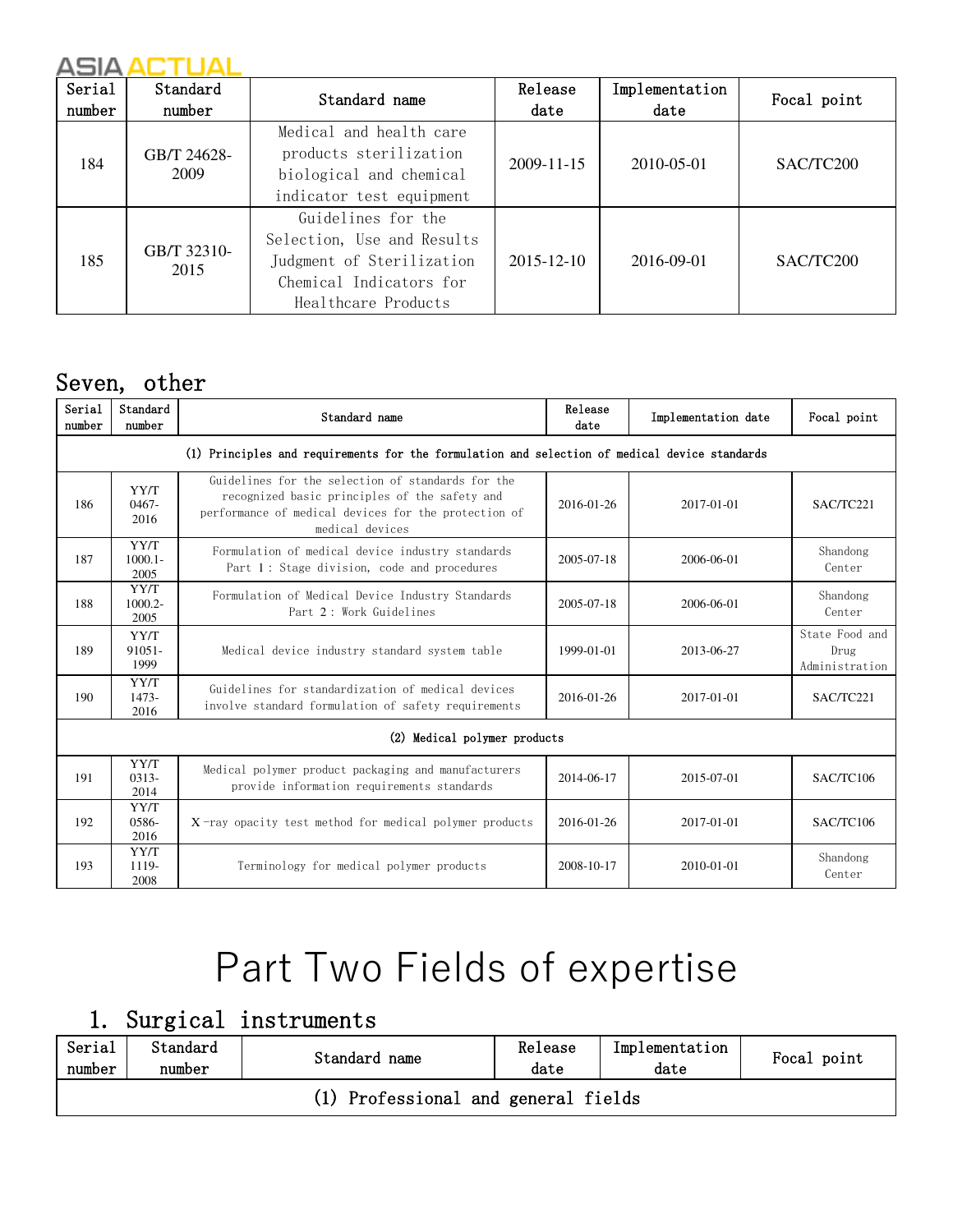| Serial<br>number | Standard<br>number   | Standard name                                                               | Release<br>date | Implementation<br>date | Focal point |
|------------------|----------------------|-----------------------------------------------------------------------------|-----------------|------------------------|-------------|
| 194              | YY/T 0076-<br>1992   | Technical requirements for<br>coating classification of<br>metal parts      | 1992-01-20      | 1992-07-01             | SAC/TC94    |
| 195              | YY/T 0149-<br>2006   | Corrosion resistance test<br>method of stainless steel<br>medical equipment | 2006-06-19      | 2007-05-01             | SAC/TC94    |
| 196              | YY/T 0171-<br>2008   | Surgical instrument<br>packaging, marking and<br>instructions for use       | 2008-10-17      | 2010-01-01             | SAC/TC94    |
| 197              | YY/T 0294.1-<br>2016 | Metallic materials for<br>surgical instruments.<br>Part 1: Stainless steel  | 2016-03-23      | 2017-01-01             | SAC/TC94    |
| 198              | YY/T 1052-<br>2004   | Surgical instrument logo                                                    | 2004-11-08      | 2005-11-01             | SAC/TC94    |
|                  |                      | Knife<br>(2)                                                                |                 |                        |             |
| 199              | GB 8662-2006         | Matching size of scalpel<br>blade and scalpel handle                        | 2006-09-14      | 2007-05-01             | SAC/TC94    |
| 200              | YY/T 0072-<br>2010   | General technical conditions<br>for ophthalmic knives                       | 2010-12-27      | 2012-06-01             | SAC/TC94    |
| 201              | YY 0174-<br>2019     | Surgical blade                                                              | 2019-05-31      | 2020-06-01             | SAC/TC94    |
| 202              | YY 0175-<br>2005     | Scalpel handle                                                              | 2005-07-18      | 2006-06-01             | SAC/TC94    |
| 203              | YY/T 0454-<br>2008   | Sterile scalpel with plastic<br>handle                                      | 2008-10-17      | 2010-01-01             | SAC/TC94    |
|                  |                      | (Three) cut                                                                 |                 |                        |             |
| 204              | YY/T 0176-<br>2006   | General technical conditions<br>for medical scissors                        | 2006-06-19      | 2007-05-01             | SAC/TC94    |
| 205              | YY 0672.2-<br>2011   | Endoscopic instruments<br>Part 2: Scissors for<br>laparoscopy               | 2011-12-31      | 2013-06-01             | SAC/TC94    |
| 206              | YY/T 0176.9-<br>2011 | Eye Scissors                                                                | 2011-12-31      | 2013-06-01             | SAC/TC94    |
| 207              | YY/T 0596-<br>2006   | Medical Scissors                                                            | 2006-06-19      | 2007-05-01             | SAC/TC94    |
| 208              | YY/T 1135-<br>2008   | Bone scissors                                                               | 2008-10-17      | 2010-01-01             | SAC/TC94    |
|                  |                      | (Four) pliers                                                               |                 |                        |             |
| 209              | GB/T 2766-<br>2006   | General technical<br>requirements for piercing<br>hemostatic forceps        | 2006-08-24      | 2007-01-01             | SAC/TC94    |
| 210              | YY/T 0077-<br>2013   | General technical conditions<br>of throat forceps                           | 2013-10-21      | 2014-10-01             | SAC/TC94    |
| 211              | YY/T 0078-<br>1992   | General technical<br>requirements for tracheal<br>foreign body forceps      | 1992-01-20      | 1992-07-01             | SAC/TC94    |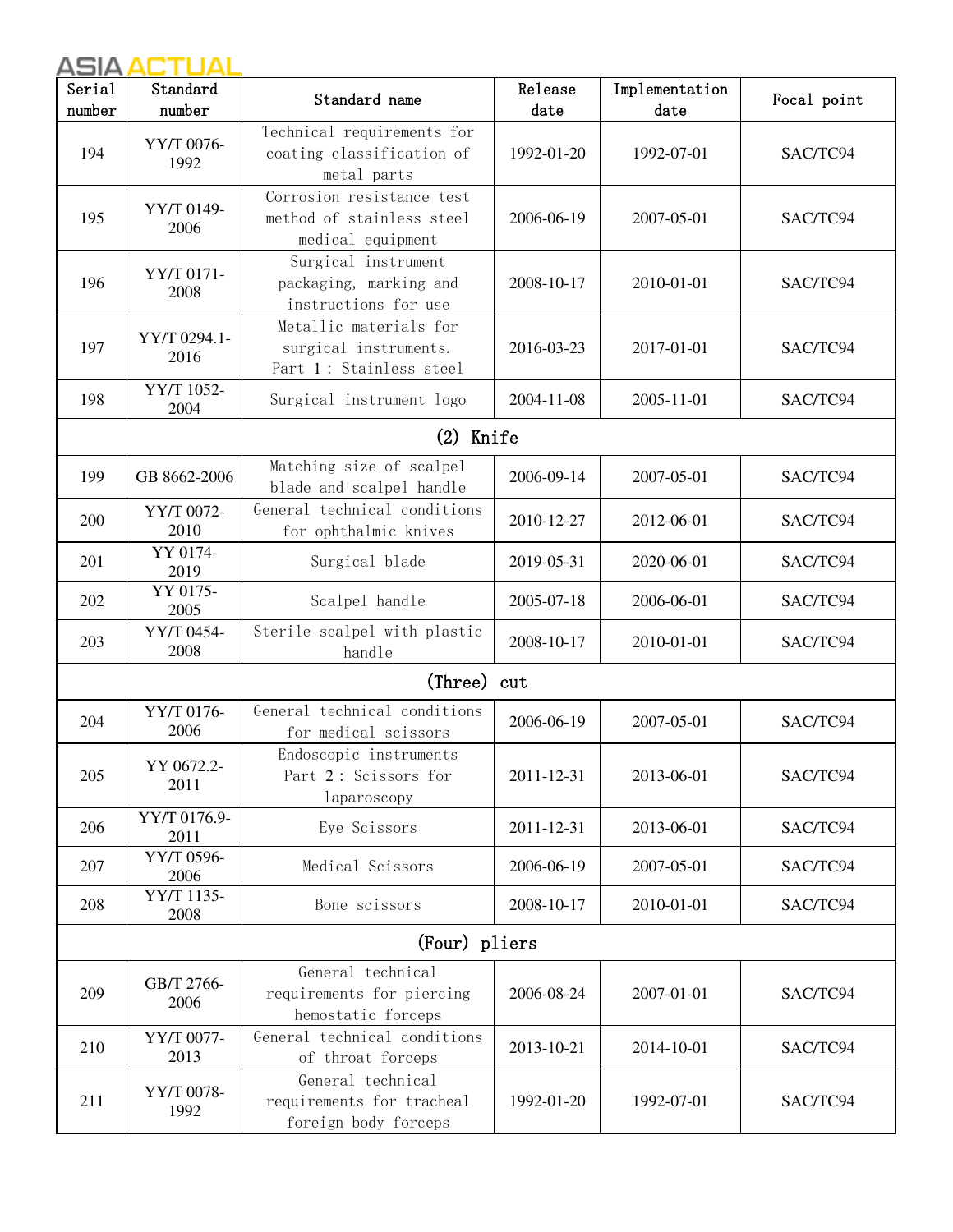| Serial | Standard<br>number              | Standard name                                                                                | Release<br>date | Implementation<br>date | Focal point |  |
|--------|---------------------------------|----------------------------------------------------------------------------------------------|-----------------|------------------------|-------------|--|
| number |                                 |                                                                                              |                 |                        |             |  |
| 212    | YY/T 0173-<br>2010              | Surgical instruments gill<br>shafts, screws and rivets                                       | 2010-12-27      | 2012-06-01             | SAC/TC94    |  |
| 213    | YY/T 0173.4-<br>2005            | Surgical instruments lip<br>hooks, lip teeth, locking<br>teeth, egg-shaped finger<br>rings   | 2005-07-18      | 2006-06-01             | SAC/TC94    |  |
| 214    | YY/T 0687-<br>2008              | General technical<br>requirements for non-cutting<br>articulated surgical<br>instruments     | 2008-10-17      | 2010-01-01             | SAC/TC94    |  |
| 215    | YY/T 1058-<br>2004              | The length, width, thickness<br>and diameter of the gill<br>shaft of surgical<br>instruments | 2004-11-08      | 2005-11-01             | SAC/TC94    |  |
| 216    | YY/T 1076-<br>2004              | General technical<br>requirements for tube biopsy<br>forceps for endoscopy                   | 2004-11-08      | 2005-11-01             | SAC/TC94    |  |
| 217    | YY/T 0177-<br>2005              | Tissue forceps                                                                               | 2005-07-18      | 2006-06-01             | SAC/TC94    |  |
| 218    | YY/T 0178-<br>2010              | Rectal and sigmoid colon<br>biopsy forceps                                                   | 2010-12-27      | 2012-06-01             | SAC/TC94    |  |
| 219    | YY/T 0246-<br>2010              | Nasopharyngeal biopsy<br>forceps                                                             | 2010-12-27      | 2012-06-01             | SAC/TC94    |  |
| 220    | YY/T 0452-<br>2003              | Hemostatic forceps                                                                           | 2003-06-20      | 2004-01-01             | SAC/TC94    |  |
| 221    | $\overline{YY/T}$ 0597-<br>2006 | Clip applier                                                                                 | 2006-06-19      | 2007-05-01             | SAC/TC94    |  |
| 222    | YY/T 1015-<br>2016              | Eye needle holder                                                                            | 2016-01-26      | 2017-01-01             | SAC/TC94    |  |
| 223    | YY/T 1021-<br>2005              | Dental extraction forceps                                                                    | 2005-07-18      | 2006-06-01             | SAC/TC94    |  |
| 224    | YY/T 1031-<br>2016              | Needle Holding Pliers                                                                        | 2016-03-23      | 2017-01-01             | SAC/TC94    |  |
| 225    | YY/T 1472.1-<br>2016            | Thoracic small incision<br>instruments. Part 1:<br>Skateboard forceps                        | 2016-01-26      | 2017-01-01             | SAC/TC94    |  |
|        |                                 | (5)<br>Tweezers                                                                              |                 |                        |             |  |
| 226    | YY/T 0295.1-<br>2005            | General technical conditions<br>for medical tweezers                                         | 2005-07-18      | 2006-06-01             | SAC/TC94    |  |
| 227    | YY/T 0686-<br>2017              | Medical tweezers                                                                             | 2017-03-28      | 2018-04-01             | SAC/TC94    |  |
| 228    | YY/T 0819-<br>2010              | Ophthalmic forceps                                                                           | 2010-12-27      | 2012-06-01             | SAC/TC94    |  |
|        |                                 | (6) Suture needle                                                                            |                 |                        |             |  |
| 229    | YY 0877-<br>2013                | Purse-string suture needle                                                                   | 2013-10-21      | 2014-10-01             | SAC/TC94    |  |
| 230    | YY/T 0043-<br>2016              | Medical suture needle                                                                        | 2016-03-23      | 2017-01-01             | SAC/TC94    |  |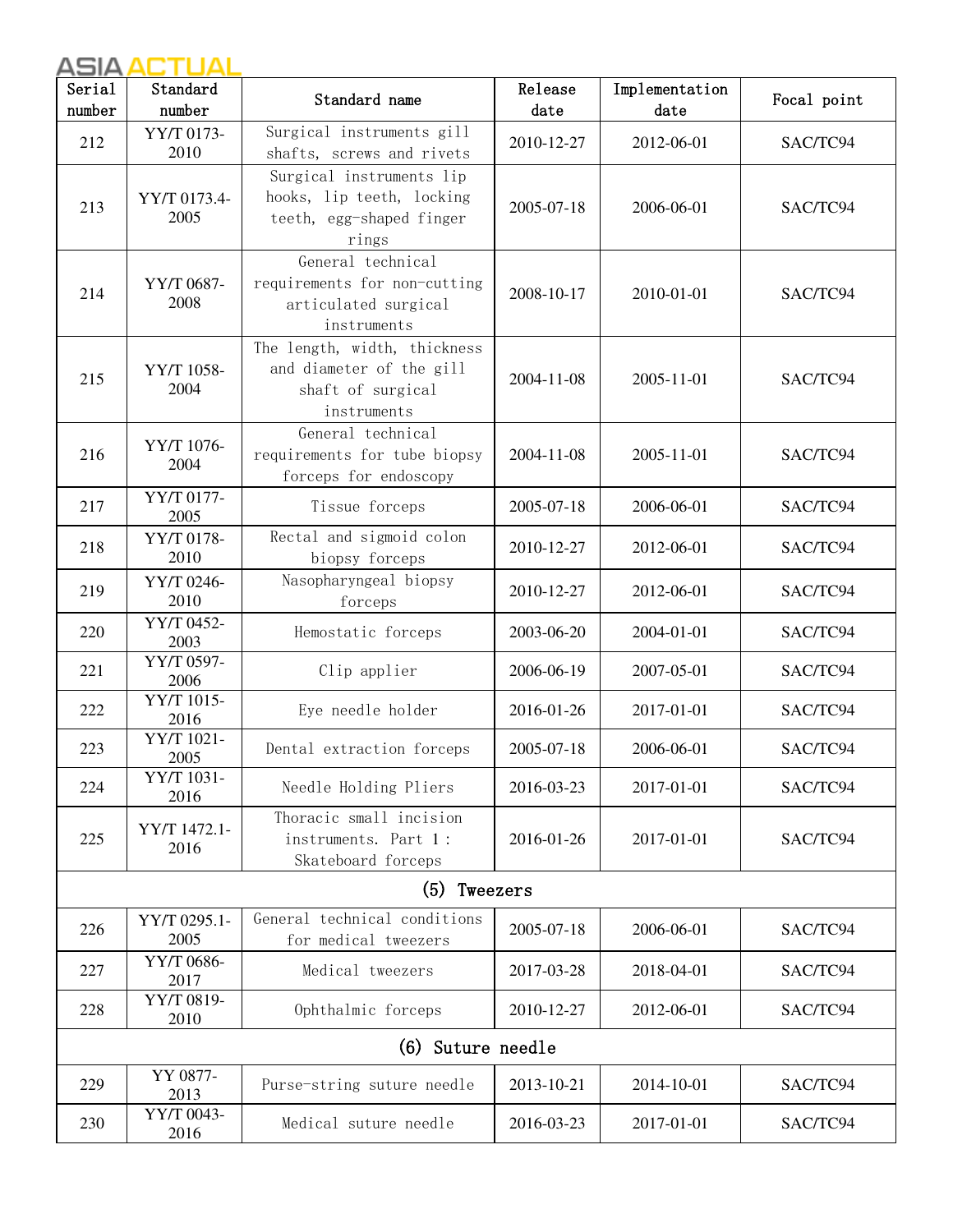| Serial<br>number | Standard<br>number | Standard name                                                                                      | Release<br>date | Implementation<br>date | Focal point |  |  |  |
|------------------|--------------------|----------------------------------------------------------------------------------------------------|-----------------|------------------------|-------------|--|--|--|
|                  | (7) Suture         |                                                                                                    |                 |                        |             |  |  |  |
| 231              | YY 0167-<br>2020   | Non-absorbable surgical<br>suture                                                                  | 2020-02-26      | 2021-03-01             | SAC/TC94    |  |  |  |
| 232              | YY 1116-<br>2020   | Absorbable surgical suture                                                                         | 2020-02-26      | 2021-03-01             | SAC/TC94    |  |  |  |
| 233              | YY/T 1746-<br>2020 | Test method for breaking<br>strength of absorbable<br>surgical suture after<br>hydrolysis in vitro | 2020-09-27      | 2021-09-01             | SAC/TC94    |  |  |  |
|                  |                    | (8) Kiss (stitch) combiner                                                                         |                 |                        |             |  |  |  |
| 234              | YY/T 0245-<br>2008 | General technical conditions<br>for kiss (stitch) combiner                                         | 2008-04-25      | 2009-06-01             | SAC/TC94    |  |  |  |
| 235              | YY 0875-<br>2013   | Linear stapler and<br>components                                                                   | 2013-10-21      | 2014-10-01             | SAC/TC94    |  |  |  |
| 236              | YY 0876-<br>2013   | Linear cutting stapler and<br>components                                                           | 2013-10-21      | 2014-10-01             | SAC/TC94    |  |  |  |
| 237              | YY/T 1415-<br>2016 | Skin stapler                                                                                       | 2016-03-23      | 2017-01-01             | SAC/TC94    |  |  |  |
|                  |                    | $(9)$ 0ther                                                                                        |                 |                        |             |  |  |  |
| 238              | YY 0075-<br>2005   | Lacrimal probe                                                                                     | 2005-07-18      | 2006-06-01             | SAC/TC94    |  |  |  |
| 239              | YY/T 0073-<br>2013 | Lacrimal sac retractor                                                                             | 2013-10-21      | 2014-10-01             | SAC/TC94    |  |  |  |
| 240              | YY/T 0079-<br>2016 | Medical metal clip                                                                                 | 2016-03-23      | 2017-01-01             | SAC/TC94    |  |  |  |
| 241              | YY/T 0179-<br>2005 | T-shaped opener                                                                                    | 2005-07-18      | 2006-06-01             | SAC/TC94    |  |  |  |
| 242              | YY/T 0180-<br>2013 | Eyelid Retractor                                                                                   | 2013-10-21      | 2014-10-01             | SAC/TC94    |  |  |  |
| 243              | YY/T 0189-<br>2008 | Nose                                                                                               | 2008-10-17      | 2010-01-01             | SAC/TC94    |  |  |  |
| 244              | YY/T 0190-<br>2008 | Anoscope                                                                                           | 2008-10-17      | 2010-01-01             | SAC/TC94    |  |  |  |
| 245              | YY/T 0191-<br>2011 | Abdominal suction tube                                                                             | 2011-12-31      | 2013-06-01             | SAC/TC94    |  |  |  |

## 2. Syringe (needle) , puncture equipment

| Serial<br>number | Standard<br>number                  | Standard name                                                                                                            | Release<br>date | Implementation<br>date | Focal point |  |  |  |  |  |
|------------------|-------------------------------------|--------------------------------------------------------------------------------------------------------------------------|-----------------|------------------------|-------------|--|--|--|--|--|
|                  | (1) Professional and general fields |                                                                                                                          |                 |                        |             |  |  |  |  |  |
| 246              | GB/T 1962.1-<br>2015                | Syringes, injection needles<br>and other medical<br>devices 6% (Ruhr) tapered<br>joints. Part 1: General<br>requirements | 2015-12-10      | 2017-01-01             | SAC/TC95    |  |  |  |  |  |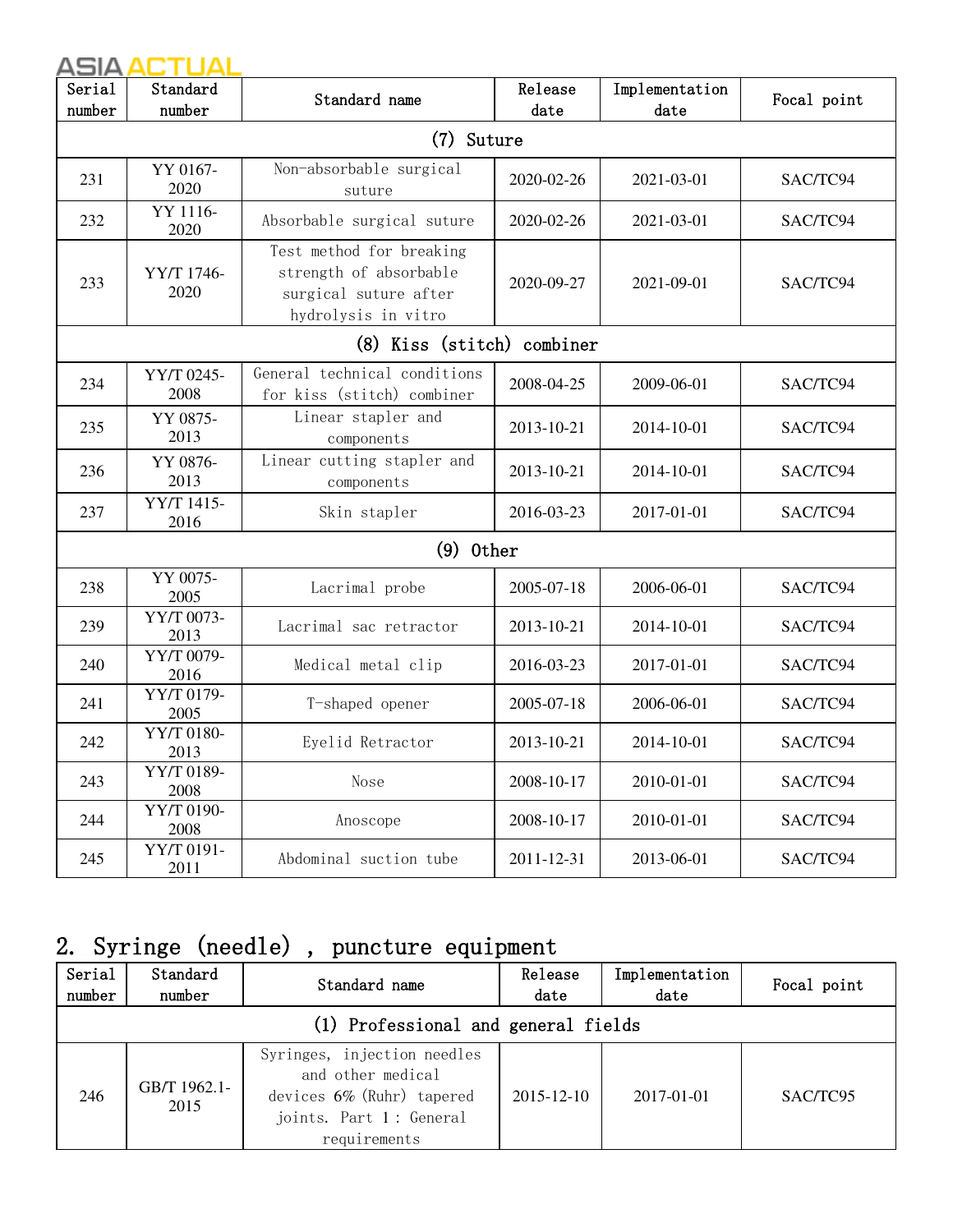| Serial | Standard             | Standard name                                                                                                      | Release    | Implementation | Focal point |  |
|--------|----------------------|--------------------------------------------------------------------------------------------------------------------|------------|----------------|-------------|--|
| number | number               |                                                                                                                    | date       | date           |             |  |
| 247    | GB/T 1962.2-<br>2001 | Syringes, injection needles<br>and other medical<br>devices 6% (Luer) tapered<br>joints. Part 2: Locking<br>joints | 2001-09-18 | 2002-02-01     | SAC/TC95    |  |
|        |                      | (2) Syringe                                                                                                        |            |                |             |  |
| 248    | GB 15810-<br>2019    | Sterile syringe for single<br>use                                                                                  | 2019-10-14 | 2020-11-01     | SAC/TC95    |  |
| 249    | YY/T 0573.2-<br>2018 | Sterile syringes for single<br>use. Part 2: Syringes<br>for power driven syringe<br>pumps                          | 2018-09-28 | 2019-10-01     | SAC/TC95    |  |
| 250    | YY/T 0573.3-<br>2019 | Sterile syringes for single<br>use. Part 3: Self-<br>destructive fixed-dose<br>vaccine syringes                    | 2019-05-31 | 2020-06-01     | SAC/TC95    |  |
| 251    | YY/T 0573.4-<br>2020 | Sterile syringes for single<br>use. Part 4: Prevent reuse<br>of syringes                                           | 2020-02-26 | 2021-03-01     | SAC/TC95    |  |
| 252    | YY 91016-<br>1999    | Terminology for all glass<br>syringes                                                                              | 1987-06-16 | 1988-01-01     | SAC/TC95    |  |
| 253    | YY 1001.1-<br>2004   | Glass Syringe Part 1: All<br>Glass Syringe                                                                         | 2004-10-10 | 2005-09-01     | SAC/TC95    |  |
| 254    | YY 1001.2-<br>2004   | Glass Syringe Part 2: Blue<br>Core All Glass Syringe                                                               | 2004-10-10 | 2005-09-01     | SAC/TC95    |  |
| 255    | YY 91017-<br>1999    | Test method for tightness of<br>all-glass syringe body                                                             | 1987-06-16 | 1988-01-01     | SAC/TC95    |  |
| 256    | YY/T 0243-<br>2016   | Pistons for single-use<br>sterile syringes                                                                         | 2016-03-23 | 2017-01-01     | SAC/TC95    |  |
| 257    | YY/T 0497-<br>2018   | Sterile insulin syringe for<br>single use                                                                          | 2018-04-11 | 2019-05-01     | SAC/TC95    |  |
| 258    | YY/T 0820-<br>2010   | Dental barrel syringe                                                                                              | 2010-12-27 | 2012-06-01     | SAC/TC95    |  |
| 259    | YY/T 0821-<br>2010   | Disposable syringe for single<br>use                                                                               | 2010-12-27 | 2012-06-01     | SAC/TC95    |  |
| 260    | YY/T 0907-<br>2013   | Medical needleless syringes-<br>requirements and test methods                                                      | 2013-10-21 | 2014-10-01     | SAC/TC95    |  |
| 261    | YY/T 0908-<br>2013   | Single-use injection filter                                                                                        | 2013-10-21 | 2014-10-01     | SAC/TC95    |  |
| 262    | YY/T 0909-<br>2013   | Single use low resistance<br>syringe                                                                               | 2013-10-21 | 2014-10-01     | SAC/TC95    |  |
| 263    | YY/T 1768.1-<br>2021 | Medical needle injection<br>system requirements and test<br>methods. Part 1 : Needle<br>injection system           | 2021-03-09 | 2022-04-01     | SAC/TC95    |  |
| 264    | YY/T 1768.2-<br>2021 | Medical needle injection<br>system requirements and test<br>methods. Part 2: Needles                               | 2021-03-09 | 2022-04-01     | SAC/TC95    |  |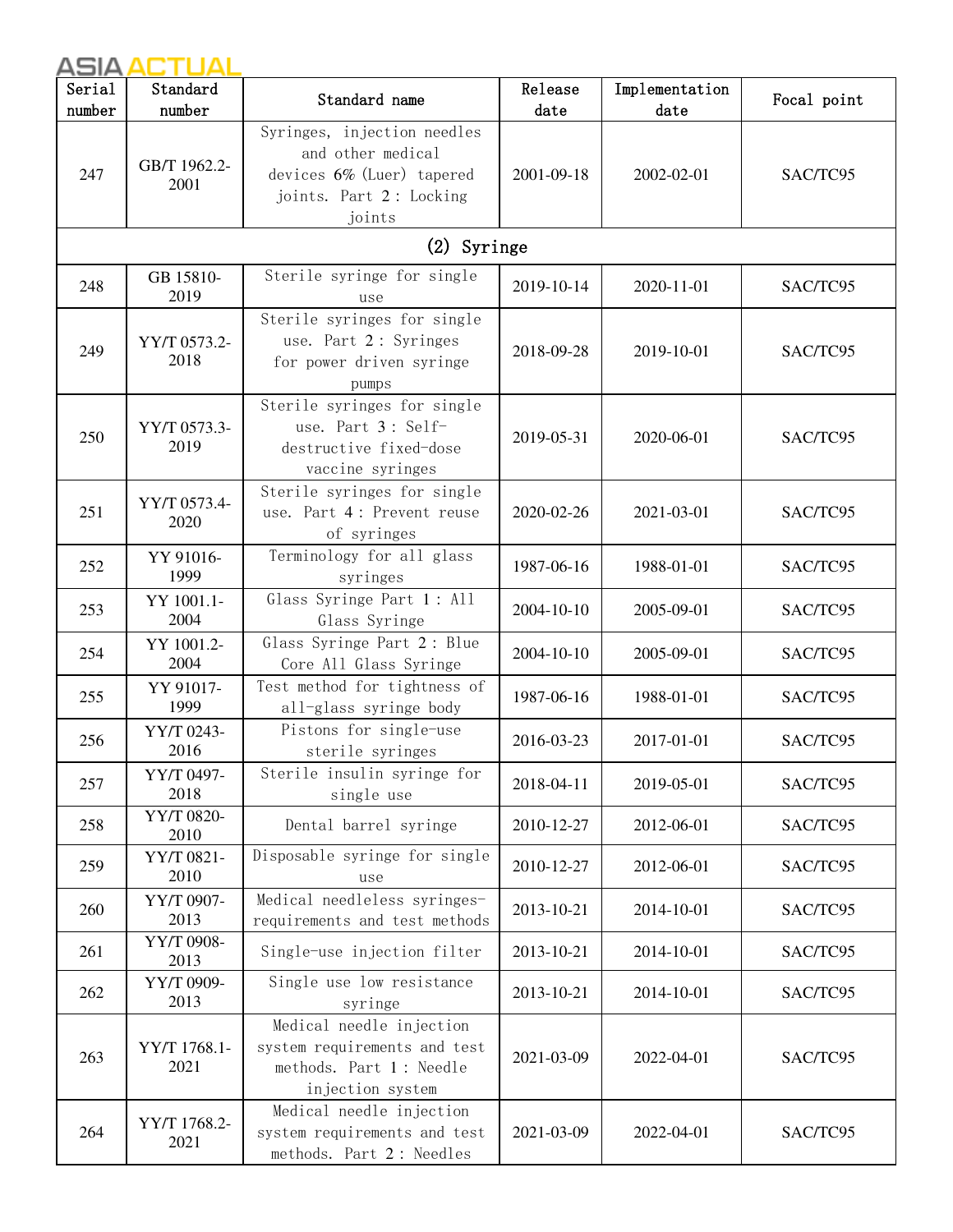| Serial<br>number | Standard<br>number   | Standard name                                                                | Release<br>date | Implementation<br>date | Focal point |  |  |  |
|------------------|----------------------|------------------------------------------------------------------------------|-----------------|------------------------|-------------|--|--|--|
|                  | (3) Injection needle |                                                                              |                 |                        |             |  |  |  |
| 265              | GB/T 18457-<br>2015  | Manufacture of stainless<br>steel needle tubes for<br>medical devices        | 2015-12-10      | 2017-01-01             | SAC/TC95    |  |  |  |
| 266              | GB 15811-<br>2016    | Sterile injection needle for<br>single use                                   | 2016-06-14      | 2018-01-01             | SAC/TC95    |  |  |  |
| 267              | YY/T 0296-<br>2013   | Disposable injection needle<br>identification color code                     | 2013-10-21      | 2014-10-01             | SAC/TC95    |  |  |  |
| 268              | YY/T 0282-<br>2009   | Injection needle                                                             | 2009-06-16      | 2010-10-01             | SAC/TC95    |  |  |  |
| 269              | YY/T 0587-<br>2018   | Sterile dental injection<br>needles for single use                           | 2018-04-11      | 2019-05-01             | SAC/TC95    |  |  |  |
|                  |                      | (4) Puncture equipment                                                       |                 |                        |             |  |  |  |
| 270              | YY 0321.1-<br>2009   | One-time use anesthesia<br>puncture kit                                      | 2009-06-16      | 2010-12-01             | SAC/TC95    |  |  |  |
| 271              | YY/T 0321.2-<br>2021 | Single-use anesthesia needle                                                 | 2021-03-09      | 2022-04-01             | SAC/TC95    |  |  |  |
| 272              | YY 0321.3-<br>2009   | Single-use anesthesia filter                                                 | 2009-06-16      | 2010-12-01             | SAC/TC95    |  |  |  |
| 273              | YY/T 1783-<br>2021   | Repeated use of abdominal<br>puncture for endoscopic<br>surgical instruments | 2021-03-09      | 2022-04-01             | SAC/TC94    |  |  |  |
| 274              | YY/T 0980.1-<br>2016 | Single-use biopsy needles.<br>Part 1: General requirements                   | 2016-03-23      | 2017-01-01             | SAC/TC95    |  |  |  |
| 275              | YY/T 0980.2-<br>2016 | Single use biopsy needle<br>Part 2: Manual type                              | 2016-01-26      | 2017-01-01             | SAC/TC95    |  |  |  |
| 276              | YY/T 0980.3-<br>2016 | Disposable biopsy needle.<br>Part 3: Motorized assembly<br>type              | 2016-07-29      | 2017-06-01             | SAC/TC95    |  |  |  |
| 277              | YY/T 0980.4-<br>2016 | Disposable biopsy needle<br>Part 4: Motorized one-piece                      | 2016-07-29      | 2017-06-01             | SAC/TC95    |  |  |  |
| 278              | YY/T 1148-<br>2009   | Lumbar puncture needle                                                       | 2009-06-16      | 2010-12-01             | SAC/TC95    |  |  |  |
| 279              | YY/T 1710-<br>2020   | Abdominal puncture for single<br>use                                         | 2020-02-26      | 2021-03-01             | SAC/TC94    |  |  |  |

## 3. Surgical implants

| Seria<br>numbe<br>r | Standar<br>d<br>number              | Standard name                                                            | Releas<br>e date   | Implementati<br>on date | Focal point |  |  |  |  |  |
|---------------------|-------------------------------------|--------------------------------------------------------------------------|--------------------|-------------------------|-------------|--|--|--|--|--|
|                     | (1) Professional and general fields |                                                                          |                    |                         |             |  |  |  |  |  |
| 280                 | GB/T<br>24629-<br>2009              | Surgical implants orthopedic implants<br>maintenance and operation guide | 2009-<br>$11 - 15$ | 2010-05-01              | SAC/TC110   |  |  |  |  |  |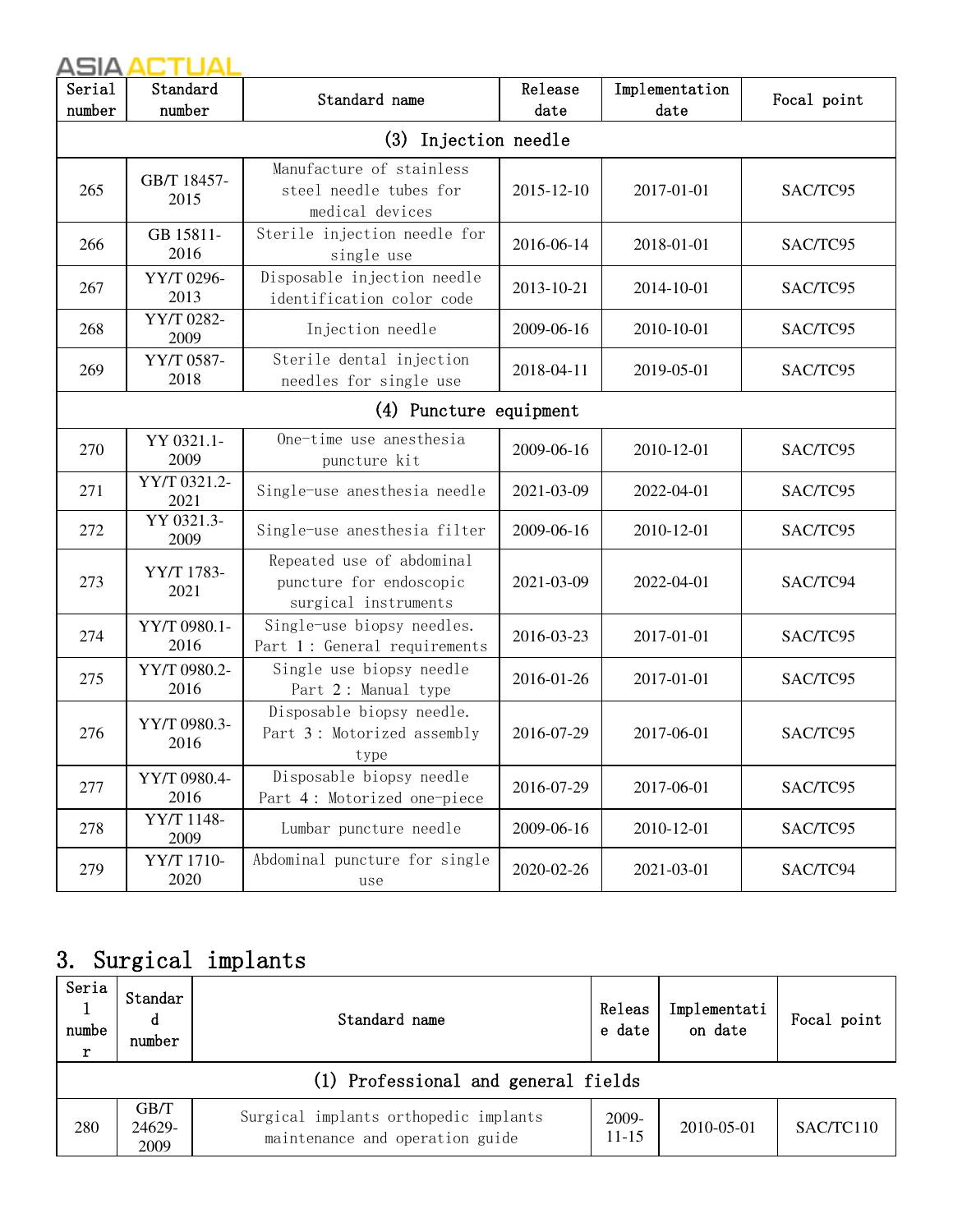| Seria<br>1<br>numbe<br>r | Standar<br>d<br>number       | Standard name                                                                                                      | Releas<br>e date   | Implementati<br>on date | Focal point |  |
|--------------------------|------------------------------|--------------------------------------------------------------------------------------------------------------------|--------------------|-------------------------|-------------|--|
| 281                      | GB/T<br>25440.1<br>$-2010$   | Removal and analysis of surgical implants.<br>Part 1: Removal and handling                                         | 2010-<br>$11 - 10$ | 2011-05-01              | SAC/TC110   |  |
| 282                      | GB/T<br>25440.2<br>$-2010$   | Removal and analysis of surgical implants.<br>Part 2: Analysis of removal of metal surgical<br>implants            | 2010-<br>$11 - 10$ | 2011-05-01              | SAC/TC110   |  |
| 283                      | GB/T<br>25440.3<br>$-2010$   | Removal and analysis of surgical implants.<br>Part 3: Analysis of removal of polymer<br>surgical implants          | 2010-<br>$11 - 10$ | 2011-05-01              | SAC/TC110   |  |
| 284                      | GB/T<br>25440.4<br>$-2010$   | Removal and analysis of surgical implants.<br>Part 4: Analysis of removal of ceramic<br>surgical implants          | 2010-<br>$11 - 10$ | 2011-05-01              | SAC/TC110   |  |
| 285                      | YY/T<br>0340-<br>2009        | Basic principles of surgical implants                                                                              | 2009-<br>12-30     | 2011-06-01              | SAC/TC110   |  |
| 286                      | YY/T<br>0640-<br>2016        | General requirements for passive surgical<br>implants                                                              | 2016-<br>07-29     | 2017-06-01              | SAC/TC110   |  |
| 287                      | YY/T<br>0682-<br>2008        | Minimal data group for surgical implants                                                                           | 2008-<br>$10-17$   | 2010-01-01              | SAC/TC110   |  |
| 288                      | YY/T<br>0728-<br>2009        | Usage of the terms "valgus" and "varus" of<br>surgical implants in orthopedics                                     | 2009-<br>$06-16$   | 2010-12-01              | SAC/TC110   |  |
| 289                      | YY/T<br>0987.1-<br>2016      | Surgical implant MR compatibility<br>of a Part : security mark                                                     | 2016-<br>$03 - 23$ | 2017-01-01              | SAC/TC110   |  |
| 290                      | YY/T<br>0987.2-<br>2016      | Magnetic resonance compatibility of surgical<br>implants. Part 2: Magnetically induced<br>displacement test method | 2016-<br>$03 - 23$ | 2017-01-01              | SAC/TC110   |  |
| 291                      | YY/T<br>0987.3-<br>2016      | Magnetic resonance compatibility of surgical<br>implants. Part 3: Image artifact evaluation<br>method              | 2016-<br>$03 - 23$ | 2017-01-01              | SAC/TC110   |  |
| 292                      | YY/T<br>0987.4-<br>2016      | Magnetic resonance compatibility of surgical<br>implants. Part 4: Radio frequency heating test<br>method           | 2016-<br>$03 - 23$ | 2017-01-01              | SAC/TC110   |  |
| 293                      | YY/T<br>0987.5-<br>2016      | Magnetic resonance compatibility of surgical<br>implants. Part 5: Magnetic torque test method                      | 2016-<br>$03 - 23$ | 2017-01-01              | SAC/TC110   |  |
| Materials<br>(2)         |                              |                                                                                                                    |                    |                         |             |  |
| 294                      | <b>GB</b><br>4234.1-<br>2017 | Metallic materials for surgical implants.<br>Part 1: Forged stainless steel                                        | 2017-<br>12-29     | 2019-07-01              | SAC/TC110   |  |
| 295                      | <b>GB</b><br>4234.4-<br>2019 | Metallic materials for surgical implants.<br>Part 4: Casting cobalt - chromium - molybdenum<br>alloy               | 2019-<br>$10 - 14$ | 2021-05-01              | SAC/TC110   |  |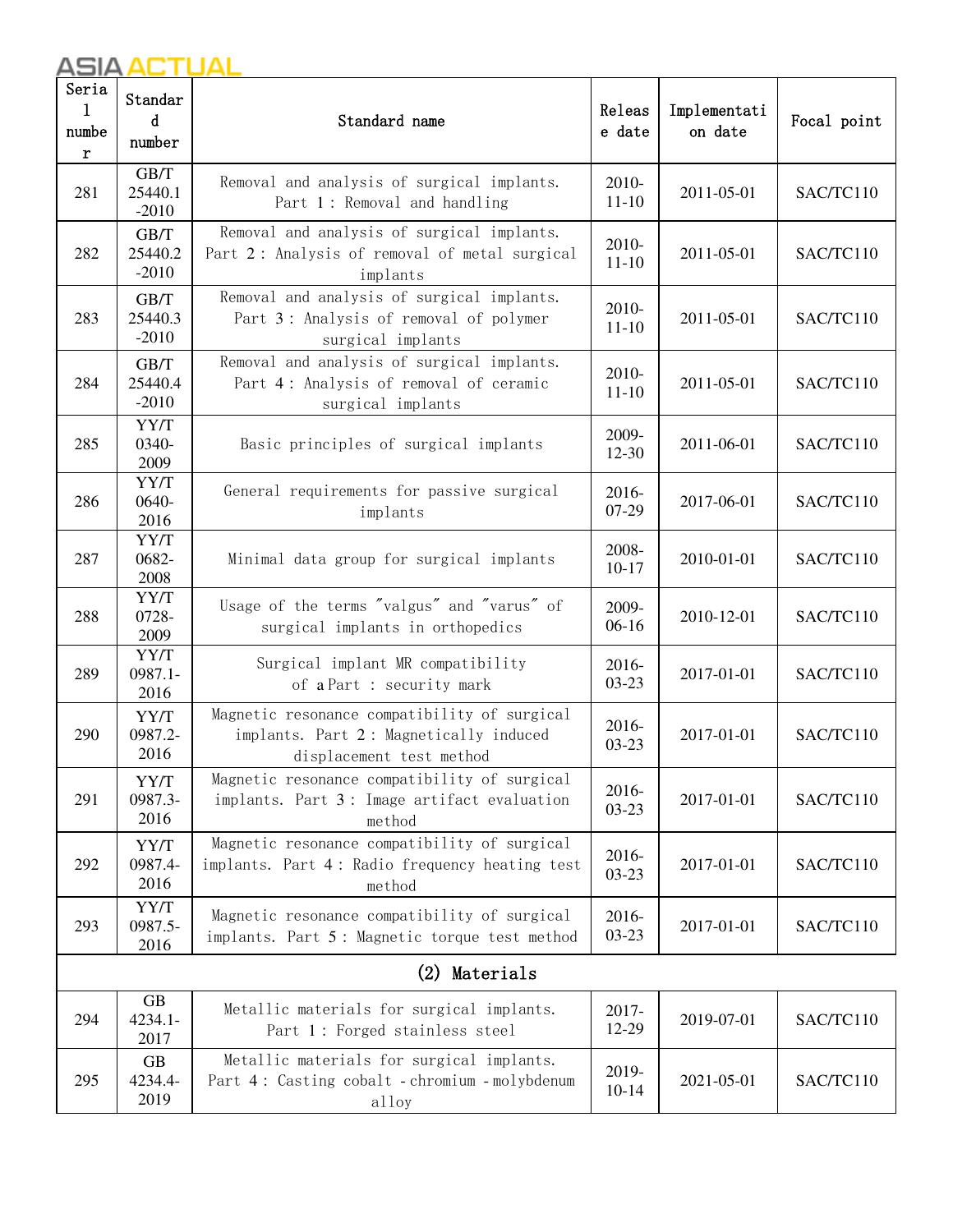| Seria<br>1<br>numbe<br>r | Standar<br>d<br>number      | Standard name                                                                                                                                | Releas<br>e date   | Implementati<br>on date | Focal point |
|--------------------------|-----------------------------|----------------------------------------------------------------------------------------------------------------------------------------------|--------------------|-------------------------|-------------|
| 296                      | YY/T<br>$0605.5 -$<br>2007  | Metallic materials for surgical implants.<br>Part 5: Forged<br>cobalt - chromium - tungsten - nickel alloy                                   | 2007-<br>$01 - 31$ | 2008-01-01              | SAC/TC110   |
| 297                      | YY/T<br>0605.6-<br>2007     | Metallic materials for surgical implants.<br>Part 6: Forged<br>cobalt - nickel - chromium - molybdenum alloy                                 | 2007-<br>$01 - 31$ | 2008-01-01              | SAC/TC110   |
| 298                      | YY/T<br>$0605.7 -$<br>2007  | Metallic materials for surgical implants.<br>Part 7: Forgeable and cold-workable<br>cobalt - chromium - nickel - molybdenum - iron<br>alloys | 2007-<br>$01 - 31$ | 2008-01-01              | SAC/TC110   |
| 299                      | YY/T<br>$0605.8 -$<br>2007  | Metallic materials for surgical implants.<br>Part 8: Forged<br>cobalt - nickel - chromium - molybdenum - tungsten<br>-iron alloy             | 2007-<br>$01 - 31$ | 2008-01-01              | SAC/TC110   |
| 300                      | YY<br>0605.9-<br>2015       | Metallic materials for surgical implants.<br>Part 9: Forged high-nitrogen stainless steel                                                    | $2015 -$<br>03-02  | 2017-01-01              | SAC/TC110   |
| 301                      | YY<br>0605.12<br>$-2016$    | Metallic materials for surgical implants.<br>Part 12: Wrought cobalt - chromium - molybdenum<br>alloy                                        | 2016-<br>$01 - 26$ | 2018-01-01              | SAC/TC110   |
| 302                      | <b>GB</b><br>23102-<br>2008 | Surgical implant metal material Ti-6Al-<br>7Nb alloy processing material                                                                     | 2008-<br>$12 - 30$ | 2010-03-01              | SAC/TC110   |
| 303                      | <b>GB</b><br>24627-<br>2009 | Nickel - titanium shape memory alloy processed<br>materials for medical devices and surgical<br>implants                                     | 2009-<br>$11 - 15$ | 2010-12-01              | SAC/TC110   |
| 304                      | GB/T<br>36983-<br>2018      | Porous tantalum material for surgical implants                                                                                               | 2018-<br>12-28     | 2021-01-01              | SAC/TC110   |
| 305                      | GB/T<br>36984-<br>2018      | $X$ -ray CT detection method of porous metal<br>materials for surgical implants                                                              | 2018-<br>12-28     | 2021-01-01              | SAC/TC110   |
| 306                      | GB/T<br>19701.1<br>$-2016$  | Surgical implants. Ultra-high molecular weight<br>polyethylene. Part 1: Powder                                                               | 2016-<br>$12 - 13$ | 2018-07-01              | SAC/TC110   |
| 307                      | GB/T<br>19701.2<br>$-2016$  | Surgical implants. Ultra-high molecular weight<br>polyethylene. Part 2: Molding compound                                                     | 2016-<br>$12-13$   | 2018-07-01              | SAC/TC110   |
| 308                      | YY/T<br>0772.3-<br>2009     | Surgical implants. Ultra-high molecular weight<br>polyethylene. Part 3: Accelerated aging<br>methods                                         | 2009-<br>$12 - 30$ | 2011-06-01              | SAC/TC110   |
| 309                      | YY/T<br>0772.4-<br>2009     | Surgical implants. Ultra-high molecular weight<br>polyethylene. Part 4: Oxidation index test<br>method                                       | 2009-<br>$12 - 30$ | 2011-06-01              | SAC/TC110   |
| 310                      | YY/T<br>0772.5-<br>2009     | Surgical implants. Ultra-high molecular weight<br>polyethylene. Part 5: Morphological evaluation<br>methods                                  | 2009-<br>12-30     | 2011-06-01              | SAC/TC110   |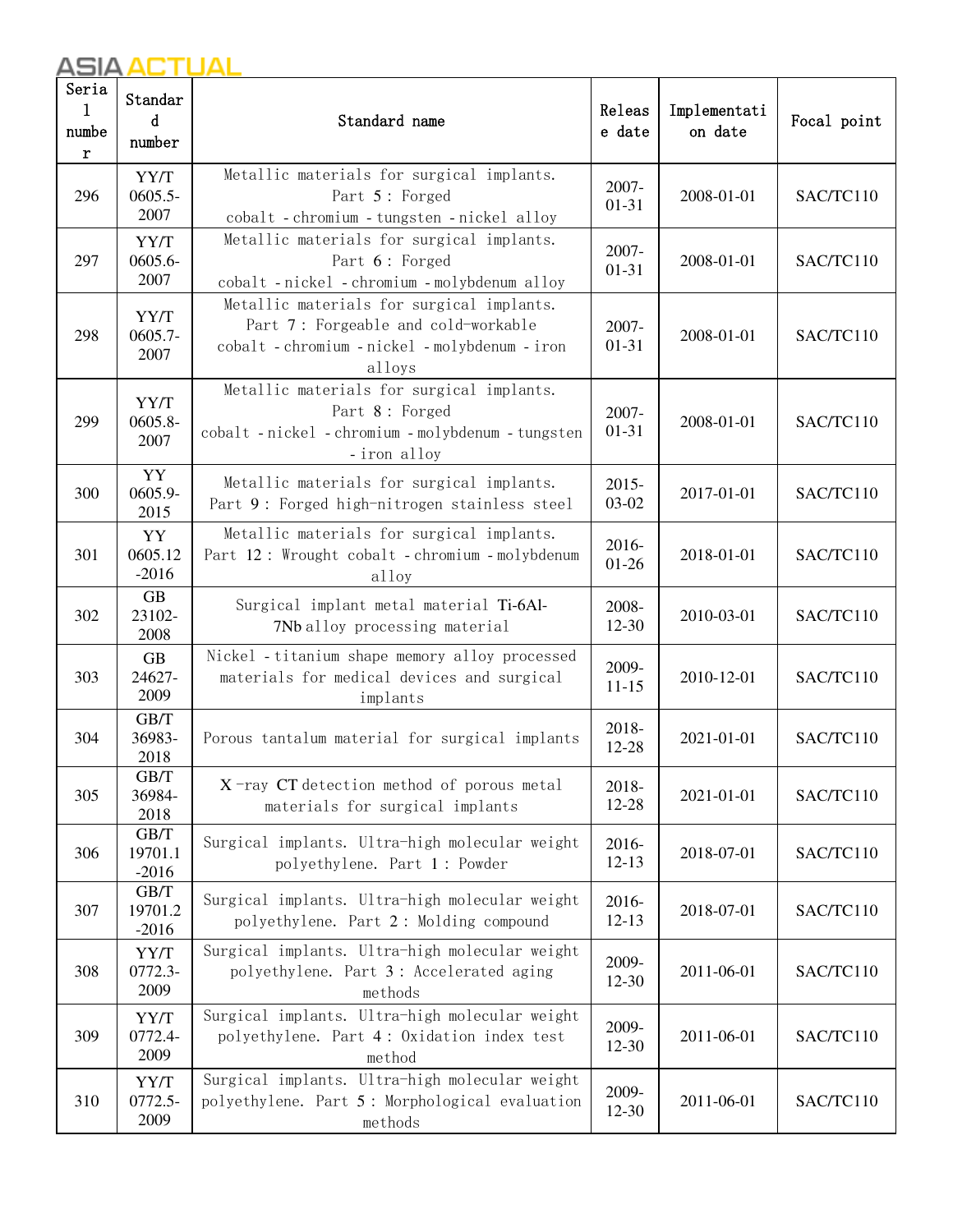| Seria<br>1<br>numbe<br>r | Standar<br>d<br>number          | Standard name                                                                                                                                                         | Releas<br>e date   | Implementati<br>on date | Focal point |
|--------------------------|---------------------------------|-----------------------------------------------------------------------------------------------------------------------------------------------------------------------|--------------------|-------------------------|-------------|
| 311                      | GB/T<br>22750-<br>2008          | High-purity alumina ceramic materials for<br>surgical implants                                                                                                        | 2008-<br>$12 - 30$ | 2009-12-01              | SAC/TC110   |
| 312                      | YY/T<br>1294.2-<br>2015         | Ceramic materials for surgical implants.<br>Part 2: Zirconia toughened high-purity alumina<br>matrix composites                                                       | $2015 -$<br>03-02  | 2016-01-01              | SAC/TC110   |
| 313                      | <b>GB</b><br>23101.1<br>$-2008$ | Surgical implants. Hydroxyapatite. Part 1:<br>Hydroxyapatite ceramics                                                                                                 | 2008-<br>$12 - 30$ | 2010-03-01              | SAC/TC110   |
| 314                      | <b>GB</b><br>23101.2<br>$-2008$ | Surgical implants. Hydroxyapatite. Part 2:<br>Hydroxyapatite coating                                                                                                  | 2008-<br>$12 - 30$ | 2010-03-01              | SAC/TC110   |
| 315                      | GB/T<br>23101.3<br>$-2010$      | Surgical implants. Hydroxyapatite. Part 3:<br>Chemical analysis and characterization of<br>crystallinity and phase purity                                             | 2010-<br>09-02     | 2011-08-01              | SAC/TC110   |
| 316                      | GB/T<br>23101.4<br>$-2008$      | Surgical implants. Hydroxyapatite. Part 4:<br>Determination of coating bond strength                                                                                  | 2008-<br>$12 - 30$ | 2010-03-01              | SAC/TC110   |
| 317                      | YY/T<br>0966-<br>2014           | Surgical implant metal material pure tantalum                                                                                                                         | 2014-<br>$06-17$   | 2015-07-01              | SAC/TC110   |
| 318                      | YY/T<br>$1615 -$<br>2018        | General requirements for titanium and titanium<br>alloy anodic oxide films for surgical implants                                                                      | 2018-<br>$11-07$   | 2019-11-01              | SAC/TC110   |
| 319                      | YY/T<br>0343-<br>2002           | Surgical metal implant liquid penetration test                                                                                                                        | 2002-<br>09-24     | 2003-04-01              | SAC/TC110   |
| 320                      | YY/T<br>$0512 -$<br>2009        | Classification of Microstructure of Metallic<br>Materials of Surgical Implants $\alpha + \beta$ Titanium<br>Alloy Bars                                                | 2009-<br>$12-30$   | 2011-06-01              | SAC/TC110   |
| 321                      | YY/T<br>$0641 -$<br>2008        | Standard Method for Measuring Phase Transition<br>Temperature of NiTi Alloy by Thermal Analysis                                                                       | 2008-<br>$04 - 25$ | 2009-06-01              | SAC/TC110   |
| 322                      | YY/T<br>$1771 -$<br>2021        | Bending - free recovery method to test the<br>phase transition temperature of nickel-<br>titanium shape memory alloy                                                  | $2021 -$<br>03-09  | 2022-04-01              | SAC/TC110   |
| 323                      | YY/T<br>1074-<br>2002           | Pitting Potential of Stainless Steel Products<br>for Surgical Implants                                                                                                | 2002-<br>$09 - 24$ | 2003-04-01              | SAC/TC110   |
| 324                      | YY/T<br>1427-<br>2016           | Test solutions and conditions for static and<br>dynamic corrosion tests of implantable<br>materials and medical devices for surgical<br>implants                      | 2016-<br>$01-26$   | 2017-01-01              | SAC/TC110   |
| 325                      | YY/T<br>1552-<br>2017           | Surgical implants: Open circuit potential<br>measurement method for evaluating the long-<br>term corrosion behavior of metal implant<br>materials and medical devices | 2017-<br>$09-25$   | 2018-10-01              | SAC/TC110   |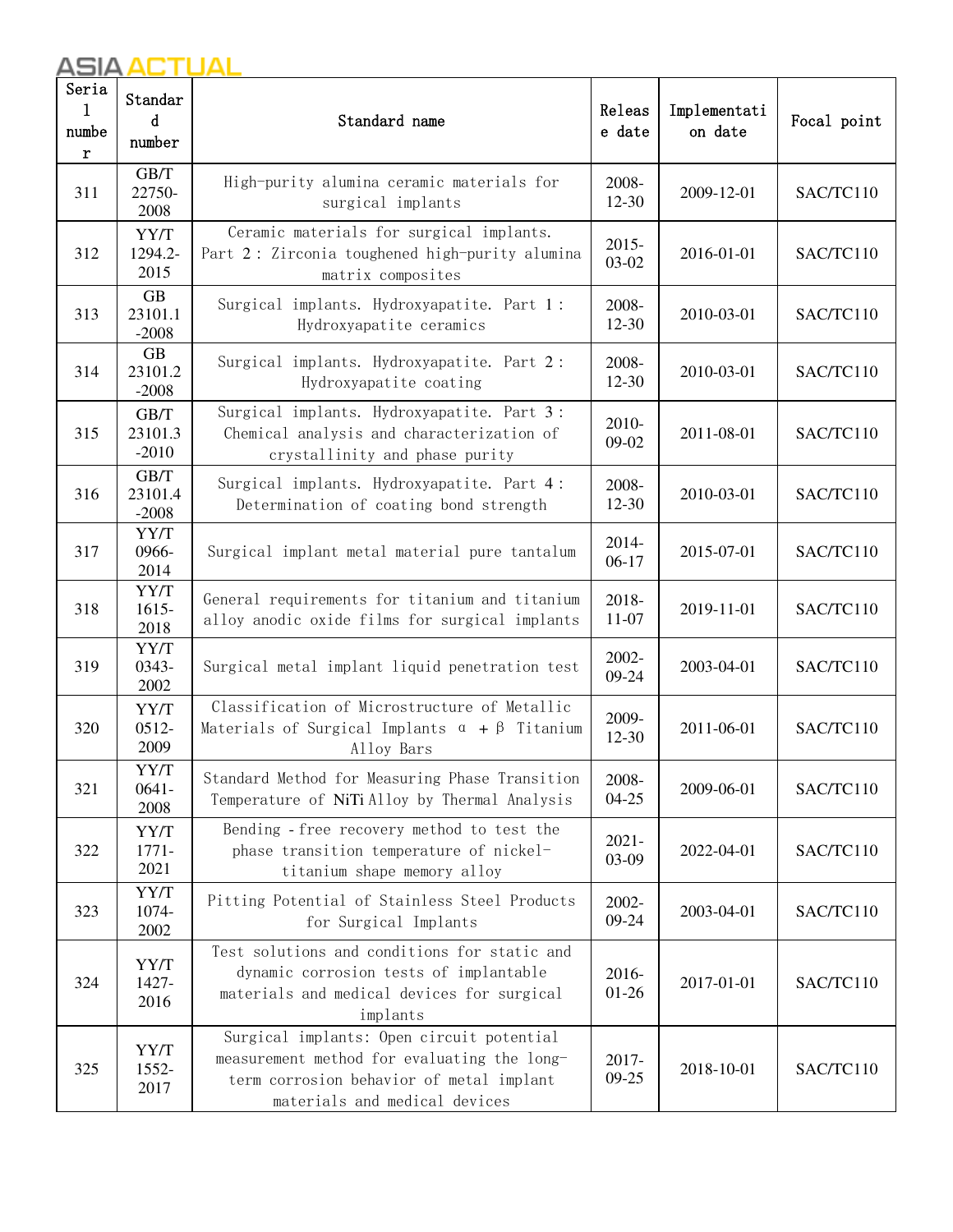| Seria<br>1<br>numbe<br>$\mathbf r$ | Standar<br>d<br>number   | Standard name                                                                                                                                                                            | Releas<br>e date   | Implementati<br>on date | Focal point        |
|------------------------------------|--------------------------|------------------------------------------------------------------------------------------------------------------------------------------------------------------------------------------|--------------------|-------------------------|--------------------|
| 326                                | YY/T<br>1565-<br>2017    | Non-destructive inspection of surgical<br>implants. Radiographic inspection of cast<br>metal surgical implants                                                                           | 2017-<br>03-28     | 2018-04-01              | SAC/TC110          |
| 327                                | YY/T<br>1772-<br>2021    | Test method for galvanic corrosion in the<br>electrolyte of surgical implants                                                                                                            | $2021 -$<br>03-09  | 2022-04-01              | SAC/TC110          |
| 328                                | YY<br>0459-<br>2003      | Surgical implant acrylic resin bone cement                                                                                                                                               | 2003-<br>$06 - 20$ | 2004-01-01              | SAC/TC110          |
| 329                                | YY<br>0484-<br>2004      | Surgical implant two-component addition<br>molding vulcanized silicone rubber                                                                                                            | 2004-<br>$07-16$   | 2005-08-01              | Shandong<br>Center |
| 330                                | YY/T<br>0510-<br>2009    | Surgical implant post and malonic ester resin<br>with amorphous polylactide - glycolide<br>copolymer resin                                                                               | 2009-<br>12-30     | 2011-06-01              | SAC/TC110          |
| 331                                | YY/T<br>0660-<br>2008    | Standard Specification for<br>Polyetheretherketone (PEEK) Polymer<br>for Surgical Implants                                                                                               | 2008-<br>$04 - 25$ | 2009-06-01              | SAC/TC110          |
| 332                                | YY/T<br>$0661 -$<br>2017 | Semi-crystalline polylactide polymer and<br>copolymer resin for surgical implants                                                                                                        | 2017-<br>$09 - 25$ | 2018-10-01              | SAC/TC110          |
| 333                                | YY/T<br>$0811 -$<br>2010 | Standard requirements for high-dose radiation<br>cross-linked ultra-high molecular weight<br>polyethylene products for surgical implants                                                 | 2010-<br>12-27     | 2012-06-01              | SAC/TC110          |
| 334                                | YY/T<br>$1431 -$<br>2016 | Surgical implant medical grade ultra-high<br>molecular weight polyethylene yarn                                                                                                          | 2016-<br>$01-26$   | 2017-01-01              | SAC/TC110          |
| 335                                | YY/T<br>0473-<br>2004    | In vitro degradation test of polylactide<br>copolymers and blends for surgical implants                                                                                                  | 2004-<br>$03 - 23$ | 2005-01-01              | SAC/TC248          |
| 336                                | YY/T<br>0474-<br>2004    | In vitro degradation test of L-lactide resin<br>and products for surgical implants                                                                                                       | 2004-<br>$03 - 23$ | 2005-01-01              | SAC/TC248          |
| 337                                | YY/T<br>0813-<br>2010    | Standard method for in-situ determination of<br>molecular network parameters of cross-linked<br>ultra-high molecular weight polyethylene<br>UHMWPE)                                      | 2010-<br>12-27     | 2012-06-01              | SAC/TC110          |
| 338                                | YY/T<br>0814-<br>2010    | Standard Test Method for Evaluating Trans-<br>Vinylene Content in Ultra-High Molecular<br>Weight Polyethylene Products After Radiation<br>for Surgical Implants by Infrared Spectroscopy | 2010-<br>12-27     | 2012-06-01              | SAC/TC110          |
| 339                                | YY/T<br>0815-<br>2010    | Differential Scanning Calorimetry to Determine<br>the Melting Enthalpy, Crystallinity and<br>Melting Point of UHMWPE                                                                     | 2010-<br>12-27     | 2012-06-01              | SAC/TC110          |
| 340                                | YY/T<br>1429-<br>2016    | Surgical implants. Acrylic resin bone cements.<br>Acrylic resin bone cements for orthopedic<br>surgery. Test method for flexural fatigue<br>properties of acrylic resin bone cements     | 2016-<br>$01-26$   | 2017-01-01              | SAC/TC110          |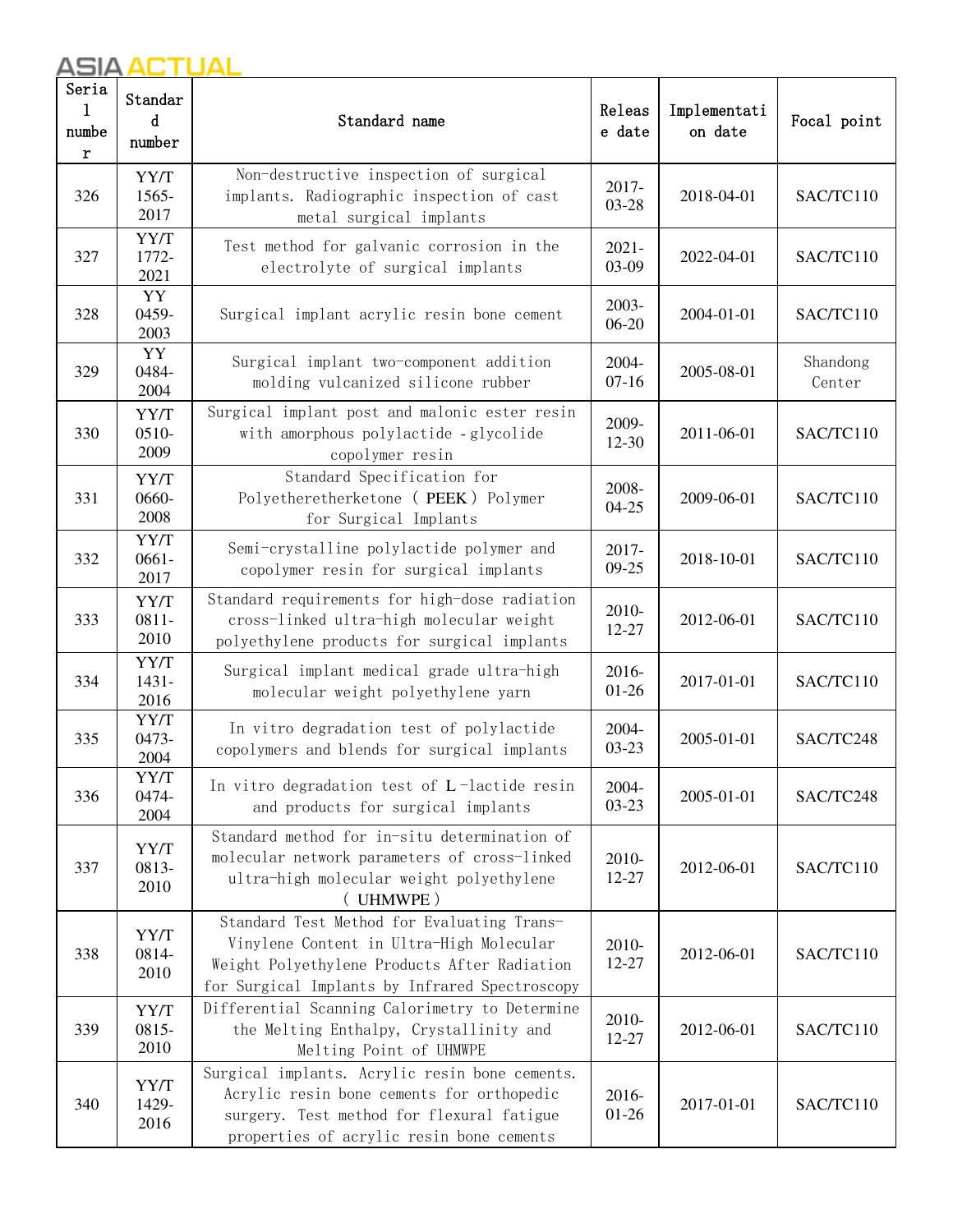| Seria<br>1<br>numbe<br>r | Standar<br>d<br>number     | Standard name                                                                                                                                                                                          | Releas<br>e date   | Implementati<br>on date | Focal point |
|--------------------------|----------------------------|--------------------------------------------------------------------------------------------------------------------------------------------------------------------------------------------------------|--------------------|-------------------------|-------------|
| 341                      | YY/T<br>1430-<br>2016      | Test method for small punching of ultra-high<br>molecular weight polyethylene for surgical<br>implants                                                                                                 | 2016-<br>$01 - 26$ | 2017-01-01              | SAC/TC110   |
| 342                      | YY/T<br>$1507.1 -$<br>2016 | Determination of impurity elements in ultra-<br>high molecular weight polyethylene powder for<br>surgical implants. Part 1: Determination of<br>titanium (Ti) element content by ICP-MS                | 2016-<br>07-29     | 2017-06-01              | SAC/TC110   |
| 343                      | YY/T<br>1507.2-<br>2016    | Determination of impurity elements in ultra-<br>high molecular weight polyethylene powder for<br>surgical implants. Part 2: Determination of<br>chlorine (Cl) element content by ion<br>chromatography | 2016-<br>07-29     | 2017-06-01              | SAC/TC110   |
| 344                      | YY/T<br>1507.3-<br>2016    | Surgical implants measuring ultrahigh<br>molecular weight polyethylene powder with the<br>impurity element in the first 3 Part ICP-<br>MS determination of calcium (Method of Ca)<br>element content   | 2016-<br>07-29     | 2017-06-01              | SAC/TC110   |
| 345                      | YY/T<br>1507.4-<br>2016    | Surgical implant the measuring ultrahigh<br>molecular weight polyethylene powder in the<br>first impurity element 4 Part ICP-MS assay<br>aluminum (Method of Al) element content                       | 2016-<br>07-29     | 2017-06-01              | SAC/TC110   |
| 346                      | YY/T<br>1776-<br>2021      | Determination of Lactide Monomer Content in<br>Polylactic Acid for Surgical Implants                                                                                                                   | $2021 -$<br>03-09  | 2022-04-01              | SAC/TC110   |
| 347                      | YY/T<br>1678-<br>2019      | Method for detecting molecular weight and<br>molecular weight distribution of polylactic<br>acid and its copolymer for surgical implants                                                               | 2019-<br>$10-23$   | 2020-10-01              | SAC/TC110   |
| 348                      | YY/T<br>1707-<br>2020      | Differential scanning calorimetry of<br>polyetheretherketone polymer and its<br>composites for surgical implants implanted in<br>medical devices                                                       | 2020-<br>$02 - 21$ | 2021-01-01              | SAC/TC110   |
| 349                      | YY/T<br>0683-<br>2008      | Beta - Tricalcium Phosphate for Surgical<br>Implants                                                                                                                                                   | 2008-<br>$10 - 17$ | 2010-01-01              | SAC/TC110   |
| 350                      | YY/T<br>0964-<br>2014      | Surgical implants bioglass and glass ceramic<br>materials                                                                                                                                              | 2014-<br>$06-17$   | 2015-07-01              | SAC/TC110   |
| 351                      | YY/T<br>1558.3-<br>2017    | Surgical implants. Calcium phosphate. Part 3:<br>Hydroxyapatite and $\beta$ -tricalcium phosphate<br>bone substitutes                                                                                  | 2017-<br>$09 - 25$ | 2018-10-01              | SAC/TC110   |
| 352                      | YY/T<br>1715-<br>2020      | Yttrium oxide stabilized tetragonal zirconia<br>(Y-TZP) ceramic material for surgical<br>implants                                                                                                      | 2020-<br>06-30     | 2021-06-01              | SAC/TC110   |
| 353                      | YY/T<br>1447-<br>2016      | In Vitro Evaluation of Apatite Forming Ability<br>of Surgical Implant Material                                                                                                                         | 2016-<br>$01-26$   | 2017-01-01              | SAC/TC110   |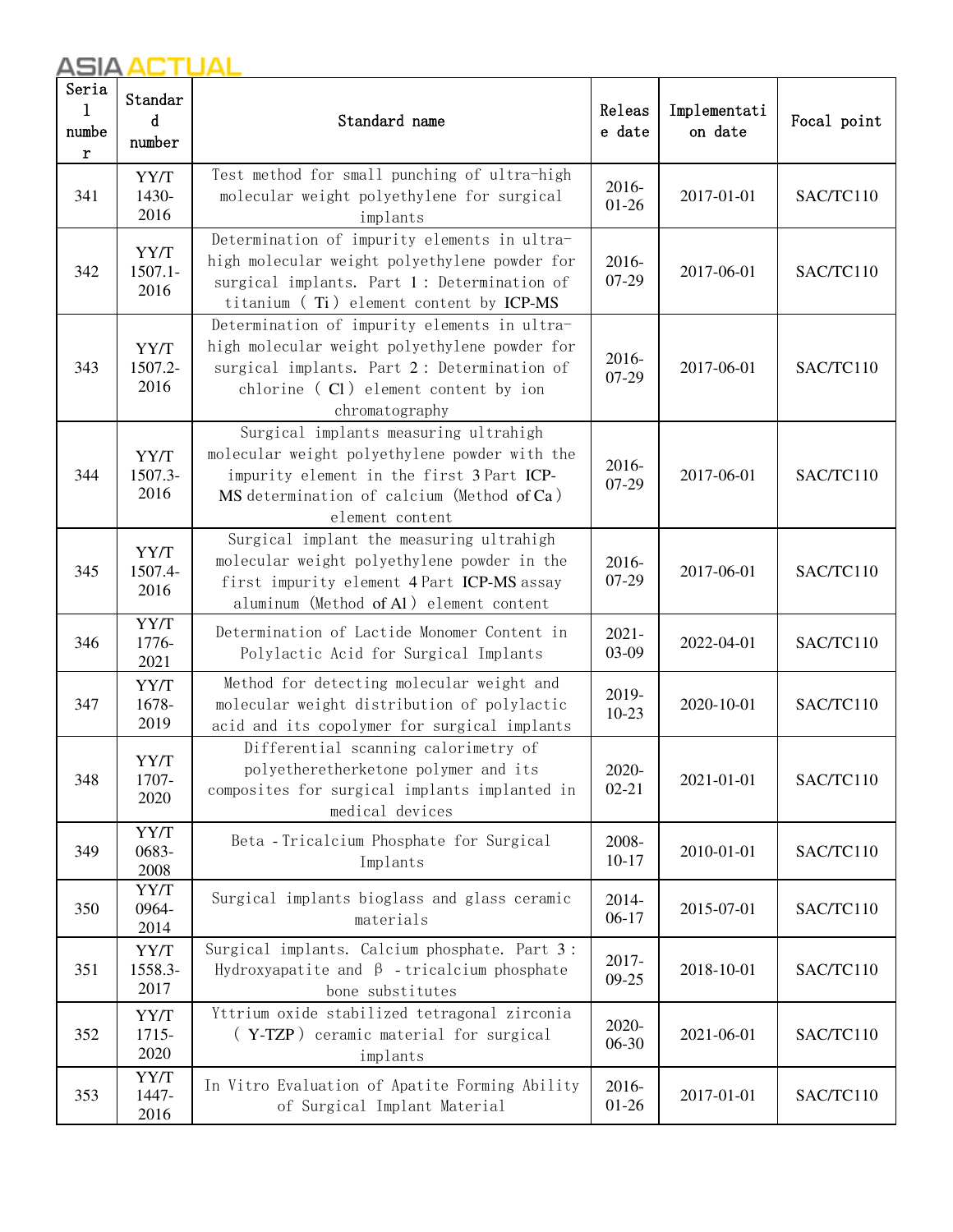| Seria<br>1<br>numbe<br>r | Standar<br>d<br>number     | Standard name                                                                                                                                                     | Releas<br>e date   | Implementati<br>on date | Focal point |
|--------------------------|----------------------------|-------------------------------------------------------------------------------------------------------------------------------------------------------------------|--------------------|-------------------------|-------------|
| 354                      | YY/T<br>1640-<br>2018      | Test method for solubility of calcium<br>phosphate particles, products and coatings of<br>surgical implants                                                       | 2018-<br>$12 - 20$ | 2020-01-01              | SAC/TC110   |
| 355                      | YY/T<br>0988.1-<br>2016    | A first coating surgical implants 1 Part:<br>Cobalt -28 Chromium -6 Mo powder                                                                                     | 2016-<br>$03-23$   | 2017-01-01              | SAC/TC110   |
| 356                      | YY/T<br>0988.2-<br>2016    | Surgical implant coating. Part 2: Titanium and<br>titanium- 6 aluminum -4 vanadium alloy powder                                                                   | 2016-<br>$03-23$   | 2017-01-01              | SAC/TC110   |
| 357                      | YY/T<br>0988.11<br>$-2016$ | Surgical implant coating. Part 11: Calcium<br>phosphate coating and metal coating tensile<br>test method                                                          | 2016-<br>$03 - 23$ | 2017-01-01              | SAC/TC110   |
| 358                      | YY/T<br>0988.12<br>$-2016$ | Surgical implant coatings. Part 12: Calcium<br>phosphate coating and metal coating shear test<br>method                                                           | 2016-<br>$03 - 23$ | 2017-01-01              | SAC/TC110   |
| 359                      | YY/T<br>0988.13<br>$-2016$ | Surgical implant coatings. Part 13: Shear and<br>bending fatigue test methods for calcium<br>phosphate, metal and calcium phosphate / metal<br>composite coatings | 2016-<br>$03-23$   | 2017-01-01              | SAC/TC110   |
| 360                      | YY/T<br>0988.14<br>$-2016$ | Surgical implant coating. Part 14:<br>Stereological evaluation method of porous<br>coating                                                                        | 2016-<br>$03 - 23$ | 2017-01-01              | SAC/TC110   |
| 361                      | YY/T<br>0988.15<br>$-2016$ | Surgical implant coatings. Part 15: Test<br>method for wear resistance of metal thermal<br>spray coatings                                                         | 2016-<br>$03-23$   | 2017-01-01              | SAC/TC110   |
| 362                      | YY/T<br>1706.1-<br>2020    | Surgical implants. Metal surgical implants.<br>Plasma sprayed pure titanium coating. Part 1:<br>General requirements                                              | 2020-<br>$02 - 21$ | 2021-01-01              | SAC/TC110   |
|                          |                            | (3) Orthopedic equipment and tools                                                                                                                                |                    |                         |             |
| 363                      | YY/T<br>0726-<br>2020      | General requirements for passive surgical<br>implant combination devices                                                                                          | 2020-<br>06-30     | 2021-06-01              | SAC/TC110   |
| 364                      | YY/T<br>0508-<br>2009      | Special requirements for external fixation<br>bracket                                                                                                             | 2009-<br>$12-30$   | 2011-06-01              | SAC/TC110   |
| 365                      | YY/T<br>1137-<br>2017      | General technical conditions for bone saws                                                                                                                        | 2017-<br>$05-02$   | 2018-04-01              | SAC/TC110   |
| 366                      | YY/T<br>1141-<br>2017      | General technical conditions for osteotome                                                                                                                        | 2017-<br>$09-25$   | 2018-10-01              | SAC/TC110   |
| 367                      | YY/T<br>$0957.1 -$<br>2014 | Orthopedic tools screwing joints. Part 1:<br>Wrenches for hexagon socket screws                                                                                   | 2014-<br>$06-17$   | 2015-07-01              | SAC/TC110   |
| 368                      | YY/T<br>0957.2-<br>2014    | Orthopedic tools, screwing joints. Part 2:<br>Screwdrivers for slotted, cross-slot and<br>cross-slot head screws                                                  | 2014-<br>$06-17$   | 2015-07-01              | SAC/TC110   |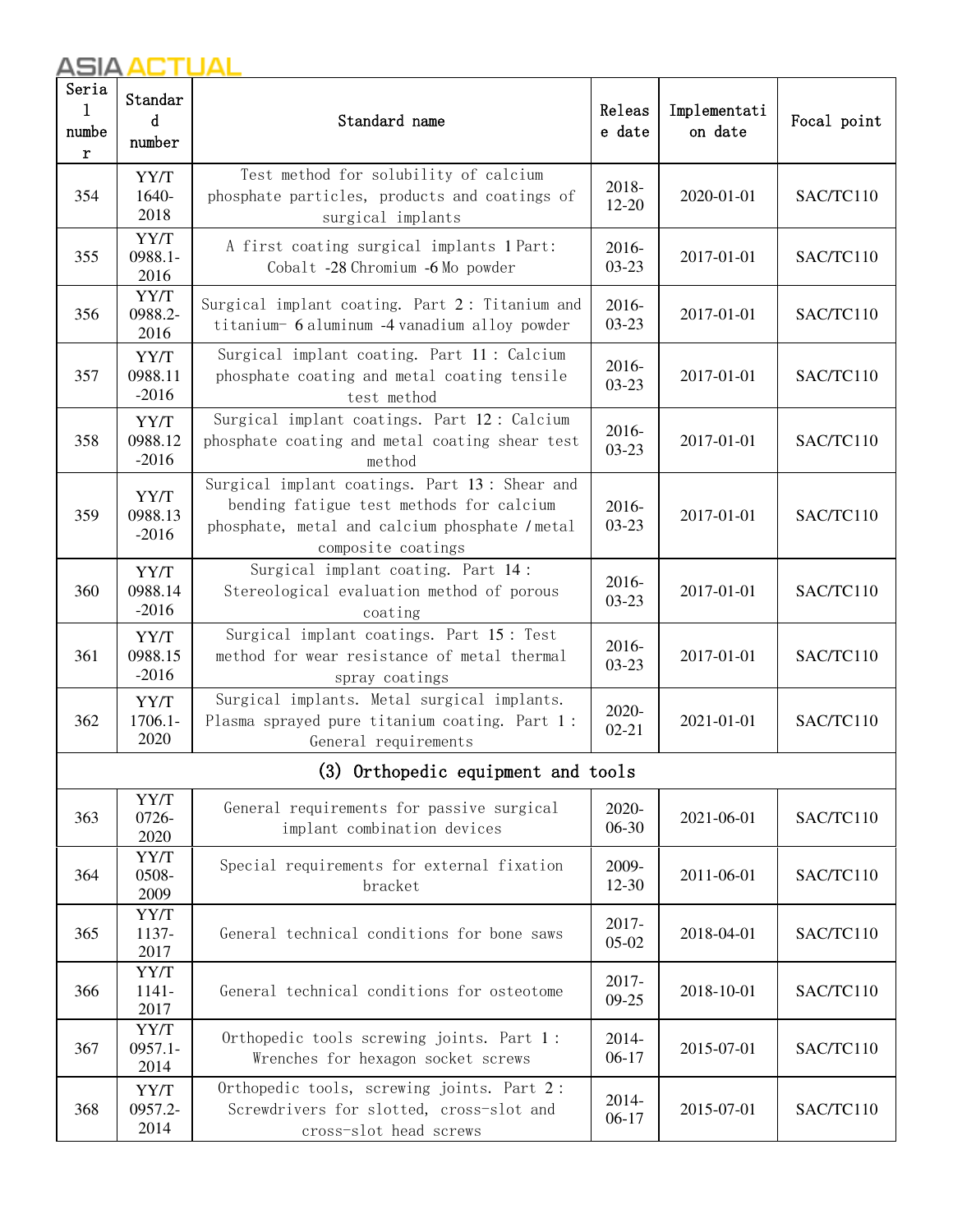| Seria<br>1<br>numbe<br>r | Standar<br>d<br>number     | Releas<br>Standard name<br>e date                                                                                                                              |                              | Implementati<br>on date | Focal point                   |
|--------------------------|----------------------------|----------------------------------------------------------------------------------------------------------------------------------------------------------------|------------------------------|-------------------------|-------------------------------|
| 369                      | YY/T<br>0958.1-<br>2014    | Orthopedic drilling equipment. Part 1: Drills,<br>taps and countersunk cutters                                                                                 | 2014-<br>$06-17$             | 2015-07-01              | SAC/TC110                     |
| 370                      | YY/T<br>1122-<br>2017      | General technical requirements for rongeurs<br>(scissors)                                                                                                      | 2017-<br>03-28               | 2018-04-01              | SAC/TC110                     |
| 371                      | YY/T<br>1127-<br>2006      | Rongeur                                                                                                                                                        | 2006-<br>$06-19$             | 2007-05-01              | SAC/TC110                     |
| 372                      | YY/T<br>1133-<br>2020      | Passive surgical implant combined instrument<br>metal bone drill                                                                                               | 2020-<br>06-30               | 2021-06-01              | SAC/TC110                     |
|                          |                            | (4) Orthopedic implants                                                                                                                                        |                              |                         |                               |
| 373                      | GB/T<br>12417.1<br>$-2008$ | Passive surgical implants. Bone joint and<br>joint replacement implants. Part 1: Special<br>requirements for bone joint implants                               | 2008-<br>$12 - 15$           | 2010-02-01              | SAC/TC110/S<br>C <sub>1</sub> |
| 374                      | GB/T<br>12417.2<br>$-2008$ | Passive surgical implants. Bone joint and<br>joint replacement implants. Part 2: Special<br>requirements for joint replacement implants                        | 2008-<br>$12 - 15$           | 2010-02-01              | SAC/TC110/S<br>C1             |
| 375                      | YY<br>$0117.1 -$<br>2005   | Surgical implants, bone and joint prosthesis<br>forging, casting Ti6Al4V titanium alloy<br>forgings                                                            | 2005-<br>12-07               | 2006-12-01              | SAC/TC110/S<br>C1             |
| 376                      | YY<br>0117.2-<br>2005      | Surgical implants, bone and joint prostheses,<br>forging and casting ZTi6Al4V titanium alloy<br>castings                                                       | 2005-<br>12-07               | 2006-12-01              | SAC/TC110/S<br>C1             |
| 377                      | YY<br>0117.3-<br>2005      | Surgical implants, bone and joint prostheses<br>forging, castings, cobalt-chromium-molybdenum<br>alloy castings                                                | 2005-<br>12-07               | 2006-12-01              | SAC/TC110/S<br>C1             |
| 378                      | YY/T<br>$0652 -$<br>2016   | Separation and characterization of wear debris<br>of implant materials from polymer and metal<br>materials                                                     | 2016-<br>$01-26$             | 2017-01-01              | SAC/TC110/S<br>C <sub>1</sub> |
| 379                      | YY/T<br>0920-<br>2014      | Passive surgical implants. Joint replacement<br>implants. Particular requirements for hip<br>replacement implants                                              | 2014-<br>$06-17$             | 2015-07-01              | SAC/TC110/S<br>C <sub>1</sub> |
| 380                      | YY/T<br>0809.1-<br>2010    | Surgical implants and total hip joint<br>prostheses. Part 1: Classification and<br>dimensioning                                                                | 2010-<br>12-27               | 2012-06-01              | SAC/TC110/S<br>C1             |
| 381                      | YY/T<br>0809.2-<br>2020    | Surgical implants and total hip joint<br>prostheses. Part 2: Metal, ceramic and plastic<br>articular surfaces                                                  | 2020-<br>2021-09-01<br>09-27 |                         | SAC/TC110/S<br>C <sub>1</sub> |
| 382                      | YY/T<br>0809.4-<br>2018    | Surgical implant parts and total hip joint<br>prostheses. Part 4: Fatigue performance test<br>and performance requirements of the stemmed<br>femoral component | 2018-<br>09-28               | 2019-10-01              | SAC/TC110/S<br>C <sub>1</sub> |
| 383                      | YY/T<br>0809.6-<br>2018    | Part of surgical implants and total hip joint<br>prostheses. Part 6: Neck fatigue performance                                                                  | 2018-<br>$09-21$             | 2019-09-26              | SAC/TC110/S<br>C <sub>1</sub> |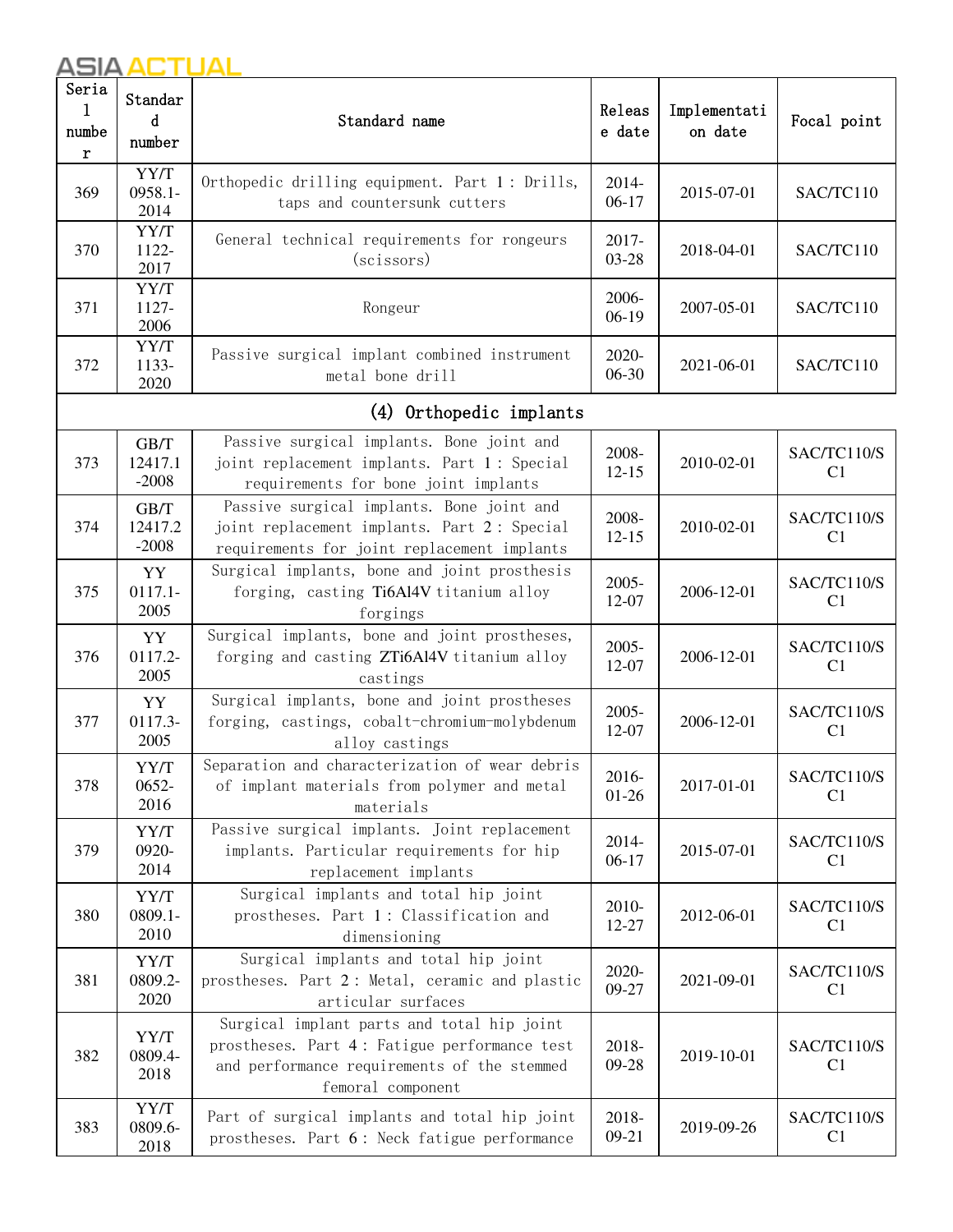| Seria<br>1<br>numbe<br>r | Standar<br>d<br>number                                                                                                                                                                   | Standard name                                                                                                                                                                                    |                                  | Implementati<br>on date | Focal point                   |
|--------------------------|------------------------------------------------------------------------------------------------------------------------------------------------------------------------------------------|--------------------------------------------------------------------------------------------------------------------------------------------------------------------------------------------------|----------------------------------|-------------------------|-------------------------------|
|                          |                                                                                                                                                                                          | test and performance requirements of the shank<br>femoral component                                                                                                                              |                                  |                         |                               |
| 384                      | Surgical implants and total hip joint<br>YY/T<br>2010-<br>0809.8-<br>prostheses. Part 8: Fatigue performance of the<br>$12 - 27$<br>2010<br>stemmed femoral component with torque action |                                                                                                                                                                                                  |                                  | 2012-06-01              | SAC/TC110/S<br>C <sub>1</sub> |
| 385                      | YY/T<br>0809.10<br>$-2014$                                                                                                                                                               | Surgical implants. Half hip and total hip<br>joint prosthesis. Part 10: Determination of<br>2014-<br>$06-17$<br>the static resistance of the combined femoral<br>head                            |                                  | 2015-07-01              | SAC/TC110/S<br>C1             |
| 386                      | YY/T<br>0809.12<br>$-2020$                                                                                                                                                               | Surgical implants and total hip joint<br>prostheses. Part 12: Test method for<br>acetabular cup deformation                                                                                      | 2020-<br>$06-30$                 | 2021-06-01              | SAC/TC110/S<br>C <sub>1</sub> |
| 387                      | YY/T<br>0809.13<br>$-2020$                                                                                                                                                               | Surgical implants and total hip joint<br>prostheses. Part 13: Determination of the<br>fixed anti-torsion torque of the head of the<br>stemmed femoral component                                  | 2020-<br>2021-01-01<br>$02 - 21$ |                         | SAC/TC110/S<br>C <sub>1</sub> |
| 388                      | YY/T<br>$0651.1 -$<br>2016                                                                                                                                                               | Surgical implants. Wear of total hip joint<br>prostheses. Part 1: Load and displacement<br>parameters of wear testing machine and related<br>test environment conditions                         | 2016-<br>$01-26$                 | 2017-01-01              | SAC/TC110/S<br>C <sub>1</sub> |
| 389                      | YY/T<br>0651.2-<br>2020                                                                                                                                                                  | Surgical implants. Wear of total hip<br>prostheses. Part 2: Measurement methods                                                                                                                  | 2020-<br>09-27                   | 2021-09-01              | SAC/TC110/S<br>C1             |
| 390                      | YY/T<br>$0651.3-$<br>2020                                                                                                                                                                | Surgical implants. Wear of total hip joint<br>prostheses. Part 3: Load and displacement<br>parameters of orbital bearing type wear<br>testing machine and related test environment<br>conditions | 2020-<br>06-30                   | 2021-06-01              | SAC/TC110/S<br>C1             |
| 391                      | YY<br>0118-<br>2016                                                                                                                                                                      | Joint replacement implant hip prosthesis                                                                                                                                                         | 2016-<br>$01-26$                 | 2018-01-01              | SAC/TC110/S<br>C <sub>1</sub> |
| 392                      | YY/T<br>1705-<br>2020                                                                                                                                                                    | Method for measuring the impact resistance of<br>surgical implant hip joint prosthesis ceramic<br>femoral head                                                                                   | 2020-<br>$02 - 21$               | 2021-01-01              | SAC/TC110/S<br>C <sub>1</sub> |
| 393                      | YY/T<br>1714-<br>2020                                                                                                                                                                    | Standard method for finite element analysis of<br>non-combined metal hip joint femoral stem                                                                                                      | 2020-<br>06-30                   | 2021-06-01              | SAC/TC110/S<br>C1             |
| 394                      | YY/T<br>1720-<br>2020                                                                                                                                                                    | Test method for separating force of combined<br>acetabular components                                                                                                                            | 2020-<br>$02 - 26$               | 2021-03-01              | SAC/TC110/S<br>C1             |
| 395                      | YY/T<br>0919-<br>2014                                                                                                                                                                    | Passive surgical implants. Joint replacement<br>implants. Particular requirements for knee<br>replacement implants.                                                                              | 2014-<br>$06-17$                 | 2015-07-01              | SAC/TC110/S<br>C1             |
| 396                      | YY<br>0502-<br>2016                                                                                                                                                                      | Joint replacement implants knee prosthesis                                                                                                                                                       | 2016-<br>$01-26$                 | 2018-01-01              | SAC/TC110/S<br>C <sub>1</sub> |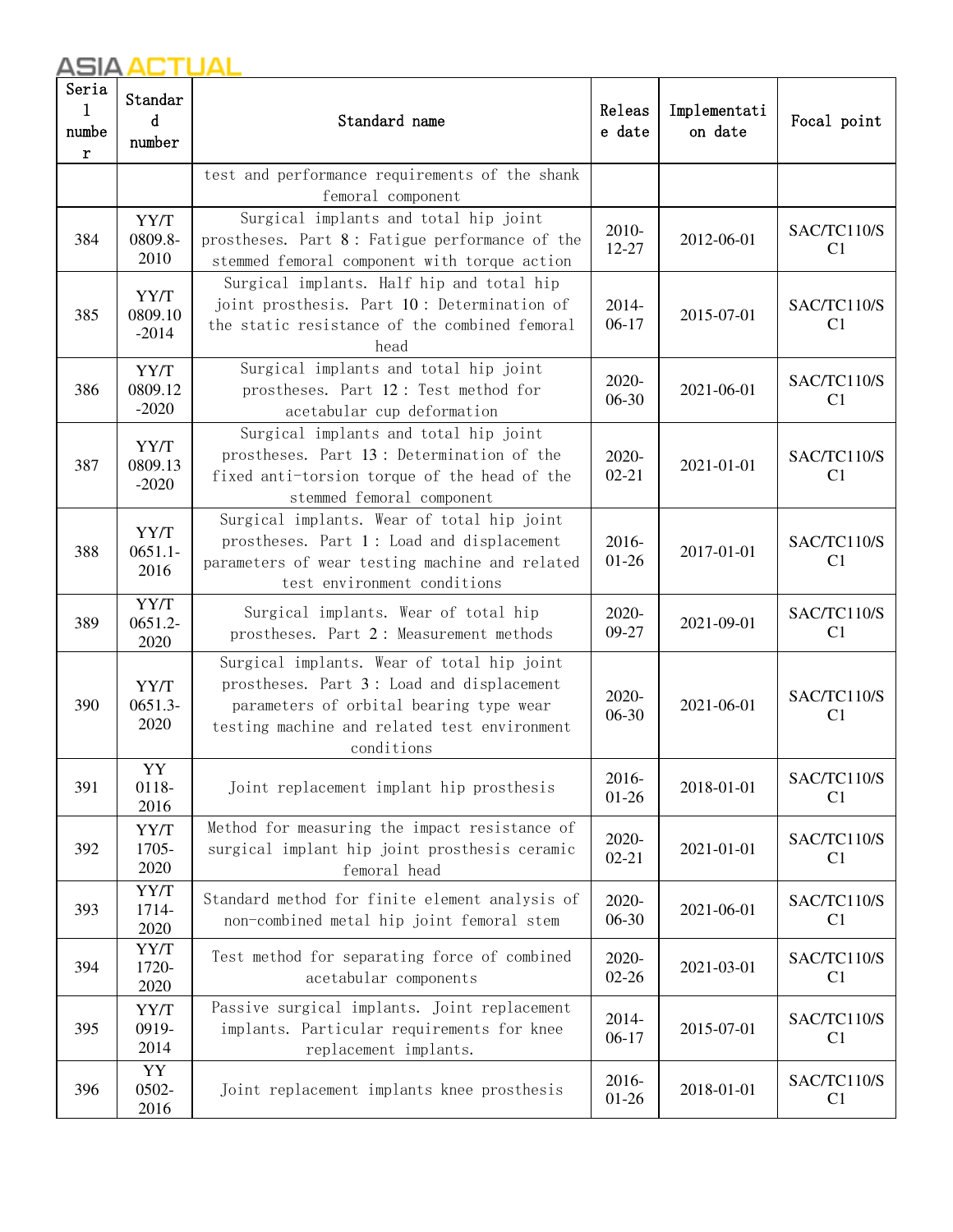| Seria<br>1<br>numbe<br>r | Standar<br>d<br>number     | Standard name                                                                                                                                                                                  |                                  | Implementati<br>on date | Focal point                   |
|--------------------------|----------------------------|------------------------------------------------------------------------------------------------------------------------------------------------------------------------------------------------|----------------------------------|-------------------------|-------------------------------|
| 397                      | YY/T<br>0924.1-<br>2014    | Surgical implant components and total knee<br>joint prosthesis components. Part 1:<br>Classification, definition and dimensioning                                                              | 2014-<br>$06-17$                 | 2015-07-01              | SAC/TC110/S<br>C1             |
| 398                      | YY/T<br>0924.2-<br>2014    | Surgical implant parts and total knee joint<br>prosthesis parts. Part 2: Metal, ceramic and<br>plastic articular surfaces                                                                      | 2014-<br>$06-17$                 | 2015-07-01              | SAC/TC110/S<br>C <sub>1</sub> |
| 399                      | YY/T<br>$0810.1 -$<br>2010 | Surgical implants. Total knee prostheses.<br>Part 1: Determination of the fatigue<br>performance of the tibial tray                                                                            | 2010-<br>12-27                   | 2012-06-01              | SAC/TC110/S<br>C1             |
| 400                      | YY/T<br>$1426.1 -$<br>2016 | Surgical implants. Wear of total knee joint<br>prostheses. Part 1: Load and displacement<br>parameters of load-controlled wear testers and<br>related test environmental conditions            | 2016-<br>$01 - 26$               | 2017-01-01              | SAC/TC110/S<br>C <sub>1</sub> |
| 401                      | YY/T<br>1426.2-<br>2016    | Surgical implants. Wear of total knee<br>prostheses. Part 2: Measurement methods                                                                                                               | 2016-<br>$01 - 26$               | 2017-01-01              | SAC/TC110/S<br>C1             |
| 402                      | YY/T<br>1426.3-<br>2017    | Surgical implants. Wear of total knee joint<br>prostheses. Part 3: Load and displacement<br>parameters of displacement-controlled wear<br>testers and related test environmental<br>conditions | 2017-<br>2018-10-01<br>$09 - 25$ |                         | SAC/TC110/S<br>C <sub>1</sub> |
| 403                      | YY/T<br>1736-<br>2020      | Test method for evaluating the durability and<br>deformation of knee tibial pads under high<br>flexion conditions                                                                              | 2020-<br>2021-06-01<br>06-30     |                         | SAC/TC110/S<br>C <sub>1</sub> |
| 404                      | YY/T<br>1762-<br>2020      | Test method for dynamic fatigue performance of<br>metal tibial tray component of unicondylar<br>knee replacement prosthesis                                                                    | 2020-<br>09-27                   | 2021-09-01              | SAC/TC110/S<br>C1             |
| 405                      | YY/T<br>1765-<br>2020      | Test method of restraint degree of total knee<br>joint prosthesis                                                                                                                              | 2020-<br>09-27                   | 2021-09-01              | SAC/TC110/S<br>C <sub>1</sub> |
| 406                      | YY/T<br>0963-<br>2014      | Joint replacement implants shoulder joint<br>prosthesis                                                                                                                                        | 2014-<br>$06-17$                 | 2015-07-01              | SAC/TC110/S<br>C1             |
| 407                      | YY/T<br>1634-<br>2018      | Joint replacement implants and shoulder joint<br>prosthesis glenoid loosening or separation<br>dynamic evaluation test method                                                                  | 2018-<br>12-20                   | 2020-01-01              | SAC/TC110/S<br>C <sub>1</sub> |
| 408                      | YY/T<br>1647-<br>2019      | Static shear evaluation test method for<br>glenoid locking mechanism of joint replacement<br>implant shoulder joint prosthesis                                                                 | 2019-<br>2020-10-01<br>$10-23$   |                         | SAC/TC110/S<br>C <sub>1</sub> |
| 409                      | YY<br>$0341.1 -$<br>2020   | Passive surgical implants. Bone joint and<br>spinal implants. Part 1: Special requirements<br>for bone joint implants                                                                          | 2020-<br>09-27                   | 2022-06-01              | SAC/TC110/S<br>C <sub>1</sub> |
| 410                      | YY<br>0341.2-<br>2020      | Passive surgical implants. Bone joint and<br>spinal implants. Part 2: Special requirements<br>for spinal implants                                                                              | 2020-<br>09-27                   | 2022-06-01              | SAC/TC110/S<br>C <sub>1</sub> |
| 411                      | YY/T<br>0856-<br>2011      | Bone joint implant metal angle fixator                                                                                                                                                         | $2011 -$<br>12-31                | 2013-06-01              | SAC/TC110/S<br>C1             |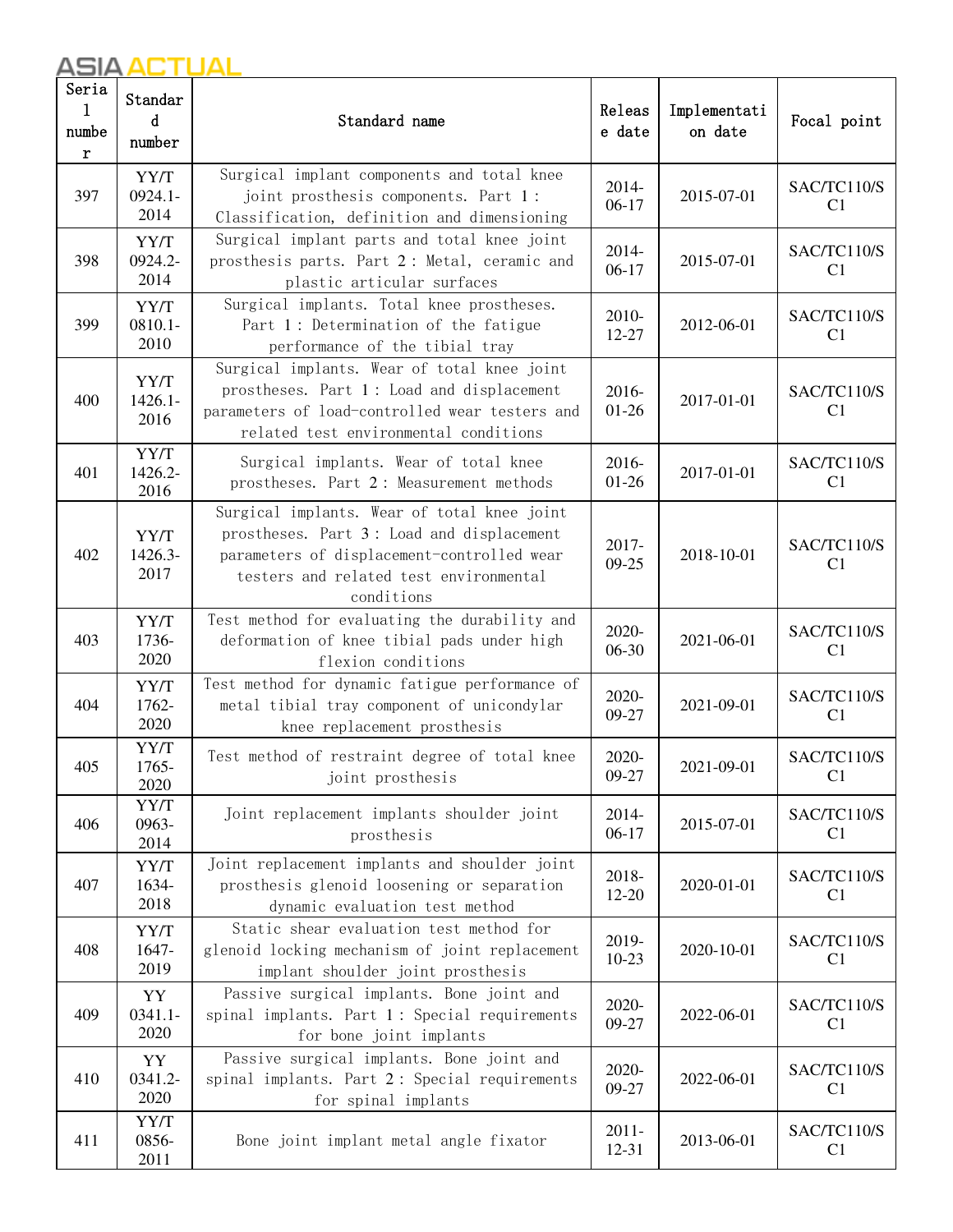| Seria<br>1<br>numbe<br>r | Standar<br>d<br>number                                        | Releas<br>Standard name<br>e date                                                                                                                           |                       | Implementati<br>on date | Focal point                   |
|--------------------------|---------------------------------------------------------------|-------------------------------------------------------------------------------------------------------------------------------------------------------------|-----------------------|-------------------------|-------------------------------|
| 412                      | YY<br>$0017 -$<br>Bone joint implant metal bone plate<br>2016 |                                                                                                                                                             | 2016-<br>07-29        | 2018-06-01              | SAC/TC110/S<br>C <sub>1</sub> |
| 413                      | YY<br>0018-<br>2016                                           | Bone joint implant metal bone screw                                                                                                                         | 2016-<br>07-29        | 2018-06-01              | SAC/TC110/S<br>C <sub>1</sub> |
| 414                      | YY/T<br>1655-<br>2019                                         | Bone joint implant bone plate and bone screw<br>fretting corrosion test method                                                                              | 2019-<br>$05-31$      | 2020-06-01              | SAC/TC110/S<br>C1             |
| 415                      | YY/T<br>0509-<br>2009                                         | Standard requirements and test methods for<br>bioabsorbable internal fixation plates and<br>screws                                                          | 2009-<br>12-30        | 2011-06-01              | SAC/TC110/S<br>C1             |
| 416                      | YY<br>0346-<br>2002                                           | Bone joint implant metal femoral neck fixation<br>nail                                                                                                      | 2002-<br>09-24        | 2003-04-01              | SAC/TC110/S<br>C <sub>1</sub> |
| 417                      | YY/T<br>$0345.1 -$<br>2020                                    | Metal spicules for surgical implants. Part 1:<br>General requirements                                                                                       | 2020-<br>06-30        | 2021-06-01              | SAC/TC110/S<br>C <sub>1</sub> |
| 418                      | YY/T<br>0345.2-<br>2014                                       | Metal bone pins for surgical implants. Part 2:<br>Schanz pin size                                                                                           | 2014-<br>$06-17$      | 2015-07-01              | SAC/TC110/S<br>C <sub>1</sub> |
| 419                      | YY/T<br>0345.3-<br>2014                                       | Surgical implants. Metal bone pins. Part 3:<br>Kirschner wires                                                                                              | 2014-<br>$06-17$      | 2015-07-01              | SAC/TC110/S<br>C <sub>1</sub> |
| 420                      | YY/T<br>0956-<br>2014                                         | General requirements for U-shaped nails for<br>orthopedics of surgical implants                                                                             | 2014-<br>$06-17$      | 2015-07-01              | SAC/TC110/S<br>C <sub>1</sub> |
| 421                      | YY/T<br>0342-<br>2020                                         | Measurement of Bending Strength and Rigidity<br>of Bone Plate of Surgical Implant                                                                           | 2020-<br>09-27        | 2021-09-01              | SAC/TC110/S<br>C <sub>1</sub> |
| 422                      | YY/T<br>0662-<br>2008                                         | Mechanical performance requirements and test<br>methods of metal bone screws with asymmetric<br>threads and spherical lower surface of<br>surgical implants | 2008-<br>$04 - 25$    | 2009-06-01              | SAC/TC110/S<br>C <sub>1</sub> |
| 423                      | YY/T<br>1503-<br>2016                                         | Test method for fatigue performance of metal<br>bone plates of surgical implants                                                                            | 2016-<br>07-29        | 2017-06-01              | SAC/TC110/S<br>C1             |
| 424                      | YY/T<br>1504-<br>2016                                         | Test method for the axial pull-out force of<br>metal bone screws of surgical implants                                                                       | 2016-<br>$07-29$      | 2017-06-01              | SAC/TC110/S<br>C1             |
| 425                      | YY/T<br>1505-<br>2016                                         | Test method for self-tapping performance of<br>metal bone screws for surgical implants                                                                      | 2016-<br>07-29        | 2017-06-01              | SAC/TC110/S<br>C <sub>1</sub> |
| 426                      | YY/T<br>1506-<br>2016                                         | Test method for turning torque of metal bone<br>screws for surgical implants                                                                                | 2016-<br>07-29        | 2017-06-01              | SAC/TC110/S<br>C <sub>1</sub> |
| 427                      | YY/T<br>$0591 -$<br>2011                                      | Bone joint implant metal interlocking<br>intramedullary nail                                                                                                | $2011 -$<br>$12 - 31$ | 2013-06-01              | SAC/TC110/S<br>C <sub>1</sub> |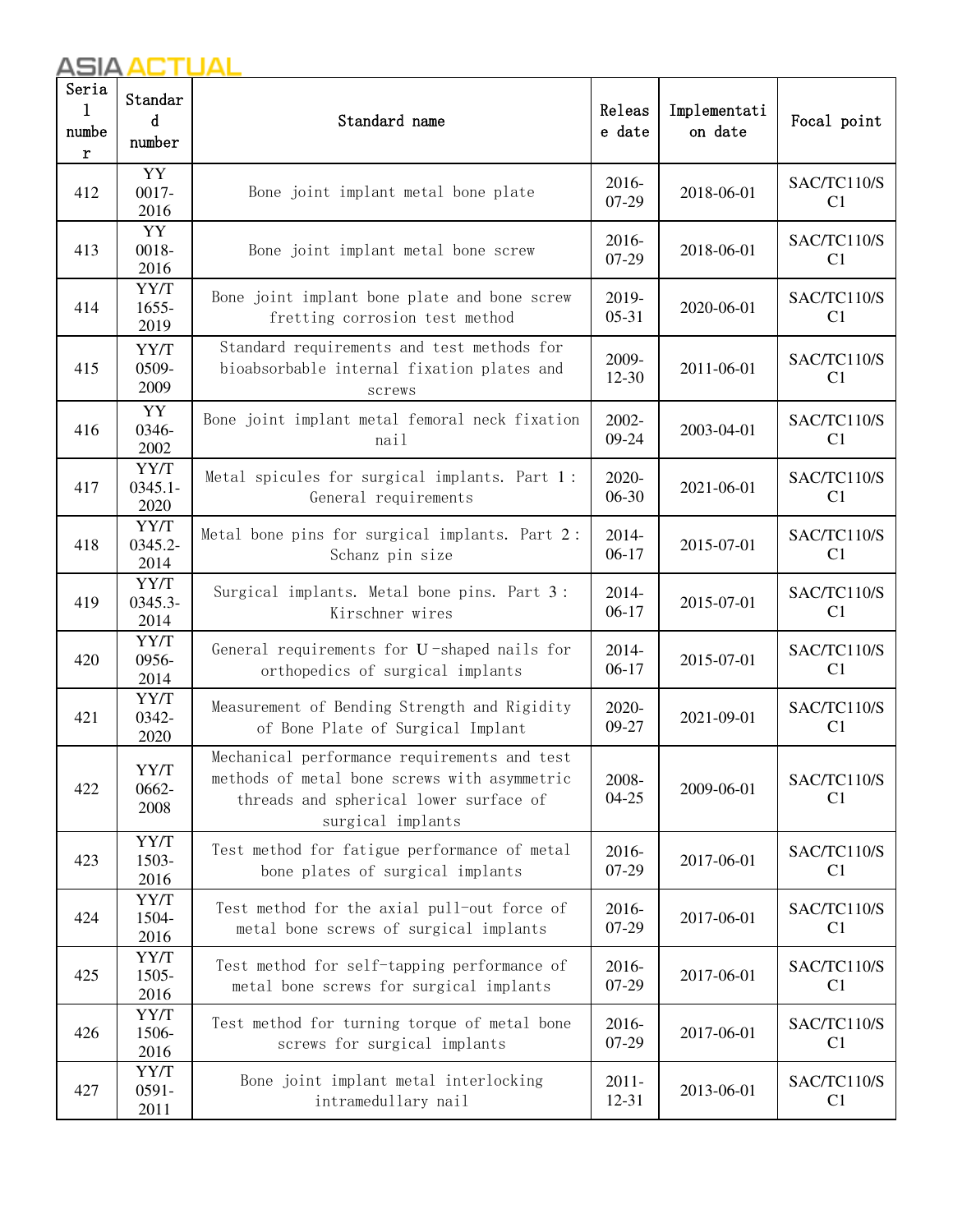| Seria<br>1<br>numbe<br>r | Standar<br>d<br>number                                                                                                                                                           | Releas<br>Standard name<br>e date                                                                                                                                         |                                | Implementati<br>on date | Focal point                   |
|--------------------------|----------------------------------------------------------------------------------------------------------------------------------------------------------------------------------|---------------------------------------------------------------------------------------------------------------------------------------------------------------------------|--------------------------------|-------------------------|-------------------------------|
| 428                      | YY/T<br>$0019.1 -$<br>2011                                                                                                                                                       | Surgical implant intramedullary nail system.<br>$2011 -$<br>Part 1: Trilobal or V-shaped intramedullary<br>12-31<br>nail in cross section                                 |                                | 2013-06-01              | SAC/TC110/S<br>C <sub>1</sub> |
| 429                      | 0019.2-<br>2011                                                                                                                                                                  | YY/T<br>Surgical implant intramedullary nail system.<br>$2011 -$<br>12-31<br>Part 2: Intramedullary nail                                                                  |                                | 2013-06-01              | SAC/TC110/S<br>C1             |
| 430                      | YY/T<br>$0727.1 -$<br>2009                                                                                                                                                       | Surgical implant metal intramedullary nail<br>system. Part 1: Intramedullary nail                                                                                         | 2009-<br>$11 - 15$             | 2010-12-01              | SAC/TC110/S<br>C <sub>1</sub> |
| 431                      | YY/T<br>0727.2-<br>2009                                                                                                                                                          | Surgical implants. Metal intramedullary nail<br>system. Part 2: Locking components                                                                                        | 2009-<br>$11 - 15$             | 2010-12-01              | SAC/TC110/S<br>C <sub>1</sub> |
| 432                      | Surgical implants. Metal intramedullary nail<br>YY/T<br>system. Part 3: Measuring the diameter of<br>0727.3-<br>connecting instruments and medullary cavity<br>2009<br>expanders |                                                                                                                                                                           | 2009-<br>$11 - 15$             | 2010-12-01              | SAC/TC110/S<br>C1             |
| 433                      | YY/T<br>0812-<br>2010                                                                                                                                                            | Metal cables and cables for surgical implants                                                                                                                             | 2010-<br>12-27                 | 2012-06-01              | SAC/TC110/S<br>C1             |
| 434                      | YY/T<br>0816-<br>2010                                                                                                                                                            | Surgical implant sutures and other surgical<br>flexible metal wires                                                                                                       | 2010-<br>12-27                 | 2012-06-01              | SAC/TC110/S<br>C1             |
| 435                      | YY/T<br>1428-<br>2016                                                                                                                                                            | Terms related to spinal implants                                                                                                                                          | 2016-<br>2017-01-01<br>$01-26$ |                         | SAC/TC110/S<br>C1             |
| 436                      | YY/T<br>$0119.1 -$<br>2014                                                                                                                                                       | Spinal implants. Spinal internal fixation<br>system components. Part 1: General<br>requirements                                                                           | 2014-<br>$06-17$               | 2015-07-01              | SAC/TC110/S<br>C <sub>1</sub> |
| 437                      | YY/T<br>0119.2-<br>2014                                                                                                                                                          | Spinal implants. Spinal internal fixation<br>system components. Part 2: Metal spinal screws                                                                               | 2014-<br>$06-17$               | 2015-07-01              | SAC/TC110/S<br>C1             |
| 438                      | YY/T<br>0119.3-<br>2014                                                                                                                                                          | Spinal implants. Spinal internal fixation<br>system components. Part 3: Metal spinal plate                                                                                | 2014-<br>$06-17$               | 2015-07-01              | SAC/TC110/S<br>C <sub>1</sub> |
| 439                      | YY/T<br>0119.4-<br>2014                                                                                                                                                          | Spinal implants. Spinal internal fixation<br>system components. Part 4: Metal spinal rods                                                                                 | 2014-<br>$06-17$               | 2015-07-01              | SAC/TC110/S<br>C <sub>1</sub> |
| 440                      | YY/T<br>0119.5-<br>2014                                                                                                                                                          | Spinal implants. Spinal internal fixation<br>system components. Part 5: Test method for<br>determination of static and fatigue bending<br>strength of metal spinal screws | 2014-<br>$06-17$               | 2015-07-01              | SAC/TC110/S<br>C1             |
| 441                      | YY/T<br>0857-<br>2011                                                                                                                                                            | Test method of spinal implants in vertebral<br>body resection model                                                                                                       | $2011 -$<br>12-31              | 2013-06-01              | SAC/TC110/S<br>C <sub>1</sub> |
| 442                      | YY/T<br>$0961 -$<br>2014                                                                                                                                                         | Static and fatigue performance evaluation<br>method of spinal implant spinal internal<br>fixation system components and connecting<br>devices                             | 2014-<br>$06-17$               | 2015-07-01              | SAC/TC110/S<br>C <sub>1</sub> |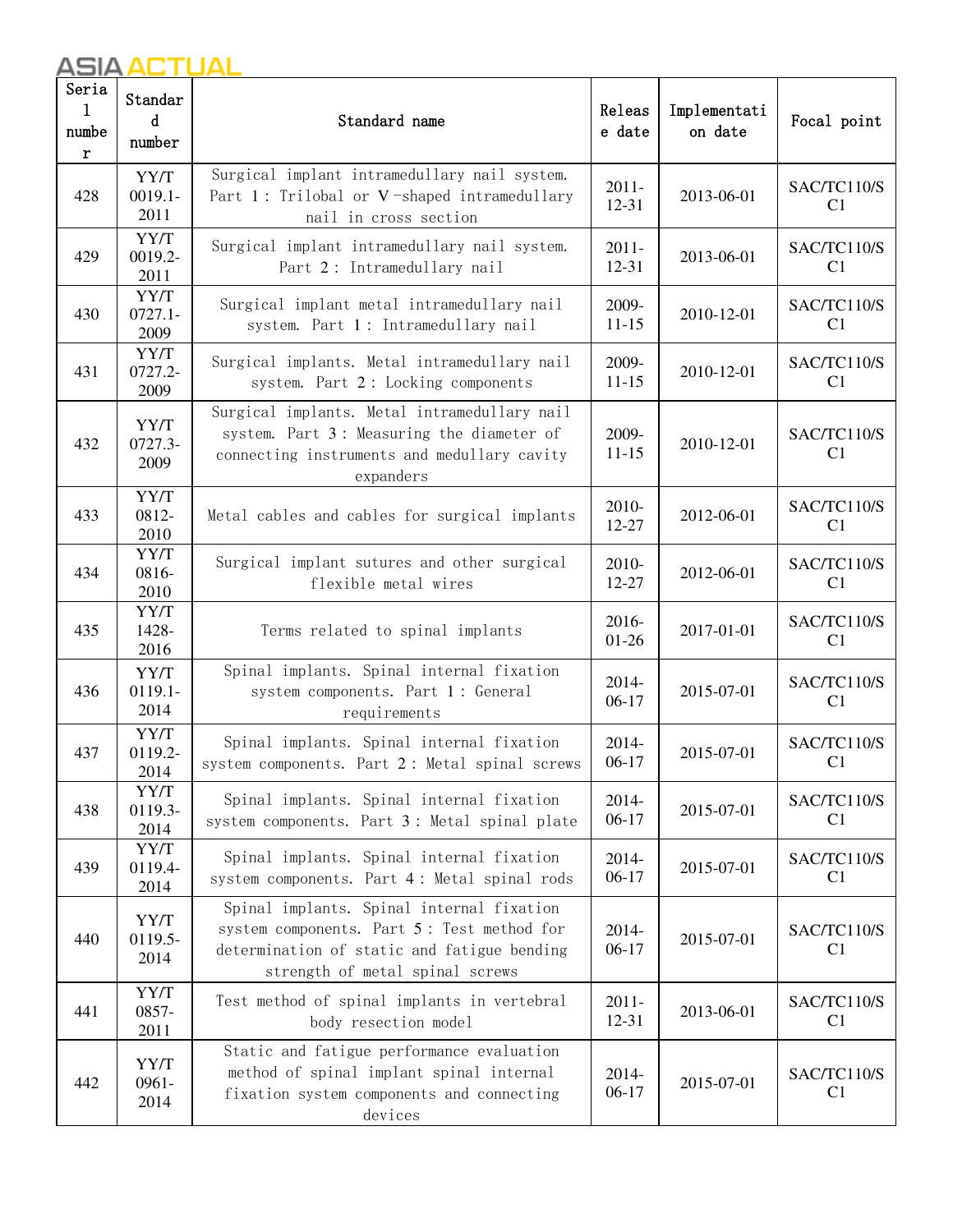| Seria<br>1<br>numbe<br>r | Standar<br>d<br>number                                                                                                                                     | Releas<br>Standard name<br>e date                                                                                 |                    | Implementati<br>on date | Focal point                   |  |
|--------------------------|------------------------------------------------------------------------------------------------------------------------------------------------------------|-------------------------------------------------------------------------------------------------------------------|--------------------|-------------------------|-------------------------------|--|
| 443                      | Test method of occipitocervical and<br>YY/T<br>1560-<br>occipitocervical thoracic implants in spinal<br>2017<br>implant vertebral body resection model     |                                                                                                                   | 2017-<br>03-28     | 2018-04-01              | SAC/TC110/S<br>C <sub>1</sub> |  |
| 444                      | YY/T<br>1502-<br>2016                                                                                                                                      | Spinal implant interbody fusion cage                                                                              | 2016-<br>07-29     | 2017-06-01              | SAC/TC110/S<br>C1             |  |
| 445                      | YY/T<br>0959-<br>2014                                                                                                                                      | Test method of mechanical properties of spinal<br>implant interbody fusion cage                                   | 2014-<br>$06-17$   | 2015-07-01              | SAC/TC110/S<br>C <sub>1</sub> |  |
| 446                      | YY/T<br>0960-<br>2014                                                                                                                                      | Test method for static axial compression<br>subsidence of spinal implant interbody fusion<br>cage                 | 2014-<br>$06-17$   | 2015-07-01              | SAC/TC110/S<br>C <sub>1</sub> |  |
| 447                      | YY/T<br>1559-<br>2017                                                                                                                                      | Static and dynamic performance test method of<br>spinal implant intervertebral disc prosthesis                    | 2017-<br>03-28     | 2018-04-01              | SAC/TC110/S<br>C <sub>1</sub> |  |
| 448                      | Spinal implants and total disc prostheses<br>YY/T<br>2017-<br>function, motion and wear evaluation test<br>2018-04-01<br>1563-<br>03-28<br>2017<br>methods |                                                                                                                   |                    | SAC/TC110/S<br>C1       |                               |  |
|                          |                                                                                                                                                            | (5) Cardiovascular implants                                                                                       |                    |                         |                               |  |
| 449                      | GB/T<br>39381.1<br>$-2020$                                                                                                                                 | Cardiovascular implants, vascular drug-device<br>combination products. Part 1: General<br>requirements            | 2020-<br>$11-19$   | 2021-12-01              | SAC/TC110/S<br>C <sub>2</sub> |  |
| 450                      | GB<br>12279-<br>2008                                                                                                                                       | Cardiovascular implant artificial heart valve                                                                     | 2008-<br>12-31     | 2009-12-1               | SAC/TC110/S<br>C <sub>2</sub> |  |
| 451                      | YY/T<br>0695-<br>2008                                                                                                                                      | Standard Test Method of Cyclic Potential<br>Polarization for Corrosion Sensitivity of<br>Small Implanted Devices  | 2008-<br>$10 - 17$ | 2010-01-01              | SAC/TC110/S<br>C <sub>2</sub> |  |
| 452                      | YY/T<br>1449.3-<br>2016                                                                                                                                    | Cardiovascular implants, artificial heart<br>valves. Part 3: Transcatheter implantable<br>artificial heart valves | 2016-<br>$01 - 26$ | 2017-01-01              | SAC/TC110/S<br>C <sub>2</sub> |  |
| 453                      | YY<br>0500-<br>2004                                                                                                                                        | Cardiovascular implants artificial blood<br>vessels                                                               | 2004-<br>11-08     | 2005-11-01              | SAC/TC110/S<br>C <sub>2</sub> |  |
| 454                      | YY/T<br>$0663.1 -$<br>2014                                                                                                                                 | Cardiovascular implants and<br>endovascular devices Part 1: Endovascular<br>prostheses                            | 2014-<br>$06-17$   | 2015-07-01              | SAC/TC110/S<br>C <sub>2</sub> |  |
| 455                      | YY/T<br>0663.2-<br>2016                                                                                                                                    | Cardiovascular implants and endovascular<br>devices. Part 2: Vascular stents                                      | 2016-<br>07-29     | 2017-06-01              | SAC/TC110/S<br>C <sub>2</sub> |  |
| 456                      | YY/T<br>0663.3-<br>2016                                                                                                                                    | Cardiovascular implants and endovascular<br>devices. Part 3: Vena cava filter                                     | 2016-<br>$03 - 23$ | 2017-01-01              | SAC/TC110/S<br>C <sub>2</sub> |  |
| 457                      | YY/T<br>0693-<br>2008                                                                                                                                      | Characterization of stent size characteristics                                                                    | 2008-<br>$10 - 17$ | 2010-01-01              | SAC/TC110/S<br>C2             |  |
| 458                      | YY/T<br>0694-<br>2020                                                                                                                                      | Standard test method for elastic retraction of<br>balloon expandable stents                                       | 2020-<br>06-30     | 2021-06-01              | SAC/TC110/S<br>C2             |  |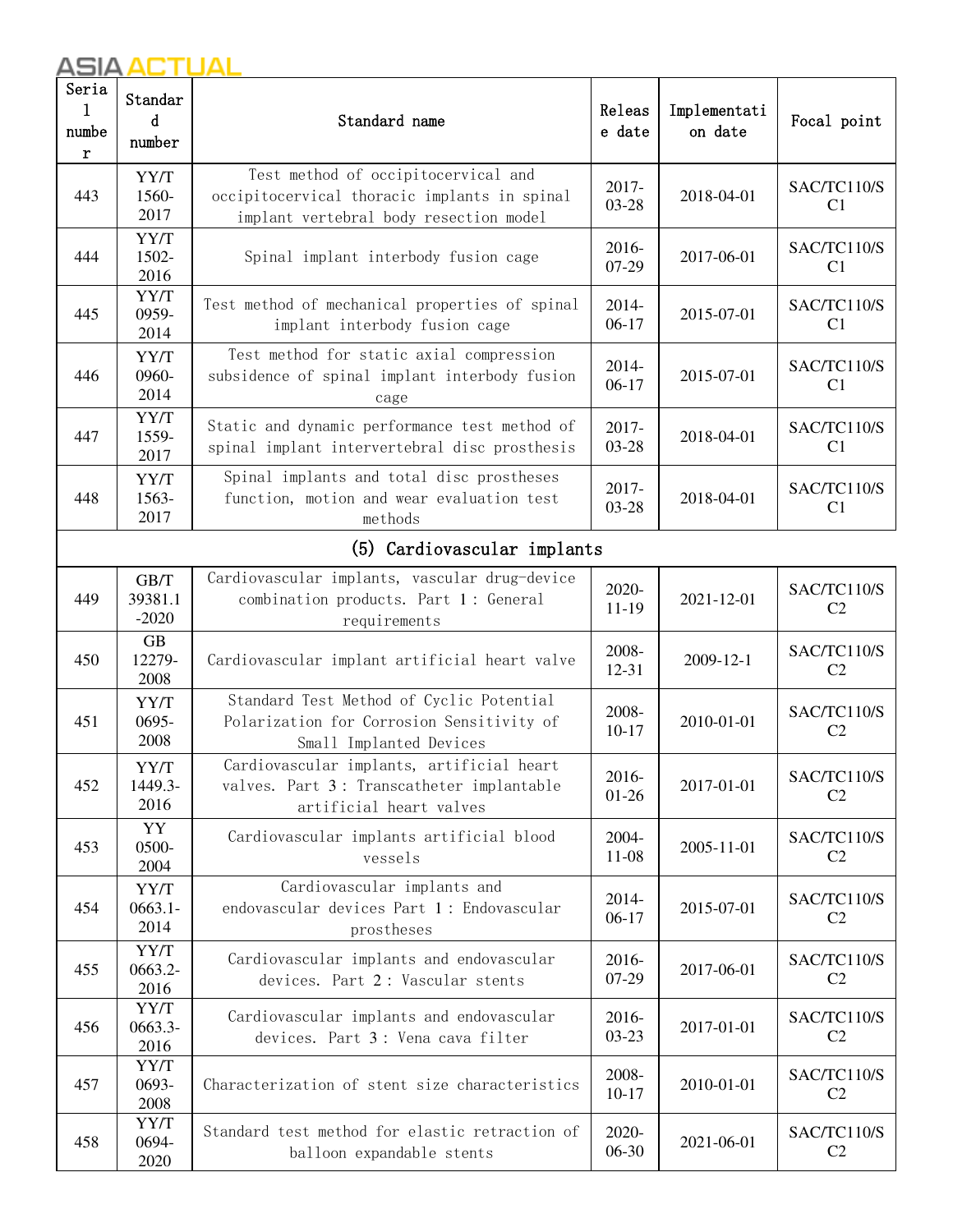| Seria<br>1<br>numbe<br>r | Standar<br>d<br>number                                                                                                                            | Releas<br>Standard name<br>e date                                                                                                                     |                    | Implementati<br>on date | Focal point                   |
|--------------------------|---------------------------------------------------------------------------------------------------------------------------------------------------|-------------------------------------------------------------------------------------------------------------------------------------------------------|--------------------|-------------------------|-------------------------------|
| 459                      | Standard test method for the stability of<br>YY/T<br>0807-<br>balloon-expandable vascular stents pre-<br>2010<br>installed on the delivery system |                                                                                                                                                       | 2010-<br>$12 - 27$ | 2012-06-01              | SAC/TC110/S<br>C <sub>2</sub> |
| 460                      | YY/T<br>0808-<br>2010                                                                                                                             | Standard test method for in vitro pulsation<br>durability of vascular stents                                                                          | 2010-<br>12-27     | 2012-06-01              | SAC/TC110/S<br>C <sub>2</sub> |
| 461                      | YY/T<br>0858-<br>2011                                                                                                                             | Balloon expansion vessel stent and stent<br>system three-point bending test method                                                                    | $2011 -$<br>12-31  | 2013-06-01              | SAC/TC110/S<br>C <sub>2</sub> |
| 462                      | YY/T<br>0859-<br>2011                                                                                                                             | A guide to the finite element analysis method<br>of metal vascular stents under uniform radial<br>load                                                | $2011 -$<br>12-31  | 2013-06-01              | SAC/TC110/S<br>C <sub>2</sub> |
| 463                      | YY/T<br>1660-<br>2019                                                                                                                             | Radial load test method for balloon expansion<br>and self-expanding vascular stent                                                                    | 2019-<br>$07 - 24$ | 2020-08-01              | SAC/TC110/S<br>C <sub>2</sub> |
| 464                      | YY/T<br>1553-<br>2017                                                                                                                             | Cardiovascular implant cardiac occluder                                                                                                               | 2017-<br>09-25     | 2018-10-01              | SAC/TC110/S<br>C <sub>2</sub> |
| 465                      | YY/T<br>Cardiovascular implant pulmonary valved<br>1758-<br>catheter<br>2020                                                                      |                                                                                                                                                       | 2020-<br>09-27     | 2021-09-01              | SAC/TC110/S<br>C <sub>2</sub> |
| 466                      | YY/T<br>1564-<br>2017                                                                                                                             | Cardiovascular implant pulmonary artery valved<br>tube in vitro pulsating flow performance test<br>method                                             | 2017-<br>$03 - 28$ | 2018-04-01              | SAC/TC110/S<br>C <sub>2</sub> |
|                          |                                                                                                                                                   | (6) Tissue engineering implants                                                                                                                       |                    |                         |                               |
| 467                      | GB/T<br>36988-<br>2018                                                                                                                            | Guidance on Human Resources Organization<br>Operation Specification for Tissue Engineering                                                            | 2018-<br>12-28     | 2021-01-01              | SAC/TC110/S<br>C <sub>3</sub> |
| 468                      | YY/T<br>0606.3-<br>2007                                                                                                                           | Tissue Engineering Medical Products Part 3:<br>General Classification                                                                                 | 2007-<br>$01 - 31$ | 2008-01-01              | SAC/TC110/S<br>C <sub>3</sub> |
| 469                      | YY/T<br>0606.10<br>$-2008$                                                                                                                        | Tissue-engineered medical products. Part 10:<br>Guidelines for in-body evaluation of implants<br>for repairing or regenerating articular<br>cartilage | 2008-<br>$04 - 25$ | 2009-06-01              | SAC/TC110/S<br>C <sub>3</sub> |
| 470                      | YY/T<br>0606.12<br>$-2007$                                                                                                                        | Tissue Engineering Medical Products Part 12:<br>Processing Guidelines for Cells, Tissues and<br>Organs                                                | 2007-<br>$01 - 31$ | 2008-01-01              | SAC/TC110/S<br>C <sub>3</sub> |
| 471                      | YY/T<br>0606.13<br>$-2008$                                                                                                                        | Tissue engineering medical products. Part 13:<br>Automatic cell counting method                                                                       | 2008-<br>$04 - 25$ | 2009-06-01              | SAC/TC110/S<br>C <sub>3</sub> |
| 472                      | YY/T<br>0606.14<br>$-2014$                                                                                                                        | Tissue engineering medical products. Part 14:<br>Test methods for evaluating the immune<br>response of substrates and<br>scaffolds: ELISA method      | 2014-<br>$06-17$   | 2015-07-01              | SAC/TC110/S<br>C <sub>3</sub> |
| 473                      | YY/T<br>0606.15<br>$-2014$                                                                                                                        | Tissue engineering medical products. Part 15:<br>Test methods for evaluating the immune                                                               | 2014-<br>$06-17$   | 2015-07-01              | SAC/TC110/S<br>C <sub>3</sub> |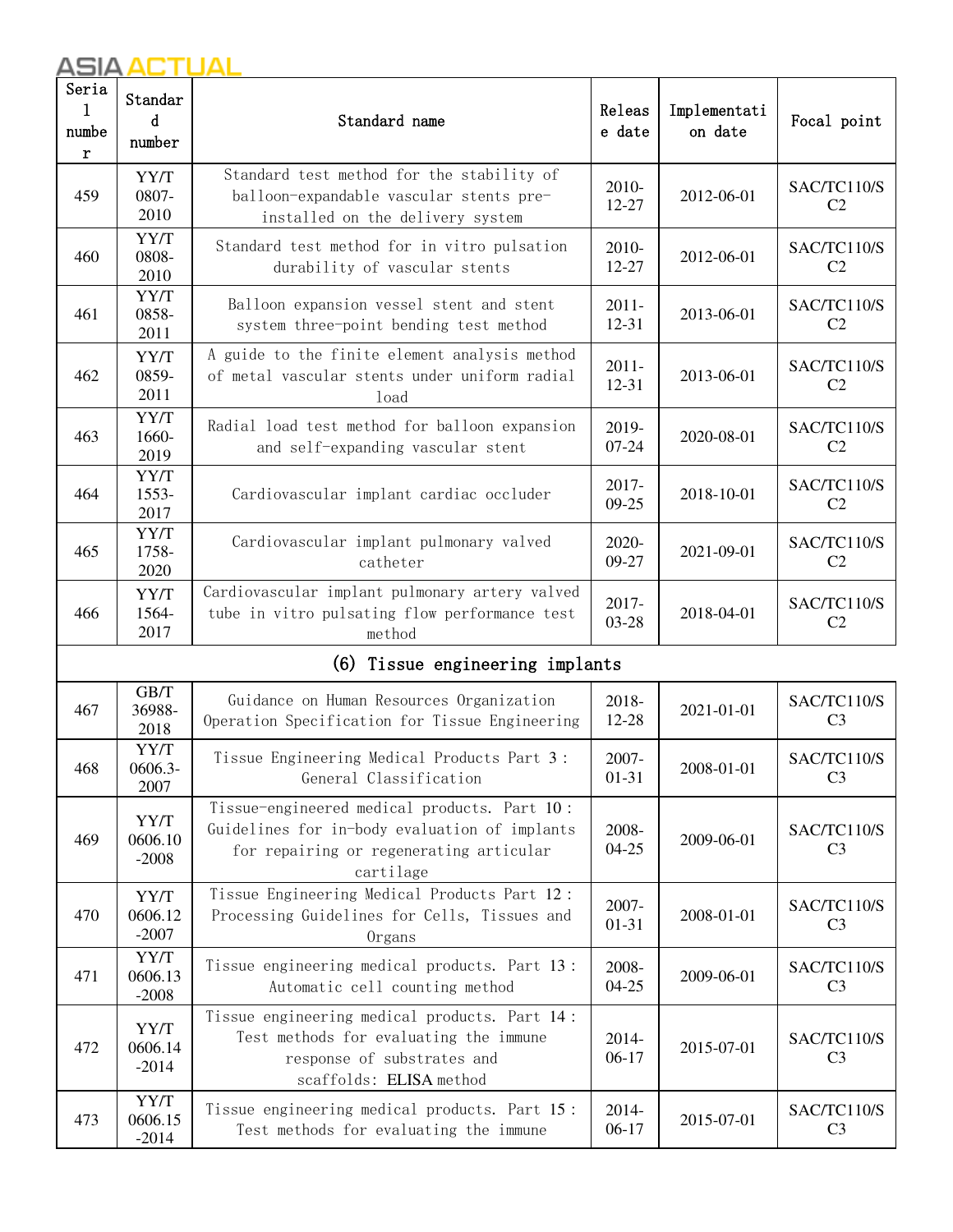| Seria<br>1<br>numbe<br>r | Standar<br>d<br>number     | Standard name                                                                                                                                                |                       | Implementati<br>on date | Focal point                   |
|--------------------------|----------------------------|--------------------------------------------------------------------------------------------------------------------------------------------------------------|-----------------------|-------------------------|-------------------------------|
|                          |                            | response of substrates and stents - lymphocyte<br>proliferation test                                                                                         |                       |                         |                               |
| 474                      | YY/T<br>0606.20<br>$-2014$ | Tissue engineering medical products. Part 20:<br>Test methods for evaluating the immune<br>response of substrates and scaffolds: cell<br>migration test      | 2014-<br>$06-17$      | 2015-07-01              | SAC/TC110/S<br>C <sub>3</sub> |
| 475                      | YY/T<br>0606.25<br>$-2014$ | Tissue engineering medical products.<br>Part 25: Determination of DNA residues<br>in biological materials of animal origin :<br>Fluorescence staining method | 2014-<br>$06-17$      | 2015-07-01              | SAC/TC110/S<br>C <sub>3</sub> |
| 476                      | YY/T<br>1435-<br>2016      | Guidelines for the characterization of<br>hydrogels for tissue-engineered medical device<br>products                                                         | 2016-<br>07-29        | 2017-06-01              | SAC/TC110/S<br>C <sub>3</sub> |
| 477                      | YY/T<br>1445-<br>2016      | Tissue Engineering Medical Device Product<br>Terminology                                                                                                     | 2016-<br>07-29        | 2017-06-01              | SAC/TC110/S<br>C <sub>3</sub> |
| 478                      | YY/T<br>1562-<br>2017      | Guide for cell viability test of biomaterial<br>scaffolds for tissue engineering medical<br>device products                                                  | 2017-<br>03-28        | 2018-04-01              | SAC/TC110/S<br>C <sub>3</sub> |
| 479                      | YY/T<br>1570-<br>2017      | Terminology and classification of skin<br>substitutes (substances) for tissue<br>engineering medical device products                                         | 2017-<br>$05-02$      | 2018-04-01              | SAC/TC110/S<br>C <sub>3</sub> |
| 480                      | YY/T<br>1576-<br>2017      | Tissue engineering medical device product<br>absorbable material implantation test                                                                           | 2017-<br>$08 - 18$    | 2018-09-01              | SAC/TC110/S<br>C <sub>3</sub> |
| 481                      | YY/T<br>1616-<br>2018      | Guidelines for performance and testing of<br>biomaterial scaffolds for tissue engineering<br>medical device products                                         | 2018-<br>$11-07$      | 2019-11-01              | SAC/TC110/S<br>C <sub>3</sub> |
| 482                      | YY/T<br>1574-<br>2017      | Guidelines for fixation or microencapsulation<br>of alginate gels for tissue engineering<br>medical device products                                          | 2017-<br>$08 - 18$    | 2018-09-01              | SAC/TC110/S<br>C <sub>3</sub> |
| 483                      | YY/T<br>1577-<br>2017      | Guidelines for evaluating the microstructure<br>of polymer scaffolds for tissue engineering<br>medical device products                                       | $2017 -$<br>$08 - 18$ | 2018-09-01              | SAC/TC110/S<br>C <sub>3</sub> |
| 484                      | YY/T<br>1716-<br>2020      | Characterization of ceramic and mineral<br>scaffolds for tissue engineering medical<br>device products                                                       | 2020-<br>06-30        | 2021-06-01              | SAC/TC110/S<br>C <sub>3</sub> |
| 485                      | YY/T<br>1744-<br>2020      | Method for measuring cell migration in<br>bioactive ceramic porous material of tissue<br>engineering medical device product                                  | 2020-<br>09-27        | 2021-09-01              | SAC/TC110/S<br>C <sub>3</sub> |
| 486                      | YY/T<br>1453-<br>2016      | Tissue engineering medical device<br>product type I collagen characterization method                                                                         | 2016-<br>$07-29$      | 2017-06-01              | SAC/TC110/S<br>C <sub>3</sub> |
| 487                      | YY/T<br>$1561 -$<br>2017   | Detection of residual $\alpha$ -Galantigen<br>of animal-derived scaffold materials in tissue<br>engineering medical device products                          | 2017-<br>03-28        | 2018-04-01              | SAC/TC110/S<br>C <sub>3</sub> |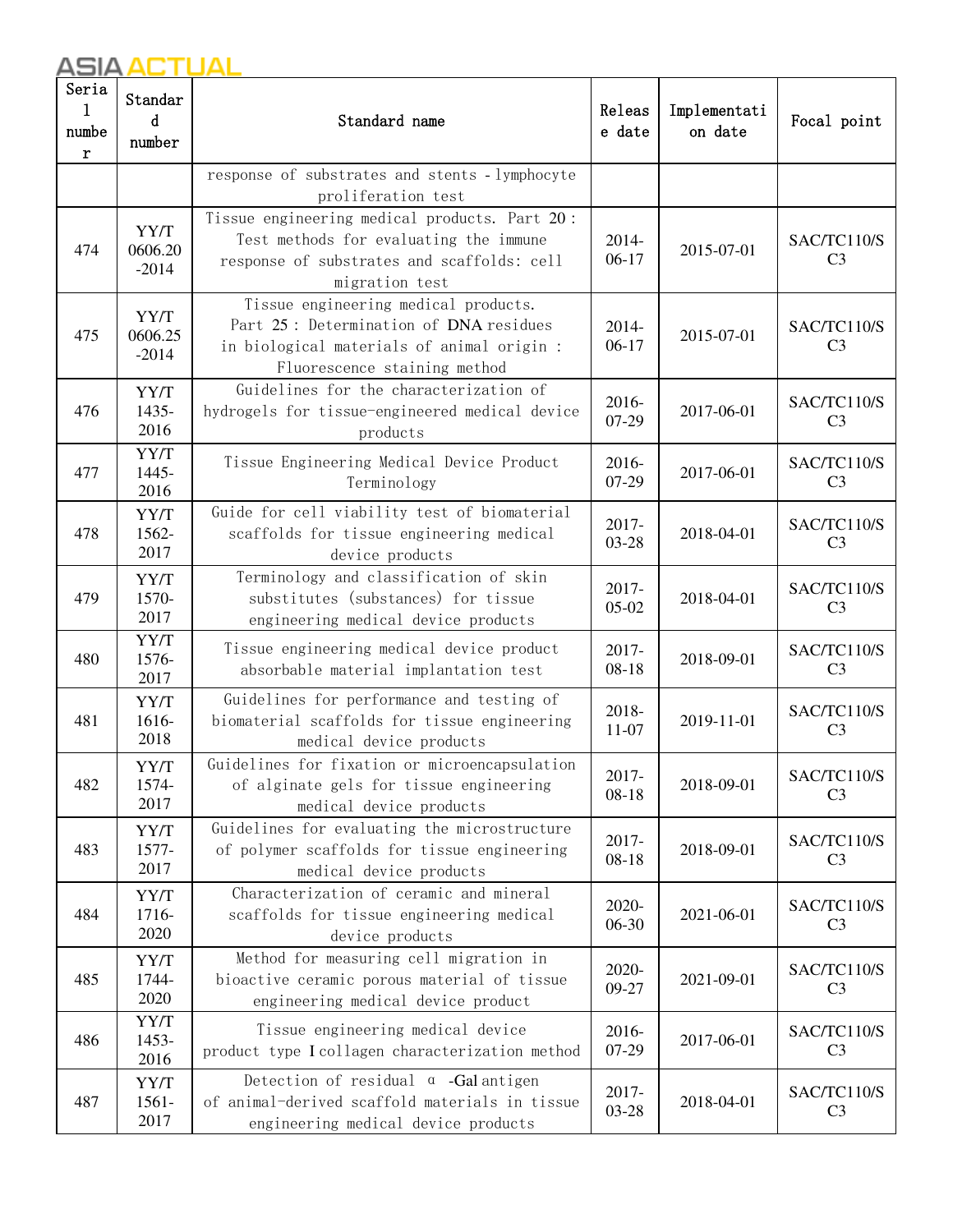2016

| Seria<br>1<br>numbe<br>r | Standar<br>d<br>number                                                                                                                                                                     | Releas<br>Standard name<br>e date                                                                                                                             |                       | Implementati<br>on date | Focal point                   |
|--------------------------|--------------------------------------------------------------------------------------------------------------------------------------------------------------------------------------------|---------------------------------------------------------------------------------------------------------------------------------------------------------------|-----------------------|-------------------------|-------------------------------|
| 488                      | YY/T<br>$0513.1 -$<br>2019                                                                                                                                                                 | Allogeneic restorative materials. Part 1:<br>Basic requirements for tissue library                                                                            | 2019-<br>$10-23$      | 2020-10-01              | Central<br>Procuratorat<br>е  |
| 489                      | YY/T<br>0513.2-<br>2020                                                                                                                                                                    | Allogeneic restorative materials. Part 2:<br>2020-<br>$06-30$<br>Cryogenic frozen bone and freeze-dried bone                                                  |                       | 2021-06-01              | Central<br>Procuratorat<br>e  |
| 490                      | YY/T<br>0513.3-<br>2020                                                                                                                                                                    | Allogeneic restorative materials. Part 3:<br>Demineralized bone                                                                                               | 2020-<br>$02 - 21$    | 2021-01-01              | Central<br>Procuratorat<br>е  |
| 491                      | Evaluation of in vivo osteoinductive<br>YY/T<br>1680-<br>properties of demineralized bone materials for<br>2020<br>allogeneic repair materials                                             |                                                                                                                                                               | 2020-<br>$02 - 21$    | 2021-01-01              | Central<br>Procuratorat<br>е  |
| 492                      | Guidelines for the evaluation of bone<br>YY/T<br>formation activity of tissue engineered<br>1575-<br>medical device products for repair and<br>2017<br>replacement of bone tissue implants |                                                                                                                                                               | 2017-<br>$08 - 18$    | 2018-09-01              | SAC/TC110/S<br>C <sub>3</sub> |
| 493                      | Tissue engineering medical device product bone<br>YY/T<br>1598-<br>used for spinal fusion surgical implant bone<br>2018<br>repair or regeneration evaluation test guide                    |                                                                                                                                                               | 2018-<br>$04 - 11$    | 2019-05-01              | SAC/TC110/S<br>C <sub>3</sub> |
| 494                      | YY/T<br>1679-<br>2021                                                                                                                                                                      | Guidelines for the preclinical evaluation of<br>critical-size bone defects in the bones of<br>tissue-engineered medical device products                       | $2021 -$<br>03-09     | 2022-04-01              | SAC/TC110/S<br>C <sub>3</sub> |
| 495                      | YY/T<br>1636-<br>2018                                                                                                                                                                      | In vivo magnetic resonance evaluation method<br>for tissue engineering medical device products<br>to regenerate knee cartilage                                | 2018-<br>$12 - 20$    | 2020-01-01              | SAC/TC110/S<br>C <sub>3</sub> |
| 496                      | YY/T<br>0953-<br>2020                                                                                                                                                                      | Medical carboxymethyl chitosan                                                                                                                                | 2020-<br>09-27        | 2021-09-01              | SAC/TC110/S<br>C <sub>3</sub> |
| 497                      | YY/T<br>1571-<br>2017                                                                                                                                                                      | Tissue engineering medical device product<br>sodium hyaluronate                                                                                               | 2017-<br>$05-02$      | 2018-04-01              | SAC/TC110/S<br>C <sub>3</sub> |
| 498                      | YY/T<br>1654-<br>2019                                                                                                                                                                      | Tissue engineering medical device product<br>sodium alginate                                                                                                  | 2019-<br>$05 - 31$    | 2020-06-01              | SAC/TC110/S<br>C <sub>3</sub> |
| 499                      | YY/T<br>1699-<br>2020                                                                                                                                                                      | Tissue engineering medical device product<br>chitosan                                                                                                         | 2020-<br>$02 - 21$    | 2021-01-01              | SAC/TC110/S<br>C <sub>3</sub> |
|                          |                                                                                                                                                                                            | (7)<br>Active implants                                                                                                                                        |                       |                         |                               |
| 500                      | <b>GB</b><br>16174.1<br>$-2015$                                                                                                                                                            | Surgical implants. Active implantable medical<br>devices. Part 1: General requirements for<br>safety, marking and information provided by<br>the manufacturer | $2015 -$<br>$12 - 10$ | 2017-07-01              | SAC/TC110/S<br>C <sub>4</sub> |
| 501                      | GB<br>16174.2<br>$-2015$                                                                                                                                                                   | Surgical implants. Active implantable medical<br>devices. Part 2 : Pacemakers                                                                                 | $2015 -$<br>$12 - 10$ | 2017-07-01              | SAC/TC110/S<br>C <sub>4</sub> |
| 502                      | YY<br>0989.6-<br>2016                                                                                                                                                                      | Surgical implants. Active implantable medical<br>devices. Part 6: Specific requirements for                                                                   | 2016-<br>$01 - 26$    | 2018-01-01              | SAC/TC110/S<br>C <sub>4</sub> |

devices. Part 6 : Specific requirements for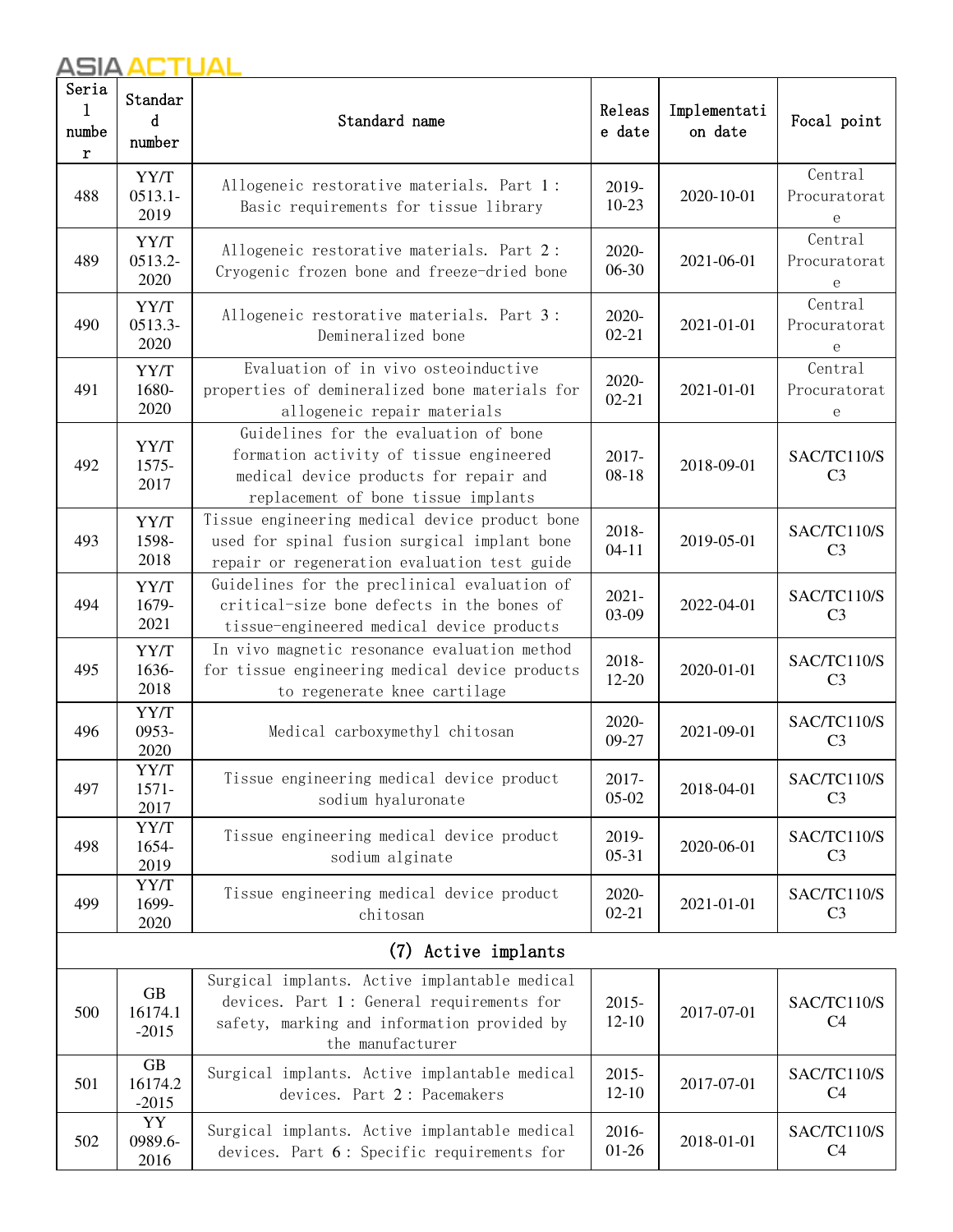| Seria<br>numbe<br>r | Standar<br>d<br>number                                                                                                                                                                 | Releas<br>Standard name<br>e date                                                                                                                                                        |                    | Implementati<br>on date | Focal point                   |
|---------------------|----------------------------------------------------------------------------------------------------------------------------------------------------------------------------------------|------------------------------------------------------------------------------------------------------------------------------------------------------------------------------------------|--------------------|-------------------------|-------------------------------|
|                     |                                                                                                                                                                                        | active implantable medical devices (including<br>implantable defibrillators) for the treatment<br>of tachyarrhythmia                                                                     |                    |                         |                               |
| 503                 | YY<br>0989.7-<br>2017                                                                                                                                                                  | Surgical implants. Active implantable medical<br>devices. Part 7: Particular requirements for<br>cochlear implant systems                                                                | 2017-<br>$07 - 17$ | 2018-01-01              | SAC/TC110/S<br>C <sub>4</sub> |
| 504                 | YY/T<br>0491-<br>2004                                                                                                                                                                  | Small cross-section connector for implantable<br>cardiac pacemaker                                                                                                                       | 2004-<br>$10-10$   | 2005-09-01              | SAC/TC110/S<br>C <sub>4</sub> |
| 505                 | YY/T<br>0492-<br>2017                                                                                                                                                                  | Implantable cardiac pacemaker lead wire                                                                                                                                                  | 2017-<br>03-28     | 2018-04-01              | SAC/TC110/S<br>C <sub>4</sub> |
| 506                 | YY/T<br>0946-<br>2014                                                                                                                                                                  | Cardiac defibrillator DF- 1 connector assembly<br>size and test requirements for implantable<br>cardiac defibrillators                                                                   | 2014-<br>$06-17$   | 2015-07-01              | SAC/TC110/S<br>C <sub>4</sub> |
| 507                 | Dimensions and test requirements of quadrupole<br>YY/T<br>connector system for active implantable<br>0972-<br>medical devices implantable heart rhythm<br>2016<br>regulation equipment |                                                                                                                                                                                          | 2016-<br>$03-23$   | 2017-01-01              | SAC/TC110/S<br>C <sub>4</sub> |
|                     |                                                                                                                                                                                        | $(8)$ 0ther                                                                                                                                                                              |                    |                         |                               |
| 508                 | GB/T<br>25304-<br>2010                                                                                                                                                                 | Special requirements for non-vascular self-<br>expanding metal stents                                                                                                                    | 2010-<br>$11 - 10$ | 2011-05-01              | SAC/TC110/S<br>C <sub>2</sub> |
| 509                 | YY<br>0647-<br>2008                                                                                                                                                                    | Passive surgical implants. Specific<br>requirements for breast implants                                                                                                                  | 2008-<br>$04 - 25$ | 2009-12-01              | SAC/TC110                     |
| 510                 | YY/T<br>1457-<br>2016                                                                                                                                                                  | Passive surgical implant silicone gel-filled<br>breast implants. Determination of<br>oligosiloxane substances                                                                            | 2016-<br>$01-26$   | 2017-01-01              | SAC/TC110                     |
| 511                 | YY/T<br>1555.1-<br>2017                                                                                                                                                                | Specific requirements for silicone gel filled<br>breast implants. Performance requirements for<br>silicone gel fillings. Part 1: Requirements<br>for the limit of volatile substances    | 2017-<br>03-28     | 2018-04-01              | SAC/TC110                     |
| 512                 | YY/T<br>1555.2-<br>2018                                                                                                                                                                | Specific requirements for silicone gel filled<br>breast implants. Performance requirements for<br>silicone gel fillings. Part 2: Requirements<br>for the limit of extractable substances | 2018-<br>$12 - 20$ | 2020-01-01              | SAC/TC110                     |
| 513                 | YY/T<br>0684-<br>2008                                                                                                                                                                  | Labeling and packaging of implantable<br>neurostimulators for neurosurgery implants                                                                                                      | 2008-<br>$10 - 17$ | 2010-01-01              | SAC/TC110                     |
| 514                 | YY/T<br>0685-<br>2008                                                                                                                                                                  | Neurosurgical implant self-closing<br>intracranial aneurysm clip                                                                                                                         | 2008-<br>$09-21$   | 2010-01-01              | SAC/TC110                     |
| 515                 | YY/T<br>0917-<br>2014                                                                                                                                                                  | Neurosurgery implant plastic prefabricated<br>skull plate                                                                                                                                | 2014-<br>$06-17$   | 2015-07-01              | SAC/TC110                     |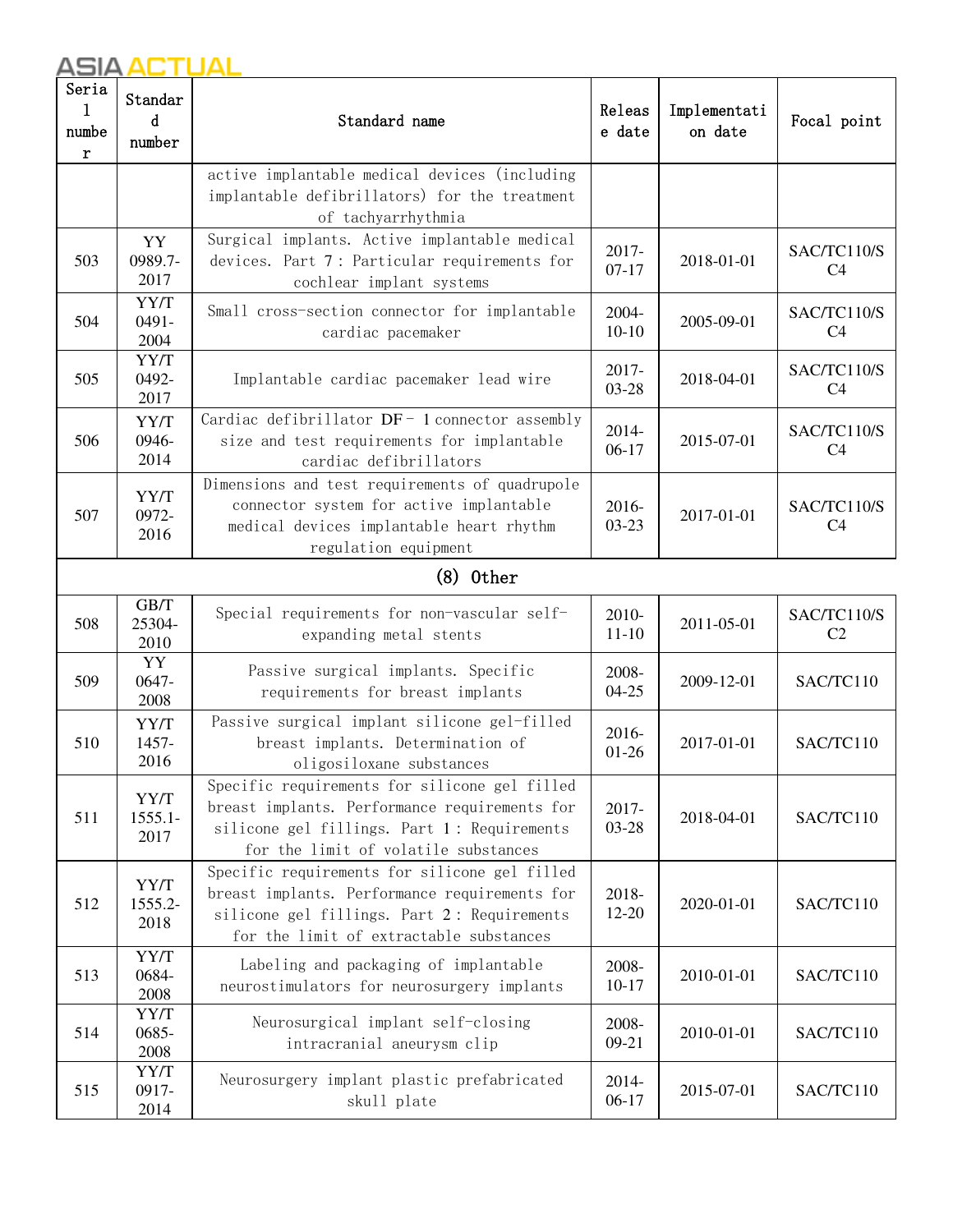| Seria<br>1<br>numbe<br>$\mathbf{r}$ | Standar<br>d<br>number   | Standard name                                                                  | Releas<br>e date      | Implementati<br>on date | Focal point        |
|-------------------------------------|--------------------------|--------------------------------------------------------------------------------|-----------------------|-------------------------|--------------------|
| 516                                 | YY/T<br>0928-<br>2014    | Neurosurgery implant prefabricated skull plate                                 | 2014-<br>$06-17$      | 2015-07-01              | SAC/TC110          |
| 517                                 | YY<br>$0333 -$<br>2010   | Soft tissue expander                                                           | 2010-<br>12-27        | 2012-06-01              | Shandong<br>Center |
| 518                                 | YY<br>0334-<br>2002      | General requirements for silicone rubber<br>surgical implants                  | $2002 -$<br>$04 - 25$ | 2002-10-01              | Shandong<br>Center |
| 519                                 | YY/T<br>0954-<br>2015    | Passive surgical implant - type I collagen<br>implant                          | $2015 -$<br>03-02     | 2017-01-01              | SAC/TC110          |
| 520                                 | YY/T<br>0962-<br>2014    | Cross-linked sodium hyaluronate gel for<br>plastic surgery                     | 2014-<br>$06-17$      | 2015-07-01              | SAC/TC110          |
| 521                                 | YY/T<br>$0965 -$<br>2014 | Special requirements for passive surgical<br>implants and artificial ligaments | 2014-<br>$06-17$      | 2015-07-01              | SAC/TC110          |

# Four, family planning equipment

| Serial<br>number | Standard<br>number                   | Standard name                                                                                                          | Release<br>date | Implementation<br>date | Focal point |  |  |  |  |  |
|------------------|--------------------------------------|------------------------------------------------------------------------------------------------------------------------|-----------------|------------------------|-------------|--|--|--|--|--|
|                  | (1) Mechanical contraceptive devices |                                                                                                                        |                 |                        |             |  |  |  |  |  |
| 522              | GB 3156-2006                         | OCu intrauterine device                                                                                                | 2006-09-14      | 2007-05-01             | SAC/TC169   |  |  |  |  |  |
| 523              | GB 11235-<br>2006                    | VCu intrauterine device                                                                                                | 2006-09-14      | 2007-05-01             | SAC/TC169   |  |  |  |  |  |
| 524              | GB 11234-<br>2006                    | Uterine-shaped intrauterine<br>device                                                                                  | 2006-09-14      | 2007-05-01             | SAC/TC169   |  |  |  |  |  |
| 525              | GB 11236-<br>2006                    | TCu intrauterine device                                                                                                | 2006-09-14      | 2007-05-01             | SAC/TC169   |  |  |  |  |  |
| 526              | YY/T 0182-<br>2013                   | IUD removal hook                                                                                                       | 2013-10-21      | 2014-10-01             | SAC/TC169   |  |  |  |  |  |
| 527              | YY/T 0183-<br>2013                   | IUD placement fork                                                                                                     | 2013-10-21      | 2014-10-01             | SAC/TC169   |  |  |  |  |  |
| 528              | YY/T 0470-<br>2004                   | One-time use round uterine<br>intrauterine contraceptive<br>device placement device                                    | 2004-03-23      | $2005 - 01 - 01$       | SAC/TC169   |  |  |  |  |  |
| 529              | YY/T 0886-<br>2013                   | General requirements for<br>single-use intrauterine<br>device placement devices                                        | 2013-10-21      | 2014-10-01             | SAC/TC169   |  |  |  |  |  |
| 530              | YY/T 1404-<br>2016                   | Technical requirements and<br>test methods of copper for<br>copper-containing<br>intrauterine contraceptive<br>devices | 2016-03-23      | 2017-01-01             | SAC/TC169   |  |  |  |  |  |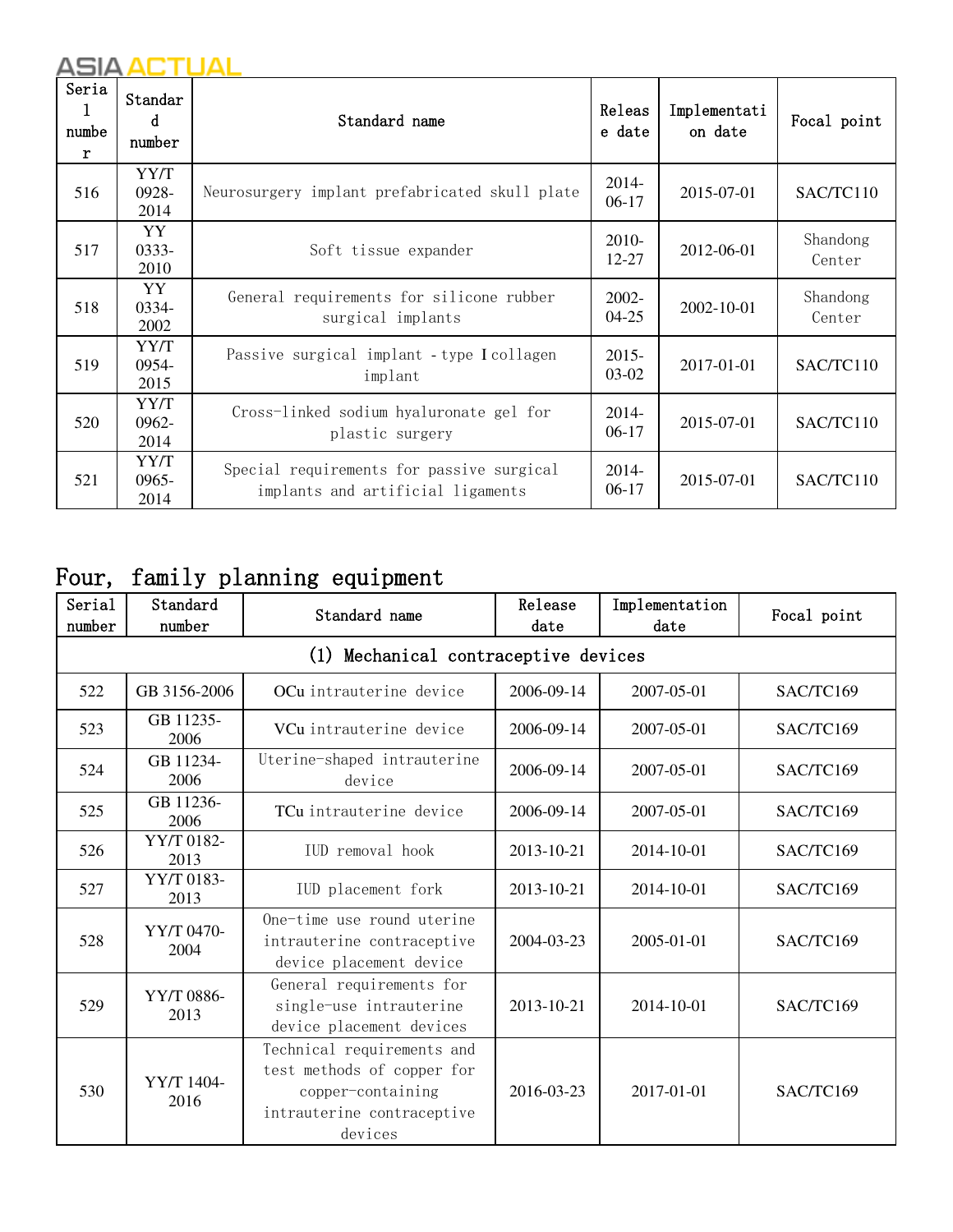| Serial<br>number | Standard<br>number   | Standard name                                                                                                                                 | Release<br>date | Implementation<br>date | Focal point |
|------------------|----------------------|-----------------------------------------------------------------------------------------------------------------------------------------------|-----------------|------------------------|-------------|
| 531              | YY/T 1405-<br>2016   | Requirements and tests for<br>reusable natural and<br>silicone rubber vaginal<br>diaphragms of mechanical<br>contraceptive devices            | 2016-03-23      | 2017-01-01             | SAC/TC169   |
| 532              | YY/T 1471-<br>2016   | Technical requirements and<br>test methods of<br>indomethacin-containing<br>silicone rubber for copper-<br>containing intrauterine<br>devices | 2016-01-26      | 2017-01-01             | SAC/TC169   |
| 533              | YY/T 1567-<br>2017   | Technical requirements and<br>test methods for female<br>condoms                                                                              | 2017-09-25      | 2018-10-01             | SAC/TC169   |
|                  | (2)                  | Surgical instruments for obstetrics and gynecology                                                                                            |                 |                        |             |
| 534              | YY 0006-2013         | Metal double wing vagina<br>dilator                                                                                                           | 2013-10-21      | 2014-10-01             | SAC/TC169   |
| 535              | YY 0091-2013         | Cervical dilator                                                                                                                              | 2013-10-21      | 2014-10-01             | SAC/TC169   |
| 536              | YY 0092-2013         | Cervical biopsy forceps                                                                                                                       | 2013-10-21      | 2014-10-01             | SAC/TC169   |
| 537              | YY 0336-2020         | Sterile vaginal dilator for<br>single use                                                                                                     | 2020-03-31      | 2021-04-01             | SAC/TC169   |
| 538              | YY 1023-2013         | Cervical forceps                                                                                                                              | 2013-10-21      | 2014-10-01             | SAC/TC169   |
| 539              | YY 1024-2013         | Fallopian tube extraction<br>hook                                                                                                             | 2013-10-21      | 2014-10-01             | SAC/TC169   |
| 540              | YY/T 0090-<br>2014   | Uterine curette                                                                                                                               | 2014-06-17      | 2015-07-01             | SAC/TC169   |
| 541              | YY/T 0172-<br>2014   | Uterine probe                                                                                                                                 | 2014-06-17      | 2015-07-01             | SAC/TC169   |
| 542              | YY/T 0181-<br>2013   | Fallopian tube extraction<br>plate                                                                                                            | 2013-10-21      | 2014-10-01             | SAC/TC169   |
| 543              | YY/T 0925-<br>2014   | Perineal Scissors                                                                                                                             | 2014-07-01      | 2015-07-01             | SAC/TC169   |
| 544              | YY/T 0979-<br>2016   | One-time use abortion<br>suction tube                                                                                                         | 2016-03-23      | 2017-01-01             | SAC/TC169   |
| 545              | YY/T 1025-<br>2014   | Abortion suction tube                                                                                                                         | 2014-06-17      | 2015-07-01             | SAC/TC169   |
| 546              | YY/T 1470-<br>2016   | Disposable umbilical cord<br>cutter (cutting)                                                                                                 | 2016-01-26      | 2017-01-01             | SAC/TC169   |
| 547              | YY/T 1554-<br>2017   | Fallopian tube catheter                                                                                                                       | 2017-05-02      | 2018-04-01             | SAC/TC169   |
| 548              | YY/T 1568-<br>2017   | Pessary                                                                                                                                       | 2017-03-28      | 2018-04-01             | SAC/TC169   |
| 549              | YY/T 1704.1-<br>2020 | Single-use cervical dilator<br>Part 1: Progressive                                                                                            | 2020-02-21      | 2021-01-01             | SAC/TC169   |
| 550              | YY/T 1704.2-<br>2020 | One-time use cervical<br>dilator Part 2: Inflatable                                                                                           | 2020-02-21      | 2021-01-01             | SAC/TC169   |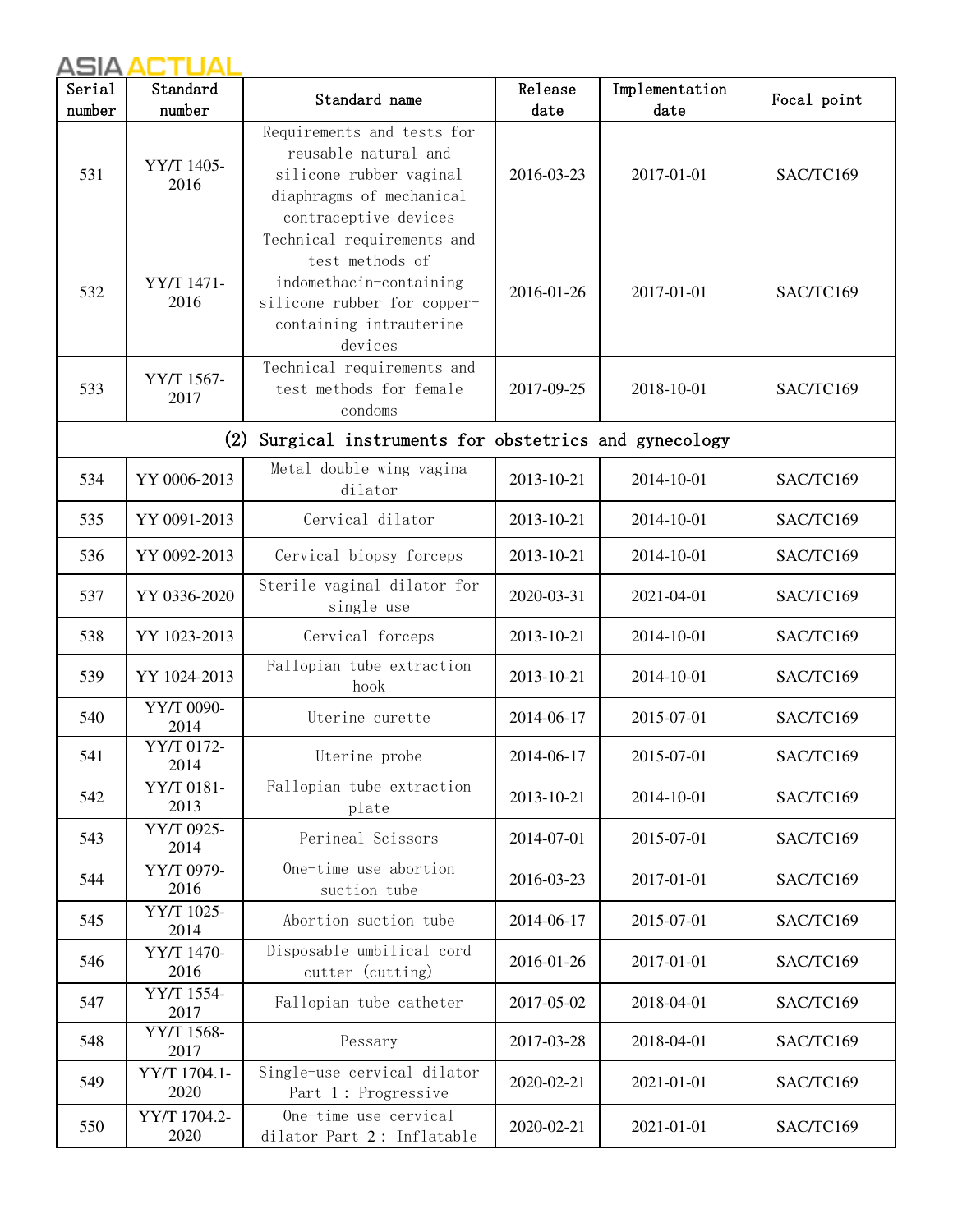| Serial<br>number | Standard<br>number | Standard name         | Release<br>date | Implementation<br>date | Focal point |  |  |  |  |
|------------------|--------------------|-----------------------|-----------------|------------------------|-------------|--|--|--|--|
|                  | (Three) other      |                       |                 |                        |             |  |  |  |  |
| 551              | YY/T 0184-<br>2014 | Forceps for vasectomy | 2014-06-17      | 2015-07-01             | SAC/TC169   |  |  |  |  |

### 5. Medical intravascular catheters and non-intravascular catheters

| Serial<br>number | Standard<br>number         | Standard name                                                                                                                     | Release<br>date | Implementation<br>date | Focal point     |  |  |
|------------------|----------------------------|-----------------------------------------------------------------------------------------------------------------------------------|-----------------|------------------------|-----------------|--|--|
|                  | (1) Intravascular catheter |                                                                                                                                   |                 |                        |                 |  |  |
| 552              | YY 0285.1-<br>2017         | Intravascular<br>catheters : Sterile single-<br>use catheters. Part 1:<br>General requirements                                    | 2017-07-17      | 2019-01-01             | Shandong Center |  |  |
| 553              | YY 0285.3-<br>2017         | Intravascular<br>catheters : Sterile single-<br>use catheters. Part 3:<br>Central venous catheters                                | 2017-07-17      | 2019-01-01             | SAC/TC106       |  |  |
| 554              | YY 0285.4-<br>2017         | Intravascular<br>catheters : Sterile single-<br>use catheters. Part 4:<br>Balloon dilatation<br>catheters                         | 2017-07-17      | 2019-01-01             | SAC/TC106       |  |  |
| 555              | YY 0285.5-<br>2018         | Intravascular<br>catheters : Sterile single-<br>use catheters. Part 5:<br>Trocar peripheral catheters                             | 2018-02-24      | 2019-03-01             | SAC/TC106       |  |  |
| 556              | YY/T 0285.6-<br>2020       | Intravascular<br>catheters : Sterile single-<br>use catheters. Part 6:<br>Subcutaneous implantable<br>drug delivery devices       | 2020-09-27      | 2021-09-01             | SAC/TC106       |  |  |
| 557              | YY 0450.1-<br>2020         | Sterile intravascular<br>catheter accessories for<br>single use. Part 1: Guiding<br>instruments                                   | 2020-02-25      | 2021-08-01             | SAC/TC106       |  |  |
| 558              | YY 0450.2-<br>2003         | Disposable sterile<br>intravascular catheter<br>accessories part 2 trocar<br>peripheral catheter tube<br>plug                     | 2003-02-09      | 2003-09-01             | Shandong Center |  |  |
| 559              | YY/T 0450.3-<br>2016       | Disposable sterile<br>intravascular catheter<br>accessories Part 3 Balloon<br>inflation device for<br>balloon dilatation catheter | 2016-07-29      | 2017-06-01             | Shandong Center |  |  |
|                  |                            | (2) Non-intravascular catheter                                                                                                    |                 |                        |                 |  |  |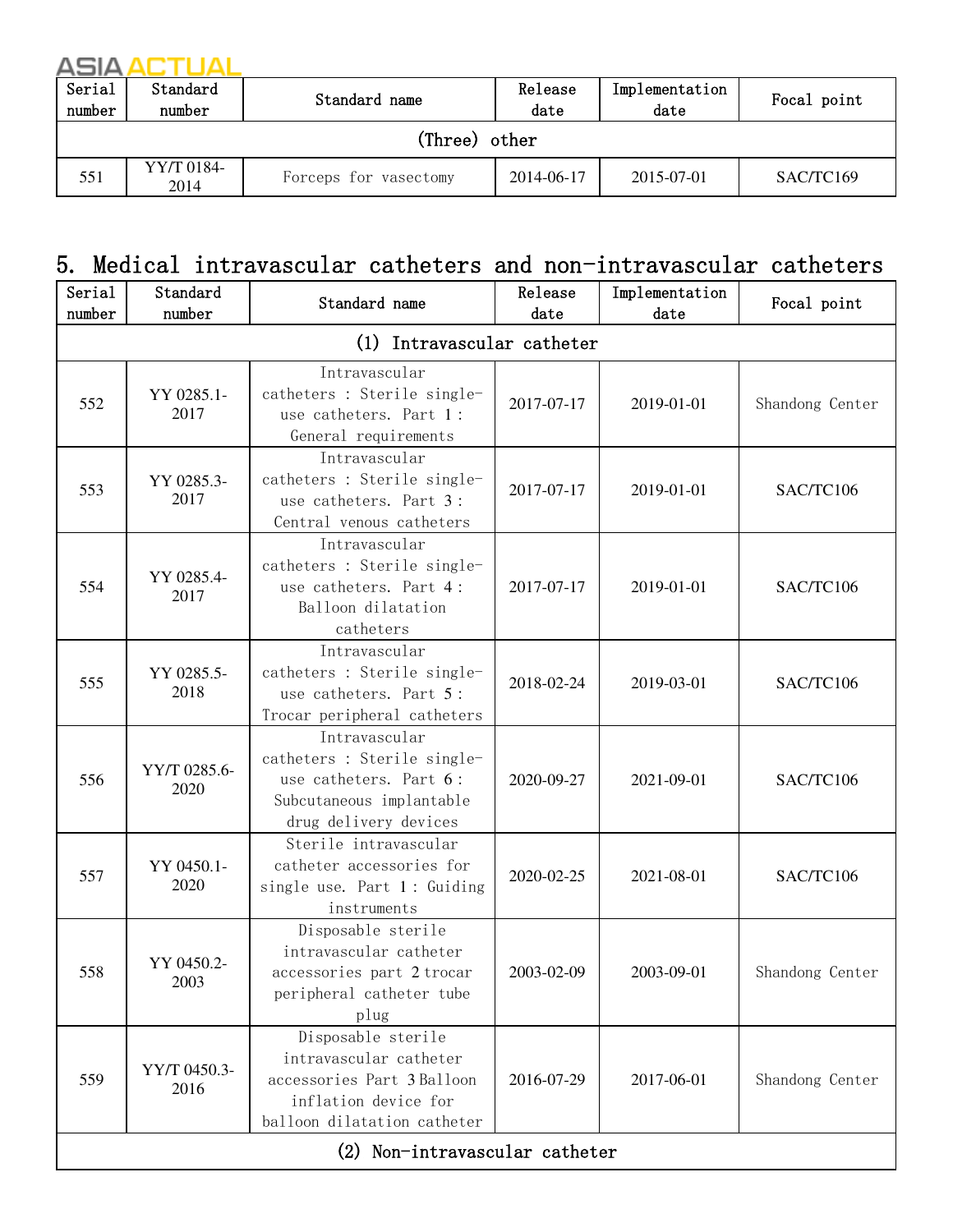#### ASIA ACTUAL ASIA ACTUAL

| 560 | GB/T 15812.1-<br>2005 | Non-intravascular<br>catheters. Part 1: General<br>performance test methods                                                    | 2005-03-23 | 2005-12-01 | SAC/TC106       |
|-----|-----------------------|--------------------------------------------------------------------------------------------------------------------------------|------------|------------|-----------------|
| 561 | YY/T 1536-<br>2017    | Standard test model for<br>evaluating sliding<br>performance of non-<br>intravascular catheter<br>surface                      | 2017-03-28 | 2018-04-01 | SAC/TC106       |
| 562 | YY 0030-2004          | Peritoneal Dialysis Tube                                                                                                       | 2004-07-16 | 2005-08-01 | Shandong Center |
| 563 | YY 0325-2016          | Sterile urinary catheter<br>for single use                                                                                     | 2016-03-23 | 2018-01-01 | SAC/TC106       |
| 564 | YY 0483-2004          | Design and test method of<br>disposable enteral<br>nutrition catheter, enteral<br>feeding device and their<br>connecting parts | 2004-07-16 | 2005-08-01 | Shandong Center |
| 565 | YY 0488-2004          | Sterile rectal catheter for<br>single use                                                                                      | 2004-07-16 | 2005-08-01 | Shandong Center |
| 566 | YY 0489-2004          | Sterile drainage catheter<br>and auxiliary equipment for<br>single use                                                         | 2004-07-16 | 2005-08-01 | Shandong Center |
| 567 | YY/T 0487-<br>2010    | Disposable sterile<br>hydrocephalus shunt and its<br>components                                                                | 2010-12-27 | 2012-06-01 | Shandong Center |
| 568 | YY/T 0880-<br>2013    | One-time use breast<br>positioning wire and its<br>guide needle                                                                | 2013-10-21 | 2014-10-01 | SAC/TC106       |
| 569 | YY/T 0872-<br>2013    | Test method of ureteral<br>stent                                                                                               | 2013-10-21 | 2014-10-01 | SAC/TC106       |
| 570 | YY/T 0817-<br>2010    | Physical performance<br>requirements and test<br>methods of enteral<br>nutrition catheter with<br>positioning balloon          | 2010-12-27 | 2012-06-01 | Shandong Center |

# 6. Dental materials, instruments and equipment

| Serial<br>number                    | Standard<br>number | Standard name                                                                | Release<br>date | Implementation<br>date | Focal point |  |  |
|-------------------------------------|--------------------|------------------------------------------------------------------------------|-----------------|------------------------|-------------|--|--|
| (1) Professional and general fields |                    |                                                                              |                 |                        |             |  |  |
| 571                                 | GB/T 9937-<br>2020 | Dental terms                                                                 | 2020-12-14      | 2021-07-01             | SAC/TC99    |  |  |
| 572                                 | GB/T 9938-<br>2013 | Indicating method of<br>dentition and oral area in<br>dentistry              | 2013-12-31      | 2015-06-01             | SAC/TC99    |  |  |
| 573                                 | YY 0271.1-<br>2016 | Dental water-based cements.<br>Part 1: Powder / liquid acid-<br>base cements | 2016-01-26      | 2018-06-01             | SAC/TC99    |  |  |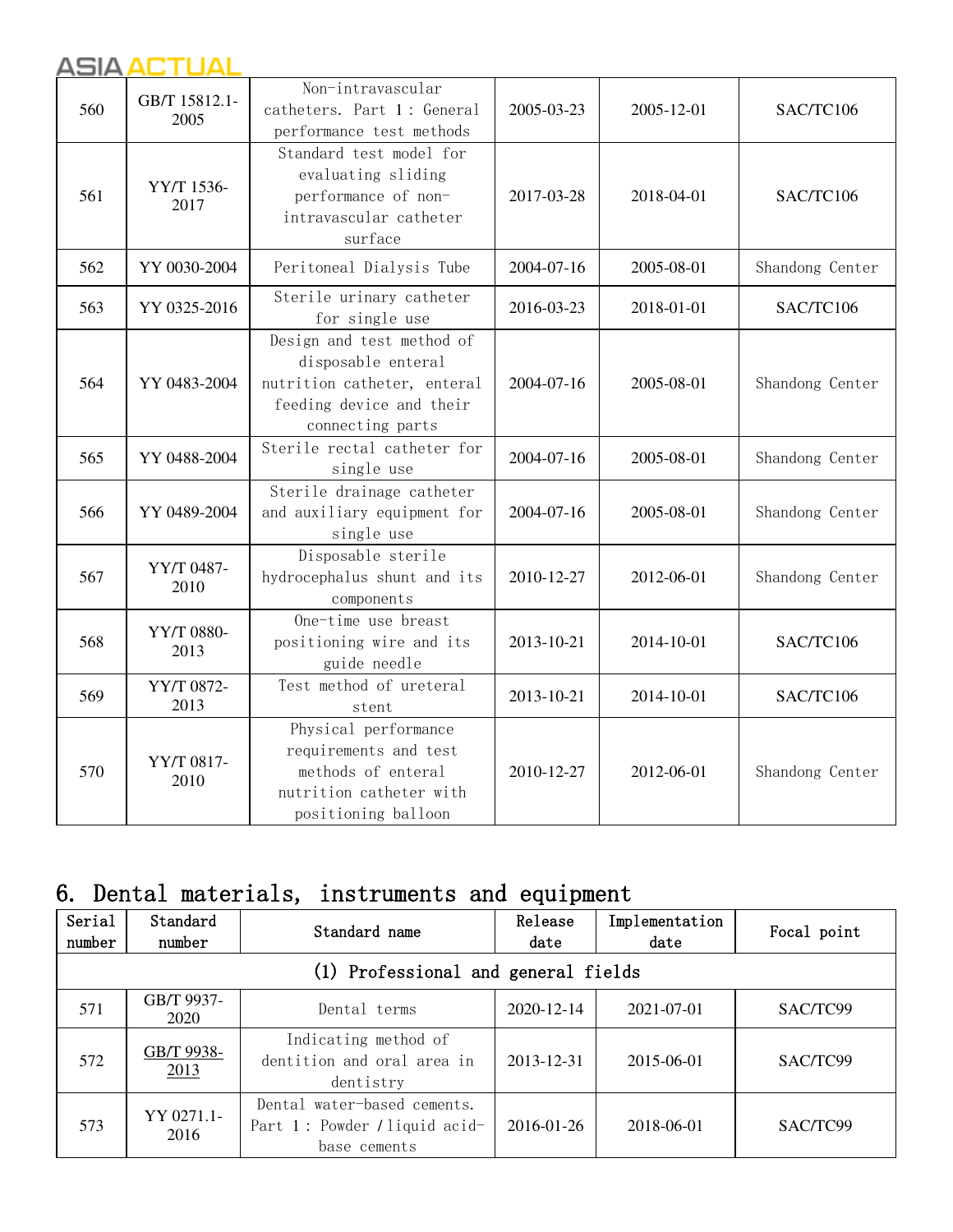| Serial | Standard             | Standard name                                                                                                                                        | Release    | Implementation | Focal point  |
|--------|----------------------|------------------------------------------------------------------------------------------------------------------------------------------------------|------------|----------------|--------------|
| number | number               |                                                                                                                                                      | date       | date           |              |
| 574    | YY 0271.2-<br>2016   | Dental water-based cement<br>Part 2: Light-curing cement                                                                                             | 2016-01-26 | 2018-06-01     | SAC/TC99     |
| 575    | YY 0272-<br>2009     | Dentistry zinc oxide / eugenol<br>cement and zinc oxide cement<br>without eugenol                                                                    | 2009-06-16 | 2010-12-01     | SAC/TC99     |
| 576    | YY 91053-<br>1999    | Stomatological equipment and<br>equipment terminology<br>equipment                                                                                   | 1985-06-20 | 1985-10-01     | SAC/TC99/SC1 |
| 577    | YY/T 0127.1-<br>1993 | Biological test methods for<br>oral materials Hemolysis test                                                                                         | 1993-07-01 | 1993-10-01     | SAC/TC99     |
| 578    | YY/T 0127.3-<br>2014 | Biological evaluation of<br>dental medical devices.<br>Part 3: Root canal<br>application test                                                        | 2014-06-17 | 2015-07-01     | SAC/TC99     |
| 579    | YY/T 0127.4-<br>2009 | Biological Evaluation of Oral<br>Medical Devices Unit 2: Test<br>Method Bone Implantation Test                                                       | 2009-12-30 | 2011-06-01     | SAC/TC99     |
| 580    | YY/T 0127.5-<br>2014 | Biological evaluation of oral<br>medical devices. Part 5:<br>Inhalation toxicity test                                                                | 2014-06-17 | 2015-07-01     | SAC/TC99     |
| 581    | YY/T 0127.6-<br>1999 | Biological Evaluation of Oral<br>Materials Unit 2: Dominant<br>Lethal Test of Biological<br>Test Methods for Oral<br>Materials                       | 1999-06-07 | 1999-10-01     | SAC/TC99     |
| 582    | YY/T 0127.7-<br>2017 | Biological evaluation of<br>dental medical device<br>materials. Part 7: Dental<br>pulp and dentin application<br>test                                | 2017-04-01 | 2018-04-01     | SAC/TC99     |
| 583    | YY/T 0127.8-<br>2001 | Biological Evaluation of Oral<br>Materials Unit 2: Biological<br>Test Methods of Oral<br>Materials . Subcutaneous<br>Implantation Test               | 2001-03-12 | 2001-08-01     | SAC/TC99     |
| 584    | YY/T 0127.9-<br>2009 | Biological Evaluation of Oral<br>Medical Devices Unit 2: Test<br>Method Cytotoxicity Test:<br>Agar Diffusion Method and<br>Membrane Diffusion Method | 2009-12-30 | 2011-06-01     | SAC/TC99     |
| 585    | YY/T<br>0127.10-2009 | Biological Evaluation of Oral<br>Medical Devices Unit 2: Test<br>Method Salmonella Typhimurium<br>Reversion Test (Ames Test)                         | 2009-06-16 | 2010-12-01     | SAC/TC99     |
| 586    | YY/T<br>0127.11-2014 | Biological evaluation of<br>dental medical devices.<br>Part 11: Pulp capping test                                                                    | 2014-06-17 | 2015-07-01     | SAC/TC99     |
| 587    | YY/T<br>0127.12-2008 | Biological Evaluation of<br>Dental Medical Devices in                                                                                                | 2008-04-25 | 2009-06-01     | SAC/TC99     |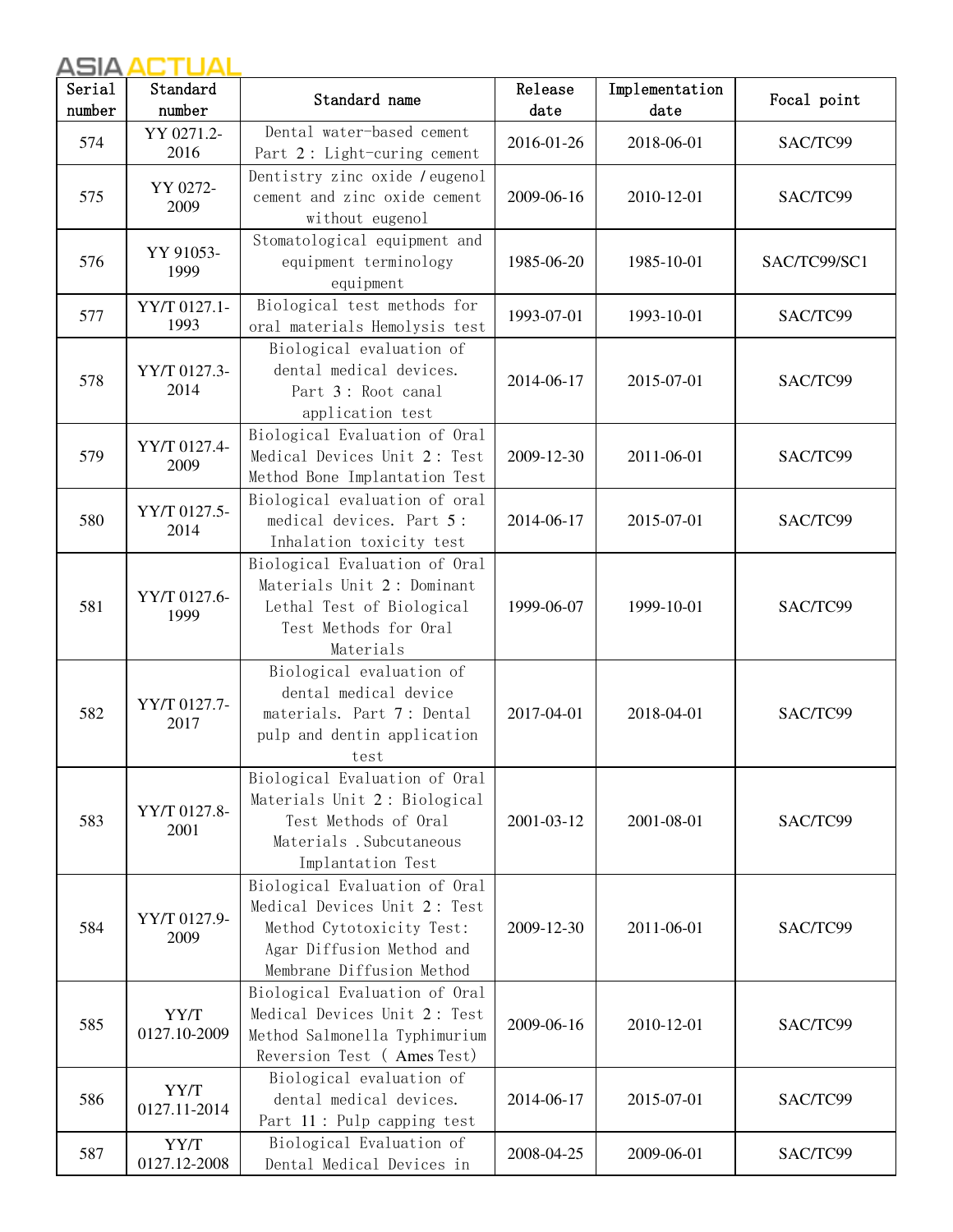| Serial<br>number | Standard<br>number   | Standard name                                                                                                                         | Release<br>date | Implementation<br>date | Focal point |
|------------------|----------------------|---------------------------------------------------------------------------------------------------------------------------------------|-----------------|------------------------|-------------|
|                  |                      | Dentistry Unit 2: Test<br>Method Micronucleus Test                                                                                    |                 |                        |             |
| 588              | YY/T<br>0127.13-2018 | Biological evaluation of oral<br>medical devices. Part 13:<br>Oral mucosal irritation test                                            | 2018-04-24      | 2019-05-01             | SAC/TC99    |
| 589              | YY/T<br>0127.14-2009 | Biological Evaluation of Oral<br>Medical Devices Unit 2: Test<br>Method Acute Oral Systemic<br>Toxicity Test                          | 2009-06-16      | 2010-12-01             | SAC/TC99    |
| 590              | YY/T<br>0127.15-2018 | Biological evaluation of oral<br>medical devices. Part 15:<br>Subacute and subchronic<br>systemic toxicity test: oral<br>route        | 2018-04-24      | 2019-05-01             | SAC/TC99    |
| 591              | YY/T<br>0127.16-2009 | Biological Evaluation of Oral<br>Medical Devices Unit 2: Test<br>Methods In Vitro Chromosome<br>Aberration Test of Mammalian<br>Cells | 2009-12-30      | 2011-06-01             | SAC/TC99    |
| 592              | YY/T<br>0127.17-2014 | Biological Evaluation of<br>Dental Medical Devices<br>Part 17: Mouse Lymphoma Cell<br>(TK) Gene Mutation Test                         | 2014-06-17      | 2015-07-01             | SAC/TC99    |
| 593              | YY/T<br>0127.18-2016 | Biological evaluation of oral<br>medical devices. Part 18:<br>Dentin barrier cytotoxicity<br>test                                     | 2016-01-26      | 2017-01-01             | SAC/TC99    |
| 594              | YY/T 0268-<br>2008   | Biological Evaluation of<br>Dental Medical Devices in<br>Dentistry Unit 1: Evaluation<br>and Testing                                  | 2008-04-25      | 2009-06-01             | SAC/TC99    |
| 595              | YY/T 0112-<br>1993   | Simulated oral environment<br>cold and heat fatigue test<br>method                                                                    | 1993-02-10      | 1993-05-01             | SAC/TC99    |
| 596              | YY/T 0113-<br>2015   | Test method for abrasion<br>resistance of dentistry<br>composite resin                                                                | 2015-03-02      | 2016-01-01             | SAC/TC99    |
| 597              | YY/T 0518-<br>2009   | Polymer-based adhesives for<br>dental restorations                                                                                    | 2009-12-30      | 2011-06-01             | SAC/TC99    |
| 598              | YY/T 0519-<br>2009   | Test of bonding between<br>dental materials and tooth<br>structure                                                                    | 2009-12-30      | 2011-06-01             | SAC/TC99    |
| 599              | YY/T 0528-<br>2018   | Test method for corrosion of<br>metal materials in dentistry                                                                          | 2018-02-24      | 2019-03-01             | SAC/TC99    |
| 600              | YY/T 0623-<br>2008   | Determination method of<br>soluble fluoride in dental<br>materials                                                                    | 2008-04-25      | 2009-12-01             | SAC/TC99    |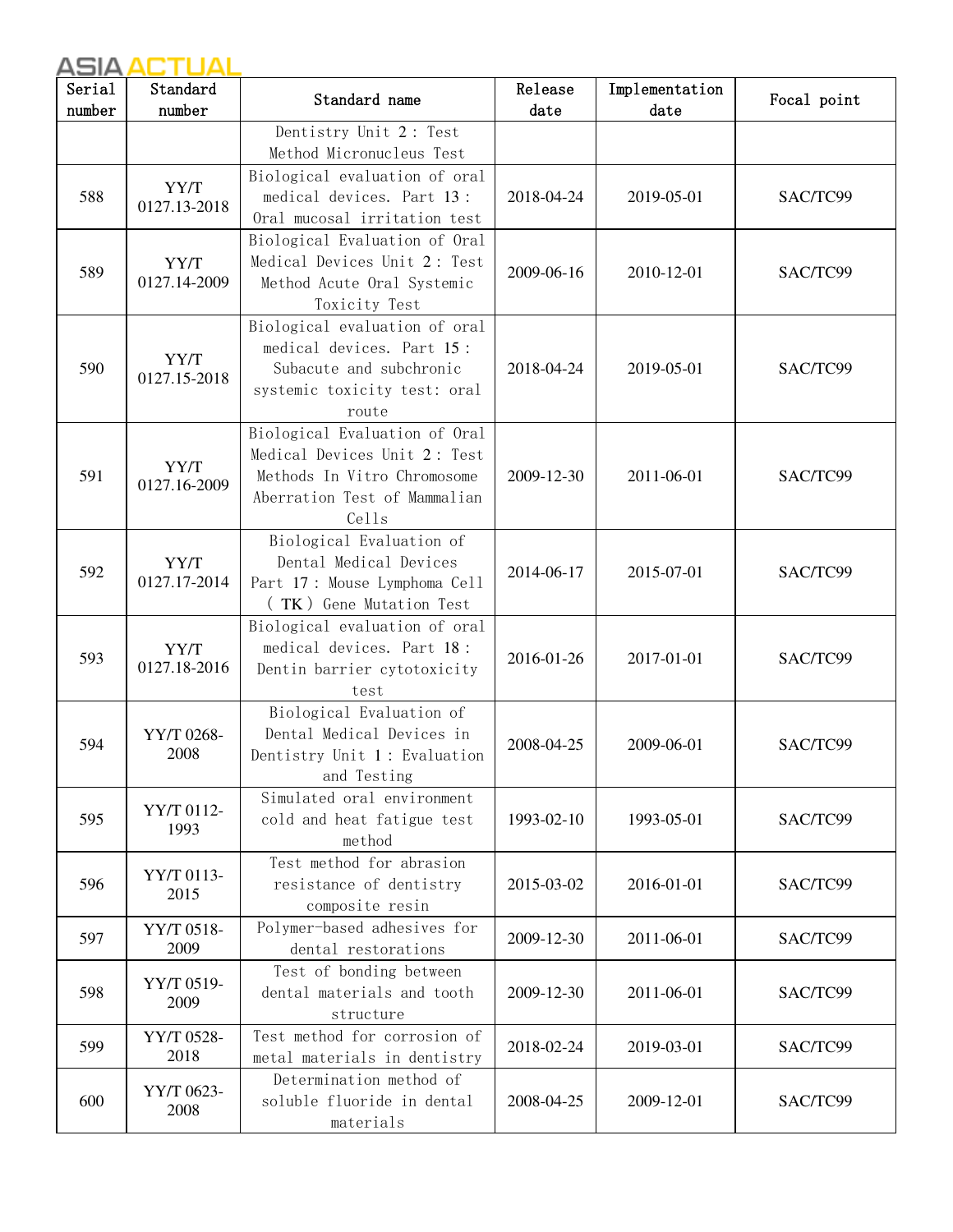| Serial<br>number | Standard<br>number | Standard name                                                                                                                      | Release<br>date | Implementation<br>date | Focal point |
|------------------|--------------------|------------------------------------------------------------------------------------------------------------------------------------|-----------------|------------------------|-------------|
| 601              | YY/T 0631-<br>2008 | Determination of the color<br>stability of dental materials                                                                        | 2008-04-25      | 2009-06-01             | SAC/TC99    |
| 602              | YY/T 0769-<br>2009 | Phosphoric acid etching agent<br>for dental use                                                                                    | 2009-12-30      | 2011-06-01             | SAC/TC99    |
| 603              | YY/T 1599-<br>2018 | Dentistry polymer-based<br>restorative materials<br>polymerization shrinkage test<br>method - laser distance<br>measurement method | 2018-02-24      | 2019-03-01             | SAC/TC99    |
| 604              | YY/T 1646-<br>2019 | Dentistry test method for $X$ -<br>ray resistance of materials                                                                     | 2019-10-23      | 2020-10-01             | SAC/TC99    |
|                  |                    | (2) Tooth filling and restoration materials                                                                                        |                 |                        |             |
| 605              | YY 0717-<br>2009   | Dental root canal sealing<br>material                                                                                              | 2009-12-30      | 2011-06-01             | SAC/TC99    |
| 606              | YY 1042-<br>2011   | Dentistry polymer-based<br>restorative materials                                                                                   | 2011-12-31      | 2013-06-01             | SAC/TC99    |
| 607              | YY/T 0495-<br>2009 | Root canal filling tip                                                                                                             | 2009-12-30      | 2011-06-01             | SAC/TC99    |
| 608              | YY/T 0715-<br>2009 | Dental amalgam capsules                                                                                                            | 2009-12-30      | 2011-06-01             | SAC/TC99    |
| 609              | YY/T 1026-<br>2019 | Dentistry dental amalgam                                                                                                           | 2019-07-23      | 2020-02-01             | SAC/TC99    |
| 610              | YY/T 0990-<br>2015 | Guidelines for clinical<br>trials of polymer-based<br>dental restoration materials                                                 | 2015-03-02      | 2016-01-01             | SAC/TC99    |
| 611              | YY/T 0824-<br>2011 | Dental calcium hydroxide pulp<br>capping and backing materials                                                                     | 2011-12-31      | 2013-06-01             | SAC/TC99    |
| 612              | YY/T 0515-<br>2009 | Corrosion test of dental<br>amalgam                                                                                                | 2009-12-30      | 2011-06-01             | SAC/TC99    |
|                  |                    | (3) Denture restoration materials and products                                                                                     |                 |                        |             |
| 613              | GB 17168-<br>2013  | Metal materials for dental<br>fixation and mobile<br>restoration                                                                   | 2013-12-31      | 2015-06-01             | SAC/TC99    |
| 614              | GB 30367-<br>2013  | Dental ceramic materials                                                                                                           | 2013-12-31      | 2015-06-01             | SAC/TC99    |
| 615              | YY 0270.1-<br>2011 | Denture base polymer.<br>Part 1: Denture base polymer                                                                              | 2011-12-31      | 2013-06-01             | SAC/TC99    |
| 616              | YY 0300-<br>2009   | Artificial teeth for dental<br>restoration                                                                                         | 2009-06-16      | 2010-12-01             | SAC/TC99    |
| 617              | YY 0303-<br>1998   | Medical hydroxyapatite powder                                                                                                      | 1998-04-08      | 1998-10-01             | SAC/TC99    |
| 618              | YY 0462-<br>2018   | Dental plaster products                                                                                                            | 2018-06-19      | 2019-07-01             | SAC/TC99    |
| 619              | YY 0493-<br>2011   | Dentistry elastomer<br>impression material                                                                                         | 2011-12-31      | 2013-06-01             | SAC/TC99    |
| 620              | YY 0621.1-<br>2016 | Dentistry compatibility test<br>Part 1: Metal - ceramic<br>system                                                                  | 2016-01-26      | 2018-01-01             | SAC/TC99    |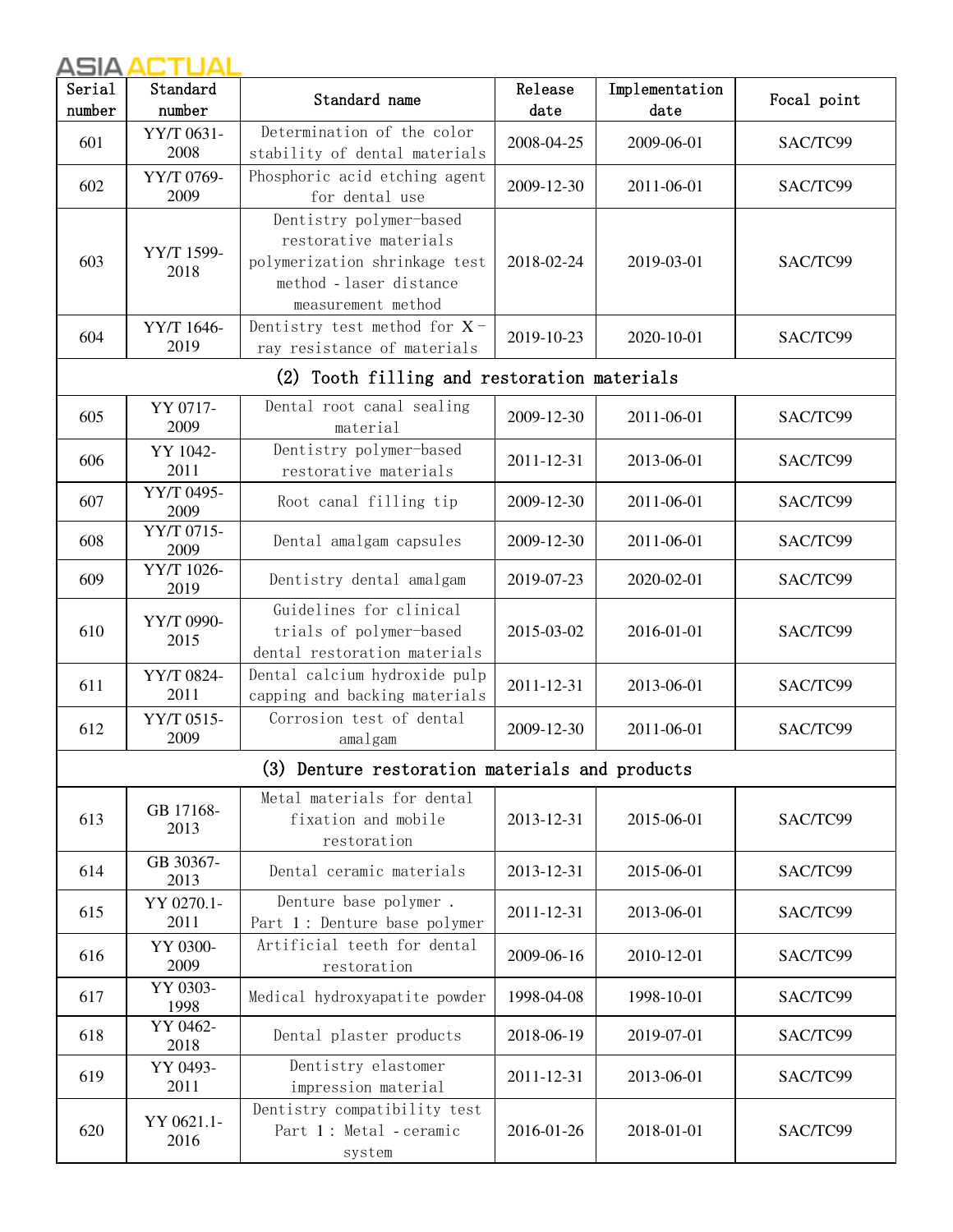| Serial | Standard             | Standard name                                                                                    | Release    | Implementation | Focal point |
|--------|----------------------|--------------------------------------------------------------------------------------------------|------------|----------------|-------------|
| number | number               |                                                                                                  | date       | date           |             |
| 621    | YY/T 0621.2-<br>2020 | Dentistry compatibility test<br>Part 2: Ceramic - ceramic<br>system                              | 2020-02-25 | 2021-03-01     | SAC/TC99    |
| 622    | YY 0710-<br>2009     | Dentistry polymer-based crown<br>and bridge materials                                            | 2009-06-16 | 2010-12-01     | SAC/TC99    |
| 623    | YY 0714.1-<br>2009   | Dental soft liner materials<br>for movable dentures.<br>Part 1: Materials for short-<br>term use | 2009-06-16 | 2010-12-01     | SAC/TC99    |
| 624    | YY 0714.2-<br>2016   | Dental soft liner materials<br>for movable dentures.<br>Part 2: Long-term use<br>materials       | 2016-01-26 | 2018-01-01     | SAC/TC99    |
| 625    | YY 1027-<br>2018     | Dentistry hydrocolloid<br>impression material                                                    | 2018-06-19 | 2019-07-01     | SAC/TC99    |
| 626    | YY/T 0463-<br>2011   | Dentistry casting investment<br>materials and refractory<br>substitute materials                 | 2011-12-31 | 2013-06-01     | SAC/TC99    |
| 627    | YY/T 0496-<br>2016   | Dental casting wax and base<br>wax                                                               | 2016-01-26 | 2017-01-01     | SAC/TC99    |
| 628    | YY/T 0517-<br>2009   | Dental prefabricated root<br>canal post                                                          | 2009-12-30 | 2011-06-01     | SAC/TC99    |
| 629    | YY/T 0527-<br>2009   | Dentistry copy material                                                                          | 2009-12-30 | 2011-06-01     | SAC/TC99    |
| 630    | YY/T 0826-<br>2011   | Dental temporary polymer-<br>based crown and bridge<br>materials                                 | 2011-12-31 | 2013-06-01     | SAC/TC99    |
| 631    | YY/T 0911-<br>2014   | Dentistry polymer-based<br>materials                                                             | 2014-06-17 | 2015-07-01     | SAC/TC99    |
| 632    | YY/T 0912-<br>2015   | Dental brazing materials                                                                         | 2015-03-02 | 2016-01-01     | SAC/TC99    |
| 633    | YY/T 0914-<br>2015   | Dental laser welding                                                                             | 2015-03-02 | 2016-01-01     | SAC/TC99    |
| 634    | YY/T 1280-<br>2015   | Denture Adhesive                                                                                 | 2015-03-02 | 2016-01-01     | SAC/TC99    |
| 635    | YY/T 1637-<br>2018   | Dental magnetic attachment                                                                       | 2018-12-20 | 2019-06-01     | SAC/TC99    |
|        |                      | (4) Orthodontic materials and products                                                           |            |                |             |
| 636    | YY/T 0270.2-<br>2011 | Dentistry base polymer.<br>Part 2: Orthodontic base<br>polymer                                   | 2011-12-31 | 2013-06-01     | SAC/TC99    |
| 637    | YY/T 0269-<br>2009   | Orthodontic bracket bonding<br>material                                                          | 2009-12-30 | 2011-06-01     | SAC/TC99    |
| 638    | YY/T 0624-<br>2016   | Dental Orthodontic Elastomer<br>Accessories                                                      | 2016-03-23 | 2017-01-01     | SAC/TC99    |
| 639    | YY/T 0625-<br>2016   | Orthodontic Wire                                                                                 | 2016-03-23 | 2017-01-01     | SAC/TC99    |
| 640    | YY/T 0915-<br>2015   | Orthodontic brackets and<br>buccal tubes                                                         | 2015-03-02 | 2016-01-01     | SAC/TC99    |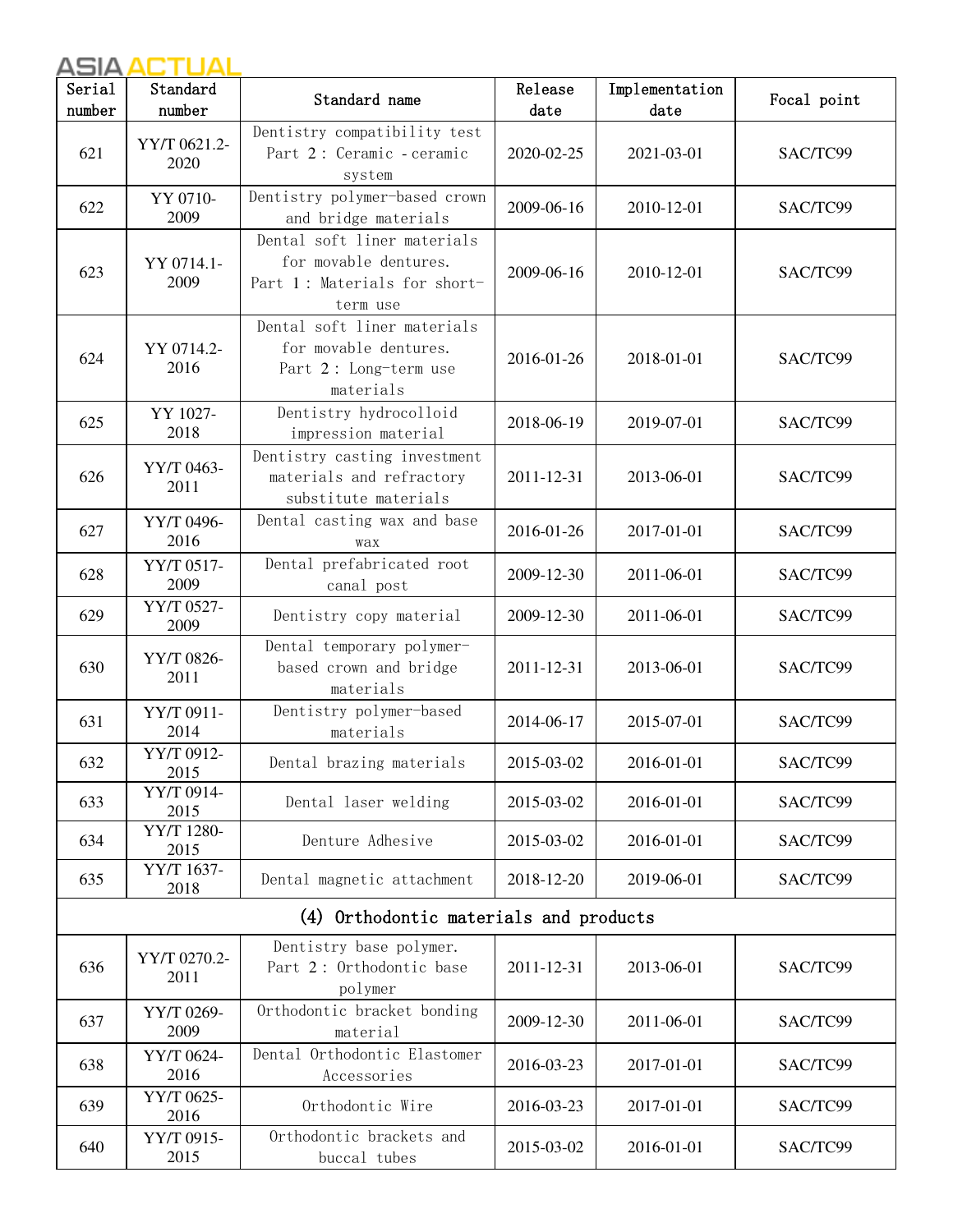| Serial<br>number | Standard<br>number | Standard name                                                                                                                          | Release<br>date | Implementation<br>date | Focal point |
|------------------|--------------------|----------------------------------------------------------------------------------------------------------------------------------------|-----------------|------------------------|-------------|
| 641              | YY/T 0991-<br>2015 | Clinical Trial Guidelines for<br>Orthodontic Brackets                                                                                  | 2015-03-02      | 2016-01-01             | SAC/TC99    |
| 642              | YY/T 1703-<br>2020 | Coil spring for orthodontics                                                                                                           | 2020-02-21      | 2021-01-01             | SAC/TC99    |
| 643              | YY/T 1779-<br>2021 | Dental orthodontic anchor<br>nail                                                                                                      | 2021-03-09      | 2022-04-01             | SAC/TC99    |
|                  |                    | (5) Oral preventive materials and products                                                                                             |                 |                        |             |
| 644              | YY 0622-<br>2008   | Dental resin based pit and<br>fissure sealer                                                                                           | 2008-04-25      | 2009-12-01             | SAC/TC99    |
| 645              | YY/T 0823-<br>2020 | Dental fluoride anti-caries<br>material                                                                                                | 2020-02-26      | 2021-03-01             | SAC/TC99    |
| 646              | YY/T 0825-<br>2011 | Dental bleaching products                                                                                                              | 2011-12-31      | 2013-06-01             | SAC/TC99    |
| 647              | YY/T 0632-<br>2008 | Method for determination of<br>peroxide content in tooth<br>bleaching materials                                                        | 2008-04-25      | 2009-06-01             | SAC/TC99    |
|                  |                    | (6) Oral implant materials and products                                                                                                |                 |                        |             |
| 648              | YY 0304-<br>2009   | Plasma sprayed hydroxyapatite<br>coating - titanium-based<br>dental implant                                                            | 2009-12-30      | 2011-06-01             | SAC/TC99    |
| 649              | YY 0315-<br>2016   | Titanium and titanium alloy<br>artificial dental implants                                                                              | 2016-01-26      | 2018-01-01             | SAC/TC99    |
| 650              | YY/T 0520-<br>2009 | Dental implant attachments<br>made of titanium and titanium<br>alloys                                                                  | 2009-12-30      | 2011-06-01             | SAC/TC99    |
| 651              | YY/T 0522-<br>2009 | Animal test methods for<br>preclinical evaluation of<br>dental implant systems in<br>dentistry                                         | 2009-12-30      | 2011-06-01             | SAC/TC99    |
| 652              | YY/T 0523-<br>2009 | Dental implant development<br>guide for dentistry                                                                                      | 2009-12-30      | 2011-06-01             | SAC/TC99    |
| 653              | YY/T 0524-<br>2009 | Technical file content of<br>dental implant system in<br>dentistry                                                                     | 2009-12-30      | 2011-06-01             | SAC/TC99    |
| 654              | YY/T 0525-<br>2009 | Dentistry Oral and<br>Maxillofacial Surgery Bone<br>Filling and Bone Augmenting<br>Implantable Materials<br>Technical Document Content | 2009-12-30      | 2011-06-01             | SAC/TC99    |
| 655              | YY/T 0526-<br>2009 | Technical document content of<br>tissue regeneration guide<br>membrane material for<br>dentistry and maxillofacial<br>surgery          | 2009-12-30      | 2011-06-01             | SAC/TC99    |
| 656              | YY/T 1281-<br>2015 | Clinical performance of<br>manual torque instruments for<br>dental implants                                                            | 2015-03-02      | 2016-01-01             | SAC/TC99    |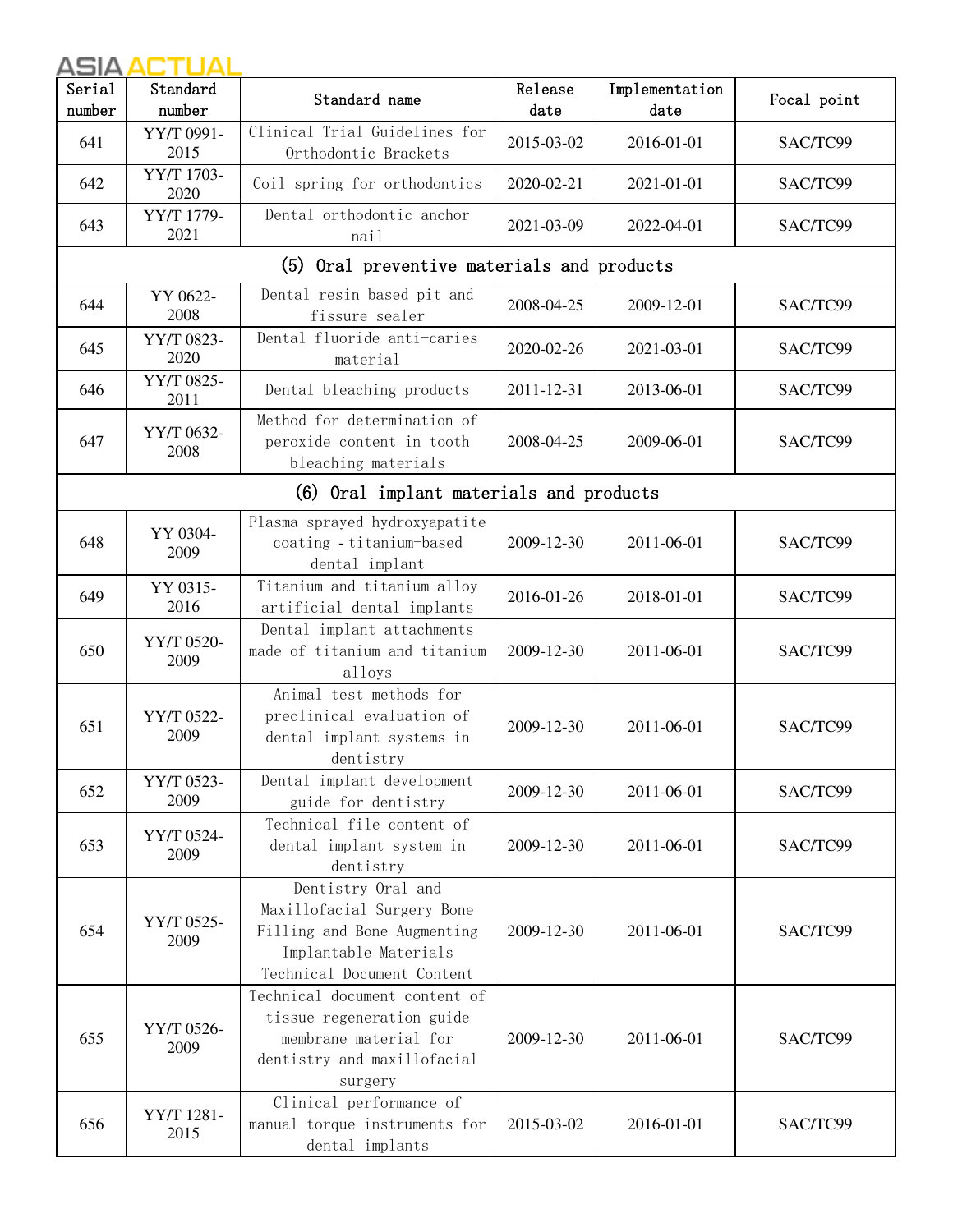| Serial<br>number | Standard<br>number   | Standard name                                                                                                                        | Release<br>date | Implementation<br>date | Focal point                              |
|------------------|----------------------|--------------------------------------------------------------------------------------------------------------------------------------|-----------------|------------------------|------------------------------------------|
| 657              | YY/T 1305-<br>2015   | Guidelines for clinical<br>trials of titanium and<br>titanium alloy dental<br>implants                                               | 2015-03-02      | 2016-01-01             | SAC/TC99                                 |
| 658              | YY/T 1619-<br>2018   | The terminology of dental<br>implant system and related<br>processes                                                                 | 2018-09-28      | 2019-04-01             | SAC/TC99                                 |
| 659              | YY/T 1689-<br>2019   | Marking system for dental<br>implants in dentistry                                                                                   | 2019-10-23      | 2020-10-01             | SAC/TC99                                 |
| 660              | YY/T 1794-<br>2021   | General technical<br>requirements for oral<br>collagen membrane                                                                      | 2021-03-10      | 2022-04-01             | SAC/TC99                                 |
| 661              | YY/T 0521-<br>2018   | Dentistry - Implant - Dynamic<br>Fatigue Test of Intraosseous<br>Dental Implant                                                      | 2018-04-11      | 2019-05-01             | SAC/TC99                                 |
|                  |                      | (7) Dental equipment                                                                                                                 |                 |                        |                                          |
| 662              | GB 9706.260-<br>2020 | Medical electrical equipment<br>Part 2-60: Specific<br>requirements for basic safety<br>and basic performance of<br>dental equipment | 2020-11-17      | 2023-05-01             | State Food and<br>Drug<br>Administration |
| 663              | YY/T 0628-<br>2020   | Dentistry dental equipment<br>graphic symbols                                                                                        | 2020-06-30      | 2021-06-01             | SAC/TC99/SC1                             |
| 664              | YY/T 1012-<br>2004   | Dental handpiece coupling<br>size                                                                                                    | 2004-10-10      | 2005-09-01             | SAC/TC99/SC1                             |
| 665              | YY/T 1285-<br>2015   | Dental equipment location<br>information system in the<br>working area of dental health<br>care staff                                | 2015-03-02      | 2016-01-01             | SAC/TC99/SC1                             |
| 666              | YY 0055-<br>2018     | Dental curing light                                                                                                                  | 2018-09-28      | 2020-04-01             | SAC/TC99/SC1                             |
| 667              | YY 0059.1-<br>1991   | Dental Handpiece No. 4 Dental<br>Straight Handpiece                                                                                  | 1991-11-21      | 1992-09-01             | SAC/TC99/SC1                             |
| 668              | YY 0059.2-<br>1991   | Dental Handpiece No. 7 Dental<br>Straight Handpiece                                                                                  | 1991-11-21      | 1992-09-01             | SAC/TC99/SC1                             |
| 669              | YY 0059.3-<br>1991   | Dental<br>handpiece 4 and No. 7 dental<br>contra-angle handpiece                                                                     | 1991-11-21      | 1992-09-01             | SAC/TC99/SC1                             |
| 670              | YY 1045.1-<br>2009   | Dental Handpiece Part 1:<br>High Speed Gas Turbine<br>Handpiece                                                                      | 2009-06-16      | 2010-12-01             | SAC/TC99/SC1                             |
| 671              | YY 1045.2-<br>2010   | Dental handpiece part 2:<br>straight handpiece and<br>contra-angle handpiece                                                         | 2010-12-27      | 2012-06-01             | SAC/TC99/SC1                             |
| 672              | YY 0835-<br>2011     | Dental amalgam separator                                                                                                             | 2011-12-31      | 2013-06-01             | SAC/TC99/SC1                             |
| 673              | YY 0836-<br>2011     | Dental handpiece dental low-<br>voltage electric motor                                                                               | 2011-12-31      | 2013-06-01             | SAC/TC99/SC1                             |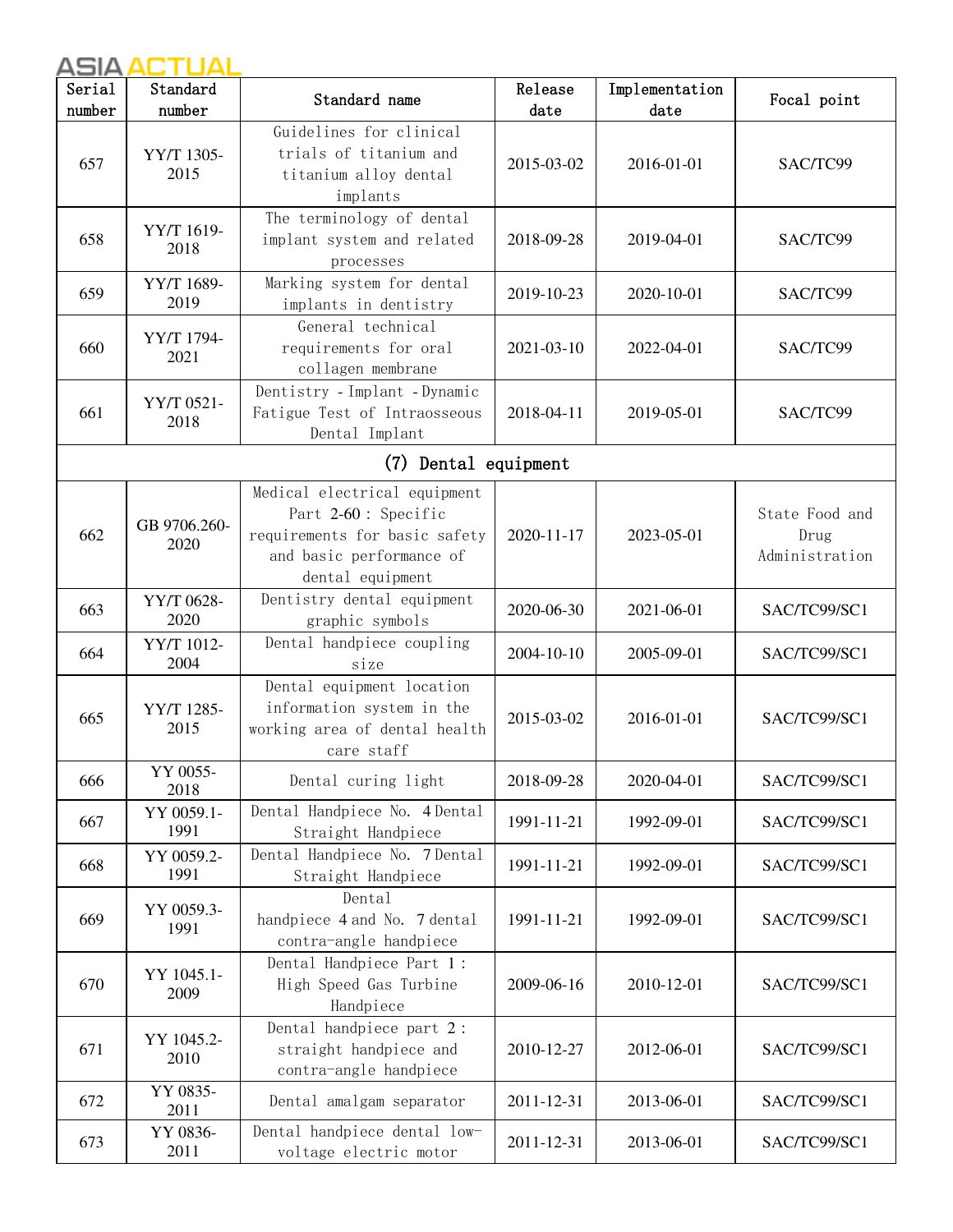| Serial | Standard             | Standard name                                                                                                               | Release    | Implementation | Focal point  |
|--------|----------------------|-----------------------------------------------------------------------------------------------------------------------------|------------|----------------|--------------|
| number | number               |                                                                                                                             | date       | date           |              |
| 674    | YY 0837-<br>2011     | Dental handpiece dental air<br>motor                                                                                        | 2011-12-31 | 2013-06-01     | SAC/TC99/SC1 |
| 675    | YY/T 0058-<br>2015   | Dental patient chair                                                                                                        | 2015-03-02 | 2016-01-01     | SAC/TC99/SC1 |
| 676    | YY/T 0273-<br>2009   | Dental amalgam blender                                                                                                      | 2009-11-15 | 2010-12-01     | SAC/TC99/SC1 |
| 677    | YY/T 0514-<br>2018   | Dental hose connector for<br>pneumatic dental handpiece                                                                     | 2018-01-19 | 2019-01-01     | SAC/TC99/SC1 |
| 678    | YY/T 0629-<br>2021   | Central suction source<br>equipment for dentistry                                                                           | 2021-03-09 | 2022-04-01     | SAC/TC99/SC1 |
| 679    | YY/T 0905.2-<br>2013 | Dental equipment. Part 2:<br>Compressor system                                                                              | 2013-10-21 | 2014-10-01     | SAC/TC99/SC1 |
| 680    | YY/T 1043.1-<br>2016 | Dental treatment machine.<br>Part 1: General requirements<br>and test methods                                               | 2016-03-23 | 2017-01-01     | SAC/TC99/SC1 |
| 681    | YY/T 1043.2-<br>2018 | Dentistry dental treatment<br>machine part 2: gas, water,<br>suction and waste water<br>system                              | 2018-12-20 | 2020-01-01     | SAC/TC99/SC1 |
| 682    | YY/T 1044-<br>2018   | Movable dental treatment<br>machine                                                                                         | 2018-12-20 | 2020-01-01     | SAC/TC99/SC1 |
| 683    | YY/T 1120-<br>2021   | Dental lamp                                                                                                                 | 2021-03-09 | 2023-05-01     | SAC/TC99/SC1 |
| 684    | YY/T 1401-<br>2016   | Teeth whitening cold light<br>instrument                                                                                    | 2016-03-23 | 2017-01-01     | SAC/TC99/SC1 |
| 685    | YY/T 1485-<br>2016   | Dental implant machine                                                                                                      | 2016-07-29 | 2017-06-01     | SAC/TC99/SC1 |
| 686    | YY/T 1602-<br>2018   | Dental root canal preparation<br>machine                                                                                    | 2018-01-19 | 2019-01-01     | SAC/TC99/SC1 |
| 687    | YY/T 1684-<br>2020   | Dental apex locator                                                                                                         | 2020-03-31 | 2021-10-01     | SAC/TC99/SC1 |
| 688    | YY/T 1691-<br>2020   | Dental handpiece torque<br>transmitter                                                                                      | 2020-02-21 | 2021-06-01     | SAC/TC99/SC1 |
| 689    | YY/T 1692-<br>2020   | Dental hot-melt gutta-percha<br>filling machine                                                                             | 2020-02-21 | 2021-06-01     | SAC/TC99/SC1 |
| 690    | YY/T 1755-<br>2021   | Dental blasting mobile phone<br>and sandblasting powder                                                                     | 2021-03-09 | 2022-04-01     | SAC/TC99/SC1 |
| 691    | YY/T 1147-<br>2004   | General technical<br>requirements for electric<br>dental drills                                                             | 2004-10-10 | 2005-09-01     | SAC/TC99     |
| 692    | YY/T 1400-<br>2016   | Determination of the<br>resistance of surface<br>materials of dental equipment<br>in dentistry to chemical<br>disinfectants | 2016-03-23 | 2017-01-01     | SAC/TC99/SC1 |
| 693    | YY/T 1411-<br>2016   | A test method for dentistry<br>to evaluate measures to<br>improve or maintain the<br>microbiological quality of             | 2016-03-23 | 2017-01-01     | SAC/TC99/SC1 |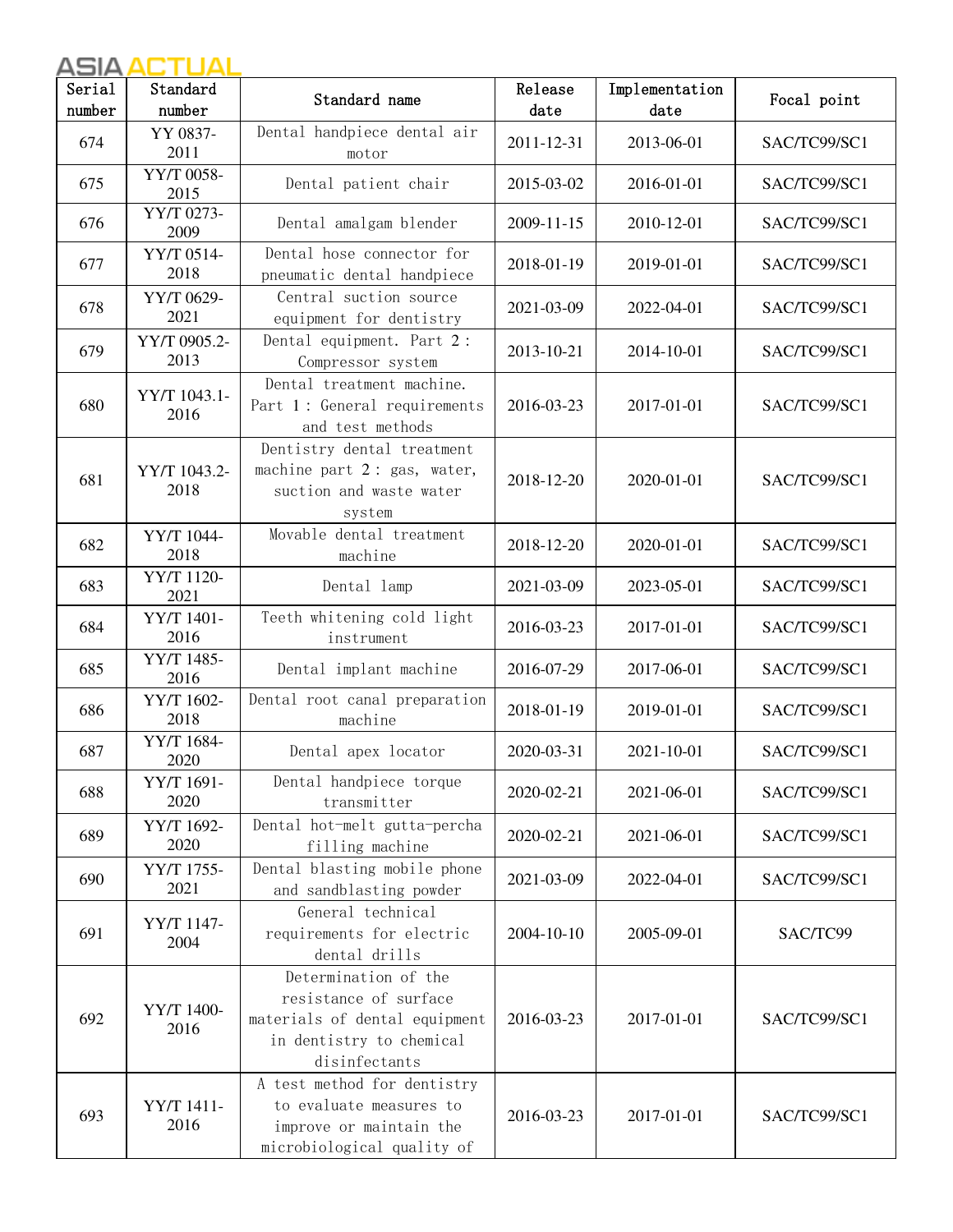| Serial<br>number | Standard<br>number   | Standard name                                                                                         | Release<br>date | Implementation<br>date | Focal point  |
|------------------|----------------------|-------------------------------------------------------------------------------------------------------|-----------------|------------------------|--------------|
|                  |                      | treatment water for dental<br>treatment machines                                                      |                 |                        |              |
|                  |                      | (8) Dental equipment                                                                                  |                 |                        |              |
| 694              | YY 91010-<br>1999    | Fitting size of dental rotary<br>instrument                                                           | 1985-04-02      | 1985-12-01             | SAC/TC99/SC1 |
| 695              | YY/T 0281-<br>1995   | Test method for connection<br>firmness of dental surgical<br>instruments                              | 1995-11-14      | 1996-05-01             | SAC/TC99/SC1 |
| 696              | YY/T 1501-<br>2016   | Dentistry dental instruments<br>graphic symbols                                                       | 2016-07-29      | 2017-06-01             | SAC/TC99/SC1 |
| 697              | GB/T<br>36917.1-2018 | Cutting tools for dental<br>laboratory. Part 1: Steel<br>cutting tools for laboratory                 | 2018-12-28      | 2020-01-01             | SAC/TC99/SC1 |
| 698              | GB/T<br>36917.2-2018 | Cutting tools for dental<br>laboratory. Part 2: Cemented<br>carbide cutting tools for<br>laboratory   | 2018-12-28      | 2020-01-01             | SAC/TC99/SC1 |
| 699              | YY 0302.1-<br>2010   | Rotary dental burs. Part 1:<br>Steel and cemented carbide<br>burs                                     | 2010-12-27      | 2012-06-01             | SAC/TC99/SC1 |
| 700              | YY 0302.2-<br>2016   | Dental burs for rotary<br>instruments. Part 2:<br>Dressing burs                                       | 2016-03-23      | 2018-01-01             | SAC/TC99/SC1 |
| 701              | YY 91064-<br>1999    | Technical requirements for<br>dental rotary instrument<br>steel and cemented carbide<br>dental drills | 1985-01-26      | 1985-05-01             | SAC/TC99/SC1 |
| 702              | YY 0761.1-<br>2009   | Dental Diamond Rotary<br>Instruments Part 1:<br>Dimensions, Requirements,<br>Marking and Packaging    | 2009-12-31      | 2011-06-01             | SAC/TC99/SC1 |
| 703              | YY/T 0761.2-<br>2014 | Dental Diamond Rotary<br>Instruments Part 2: Cutting<br>Disk                                          | 2014-06-17      | 2015-07-01             | SAC/TC99/SC1 |
| 704              | YY/T 0805.3-<br>2010 | Dental rotary diamond<br>instruments. Part 3:<br>Particle size, naming and<br>color code              | 2010-12-27      | 2012-06-01             | SAC/TC99/SC1 |
| 705              | YY 0803.1-<br>2010   | Dental root canal<br>instruments. Part 1: General<br>requirements and test methods                    | 2010-12-27      | 2012-06-01             | SAC/TC99/SC1 |
| 706              | YY/T 0803.2-<br>2020 | Root canal instruments in<br>dentistry. Part 2: Enlarged<br>drill                                     | 2020-06-30      | 2021-12-01             | SAC/TC99/SC1 |
| 707              | YY 0803.3-<br>2016   | Root canal instruments in<br>dentistry. Part 3:<br>Compressor                                         | 2016-01-26      | 2018-01-01             | SAC/TC99/SC1 |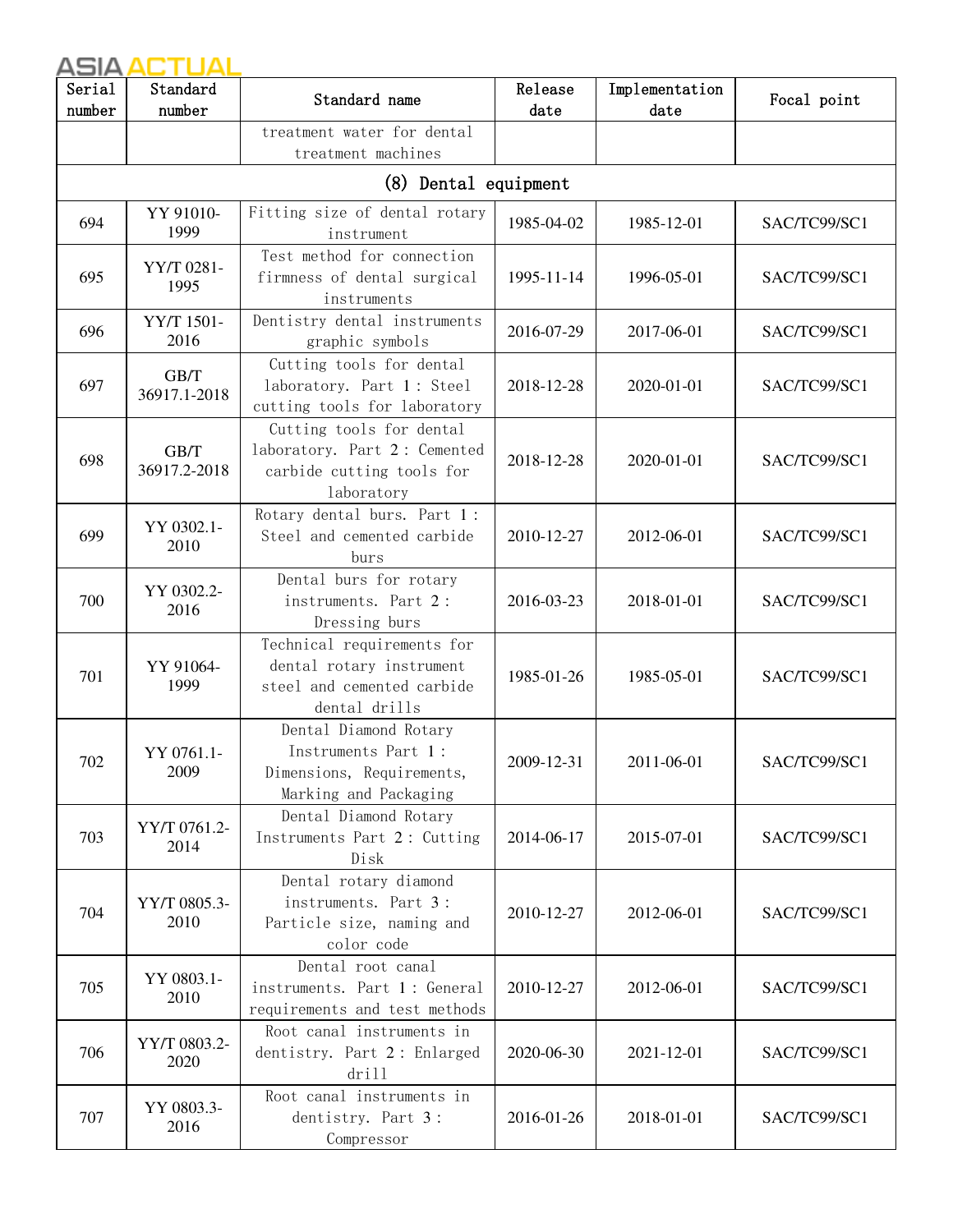| Serial | Standard             | Standard name                                                                                                                   | Release    | Implementation | Focal point  |
|--------|----------------------|---------------------------------------------------------------------------------------------------------------------------------|------------|----------------|--------------|
| number | number               |                                                                                                                                 | date       | date           |              |
| 708    | YY/T 0803.4-<br>2015 | Root canal instruments in<br>dentistry. Part 4: Auxiliary<br>instruments                                                        | 2015-03-02 | 2016-01-01     | SAC/TC99/SC1 |
| 709    | YY/T 0803.5-<br>2016 | Dental root canal<br>instruments. Part 5: Shaping<br>and cleaning instruments                                                   | 2016-07-29 | 2017-06-01     | SAC/TC99/SC1 |
| 710    | YY/T 0275-<br>2011   | Dental filling device                                                                                                           | 2011-12-31 | 2013-06-01     | SAC/TC94     |
| 711    | YY/T 0873.1-<br>2013 | Digital coding system for<br>dental rotary instruments.<br>Part 1: General<br>characteristics                                   | 2013-10-21 | 2014-10-01     | SAC/TC99/SC1 |
| 712    | YY/T 0873.2-<br>2014 | Digital coding system for<br>dental rotary instruments.<br>Part 2: Shape                                                        | 2014-06-17 | 2015-07-01     | SAC/TC99/SC1 |
| 713    | YY/T 0873.3-<br>2014 | Digital coding system for<br>dental rotary instruments.<br>Part 3: Characteristics of<br>burs and cutting tools                 | 2014-06-17 | 2015-07-01     | SAC/TC99/SC1 |
| 714    | YY/T 0873.4-<br>2014 | Digital coding system for<br>dental rotary instruments.<br>Part 4: Characteristics of<br>diamond instruments                    | 2014-06-17 | 2015-07-01     | SAC/TC99/SC1 |
| 715    | YY/T 0873.5-<br>2014 | Digital coding system for<br>dental rotary instruments.<br>Part 5: Characteristics of<br>root canal instruments                 | 2014-06-17 | 2015-07-01     | SAC/TC99/SC1 |
| 716    | YY/T 0873.6-<br>2015 | Dentistry (Science) Digital<br>Encoding System of Rotating<br>Instruments Part 6:<br>Characteristics of Grinding<br>Instruments | 2015-03-02 | 2016-01-01     | SAC/TC99/SC1 |
| 717    | YY/T 0873.7-<br>2014 | Digital coding system for<br>dental rotary instruments.<br>Part 7: Characteristics of<br>mandrels and special<br>instruments    | 2014-06-17 | 2015-07-01     | SAC/TC99/SC1 |
| 718    | YY/T 0913-<br>2015   | Mandrel for dental rotary<br>instrument                                                                                         | 2015-03-02 | 2016-01-01     | SAC/TC99/SC1 |
| 719    | YY/T 0967.1-<br>2015 | Dental Rotary Instrument Pole<br>Part 1: Metal Pole                                                                             | 2015-03-02 | 2016-01-01     | SAC/TC99/SC1 |
| 720    | YY/T 0967.2-<br>2015 | Dental Rotary Instrument Pole<br>Part 2: Plastic Pole                                                                           | 2015-03-02 | 2016-01-01     | SAC/TC99/SC1 |
| 721    | YY/T 0967.3-<br>2016 | Dental rotating instrument<br>rods. Part 3 : Ceramic rods                                                                       | 2016-07-29 | 2017-06-01     | SAC/TC99/SC1 |
| 722    | YY/T 1011-<br>2014   | Dental Rotary<br>Instruments - Nominal<br>Diameter and Marking                                                                  | 2014-06-17 | 2015-07-01     | SAC/TC99/SC1 |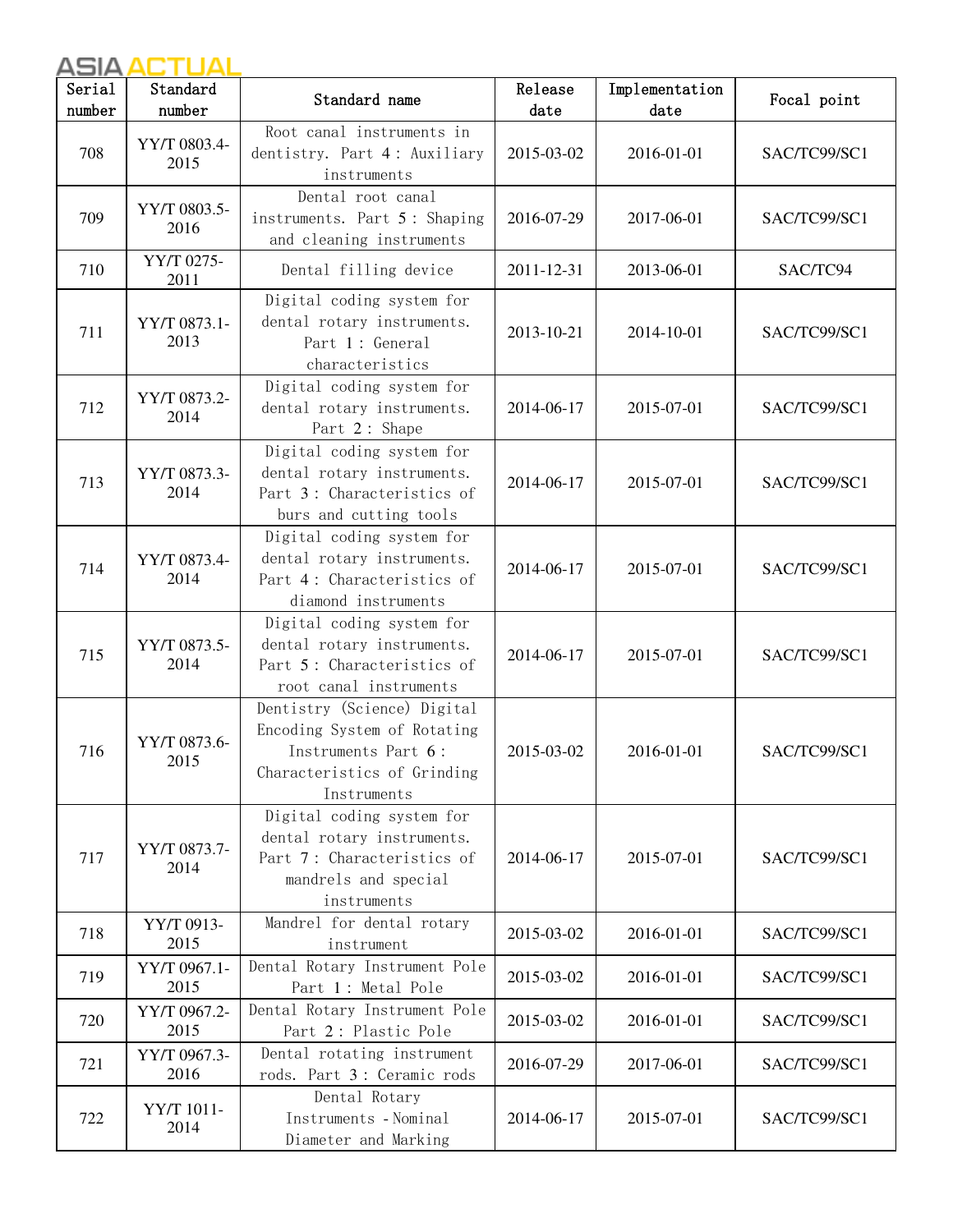| Serial | Standard             | Standard name                                                                                           | Release    | Implementation | Focal point  |
|--------|----------------------|---------------------------------------------------------------------------------------------------------|------------|----------------|--------------|
| number | number               |                                                                                                         | date       | date           |              |
| 723    | YY/T 0874-<br>2013   | Test methods for dental<br>rotating instruments                                                         | 2013-10-21 | 2014-10-01     | SAC/TC99/SC1 |
| 724    | YY/T 1604-<br>2018   | Dental Rotary Polishing<br>Equipment                                                                    | 2018-01-19 | 2019-01-01     | SAC/TC99/SC1 |
| 725    | YY/T 1014-<br>2021   | Dental Probe                                                                                            | 2021-03-09 | 2022-04-01     | SAC/TC99/SC1 |
| 726    | YY/T 1284.1-<br>2015 | Dental forceps. Part 1:<br>General requirements                                                         | 2015-03-02 | 2016-01-01     | SAC/TC99/SC1 |
| 727    | YY/T 1284.2-<br>2015 | Dental Tweezers Part 2:<br>Double Curved Type                                                           | 2015-03-02 | 2016-01-01     | SAC/TC99/SC1 |
| 728    | YY/T 1284.3-<br>2015 | Dental forceps Part 3:<br>Single curved type                                                            | 2015-03-02 | 2016-01-01     | SAC/TC99/SC1 |
| 729    | YY/T 1486-<br>2016   | General requirements for<br>dental implant equipment and<br>related auxiliary equipment<br>in dentistry | 2016-07-29 | 2017-06-01     | SAC/TC99/SC1 |
| 730    | YY/T 1487.1-<br>2016 | Dentistry. Dental rubber dam<br>technique. Part 1 : Punch                                               | 2016-07-29 | 2017-06-01     | SAC/TC99/SC1 |
| 731    | YY/T 1487.2-<br>2018 | Dentistry. Dental rubber dam<br>equipment. Part 2: Clamps                                               | 2018-09-21 | 2019-09-26     | SAC/TC99/SC1 |
| 732    | YY/T 1614-<br>2018   | Apertures of rotating<br>instruments such as disc-<br>shaped and wheel-shaped<br>dentistry              | 2018-09-28 | 2019-10-01     | SAC/TC99/SC1 |
| 733    | YY/T 1622.1-<br>2018 | Dental Periodontal Probe<br>Part 1: General Requirements                                                | 2018-11-07 | 2019-11-01     | SAC/TC99/SC1 |
| 734    | YY/T 1683-<br>2019   | Dental Chisels                                                                                          | 2019-10-23 | 2021-04-01     | SAC/TC99/SC1 |
| 735    | YY/T 1693-<br>2020   | Dentistry Maxillary Sinus<br>Membrane Lifter                                                            | 2020-02-26 | 2021-09-01     | SAC/TC99/SC1 |
| 736    | YY/T 1696-<br>2020   | Dental shaping knife                                                                                    | 2020-06-30 | 2021-12-01     | SAC/TC99/SC1 |
| 737    | YY/T 1756-<br>2021   | Dentistry reusable<br>periodontal ligament<br>injection holder                                          | 2021-03-09 | 2022-04-01     | SAC/TC99/SC1 |
| 738    | YY/T 0274-<br>2011   | Tooth scraper                                                                                           | 2011-12-31 | 2013-06-01     | SAC/TC94     |
| 739    | YY/T 0170-<br>2011   | Tooth elevator                                                                                          | 2011-12-31 | 2013-06-01     | SAC/TC94     |
|        |                      | $(9)$ 0ther                                                                                             |            |                |              |
| 740    | GB/T 36108-<br>2018  | Technical requirements<br>of CAD software for dental<br>fixation                                        | 2018-03-15 | 2018-10-01     | SAC/TC99     |
| 741    | GB/T 39111-<br>2020  | Technical requirements for<br>dental model 3D scanner                                                   | 2020-10-14 | 2021-10-01     | SAC/TC99     |
| 742    | YY 0711-<br>2009     | Dental Moisture Absorbent<br>Paper Tip                                                                  | 2009-12-30 | 2011-06-01     | SAC/TC99     |
| 743    | YY/T 0516-<br>2009   | Dental EDTA root canal<br>lubricating / cleaning agent                                                  | 2009-12-30 | 2011-06-01     | SAC/TC99     |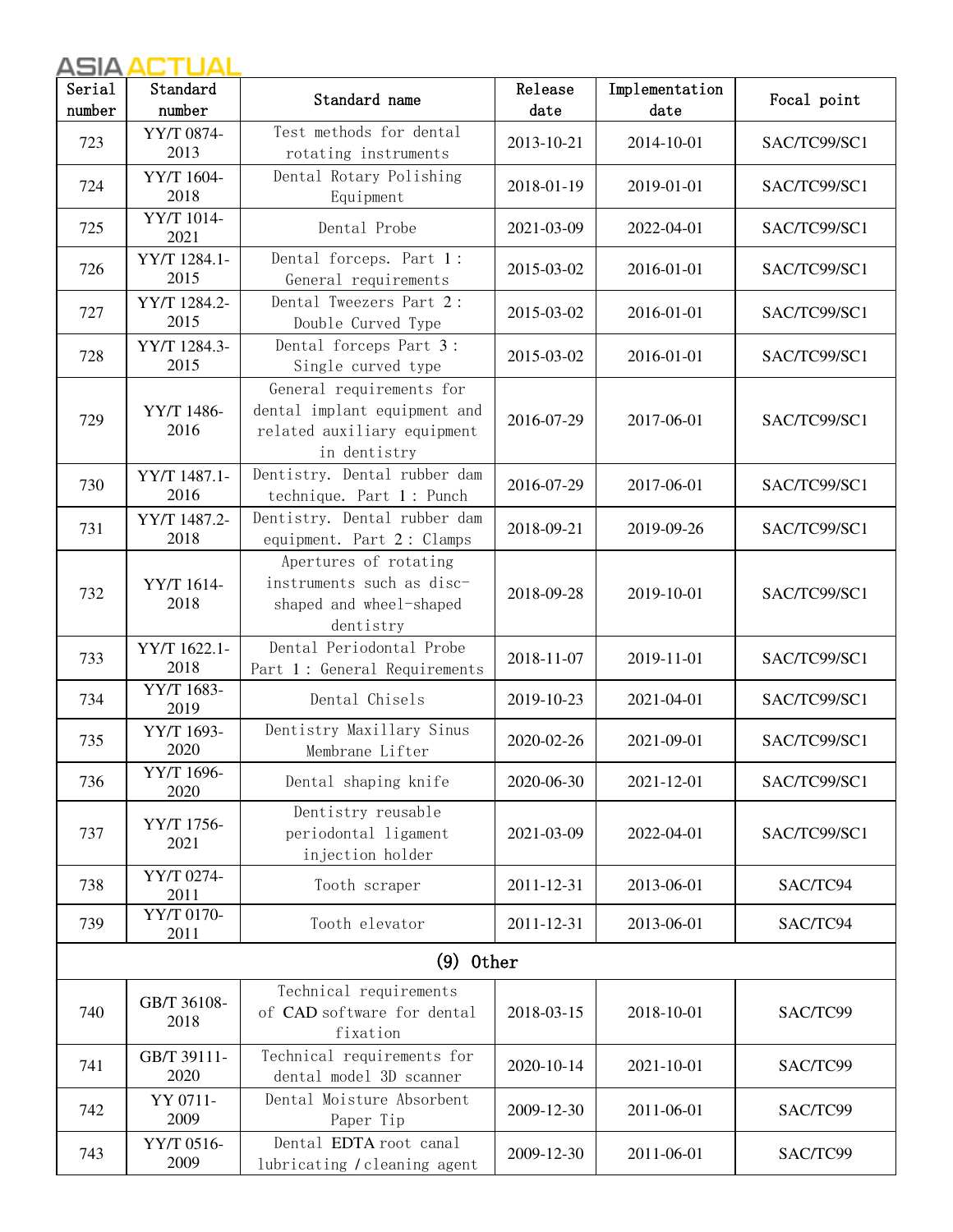| Serial<br>number | Standard<br>number | Standard name                                                                                                                 | Release<br>date  | Implementation<br>date | Focal point |
|------------------|--------------------|-------------------------------------------------------------------------------------------------------------------------------|------------------|------------------------|-------------|
| 744              | YY/T 1702-<br>2020 | Dental Additive Manufacturing<br>Laser Selective Melting of<br>Metal Materials for Oral<br>Fixation and Mobile<br>Restoration | $2020 - 02 - 21$ | $2021 - 01 - 01$       | SAC/TC99    |

# Seven, infusion, blood transfusion, blood sampling, drainage

#### equipment

| Serial<br>number                    | Standard<br>number    | Standard name                                                                                                                                | Release<br>$_{\text{date}}$ | Implementation<br>date | Focal point |  |  |
|-------------------------------------|-----------------------|----------------------------------------------------------------------------------------------------------------------------------------------|-----------------------------|------------------------|-------------|--|--|
| (1) Professional and general fields |                       |                                                                                                                                              |                             |                        |             |  |  |
| 745                                 | GB/T 14233.1-<br>2008 | Medical transfusion, blood<br>transfusion, and injection<br>equipment inspection<br>methods. Part 1: Chemical<br>analysis methods            | 2008-11-03                  | 2009-10-01             | SAC/TC106   |  |  |
| 746                                 | GB/T 14233.2-<br>2005 | Medical transfusion, blood<br>transfusion, and injection<br>equipment inspection<br>methods. Part 2: Biological<br>test methods              | 2005-11-17                  | 2006-05-01             | SAC/TC106   |  |  |
| 747                                 | YY/T 0926-<br>2014    | Quantitative analysis<br>of bis(2-ethylhexyl)<br>phthalate (DEHP)<br>in medical polyvinyl<br>chloride medical devices                        | 2014-06-14                  | 2015-07-01             | SAC/TC106   |  |  |
| 748                                 | YY/T 0927-<br>2014    | Guidelines for the<br>determination of bis( $2$ -<br>ethylhexyl) phthalate<br>(DEHP) dissolution<br>in polyvinyl chloride<br>medical devices | 2014-06-14                  | 2015-07-01             | SAC/TC106   |  |  |
| 749                                 | YY/T 1550.1-<br>2017  | Guide for research on<br>compatibility of single-use<br>infusion devices and drugs.<br>Part 1: Research on drug<br>adsorption                | 2017-02-28                  | 2018-01-01             | SAC/TC106   |  |  |
| 750                                 | YY/T 1550.2-<br>2019  | Guide for research on<br>compatibility of single-use<br>infusion devices and drugs.<br>Part 2: Research on known<br>leachables               | 2019-07-24                  | 2020-08-01             | SAC/TC106   |  |  |
| 751                                 | YY/T 1556-<br>2017    | Inspection method for<br>particle contamination of<br>medical infusion, blood                                                                | 2017-03-28                  | 2018-04-01             | SAC/TC106   |  |  |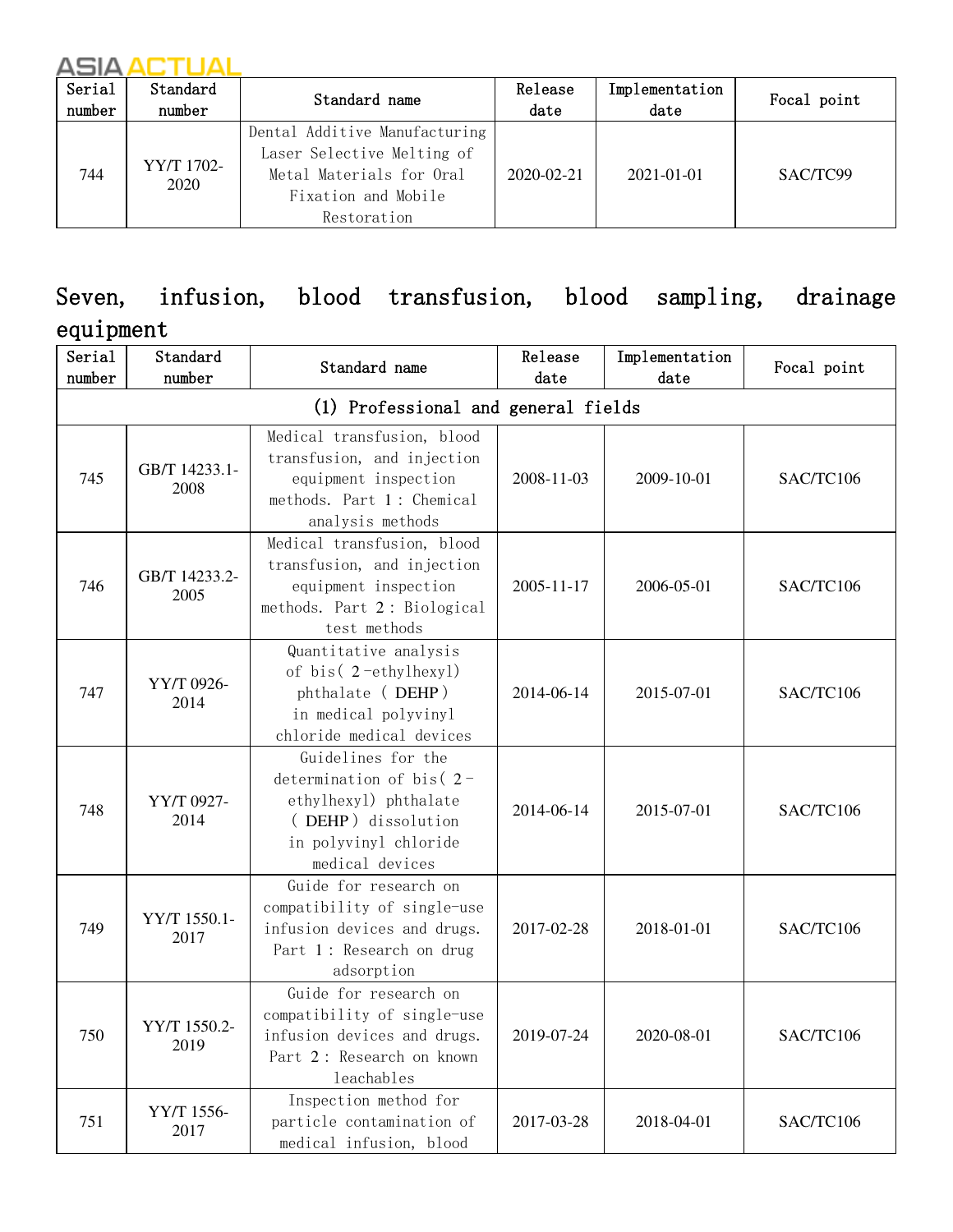| Serial | Standard             | Standard name                                                                                                                                | Release    | Implementation | Focal point     |
|--------|----------------------|----------------------------------------------------------------------------------------------------------------------------------------------|------------|----------------|-----------------|
| number | number               |                                                                                                                                              | date       | date           |                 |
|        |                      | transfusion and injection<br>equipment                                                                                                       |            |                |                 |
| 752    | YY/T 1639-<br>2018   | Method for determination of<br>residual amount<br>of diphenylmethane<br>diisocyanate (MDI)<br>in disposable polyurethane<br>infusion devices | 2018-12-20 | 2020-01-01     | SAC/TC106       |
| 753    | YY/T 1658-<br>2019   | Method for measuring the<br>amount of cyclohexanone<br>dissolved in blood<br>transfusion apparatus                                           | 2019-05-31 | 2020-06-01     | SAC/TC106       |
| 754    | YY/T 1690-<br>2020   | Method for<br>determination of $2-$<br>chloroethanol residue<br>in disposable polyvinyl<br>chloride infusion equipment                       | 2020-02-21 | 2021-01-01     | SAC/TC106       |
| 755    | YY/T 0031-<br>2008   | Silicone rubber tubing and<br>elastic parts for infusion<br>and blood transfusion                                                            | 2008-10-17 | 2009-10-01     | SAC/TC106       |
| 756    | YY/T 0114-<br>2008   | Special polyethylene<br>materials for medical<br>infusion, blood transfusion<br>and injection equipment                                      | 2008-10-17 | 2010-01-01     | SAC/TC106       |
| 757    | YY/T 0242-<br>2007   | Polypropylene special<br>materials for medical<br>infusion, blood transfusion<br>and injection equipment                                     | 2007-07-02 | 2008-03-01     | SAC/TC106       |
| 758    | YY/T 1628-<br>2019   | Polyvinyl chloride pellets<br>for medical infusion and<br>blood transfusion equipment                                                        | 2019-05-31 | 2019-09-01     | SAC/TC106       |
| 759    | YY/T 0770.1-<br>2009 | Filter materials for medical<br>infusion and infusion<br>equipment.<br>Part 1: Medical liquid<br>filter materials                            | 2009-12-30 | 2011-06-01     | SAC/TC106       |
| 760    | YY/T 0770.2-<br>2009 | Filter materials for medical<br>infusion and infusion<br>equipment. Part 2: Air<br>filter materials                                          | 2009-12-30 | 2011-06-01     | SAC/TC106       |
| 761    | YY/T 0806-<br>2010   | Polycarbonate special<br>materials for medical<br>infusion, blood transfusion,<br>injection and other medical<br>equipment                   | 2010-12-27 | 2012-06-01     | SAC/TC106       |
| 762    | YY/T 0818.1-<br>2010 | Standard Guide for Medical<br>Silicone Rubber Elastomers,<br>Gels, Foams Part 1:                                                             | 2010-12-27 | 2012-06-01     | Shandong Center |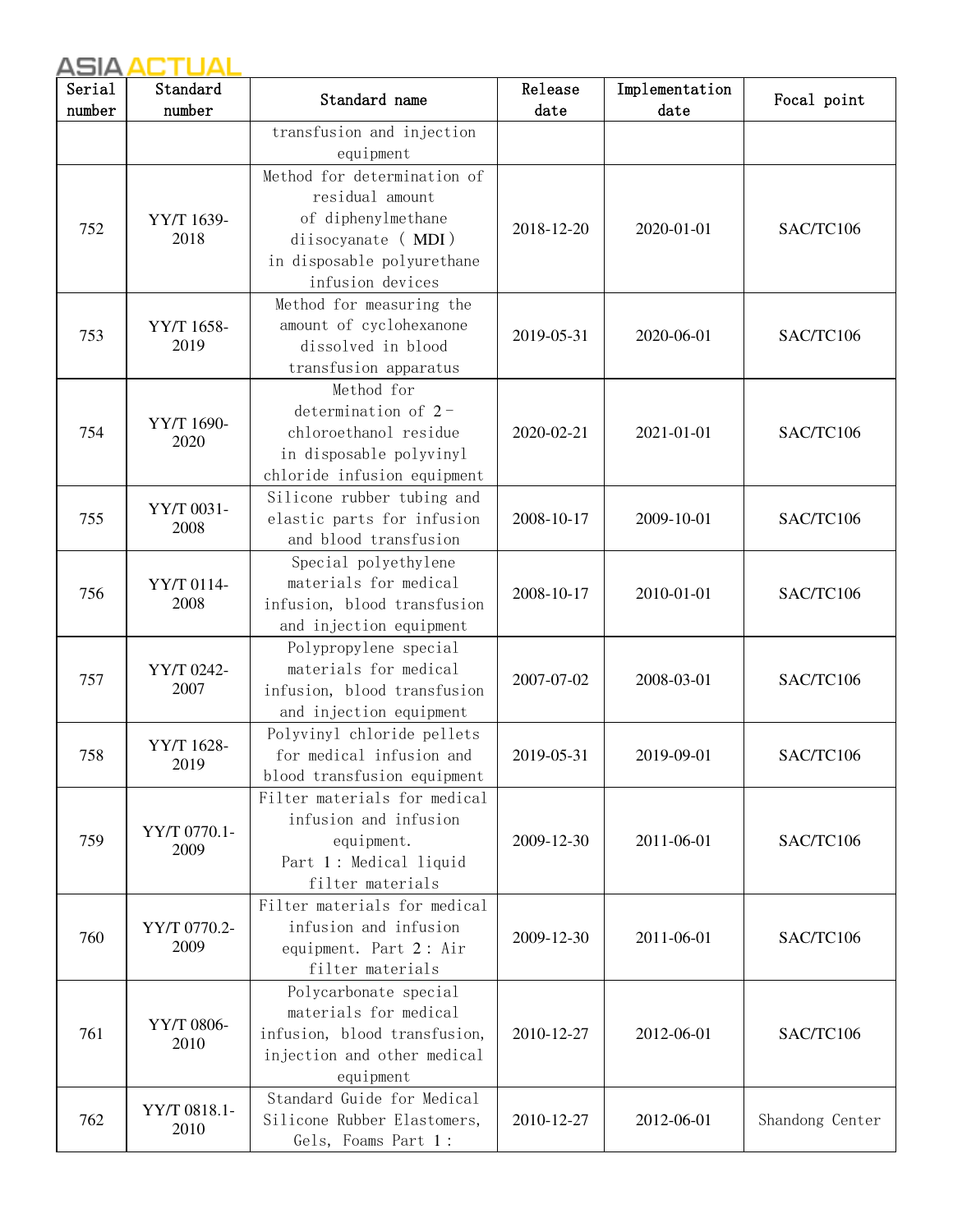| Serial<br>number | Standard<br>number    | Standard name                                                                                                            | Release<br>date | Implementation<br>date | Focal point     |
|------------------|-----------------------|--------------------------------------------------------------------------------------------------------------------------|-----------------|------------------------|-----------------|
|                  |                       | Composition and Uncured<br>Materials                                                                                     |                 |                        |                 |
| 763              | YY/T 0818.2-<br>2010  | Standard Guide for Medical<br>Silicone Rubber Elastomers,<br>Gels and Foams Part 2:<br>Crosslinking and Fabrication      | 2010-12-27      | 2012-06-01             | Shandong Center |
| 764              | YY/T 1288-<br>2015    | Nylon blood filter for<br>disposable blood transfusion<br>equipment                                                      | 2015-03-02      | 2016-01-01             | SAC/TC106       |
| 765              | YY/T 1617-<br>2018    | Polyvinyl chloride<br>calendered film for blood<br>bag                                                                   | 2018-11-07      | 2019-11-01             | SAC/TC106       |
| 766              | YY/T 0916.1-<br>2014  | Small aperture connectors<br>for medical liquids and<br>gases. Part 1: General<br>requirements                           | 2014-06-17      | 2015-07-01             | SAC/TC106       |
| 767              | YY/T 0916.20-<br>2019 | Small-aperture connectors<br>for medical liquids and<br>gases. Part 20: General<br>test methods                          | 2019-07-24      | 2020-08-01             | SAC/TC106       |
| 768              | YY/T 1557-<br>2017    | Special thermoplastic<br>polyurethane materials for<br>medical infusion, blood<br>transfusion and injection<br>equipment | 2017-03-28      | 2018-04-01             | SAC/TC106       |
|                  |                       | (2) Infusion apparatus                                                                                                   |                 |                        |                 |
| 769              | GB 8368-2018          | Gravity infusion type of<br>disposable infusion set                                                                      | 2018-03-15      | 2021-04-01             | SAC/TC106       |
| 770              | GB 18671-2009         | Disposable intravenous<br>infusion needle                                                                                | 2009-05-06      | 2010-03-01             | SAC/TC106       |
| 771              | YY 0286.1-<br>2019    | Dedicated infusion set<br>Part 1: Disposable<br>microporous filter infusion<br>set                                       | 2019-05-31      | 2020-12-01             | SAC/TC106       |
| 772              | YY 0286.2-<br>2006    | Special infusion set.<br>Part 2: Burette type<br>infusion set for single use.<br>Gravity infusion set                    | 2006-04-19      | 2007-04-01             | SAC/TC106       |
| 773              | YY 0286.3-<br>2017    | Dedicated infusion set<br>Part 3: Disposable light-<br>proof infusion set                                                | 2017-07-17      | 2019-01-01             | SAC/TC106       |
| 774              | YY/T 0286.4-<br>2020  | Special infusion sets.<br>Part 4: Infusion sets for<br>single-use pressure infusion<br>equipment                         | 2020-06-30      | 2021-06-01             | SAC/TC106       |
| 775              | YY/T 0286.5-<br>2021  | Special infusion sets.<br>Part 5: Disposable bottle<br>and bag infusion sets                                             | 2021-03-09      | 2022-04-01             | SAC/TC106       |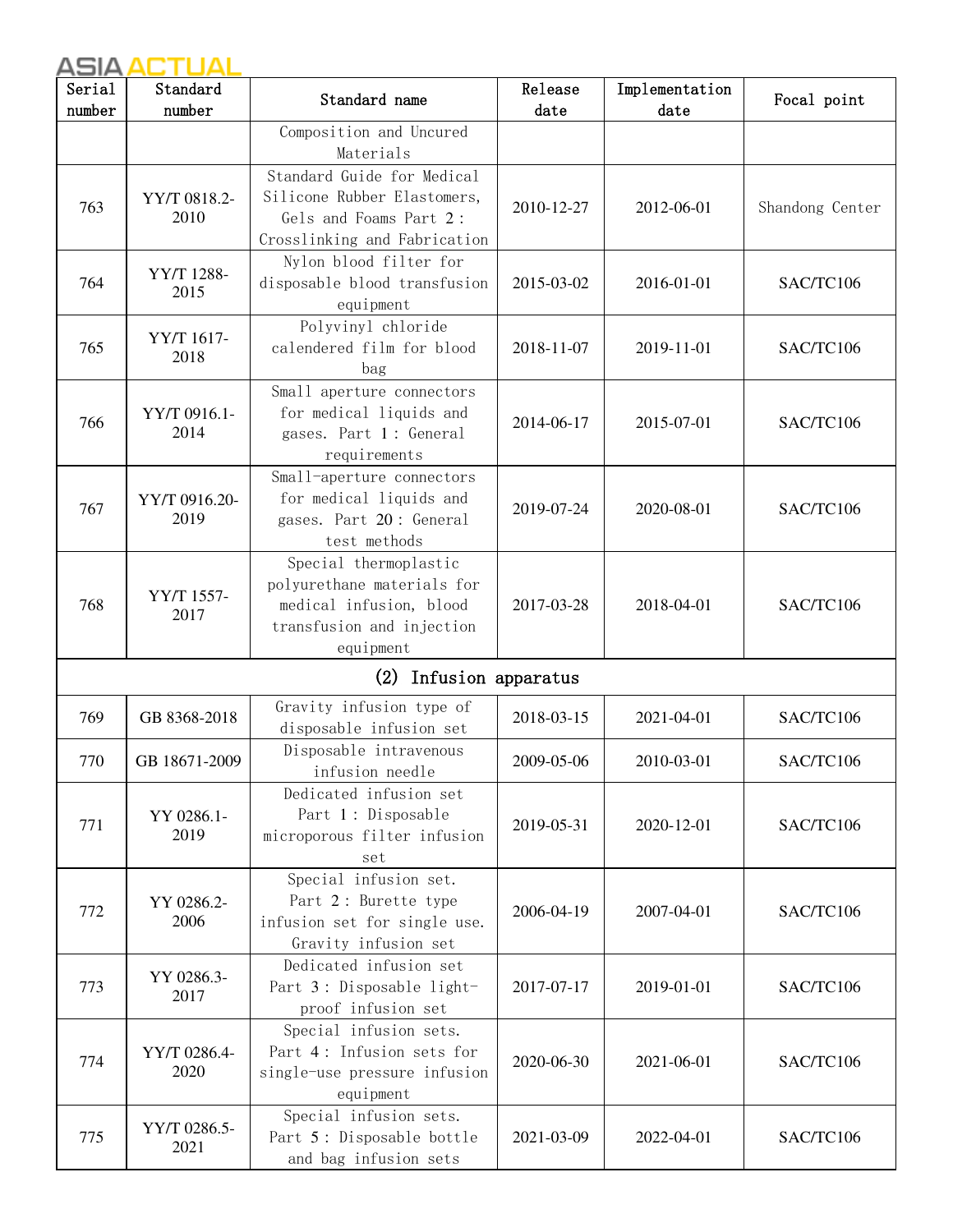| Serial<br>number | Standard<br>number   | Standard name                                                                                                       | Release<br>date | Implementation<br>date | Focal point |
|------------------|----------------------|---------------------------------------------------------------------------------------------------------------------|-----------------|------------------------|-------------|
| 776              | YY/T 0286.6-<br>2020 | Special infusion set.<br>Part 6: One-time use scale<br>flow-regulated infusion set                                  | 2020-03-31      | 2021-04-01             | SAC/TC106   |
| 777              | YY 0332-2011         | Implantable drug delivery<br>device                                                                                 | 2011-12-31      | 2013-06-01             | SAC/TC106   |
| 778              | YY 0451-2010         | Non-electrically driven<br>portable infusion pump for<br>single use                                                 | 2010-12-27      | 2012-06-01             | SAC/TC106   |
| 779              | YY 0581.1-<br>2011   | Infusion connector part 1:<br>piercing connector (heparin<br>cap)                                                   | 2011-12-31      | 2013-06-01             | SAC/TC106   |
| 780              | YY 0581.2-<br>2011   | Infusion connector part 2:<br>Needleless connector                                                                  | 2011-12-31      | 2013-06-01             | SAC/TC106   |
| 781              | YY 0585.1-<br>2019   | Disposable fluid circuits<br>and accessories for pressure<br>infusion equipment. Part 1:<br>Fluid circuits          | 2019-05-31      | 2020-12-01             | SAC/TC106   |
| 782              | YY 0585.2-<br>2019   | Disposable fluid circuits<br>and accessories for pressure<br>infusion equipment. Part 2:<br>Accessories             | 2019-05-31      | 2020-12-01             | SAC/TC106   |
| 783              | YY 0585.3-<br>2018   | Disposable fluid circuits<br>and accessories for pressure<br>infusion equipment. Part 3:<br>Filters                 | 2018-11-07      | 2020-05-01             | SAC/TC106   |
| 784              | YY 0585.4-<br>2009   | Disposable fluid circuits<br>and accessories for pressure<br>infusion devices. Part 4:<br>Backflow prevention valve | 2009-12-30      | 2011-06-01             | SAC/TC106   |
| 785              | YY 0881-2013         | Dedicated needle for<br>disposable implantable drug<br>delivery device                                              | 2013-10-21      | 2014-10-01             | SAC/TC106   |
| 786              | YY 1282-2016         | Disposable intravenous<br>indwelling needle                                                                         | 2016-03-23      | 2018-01-01             | SAC/TC106   |
| 787              | YY/T 0582.1-<br>2005 | Infusion bottle suspension<br>device. Part 1: Disposable<br>suspension device                                       | 2005-12-07      | 2006-12-01             | SAC/TC106   |
| 788              | YY/T 0582.2-<br>2005 | Infusion bottle suspension<br>device. Part 2: Multi-<br>purpose suspension device                                   | 2005-12-07      | 2006-12-01             | SAC/TC106   |
| 789              | YY/T 0611-<br>2020   | One-time use intravenous<br>nutrition infusion bag                                                                  | 2020-09-27      | 2021-09-01             | SAC/TC106   |
| 790              | YY/T 0614-<br>2017   | Single-use high-pressure<br>radiography syringe and<br>accessories                                                  | 2017-02-28      | 2018-01-01             | SAC/TC106   |
| 791              | YY/T 1291-<br>2016   | Subcutaneous infusion set<br>for disposable insulin pump                                                            | 2016-03-23      | 2017-01-01             | SAC/TC106   |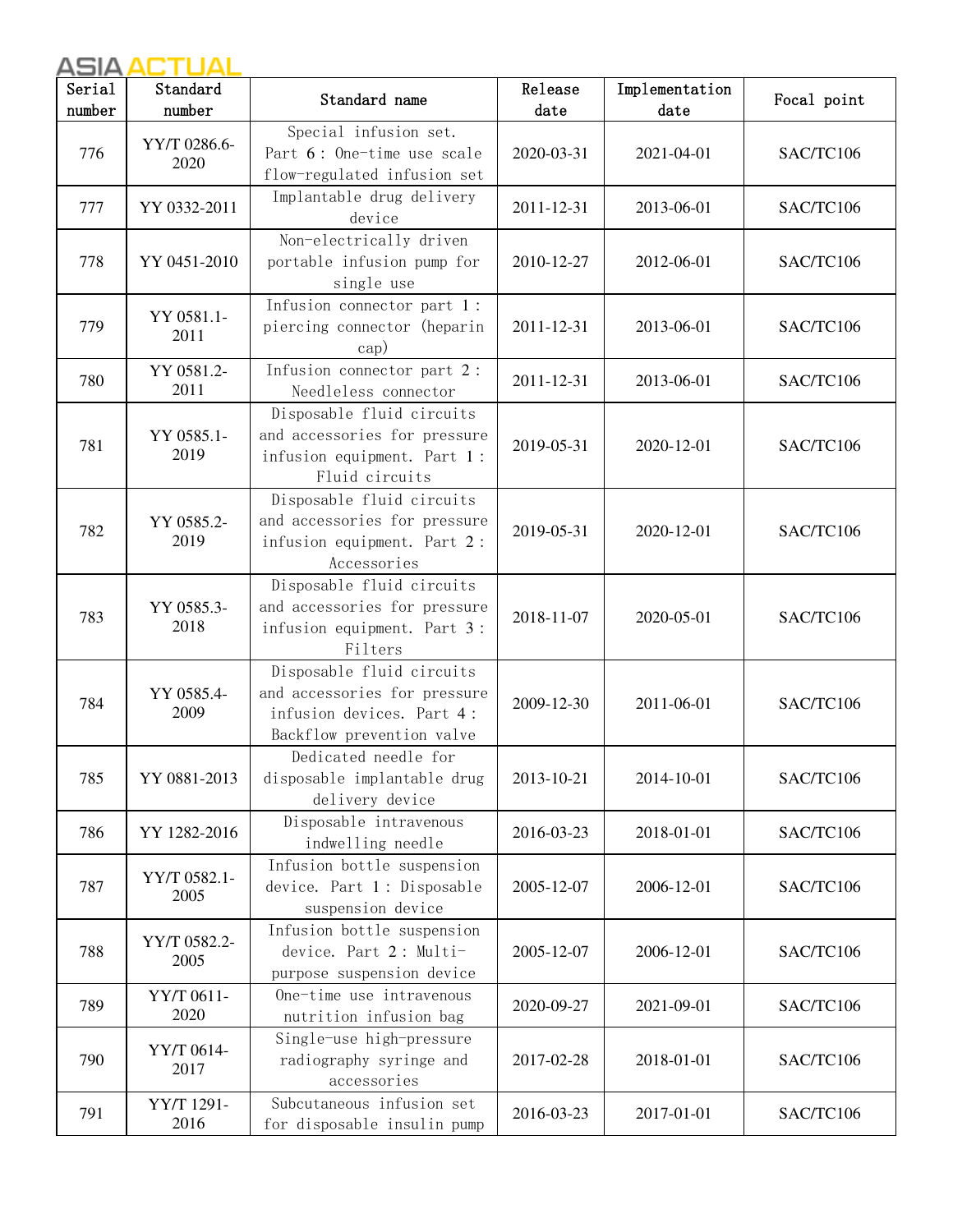| Serial | Standard             | Standard name                                                                                                                       | Release    | Implementation | Focal point |
|--------|----------------------|-------------------------------------------------------------------------------------------------------------------------------------|------------|----------------|-------------|
| number | number               |                                                                                                                                     | date       | date           |             |
| 792    | YY 0804-2010         | Infusion transfer device<br>requirements and<br>experimental methods                                                                | 2010-12-27 | 2012-06-01     | SAC/TC106   |
| 793    | YY/T 0918-<br>2014   | Test method for bacterial<br>retention of liquid medicine<br>filter membrane and liquid<br>medicine filter                          | 2014-06-17 | 2015-07-01     | SAC/TC106   |
| 794    | YY/T 0923-<br>2014   | Microbial invasion test<br>method for needleless<br>interface of liquid circuit<br>and blood circuit                                | 2014-06-17 | 2015-07-01     | SAC/TC106   |
| 795    | YY/T 0929.1-<br>2014 | Sterile filter for infusion.<br>Part 1: Integrity test of<br>medical liquid filter                                                  | 2014-06-17 | 2015-07-01     | SAC/TC106   |
| 796    | YY/T 0929.2-<br>2018 | Infusion liquid filter<br>of 2 parts: a nominal pore<br>size of 1.2 [mu] m Test<br>Method trapped liquid filter<br>Candida albicans | 2018-12-20 | 2020-01-01     | SAC/TC106   |
| 797    | YY/T 1551.1-<br>2017 | Air filters for transfusion<br>and blood transfusion<br>apparatus. Part 1: Test<br>method for aerosol bacteria<br>retention         | 2017-02-28 | 2018-01-01     | SAC/TC106   |
| 798    | YY/T 1551.2-<br>2017 | Air filters for transfusion<br>and blood transfusion<br>equipment. Part 2: Test<br>method for liquid bacteria<br>retention          | 2017-02-28 | 2018-01-01     | SAC/TC106   |
| 799    | YY/T 1551.3-<br>2017 | Air filters for infusion and<br>blood transfusion apparatus.<br>Part 3: Integrity test<br>method                                    | 2017-02-28 | 2018-01-01     | SAC/TC106   |
| 800    | YY/T 1648-<br>2019   | Correlation method between<br>bubble point pressure and<br>bacteria retention ability<br>of filter for infusion<br>equipment        | 2019-05-31 | 2020-06-01     | SAC/TC106   |
|        |                      | (3) Blood transfusion and blood collection equipment                                                                                |            |                |             |
| 801    | GB 19335-2003        | General technical conditions<br>for single-use blood circuit<br>products                                                            | 2003-10-20 | 2004-04-01     | SAC/TC106   |
| 802    | GB 8369.1-<br>2019   | Blood transfusion set for<br>single use. Part 1: Gravity<br>blood transfusion                                                       | 2019-10-14 | 2021-05-01     | SAC/TC106   |
| 803    | GB 8369.2-<br>2020   | Blood transfusion set for<br>single use. Part 2:                                                                                    | 2020-11-17 | 2022-06-01     | SAC/TC106   |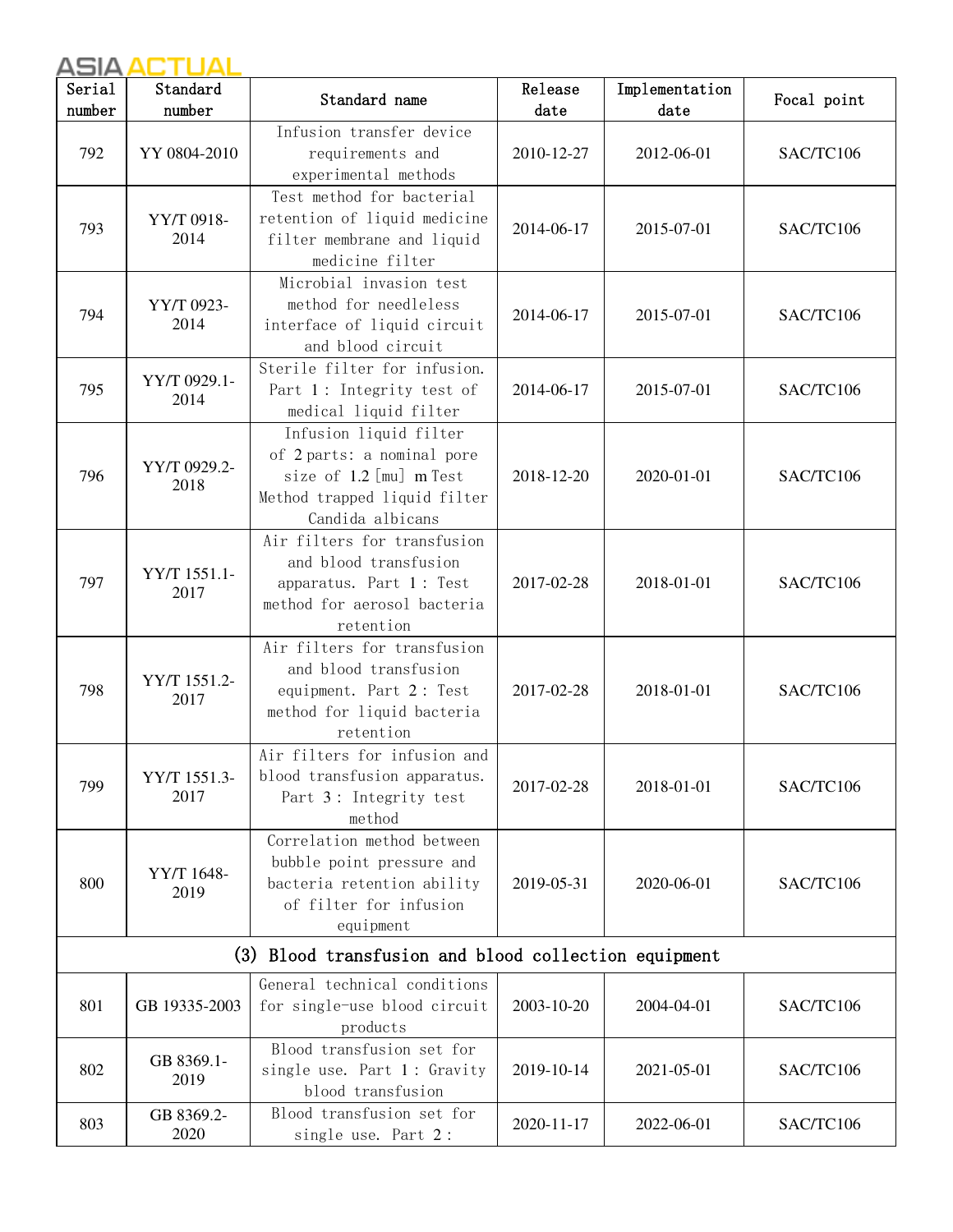| Pressure blood transfusion<br>equipment<br>Human blood and blood<br>components bag-type plastic<br>GB 14232.1-<br>804<br>2020-07-23<br>SAC/TC106<br>2022-02-01<br>2020<br>containers. Part 1:<br>Traditional blood bags<br>Human blood and blood<br>components bag-type plastic<br>GB/T 14232.2-<br>805<br>containers. Part 2:<br>2015-12-10<br>2016-09-01<br>SAC/TC106<br>2015<br>Graphical symbols for labels<br>and instructions for use<br>Bag-type plastic containers<br>for human blood and blood<br>GB 14232.3-<br>806<br>2011-12-30<br>2012-12-01<br>SAC/TC106<br>components.<br>2011<br>Part 3: Blood bag system<br>with special components<br>Disposable blood container<br>for ultraviolet radiation<br>807<br>YY 0327-2002<br>2002-01-07<br>2002-04-01<br>SAC/TC106<br>therapy<br>Single-use leukocyte-<br>2010-12-01<br>SAC/TC106<br>808<br>YY 0329-2009<br>2009-06-16<br>removing filter<br>Disposable centrifugal cup<br>type blood component<br>SAC/TC106<br>809<br>YY 0584-2005<br>2005-12-07<br>2006-12-01<br>separator<br>Single use centrifugal bag<br>810<br>YY 0613-2007<br>type blood component<br>2007-07-02<br>2008-08-01<br>SAC/TC106<br>separator<br>Disposable blood and blood<br>component virus inactivation<br>YY 0765.1-<br>equipment. Part 1:<br>811<br>2009-12-30<br>2011-06-01<br>SAC/TC106<br>2009<br>Methylene blue virus<br>inactivation equipment<br>Disposable human arterial<br>812<br>blood sample collector<br>YY 0612-2007<br>2007-07-02<br>2008-08-01<br>SAC/TC106<br>(arterial blood gas needle)<br>Single-use centrifugal<br>YY/T 0326-<br>813<br>2017-05-02<br>2018-04-01<br>SAC/TC106<br>2017<br>plasma separator<br>Single-use arteriovenous<br>YY/T 0328-<br>814<br>2016-01-01<br>2015-03-02<br>SAC/TC106<br>2015<br>puncture<br>Medical plasma virus<br>YY/T 1510-<br>815<br>2017-03-28<br>2018-04-01<br>SAC/TC106<br>2017<br>inactivation box<br>Disposable autologous blood<br>processing equipment.<br>YY/T 1566.1-<br>816<br>2017-07-17<br>2018-07-01<br>SAC/TC106<br>2017<br>Part 1: Centrifuge cup type<br>blood cell recovery device<br>One-time use micro blood<br>YY/T 0289-<br>817<br>1996-08-12<br>1997-02-01<br>SAC/TC106 | Serial | Standard | Standard name      | Release | Implementation | Focal point |
|-------------------------------------------------------------------------------------------------------------------------------------------------------------------------------------------------------------------------------------------------------------------------------------------------------------------------------------------------------------------------------------------------------------------------------------------------------------------------------------------------------------------------------------------------------------------------------------------------------------------------------------------------------------------------------------------------------------------------------------------------------------------------------------------------------------------------------------------------------------------------------------------------------------------------------------------------------------------------------------------------------------------------------------------------------------------------------------------------------------------------------------------------------------------------------------------------------------------------------------------------------------------------------------------------------------------------------------------------------------------------------------------------------------------------------------------------------------------------------------------------------------------------------------------------------------------------------------------------------------------------------------------------------------------------------------------------------------------------------------------------------------------------------------------------------------------------------------------------------------------------------------------------------------------------------------------------------------------------------------------------------------------------------------------------------------------------------------------------------------------------------------------------------------------------------------------|--------|----------|--------------------|---------|----------------|-------------|
|                                                                                                                                                                                                                                                                                                                                                                                                                                                                                                                                                                                                                                                                                                                                                                                                                                                                                                                                                                                                                                                                                                                                                                                                                                                                                                                                                                                                                                                                                                                                                                                                                                                                                                                                                                                                                                                                                                                                                                                                                                                                                                                                                                                           | number | number   |                    | date    | date           |             |
|                                                                                                                                                                                                                                                                                                                                                                                                                                                                                                                                                                                                                                                                                                                                                                                                                                                                                                                                                                                                                                                                                                                                                                                                                                                                                                                                                                                                                                                                                                                                                                                                                                                                                                                                                                                                                                                                                                                                                                                                                                                                                                                                                                                           |        |          |                    |         |                |             |
|                                                                                                                                                                                                                                                                                                                                                                                                                                                                                                                                                                                                                                                                                                                                                                                                                                                                                                                                                                                                                                                                                                                                                                                                                                                                                                                                                                                                                                                                                                                                                                                                                                                                                                                                                                                                                                                                                                                                                                                                                                                                                                                                                                                           |        |          |                    |         |                |             |
|                                                                                                                                                                                                                                                                                                                                                                                                                                                                                                                                                                                                                                                                                                                                                                                                                                                                                                                                                                                                                                                                                                                                                                                                                                                                                                                                                                                                                                                                                                                                                                                                                                                                                                                                                                                                                                                                                                                                                                                                                                                                                                                                                                                           |        |          |                    |         |                |             |
|                                                                                                                                                                                                                                                                                                                                                                                                                                                                                                                                                                                                                                                                                                                                                                                                                                                                                                                                                                                                                                                                                                                                                                                                                                                                                                                                                                                                                                                                                                                                                                                                                                                                                                                                                                                                                                                                                                                                                                                                                                                                                                                                                                                           |        |          |                    |         |                |             |
|                                                                                                                                                                                                                                                                                                                                                                                                                                                                                                                                                                                                                                                                                                                                                                                                                                                                                                                                                                                                                                                                                                                                                                                                                                                                                                                                                                                                                                                                                                                                                                                                                                                                                                                                                                                                                                                                                                                                                                                                                                                                                                                                                                                           |        |          |                    |         |                |             |
|                                                                                                                                                                                                                                                                                                                                                                                                                                                                                                                                                                                                                                                                                                                                                                                                                                                                                                                                                                                                                                                                                                                                                                                                                                                                                                                                                                                                                                                                                                                                                                                                                                                                                                                                                                                                                                                                                                                                                                                                                                                                                                                                                                                           |        |          |                    |         |                |             |
|                                                                                                                                                                                                                                                                                                                                                                                                                                                                                                                                                                                                                                                                                                                                                                                                                                                                                                                                                                                                                                                                                                                                                                                                                                                                                                                                                                                                                                                                                                                                                                                                                                                                                                                                                                                                                                                                                                                                                                                                                                                                                                                                                                                           |        |          |                    |         |                |             |
|                                                                                                                                                                                                                                                                                                                                                                                                                                                                                                                                                                                                                                                                                                                                                                                                                                                                                                                                                                                                                                                                                                                                                                                                                                                                                                                                                                                                                                                                                                                                                                                                                                                                                                                                                                                                                                                                                                                                                                                                                                                                                                                                                                                           |        |          |                    |         |                |             |
|                                                                                                                                                                                                                                                                                                                                                                                                                                                                                                                                                                                                                                                                                                                                                                                                                                                                                                                                                                                                                                                                                                                                                                                                                                                                                                                                                                                                                                                                                                                                                                                                                                                                                                                                                                                                                                                                                                                                                                                                                                                                                                                                                                                           |        |          |                    |         |                |             |
|                                                                                                                                                                                                                                                                                                                                                                                                                                                                                                                                                                                                                                                                                                                                                                                                                                                                                                                                                                                                                                                                                                                                                                                                                                                                                                                                                                                                                                                                                                                                                                                                                                                                                                                                                                                                                                                                                                                                                                                                                                                                                                                                                                                           |        |          |                    |         |                |             |
|                                                                                                                                                                                                                                                                                                                                                                                                                                                                                                                                                                                                                                                                                                                                                                                                                                                                                                                                                                                                                                                                                                                                                                                                                                                                                                                                                                                                                                                                                                                                                                                                                                                                                                                                                                                                                                                                                                                                                                                                                                                                                                                                                                                           |        |          |                    |         |                |             |
|                                                                                                                                                                                                                                                                                                                                                                                                                                                                                                                                                                                                                                                                                                                                                                                                                                                                                                                                                                                                                                                                                                                                                                                                                                                                                                                                                                                                                                                                                                                                                                                                                                                                                                                                                                                                                                                                                                                                                                                                                                                                                                                                                                                           |        |          |                    |         |                |             |
|                                                                                                                                                                                                                                                                                                                                                                                                                                                                                                                                                                                                                                                                                                                                                                                                                                                                                                                                                                                                                                                                                                                                                                                                                                                                                                                                                                                                                                                                                                                                                                                                                                                                                                                                                                                                                                                                                                                                                                                                                                                                                                                                                                                           |        |          |                    |         |                |             |
|                                                                                                                                                                                                                                                                                                                                                                                                                                                                                                                                                                                                                                                                                                                                                                                                                                                                                                                                                                                                                                                                                                                                                                                                                                                                                                                                                                                                                                                                                                                                                                                                                                                                                                                                                                                                                                                                                                                                                                                                                                                                                                                                                                                           |        |          |                    |         |                |             |
|                                                                                                                                                                                                                                                                                                                                                                                                                                                                                                                                                                                                                                                                                                                                                                                                                                                                                                                                                                                                                                                                                                                                                                                                                                                                                                                                                                                                                                                                                                                                                                                                                                                                                                                                                                                                                                                                                                                                                                                                                                                                                                                                                                                           |        |          |                    |         |                |             |
|                                                                                                                                                                                                                                                                                                                                                                                                                                                                                                                                                                                                                                                                                                                                                                                                                                                                                                                                                                                                                                                                                                                                                                                                                                                                                                                                                                                                                                                                                                                                                                                                                                                                                                                                                                                                                                                                                                                                                                                                                                                                                                                                                                                           |        |          |                    |         |                |             |
|                                                                                                                                                                                                                                                                                                                                                                                                                                                                                                                                                                                                                                                                                                                                                                                                                                                                                                                                                                                                                                                                                                                                                                                                                                                                                                                                                                                                                                                                                                                                                                                                                                                                                                                                                                                                                                                                                                                                                                                                                                                                                                                                                                                           |        |          |                    |         |                |             |
|                                                                                                                                                                                                                                                                                                                                                                                                                                                                                                                                                                                                                                                                                                                                                                                                                                                                                                                                                                                                                                                                                                                                                                                                                                                                                                                                                                                                                                                                                                                                                                                                                                                                                                                                                                                                                                                                                                                                                                                                                                                                                                                                                                                           |        |          |                    |         |                |             |
|                                                                                                                                                                                                                                                                                                                                                                                                                                                                                                                                                                                                                                                                                                                                                                                                                                                                                                                                                                                                                                                                                                                                                                                                                                                                                                                                                                                                                                                                                                                                                                                                                                                                                                                                                                                                                                                                                                                                                                                                                                                                                                                                                                                           |        |          |                    |         |                |             |
|                                                                                                                                                                                                                                                                                                                                                                                                                                                                                                                                                                                                                                                                                                                                                                                                                                                                                                                                                                                                                                                                                                                                                                                                                                                                                                                                                                                                                                                                                                                                                                                                                                                                                                                                                                                                                                                                                                                                                                                                                                                                                                                                                                                           |        |          |                    |         |                |             |
|                                                                                                                                                                                                                                                                                                                                                                                                                                                                                                                                                                                                                                                                                                                                                                                                                                                                                                                                                                                                                                                                                                                                                                                                                                                                                                                                                                                                                                                                                                                                                                                                                                                                                                                                                                                                                                                                                                                                                                                                                                                                                                                                                                                           |        |          |                    |         |                |             |
|                                                                                                                                                                                                                                                                                                                                                                                                                                                                                                                                                                                                                                                                                                                                                                                                                                                                                                                                                                                                                                                                                                                                                                                                                                                                                                                                                                                                                                                                                                                                                                                                                                                                                                                                                                                                                                                                                                                                                                                                                                                                                                                                                                                           |        |          |                    |         |                |             |
|                                                                                                                                                                                                                                                                                                                                                                                                                                                                                                                                                                                                                                                                                                                                                                                                                                                                                                                                                                                                                                                                                                                                                                                                                                                                                                                                                                                                                                                                                                                                                                                                                                                                                                                                                                                                                                                                                                                                                                                                                                                                                                                                                                                           |        |          |                    |         |                |             |
|                                                                                                                                                                                                                                                                                                                                                                                                                                                                                                                                                                                                                                                                                                                                                                                                                                                                                                                                                                                                                                                                                                                                                                                                                                                                                                                                                                                                                                                                                                                                                                                                                                                                                                                                                                                                                                                                                                                                                                                                                                                                                                                                                                                           |        |          |                    |         |                |             |
|                                                                                                                                                                                                                                                                                                                                                                                                                                                                                                                                                                                                                                                                                                                                                                                                                                                                                                                                                                                                                                                                                                                                                                                                                                                                                                                                                                                                                                                                                                                                                                                                                                                                                                                                                                                                                                                                                                                                                                                                                                                                                                                                                                                           |        |          |                    |         |                |             |
|                                                                                                                                                                                                                                                                                                                                                                                                                                                                                                                                                                                                                                                                                                                                                                                                                                                                                                                                                                                                                                                                                                                                                                                                                                                                                                                                                                                                                                                                                                                                                                                                                                                                                                                                                                                                                                                                                                                                                                                                                                                                                                                                                                                           |        |          |                    |         |                |             |
|                                                                                                                                                                                                                                                                                                                                                                                                                                                                                                                                                                                                                                                                                                                                                                                                                                                                                                                                                                                                                                                                                                                                                                                                                                                                                                                                                                                                                                                                                                                                                                                                                                                                                                                                                                                                                                                                                                                                                                                                                                                                                                                                                                                           |        |          |                    |         |                |             |
|                                                                                                                                                                                                                                                                                                                                                                                                                                                                                                                                                                                                                                                                                                                                                                                                                                                                                                                                                                                                                                                                                                                                                                                                                                                                                                                                                                                                                                                                                                                                                                                                                                                                                                                                                                                                                                                                                                                                                                                                                                                                                                                                                                                           |        |          |                    |         |                |             |
|                                                                                                                                                                                                                                                                                                                                                                                                                                                                                                                                                                                                                                                                                                                                                                                                                                                                                                                                                                                                                                                                                                                                                                                                                                                                                                                                                                                                                                                                                                                                                                                                                                                                                                                                                                                                                                                                                                                                                                                                                                                                                                                                                                                           |        |          |                    |         |                |             |
|                                                                                                                                                                                                                                                                                                                                                                                                                                                                                                                                                                                                                                                                                                                                                                                                                                                                                                                                                                                                                                                                                                                                                                                                                                                                                                                                                                                                                                                                                                                                                                                                                                                                                                                                                                                                                                                                                                                                                                                                                                                                                                                                                                                           |        |          |                    |         |                |             |
|                                                                                                                                                                                                                                                                                                                                                                                                                                                                                                                                                                                                                                                                                                                                                                                                                                                                                                                                                                                                                                                                                                                                                                                                                                                                                                                                                                                                                                                                                                                                                                                                                                                                                                                                                                                                                                                                                                                                                                                                                                                                                                                                                                                           |        |          |                    |         |                |             |
|                                                                                                                                                                                                                                                                                                                                                                                                                                                                                                                                                                                                                                                                                                                                                                                                                                                                                                                                                                                                                                                                                                                                                                                                                                                                                                                                                                                                                                                                                                                                                                                                                                                                                                                                                                                                                                                                                                                                                                                                                                                                                                                                                                                           |        |          |                    |         |                |             |
|                                                                                                                                                                                                                                                                                                                                                                                                                                                                                                                                                                                                                                                                                                                                                                                                                                                                                                                                                                                                                                                                                                                                                                                                                                                                                                                                                                                                                                                                                                                                                                                                                                                                                                                                                                                                                                                                                                                                                                                                                                                                                                                                                                                           |        |          |                    |         |                |             |
|                                                                                                                                                                                                                                                                                                                                                                                                                                                                                                                                                                                                                                                                                                                                                                                                                                                                                                                                                                                                                                                                                                                                                                                                                                                                                                                                                                                                                                                                                                                                                                                                                                                                                                                                                                                                                                                                                                                                                                                                                                                                                                                                                                                           |        |          |                    |         |                |             |
|                                                                                                                                                                                                                                                                                                                                                                                                                                                                                                                                                                                                                                                                                                                                                                                                                                                                                                                                                                                                                                                                                                                                                                                                                                                                                                                                                                                                                                                                                                                                                                                                                                                                                                                                                                                                                                                                                                                                                                                                                                                                                                                                                                                           |        |          |                    |         |                |             |
|                                                                                                                                                                                                                                                                                                                                                                                                                                                                                                                                                                                                                                                                                                                                                                                                                                                                                                                                                                                                                                                                                                                                                                                                                                                                                                                                                                                                                                                                                                                                                                                                                                                                                                                                                                                                                                                                                                                                                                                                                                                                                                                                                                                           |        |          |                    |         |                |             |
|                                                                                                                                                                                                                                                                                                                                                                                                                                                                                                                                                                                                                                                                                                                                                                                                                                                                                                                                                                                                                                                                                                                                                                                                                                                                                                                                                                                                                                                                                                                                                                                                                                                                                                                                                                                                                                                                                                                                                                                                                                                                                                                                                                                           |        |          |                    |         |                |             |
|                                                                                                                                                                                                                                                                                                                                                                                                                                                                                                                                                                                                                                                                                                                                                                                                                                                                                                                                                                                                                                                                                                                                                                                                                                                                                                                                                                                                                                                                                                                                                                                                                                                                                                                                                                                                                                                                                                                                                                                                                                                                                                                                                                                           |        |          |                    |         |                |             |
|                                                                                                                                                                                                                                                                                                                                                                                                                                                                                                                                                                                                                                                                                                                                                                                                                                                                                                                                                                                                                                                                                                                                                                                                                                                                                                                                                                                                                                                                                                                                                                                                                                                                                                                                                                                                                                                                                                                                                                                                                                                                                                                                                                                           |        |          |                    |         |                |             |
|                                                                                                                                                                                                                                                                                                                                                                                                                                                                                                                                                                                                                                                                                                                                                                                                                                                                                                                                                                                                                                                                                                                                                                                                                                                                                                                                                                                                                                                                                                                                                                                                                                                                                                                                                                                                                                                                                                                                                                                                                                                                                                                                                                                           |        |          |                    |         |                |             |
|                                                                                                                                                                                                                                                                                                                                                                                                                                                                                                                                                                                                                                                                                                                                                                                                                                                                                                                                                                                                                                                                                                                                                                                                                                                                                                                                                                                                                                                                                                                                                                                                                                                                                                                                                                                                                                                                                                                                                                                                                                                                                                                                                                                           |        |          |                    |         |                |             |
|                                                                                                                                                                                                                                                                                                                                                                                                                                                                                                                                                                                                                                                                                                                                                                                                                                                                                                                                                                                                                                                                                                                                                                                                                                                                                                                                                                                                                                                                                                                                                                                                                                                                                                                                                                                                                                                                                                                                                                                                                                                                                                                                                                                           |        |          |                    |         |                |             |
|                                                                                                                                                                                                                                                                                                                                                                                                                                                                                                                                                                                                                                                                                                                                                                                                                                                                                                                                                                                                                                                                                                                                                                                                                                                                                                                                                                                                                                                                                                                                                                                                                                                                                                                                                                                                                                                                                                                                                                                                                                                                                                                                                                                           |        |          |                    |         |                |             |
|                                                                                                                                                                                                                                                                                                                                                                                                                                                                                                                                                                                                                                                                                                                                                                                                                                                                                                                                                                                                                                                                                                                                                                                                                                                                                                                                                                                                                                                                                                                                                                                                                                                                                                                                                                                                                                                                                                                                                                                                                                                                                                                                                                                           |        |          |                    |         |                |             |
|                                                                                                                                                                                                                                                                                                                                                                                                                                                                                                                                                                                                                                                                                                                                                                                                                                                                                                                                                                                                                                                                                                                                                                                                                                                                                                                                                                                                                                                                                                                                                                                                                                                                                                                                                                                                                                                                                                                                                                                                                                                                                                                                                                                           |        | 1996     | collection pipette |         |                |             |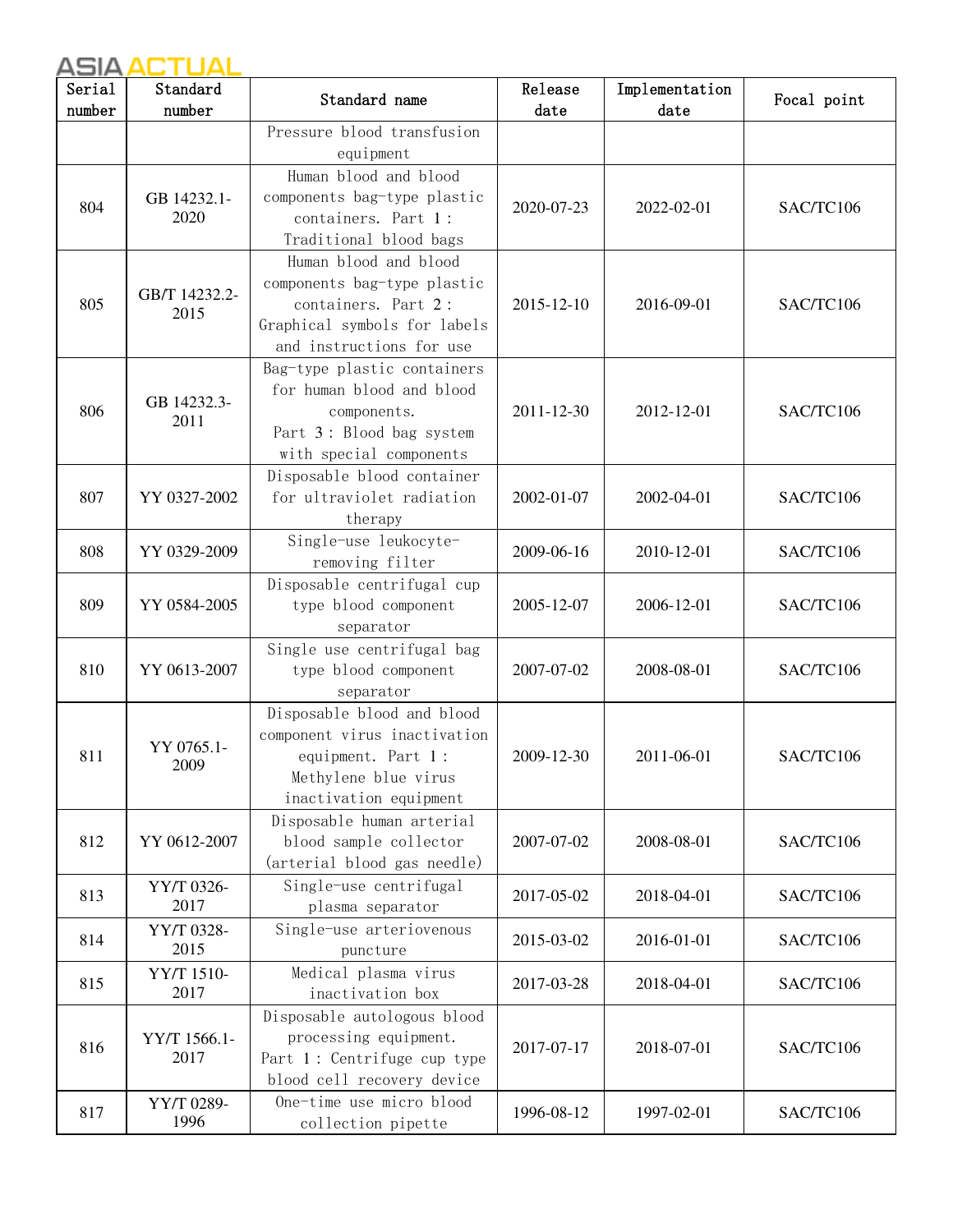| Serial<br>number | Standard<br>number   | Standard name                                                                                                                                                                                     | Release<br>date | Implementation<br>date | Focal point |
|------------------|----------------------|---------------------------------------------------------------------------------------------------------------------------------------------------------------------------------------------------|-----------------|------------------------|-------------|
| 818              | YY/T 0314-<br>2007   | Disposable human venous<br>blood sample collection<br>container                                                                                                                                   | 2007-07-02      | 2008-08-01             | SAC/TC106   |
| 819              | YY/T 0617-<br>2007   | Disposable human peripheral<br>blood sample collection<br>container                                                                                                                               | 2007-07-02      | 2008-03-01             | SAC/TC106   |
| 820              | YY/T 1618-<br>2018   | Disposable human venous<br>blood sample collection<br>needle                                                                                                                                      | 2018-09-28      | 2019-10-01             | SAC/TC95    |
| 821              | YY/T 1286.1-<br>2015 | Performance of platelet<br>storage bags. Part 1:<br>Determination of air<br>permeability of membrane<br>materials. Differential<br>pressure method                                                | 2015-03-02      | 2016-01-01             | SAC/TC106   |
| 822              | YY/T 1286.2-<br>2016 | Platelet storage bag<br>performance. Part 2:<br>Guidelines for evaluating<br>platelet storage performance                                                                                         | 2016-01-26      | 2017-01-01             | SAC/TC106   |
| 823              | YY/T 1631.1-<br>2018 | Determination of<br>compatibility between blood<br>transfusion set and blood<br>components. Part 1:<br>Evaluation of residual blood<br>components                                                 | 2018-12-20      | 2020-01-01             | SAC/TC106   |
| 824              | YY/T 1631.2-<br>2020 | Determination of<br>compatibility between blood<br>transfusion set and blood<br>components. Part 2:<br>Evaluation of blood<br>component damage                                                    | 2020-09-27      | 2021-09-01             | SAC/TC106   |
| 825              | YY/T 1416.1-<br>2016 | The method for determining<br>the dosage in the disposable<br>human venous blood sample<br>collection container.<br>Part 1:<br>${\small \texttt{Ethylenediaminetetraacetic}}$<br>acid (EDTA) salt | 2016-03-23      | 2017-01-01             | SAC/TC106   |
| 826              | YY/T 1416.2-<br>2016 | Method for determination of<br>additive dose in disposable<br>human venous blood sample<br>collection container.<br>Part 2: Sodium citrate                                                        | 2016-01-26      | 2017-01-01             | SAC/TC106   |
| 827              | YY/T 1416.3-<br>2016 | The method of measuring the<br>additive dose in the<br>disposable human venous<br>blood sample collection<br>container. Part 3: Heparin                                                           | 2016-07-29      | 2017-06-01             | SAC/TC106   |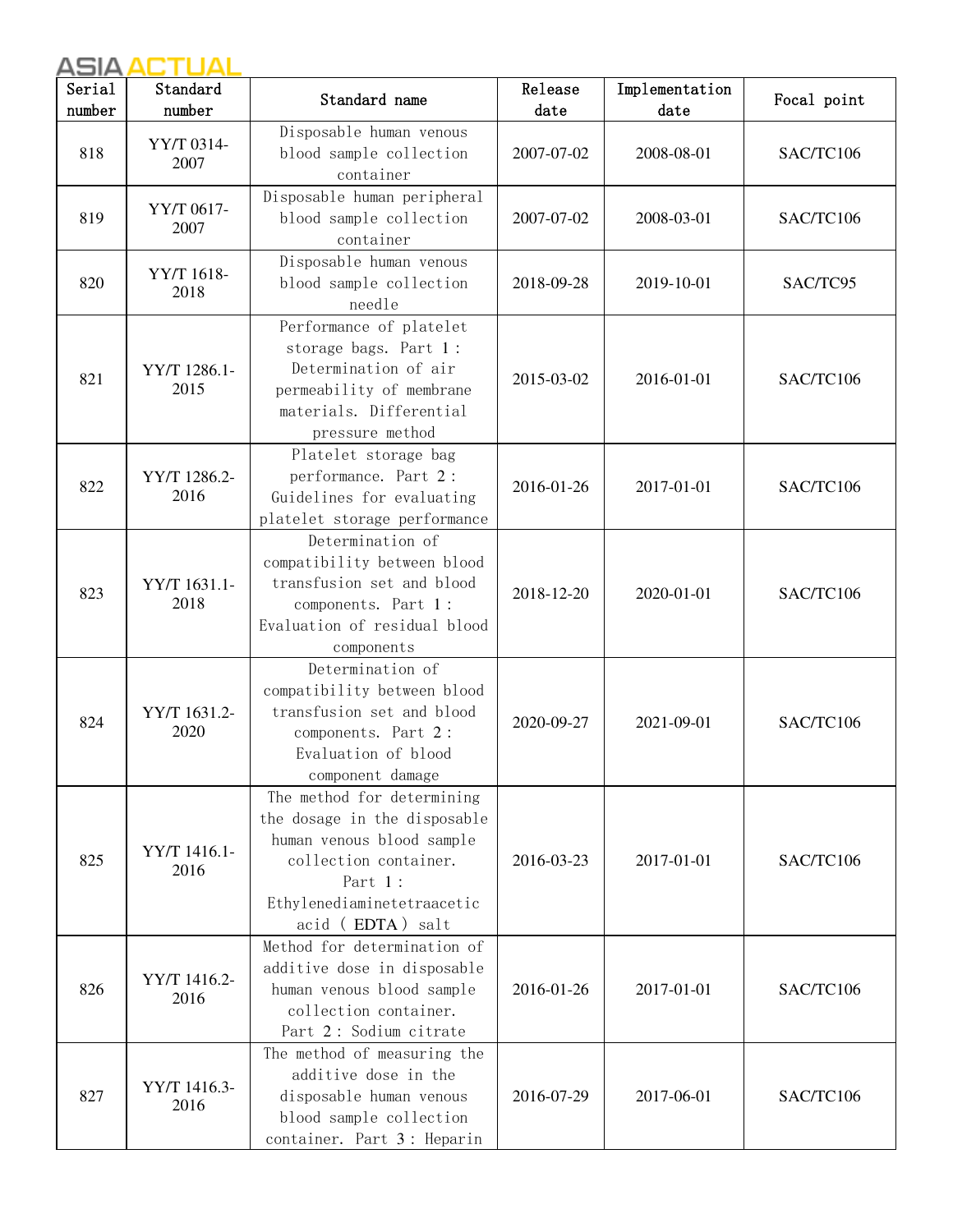| Serial<br>number | Standard<br>number     | Standard name                                                                                                                                   | Release<br>date | Implementation<br>date | Focal point |  |  |  |
|------------------|------------------------|-------------------------------------------------------------------------------------------------------------------------------------------------|-----------------|------------------------|-------------|--|--|--|
| 828              | YY/T 1416.4-<br>2016   | Method for determination of<br>additive dose in disposable<br>human venous blood sample<br>collection container.<br>Part 4: Fluoride            | 2016-07-29      | 2017-06-01             | SAC/TC106   |  |  |  |
| 829              | YY/T 1416.5-<br>2021   | Method for determination of<br>additive dose in disposable<br>human venous blood sample<br>collection container.<br>Part 5: Glycine             | 2021-03-09      | 2022-04-01             | SAC/TC106   |  |  |  |
| 830              | YY/T 1416.6-<br>2021   | Method for determination of<br>additive dose in disposable<br>human venous blood sample<br>collection container.<br>Part 6: Imidazolidinyl urea | 2021-03-09      | 2022-04-01             | SAC/TC106   |  |  |  |
|                  | (4) Drainage equipment |                                                                                                                                                 |                 |                        |             |  |  |  |
| 831              | YY/T 0583.1-<br>2015   | One-time use thoracic<br>drainage device Part 1:<br>Water-sealed type                                                                           | 2015-03-02      | 2016-01-01             | SAC/TC106   |  |  |  |
| 832              | YY/T 0583.2-<br>2016   | One-time use thoracic<br>drainage device Part 2: Dry<br>seal valve type                                                                         | 2016-03-23      | 2017-01-01             | SAC/TC106   |  |  |  |
| 833              | YY/T 1287.1-<br>2016   | Extracranial drainage system<br>Part 1: Craniocentesis<br>external drainage collection<br>device                                                | 2016-03-23      | 2017-01-01             | SAC/TC106   |  |  |  |
| 834              | YY/T 1287.2-<br>2016   | Extracranial drainage system<br>Part 2: Lumbar puncture and<br>external drainage collection<br>device for cerebrospinal<br>fluid                | 2016-01-26      | 2017-01-01             | SAC/TC106   |  |  |  |
| 835              | YY/T 1287.3-<br>2016   | Extracranial drainage<br>system. Part 3:<br>Extracranial drainage<br>catheter                                                                   | 2016-01-26      | 2017-01-01             | SAC/TC106   |  |  |  |

# 8. Biological evaluation of nanomaterials

| Serial<br>number | Standard<br>number | Standard name                                                                                                              | Release<br>date  | Implementation<br>date | Focal point              |
|------------------|--------------------|----------------------------------------------------------------------------------------------------------------------------|------------------|------------------------|--------------------------|
| 836              | YY/T 0993-<br>2015 | Nanomaterials for biological<br>evaluation of medical<br>devices: in vitro<br>cytotoxicity test (MTT test<br>and LDH test) | $2015 - 03 - 02$ | 2016-01-01             | Central<br>Procuratorate |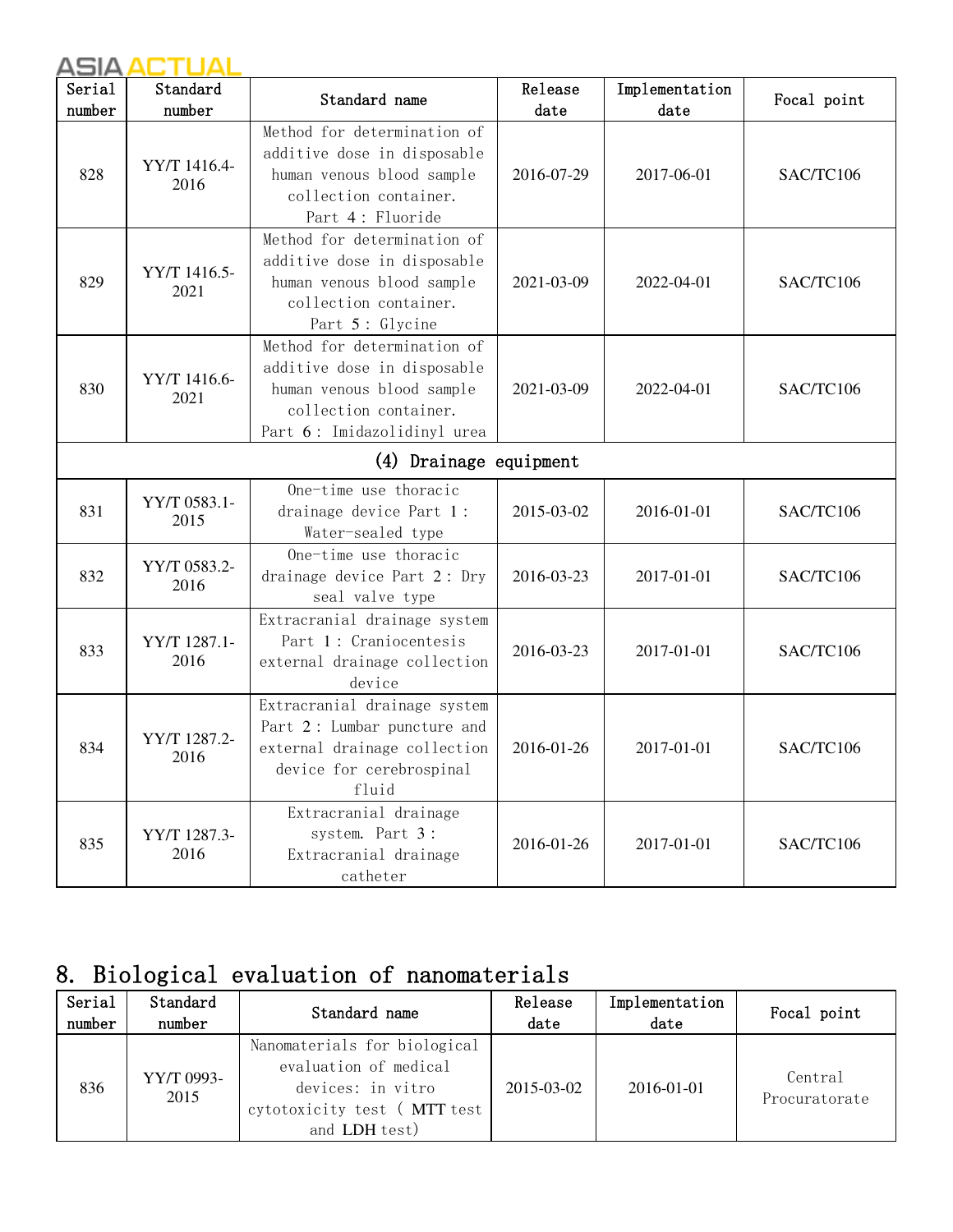| 837 | YY/T 1295-<br>2015 | Biological Evaluation of<br>Medical Devices<br>Nanomaterials: Bacterial<br>Endotoxin Test | 2015-03-02 | 2016-01-01 | Central<br>Procuratorate |
|-----|--------------------|-------------------------------------------------------------------------------------------|------------|------------|--------------------------|
| 838 | YY/T 1532-<br>2017 | Hemolysis test of<br>nanomaterials in biological<br>evaluation of medical<br>devices      | 2017-03-28 | 2018-04-01 | Central<br>Procuratorate |

#### 9. Assisted reproductive medical equipment

| Serial<br>number | Standard<br>number | Standard name                                                                                                                              | Release<br>date | Implementation<br>date | Focal point              |
|------------------|--------------------|--------------------------------------------------------------------------------------------------------------------------------------------|-----------------|------------------------|--------------------------|
| 839              | YY/T 0995-<br>2015 | Terms and definitions of<br>medical devices used in<br>human assisted reproductive<br>technology                                           | 2015-03-02      | 2016-01-01             | Central<br>Procuratorate |
| 840              | YY/T 1434-<br>2016 | In Vitro Mouse Embryo Test<br>of Medical Devices for Human<br>In Vitro Assisted<br>Reproductive Technology                                 | 2016-01-26      | 2017-01-01             | Central<br>Procuratorate |
| 841              | YY/T 1535-<br>2017 | Biological Evaluation of<br>Human Sperm Survival Test<br>for Medical Devices Used in<br>Human In vitro Assisted<br>Reproductive Technology | 2017-03-28      | 2018-04-01             | Central<br>Procuratorate |
| 842              | YY/T 1688-<br>2021 | Methods for staining and<br>counting blastocysts of<br>medical devices for human<br>assisted reproductive<br>technology                    | 2021-03-09      | 2022-04-01             | Central<br>Procuratorate |
| 843              | YY/T 1698-<br>2020 | Needle for assisted<br>reproductive puncture and<br>egg retrieval                                                                          | 2020-06-30      | 2021-06-01             | Central<br>Procuratorate |
| 844              | YY/T 1718-<br>2020 | Embryo transfer catheters<br>for medical devices used in<br>human external assisted<br>reproductive technology                             | 2020-03-31      | 2021-04-01             | Central<br>Procuratorate |
| 845              | YY/T 1695-<br>2020 | Detection method of amino<br>acid in culture liquid of<br>medical device for human<br>assisted reproductive<br>technology                  | 2020-03-31      | 2021-04-01             | Central<br>Procuratorate |

### 10. Medical additive manufacturing technology and medical equipment

| Serial | Standard |                  | Kelease | 1mp<br>lementation |                            |
|--------|----------|------------------|---------|--------------------|----------------------------|
| number | number   | name<br>Standard | date    | date               | point<br><sup>ч</sup> оса⊥ |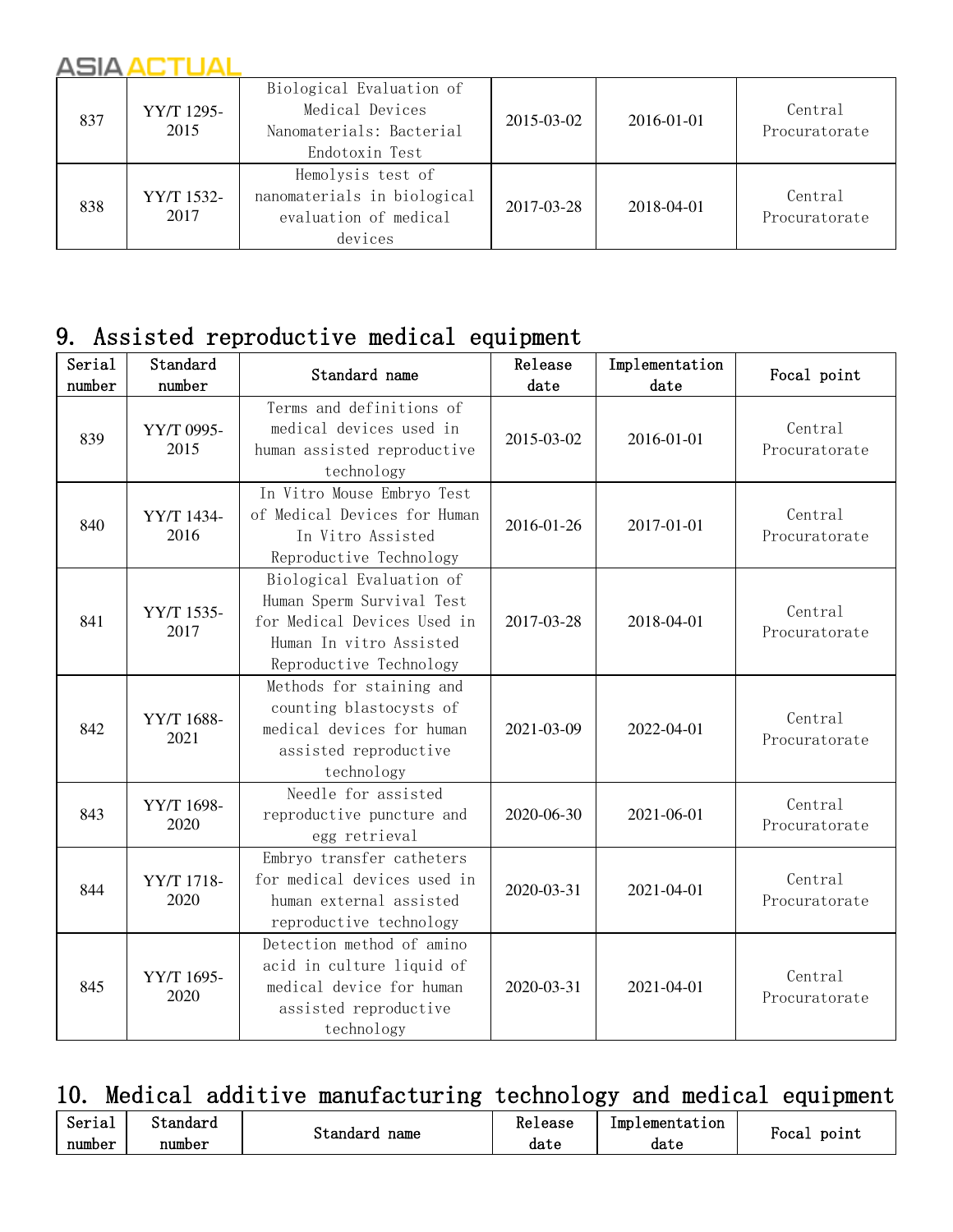# 11. Medical biological protection

| Serial<br>number | Standard<br>number | Standard name                                                                                                                                                                             | Release<br>date | Implementation<br>date | Focal point    |  |  |
|------------------|--------------------|-------------------------------------------------------------------------------------------------------------------------------------------------------------------------------------------|-----------------|------------------------|----------------|--|--|
|                  | (1) Medical masks  |                                                                                                                                                                                           |                 |                        |                |  |  |
| 847              | GB 19083-<br>2010  | Technical requirements for<br>medical protective masks                                                                                                                                    | 2010-09-02      | 2011-08-01             | Beijing Office |  |  |
| 848              | YY 0469-2011       | Medical surgical mask                                                                                                                                                                     | 2011-12-31      | 2013-06-01             | Beijing Office |  |  |
| 849              | YY/T 0969-<br>2013 | Disposable medical mask                                                                                                                                                                   | 2013-10-21      | 2014-10-01             | Beijing Office |  |  |
| 850              | YY/T 0691-<br>2008 | Infectious pathogen<br>protective equipment medical<br>mask anti-synthetic blood<br>penetration test method<br>(fixed volume, horizontal<br>jet)                                          | 2008-10-17      | 2010-01-01             | Beijing Office |  |  |
| 851              | YY/T 0866-<br>2011 | Test method for total leakage<br>rate of medical protective<br>masks                                                                                                                      | 2011-12-31      | 2013-06-01             | Beijing Office |  |  |
| 852              | YY/T 1497-<br>2016 | Medical protective mask<br>material virus filtration<br>efficiency evaluation test<br>method Phi-X174 bacteriophage<br>test method                                                        | 2016-07-29      | 2017-06-01             | Beijing Office |  |  |
|                  |                    | (2)<br>Medical protective clothing                                                                                                                                                        |                 |                        |                |  |  |
| 853              | GB 19082-<br>2009  | Technical requirements for<br>medical disposable protective<br>clothing                                                                                                                   | 2009-05-06      | 2010-03-01             | Beijing Office |  |  |
| 854              | YY/T 1799-<br>2020 | Technical requirements for<br>reusable medical protective<br>clothing                                                                                                                     | 2020-12-22      | 2021-01-01             | Beijing Office |  |  |
| 855              | YY/T 1499-<br>2016 | Liquid barrier performance<br>and classification of medical<br>protective clothing                                                                                                        | 2016-07-29      | 2017-06-01             | Beijing Office |  |  |
| 856              | YY/T 0689-<br>2008 | Blood and experience<br>protective equipment,<br>protective clothing<br>materials, anti-blood-borne<br>pathogen penetration<br>performance test Phi-<br>X174 bacteriophage test<br>method | 2008-10-17      | 2010-01-01             | Beijing Office |  |  |
| 857              | YY/T 0699-<br>2008 | Liquid chemical protective<br>equipment and protective<br>clothing material resistance                                                                                                    | 2008-10-17      | 2010-01-01             | Beijing Office |  |  |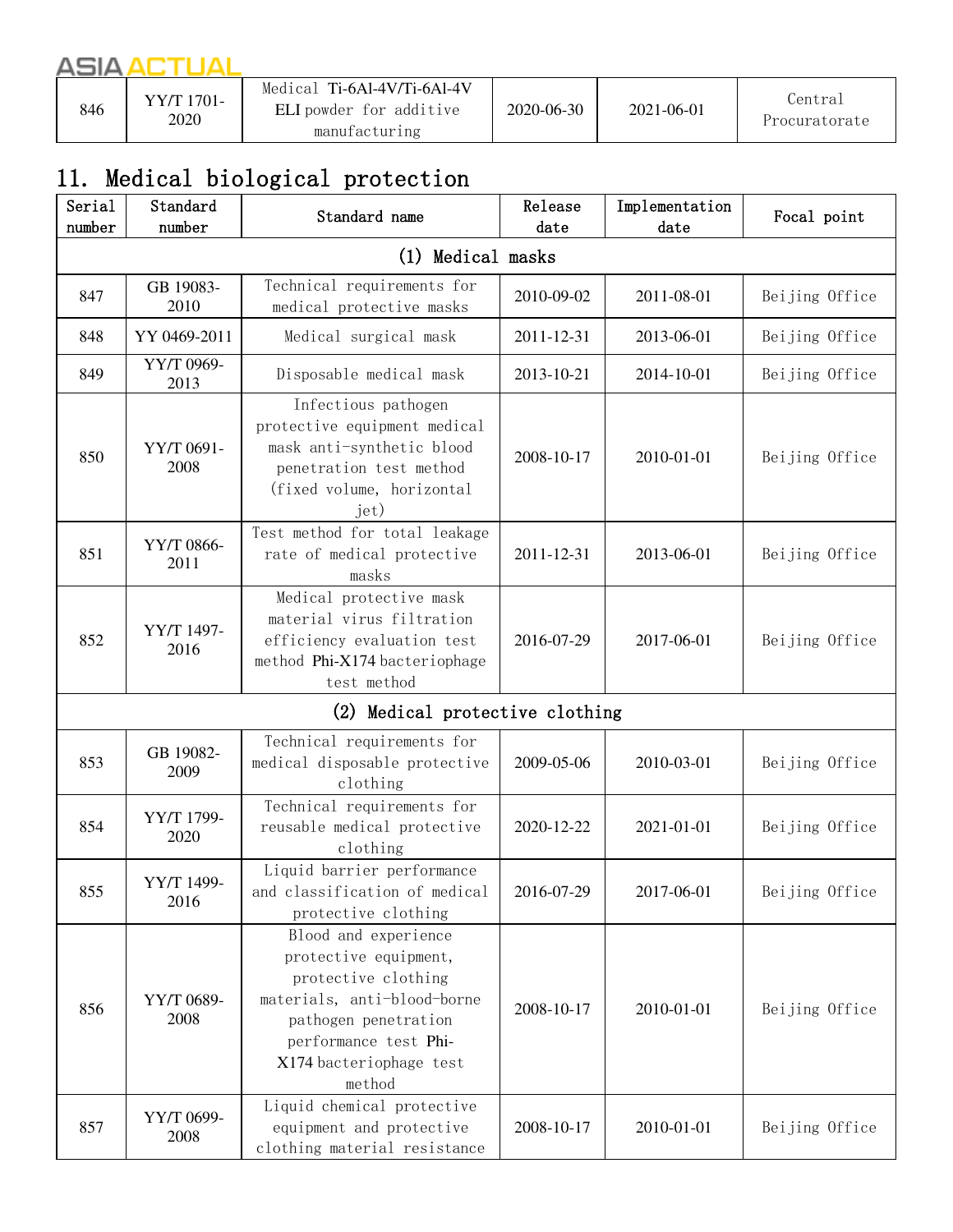| Serial | Standard                            | Standard name                                   | Release    | Implementation | Focal point     |  |  |
|--------|-------------------------------------|-------------------------------------------------|------------|----------------|-----------------|--|--|
| number | number                              |                                                 | date       | date           |                 |  |  |
|        |                                     | to pressurized liquid                           |            |                |                 |  |  |
|        |                                     | penetration test method                         |            |                |                 |  |  |
|        |                                     | Blood and experience                            |            |                |                 |  |  |
|        |                                     | protective equipment,                           |            |                |                 |  |  |
|        | YY/T 0700-                          | protective clothing                             |            |                |                 |  |  |
| 858    | 2008                                | materials, anti-penetration                     | 2008-10-17 | 2010-01-01     | Beijing Office  |  |  |
|        |                                     | performance of blood and body                   |            |                |                 |  |  |
|        |                                     | fluids, synthetic blood test<br>method          |            |                |                 |  |  |
|        |                                     | Test method for static decay                    |            |                |                 |  |  |
| 859    | YY/T 0867-<br>2011                  | time of nonwoven fabric                         | 2011-12-31 | 2013-06-01     | Beijing Office  |  |  |
|        |                                     | Test method for anti-                           |            |                |                 |  |  |
|        | YY/T 1425-                          | injection needle puncture                       |            |                |                 |  |  |
| 860    | 2016                                | performance of protective                       | 2016-01-26 | 2017-01-01     | Beijing Office  |  |  |
|        |                                     | clothing materials                              |            |                |                 |  |  |
|        |                                     | Guidelines for the selection                    |            |                |                 |  |  |
| 861    | YY/T 1498-                          | and evaluation of medical                       | 2016-07-29 | 2017-06-01     | Beijing Office  |  |  |
|        | 2016                                | protective clothing                             |            |                |                 |  |  |
|        |                                     | Water resistance of medical                     |            |                |                 |  |  |
|        | YY/T 1632-                          | protective clothing                             |            | 2019-06-01     | Beijing Office  |  |  |
| 862    | 2018                                | materials: impact penetration                   | 2018-12-20 |                |                 |  |  |
|        |                                     | test method                                     |            |                |                 |  |  |
|        | (3) Surgical gowns, surgical drapes |                                                 |            |                |                 |  |  |
|        |                                     | Surgical drapes, surgical                       |            |                |                 |  |  |
|        |                                     | gowns and clean clothes for                     |            |                |                 |  |  |
|        |                                     | patients, medical staff and                     |            |                | Shandong Center |  |  |
| 863    | YY/T 0506.1-                        | instruments. Part 1: General                    | 2005-04-05 | 2006-01-01     |                 |  |  |
|        | 2005                                | requirements for                                |            |                |                 |  |  |
|        |                                     | manufacturers, treatment                        |            |                |                 |  |  |
|        |                                     | plants and products                             |            |                |                 |  |  |
|        |                                     | Surgical drapes, surgical                       |            |                |                 |  |  |
|        |                                     | gowns and clean clothes for                     |            | 2017-01-01     |                 |  |  |
| 864    | YY/T 0506.2-                        | patients, medical staff and                     | 2016-01-26 |                | Shandong Center |  |  |
|        | 2016                                | instruments. Part 2:                            |            |                |                 |  |  |
|        |                                     | Performance requirements and                    |            |                |                 |  |  |
|        |                                     | performance levels                              |            |                |                 |  |  |
|        |                                     | Surgical drapes, surgical                       |            | 2017-06-01     |                 |  |  |
|        | YY/T 0506.4-                        | gowns and clean clothes for                     |            |                |                 |  |  |
| 865    | 2016                                | patients, medical staff and                     | 2016-07-29 |                | Shandong Center |  |  |
|        |                                     | instruments. Part 4: Dry                        |            |                |                 |  |  |
|        |                                     | flocculation test method                        |            |                |                 |  |  |
|        |                                     | Surgical drapes, surgical                       |            |                |                 |  |  |
|        |                                     | gowns and clean clothes for                     |            |                |                 |  |  |
|        | YY/T 0506.5-                        | patients, medical staff and                     |            |                |                 |  |  |
| 866    | 2009                                | instruments. Part 5: Test                       | 2009-06-16 | 2010-12-01     | Shandong Center |  |  |
|        |                                     | method for preventing the<br>penetration of dry |            |                |                 |  |  |
|        |                                     |                                                 |            |                |                 |  |  |
|        |                                     | microorganisms                                  |            |                |                 |  |  |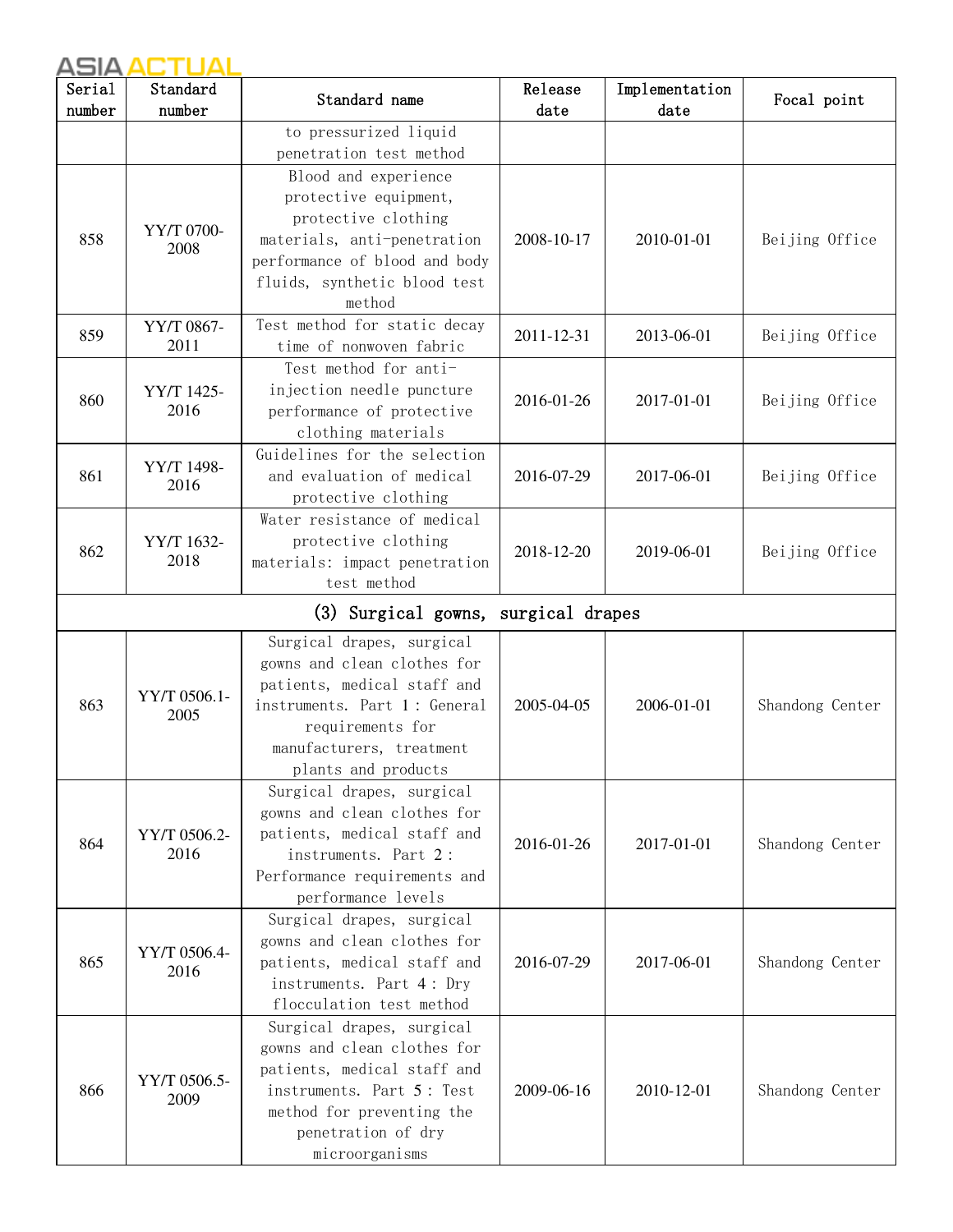| Serial | Standard             | Standard name                                                                                                                                                                | Release    | Implementation | Focal point     |
|--------|----------------------|------------------------------------------------------------------------------------------------------------------------------------------------------------------------------|------------|----------------|-----------------|
| number | number               |                                                                                                                                                                              | date       | date           |                 |
| 867    | YY/T 0506.6-<br>2009 | Surgical drapes, surgical<br>gowns and clean clothes for<br>patients, medical staff and<br>instruments. Part 6: Test<br>method for moisture barrier<br>microbial penetration | 2009-06-16 | 2010-12-01     | Shandong Center |
| 868    | YY/T 0506.7-<br>2014 | Surgical drapes, surgical<br>gowns and clean clothes for<br>patients, medical staff and<br>instruments. Part 7:<br>Cleanliness - Microbiological<br>test methods             | 2014-06-17 | 2015-07-01     | Shandong Center |
| 869    | YY/T 0506.8-<br>2019 | Surgical drapes, surgical<br>gowns and clean clothes for<br>patients, medical staff and<br>instruments. Part 8: Product-<br>specific requirements                            | 2019-07-24 | 2020-08-01     | Shandong Center |
| 870    | YY 0852-2011         | Sterile surgical film for<br>single use                                                                                                                                      | 2011-12-31 | 2013-06-01     | Shandong Center |
| 871    | YY/T 0720-<br>2009   | One-time delivery package for<br>natural childbirth                                                                                                                          | 2009-06-16 | 2010-12-01     | Shandong Center |
| 872    | YY/T 0855.1-<br>2011 | Test method and<br>classification of laser<br>resistance of patient<br>protective coverings on<br>surgical drapes. Part 1:<br>Primary ignition and<br>penetration            | 2011-12-31 | 2013-06-01     | Shandong Center |
| 873    | YY/T 0855.2-<br>2011 | Test method and<br>classification of laser<br>resistance of patient<br>protective coverings on<br>surgical drapes. Part 2:<br>Secondary ignition                             | 2011-12-31 | 2013-06-01     | Shandong Center |
|        |                      | (4) Medical gloves                                                                                                                                                           |            |                |                 |
| 874    | YY/T 0616.1-<br>2016 | Disposable medical gloves.<br>Part 1: Biological evaluation<br>requirements and test methods                                                                                 | 2016-01-26 | 2017-01-01     | Shandong Center |
| 875    | YY/T 0616.2-<br>2016 | Disposable medical gloves.<br>Part 2: Requirements and test<br>methods for determining shelf<br>life                                                                         | 2016-01-26 | 2017-01-01     | Shandong Center |
| 876    | YY/T 0616.3-<br>2018 | Disposable medical gloves.<br>Part 3: Method for<br>determining real-time<br>expiration date with finished<br>gloves in storage                                              | 2018-11-07 | 2019-11-01     | Shandong Center |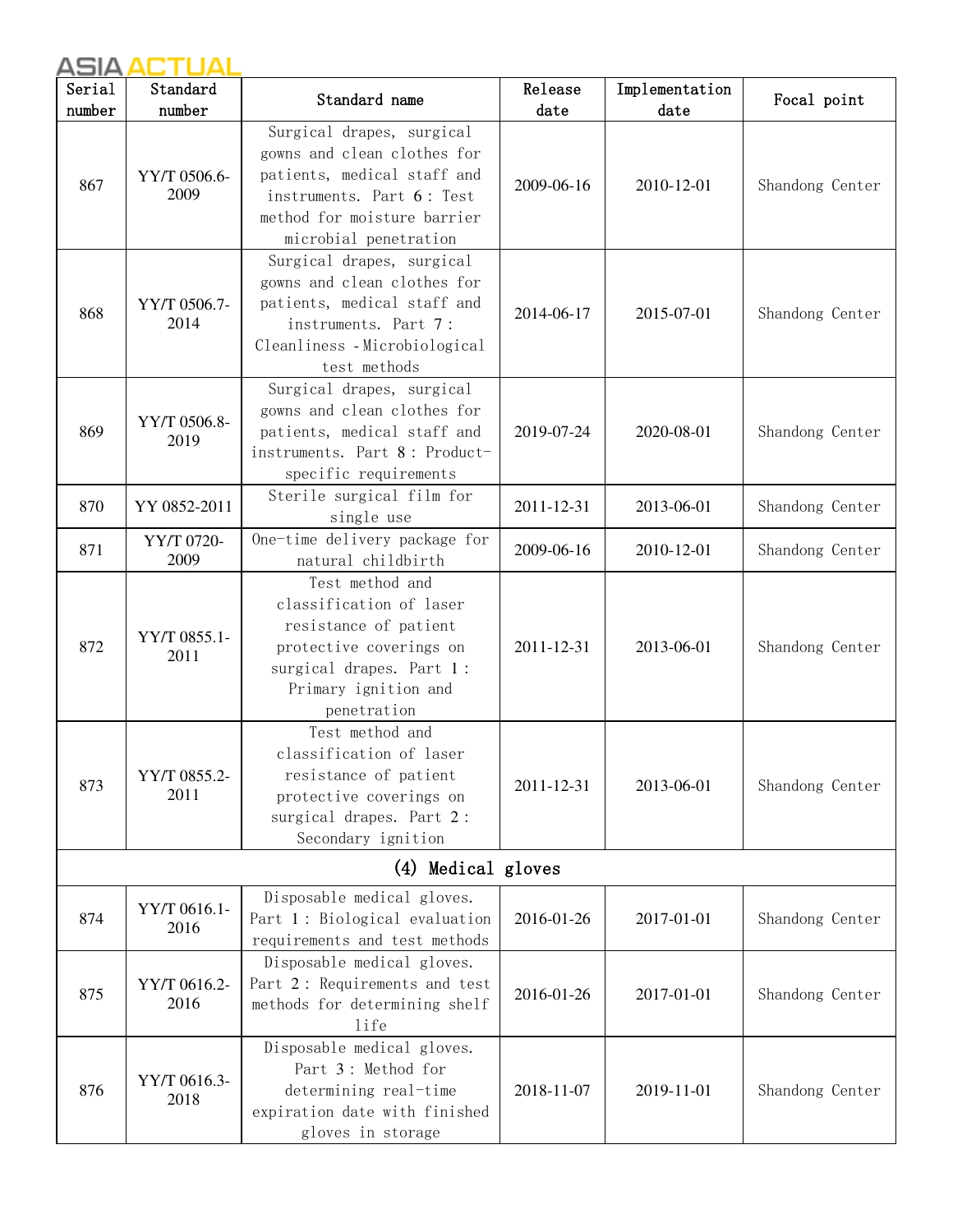| Serial<br>number | Standard<br>number   | Standard name                                                                                                                 | Release<br>date | Implementation<br>date | Focal point     |
|------------------|----------------------|-------------------------------------------------------------------------------------------------------------------------------|-----------------|------------------------|-----------------|
| 877              | YY/T 0616.4-<br>2018 | Disposable medical gloves.<br>Part 4: Puncture resistance<br>test method                                                      | 2018-12-20      | 2020-01-01             | Shandong Center |
| 878              | YY/T 0616.5-<br>2019 | Medical gloves for single<br>use. Part 5: Test method for<br>resistance to chemical<br>penetration and continuous<br>exposure | 2019-10-23      | 2020-10-01             | Shandong Center |
| 879              | YY/T 0616.7-<br>2020 | Medical gloves for single<br>use. Part 7: Immunological<br>determination method of<br>antigenic protein content               | 2020-09-27      | 2021-09-01             | Shandong Center |
|                  |                      | (5) Medical protective shoe covers and caps                                                                                   |                 |                        |                 |
| 880              | YY/T 1633-<br>2019   | Disposable medical protective<br>shoe covers                                                                                  | 2019-07-24      | 2021-02-01             | Beijing Office  |
| 881              | YY/T 1642-<br>2019   | Disposable medical protective<br>cap                                                                                          | 2019-07-24      | 2021-02-01             | Beijing Office  |
|                  |                      | (6) Biological safety cabinet                                                                                                 |                 |                        |                 |
| 882              | YY 0569-2011         | Class II biological safety<br>cabinet                                                                                         | 2011-12-31      | 2013-06-01             | Beijing Office  |
| 883              | YY/T 1540-<br>2017   | Guidelines for Verification<br>of Medical Class II<br>Biological Safety Cabinets                                              | 2017-05-02      | 2018-04-01             | Beijing Office  |
| 884              | YY/T 1539-<br>2017   | Medical clean workbench                                                                                                       | 2017-05-02      | 2018-04-01             | Beijing Office  |

# 12. Sanitary materials

| Serial<br>number | Standard<br>number   | Standard name                                                                                                           | Release<br>date | Implementation<br>date | Focal point     |
|------------------|----------------------|-------------------------------------------------------------------------------------------------------------------------|-----------------|------------------------|-----------------|
|                  |                      | (1) Non-absorbable surgical dressing                                                                                    |                 |                        |                 |
| 885              | YY 0594-2006         | General requirements for<br>surgical gauze dressings                                                                    | 2006-04-19      | 2007-04-01             | Shandong Center |
| 886              | YY/T 0921-<br>2015   | Medical absorbent viscose<br>fiber                                                                                      | 2015-03-02      | 2016-01-01             | Shandong Center |
| 887              | YY/T 0330-<br>2015   | Medical absorbent cotton                                                                                                | 2015-03-02      | 2016-01-01             | Shandong Center |
| 888              | YY/T 0331-<br>2006   | Performance requirements and<br>test methods of absorbent<br>cotton gauze and de-finger<br>cotton viscose blended gauze | 2006-04-19      | $2007 - 04 - 01$       | Shandong Center |
| 889              | YY/T 0854.1-<br>2011 | Performance requirements of<br>cotton nonwoven surgical<br>dressings. Part 1: Nonwovens<br>for dressing production      | 2011-12-31      | 2013-06-01             | Shandong Center |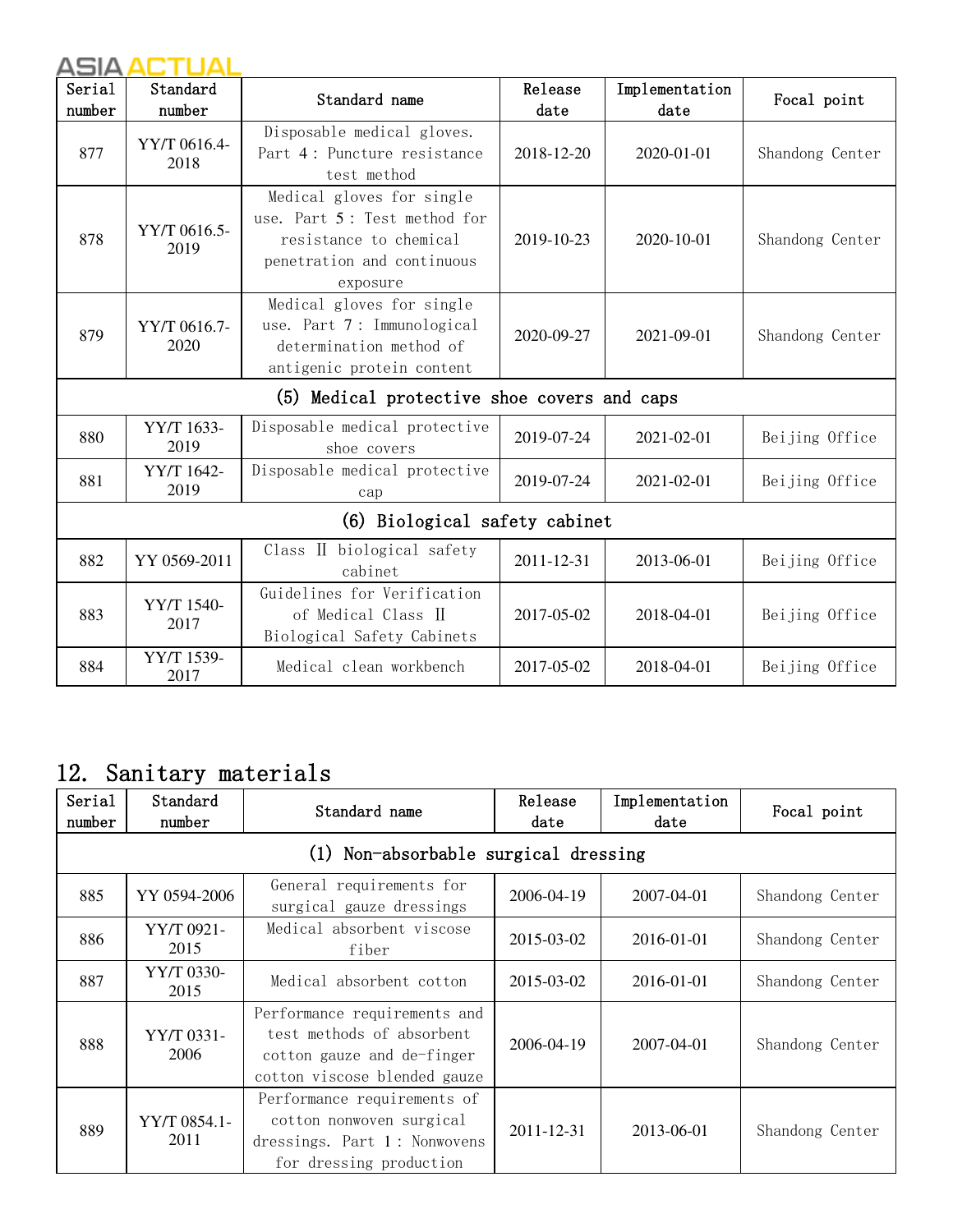| Serial | Standard             | Standard name                                                                                                                | Release    | Implementation | Focal point     |
|--------|----------------------|------------------------------------------------------------------------------------------------------------------------------|------------|----------------|-----------------|
| number | number               |                                                                                                                              | date       | date           |                 |
| 890    | YY/T 0854.2-<br>2011 | Performance requirements of<br>cotton nonwoven surgical<br>dressings. Part 2: Finished<br>dressings                          | 2011-12-31 | 2013-06-01     | Shandong Center |
| 891    | YY/T 0472.1-<br>2004 | Test methods for medical<br>non-woven compresses.<br>Part 1: Non-woven fabrics<br>for the production of<br>compresses        | 2004-03-23 | 2005-01-01     | Shandong Center |
| 892    | YY/T 0472.2-<br>2004 | Medical nonwoven compresses.<br>Test methods. Part 2:<br>Finished compresses                                                 | 2004-03-23 | 2005-01-01     | Shandong Center |
| 893    | YY/T 1117-<br>2001   | Plaster bandage powder type                                                                                                  | 2011-11-09 | 2002-03-01     | Shanghai Center |
| 894    | YY/T 1118-<br>2001   | Plaster bandage viscose type                                                                                                 | 2011-11-09 | 2002-03-01     | Shanghai Center |
|        |                      | (2) Absorbable surgical dressing                                                                                             |            |                |                 |
| 895    | YY/T 1283-<br>2016   | Absorbable gelatin sponge                                                                                                    | 2016-03-23 | 2017-01-01     | Shandong Center |
| 896    | YY/T 1511-<br>2017   | Collagen sponge                                                                                                              | 2017-05-02 | 2018-04-01     | Shandong Center |
|        |                      | (3) Contact wound dressing                                                                                                   |            |                |                 |
| 897    | YY/T 1293.1-<br>2016 | Contact wound dressings.<br>Part 1: Vaseline gauze                                                                           | 2016-03-23 | 2017-01-01     | Shandong Center |
| 898    | YY/T 1293.2-<br>2016 | Contact wound dressings.<br>Part 2: Polyurethane foam<br>dressings                                                           | 2016-03-23 | 2017-01-01     | Shandong Center |
| 899    | YY/T 1293.4-<br>2016 | Contact wound dressings.<br>Part 4: Hydrocolloid<br>dressings                                                                | 2016-07-29 | 2017-06-01     | Shandong Center |
| 900    | YY/T 1293.5-<br>2017 | Contact wound dressings.<br>Part 5: Alginate dressings                                                                       | 2017-05-02 | 2018-04-01     | Shandong Center |
| 901    | YY/T 1293.6-<br>2020 | Contact wound dressing.<br>Part 6: Mussel mucin<br>dressing                                                                  | 2020-09-27 | 2021-09-01     | Shandong Center |
| 902    | YY/T 1627-<br>2018   | General requirements for<br>acute wound application and<br>bandage                                                           | 2018-11-07 | 2019-11-01     | Shandong Center |
| 903    | YY/T 0471.1-<br>2004 | Test methods of contact<br>wound dressings. Part 1:<br>Liquid absorption                                                     | 2004-03-23 | 2005-01-01     | Shandong Center |
| 904    | YY/T 0471.2-<br>2004 | Test methods for contact<br>wound dressings. Part 2:<br>Water vapor transmission<br>rate of breathable membrane<br>dressings | 2004-03-23 | 2005-01-01     | Shandong Center |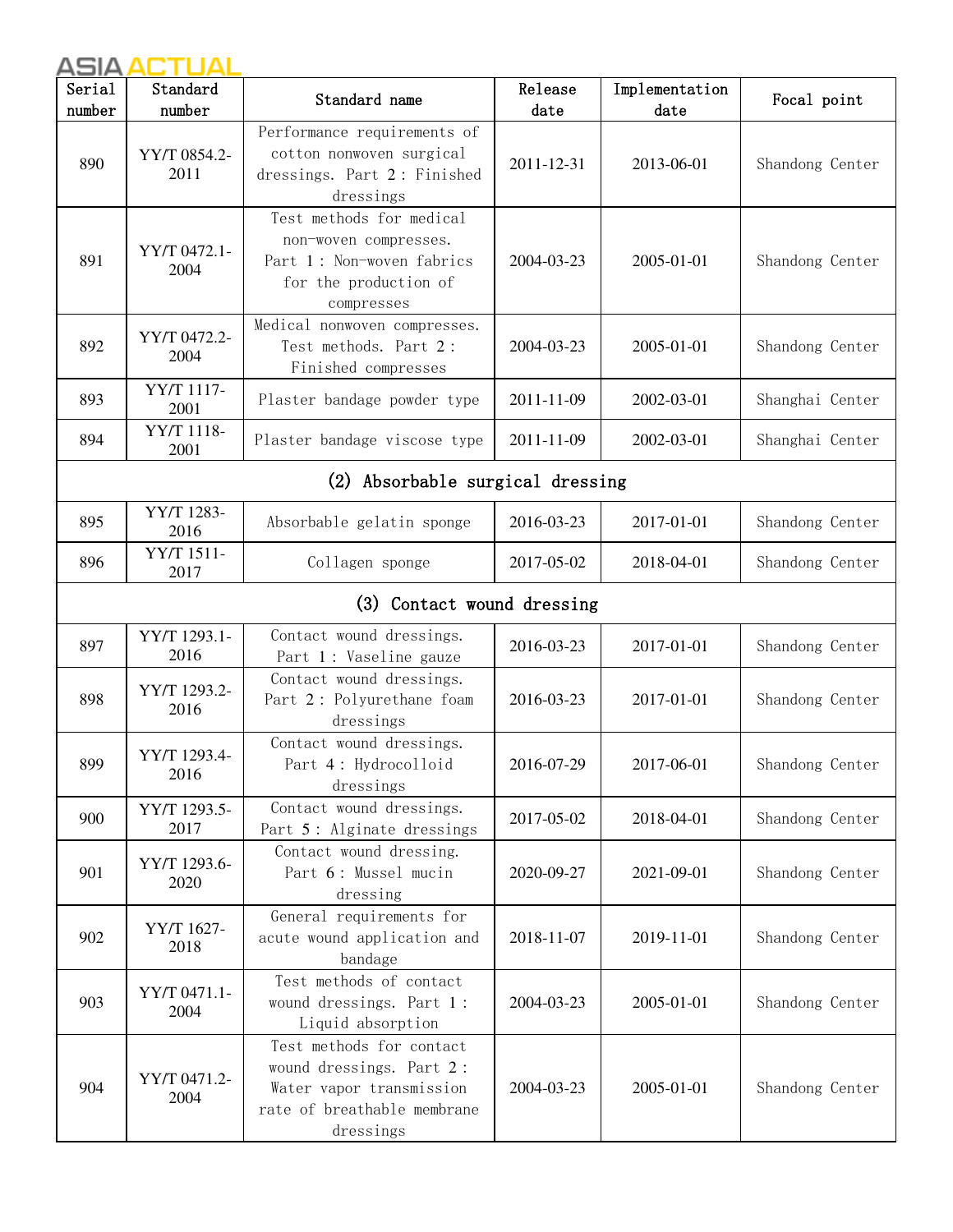| Serial<br>number | Standard<br>number   | Standard name                                                                                                                                                                         | Release<br>date | Implementation<br>date | Focal point     |
|------------------|----------------------|---------------------------------------------------------------------------------------------------------------------------------------------------------------------------------------|-----------------|------------------------|-----------------|
| 905              | YY/T 0471.3-<br>2004 | Test method of contact wound<br>dressing. Part 3: Water<br>resistance                                                                                                                 | 2004-03-23      | 2005-01-01             | Shandong Center |
| 906              | YY/T 0471.4-<br>2004 | Test method of contact wound<br>dressing. Part 4: Comfort                                                                                                                             | 2004-03-23      | 2005-01-01             | Shandong Center |
| 907              | YY/T 0471.5-<br>2017 | Test method of contact wound<br>dressing. Part 5:<br>Bacteriostatic                                                                                                                   | 2017-02-28      | 2018-01-01             | Shandong Center |
| 908              | YY/T 0471.6-<br>2004 | Test method of contact wound<br>dressing. Part 6: Odor<br>control                                                                                                                     | 2004-03-23      | 2005-01-01             | Shandong Center |
| 909              | YY/T 1477.1-<br>2016 | Standard test model for<br>evaluating the performance<br>of contact wound dressings.<br>Part 1: In vitro wound model<br>for evaluating antibacterial<br>activity                      | 2016-01-26      | 2017-01-01             | Shandong Center |
| 910              | YY/T 1477.2-<br>2016 | Standard test model for<br>evaluating the performance<br>of contact wound dressings.<br>Part 2: Animal scald model<br>for evaluating the<br>performance of promoting<br>wound healing | 2016-07-29      | 2017-06-01             | Shandong Center |
| 911              | YY/T 1477.3-<br>2016 | Standard test model for<br>evaluating the performance<br>of contact wound dressings.<br>Part 3: In vitro model for<br>evaluating fluid control<br>performance                         | 2016-07-29      | 2017-06-01             | Shandong Center |
| 912              | YY/T 1477.4-<br>2017 | Standard test model for<br>evaluating the performance<br>of contact wound dressings.<br>Part 4: In vitro model for<br>evaluating the adhesion<br>potential of wound dressings         | 2017-02-28      | 2018-01-01             | Shandong Center |
| 913              | YY/T 1477.5-<br>2020 | Standard test model<br>for evaluating the<br>performance of contact wound<br>dressings. Part 5: In vitro<br>model for evaluating<br>hemostatic properties                             | 2020-03-31      | 2021-04-01             | Shandong Center |
| 914              | YY/T 1477.6-<br>2020 | Standard test model for<br>evaluating the performance<br>of contact wound dressings.<br>Part 6: Animal model of<br>difficult-to-heal type II<br>diabetes wounds for                   | 2020-09-27      | 2021-09-01             | Shandong Center |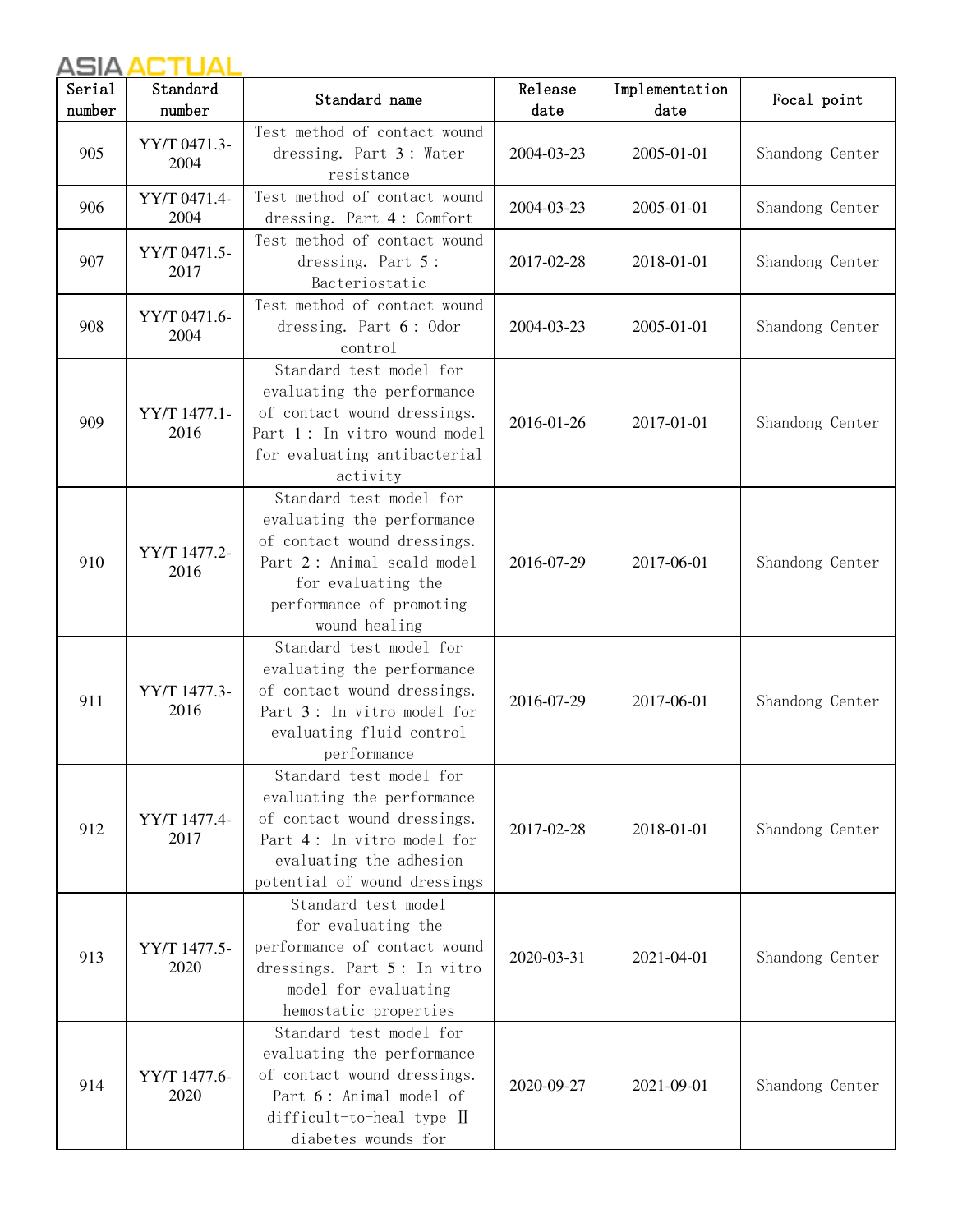| Serial<br>number | Standard<br>number   | Standard name                                                                                                                                     | Release<br>date | Implementation<br>date | Focal point     |
|------------------|----------------------|---------------------------------------------------------------------------------------------------------------------------------------------------|-----------------|------------------------|-----------------|
|                  |                      | evaluating the properties of<br>promoting wound healing                                                                                           |                 |                        |                 |
|                  |                      | (4) Bandaging and fixing products                                                                                                                 |                 |                        |                 |
| 915              | YY/T 0148-<br>2006   | General requirements for<br>medical tape                                                                                                          | 2006-04-19      | 2007-04-01             | Shandong Center |
| 916              | YY/T 1467-<br>2016   | Medical bandaging dressing                                                                                                                        | 2016-01-26      | 2017-01-01             | Shandong Center |
| 917              | YY/T 0507-<br>2009   | Characterization and test<br>methods of basic performance<br>parameters of medical<br>elastic bandages                                            | 2009-12-30      | 2011-06-01             | Shandong Center |
| 918              | YY/T 1697-<br>2020   | Test method for<br>determination of strength<br>and curing time of synthetic<br>water-activated polyurethane<br>glass fiber orthopedic<br>bandage | 2020-02-21      | 2021-01-01             | Shandong Center |
|                  |                      | $(5)$ 0ther                                                                                                                                       |                 |                        |                 |
| 9 1 9            | YY/T 0308-<br>2015   | Medical Sodium Hyaluronate<br>Ge1                                                                                                                 | 2015-03-02      | 2016-01-01             | Shandong Center |
| 920              | YY/T 0729.1-<br>2009 | Test method for bonding<br>performance of tissue<br>adhesives. Part 1:<br>Lap - shear tensile strength                                            | 2009-06-16      | 2010-12-01             | Shandong Center |
| 921              | YY/T 0729.2-<br>2009 | Test method for adhesive<br>performance of tissue<br>adhesives. Part 2: T-peel<br>tensile strength                                                | 2009-06-16      | 2010-12-01             | Shandong Center |
| 92 2             | YY/T 0729.3-<br>2009 | Test method for bonding<br>performance of tissue<br>adhesives. Part 3: Tensile<br>strength                                                        | 2009-06-16      | 2010-12-01             | Shandong Center |
| 923              | YY/T 0729.4-<br>2009 | Test method for adhesive<br>performance of tissue<br>adhesives. Part 4: Wound<br>closure strength                                                 | 2009-06-16      | 2010-12-01             | Shandong Center |
| 924              | YY/T 1436-<br>2016   | Requirements and test<br>methods for lavage devices<br>for ostomy and incontinence<br>aids                                                        | 2016-01-26      | 2017-01-01             | Shandong Center |

# 13. Disinfection and sterilization equipment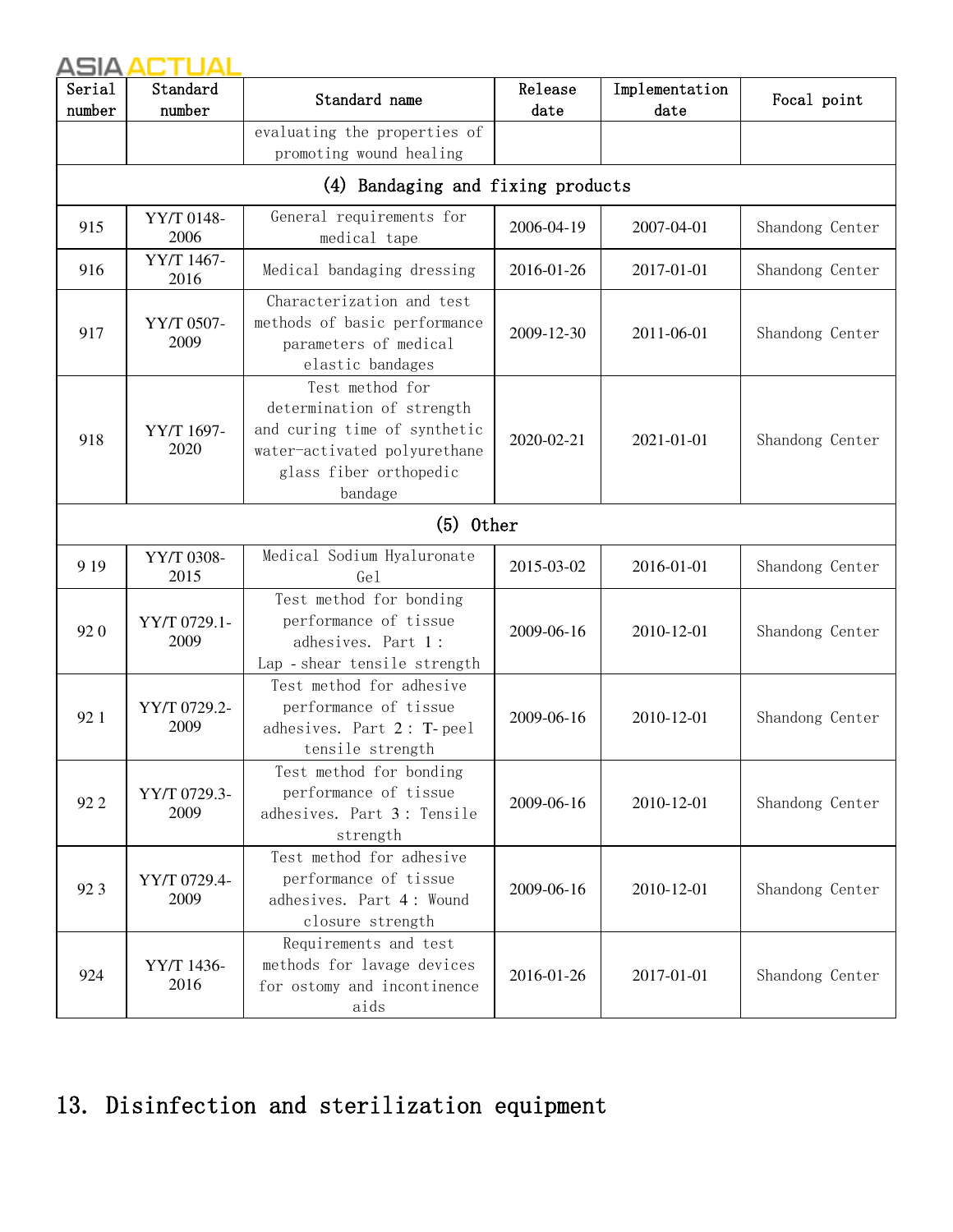| Serial | Standard             | Standard name                                                                                                                                                                                                           | Release    | Implementation | Focal point |
|--------|----------------------|-------------------------------------------------------------------------------------------------------------------------------------------------------------------------------------------------------------------------|------------|----------------|-------------|
| number | number               |                                                                                                                                                                                                                         | date       | date           |             |
| 925    | GB 4793.4-<br>2019   | Safety requirements for<br>electrical equipment for<br>measurement, control, and<br>laboratory use. Part 4:<br>Special requirements for<br>sterilizers and washer-<br>disinfectors used to process<br>medical materials | 2019-12-17 | 2021-01-01     | SAC/TC200   |
| 926    | GB 8599-2008         | Large-scale steam sterilizer<br>technology requires<br>automatic control type                                                                                                                                           | 2008-12-31 | 2009-12-01     | SAC/TC200   |
| 927    | GB/T 32309-<br>2015  | Hydrogen peroxide low<br>temperature plasma<br>sterilizer                                                                                                                                                               | 2015-12-10 | 2016-09-01     | SAC/TC200   |
| 928    | GB/T 35267-<br>2017  | Endoscope washer-disinfector                                                                                                                                                                                            | 2017-12-29 | 2019-07-01     | SAC/TC200   |
| 929    | YY 0992-2016         | Endoscope cleaning<br>workstation                                                                                                                                                                                       | 2016-03-23 | 2018-01-01     | SAC/TC200   |
| 930    | YY 0154-2013         | Spring full lift safety<br>valve for pressure steam<br>sterilization equipment                                                                                                                                          | 2013-10-21 | 2014-10-01     | SAC/TC200   |
| 931    | YY 0504-2016         | Portable steam sterilizer                                                                                                                                                                                               | 2016-03-23 | 2018-01-01     | SAC/TC200   |
| 932    | YY 0731-2009         | Large steam sterilizer<br>manual control type                                                                                                                                                                           | 2009-06-16 | 2010-12-01     | SAC/TC200   |
| 933    | YY/T 1007-<br>2018   | Vertical steam sterilizer                                                                                                                                                                                               | 2018-09-28 | 2019-10-01     | SAC/TC200   |
| 934    | YY 1277-2016         | Biosafety performance<br>requirements for steam<br>sterilizers                                                                                                                                                          | 2016-03-23 | 2018-01-01     | SAC/TC200   |
| 935    | YY 0503-2016         | Ethylene oxide sterilizer                                                                                                                                                                                               | 2016-03-23 | 2018-01-01     | SAC/TC200   |
| 936    | YY 1275-2016         | Hot air dry heat sterilizer                                                                                                                                                                                             | 2016-03-23 | 2018-01-01     | SAC/TC200   |
| 937    | YY/T 0791-<br>2018   | Medical steam generator                                                                                                                                                                                                 | 2018-09-28 | 2019-10-01     | SAC/TC200   |
| 938    | YY/T 0084.1-<br>2009 | Calculation of the strength<br>of the main pressure<br>components of the circular<br>pressure steam sterilizer<br>and related regulations                                                                               | 2009-06-16 | 2010-12-01     | SAC/TC200   |
| 939    | YY/T 0084.2-<br>2009 | Strength calculation of main<br>pressure components of<br>rectangular pressure steam<br>sterilizer and related<br>regulations                                                                                           | 2009-06-16 | 2010-12-01     | SAC/TC200   |
| 940    | YY/T 0157-<br>2013   | Spring type steam release<br>valve for pressure steam<br>sterilization equipment                                                                                                                                        | 2013-10-21 | 2014-10-01     | SAC/TC200   |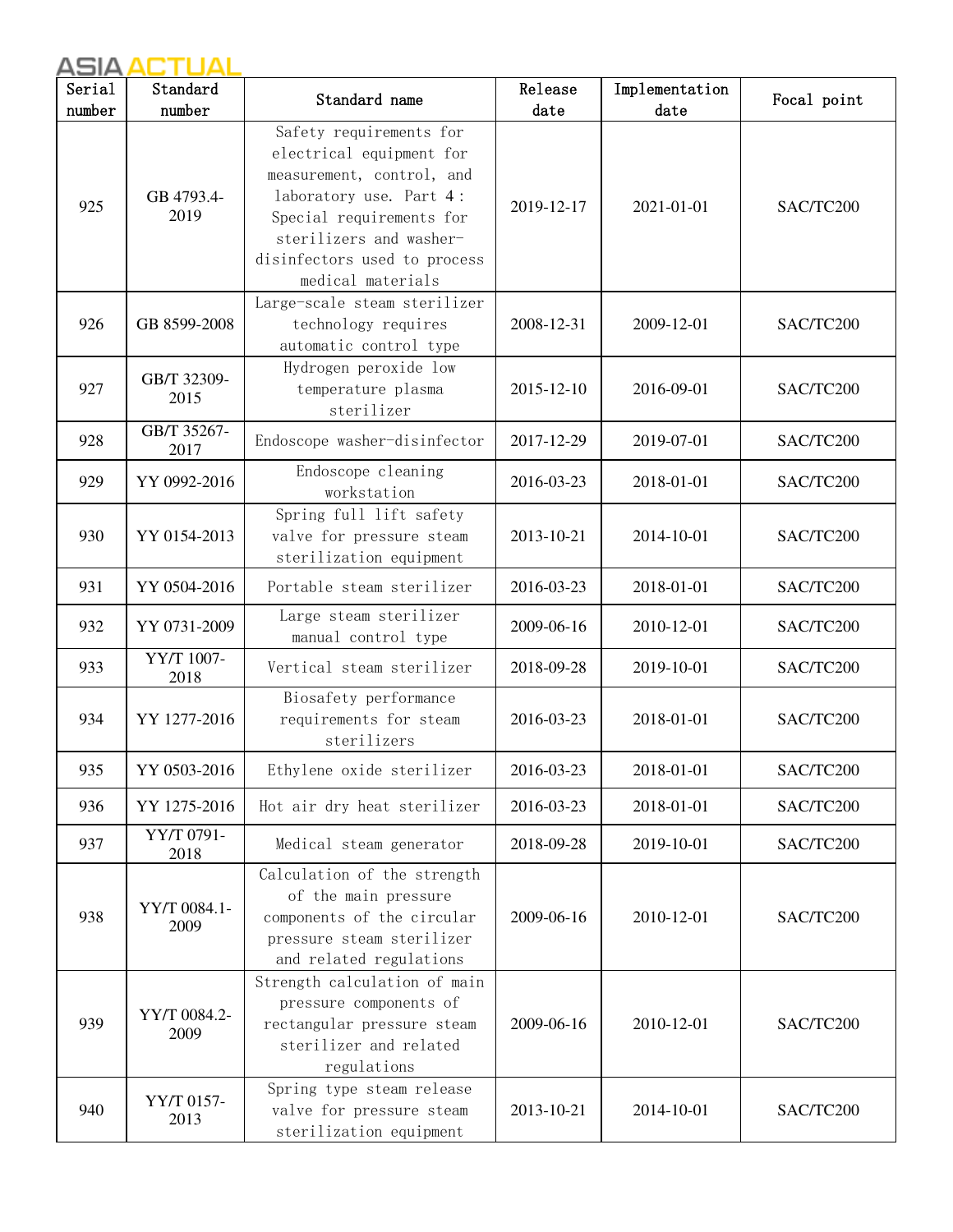| Serial | Standard             | Standard name                                                                                                                                                                                   | Release    | Implementation | Focal point |
|--------|----------------------|-------------------------------------------------------------------------------------------------------------------------------------------------------------------------------------------------|------------|----------------|-------------|
| number | number               |                                                                                                                                                                                                 | date       | date           |             |
| 941    | YY/T 0158-<br>2013   | Sealing gasket for pressure<br>steam sterilization<br>equipment                                                                                                                                 | 2013-10-21 | 2014-10-01     | SAC/TC200   |
| 942    | YY/T 0159-<br>2005   | Steam trap for pressure<br>steam sterilization<br>equipment                                                                                                                                     | 2005-04-05 | 2006-01-01     | SAC/TC200   |
| 943    | YY/T 0646-<br>2015   | Automatic control type for<br>small steam sterilizer                                                                                                                                            | 2015-03-02 | 2016-01-01     | SAC/TC200   |
| 944    | YY/T 0679-<br>2016   | Medical low-temperature<br>steam formaldehyde<br>sterilizer                                                                                                                                     | 2016-07-29 | 2017-06-01     | SAC/TC200   |
| 945    | YY/T 1609-<br>2018   | Cassette steam sterilizer                                                                                                                                                                       | 2018-06-26 | 2019-07-01     | SAC/TC200   |
| 946    | YY/T 0215-<br>2016   | Medical ozone disinfection<br>equipment                                                                                                                                                         | 2016-07-29 | 2017-06-01     | SAC/TC200   |
| 947    | YY/T 0734.1-<br>2018 | Washer-disinfector Part 1:<br>General requirements and<br>tests                                                                                                                                 | 2018-11-07 | 2019-11-01     | SAC/TC200   |
| 948    | YY/T 0734.2-<br>2018 | Washer-disinfector Part 2:<br>Requirements and tests for<br>washer-disinfector for damp-<br>heat disinfection of<br>surgical and anesthesia<br>instruments                                      | 2018-12-20 | 2020-01-01     | SAC/TC200   |
| 949    | YY/T 0734.3-<br>2018 | Washer-disinfector Part 3:<br>Requirements and tests for<br>washer-disinfector for damp-<br>heat disinfection of human<br>waste containers                                                      | 2018-12-20 | 2020-01-01     | SAC/TC200   |
| 950    | YY/T 0734.4-<br>2016 | Washer-disinfector Part 4:<br>Requirements and tests for<br>washer-disinfector for damp-<br>heat disinfection of non-<br>invasive medical devices                                               | 2016-01-26 | 2017-01-01     | SAC/TC200   |
| 951    | YY/T 0734.5-<br>2020 | Washer-disinfector Part 5:<br>Requirements and tests for<br>washer-disinfector for<br>chemical disinfection of<br>non-invasive medical devices<br>that are not resistant to<br>high temperature | 2020-02-21 | 2021-01-01     | SAC/TC200   |
| 952    | YY/T 1309-<br>2016   | Requirements and tests for<br>ultrasonic cleaning of<br>washer-disinfectors                                                                                                                     | 2016-03-23 | 2017-01-01     | SAC/TC200   |
| 953    | YY/T 1687-<br>2019   | Boiling sterilizer                                                                                                                                                                              | 2019-10-23 | 2020-10-01     | SAC/TC200   |
| 954    | YY/T 0822-<br>2011   | Ethylene oxide liquefied gas<br>for sterilization                                                                                                                                               | 2011-12-31 | 2013-06-01     | SAC/TC200   |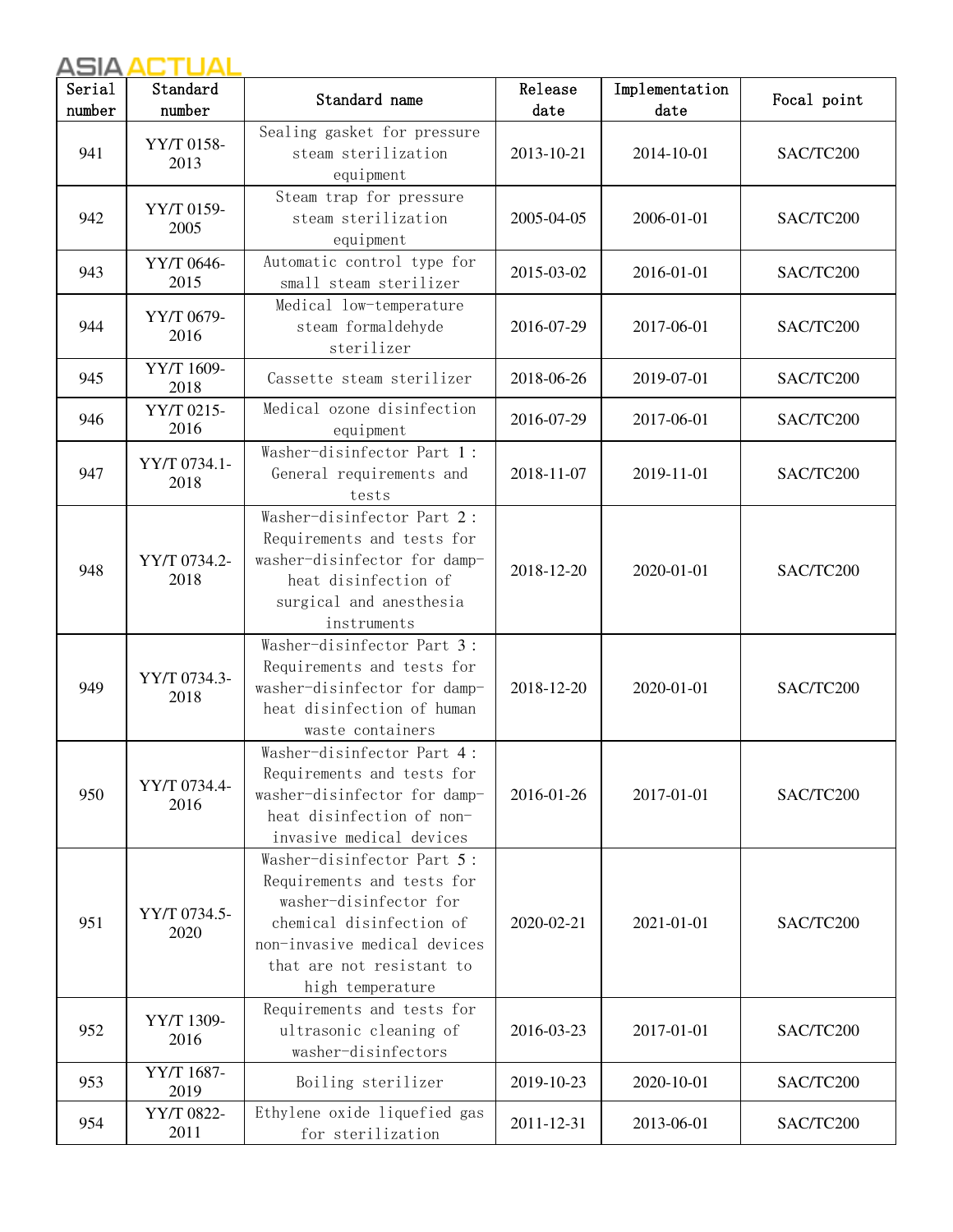| Serial<br>number | Standard<br>number | Standard name                                                                                                | Release<br>$_{\text{date}}$ | Implementation<br>date | Focal point |
|------------------|--------------------|--------------------------------------------------------------------------------------------------------------|-----------------------------|------------------------|-------------|
| 955              | YY/T 0883-<br>2013 | Technical requirements for<br>process challenge device and<br>indicator system for steam<br>penetration test | 2013-10-21                  | 2014-10-01             | SAC/TC200   |
| 956              | YY/T 1495-<br>2016 | Microbiological verification<br>method of cleaning and<br>disinfection effect                                | 2016-07-29                  | 2017-06-01             | SAC/TC200   |

# 14. Medical **X** -ray equipment and appliances

| Serial<br>number | Standard<br>number                  | Standard name                                                                                                                                                             | Release<br>date | Implementation<br>date | Focal point                              |  |  |  |
|------------------|-------------------------------------|---------------------------------------------------------------------------------------------------------------------------------------------------------------------------|-----------------|------------------------|------------------------------------------|--|--|--|
|                  | (1) Professional and general fields |                                                                                                                                                                           |                 |                        |                                          |  |  |  |
| 957              | GB 9706.14-<br>1997                 | Medical electrical<br>equipment Part 2: Special<br>requirements for the safety<br>of auxiliary equipment<br>of $X$ -ray equipment                                         | 1997-09-30      | 1998-10-01             | SAC/TC10/SC1                             |  |  |  |
| 958              | GB 9706.228-<br>2020                | Medical electrical<br>equipment-Part 2-<br>28 : Specific requirements<br>for the basic safety and<br>basic performance<br>of medical diagnostic X-<br>ray tube components | 2020-12-24      | 2023-05-01             | State Food and<br>Drug<br>Administration |  |  |  |
| 959              | GB/T 10149-<br>1988                 | Terms and symbols<br>for medical $X$ -ray<br>equipment                                                                                                                    | 1988-12-22      | 1989-07-01             | SAC/TC10/SC1                             |  |  |  |
| 960              | GB/T 17006.1-<br>2000               | Evaluation and routine<br>testing of medical imaging<br>department. Part 1: General                                                                                       | 2000-07-17      | 2000-12-01             | SAC/TC10/SC1                             |  |  |  |
| 961              | GB/T 17006.2-<br>2000               | Evaluation and Routine<br>Tests in Medical Imaging<br>Department Part 2-1:<br>Stability Test of Film<br>Processor                                                         | 2000-07-17      | 2000-12-01             | SAC/TC10/SC1                             |  |  |  |
| 962              | GB/T 17006.4-<br>2000               | Evaluation and routine test<br>of medical imaging<br>department Part 2-3 :<br>Stability test of safe<br>lighting state in darkroom                                        | 2000-07-17      | 2000-12-01             | SAC/TC10/SC1                             |  |  |  |
| 963              | GB/T 17006.5-<br>2000               | Evaluation and routine test<br>of medical imaging<br>department Part 2-5:<br>Stability test of image<br>display device                                                    | 2000-07-17      | 2000-12-01             | SAC/TC10/SC1                             |  |  |  |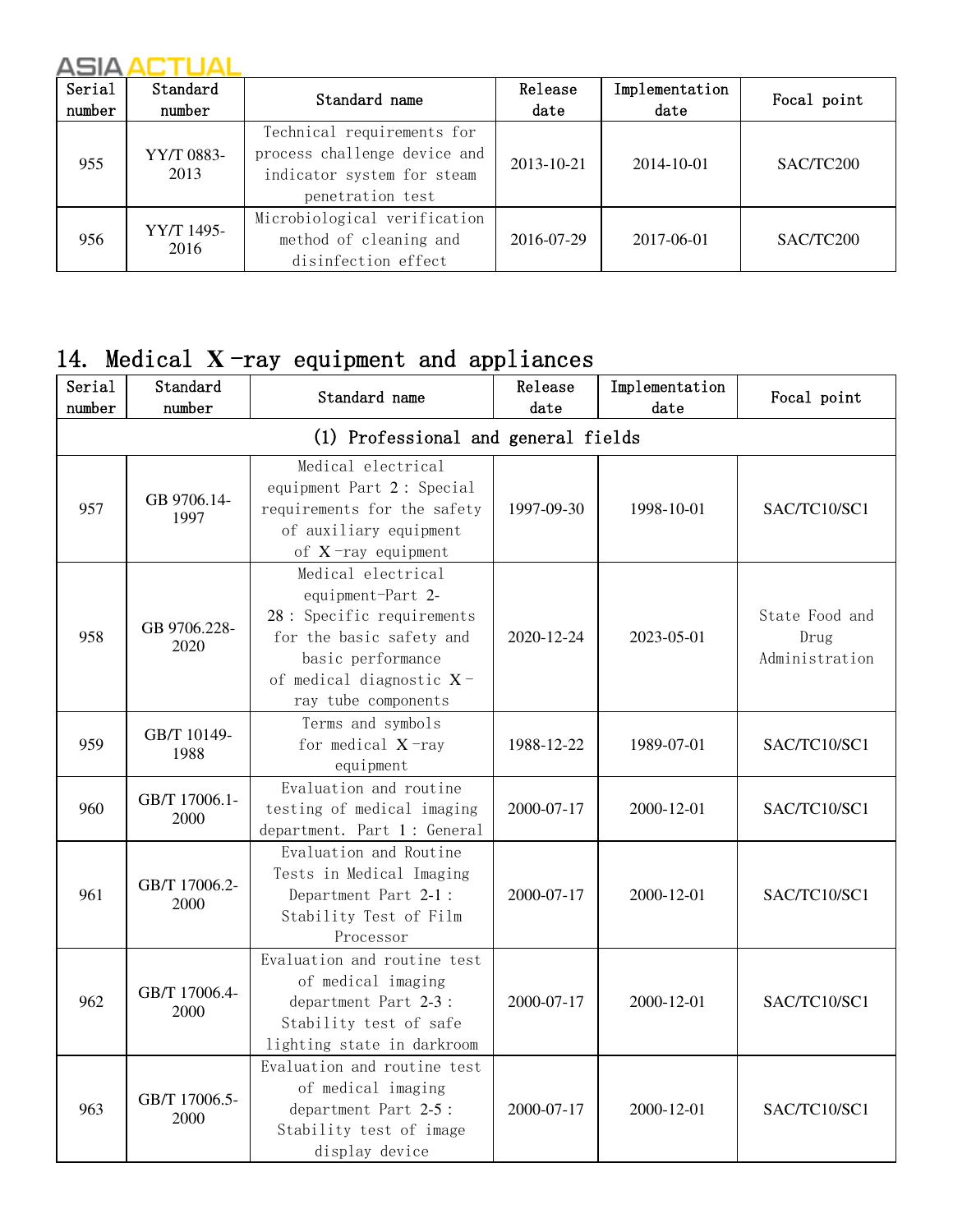| Serial<br>number | Standard<br>number   | Standard name                                                                                                                                                                  | Release<br>date | Implementation<br>date | Focal point                              |
|------------------|----------------------|--------------------------------------------------------------------------------------------------------------------------------------------------------------------------------|-----------------|------------------------|------------------------------------------|
| 964              | YY/T 0291-<br>2016   | Environmental requirements<br>and test methods<br>for medical $X$ -ray<br>equipment                                                                                            | 2016-03-23      | 2017-01-01             | SAC/TC10/SC1                             |
| 965              | YY/T 1099-<br>2007   | Packaging, transportation<br>and storage of medical $X$ -<br>ray equipment                                                                                                     | 2007-01-31      | 2008-01-01             | SAC/TC10/SC1                             |
| 966              | YY/T 0910.1-<br>2013 | Medical electrical<br>equipment medical image<br>display system. Part 1:<br>Evaluation method                                                                                  | 2013-10-21      | 2014-10-01             | SAC/TC10/SC1                             |
|                  |                      | (2) $X$ -ray machine                                                                                                                                                           |                 |                        |                                          |
| 967              | GB 9706.3-<br>2000   | Medical electrical<br>equipment Part 2: Special<br>requirements for the safety<br>of high-voltage generators<br>for diagnostic $X$ -ray<br>generators                          | 2000-07-12      | 2000-12-01             | SAC/TC10/SC1                             |
| 968              | GB 9706.254-<br>2020 | Medical electrical<br>equipment-Part 2-<br>54 : Specific requirements<br>for the basic safety and<br>basic performance of $X$ -ray<br>photography and fluoroscopy<br>equipment | 2020-12-24      | 2023-05-01             | State Food and<br>Drug<br>Administration |
| 969              | GB 9706.243-<br>2021 | Medical electrical<br>equipment Part 2-<br>43 : Specific requirements<br>for the basic safety and<br>basic performance<br>of interventional $X$ -ray<br>equipment              | 2021-02-20      | 2023-05-01             | State Food and<br>Drug<br>Administration |
| 970              | GB 9706.245-<br>2020 | Medical electrical<br>equipment $-2-45$ parts:<br>breast X basic safety and<br>essential performance ray<br>equipment and stereotactic<br>mammographic apparatus               | 2020-12-24      | 2023-05-01             | State Food and<br>Drug<br>Administration |
| 971              | GB 9706.263-<br>2020 | Medical electrical<br>equipment-Part 2-<br>63 : Special requirements<br>for the basic safety and<br>basic performance<br>of extraoral imaging<br>dental $X$ -ray machines      | 2020-11-17      | 2023-05-01             | State Food and<br>Drug<br>Administration |
| 972              | GB 9706.265-<br>2021 | Medical electrical<br>equipment-Part 2-<br>65: Specific requirements                                                                                                           | 2021-02-20      | 2023-05-01             | State Food and<br>Drug<br>Administration |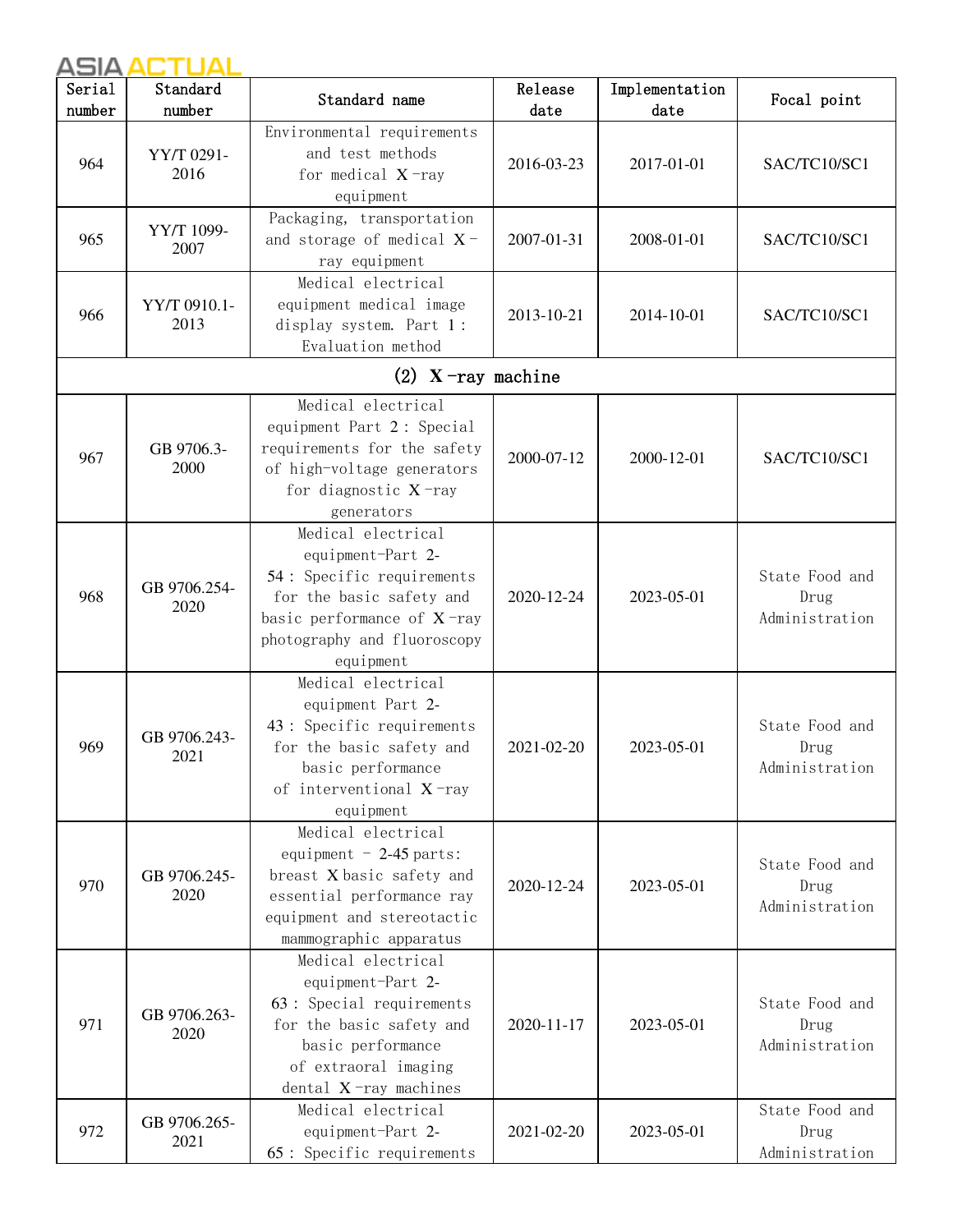| Serial | Standard              | Standard name                                          | Release    | Implementation | Focal point  |
|--------|-----------------------|--------------------------------------------------------|------------|----------------|--------------|
| number | number                |                                                        | date       | date           |              |
|        |                       | for the basic safety and<br>basic performance          |            |                |              |
|        |                       | of intraoral imaging                                   |            |                |              |
|        |                       | dental $X$ -ray machines                               |            |                |              |
|        |                       | Evaluation and routine test                            |            |                |              |
|        |                       | of medical imaging                                     |            |                |              |
|        |                       | department Part 2-7:                                   |            |                |              |
| 973    | GB/T 17006.7-         | Stability test Intraoral                               | 2003-06-24 | 2003-12-01     | SAC/TC10/SC1 |
|        | 2003                  | dental $X$ -ray photography                            |            |                |              |
|        |                       | equipment does not include                             |            |                |              |
|        |                       | dental panoramic equipment                             |            |                |              |
|        |                       | Evaluation and routine                                 |            |                |              |
|        |                       | testing of medical imaging                             |            |                |              |
|        | GB/T 17006.8-         | department Part 2-9 :                                  |            |                |              |
| 974    | 2003                  | Indirect fluoroscopy and                               | 2003-06-24 | 2003-12-01     | SAC/TC10/SC1 |
|        |                       | indirect photography $X$ -ray                          |            |                |              |
|        |                       | equipment for stability                                |            |                |              |
|        |                       | test                                                   |            |                |              |
|        |                       | Evaluation of medical                                  |            |                |              |
|        |                       | imaging departments and<br>routine testing 2-10 parts: |            |                |              |
| 975    | GB/T 17006.9-<br>2003 | Stability test of                                      | 2003-06-24 | 2003-12-01     | SAC/TC10/SC1 |
|        |                       | breast $X$ -ray imaging                                |            |                |              |
|        |                       | apparatus                                              |            |                |              |
|        |                       | Evaluation and routine test                            |            |                |              |
|        | GB/T<br>17006.10-2003 | of medical imaging                                     |            |                |              |
| 976    |                       | department Part 2-11 :                                 | 2003-06-24 | 2003-12-01     | SAC/TC10/SC1 |
|        |                       | Stability test Ordinary                                |            |                |              |
|        |                       | direct radiography $X$ -ray                            |            |                |              |
|        |                       | equipment                                              |            |                |              |
|        |                       | Evaluation and routine                                 |            |                |              |
|        |                       | tests in medical imaging<br>departments. Part 3-       |            |                |              |
|        |                       | 1: Acceptance test of                                  |            |                |              |
| 977    | GB/T 19042.1-<br>2003 | imaging performance of $X$ -                           | 2003-01-27 | 2003-07-01     | SAC/TC10/SC1 |
|        |                       | ray equipment for $X$ -ray                             |            |                |              |
|        |                       | photography and fluoroscopy                            |            |                |              |
|        |                       | systems                                                |            |                |              |
|        |                       | Evaluation and routine test                            |            |                |              |
|        |                       | of medical imaging                                     |            |                |              |
|        | GB/T 19042.2-         | department. Part 3-                                    |            |                |              |
| 978    | 2005                  | 2: Acceptance test of                                  | 2005-01-27 | 2005-08-01     | SAC/TC10/SC1 |
|        |                       | imaging performance                                    |            |                |              |
|        |                       | of mammography X-ray                                   |            |                |              |
|        |                       | equipment                                              |            |                |              |
|        |                       | Evaluation and routine test                            |            |                |              |
| 979    | GB/T 19042.3-<br>2005 | of medical imaging<br>department Part 3-3:             | 2005-01-27 | 2005-08-01     | SAC/TC10/SC1 |
|        |                       | Digital subtraction                                    |            |                |              |
|        |                       |                                                        |            |                |              |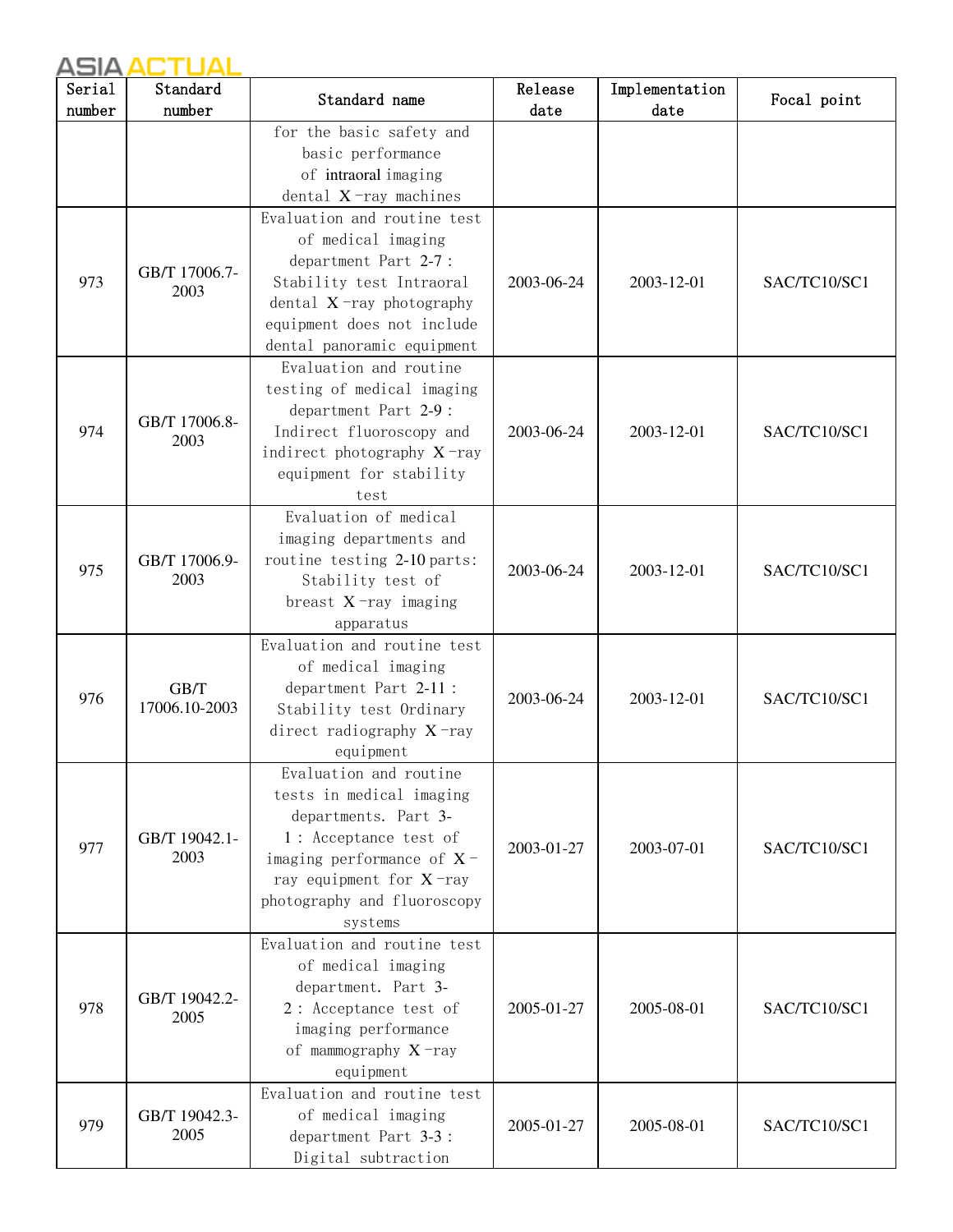| Serial | Standard              | Standard name                                                                                                                                                              | Release    | Implementation | Focal point  |
|--------|-----------------------|----------------------------------------------------------------------------------------------------------------------------------------------------------------------------|------------|----------------|--------------|
| number | number                |                                                                                                                                                                            | date       | date           |              |
|        |                       | angiography ( $DSA$ ) $X$ -ray<br>equipment imaging<br>performance acceptance test                                                                                         |            |                |              |
| 980    | GB/T 19042.4-<br>2005 | Evaluation and routine test<br>of medical imaging<br>department. Part 3-<br>4: Acceptance test of<br>imaging performance<br>of dental $X$ -ray equipment                   | 2005-01-27 | 2005-08-01     | SAC/TC10/SC1 |
| 981    | YY/T 0106-<br>2008    | General technical<br>requirements for medical<br>diagnostic $X$ -ray machines                                                                                              | 2008-10-17 | 2010-01-01     | SAC/TC10/SC1 |
| 982    | YY/T 0796.1-<br>2010  | Exposure index<br>of digital $X$ -ray imaging<br>system for medical<br>electrical equipment.<br>Part 1: Definition and<br>requirements of general $X$ -<br>ray photography | 2010-12-27 | 2012-06-01     | SAC/TC10/SC1 |
| 983    | YY/T 1708.1-<br>2020  | Basic requirements for<br>connectivity of medical<br>diagnostic $X$ -ray imaging<br>equipment. Part 1: General<br>requirements                                             | 2020-06-30 | 2021-06-01     | SAC/TC10/SC1 |
| 984    | YY/T 0010-<br>2020    | Special technical<br>requirements for intraoral<br>imaging dental $X$ -ray<br>machine                                                                                      | 2020-06-30 | 2021-06-01     | SAC/TC10/SC1 |
| 985    | YY/T 0202-<br>2009    | Technical requirements<br>for medical diagnostic $X$ -<br>ray tomography equipment                                                                                         | 2009-06-16 | 2010-12-01     | SAC/TC10/SC1 |
| 986    | YY/T 0347-<br>2009    | Special technical<br>requirements for miniature<br>medical diagnostic X-ray<br>machine                                                                                     | 2009-06-16 | 2010-12-01     | SAC/TC10/SC1 |
| 987    | YY/T 0706-<br>2017    | Special technical<br>conditions for breast $X$ -<br>ray machine                                                                                                            | 2017-03-28 | 2018-04-01     | SAC/TC10/SC1 |
| 988    | YY/T 0707-<br>2020    | Special technical<br>requirements for mobile $X$ -<br>ray machines                                                                                                         | 2020-09-27 | 2021-09-01     | SAC/TC10/SC1 |
| 989    | YY/T 0724-<br>2021    | Special technical<br>conditions for dual-<br>energy $X$ -ray bone<br>densitometer                                                                                          | 2021-03-09 | 2022-04-01     | SAC/TC10/SC1 |
| 990    | YY/T 0740-<br>2009    | Special technical<br>conditions for medical<br>angiography $X$ -ray machines                                                                                               | 2009-11-15 | 2010-12-01     | SAC/TC10/SC1 |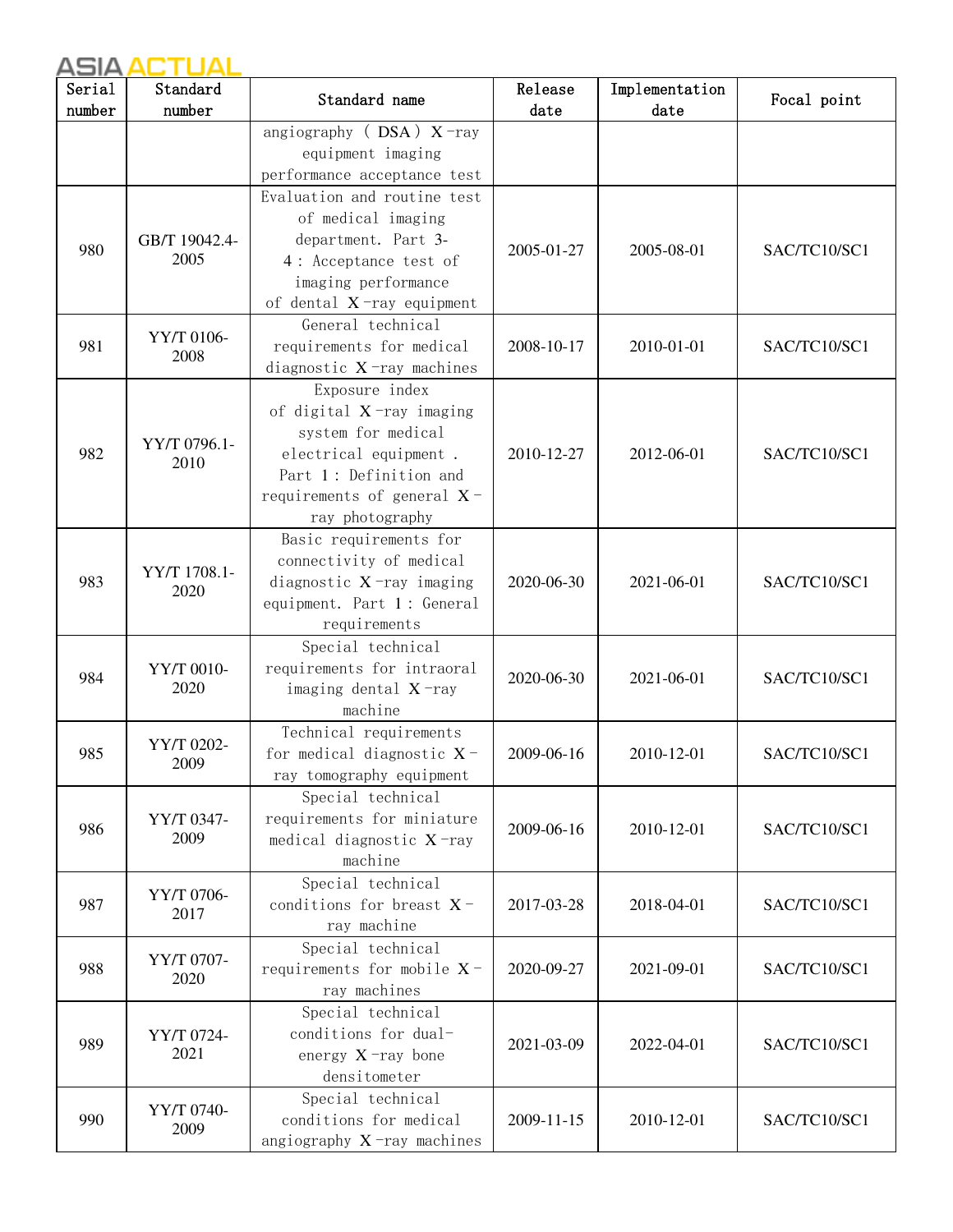| Serial<br>number | Standard<br>number    | Standard name                                                                                                                                                          | Release<br>date | Implementation<br>date | Focal point                              |
|------------------|-----------------------|------------------------------------------------------------------------------------------------------------------------------------------------------------------------|-----------------|------------------------|------------------------------------------|
| 991              | YY/T 0741-<br>2018    | Special technical<br>conditions for digital<br>photography $X$ -ray machines                                                                                           | 2018-09-28      | 2019-10-01             | SAC/TC10/SC1                             |
| 992              | YY/T 0742-<br>2021    | Special technical<br>conditions<br>for gastrointestinal $X$ -ray<br>machine                                                                                            | 2021-03-09      | 2022-04-01             | SAC/TC10/SC1                             |
| 993              | YY/T 0744-<br>2018    | Special technical<br>requirements for mobile C-<br>$arm X$ -ray machine                                                                                                | 2018-01-19      | 2019-01-01             | SAC/TC10/SC1                             |
| 994              | YY/T 0745-<br>2009    | Special technical<br>requirements for remote $X$ -<br>ray machine                                                                                                      | 2009-11-15      | 2010-12-01             | SAC/TC10/SC1                             |
| 995              | YY/T 0746-<br>2021    | Special technical<br>conditions for vehicle-<br>mounted medical $X$ -ray<br>diagnostic equipment                                                                       | 2021-03-09      | 2022-04-01             | SAC/TC10/SC1                             |
| 996              | YY/T 0795-<br>2010    | Special technical<br>requirements for oral $X$ -<br>ray digital tomography<br>equipment                                                                                | 2010-12-27      | 2012-06-01             | SAC/TC10/SC1                             |
| 997              | YY/T 0936-<br>2014    | Special technical<br>conditions for urinary $X$ -<br>ray machine                                                                                                       | 2014-06-17      | 2015-07-01             | SAC/TC10/SC1                             |
| 998              | YY/T 1732-<br>2020    | Special technical<br>conditions for oral curved<br>body $X$ -ray machine                                                                                               | 2020-06-30      | 2021-06-01             | SAC/TC10/SC1                             |
| 999              | YY/T 1466-<br>2016    | Oral X-ray digital<br>tomography equipment bone<br>density measurement and<br>evaluation method                                                                        | 2016-01-26      | 2017-01-01             | SAC/TC10/SC1                             |
| 1000             | YY/T 1542-<br>2017    | Evaluation method for<br>automatic exposure control<br>of digital medical X-ray<br>equipment                                                                           | 2017-05-02      | 2018-04-01             | SAC/TC10/SC1                             |
|                  |                       | (3) $X$ -ray computerized tomography equipment ( $CT$ )                                                                                                                |                 |                        |                                          |
| 1001             | GB 9706.244-<br>2020  | Medical electrical<br>equipment Part 2-<br>44 : Specific requirements<br>for the basic safety and<br>basic performance of $X$ -ray<br>computed tomography<br>equipment | 2020-12-24      | 2023-05-01             | State Food and<br>Drug<br>Administration |
| 1002             | GB/T<br>17006.11-2015 | Evaluation and routine test<br>of medical imaging<br>department. Part $2-6: X$ -<br>ray computed tomography                                                            | 2015-12-10      | 2016-09-01             | SAC/TC10/SC1                             |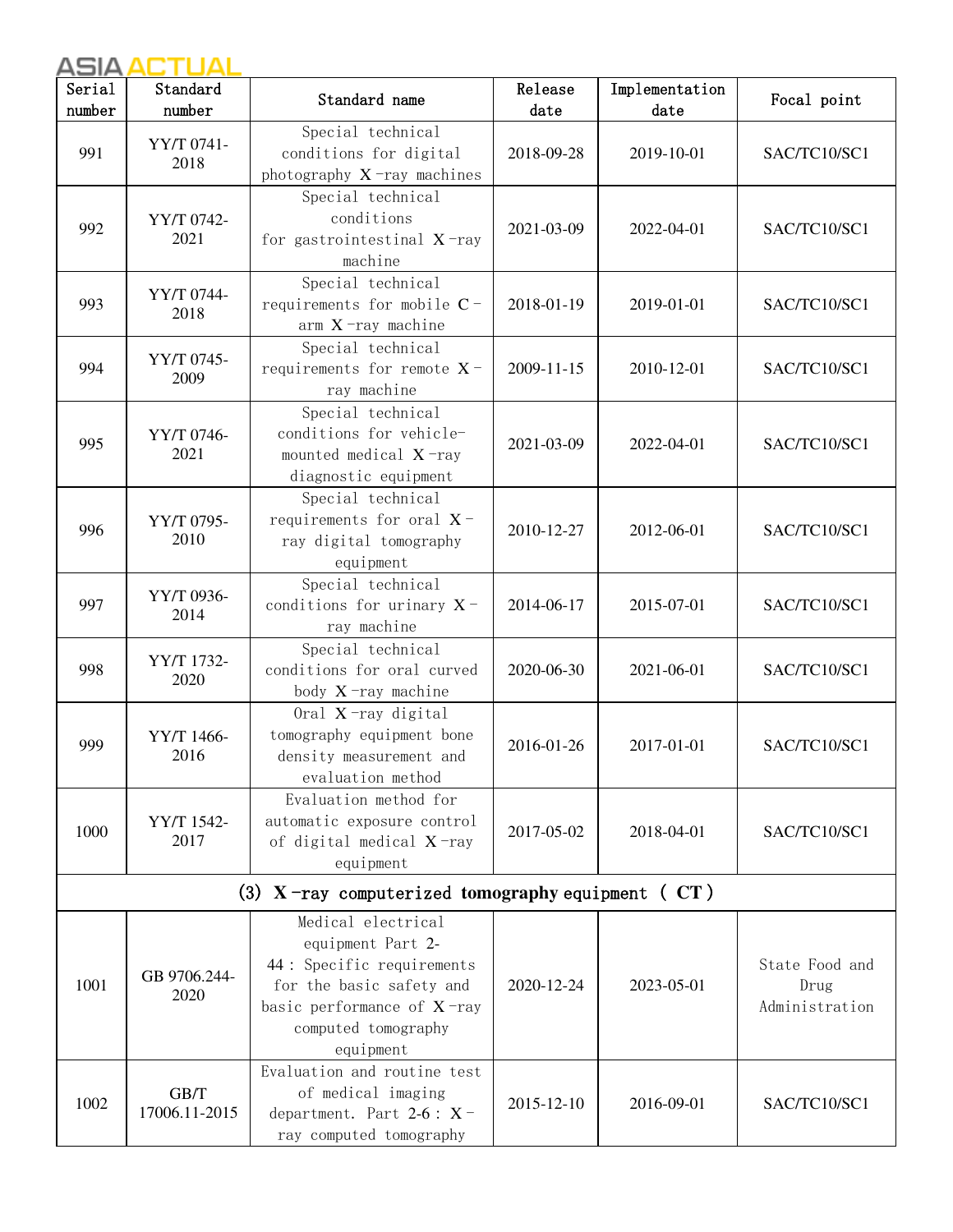| Serial<br>number | Standard<br>number | Standard name                                            | Release<br>date | Implementation<br>date | Focal point  |
|------------------|--------------------|----------------------------------------------------------|-----------------|------------------------|--------------|
|                  |                    | equipment imaging                                        |                 |                        |              |
|                  |                    | performance stability test                               |                 |                        |              |
|                  |                    | Evaluation and routine test                              |                 |                        |              |
|                  |                    | of medical imaging                                       |                 |                        |              |
|                  | GB/T 19042.5-      | department. Part $3-5: X$ -                              |                 |                        |              |
| 1003             | 2006               | ray computed tomography                                  | 2006-10-17      | 2007-07-01             | SAC/TC10/SC1 |
|                  |                    | equipment imaging                                        |                 |                        |              |
|                  |                    | performance acceptance test                              |                 |                        |              |
|                  |                    | General technical                                        |                 |                        |              |
| 1004             | YY/T 0310-         | requirements for $X$ -ray                                | 2015-03-02      | 2016-01-01             | SAC/TC10/SC1 |
|                  | 2015               | computed tomography                                      |                 |                        |              |
|                  |                    | equipment                                                |                 |                        |              |
|                  |                    | Basic requirements for                                   |                 |                        |              |
|                  |                    | connectivity of medical                                  |                 |                        |              |
| 1005             | YY/T 1708.2-       | diagnostic $X$ -ray imaging                              | 2020-09-27      | 2021-09-01             | SAC/TC10/SC1 |
|                  | 2020               | equipment. Part $2: X$ -ray                              |                 |                        |              |
|                  |                    | computed tomography                                      |                 |                        |              |
|                  |                    | equipment<br>Technical requirements                      |                 |                        |              |
|                  | YY/T 1417-         | for 64-layer spiral $X$ -ray                             |                 |                        |              |
| 1006             | 2016               | computerized tomography                                  | 2016-07-29      | 2017-06-01             | SAC/TC10/SC1 |
|                  |                    | equipment                                                |                 |                        |              |
|                  |                    | Special technical                                        |                 |                        |              |
|                  | YY/T 1625-         | requirements for mobile $X$ -                            |                 |                        |              |
| 1007             | 2018               | ray computed tomography                                  | 2018-12-20      | 2020-01-01             | SAC/TC10/SC1 |
|                  |                    | equipment                                                |                 |                        |              |
|                  |                    | Image quality evaluation                                 |                 |                        |              |
|                  | YY/T 1766.1-       | method of $X$ -ray computed                              |                 | 2022-04-01             | SAC/TC10/SC1 |
| 1008             | 2021               | tomography equipment.                                    | 2021-03-09      |                        |              |
|                  |                    | Part 1: Modulation transfer                              |                 |                        |              |
|                  |                    | function evaluation                                      |                 |                        |              |
|                  |                    | Image quality evaluation                                 |                 |                        |              |
| 1009             | YY/T 1766.2-       | method of $X$ -ray computed<br>tomography equipment.     | 2021-03-09      | 2022-04-01             | SAC/TC10/SC1 |
|                  | 2021               | Part 2: Evaluation of low-                               |                 |                        |              |
|                  |                    | contrast resolution                                      |                 |                        |              |
|                  |                    | (4) Medical $X$ -ray equipment components and appliances |                 |                        |              |
|                  |                    | Technical requirements for                               |                 |                        |              |
| 1010             | GB/T 10151-        | high-voltage cable plugs                                 | 2008-11-03      | 2009-10-01             | SAC/TC10/SC1 |
|                  | 2008               | and sockets for medical                                  |                 |                        |              |
|                  |                    | diagnostic $X$ -ray equipment                            |                 |                        |              |
|                  | GB/T 13797-        | General technical                                        |                 |                        |              |
| 1011             | 2009               | conditions for medical $X$ -                             | 2009-09-30      | 2010-02-01             | SAC/TC10/SC1 |
|                  |                    | ray tubes                                                |                 |                        |              |
|                  |                    | Evaluation and routine                                   |                 |                        |              |
| 1012             | GB/T 17006.3-      | tests in medical imaging                                 | 2000-07-17      | 2000-12-01             | SAC/TC10/SC1 |
|                  | 2000               | departments. Part 2-2 : $X$ -                            |                 |                        |              |
|                  |                    | ray radiography cassette                                 |                 |                        |              |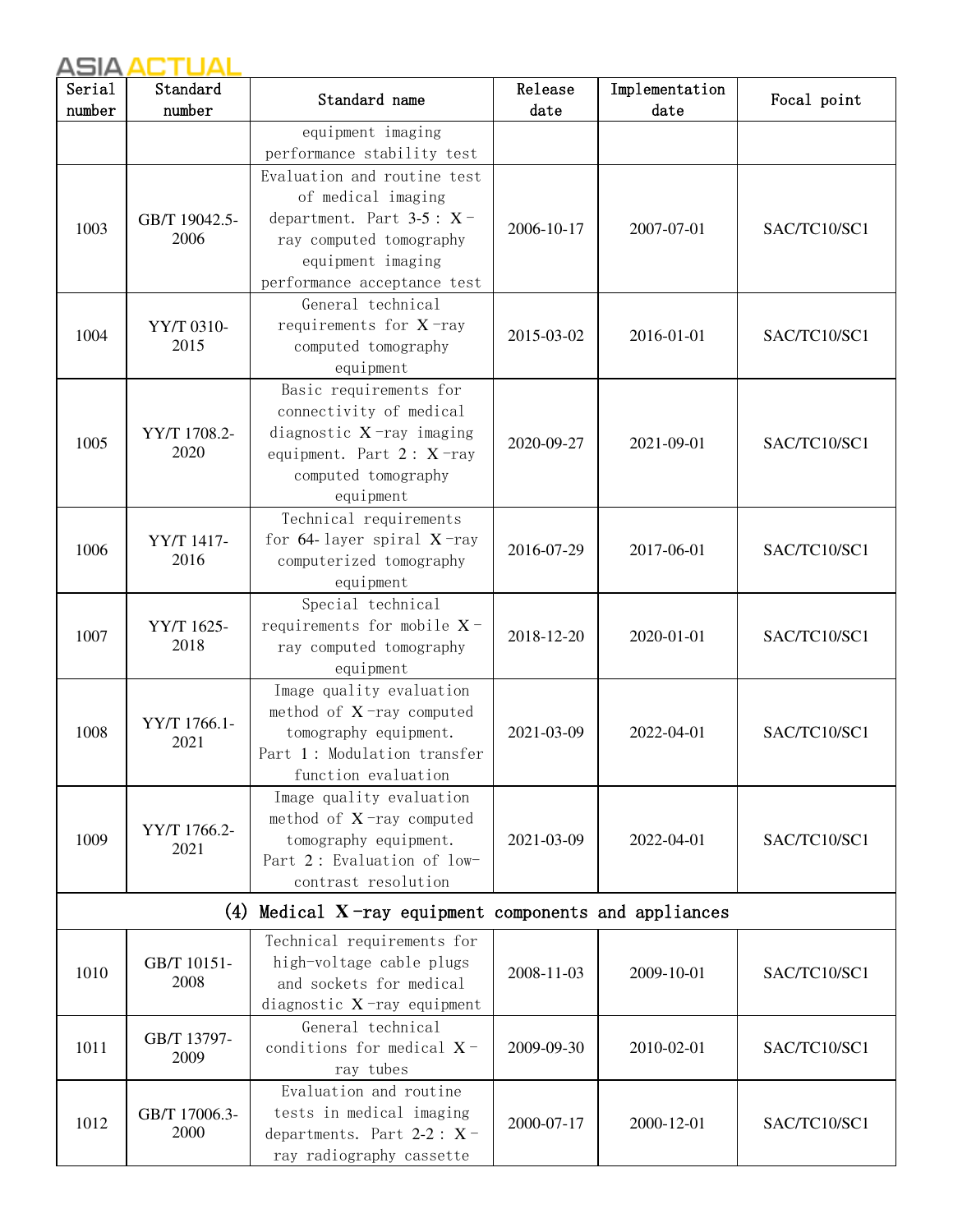| Serial | Standard              | Standard name                                                                                                         | Release    | Implementation | Focal point  |
|--------|-----------------------|-----------------------------------------------------------------------------------------------------------------------|------------|----------------|--------------|
| number | number                |                                                                                                                       | date       | date           |              |
|        |                       | and film changer<br>screen - film contact and<br>screen - cassette assembly<br>relative sensitivity<br>stability test |            |                |              |
| 1013   | GB/T 17006.6-<br>2003 | Evaluation and Routine<br>Tests in Medical Imaging<br>Department Part 2-4:<br>Stability Test of Hard Copy<br>Camera   | 2003-01-27 | 2003-07-01     | SAC/TC10/SC1 |
| 1014   | YY/T 0011-<br>2007    | $X$ -ray photography cassette                                                                                         | 2007-01-31 | 2008-01-01     | SAC/TC10/SC1 |
| 1015   | YY/T 0093-<br>2013    | Medical diagnostic $X$ -ray<br>image intensifier                                                                      | 2013-10-21 | 2014-10-01     | SAC/TC10/SC1 |
| 1016   | YY/T 0094-<br>2013    | Medical diagnostic $X$ -ray<br>fluoroscopy screen                                                                     | 2013-10-21 | 2014-10-01     | SAC/TC10/SC1 |
| 1017   | YY/T 0095-<br>2013    | Calcium tungstate medium-<br>speed medical intensifying<br>screen                                                     | 2013-10-21 | 2014-10-01     | SAC/TC10/SC1 |
| 1018   | YY/T 0129-<br>2007    | General technical<br>conditions of medical<br>diagnostic $X$ -ray variable<br>beam limiter                            | 2007-01-31 | 2008-01-01     | SAC/TC10/SC1 |
| 1019   | YY/T 0197.1-<br>2007  | Medical diagnostic X-ray<br>tube XD1-3/100 fixed<br>anode $X$ -ray tube                                               | 2007-01-31 | 2008-01-01     | SAC/TC10/SC1 |
| 1020   | YY/T 0197.2-<br>2007  | Medical diagnostic $X$ -ray<br>tube XD2-1/85 fixed<br>anode $X$ -ray tube                                             | 2007-01-31 | 2008-01-01     | SAC/TC10/SC1 |
| 1021   | YY/T 0197.3-<br>2007  | Medical diagnostic $X$ -ray<br>tube XD3-3.5/100 fixed<br>anode $X$ -ray tube                                          | 2007-01-31 | 2008-01-01     | SAC/TC10/SC1 |
| 1022   | YY/T 0197.4-<br>2007  | Medical diagnostic $X$ -ray<br>tube XD4-2, 9/100 fixed<br>anode $X$ -ray tube                                         | 2007-01-31 | 2008-01-01     | SAC/TC10/SC1 |
| 1023   | YY/T 0197.5-<br>2007  | Medical diagnostic $X$ -ray<br>tubes XD51-<br>20, 40/100 and XD51-<br>20, 40/125 rotating<br>anode $X$ -ray tubes     | 2007-01-31 | 2008-01-01     | SAC/TC10/SC1 |
| 1024   | YY/T 0608-<br>2013    | General technical<br>requirements for TV systems<br>of medical $X$ -ray image<br>intensifiers                         | 2013-10-21 | 2014-10-01     | SAC/TC10/SC1 |
| 1025   | YY/T 0609-<br>2018    | General technical<br>requirements for medical<br>diagnostic $X$ -ray tube<br>components                               | 2018-11-07 | 2019-11-01     | SAC/TC10/SC1 |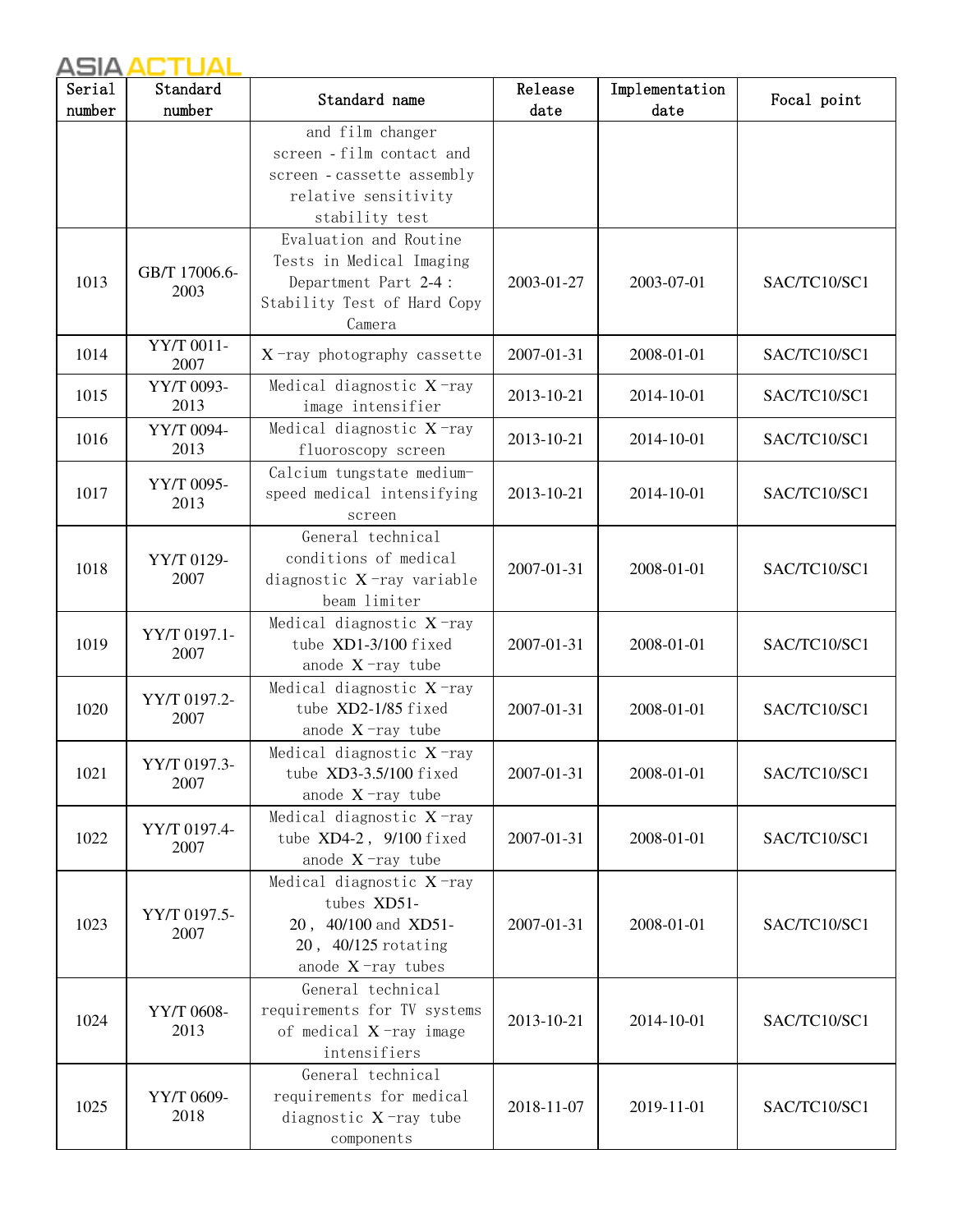| Serial<br>number | Standard<br>number | Standard name                                                                                               | Release<br>date | Implementation<br>date | Focal point  |
|------------------|--------------------|-------------------------------------------------------------------------------------------------------------|-----------------|------------------------|--------------|
| 1026             | YY/T 0610-<br>2007 | General technical<br>conditions of medical<br>imaging photo observation<br>device                           | 2007-01-31      | 2008-01-01             | SAC/TC10/SC1 |
| 1027             | YY/T 0737-<br>2009 | Special technical<br>requirements<br>for medical $X$ -ray<br>radiography bed                                | 2009-11-15      | 2010-12-01             | SAC/TC10/SC1 |
| 1028             | YY/T 0738-<br>2009 | Special technical<br>conditions for medical $X$ -<br>ray catheter bed                                       | 2009-11-15      | 2010-12-01             | SAC/TC10/SC1 |
| 1029             | YY/T 0739-<br>2009 | Special technical<br>requirements<br>for medical $X$ -ray vertical<br>photography racks                     | 2009-11-15      | 2010-12-01             | SAC/TC10/SC1 |
| 1030             | YY/T 0743-<br>2009 | $X$ -ray gastrointestinal<br>diagnostic bed special<br>technical conditions                                 | 2009-11-15      | 2010-12-01             | SAC/TC10/SC1 |
| 1031             | YY/T 0747-<br>2009 | $XZ1-4/250 X$ -ray tube for<br>treatment                                                                    | 2009-11-15      | 2010-12-01             | SAC/TC10/SC1 |
| 1032             | YY/T 0794-<br>2010 | Special technical<br>requirements for image<br>plate imaging device<br>for $X$ -ray photography             | 2010-12-27      | 2012-06-01             | SAC/TC10/SC1 |
| 1033             | YY/T 0891-<br>2013 | Special technical<br>conditions for angiography<br>high-pressure injection<br>device                        | 2013-10-21      | 2014-10-01             | SAC/TC10/SC1 |
| 1034             | YY/T 0933-<br>2014 | Digital $X$ -ray image<br>detector for general<br>medical photography                                       | 2014-06-17      | 2015-07-01             | SAC/TC10/SC1 |
| 1035             | YY/T 0934-<br>2014 | Medical dynamic digital $X$ -<br>ray image detector                                                         | 2014-06-17      | 2015-07-01             | SAC/TC10/SC1 |
| 1036             | YY/T 0935-<br>2014 | Special technical<br>conditions for CT contrast<br>injection device                                         | 2014-06-17      | 2015-07-01             | SAC/TC10/SC1 |
| 1037             | YY/T 1307-<br>2016 | Detector for medical breast<br>digital $X$ -ray photography                                                 | 2016-03-23      | 2017-01-01             | SAC/TC10/SC1 |
| 1038             | YY/T 1541-<br>2017 | Technical requirements for<br>high-voltage cable<br>assemblies and sockets<br>for mammary $X$ -ray machines | 2017-05-02      | 2018-04-01             | SAC/TC10/SC1 |
| 1039             | YY/T 0062-<br>2004 | Determination of inherent<br>filtration of $X$ -ray tube<br>components                                      | 2004-11-08      | 2005-11-01             | SAC/TC10/SC1 |
| 1040             | YY/T 0063-<br>2007 | Focus characteristics<br>of medical diagnostic $X$ -<br>ray tube components                                 | 2007-01-31      | 2008-01-01             | SAC/TC10/SC1 |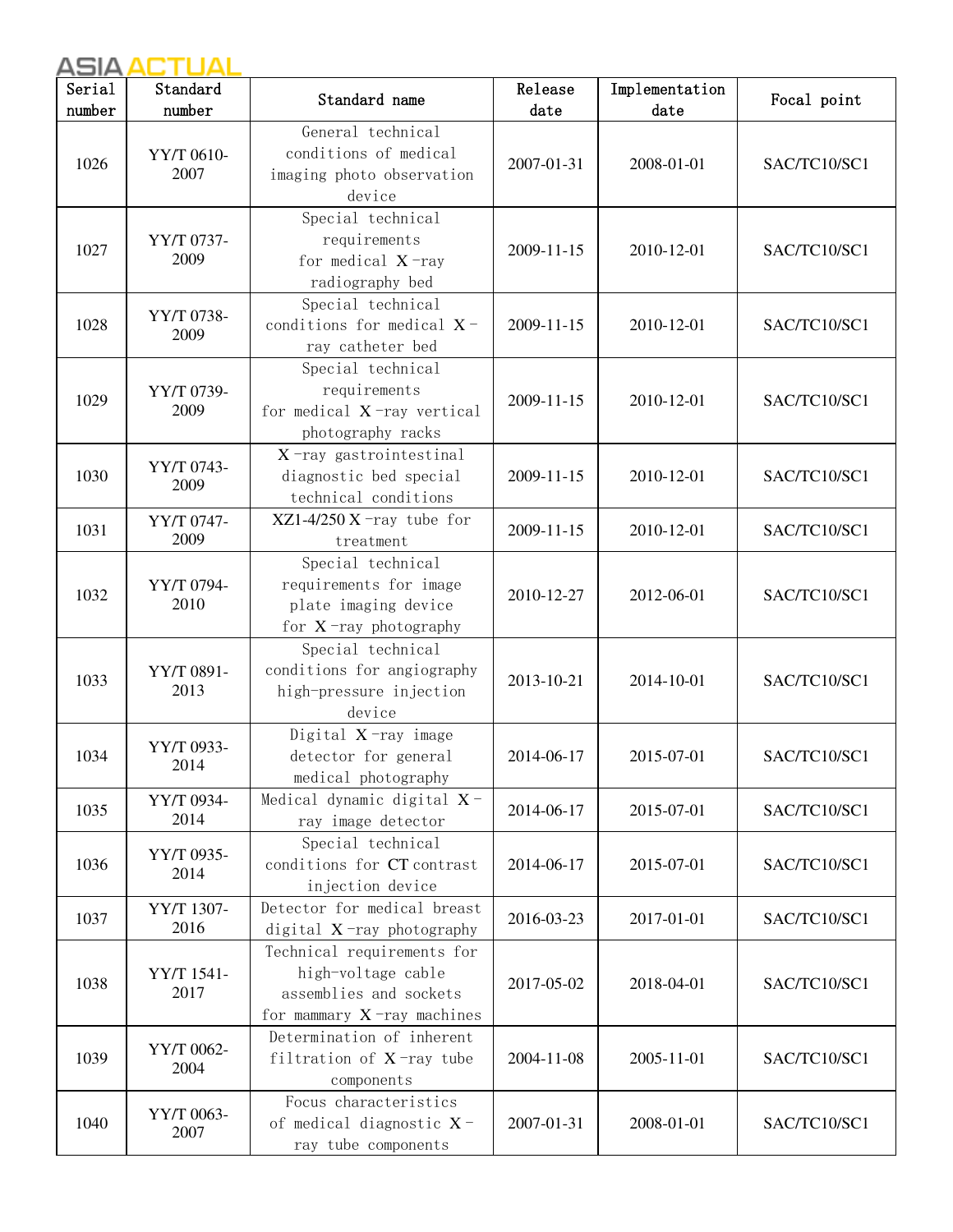| Serial<br>number | Standard<br>number   | Standard name                                | Release<br>date | Implementation<br>date | Focal point  |
|------------------|----------------------|----------------------------------------------|-----------------|------------------------|--------------|
|                  |                      | of medical electrical                        |                 |                        |              |
|                  |                      | equipment                                    |                 |                        |              |
|                  |                      | Electrical and load                          |                 |                        |              |
| 1041             | YY/T 0064-           | characteristics of medical                   | 2016-03-23      | 2017-01-01             | SAC/TC10/SC1 |
|                  | 2016                 | diagnostic $X$ -ray tube                     |                 |                        |              |
|                  |                      | components                                   |                 |                        |              |
|                  |                      | Characteristics                              |                 |                        |              |
|                  |                      | of photoelectric $X$ -ray                    |                 |                        |              |
|                  | YY/T 0457.1-         | image intensifiers                           |                 |                        |              |
| 1042             | 2003                 | for medical electrical                       | 2003-06-20      | 2004-01-01             | SAC/TC10/SC1 |
|                  |                      | equipment. Part 1:                           |                 |                        |              |
|                  |                      | Measurement of incident<br>field size        |                 |                        |              |
|                  |                      | Characteristics                              |                 |                        |              |
|                  |                      | of photoelectric X-ray                       |                 |                        |              |
|                  |                      | image intensifiers                           |                 |                        |              |
| 1043             | YY/T 0457.2-         | for medical electrical                       | 2003-06-20      | 2004-01-01             | SAC/TC10/SC1 |
|                  | 2003                 | equipment. Part 2:                           |                 |                        |              |
|                  |                      | Determination of conversion                  |                 |                        |              |
|                  |                      | factor                                       |                 |                        |              |
|                  |                      | Characteristics                              |                 |                        |              |
|                  | YY/T 0457.3-<br>2003 | of photoelectric X-ray                       |                 |                        |              |
|                  |                      | image intensifiers                           |                 |                        |              |
| 1044             |                      | for medical electrical                       | 2003-06-20      | 2004-01-01             | SAC/TC10/SC1 |
|                  |                      | equipment. Part 3:                           |                 |                        |              |
|                  |                      | Measurement of brightness                    |                 |                        |              |
|                  |                      | distribution and non-                        |                 |                        |              |
|                  |                      | uniformity                                   |                 |                        |              |
|                  |                      | Characteristics                              |                 |                        |              |
|                  |                      | of photoelectric X-ray                       |                 |                        |              |
|                  | YY/T 0457.4-         | image intensifiers                           |                 |                        |              |
| 1045             | 2003                 | for medical electrical<br>equipment. Part 4: | 2003-06-20      | 2004-01-01             | SAC/TC10/SC1 |
|                  |                      | Measurement of image                         |                 |                        |              |
|                  |                      | distortion                                   |                 |                        |              |
|                  |                      | Characteristics                              |                 |                        |              |
|                  |                      | of photoelectric $X$ -ray                    |                 |                        |              |
|                  |                      | image intensifiers                           |                 |                        |              |
| 1046             | YY/T 0457.5-         | for medical electrical                       | 2003-06-20      | 2004-01-01             | SAC/TC10/SC1 |
|                  | 2003                 | equipment. Part 5:                           |                 |                        |              |
|                  |                      | Measurement of detection                     |                 |                        |              |
|                  |                      | quantum efficiency                           |                 |                        |              |
|                  |                      | Characteristics                              |                 |                        |              |
|                  |                      | of photoelectric X-ray                       |                 |                        |              |
|                  | YY/T 0457.6-         | image intensifiers                           |                 |                        |              |
| 1047             | 2003                 | for medical electrical                       | 2003-06-20      | 2004-01-01             | SAC/TC10/SC1 |
|                  |                      | equipment. Part 6:                           |                 |                        |              |
|                  |                      | Determination of contrast                    |                 |                        |              |
|                  |                      | and glare coefficient                        |                 |                        |              |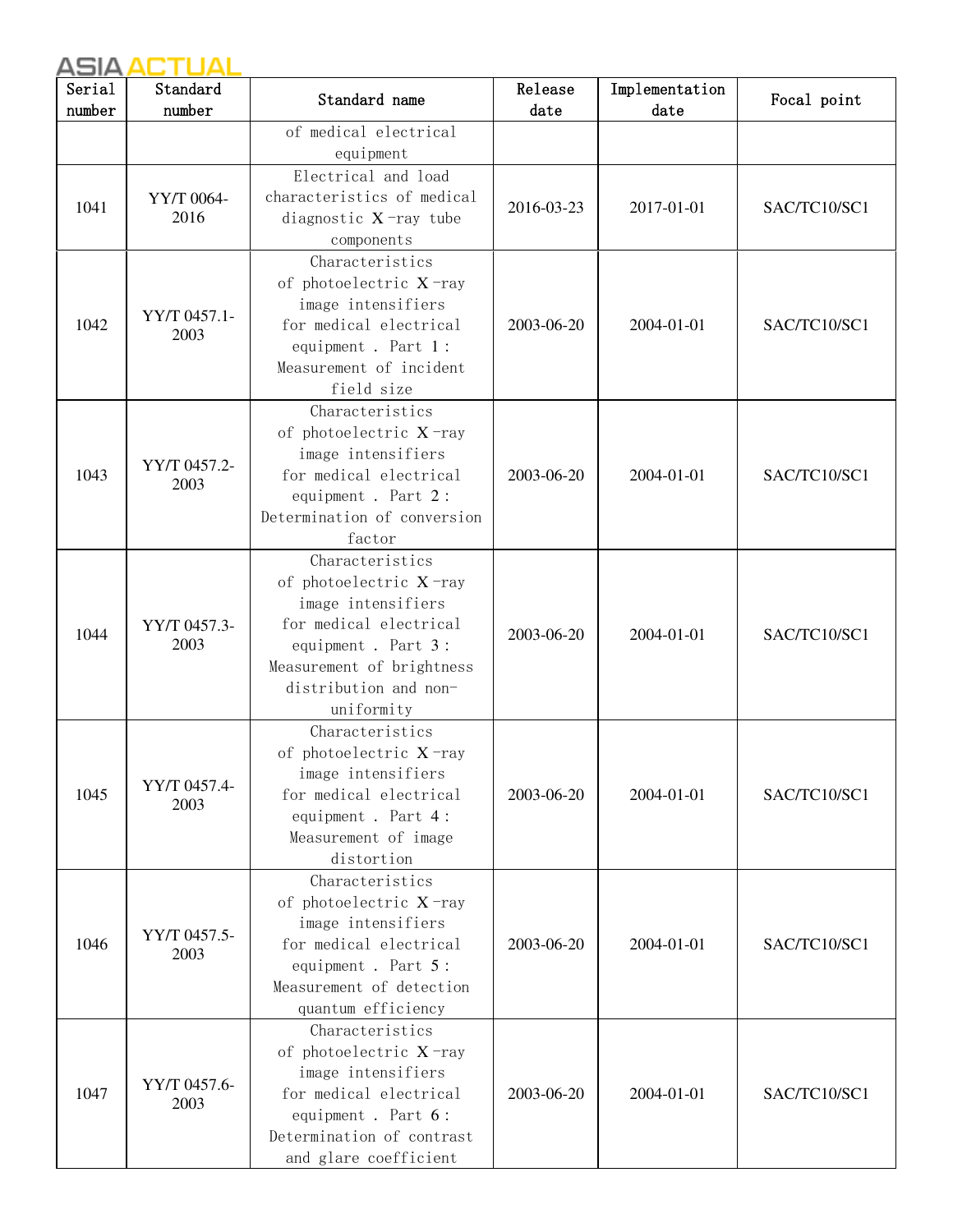| Serial | Standard             | Standard name                                                                                                                                                                                               | Release    | Implementation | Focal point  |
|--------|----------------------|-------------------------------------------------------------------------------------------------------------------------------------------------------------------------------------------------------------|------------|----------------|--------------|
| number | number               |                                                                                                                                                                                                             | date       | date           |              |
| 1048   | YY/T 0457.7-<br>2003 | Characteristics<br>of photoelectric X-ray<br>image intensifiers<br>for medical electrical<br>equipment. Part 7:<br>Determination of modulation<br>transfer function                                         | 2003-06-20 | 2004-01-01     | SAC/TC10/SC1 |
| 1049   | YY/T 0479-<br>2004   | Measurement of the Maximum<br>Symmetrical Radiation Field<br>of Rotating Anode $X$ -ray<br>Tubes for Medical<br>Diagnostics                                                                                 | 2004-03-23 | 2005-01-01     | SAC/TC10/SC1 |
| 1050   | YY/T 0480-<br>2004   | General<br>purpose diagnostic X-ray<br>imaging equipment and<br>characteristics of anti-<br>scatter grid for<br>mammography                                                                                 | 2004-03-23 | 2005-01-01     | SAC/TC10/SC1 |
| 1051   | YY/T 0590.1-<br>2018 | Characteristics<br>of digital $X$ -ray imaging<br>devices for medical<br>electrical equipment.<br>Part 1-1 : Measurement of<br>quantum detection<br>efficiency. Detectors for<br>general photography        | 2018-11-07 | 2019-11-01     | SAC/TC10/SC1 |
| 1052   | YY/T 0590.2-<br>2010 | Medical electrical<br>equipment of digital X-ray<br>imaging apparatus<br>Characteristics of 1-<br>2 parts: determination of<br>the quantum detection<br>efficiency of breast X-ray<br>imaging detector with | 2010-12-27 | 2012-06-01     | SAC/TC10/SC1 |
| 1053   | YY/T 0590.3-<br>2011 | Characteristics<br>of digital $X$ -ray imaging<br>devices for medical<br>electrical equipment.<br>Part 1-3 : Measurement of<br>quantum detection<br>efficiency. Detectors for<br>dynamic imaging            | 2011-12-31 | 2013-06-01     | SAC/TC10/SC1 |
| 1054   | YY/T 0892-<br>2013   | Leakage radiation test<br>method for medical<br>diagnostic $X$ -ray tube<br>assembly                                                                                                                        | 2013-10-21 | 2014-10-01     | SAC/TC10/SC1 |
|        |                      | (5) Medical ray protection equipment                                                                                                                                                                        |            |                |              |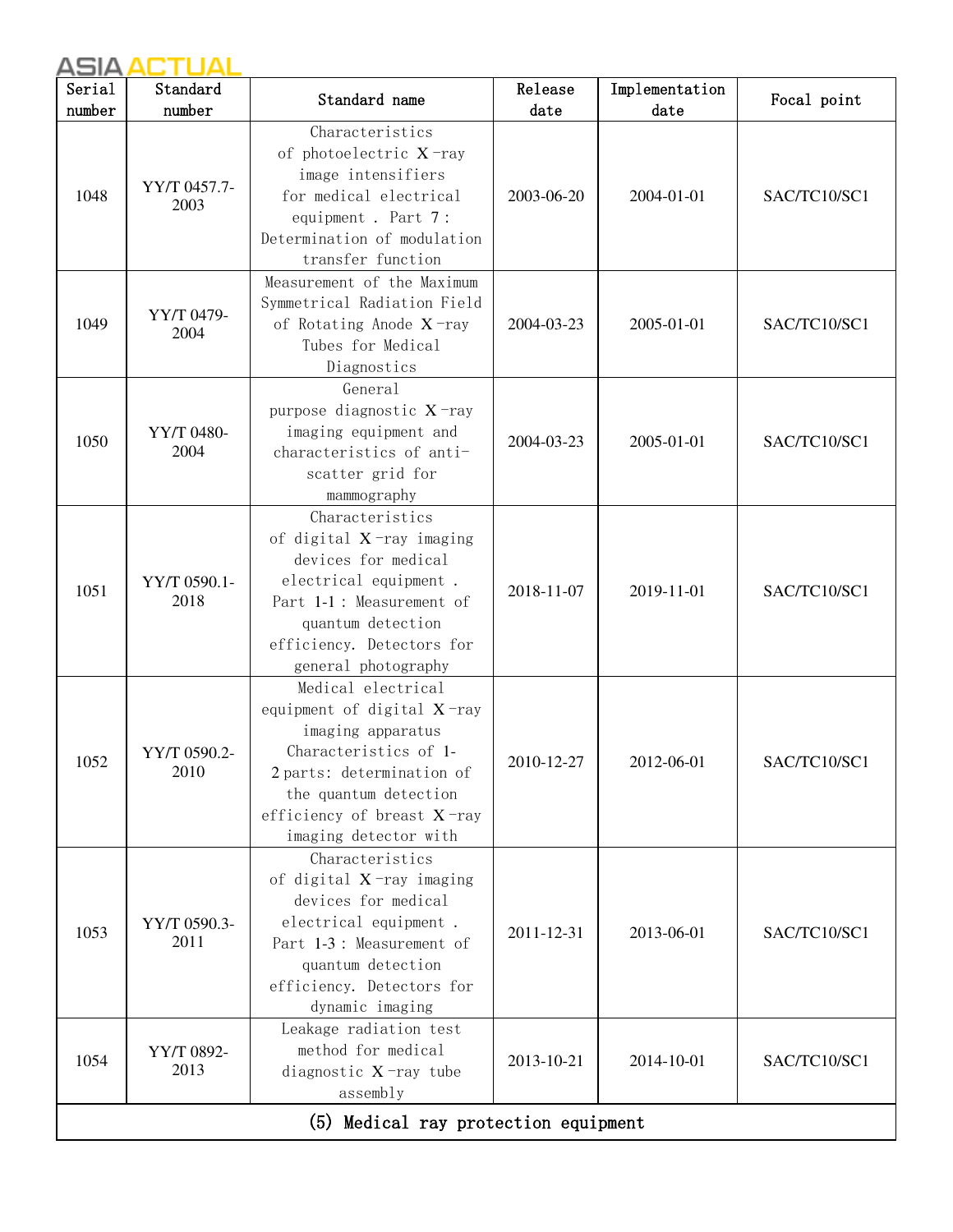| Serial<br>number | Standard<br>number   | Standard name                                                                                                                           | Release<br>date  | Implementation<br>date | Focal point  |
|------------------|----------------------|-----------------------------------------------------------------------------------------------------------------------------------------|------------------|------------------------|--------------|
| 1055             | YY 0318-<br>2000     | Medical diagnostic $X$ -ray<br>radiation protection<br>equipment. Part 3:<br>Protective clothing and<br>gonadal protection<br>equipment | $2000 - 01 - 31$ | 2000-07-01             | SAC/TC10/SC1 |
| 1056             | YY/T 0128-<br>2004   | Medical diagnostic $X$ -ray<br>radiation protection<br>equipment and appliances                                                         | 2004-11-08       | 2005-11-01             | SAC/TC10/SC1 |
| 1057             | YY/T 0292.1-<br>2020 | Medical diagnostic $X$ -ray<br>radiation protection<br>equipment. Part 1:<br>Determination of material<br>attenuation                   | 2020-02-25       | 2021-03-01             | SAC/TC10/SC1 |
| 1058             | YY/T 0292.2-<br>2020 | Medical diagnostic $X$ -ray<br>radiation protection<br>equipment. Part 2:<br>Transparent shields                                        | 2020-02-25       | 2021-03-01             | SAC/TC10/SC1 |

## 15. Medical ultrasound equipment

| Serial<br>number | Standard<br>number   | Standard name                                                                                                                                                 | Release<br>date | Implementation<br>date | Focal point  |
|------------------|----------------------|---------------------------------------------------------------------------------------------------------------------------------------------------------------|-----------------|------------------------|--------------|
|                  |                      | (1) Professional and general fields                                                                                                                           |                 |                        |              |
| 1059             | YY/T 0110-<br>2009   | Medical ultrasonic<br>piezoelectric ceramic<br>materials                                                                                                      | 2009-11-15      | 2010-12-01             | SAC/TC10/SC2 |
| 1060             | YY/T 0163-<br>2005   | Characteristics and<br>calibration of medical<br>ultrasonic measuring<br>hydrophone                                                                           | 2005-12-07      | 2006-12-01             | SAC/TC10/SC2 |
| 1061             | YY/T 0458-<br>2014   | Technical requirements of<br>ultrasound Doppler blood<br>simulation fluid model                                                                               | 2014-06-17      | 2015-07-01             | SAC/TC10/SC2 |
| 1062             | YY/T 0642-<br>2014   | Ultrasonic sound field<br>characteristics. Test method<br>for determining the thermal<br>and mechanical indices of<br>medical diagnostic ultrasonic<br>fields | 2014-06-17      | 2015-07-01             | SAC/TC10/SC2 |
| 1063             | YY/T 0865.1-<br>2011 | Ultrasonic hydrophones.<br>Part 1: Measurement and<br>characterization of medical<br>ultrasonic fields below 40MHz                                            | 2011-12-31      | 2013-06-01             | SAC/TC10/SC2 |
| 1064             | YY/T 0865.2-<br>2018 | Ultrasonic hydrophones<br>Part 2: Calibration of                                                                                                              | 2018-12-20      | 2020-01-01             | SAC/TC10/SC2 |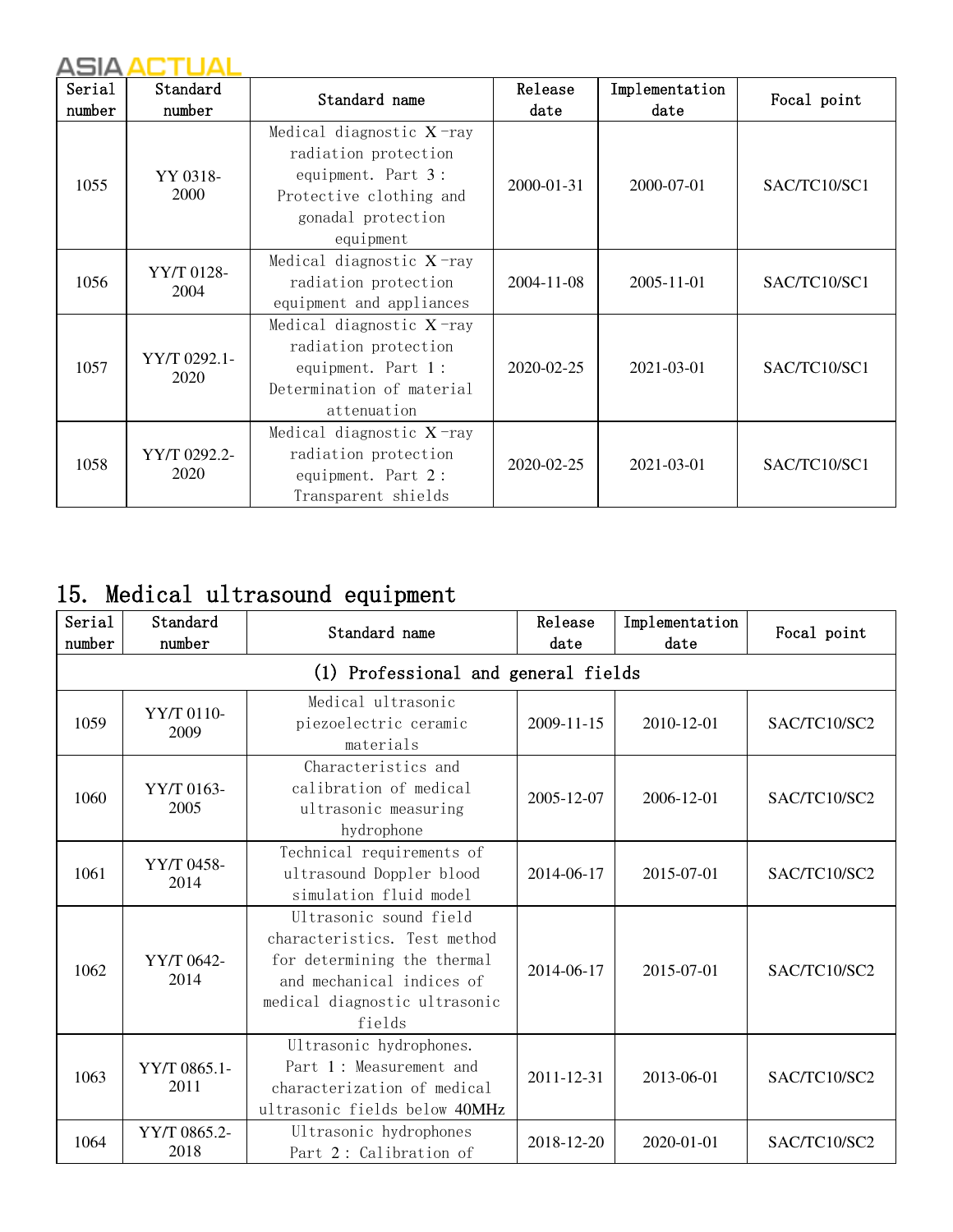| Serial<br>number | Standard<br>number   | Standard name                                                                                                                                                                       | Release<br>date | Implementation<br>date | Focal point                              |
|------------------|----------------------|-------------------------------------------------------------------------------------------------------------------------------------------------------------------------------------|-----------------|------------------------|------------------------------------------|
|                  |                      | hydrophones for ultrasonic<br>fields below 40MHz                                                                                                                                    |                 |                        |                                          |
| 1065             | YY/T 0865.3-<br>2013 | Ultrasonic hydrophones.<br>Part 3: Characteristics of<br>ultrasonic field hydrophones<br>below 40MHz                                                                                | 2013-10-21      | 2014-10-01             | SAC/TC10/SC2                             |
| 1066             | YY/T 0937-<br>2014   | Technical requirements of<br>ultrasound tissue phantom                                                                                                                              | 2014-06-17      | 2015-07-01             | SAC/TC10/SC2                             |
| 1067             | YY/T 1085-<br>2007   | Milliwatt ultrasonic source                                                                                                                                                         | 2007-01-31      | 2008-01-01             | SAC/TC10/SC2                             |
| 1068             | YY/T 1088-<br>2007   | In 0.5MHz to 15MHz using<br>hydrophone measurements and<br>characterization of medical<br>ultrasound equipment sound<br>field characteristic in the<br>frequency range of the guide | 2007-01-31      | 2008-01-01             | SAC/TC10/SC2                             |
| 1069             | YY/T 1420-<br>2016   | Environmental requirements and<br>test methods for medical<br>ultrasound equipment                                                                                                  | 2016-01-26      | 2017-01-01             | SAC/TC10/SC2                             |
| 1070             | YY/T 1521-<br>2017   | Technical requirements of<br>ultrasonic elastic tissue<br>phantom                                                                                                                   | 2017-03-28      | 2018-04-01             | SAC/TC10/SC2                             |
|                  |                      | (2) Ultrasonic diagnostic equipment                                                                                                                                                 |                 |                        |                                          |
| 1071             | GB 9706.237-<br>2020 | Medical electrical equipment<br>Part 2-37 : Specific<br>requirements for the basic<br>safety and basic performance<br>of ultrasonic diagnostic and<br>monitoring equipment          | 2020-04-09      | 2023-05-01             | State Food and<br>Drug<br>Administration |
| 1072             | GB/T 16846-<br>2008  | Requirements for the<br>announcement of acoustic<br>output of medical ultrasonic<br>diagnostic equipment                                                                            | 2008-03-24      | 2009-01-01             | SAC/TC10/SC2                             |
| 1073             | GB 10152-2009        | B-mode ultrasonic diagnostic<br>equipment                                                                                                                                           | 2009-11-15      | 2010-12-01             | SAC/TC10/SC2                             |
| 1074             | GB/T 15214-<br>2008  | Reliability test requirements<br>and methods of ultrasonic<br>diagnostic equipment                                                                                                  | 2008-11-03      | 2009-10-01             | SAC/TC10/SC2                             |
| 1075             | GB/T 15261-<br>2008  | Measurement method of acoustic<br>properties of ultrasonic<br>tissue-like materials                                                                                                 | 2008-01-22      | 2008-09-01             | SAC/TC10/SC2                             |
| 1076             | YY/T 0162.1-<br>2009 | The first part of the series<br>of medical ultrasonic<br>equipment grades: $B$ -type<br>ultrasonic diagnostic<br>equipment                                                          | 2009-11-15      | 2010-12-01             | SAC/TC10/SC2                             |
| 1077             | YY 0773-<br>2010     | General technical conditions<br>of ophthalmology $B$ -mode                                                                                                                          | 2010-12-27      | 2012-06-01             | SAC/TC10/SC2                             |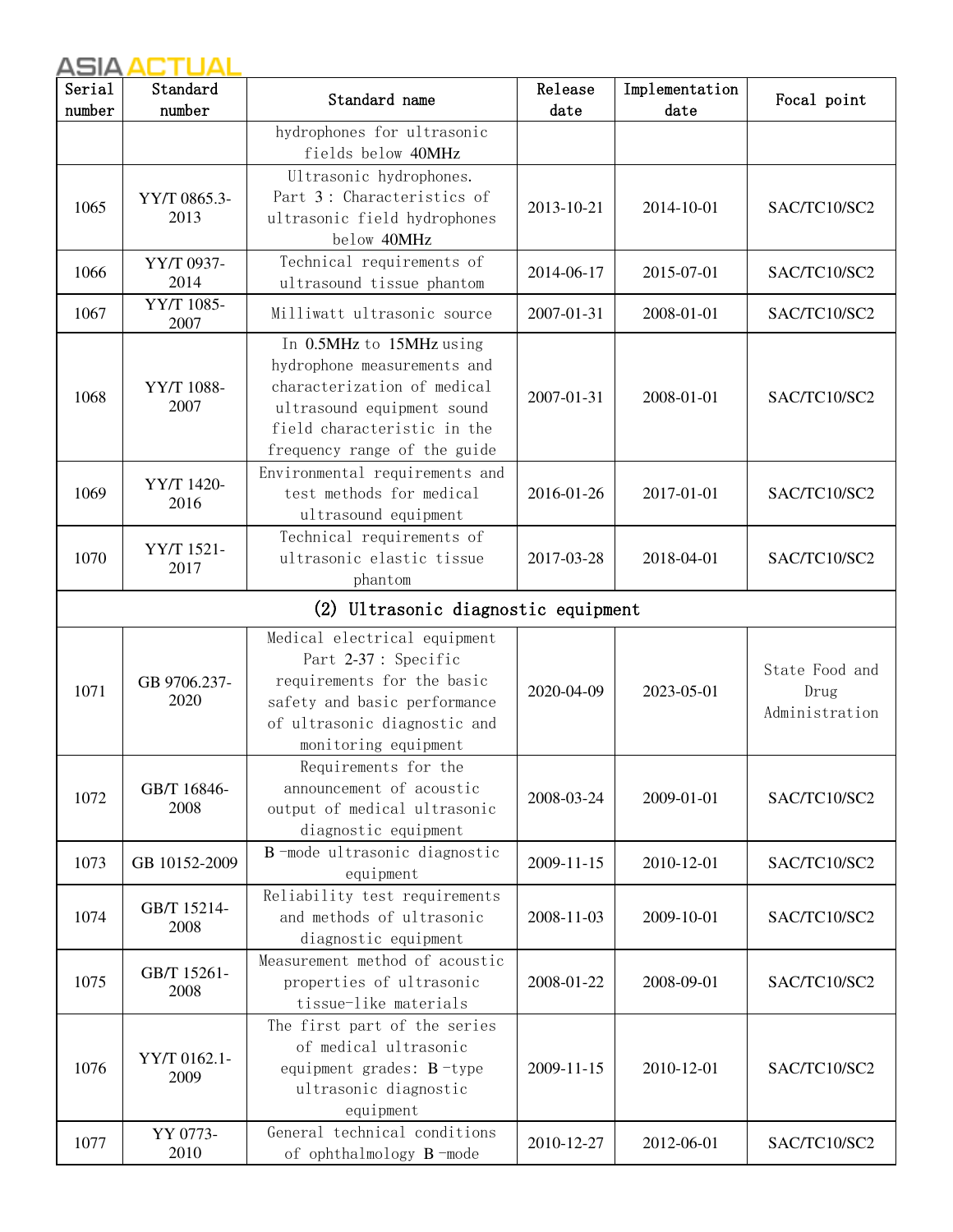| Serial<br>number | Standard<br>number   | Standard name                                                                                                                                                            | Release<br>date | Implementation<br>date | Focal point  |
|------------------|----------------------|--------------------------------------------------------------------------------------------------------------------------------------------------------------------------|-----------------|------------------------|--------------|
|                  |                      | ultrasonic diagnostic<br>equipment                                                                                                                                       |                 |                        |              |
| 1078             | YY 0767-<br>2009     | Ultrasound color blood flow<br>imaging system                                                                                                                            | 2009-12-30      | 2011-06-01             | SAC/TC10/SC2 |
| 1079             | YY 0849-<br>2011     | Ophthalmology High Frequency<br>Ultrasound Diagnosis System                                                                                                              | 2011-12-31      | 2013-06-01             | SAC/TC10/SC2 |
| 1080             | YY/T 0107-<br>2015   | Ophthalmology Type A Ultrasonic<br>Measuring Instrument                                                                                                                  | 2015-03-02      | 2016-01-01             | SAC/TC10/SC2 |
| 1081             | YY/T 0593-<br>2015   | Ultrasound transcranial<br>Doppler blood flow analyzer                                                                                                                   | 2015-03-02      | 2016-01-01             | SAC/TC10/SC2 |
| 1082             | YY/T 0774-<br>2019   | Ultrasound bone densitometer                                                                                                                                             | 2019-07-24      | 2021-08-01             | SAC/TC10/SC2 |
| 1083             | YY/T 1476-<br>2016   | General technical conditions<br>of ultrasound bladder scanner                                                                                                            | 2016-01-26      | 2017-01-01             | SAC/TC10/SC2 |
| 1084             | YY/T 1659-<br>2019   | General technical requirements<br>for intravascular ultrasound<br>diagnostic equipment                                                                                   | 2019-07-24      | 2020-08-01             | SAC/TC10/SC2 |
| 1085             | YY/T 1676-<br>2020   | Ultrasound Endoscope                                                                                                                                                     | 2020-03-31      | 2022-10-01             | SAC/TC10/SC2 |
| 1086             | YY/T 1749-<br>2020   | Ultrasonic elasticity<br>measuring equipment of liver<br>tissue based on external<br>vibration                                                                           | 2020-09-27      | 2022-09-01             | SAC/TC10/SC2 |
| 1087             | YY/T 0108-<br>2008   | M-mode test method<br>for ultrasonic diagnostic<br>equipment                                                                                                             | 2008-04-25      | 2009-06-01             | SAC/TC10/SC2 |
| 1088             | YY/T 0643-<br>2008   | Ultrasonic pulse echo<br>diagnosis equipment<br>performance test method                                                                                                  | 2008-04-25      | 2009-06-01             | SAC/TC10/SC2 |
| 1089             | YY/T 0703-<br>2008   | Performance test method of<br>ultrasonic real-time pulse<br>echo system                                                                                                  | 2008-10-17      | 2010-01-01             | SAC/TC10/SC2 |
| 1090             | YY/T 0704-<br>2008   | Ultrasonic pulse Doppler<br>diagnostic system performance<br>test method                                                                                                 | 2008-10-17      | 2010-01-01             | SAC/TC10/SC2 |
| 1091             | YY/T 0705-<br>2008   | Ultrasonic continuous wave<br>Doppler system test method                                                                                                                 | 2008-10-17      | 2010-01-01             | SAC/TC10/SC2 |
| 1092             | YY/T 0748.1-<br>2009 | Ultrasonic pulse echo scanner.<br>Part 1: Calibration space<br>measurement system and the<br>technical method of system<br>point spread function response<br>measurement | 2009-11-15      | 2010-12-01             | SAC/TC10/SC2 |
| 1093             | YY/T 0850-<br>2011   | Guidelines for Evaluation of<br>Uncertainty in Measurement of<br>Acoustic Output Parameters of<br>Ultrasonic Diagnostic and<br>Monitoring Equipment                      | 2011-12-31      | 2013-06-01             | SAC/TC10/SC2 |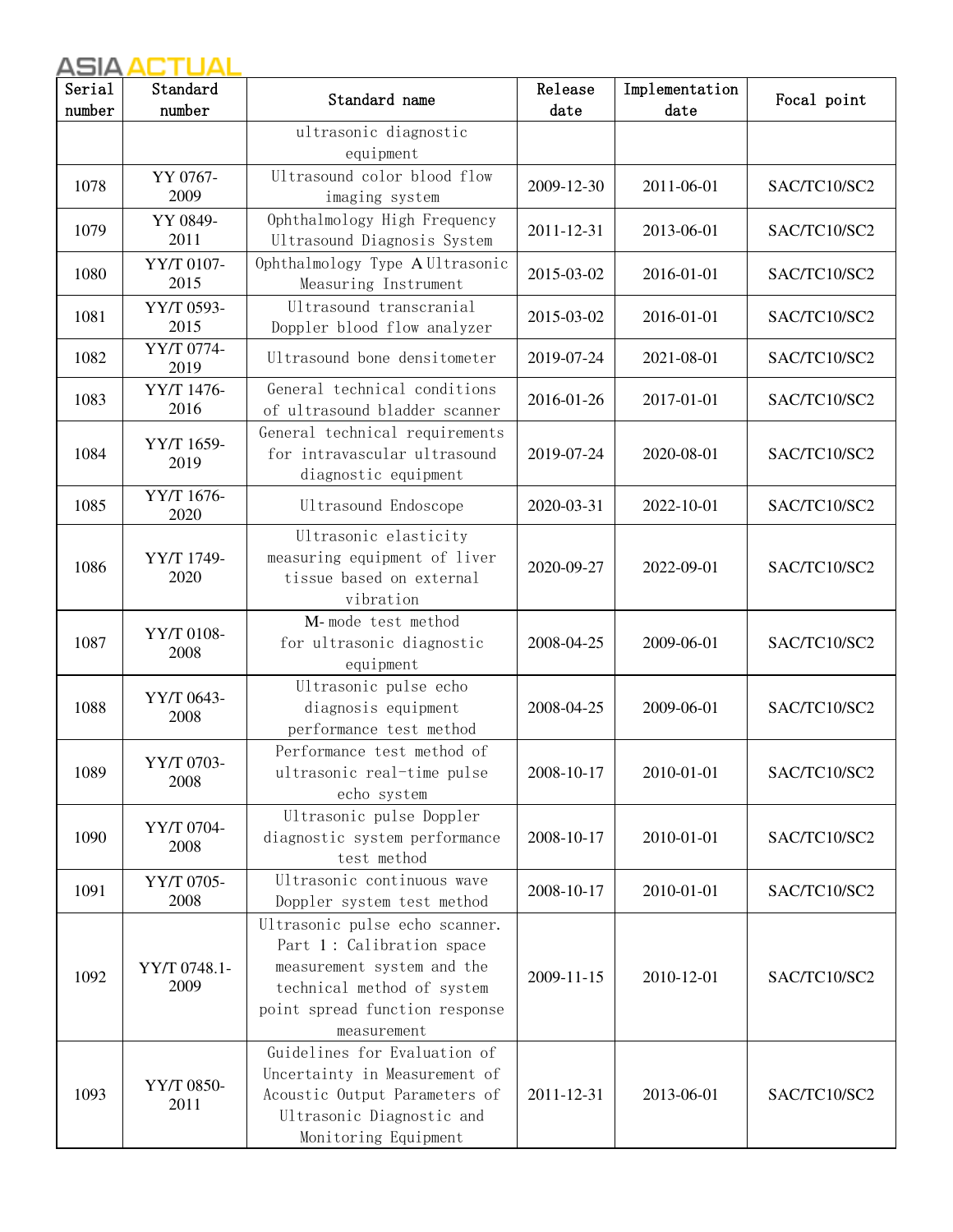| Serial<br>number | Standard<br>number   | Standard name                                                                                                                                                     | Release<br>date | Implementation<br>date | Focal point                              |
|------------------|----------------------|-------------------------------------------------------------------------------------------------------------------------------------------------------------------|-----------------|------------------------|------------------------------------------|
| 1094             | YY/T 0906-<br>2013   | B-type ultrasonic diagnostic<br>equipment performance test<br>method with intracavity probe                                                                       | 2013-10-21      | 2014-10-01             | SAC/TC10/SC2                             |
| 1095             | YY/T 0938-<br>2014   | Guidelines for Verification<br>of B-mode Ultrasonic<br>Diagnostic Equipment                                                                                       | 2014-06-17      | 2015-07-01             | SAC/TC10/SC2                             |
| 1096             | YY/T 0939-<br>2014   | Ultrasonic bone densitometer<br>broadband ultrasonic<br>attenuation (BUA) test<br>method                                                                          | 2014-06-17      | 2015-07-01             | SAC/TC10/SC2                             |
| 1097             | YY/T 1084-<br>2015   | Measurement method of sound<br>output power of medical<br>ultrasonic diagnostic<br>equipment                                                                      | 2015-03-02      | 2016-01-01             | SAC/TC10/SC2                             |
| 1098             | YY/T 1279-<br>2015   | Three-dimensional ultrasound<br>imaging performance test<br>method                                                                                                | 2015-03-02      | 2016-01-01             | SAC/TC10/SC2                             |
| 1099             | YY/T 1419-<br>2016   | Ultrasonic quasi-static strain<br>elastic performance test<br>method                                                                                              | 2016-01-26      | 2017-01-01             | SAC/TC10/SC2                             |
| 1100             | YY/T 1480-<br>2016   | Performance test method of<br>ultrasonic elastography<br>equipment based on acoustic<br>radiation force                                                           | 2016-07-29      | 2017-06-01             | SAC/TC10/SC2                             |
|                  |                      | (3) Ultrasonic monitoring equipment                                                                                                                               |                 |                        |                                          |
| 1101             | YY/T 0448-<br>2019   | Ultrasound Doppler Fetal Heart<br>Rate Monitor                                                                                                                    | 2019-05-31      | 2020-06-01             | SAC/TC10/SC2                             |
| 1102             | YY/T 0449-<br>2018   | Ultrasound Doppler Fetal<br>Monitor                                                                                                                               | 2018-11-07      | 2019-11-01             | SAC/TC10/SC2                             |
| 1103             | YY/T 1481-<br>2016   | Guidelines for Verification of<br>Doppler Ultrasound Fetal<br>Monitor                                                                                             | 2016-07-29      | 2017-06-01             | SAC/TC10/SC2                             |
| 1104             | YY/T 0749-<br>2009   | Ultrasonic handheld probe<br>Doppler fetal heart rate<br>monitor performance<br>requirements and measurement<br>and reporting methods                             | 2009-11-15      | 2010-12-01             | SAC/TC10/SC2                             |
|                  |                      | (4) Ultrasound treatment equipment                                                                                                                                |                 |                        |                                          |
| 1105             | GB 9706.205-<br>2020 | Medical electrical equipment-<br>Part 2-5 : Specific<br>requirements for the basic<br>safety and basic performance<br>of ultrasonic physical therapy<br>equipment | 2020-07-23      | 2023-05-01             | State Food and<br>Drug<br>Administration |
| 1106             | YY 9706.262-<br>2021 | Medical electrical equipment<br>Part 2-62 : Specific<br>requirements for the basic                                                                                | 2021-03-09      | 2023-05-01             | SAC/TC10/SC2                             |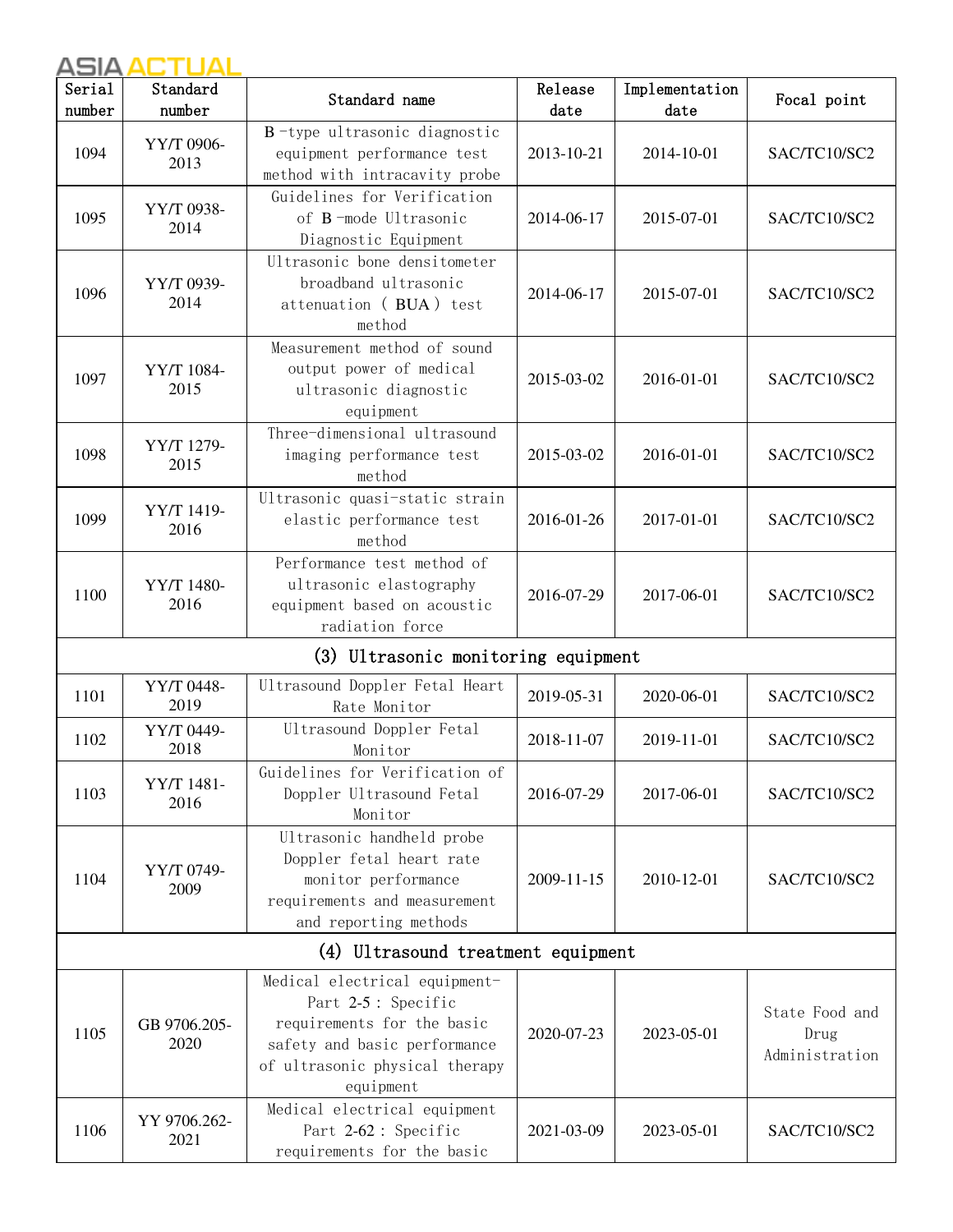| Serial<br>number | Standard<br>number | Standard name                                                                                                                                      | Release<br>date | Implementation<br>date | Focal point  |
|------------------|--------------------|----------------------------------------------------------------------------------------------------------------------------------------------------|-----------------|------------------------|--------------|
|                  |                    | safety and basic performance<br>of high-intensity ultrasound<br>therapy (HITU) equipment                                                           |                 |                        |              |
| 1107             | YY 0460-2009       | Ultrasonic cleaning equipment                                                                                                                      | 2009-11-15      | 2010-12-01             | SAC/TC10/SC2 |
| 1108             | YY 0592-2016       | High-intensity focused<br>ultrasound (HIFU) treatment<br>system                                                                                    | 2016-01-26      | 2018-01-01             | SAC/TC10/SC2 |
| 1109             | YY 0766-2009       | Ultrasonic lens removal and<br>vitrectomy equipment for<br>ophthalmology                                                                           | 2009-12-30      | 2011-06-01             | SAC/TC10/SC2 |
| 1110             | YY 0830-2011       | Superficial tissue ultrasound<br>treatment equipment                                                                                               | 2011-12-31      | 2013-06-01             | SAC/TC10/SC2 |
| 1111             | YY/T 1090-<br>2018 | Ultrasound physiotherapy<br>equipment                                                                                                              | 2018-12-20      | 2020-01-01             | SAC/TC10/SC2 |
| 1112             | YY/T 1601-<br>2018 | Ultrasonic bone tissue surgery<br>equipment                                                                                                        | 2018-01-19      | 2019-01-01             | SAC/TC10/SC2 |
| 1113             | YY/T 1750-<br>2020 | Ultrasonic soft tissue cutting<br>hemostatic surgery equipment                                                                                     | 2020-09-27      | 2022-09-01             | SAC/TC10/SC2 |
| 1114             | YY/T 0644-<br>2008 | Measurement and publication of<br>the basic output<br>characteristics of ultrasonic<br>surgical systems                                            | 2008-04-25      | 2009-06-01             | SAC/TC10/SC2 |
| 1115             | YY/T 0750-<br>2018 | Ultrasonic physiotherapy<br>equipment sound field<br>requirements and measurement<br>methods in the frequency range<br>of $0.5$ MHZ $\degree$ 5MHZ | 2018-09-21      | 2019-09-26             | SAC/TC10/SC2 |
| 1116             | YY/T 0751-<br>2009 | Measurement and publication of<br>the output characteristics of<br>ultrasonic dental cleaning<br>equipment                                         | 2009-11-15      | 2010-12-01             | SAC/TC10/SC2 |
| 1117             | YY/T 0797-<br>2010 | Ultrasonic output test<br>ultrasound physiotherapy<br>equipment maintenance guide                                                                  | 2010-12-27      | 2012-06-01             | SAC/TC10/SC2 |
| 1118             | YY/T 1767-<br>2021 | Ultrasonic power measurement<br>high-intensity therapeutic<br>ultrasound (HITU) transducer<br>and system                                           | 2021-03-09      | 2022-04-01             | SAC/TC10/SC2 |
|                  |                    | (5) Medical ultrasonic transducer and others                                                                                                       |                 |                        |              |
| 1119             | YY/T 0111-<br>2005 | Technical requirements and<br>test methods for ultrasonic<br>Doppler transducers                                                                   | 2005-12-07      | 2006-12-01             | SAC/TC10/SC2 |
| 1120             | YY/T 1089-<br>2007 | Basic electroacoustic<br>characteristics and<br>measurement methods of unit<br>type pulse echo ultrasonic<br>transducer                            | 2007-01-31      | 2008-01-01             | SAC/TC10/SC2 |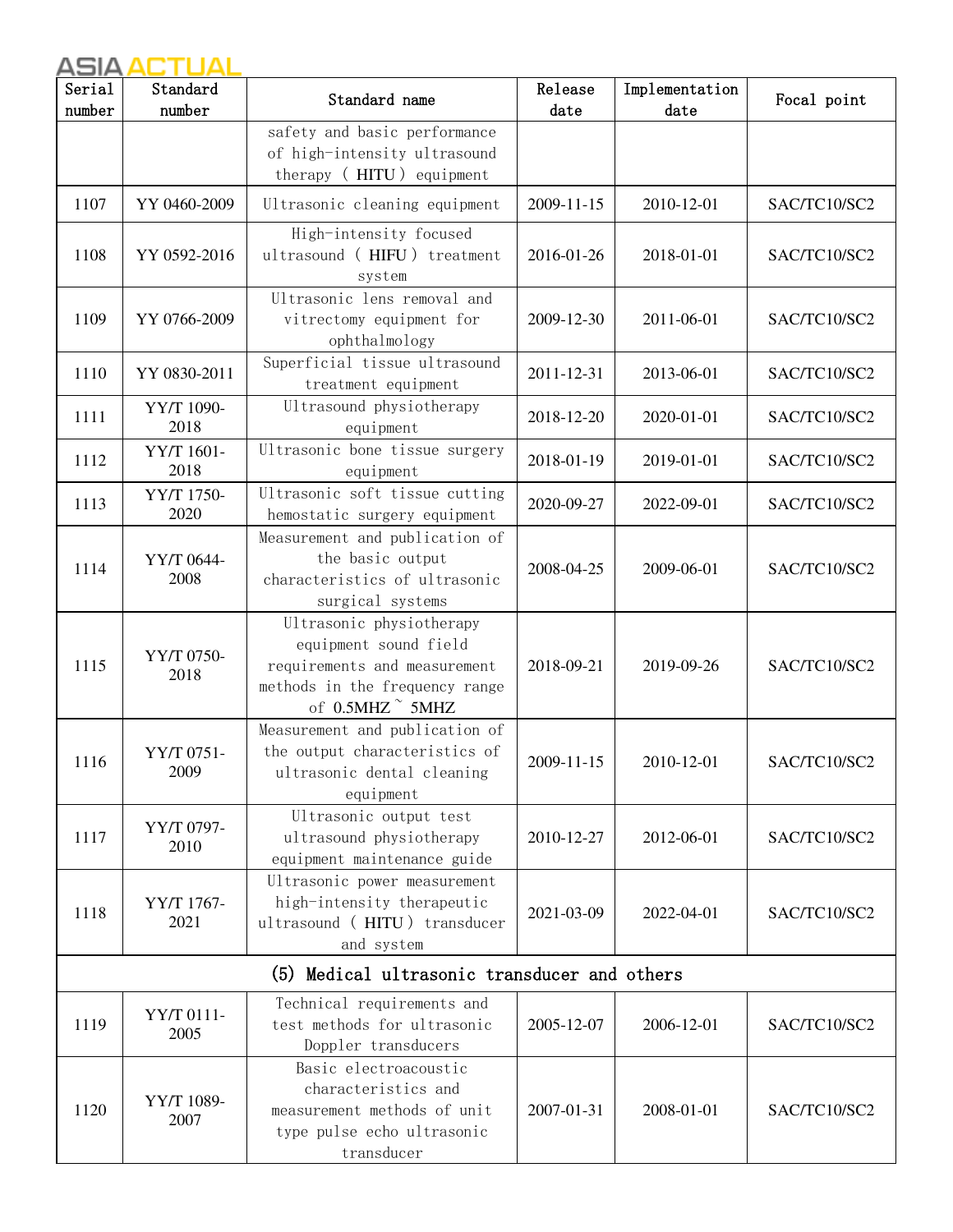| Serial<br>number | Standard<br>number | Standard name                                                                                                       | Release<br>date | Implementation<br>date | Focal point  |
|------------------|--------------------|---------------------------------------------------------------------------------------------------------------------|-----------------|------------------------|--------------|
| 1121             | YY/T 1142-<br>2013 | Medical ultrasonic equipment<br>and probe frequency<br>characteristics test method                                  | 2013-10-21      | 2014-10-01             | SAC/TC10/SC2 |
| 1122             | YY/T 1278-<br>2015 | Measurement method of acoustic<br>beam area of transducer of<br>medical ultrasonic equipment                        | 2015-03-02      | 2016-01-01             | SAC/TC10/SC2 |
| 1123             | YY/T 1668-<br>2019 | Basic electroacoustic<br>characteristics and<br>measurement methods of array<br>pulse echo ultrasonic<br>transducer | 2019-07-24      | 2021-08-01             | SAC/TC10/SC2 |
| 1124             | YY 0299<br>$-2016$ | Medical ultrasound gel                                                                                              | 2016-01-26      | 2018-01-01             | SAC/TC10/SC2 |
| 1125             | YY/T 1671-<br>2020 | Ultrasound probe puncture<br>frame                                                                                  | 2020-02-25      | 2022-03-01             | SAC/TC10/SC2 |

## 16. Diagnostic electronic equipment

| Serial<br>number | Standard<br>number    | Standard name                                                                                                                                                                                          | Release<br>date | Implementation<br>date | Focal point  |
|------------------|-----------------------|--------------------------------------------------------------------------------------------------------------------------------------------------------------------------------------------------------|-----------------|------------------------|--------------|
| 1126             | GB 9706.26-<br>2005   | Medical electrical<br>equipment Part 2: Special<br>requirements for the safety<br>of EEG machines                                                                                                      | 2005-10-10      | 2006-08-01             | SAC/TC10/SC5 |
| 1127             | GB 10793-2000         | Medical electrical<br>equipment. Part 2: Special<br>requirements for the safety<br>of electrocardiographs                                                                                              | 2000-07-17      | 2000-12-01             | SAC/TC10/SC5 |
| 1128             | GB/T 21416-<br>2008   | Medical electronic<br>thermometer                                                                                                                                                                      | 2008-01-22      | 2008-09-01             | SAC/TC10/SC5 |
| 1129             | GB/T 21417.1-<br>2008 | Medical infrared<br>thermometers. Part 1: Ear<br>cavity type                                                                                                                                           | 2008-01-22      | 2008-09-01             | SAC/TC10/SC5 |
| 1130             | YY 0670-2008          | Non-invasive automatic<br>measurement<br>sphygmomanometer                                                                                                                                              | 2008-10-17      | 2010-06-01             | SAC/TC10/SC5 |
| 1131             | YY 0782-2010          | Medical electrical<br>equipment-Part 2-51 :<br>Special requirements for<br>the safety and basic<br>performance of recording<br>and analysis single-channel<br>and multi-channel<br>electrocardiographs | 2010-12-27      | 2012-06-01             | SAC/TC10/SC5 |
| 1132             | YY 0885-2013          | Medical electrical<br>equipment Part 2: Special<br>requirements for the safety                                                                                                                         | 2013-10-21      | 2014-10-01             | SAC/TC10/SC5 |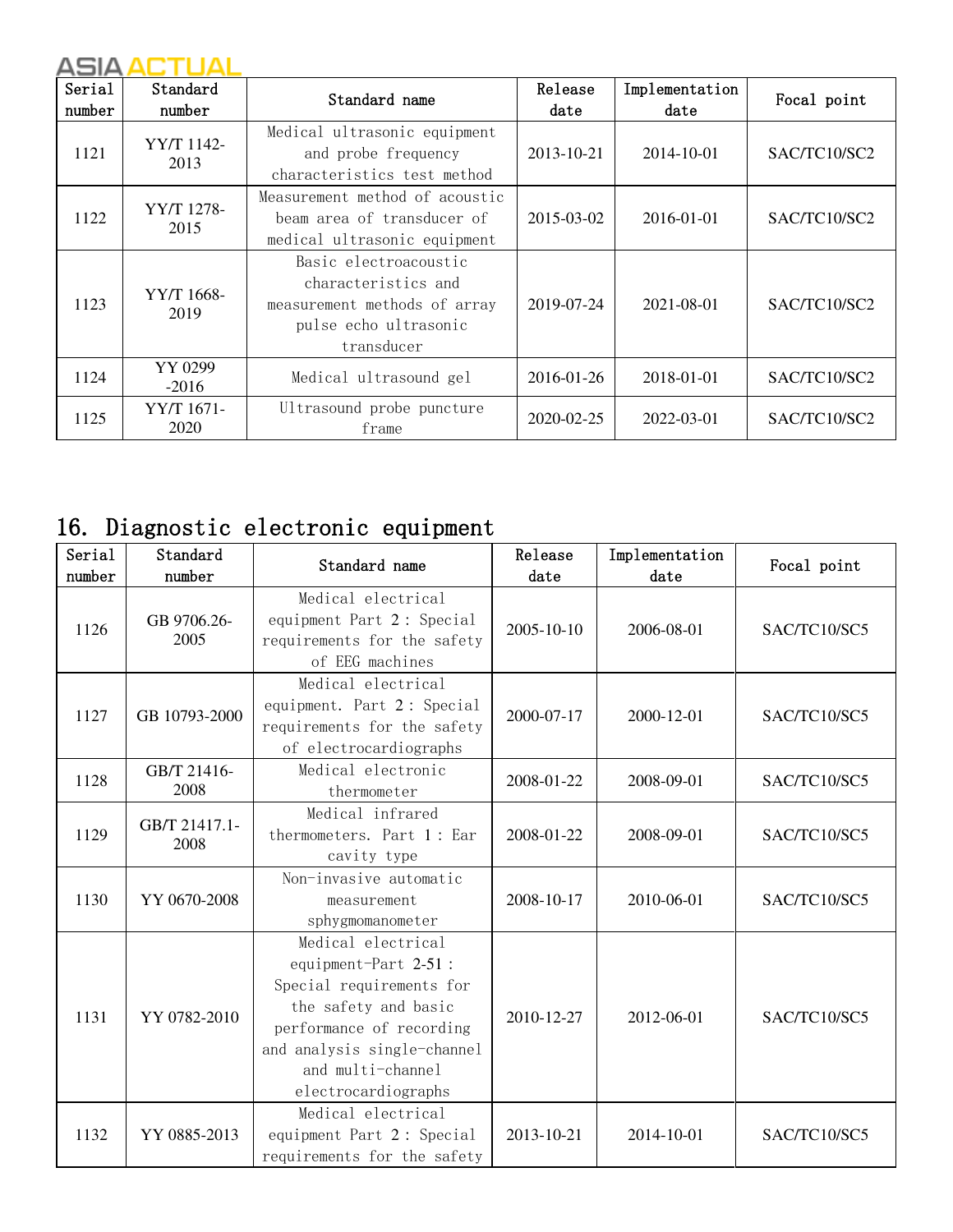| Serial<br>number | Standard<br>number   | Standard name                                                                                                                                                               | Release<br>date | Implementation<br>date | Focal point  |
|------------------|----------------------|-----------------------------------------------------------------------------------------------------------------------------------------------------------------------------|-----------------|------------------------|--------------|
|                  |                      | and basic performance of<br>Holter system                                                                                                                                   |                 |                        |              |
| 1133             | YY 1139-2013         | ECG diagnostic equipment                                                                                                                                                    | 2013-10-21      | 2014-10-01             | SAC/TC10/SC5 |
| 1134             | YY 0784-2010         | Medical electrical<br>equipment: basic safety and<br>performance specific<br>requirements for medical<br>pulse oximeter equipment                                           | 2010-12-27      | 2012-06-01             | SAC/TC10/SC5 |
| 1135             | YY 9706.240-<br>2021 | Medical electrical<br>equipment-Part 2-40:<br>Specific requirements for<br>basic safety and basic<br>performance of<br>electromyography and evoked<br>response equipment    | 2021-03-09      | 2023-05-01             | SAC/TC10/SC5 |
| 1136             | YY 9706.233-<br>2021 | Medical electrical<br>equipment Part 2-33:<br>Special requirements for<br>basic safety and basic<br>performance of magnetic<br>resonance equipment for<br>medical diagnosis | 2021-03-09      | 2023-05-01             | SAC/TC10/SC5 |
| 1137             | YY/T 0195-<br>1994   | Reliability test method of<br>electrocardiograph                                                                                                                            | 1994-12-19      | 1995-05-01             | SAC/TC10/SC5 |
| 1138             | YY/T 1519-<br>2017   | Electrophysiological<br>Mapping Catheter                                                                                                                                    | 2017-03-28      | 2018-04-01             | SAC/TC10/SC5 |
| 1139             | YY/T 1635-<br>2018   | Multi-channel physiological<br>recorder                                                                                                                                     | 2018-12-20      | 2020-01-01             | SAC/TC10/SC5 |
| 1140             | YY/T 0196-<br>2005   | Single use ECG electrodes                                                                                                                                                   | 2005-12-07      | 2006-12-01             | SAC/TC10/SC5 |
| 1141             | YY/T 0324-<br>2019   | Infrared breast examination<br>instrument                                                                                                                                   | 2019-05-31      | 2020-06-01             | SAC/TC10/SC4 |
| 1142             | YY/T 1078-<br>2008   | Direct impedance blood flow<br>chart                                                                                                                                        | 2008-04-25      | 2009-06-01             | SAC/TC10/SC5 |
| 1143             | YY/T 1143-<br>2008   | Bridge-type impedance blood<br>flow chart                                                                                                                                   | 2008-04-25      | 2009-06-01             | SAC/TC10/SC5 |
| 1144             | YY/T 0482-<br>2010   | Measurement of main image<br>quality parameters of<br>medical imaging magnetic<br>resonance equipment                                                                       | 2010-12-27      | 2012-06-01             | SAC/TC10/SC5 |

# 17. Monitoring electronic equipment

| Serial | $\sim$<br>standard |                  | Release | Implementation |               |
|--------|--------------------|------------------|---------|----------------|---------------|
| number | number             | name<br>'standar | date    | date           | point<br>"oca |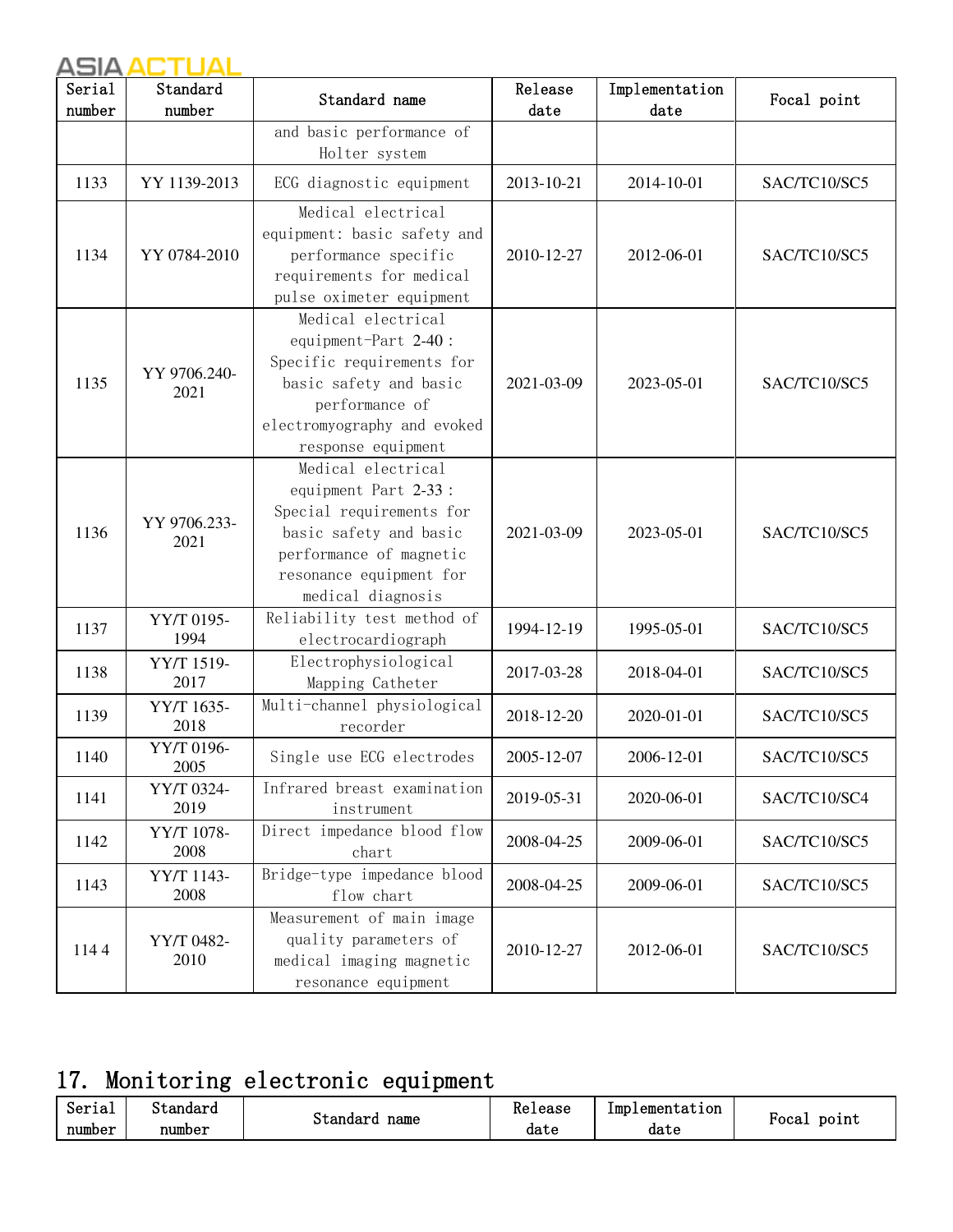| 1145 | GB 9706.25-<br>2005 | Medical electrical<br>equipment-Part 2-27:<br>Special requirements for the<br>safety of ECG monitoring<br>equipment                                                                            | 2005-10-10 | 2006-08-01 | SAC/TC10/SC5 |
|------|---------------------|------------------------------------------------------------------------------------------------------------------------------------------------------------------------------------------------|------------|------------|--------------|
| 1146 | YY 1079-2008        | ECG monitor                                                                                                                                                                                    | 2008-04-25 | 2009-12-01 | SAC/TC10/SC5 |
| 1147 | YY 0828-2011        | ECG monitor cable and lead<br>wire                                                                                                                                                             | 2011-12-31 | 2013-06-01 | SAC/TC10/SC5 |
| 1148 | YY 0667-2008        | Medical electrical equipment<br>Part 2-30: Special<br>requirements for the safety<br>and basic performance of<br>automatic circulation non-<br>invasive blood pressure<br>monitoring equipment | 2008-10-17 | 2010-06-01 | SAC/TC10/SC5 |
| 1149 | YY 0668-2008        | Medical electrical<br>equipment-Part 2-49:<br>Special requirements for the<br>safety of multi-parameter<br>patient monitoring equipment                                                        | 2008-10-17 | 2010-06-01 | SAC/TC10/SC5 |
| 1150 | YY 0783-2010        | Medical electrical equipment<br>Part 2-34 : Special<br>requirements for the safety<br>and basic performance of<br>invasive blood pressure<br>monitoring equipment                              | 2010-12-27 | 2012-06-01 | SAC/TC10/SC5 |
| 1151 | YY 0781-2010        | Blood pressure sensor                                                                                                                                                                          | 2010-12-27 | 2012-06-01 | SAC/TC10/SC5 |
| 1152 | YY 0785-2010        | Clinical Thermometer -<br>- Performance Requirements<br>of Electronic Thermometer<br>for Continuous Measurement                                                                                | 2010-12-27 | 2012-06-01 | SAC/TC10/SC5 |
| 1153 | YY/T 0754-<br>2009  | Special requirements for the<br>safety and performance of<br>blood pressure transmission<br>pipelines for invasive blood<br>pressure monitoring<br>equipment                                   | 2009-11-15 | 2010-12-01 | SAC/TC10/SC5 |

## 18. Surgery and treatment electronic equipment

| Serial<br>number | Standard<br>number | Standard name                                                                                                              | Release<br>date | Implementation<br>date | Focal point  |
|------------------|--------------------|----------------------------------------------------------------------------------------------------------------------------|-----------------|------------------------|--------------|
| 1154             | GB 9706.4-<br>2009 | Medical electrical<br>equipment. Part 2: Special<br>requirements for the<br>safety of high-frequency<br>surgical equipment | 2009-05-06      | 2010-03-01             | SAC/TC10/SC5 |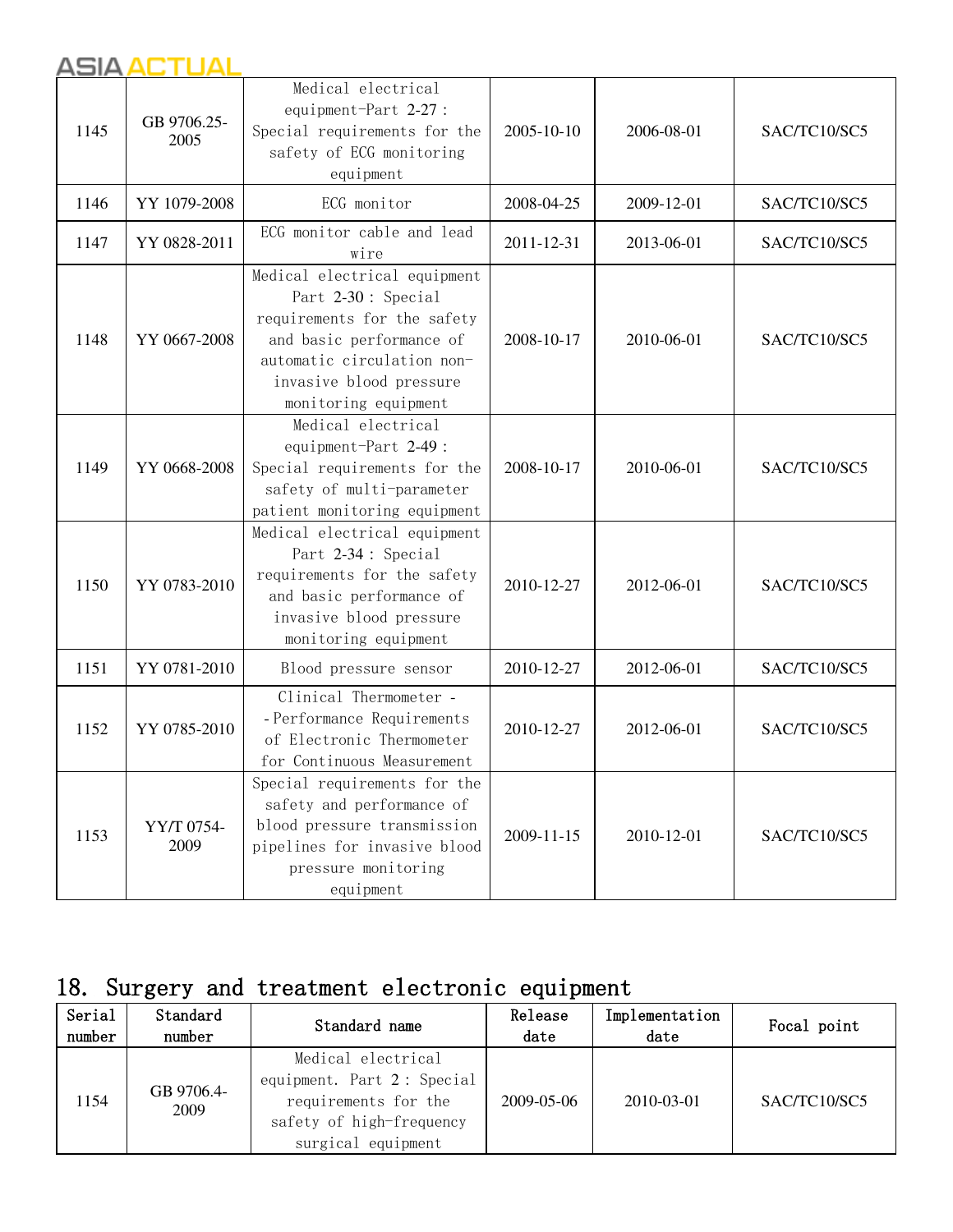| 1155 | GB 9706.22-<br>2003  | Medical electrical<br>equipment Part 2: Special<br>requirements for the<br>safety of in vitro<br>lithotripsy equipment                   | 2003-06-24 | 2003-12-01 | SAC/TC10/SC5  |
|------|----------------------|------------------------------------------------------------------------------------------------------------------------------------------|------------|------------|---------------|
| 1156 | GB 9706.27-<br>2005  | Medical electrical<br>equipment-Part 2-24:<br>Particular requirements<br>for the safety of infusion<br>pumps and infusion<br>controllers | 2005-10-10 | 2006-08-01 | SAC/TC10/SC5  |
| 1157 | 0001<br>$YY - 2008$  | Technical requirements for<br>in vitro lithotripsy<br>equipment                                                                          | 2008-04-25 | 2009-12-01 | SAC/TC10/SC5  |
| 1158 | YY 0678-2008         | Performance and safety of<br>medical cryosurgery<br>equipment                                                                            | 2008-10-17 | 2010-06-01 | SAC/TC103/SC1 |
| 1159 | YY 1105-2008         | Electric gastric lavage<br>machine                                                                                                       | 2008-04-25 | 2009-12-01 | SAC/TC10/SC5  |
| 1160 | YY/T 0677-<br>2008   | Liquid nitrogen<br>cryosurgery treatment<br>equipment                                                                                    | 2008-10-17 | 2010-06-01 | SAC/TC103/SC1 |
| 1161 | YY/T 0752-<br>2016   | Electric bone tissue<br>surgery equipment                                                                                                | 2016-01-26 | 2017-01-01 | SAC/TC10/SC5  |
| 1162 | YY/T 0904-<br>2013   | Battery-powered bone<br>tissue surgery equipment                                                                                         | 2013-10-21 | 2014-10-01 | SAC/TC10/SC4  |
| 1163 | YY/T 1469-<br>2016   | Portable electric infusion<br>pump                                                                                                       | 2016-01-26 | 2017-01-01 | SAC/TC10/SC5  |
| 1164 | YY/T 1629.1-<br>2018 | Electric bone tissue<br>surgery equipment and<br>knives. Part 1: Grinding<br>head                                                        | 2018-09-21 | 2019-09-26 | SAC/TC10/SC5  |
| 1165 | YY/T 1629.2-<br>2018 | Electric bone tissue<br>surgery equipment and<br>knives. Part 2: Skull<br>drills                                                         | 2018-11-07 | 2019-11-01 | SAC/TC10/SC5  |
| 1166 | YY/T 1629.4-<br>2020 | Electric bone tissue<br>surgery equipment and<br>knives. Part 4: Milling<br>cutters                                                      | 2020-09-27 | 2021-09-01 | SAC/TC10/SC5  |
| 1167 | YY/T 1629.5-<br>2020 | Electric bone tissue<br>surgery equipment and<br>knives. Part 5: Saw blades                                                              | 2020-09-27 | 2021-09-01 | SAC/TC10/SC5  |
| 1168 | YY/T 1653-<br>2020   | Tubing for infusion pump                                                                                                                 | 2020-02-21 | 2021-01-01 | SAC/TC10/SC5  |
| 1169 | YY/T 1712-<br>2021   | Auxiliary surgery<br>equipment and auxiliary<br>surgery system using<br>robotics technology                                              | 2021-03-09 | 2022-10-01 | SAC/TC10/SC5  |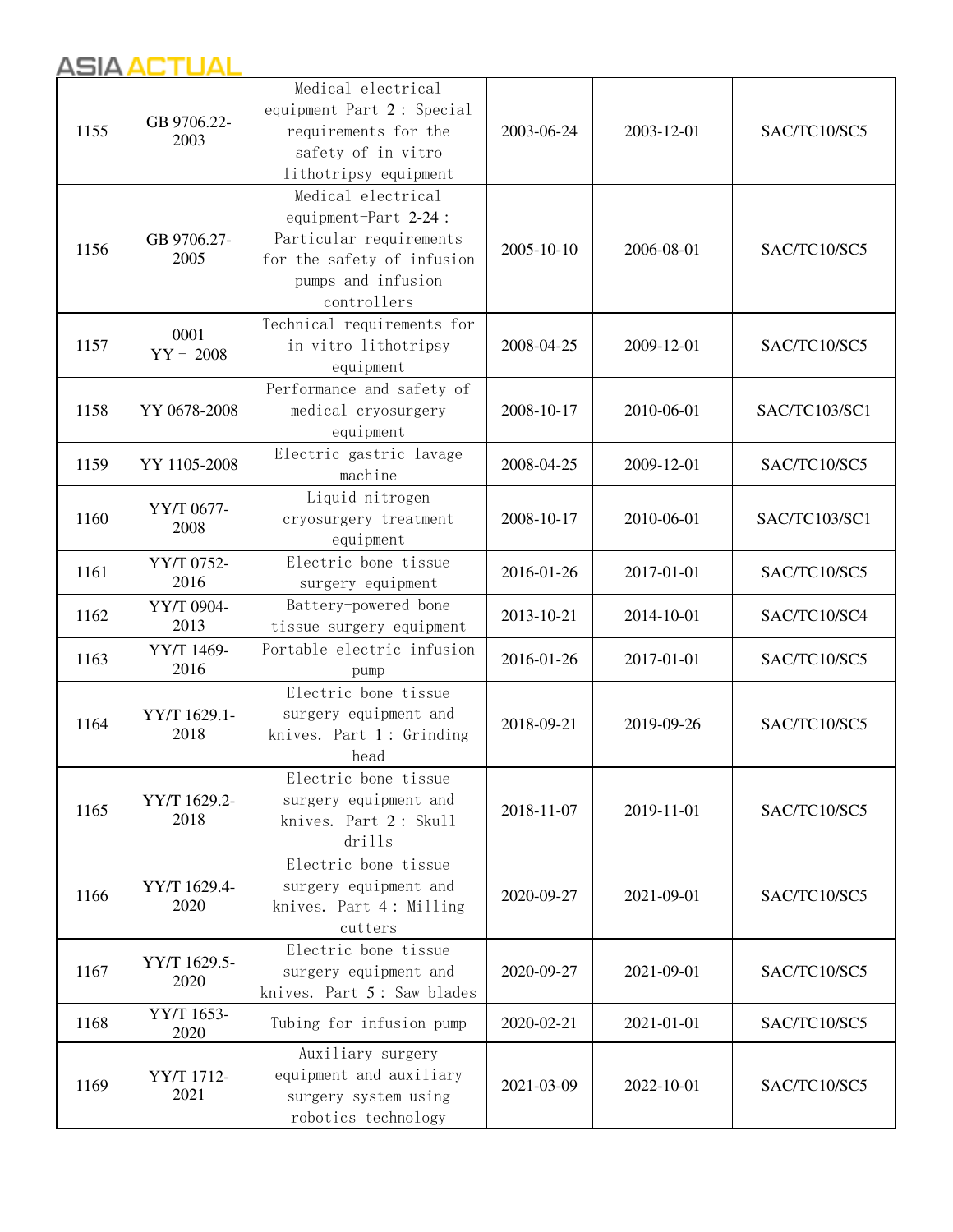| Serial<br>number | Standard<br>number   | Standard name                                                                                                                                           | Release<br>date  | Implementation<br>date | Focal point  |
|------------------|----------------------|---------------------------------------------------------------------------------------------------------------------------------------------------------|------------------|------------------------|--------------|
| 1170             | GB 11243-2008        | Medical electrical<br>equipment. Part 2: Special<br>requirements for the<br>safety of infant<br>incubators                                              | 2008-12-30       | 2010-03-01             | SAC/TC10/SC5 |
| 1171             | YY 0455-2011         | Medical electrical<br>equipment. Part 2: Special<br>requirements for the<br>safety of infant radiant<br>warmers                                         | 2011-12-31       | 2013-06-01             | SAC/TC10/SC5 |
| 1172             | YY 9706.220-<br>2021 | Medical electrical<br>equipment Part 2-20:<br>Special requirements for<br>the basic safety and basic<br>performance of the infant<br>transfer incubator | $2021 - 03 - 09$ | 2023-05-01             | SAC/TC10/SC5 |

## 19. Infant care equipment

#### Twenty, patient carrying equipment

| Serial<br>number | Standard<br>number   | Standard name                                                                                                   | Release<br>date  | Implementation<br>date | Focal point  |
|------------------|----------------------|-----------------------------------------------------------------------------------------------------------------|------------------|------------------------|--------------|
| 1173             | YY 0003-1990         | Hospital bed                                                                                                    | $1990 - 10 - 16$ | 1991-04-01             | SAC/TC10/SC5 |
| 1174             | YY 0045-2013         | Ordinary delivery bed                                                                                           | 2013-10-21       | 2014-10-01             | SAC/TC169    |
| 1175             | YY 0570-2013         | Medical electrical<br>equipment Part 2: Special<br>requirements for operating<br>table safety                   | 2013-10-21       | 2014-10-01             | SAC/TC10/SC5 |
| 1176             | YY 0571-2013         | Medical electrical<br>equipment. Part 2:<br>Special requirements for<br>the safety of hospital<br>electric beds | 2013-10-21       | 2014-10-01             | SAC/TC10/SC5 |
| 1177             | YY/T 1106-<br>2008   | Electric operating table                                                                                        | 2008-04-25       | 2009-06-01             | SAC/TC10/SC5 |
| 1178             | YY/T 1638.1-<br>2019 | Patient handling equipment<br>Part 1: Ambulance<br>stretcher                                                    | $2019 - 10 - 23$ | $2020 - 10 - 01$       | SAC/TC10/SC5 |

# 21. Defibrillator, pacemaker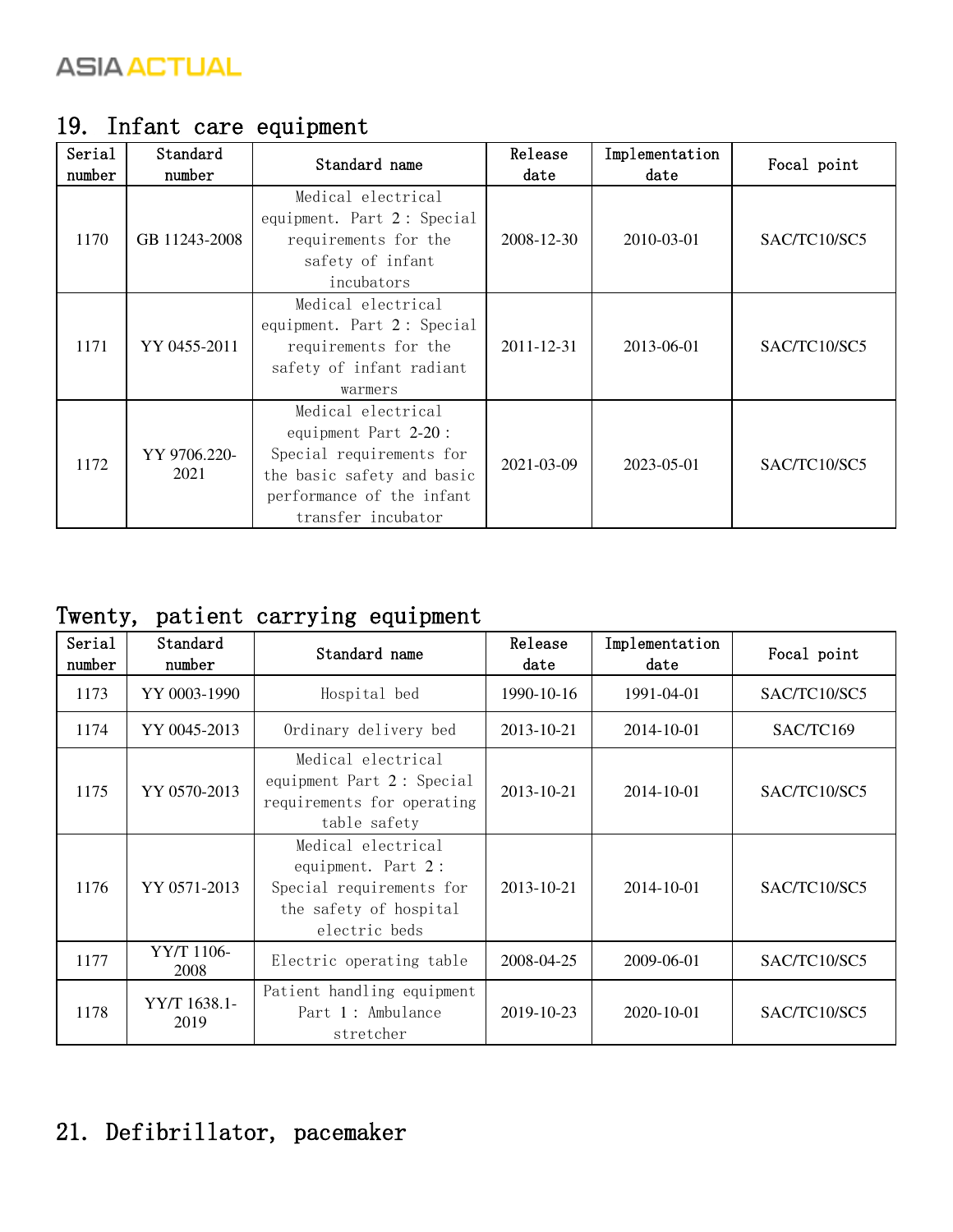| Serial<br>number | Standard<br>number | Standard name                                                                                                                                        | Release<br>date  | Implementation<br>date | Focal point  |
|------------------|--------------------|------------------------------------------------------------------------------------------------------------------------------------------------------|------------------|------------------------|--------------|
| 1179             | GB 9706.8-2009     | Medical electrical<br>equipment Part 2-4 :<br>Particular requirements<br>for the safety of cardiac<br>defibrillators                                 | $2009 - 05 - 06$ | 2010-03-01             | SAC/TC10/SC5 |
| 1180             | YY 0945.2-<br>2015 | Medical electrical<br>equipment Part 2:<br>Particular requirements<br>for the safety of external<br>cardiac pacemakers with<br>internal power supply | 2015-03-02       | 2017-01-01             | SAC/TC10/SC5 |

## 22. Radiotherapy, Nuclear Medicine and Radiation Dosimetry

| Serial<br>number | Standard<br>number   | Standard name                                                                                                                                                                            | Release<br>date | Implementation<br>date | Focal point                              |
|------------------|----------------------|------------------------------------------------------------------------------------------------------------------------------------------------------------------------------------------|-----------------|------------------------|------------------------------------------|
|                  |                      | (1) Professional and general fields                                                                                                                                                      |                 |                        |                                          |
| 1181             | GB/T 17857-<br>1999  | Medical radiology terms<br>(radiotherapy, nuclear<br>medicine and radiation<br>dosimetry equipment)                                                                                      | 1999-09-10      | 2000-01-01             | SAC/TC10/SC3                             |
|                  |                      | (2) Radiotherapy                                                                                                                                                                         |                 |                        |                                          |
| 1182             | GB/T 18987-<br>2015  | Radiation therapy<br>equipment coordinates,<br>movement and scale                                                                                                                        | 2015-12-10      | 2017-07-01             | SAC/TC10/SC3                             |
| 1183             | GB 9706.10-<br>1997  | Medical electrical<br>equipment Part 2: Special<br>requirements for the<br>safety of therapeutic $X$ -<br>ray generators                                                                 | 1997-06-08      | 1998-09-01             | SAC/TC10/SC3                             |
| 1184             | GB 9706.16-<br>2015  | Medical electrical<br>equipment. Part 2:<br>Specific requirements for<br>the safety of radiotherapy<br>simulators                                                                        | 2015-12-10      | 2017-07-01             | SAC/TC10/SC3                             |
| 1185             | GB 9706.201-<br>2020 | Medical electrical<br>equipment Part 2-<br>1: Specific requirements<br>for the basic safety and<br>basic performance of<br>electronic accelerators<br>with an energy<br>of 1MeV to 50MeV | 2020-12-24      | 2023-05-01             | State Food and<br>Drug<br>Administration |
| 1186             | GB 9706.211-<br>2020 | Medical electrical<br>equipment-Part 2-11 :<br>Specific requirements for                                                                                                                 | 2020-12-24      | 2023-05-01             | State Food and<br>Drug<br>Administration |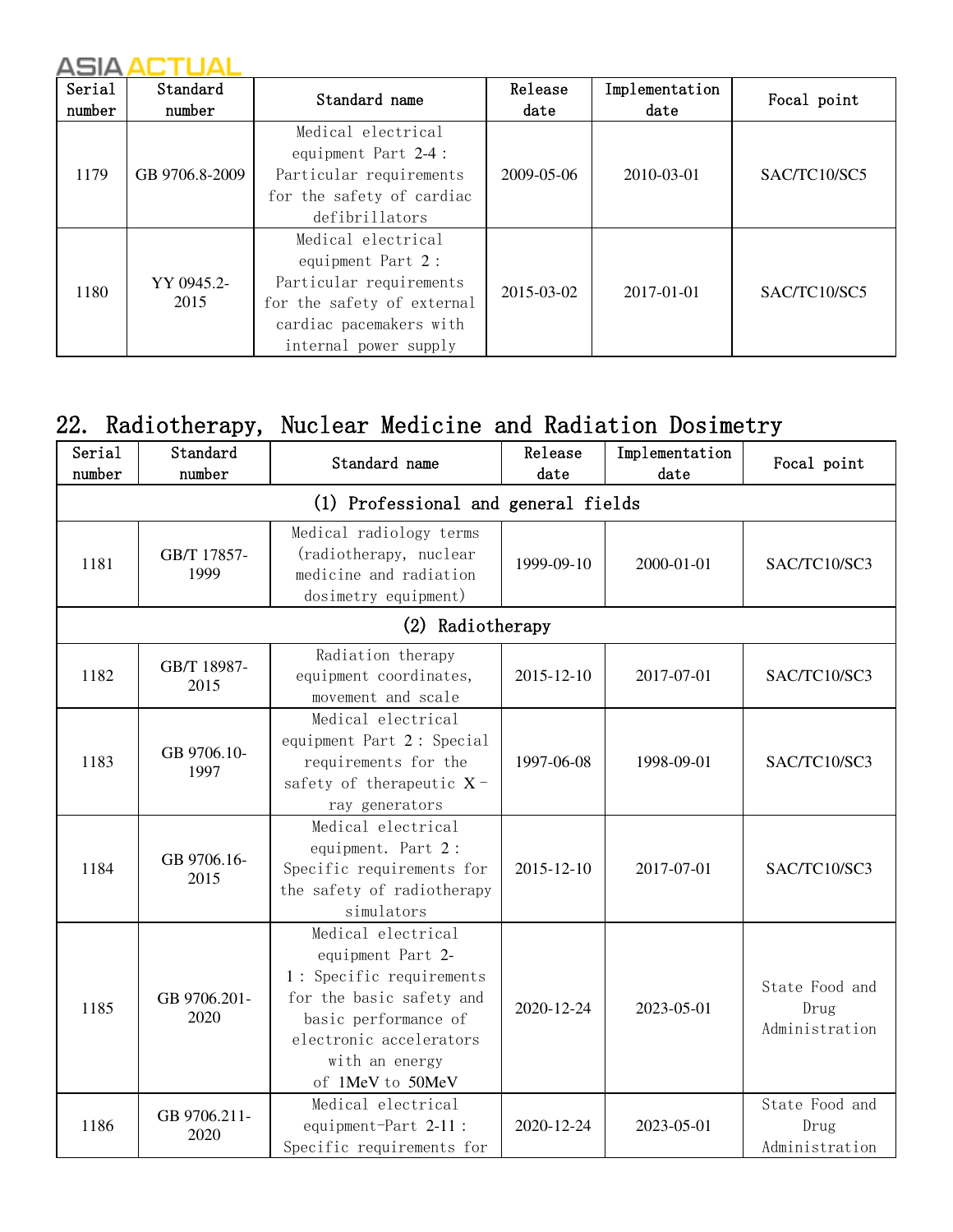| Serial | Standard             | Standard name                                                                                                                                                                                 | Release    | Implementation | Focal point                              |
|--------|----------------------|-----------------------------------------------------------------------------------------------------------------------------------------------------------------------------------------------|------------|----------------|------------------------------------------|
| number | number               |                                                                                                                                                                                               | date       | date           |                                          |
|        |                      | basic safety and basic<br>performance of gamma beam<br>therapy equipment                                                                                                                      |            |                |                                          |
| 1187   | GB 9706.217-<br>2020 | Medical electrical<br>equipment Part 2-17:<br>Specific requirements for<br>the basic safety and basic<br>performance of automatic<br>control brachytherapy<br>after-installation<br>equipment | 2020-12-24 | 2023-05-01     | State Food and<br>Drug<br>Administration |
| 1188   | GB 15213-2016        | Performance and test<br>methods of medical<br>electron accelerator                                                                                                                            | 2016-06-14 | 2018-01-01     | SAC/TC10/SC3                             |
| 1189   | GB/T 17856-<br>1999  | Radiation therapy<br>simulator performance and<br>test methods                                                                                                                                | 1999-09-10 | 2000-01-01     | SAC/TC10/SC3                             |
| 1190   | GB/T 19046-<br>2013  | Acceptance Test and<br>Periodic Inspection<br>Regulations for Medical<br>Electron Accelerator                                                                                                 | 2013-12-17 | 2014-08-01     | SAC/TC10/SC3                             |
| 1191   | GB/T 17827-<br>1999  | Guidelines for the Design<br>of Radiation Therapy Room                                                                                                                                        | 1999-08-11 | 2000-05-01     | SAC/TC10/SC3                             |
| 1192   | YY 0096-2019         | Cobalt- 60 long-distance<br>therapy machine                                                                                                                                                   | 2019-05-31 | 2020-12-01     | SAC/TC10/SC3                             |
| 1193   | YY 0637-2013         | Safety requirements of<br>radiotherapy planning<br>system for medical<br>electrical equipment                                                                                                 | 2013-10-21 | 2014-10-01     | SAC/TC10/SC3                             |
| 1194   | YY 0721-2009         | Safety of Radiotherapy<br>Record and Verification<br>System for Medical<br>Electrical Equipment                                                                                               | 2009-06-16 | 2010-12-01     | SAC/TC10/SC3                             |
| 1195   | YY 0775-2010         | Accuracy requirements and<br>test methods for<br>calculation of high-<br>energy $X(\gamma)$ beam dose<br>of teletherapy planning<br>system                                                    | 2010-12-27 | 2012-06-01     | SAC/TC10/SC3                             |
| 1196   | YY 0831.1-2011       | Gamma beam stereotactic<br>radiotherapy system.<br>Part 1: Multi-source<br>gamma beam stereotactic<br>radiotherapy system on the<br>head                                                      | 2011-12-31 | 2013-06-01     | SAC/TC10/SC3                             |
| 1197   | YY 0831.2-2015       | Gamma beam stereotactic<br>radiotherapy system.<br>Part 2: Multi-source<br>gamma beam stereotactic                                                                                            | 2015-03-02 | 2017-01-01     | SAC/TC10/SC3                             |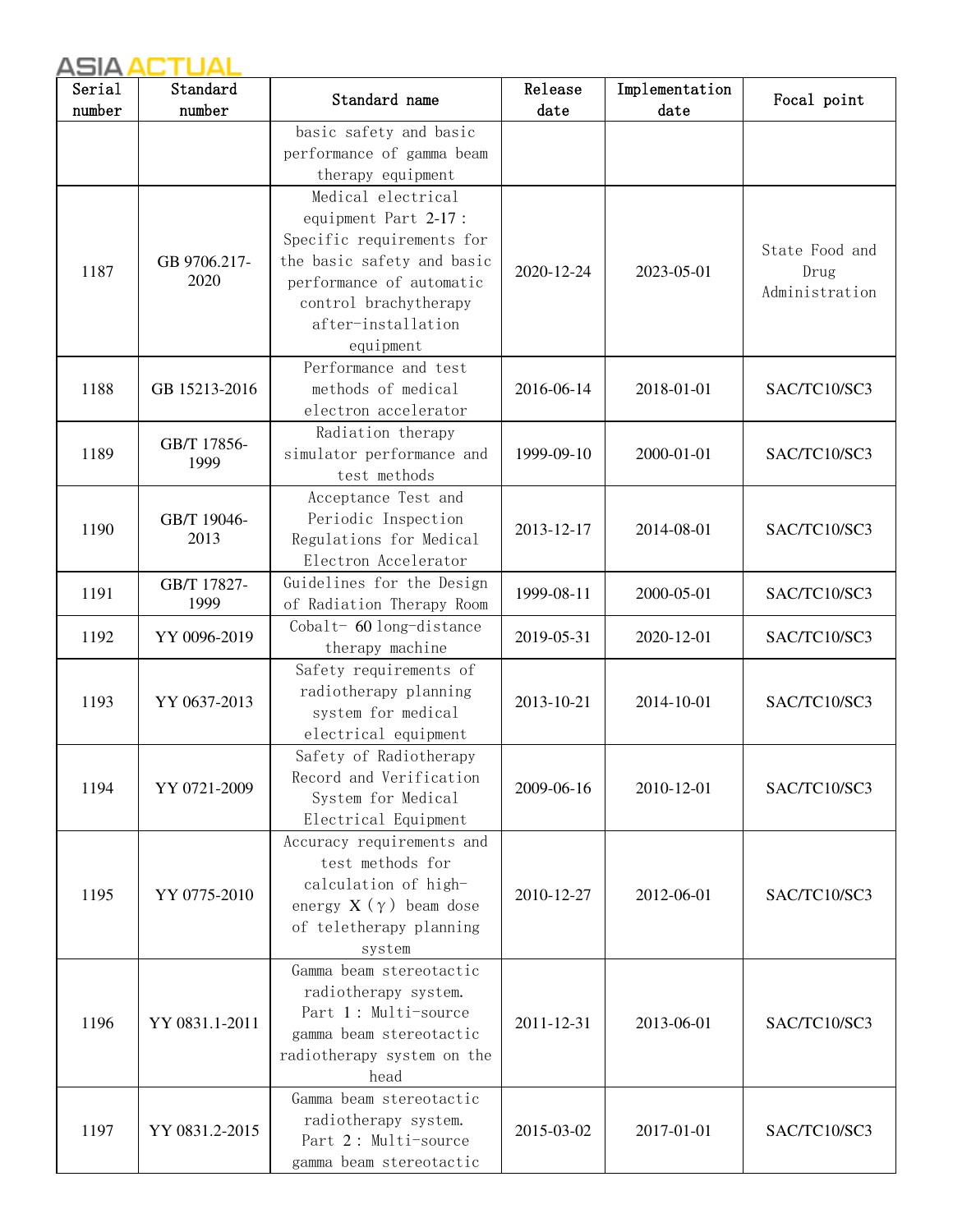| Serial | Standard       | Standard name                                                                                                                                  | Release    | Implementation | Focal point  |
|--------|----------------|------------------------------------------------------------------------------------------------------------------------------------------------|------------|----------------|--------------|
| number | number         |                                                                                                                                                | date       | date           |              |
|        |                | radiotherapy system on the<br>body                                                                                                             |            |                |              |
| 1198   | YY 0832.1-2011 | $X$ -ray radiotherapy<br>stereotactic and planning<br>system. Part $1$ : Head $X$ -<br>ray radiotherapy<br>stereotactic and planning<br>system | 2011-12-31 | 2013-06-01     | SAC/TC10/SC3 |
| 1199   | YY 0832.2-2015 | X-ray radiotherapy<br>stereotactic and planning<br>system. Part 2: Body X-<br>ray radiotherapy<br>stereotactic and planning<br>system          | 2015-03-02 | 2017-01-01     | SAC/TC10/SC3 |
| 1200   | YY 1650-2019   | $X$ -ray image guided<br>radiotherapy equipment<br>performance and test<br>methods                                                             | 2019-05-31 | 2020-12-01     | SAC/TC10/SC3 |
| 1201   | YY/T 0317-2007 | General technical<br>conditions for medical<br>therapeutic $X$ -ray<br>machines                                                                | 2007-01-31 | 2008-01-01     | SAC/TC10/SC3 |
| 1202   | YY/T 0798-2010 | Quality Assurance<br>Guidelines for Radiation<br>Therapy Planning System                                                                       | 2010-12-27 | 2012-06-01     | SAC/TC10/SC3 |
| 1203   | YY/T 0848-2011 | Blood irradiator                                                                                                                               | 2011-12-31 | 2013-06-01     | SAC/TC10/SC3 |
| 1204   | YY/T 0887-2013 | Dose calculation<br>requirements and test<br>methods for radioactive<br>seed implantation<br>treatment planning system                         | 2013-10-21 | 2014-10-01     | SAC/TC10/SC3 |
| 1205   | YY/T 0888-2013 | Imaging dose of $X$ -ray<br>image guiding device<br>in radiotherapy equipment                                                                  | 2013-10-21 | 2014-10-01     | SAC/TC10/SC3 |
| 1206   | YY/T 0889-2013 | Performance and test<br>methods of intensity-<br>modulated radiotherapy<br>planning system                                                     | 2013-10-21 | 2014-10-01     | SAC/TC10/SC3 |
| 1207   | YY/T 0890-2013 | The performance and test<br>method of the electronic<br>field imaging device in<br>radiotherapy                                                | 2013-10-21 | 2014-10-01     | SAC/TC10/SC3 |
| 1208   | YY/T 0895-2013 | Debugging of radiotherapy<br>planning system Testing of<br>typical external beam<br>treatment techniques                                       | 2013-10-21 | 2014-10-01     | SAC/TC10/SC3 |
| 1209   | YY/T 0971-2016 | Performance and test<br>method of multi-element                                                                                                | 2016-03-23 | 2017-01-01     | SAC/TC10/SC3 |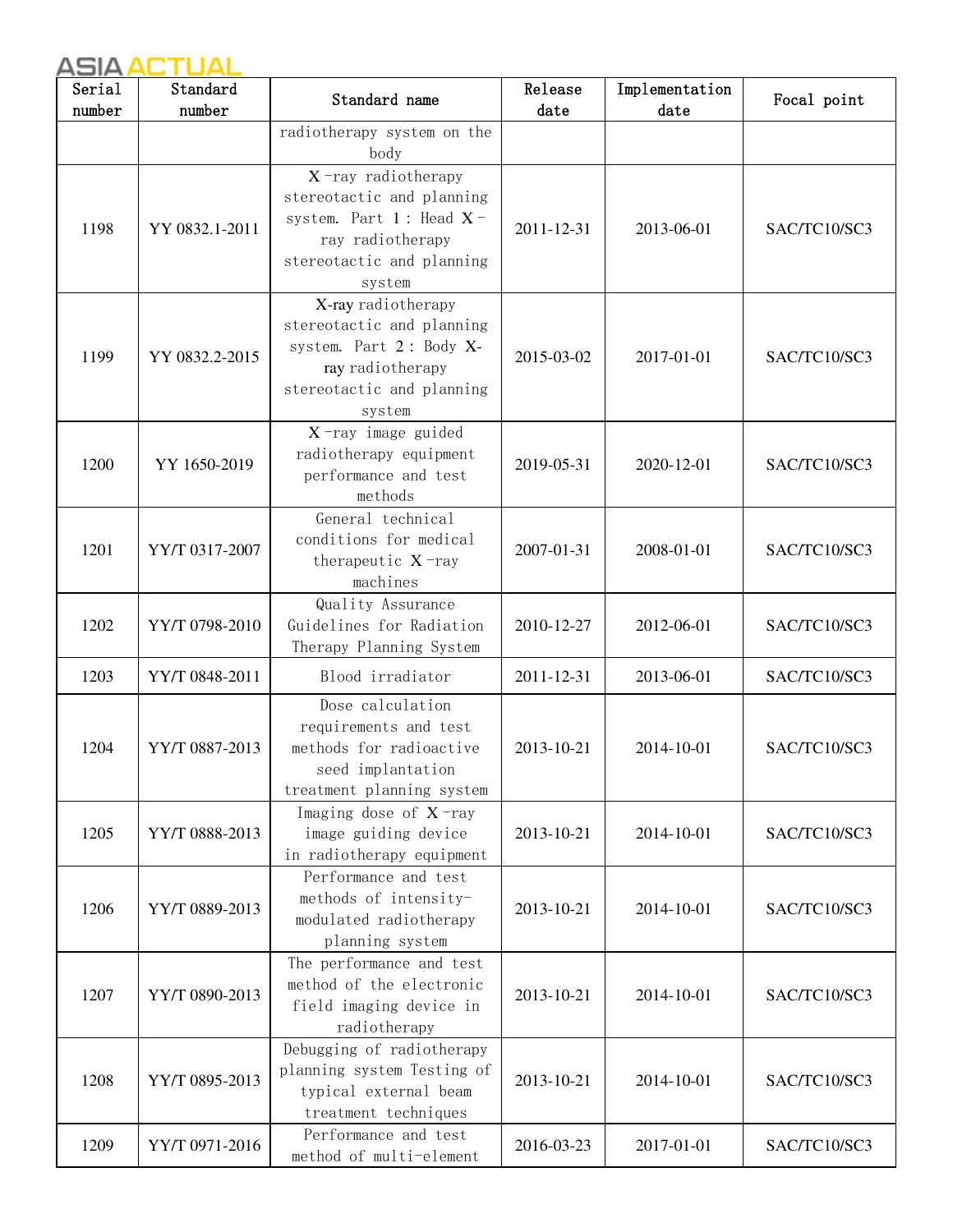| Serial | Standard       | Standard name                                       | Release    | Implementation | Focal point  |
|--------|----------------|-----------------------------------------------------|------------|----------------|--------------|
| number | number         |                                                     | date       | date           |              |
|        |                | beam limiting device for                            |            |                |              |
|        |                | radiotherapy                                        |            |                |              |
|        |                | Performance and test                                |            |                |              |
|        |                | method of radiotherapy                              |            |                |              |
| 1210   | YY/T 0973-2016 | planning system for                                 | 2016-03-23 | 2017-01-01     | SAC/TC10/SC3 |
|        |                | automatic control                                   |            |                |              |
|        |                | brachytherapy after-                                |            |                |              |
|        |                | loading equipment                                   |            |                |              |
| 1211   | YY/T 1308-2016 | Automatic control type<br>brachytherapy after-      | 2016-03-23 | 2017-01-01     | SAC/TC10/SC3 |
|        |                | loading equipment                                   |            |                |              |
|        |                | Radiotherapy simulator                              |            |                |              |
| 1212   | YY/T 1407-2016 | imaging system performance                          | 2016-03-23 | 2017-01-01     | SAC/TC10/SC3 |
|        |                | and test methods                                    |            |                |              |
|        |                | Performance and test                                |            |                |              |
|        |                | method of laser                                     |            |                |              |
| 1213   | YY/T 1537-2017 | positioning system for                              | 2017-05-02 | 2018-04-01     | SAC/TC10/SC3 |
|        |                | radiotherapy                                        |            |                |              |
|        |                | Performance and test                                |            |                |              |
|        | YY/T 1538-2017 | method of automatic                                 |            | 2018-04-01     |              |
| 1214   |                | scanning water phantom                              | 2017-05-02 |                | SAC/TC10/SC3 |
|        |                | system for radiotherapy                             |            |                |              |
|        |                | Position fixation devices                           |            |                |              |
| 1215   | YY/T 1547.1-   | for radiotherapy. Part 1:                           | 2017-05-02 | 2018-04-01     | SAC/TC10/SC3 |
|        | 2017           | Thermoplastic film                                  |            |                |              |
|        |                | Position fixation device                            |            |                |              |
|        | YY/T 1547.2-   | for radiotherapy. Part 2:                           |            | 2018-04-01     |              |
| 1216   | 2017           | Vacuum negative pressure                            | 2017-05-02 |                | SAC/TC10/SC3 |
|        |                | pad                                                 |            |                |              |
| 1217   | YY/T 1548-2017 | Film dose measurement                               | 2017-05-02 | 2018-04-01     | SAC/TC10/SC3 |
|        |                | method for radiotherapy                             |            |                |              |
|        |                | Performance and test                                |            |                |              |
| 1218   | YY/T 1694-2020 | methods of body surface                             | 2020-02-21 | 2021-06-01     | SAC/TC10/SC3 |
|        |                | optical positioning                                 |            |                |              |
|        |                | equipment for radiotherapy                          |            |                |              |
| 1219   | YY/T 1711-2020 | Gated interface for                                 | 2020-06-30 | 2022-06-01     | SAC/TC10/SC3 |
|        |                | radiotherapy                                        |            |                |              |
|        |                | Medical electrical                                  |            |                |              |
| 1220   | YY/T 1763-2021 | equipment performance                               | 2021-03-09 | 2022-10-01     | SAC/TC10/SC3 |
|        |                | characteristics of medical                          |            |                |              |
|        |                | light ion beam equipment                            |            |                |              |
|        |                | Digital medical electrical<br>equipment and medical |            |                |              |
|        |                | imaging communications                              |            |                |              |
| 1221   | YY/T 0723-2009 | $($ the                                             | 2009-06-16 | 2010-12-01     | SAC/TC10/SC3 |
|        |                | DICOM) - Radiotherapy                               |            |                |              |
|        |                | objects                                             |            |                |              |
|        |                | Guidelines for the                                  |            |                |              |
| 1222   | YY/T 0736-2009 | application of medical                              | 2009-11-25 | 2010-12-01     | SAC/TC10/SC3 |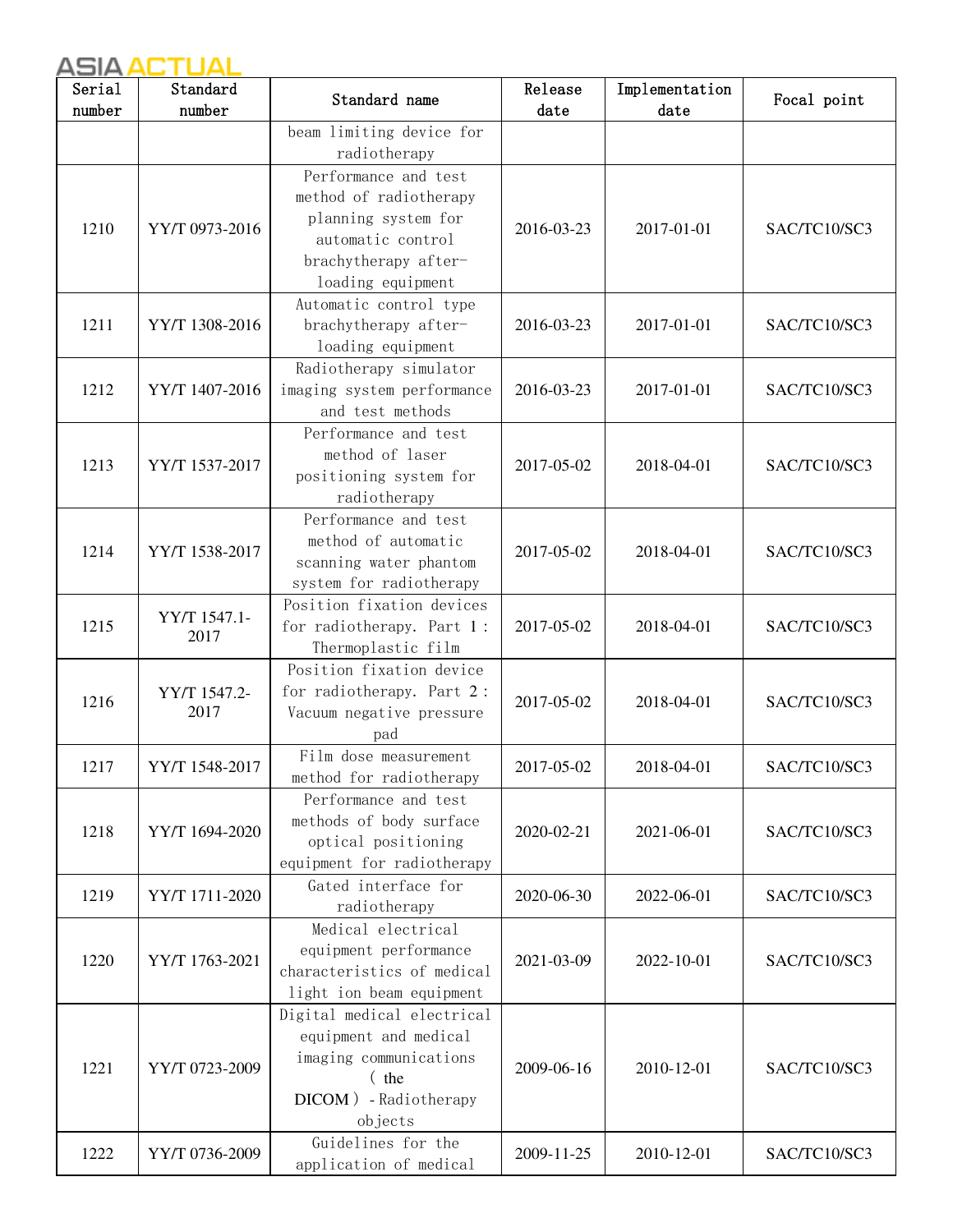| Serial | Standard              | Standard name                                         | Release    | Implementation | Focal point  |
|--------|-----------------------|-------------------------------------------------------|------------|----------------|--------------|
| number | number                |                                                       | date       | date           |              |
|        |                       | electrical                                            |            |                |              |
|        |                       | equipment DICOM in                                    |            |                |              |
|        |                       | radiotherapy                                          |            |                |              |
|        |                       | (3) Nuclear medicine                                  |            |                |              |
|        |                       | Radionuclide imaging                                  |            |                |              |
|        | GB/T 18988.1-         | equipment performance and                             |            |                |              |
| 1223   | 2013                  | test rules. Part 1:                                   | 2013-12-17 | 2014-08-01     | SAC/TC10/SC3 |
|        |                       | Positron emission                                     |            |                |              |
|        |                       | tomography imaging device                             |            |                |              |
|        |                       | Radionuclide imaging                                  |            |                |              |
|        | GB/T 18988.2-         | equipment performance and                             |            |                |              |
| 1224   | 2013                  | test rules. Part 2:                                   | 2013-12-17 | 2014-08-01     | SAC/TC10/SC3 |
|        |                       | Single-photon emission                                |            |                |              |
|        |                       | computed tomography device                            |            |                |              |
|        |                       | Radionuclide imaging                                  |            |                |              |
|        | GB/T 18988.3-         | equipment performance and                             |            |                |              |
| 1225   | 2013                  | test rules. Part 3: Gamma                             | 2013-12-17 | 2014-08-01     | SAC/TC10/SC3 |
|        |                       | camera whole body imaging                             |            |                |              |
|        |                       | system                                                |            |                |              |
|        | GB/T 18989-           | Radionuclide imaging                                  |            |                |              |
| 1226   | 2013                  | equipment performance and                             | 2013-12-17 | 2014-08-01     | SAC/TC10/SC3 |
|        |                       | test rules Gamma camera                               |            |                |              |
|        | GB/T 20013.1-<br>2005 | Routine tests of nuclear                              |            |                |              |
| 1227   |                       | medicine instruments.                                 | 2005-10-10 | 2006-06-01     | SAC/TC10/SC3 |
|        |                       | Part 1: Radiation                                     |            |                |              |
|        |                       | counting system                                       |            |                |              |
|        |                       | Routine tests of nuclear                              |            |                |              |
|        |                       | medicine instruments.                                 |            | 2006-06-01     |              |
| 1228   | GB/T 20013.2-         | Part 2: Scintillation                                 | 2005-10-10 |                | SAC/TC10/SC3 |
|        | 2005                  | cameras and single-photon                             |            |                |              |
|        |                       | emission computed                                     |            |                |              |
|        |                       | tomography imaging devices                            |            |                |              |
|        |                       | Routine test of nuclear                               |            |                |              |
| 1229   | GB/T 20013.3-<br>2015 | medicine equipment.<br>Part 3: Positron emission      | 2015-12-10 | 2017-07-01     | SAC/TC10/SC3 |
|        |                       |                                                       |            |                |              |
|        |                       | tomography imaging device<br>Routine tests of nuclear |            |                |              |
|        |                       | medicine instruments.                                 |            |                |              |
| 1230   | GB/T 20013.4-<br>2010 | Part 4: Radionuclide                                  | 2010-09-02 | 2011-02-01     | SAC/TC10/SC3 |
|        |                       | calibrators                                           |            |                |              |
|        |                       | Positron emission and $X$ -                           |            |                |              |
|        |                       | ray computed tomography                               |            |                |              |
| 1231   | YY/T 0829-2011        | system performance and                                | 2011-12-31 | 2013-06-01     | SAC/TC10/SC3 |
|        |                       | test methods                                          |            |                |              |
|        |                       | Single-photon emission                                |            |                |              |
| 1232   | YY/T 1408-2016        | and $X$ -ray computed                                 | 2016-03-23 | 2017-01-01     | SAC/TC10/SC3 |
|        |                       | tomography system                                     |            |                |              |
|        |                       |                                                       |            |                |              |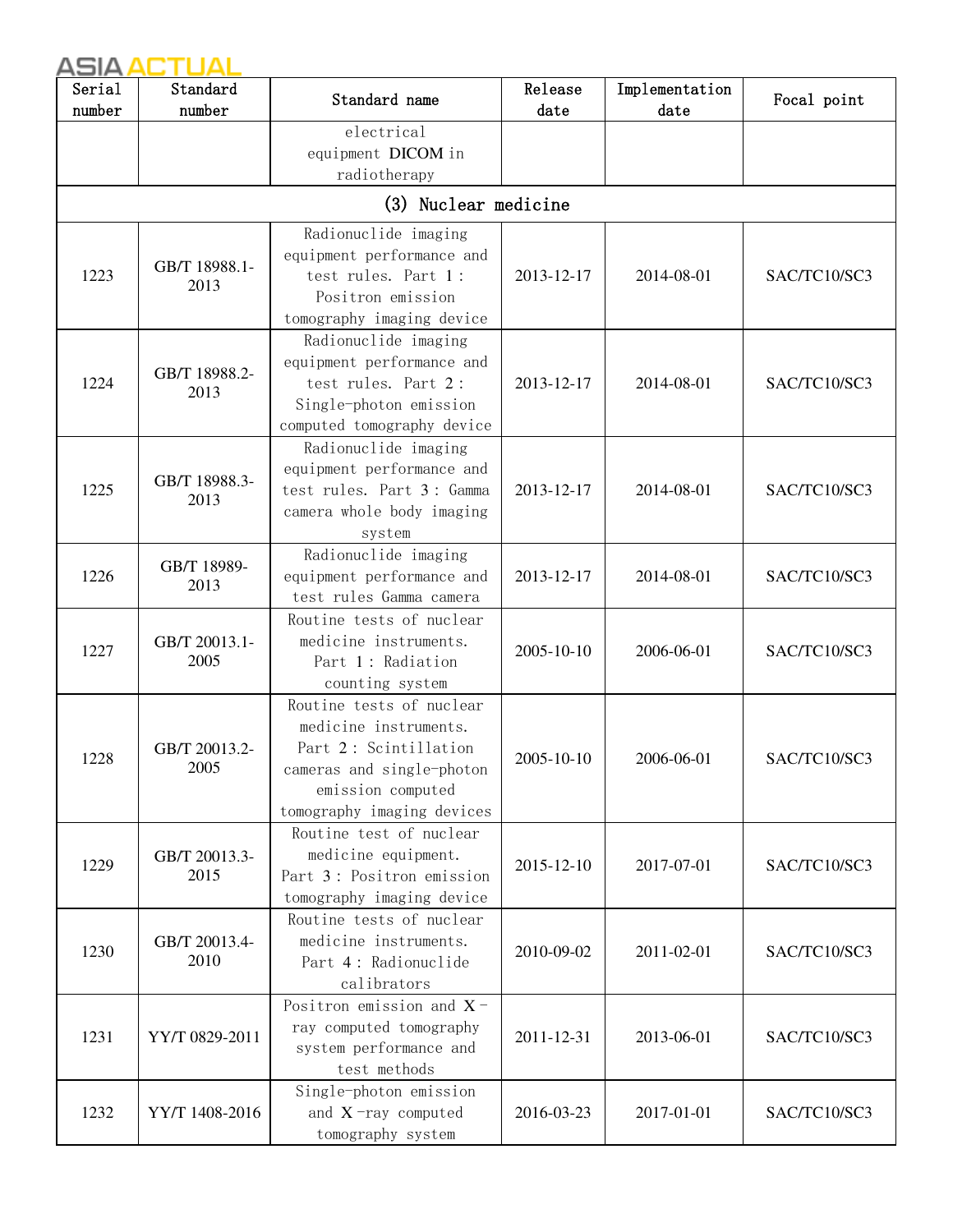| Serial | Standard            | Standard name                   | Release    | Implementation | Focal point  |
|--------|---------------------|---------------------------------|------------|----------------|--------------|
| number | number              |                                 | date       | date           |              |
|        |                     | performance and test<br>methods |            |                |              |
|        |                     | Test                            |            |                |              |
|        |                     | method for CT attenuation       |            |                |              |
| 1133   | YY/T 1546-2017      | correction                      | 2017-05-02 | 2018-04-01     | SAC/TC10/SC3 |
|        |                     | of SPECT imaging                |            |                |              |
|        |                     | (4) Radiation dosimetry         |            |                |              |
|        |                     | Medical electrical              |            |                |              |
|        |                     | equipment Part 2:               |            |                |              |
|        |                     | Particular requirements         |            |                |              |
|        |                     | for the safety of               |            |                |              |
| 1234   | GB 9706.21-         | dosimeters used for             | 2003-04-14 | 2003-12-01     | SAC/TC10/SC3 |
|        | 2003                | radiotherapy in contact         |            |                |              |
|        |                     | with patients and with          |            |                |              |
|        |                     | electrically connected          |            |                |              |
|        |                     | radiation detectors             |            |                |              |
|        |                     | Ionization chamber and/or       |            |                |              |
|        |                     | semiconductor detector          |            |                |              |
|        | GB/T 19629-<br>2005 | dosimeter used in $X$ -ray      |            | 2005-06-01     | SAC/TC10/SC3 |
| 1235   |                     | diagnostic imaging              | 2005-01-17 |                |              |
|        |                     | of medical electrical           |            |                |              |
|        |                     | equipment                       |            |                |              |
|        |                     | Medical electrical              |            |                |              |
| 1236   | GB/T 20012-         | equipment dose area             | 2005-10-10 | 2006-06-01     | SAC/TC10/SC3 |
|        | 2005                | product meter                   |            |                |              |
|        |                     | Radiation conditions for        |            |                |              |
|        |                     | measuring characteristics       |            | 2017-01-01     | SAC/TC10/SC3 |
| 1237   | YY/T 0481-2016      | of medical diagnostic $X$ -     | 2016-03-23 |                |              |
|        |                     | ray equipment                   |            |                |              |
|        |                     | Medical electrical              |            |                |              |
|        |                     | equipment used in               |            |                |              |
|        |                     | diagnostic radiology            |            |                |              |
| 1238   | YY/T 0722-2016      | for non-connected               | 2016-07-29 | 2017-06-01     | SAC/TC10/SC3 |
|        |                     | measurement of $X$ -ray tube    |            |                |              |
|        |                     | voltage dosimetry               |            |                |              |
|        |                     | instrument                      |            |                |              |
|        |                     | A special method for            |            |                |              |
|        |                     | describing the performance      |            |                |              |
| 1239   | YY/T 0840-2011      | of radionuclide                 | 2011-12-31 | 2013-06-01     | SAC/TC10/SC3 |
|        |                     | calibrators for medical         |            |                |              |
|        |                     | electrical equipment            |            |                |              |
|        |                     | Dosage instrument for           |            |                |              |
|        |                     | brachytherapy of medical        |            |                |              |
| 1240   | YY/T 0894-2013      | electrical equipment.           | 2013-10-21 | 2014-10-01     | SAC/TC10/SC3 |
|        |                     | Instrument based on well-       |            |                |              |
|        |                     | type ionization chamber         |            |                |              |
|        |                     | Ionization chamber              |            |                |              |
| 1241   | YY/T 0976-2016      | dosimeter for radiotherapy      | 2016-03-23 | 2017-01-01     | SAC/TC10/SC3 |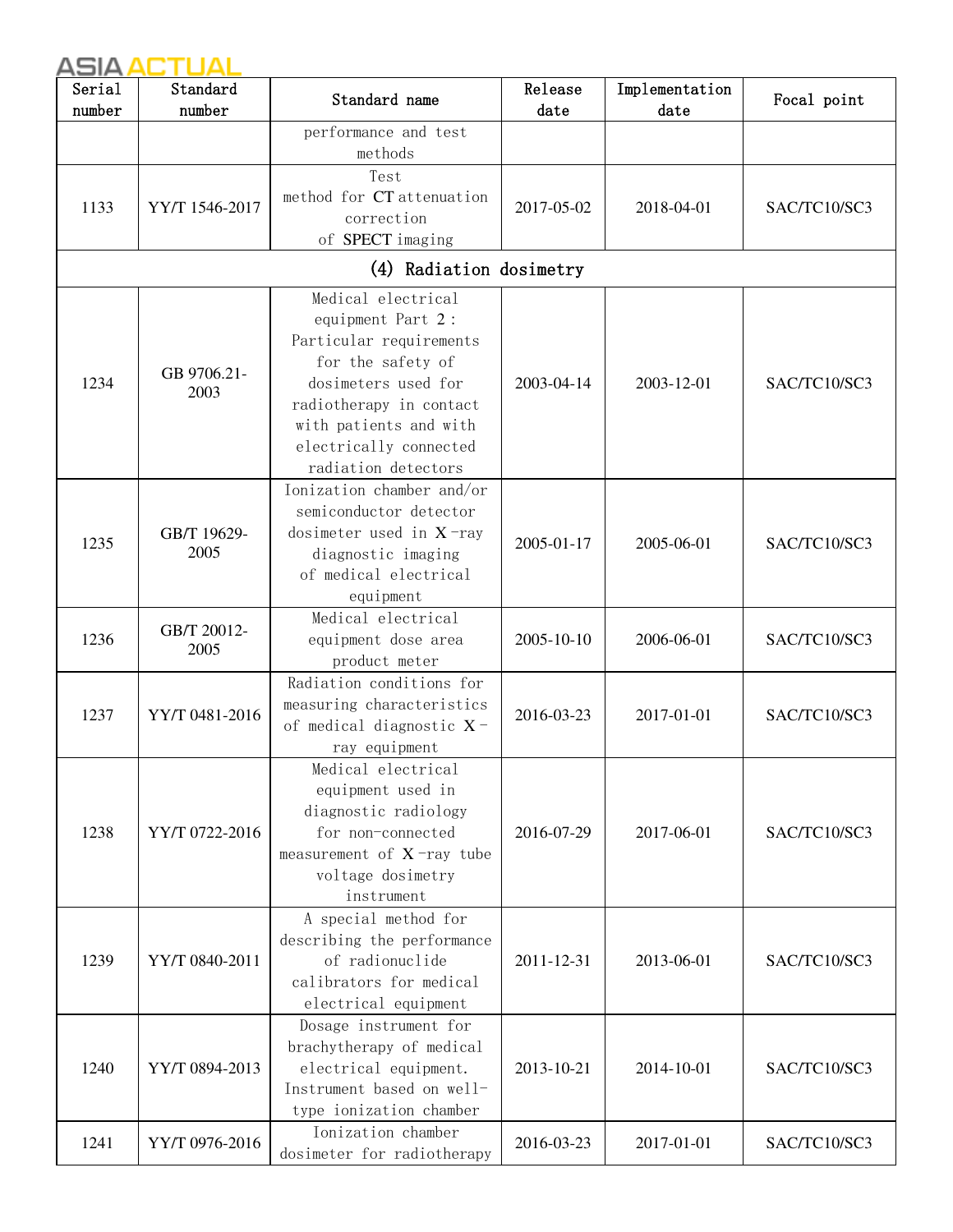| Serial<br>number | Standard<br>number | Standard name                      | Release<br>date | Implementation<br>date | Focal point |
|------------------|--------------------|------------------------------------|-----------------|------------------------|-------------|
|                  |                    | of medical electrical<br>equipment |                 |                        |             |

#### 23. Medical extracorporeal circulation equipment and devices

| Serial<br>number | Standard<br>number  | Standard name                                                                                                                                                    | Release<br>date | Implementation<br>date | Focal point |
|------------------|---------------------|------------------------------------------------------------------------------------------------------------------------------------------------------------------|-----------------|------------------------|-------------|
|                  |                     | (1) Professional and general fields                                                                                                                              |                 |                        |             |
| 1242             | GB 9706.2-<br>2003  | Medical electrical<br>equipment Part 2-16:<br>Particular requirements<br>for the safety of<br>hemodialysis,<br>hemodiafiltration and<br>hemofiltration equipment | 2003-10-09      | 2004-06-01             | SAC/TC158   |
| 1243             | GB 9706.39-<br>2008 | Medical electrical<br>equipment Part 2-39 :<br>Particular requirements<br>for the safety of<br>peritoneal dialysis<br>equipment                                  | 2008-12-31      | 2009-12-01             | SAC/TC158   |
| 1244             | GB/T 13074-<br>2009 | Blood purification terms                                                                                                                                         | 2009-05-06      | 2010-01-01             | SAC/TC158   |
| 1245             | YY/T 1145-<br>2014  | Cardiopulmonary bypass<br>system terminology                                                                                                                     | 2014-06-17      | 2015-07-01             | SAC/TC158   |
| 1246             | YY/T 1269-<br>2015  | Routine control<br>requirements for<br>hemodialysis and related<br>treatment water treatment<br>equipment                                                        | 2015-03-02      | 2016-01-01             | SAC/TC158   |
| 1247             | YY/T 1414-<br>2016  | Technical requirements<br>for solenoid valves used<br>in the fluid circuit of<br>hemodialysis equipment                                                          | 2016-03-23      | 2017-01-01             | SAC/TC158   |
| 1248             | YY/T 1545-<br>2017  | Evaluation of the<br>connection between<br>hemodialysis concentrates<br>and hemodialysis<br>equipment                                                            | 2017-05-02      | 2018-04-01             | SAC/TC158   |
| 1249             | YY/T 1492-<br>2016  | General requirements for<br>surface coating products<br>of cardiopulmonary bypass<br>system                                                                      | 2016-07-29      | 2017-06-01             | SAC/TC158   |
| 1250             | YY/T 1620-<br>2018  | Evaluation method for red<br>blood cell damage of<br>continuous flow blood                                                                                       | 2018-09-28      | 2019-10-01             | SAC/TC158   |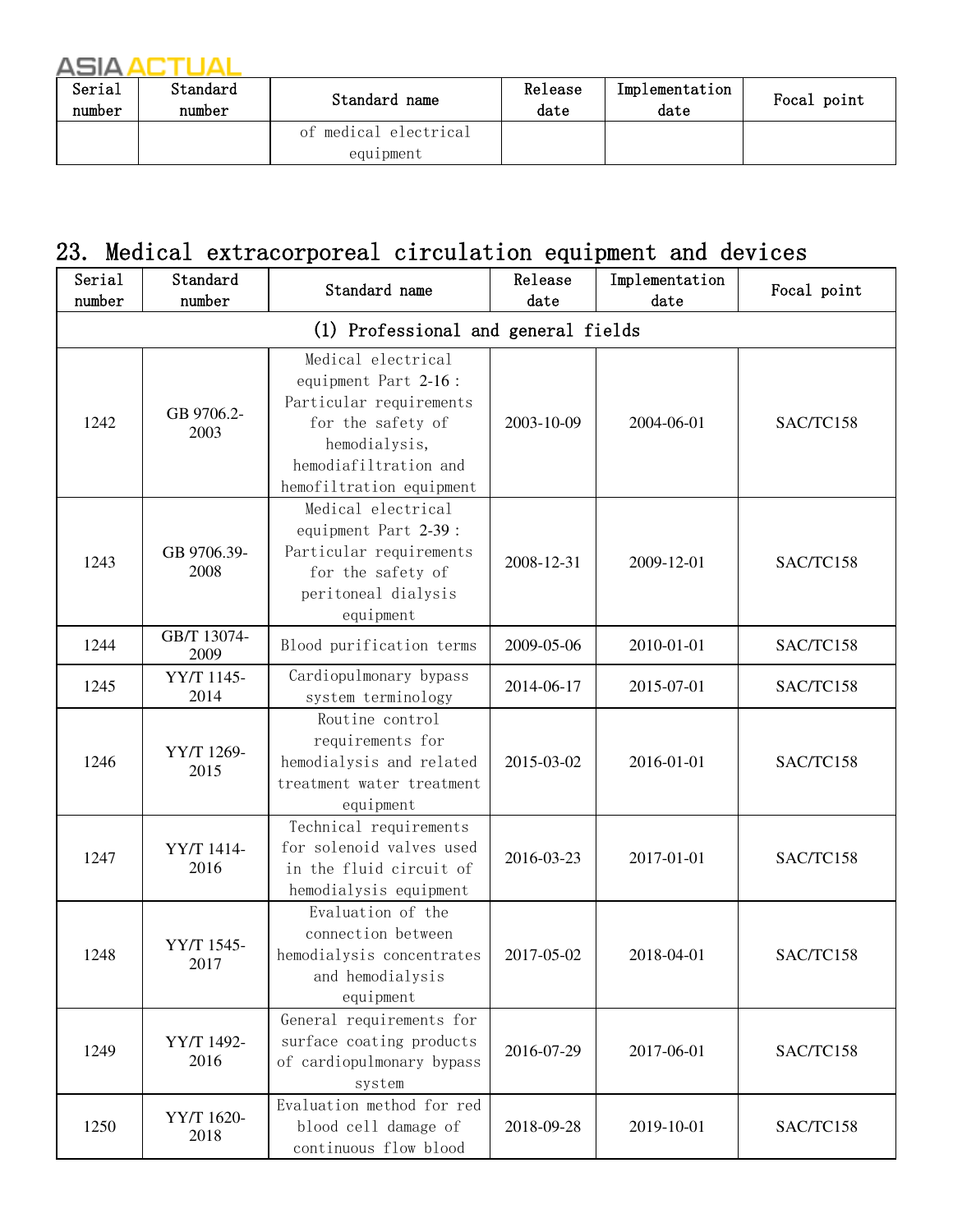| Serial<br>number | Standard<br>number | Standard name                                                                                                                                    | Release<br>date | Implementation<br>date | Focal point |
|------------------|--------------------|--------------------------------------------------------------------------------------------------------------------------------------------------|-----------------|------------------------|-------------|
|                  |                    | pump in cardiopulmonary<br>bypass system                                                                                                         |                 |                        |             |
|                  |                    | (2) Hemodialysis and related treatment                                                                                                           |                 |                        |             |
| 1251             | YY 0053-2016       | Hemodialysis and related<br>treatments                                                                                                           | 2016-03-23      | 2018-01-01             | SAC/TC158   |
| 1252             | YY 0054-2010       | Hemodialysis equipment                                                                                                                           | 2010-12-27      | 2012-06-01             | SAC/TC158   |
| 1253             | YY 0267-2016       | Extracorporeal<br>circulation blood circuit<br>of hemodialysis and<br>related therapeutic blood<br>purification device                           | 2016-03-23      | 2018-01-01             | SAC/TC158   |
| 1254             | YY 0572-2015       | Hemodialysis and related<br>treatment water                                                                                                      | 2015-03-02      | 2017-01-01             | SAC/TC158   |
| 1255             | YY 0598-2015       | Concentrates for<br>hemodialysis and related<br>treatments                                                                                       | 2015-03-02      | 2017-01-01             | SAC/TC158   |
| 1256             | YY 0645-2018       | Continuous blood<br>purification equipment                                                                                                       | 2018-01-19      | 2019-01-01             | SAC/TC158   |
| 1257             | YY 0793.1-<br>2010 | Technical requirements<br>for water treatment<br>equipment for<br>hemodialysis and related<br>treatments. Part 1: Used<br>for multi-bed dialysis | 2010-12-27      | 2012-06-01             | SAC/TC158   |
| 1258             | YY 0793.2-<br>2011 | Technical requirements<br>for water treatment<br>equipment for<br>hemodialysis and related<br>treatment. Part 2: Used<br>for single bed dialysis | 2011-12-31      | 2013-06-01             | SAC/TC158   |
| 1259             | YY 1272-2016       | Dialysate filter                                                                                                                                 | 2016-03-23      | 2018-01-01             | SAC/TC158   |
| 1260             | YY 1273-2016       | Roller pump for assisting<br>blood purification                                                                                                  | 2016-03-23      | 2018-01-01             | SAC/TC158   |
| 1261             | YY/T 1494-<br>2016 | General requirements for<br>packaging materials for<br>hemodialysis and related<br>treatment concentrates                                        | 2016-07-29      | 2017-06-01             | SAC/TC158   |
| 1262             | YY/T 1730-<br>2020 | Disposable hemodialysis<br>catheter                                                                                                              | 2020-06-30      | 2021-06-01             | SAC/TC158   |
|                  |                    | (Three) peritoneal dialysis                                                                                                                      |                 |                        |             |
| 1263             | YY 1274-2016       | Pressure-controlled<br>peritoneal dialysis<br>equipment                                                                                          | 2016-03-23      | 2018-01-01             | SAC/TC158   |
| 1264             | YY 1493-2016       | Gravity-controlled<br>peritoneal dialysis<br>equipment                                                                                           | 2016-07-29      | 2018-06-01             | SAC/TC158   |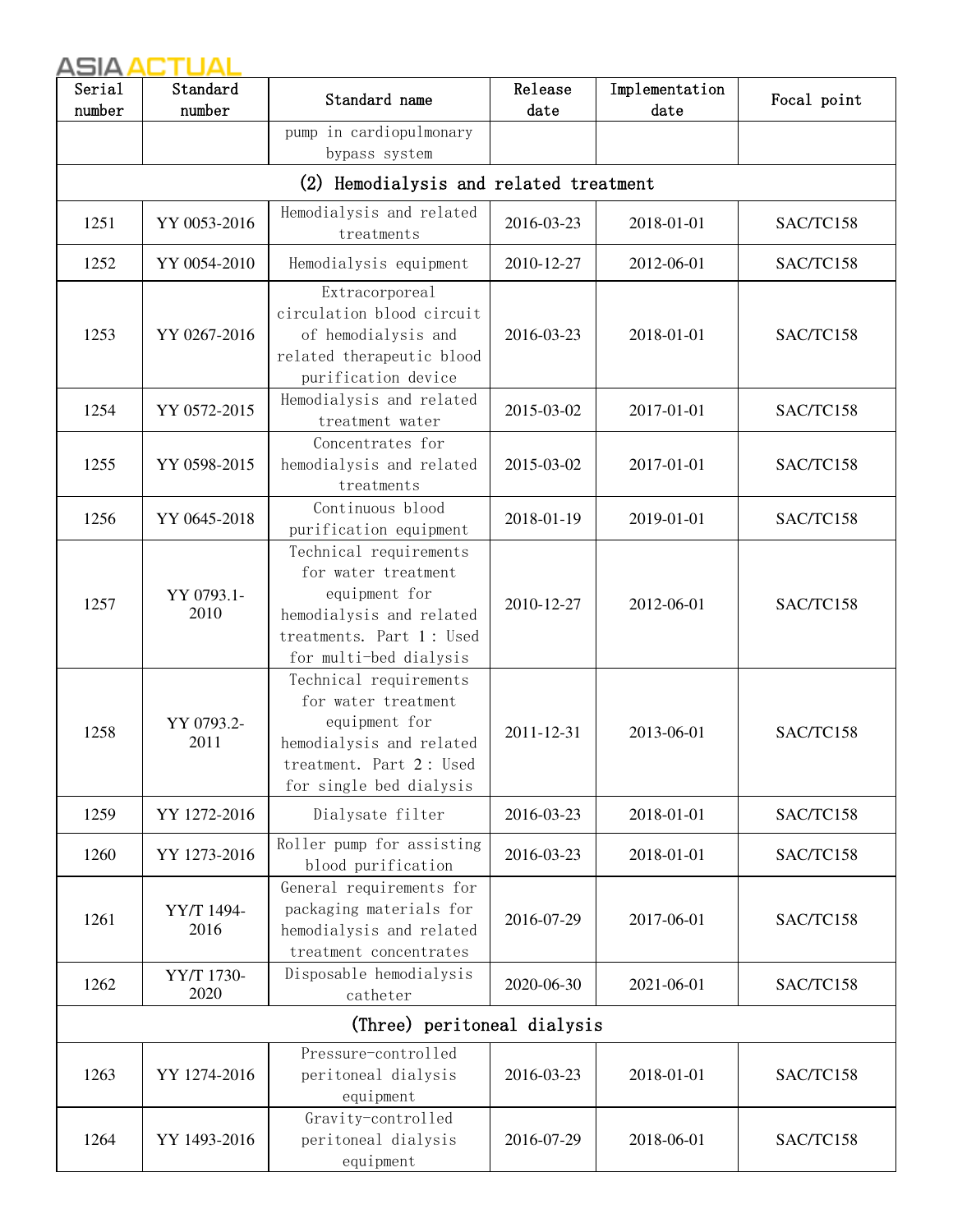| Serial<br>number | Standard<br>number | Standard name                                                                                                                                                                                         | Release<br>date | Implementation<br>date | Focal point |
|------------------|--------------------|-------------------------------------------------------------------------------------------------------------------------------------------------------------------------------------------------------|-----------------|------------------------|-------------|
| 1265             | YY/T 1734-<br>2020 | Iodine solution<br>protective cap for<br>peritoneal dialysis                                                                                                                                          | 2020-06-30      | 2021-06-01             | SAC/TC158   |
| 1266             | YY/T 1773-<br>2021 | One-time use of<br>peritoneal dialysis<br>external tubing                                                                                                                                             | 2021-03-09      | 2022-10-01             | SAC/TC158   |
|                  |                    | (4) External counterpulsation                                                                                                                                                                         |                 |                        |             |
| 1267             | GB 10035-2017      | Balloon type external<br>counterpulsation device                                                                                                                                                      | 2017-12-29      | 2019-07-01             | SAC/TC158   |
|                  |                    | (5) Hemoperfusion and plasma separation and its auxiliary devices                                                                                                                                     |                 |                        |             |
| 1268             | YY 0465-2019       | Single-use hollow fiber<br>plasma separator and<br>plasma component<br>separator                                                                                                                      | 2019-05-31      | 2020-06-01             | SAC/TC158   |
| 1269             | YY 1413-2016       | Centrifugal blood<br>component separation<br>equipment                                                                                                                                                | 2016-03-23      | 2018-01-01             | SAC/TC158   |
| 1270             | YY 0603-2015       | Cardiovascular implants<br>and artificial organ<br>heart surgery hard-shell<br>blood reservoir / venous<br>blood reservoir system<br>(with or without filter)<br>and venous blood storage<br>soft bag | 2015-03-02      | 2017-01-01             | SAC/TC158   |
| 1271             | YY 0790-2010       | Hemoperfusion equipment                                                                                                                                                                               | 2010-12-27      | 2012-06-01             | SAC/TC158   |
| 1272             | YY 1290-2016       | Disposable bilirubin<br>plasma adsorber                                                                                                                                                               | 2016-03-23      | 2018-01-01             | SAC/TC158   |
| 1273             | YY/T 0464-<br>2019 | Single use hemoperfusion<br>device                                                                                                                                                                    | 2019-10-23      | 2020-10-01             | SAC/TC158   |
|                  |                    | (6) Cardiopulmonary bypass                                                                                                                                                                            |                 |                        |             |
| 1274             | GB 12260-2017      | Cardiopulmonary bypass<br>system rolling blood pump                                                                                                                                                   | 2017-12-29      | 2019-07-01             | SAC/TC158   |
| 1275             | GB 12263-2017      | Cardiopulmonary bypass<br>system heat exchange<br>water tank                                                                                                                                          | 2017-12-29      | 2019-07-01             | SAC/TC158   |
| 1276             | YY 0604-2016       | Cardiopulmonary bypass<br>system blood gas<br>exchanger (oxygenator)                                                                                                                                  | 2016-03-23      | 2018-01-01             | SAC/TC158   |
| 1277             | YY 0948-2015       | Cardiopulmonary<br>circulation system for<br>one-time use of<br>arteriovenous cannula                                                                                                                 | 2015-03-02      | 2017-01-01             | SAC/TC158   |
| 1278             | YY 1048-2016       | Cardiopulmonary bypass<br>system extracorporeal<br>circulation pipeline                                                                                                                               | 2016-03-23      | 2018-01-01             | SAC/TC158   |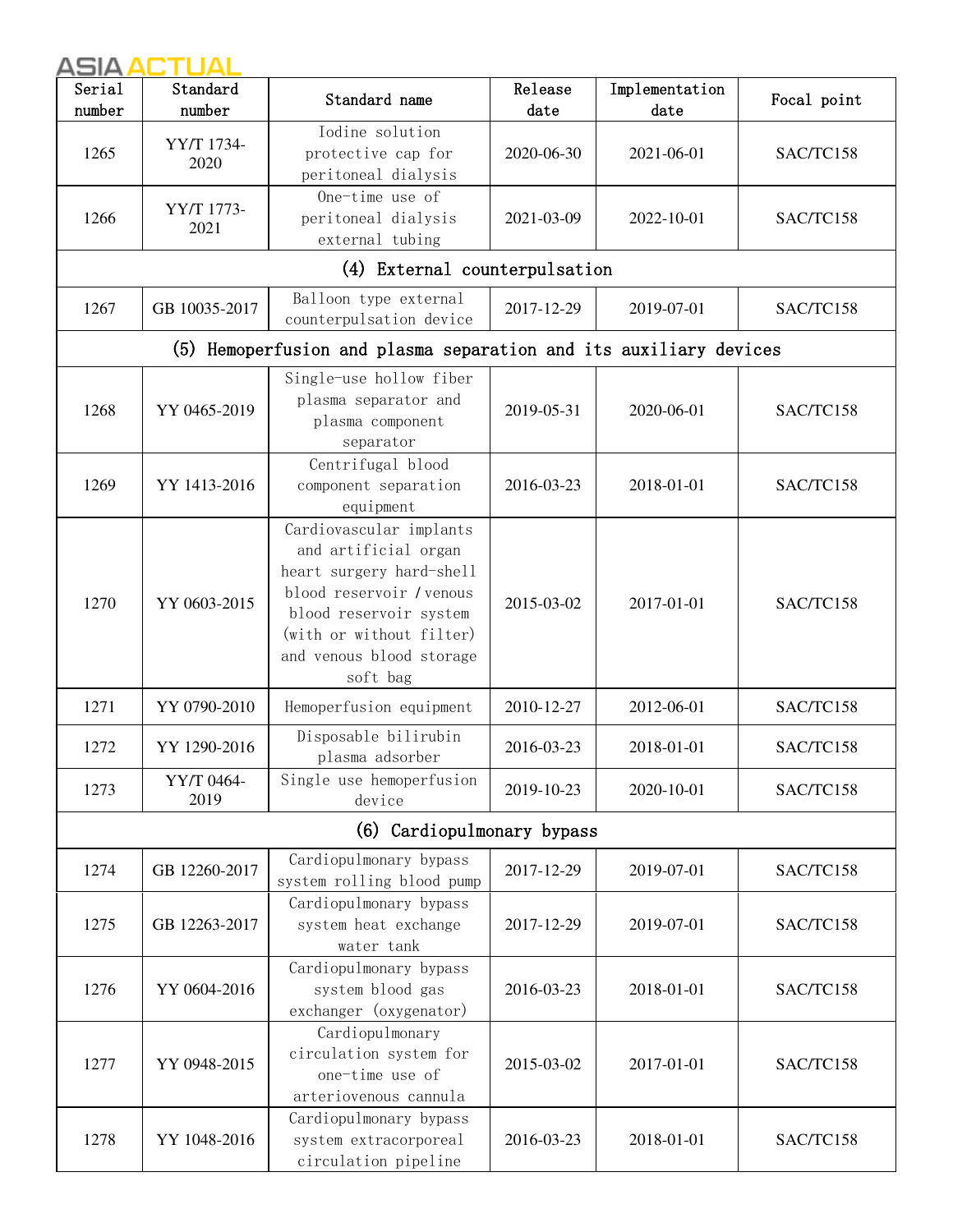| Serial<br>number | Standard<br>number | Standard name                                                                                                                                                                             | Release<br>date | Implementation<br>date | Focal point |
|------------------|--------------------|-------------------------------------------------------------------------------------------------------------------------------------------------------------------------------------------|-----------------|------------------------|-------------|
| 1279             | YY 1271-2016       | Cardiopulmonary<br>circulation system<br>disposable suction tube                                                                                                                          | 2016-03-23      | 2018-01-01             | SAC/TC158   |
| 1280             | YY 1412-2016       | Cardiopulmonary bypass<br>system centrifugal pump                                                                                                                                         | 2016-03-23      | 2018-01-01             | SAC/TC158   |
| 1281             | YY 0485-2020       | Cardioplegia perfusion<br>device for single use                                                                                                                                           | 2020-06-30      | 2021-12-01             | SAC/TC158   |
| 1282             | YY 0580-2011       | Cardiovascular implants<br>and artificial organs<br>cardiopulmonary bypass<br>system arterial line<br>blood filter                                                                        | 2011-12-31      | 2013-06-01             | SAC/TC158   |
| 1283             | YY/T 1270-<br>2015 | Cardiopulmonary bypass<br>system blood circuit<br>connector (connector)                                                                                                                   | 2015-03-02      | 2016-01-01             | SAC/TC158   |
| 1284             | YY/T 1739-<br>2020 | Cardiopulmonary bypass<br>system centrifugal pump<br>pump head                                                                                                                            | 2020-06-30      | 2021-12-01             | SAC/TC158   |
| 1285             | YY/T 0730-<br>2009 | Cardiovascular surgical<br>implants and artificial<br>organs cardiopulmonary<br>bypass and extracorporeal<br>membrane oxygenation<br>(ECMO) requirements<br>for single-use tubing<br>kits | 2009-06-16      | 2010-12-01             | SAC/TC158   |

# 24. Respiratory anesthesia equipment and devices

| Serial<br>number | Standard<br>number                  | Standard name                                                                                                                       | Release<br>date | Implementation<br>date | Focal point |  |  |  |
|------------------|-------------------------------------|-------------------------------------------------------------------------------------------------------------------------------------|-----------------|------------------------|-------------|--|--|--|
|                  | (1) Professional and general fields |                                                                                                                                     |                 |                        |             |  |  |  |
| 1286             | GB/T 4999-2003                      | Terminology for anesthesia<br>breathing equipment                                                                                   | 2003-06-09      | 2003-12-01             | SAC/TC116   |  |  |  |
| 1287             | YY 0601-2009                        | Special requirements for<br>basic safety and main<br>performance of respiratory<br>gas monitors for medical<br>electrical equipment | 2009-12-30      | 2011-06-01             | SAC/TC116   |  |  |  |
| 1288             | YY/T 0882-<br>2013                  | Anesthesia and breathing<br>equipment and oxygen<br>compatibility                                                                   | 2013-10-21      | 2014-10-01             | SAC/TC116   |  |  |  |
| 1289             | YY/T 1040.1-<br>2015                | Cone connectors for<br>anesthesia and respiratory<br>equipment. Part 1: Cone<br>head and sleeve                                     | 2015-03-02      | 2016-01-01             | SAC/TC116   |  |  |  |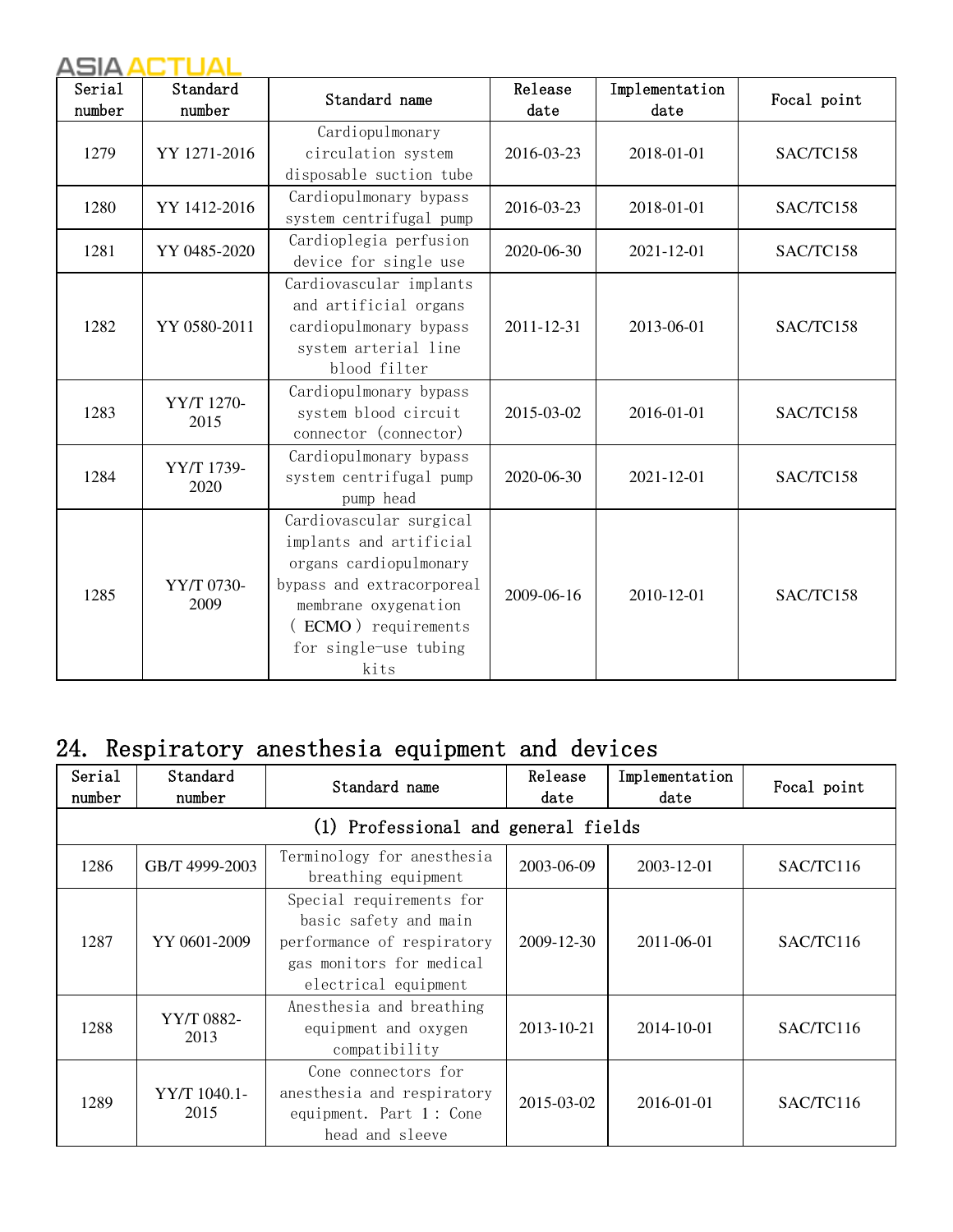| Serial<br>number | Standard<br>number   | Standard name                                                                                                                                                         | Release<br>date | Implementation<br>date | Focal point |
|------------------|----------------------|-----------------------------------------------------------------------------------------------------------------------------------------------------------------------|-----------------|------------------------|-------------|
| 1290             | YY/T 1040.2-<br>2008 | Cone joints for anesthesia<br>and respiratory equipment.<br>Part 2: Threaded load-<br>bearing joints                                                                  | 2008-10-17      | 2010-06-01             | SAC/TC116   |
|                  |                      | (2) Anesthesia machine and related accessories                                                                                                                        |                 |                        |             |
| 1291             | GB 9706.29-<br>2006  | Medical electrical<br>equipment Part 2: Special<br>requirements for the safety<br>and basic performance of<br>anesthesia systems                                      | 2006-07-25      | 2007-05-01             | SAC/TC116   |
| 1292             | YY 0635.1-2013       | Inhalation Anesthesia<br>System Part 1: Anesthesia<br>Respiratory System                                                                                              | 2013-10-21      | 2014-10-01             | SAC/TC116   |
| 1293             | YY 0635.2-2009       | Inhalation Anesthesia<br>System Part 2: Anesthetic<br>Gas Purification System<br>Delivery and Collection<br>System                                                    | 2009-06-16      | 2010-12-01             | SAC/TC116   |
| 1294             | YY 0635.3-2009       | Inhalation anesthesia<br>system. Part 3: Anesthetic<br>gas delivery device                                                                                            | 2009-06-16      | 2010-12-01             | SAC/TC116   |
| 1295             | YY 0635.4-2009       | Inhalation Anesthesia<br>System Part 4: Anesthesia<br>Ventilator                                                                                                      | 2009-06-16      | 2010-12-01             | SAC/TC116   |
| 1296             | YY/T 0755-<br>2009   | Anesthetic filling system<br>for anesthesia vaporizer                                                                                                                 | 2009-11-15      | 2010-12-01             | SAC/TC116   |
| 1297             | YY/T 0975-<br>2016   | Anesthesia and respiratory<br>equipment The color,<br>pattern and characteristics<br>of the label used to<br>display the drug-containing<br>syringe during anesthesia | 2016-03-23      | 2017-01-01             | SAC/TC116   |
|                  |                      | (3) Ventilator and related equipment                                                                                                                                  |                 |                        |             |
| 1298             | GB 9706.212-<br>2020 | Medical electrical<br>equipment Part 2-12:<br>Specific requirements for<br>the basic safety and basic<br>performance of intensive<br>care ventilators                 | 2020-04-09      | 2023-05-01             | SAC/TC116   |
| 1299             | YY 0042-2018         | High-frequency jet<br>ventilator                                                                                                                                      | 2018-12-20      | 2020-06-01             | SAC/TC116   |
| 1300             | YY 0600.1-2007       | Special requirements for<br>basic safety and main<br>performance of medical<br>ventilators. Part 1:<br>Household respiratory<br>support equipment                     | 2007-01-31      | 2008-02-01             | SAC/TC116   |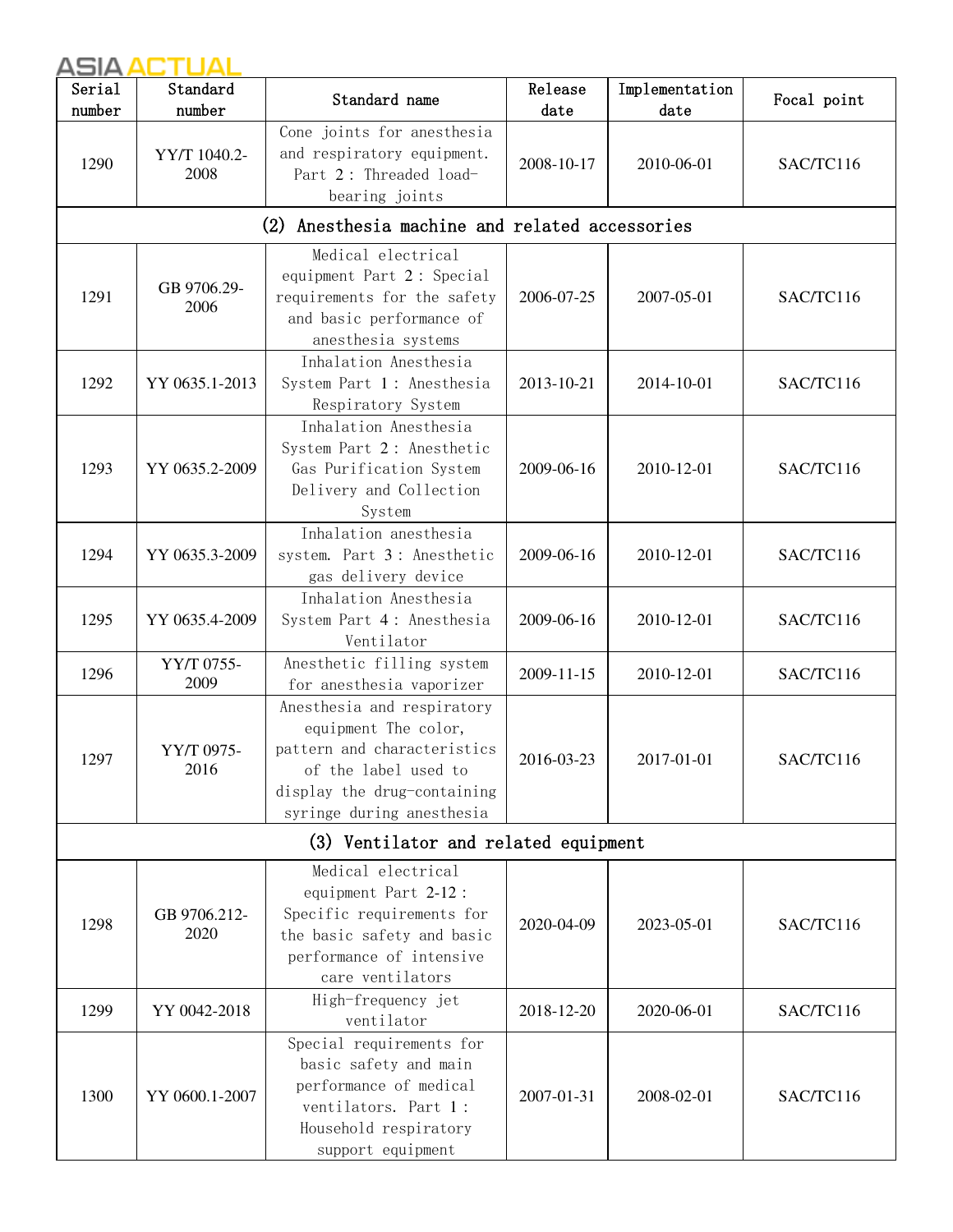| Serial<br>number | Standard<br>number   | Standard name                                                                                                                                                                                      | Release<br>date | Implementation<br>date | Focal point |
|------------------|----------------------|----------------------------------------------------------------------------------------------------------------------------------------------------------------------------------------------------|-----------------|------------------------|-------------|
| 1301             | YY 0600.2-2007       | Part 2 of the special<br>requirements for the basic<br>safety and main performance<br>of medical ventilators                                                                                       | 2007-01-31      | 2008-02-01             | SAC/TC116   |
| 1302             | YY 0600.3-2007       | Special requirements for<br>basic safety and main<br>performance of medical<br>ventilators. Part 3: First<br>aid and transfer to<br>ventilators                                                    | 2007-01-31      | 2008-02-01             | SAC/TC116   |
| 1303             | YY 0600.4-2013       | Special requirements for<br>basic safety and main<br>performance of medical<br>ventilators. Part 4:<br>Manual resuscitator                                                                         | 2013-10-21      | 2014-10-01             | SAC/TC116   |
| 1304             | YY 0600.5-2011       | Special requirements for<br>basic safety and main<br>performance of medical<br>ventilators. Part 5:<br>Pneumatic emergency<br>resuscitator                                                         | 2011-12-31      | 2013-06-01             | SAC/TC116   |
| 1305             | YY 0671.1-2009       | Sleep apnea treatment<br>Part 1: Sleep apnea<br>treatment equipment                                                                                                                                | 2009-06-16      | 2010-12-01             | SAC/TC116   |
| 1306             | YY 0786-2010         | Special requirements for<br>respiratory humidification<br>system of medical<br>respiratory tract<br>humidifier                                                                                     | 2010-12-27      | 2012-06-01             | SAC/TC116   |
| 1307             | YY/T 0735.1-<br>2009 | Anesthetic and respiratory<br>equipment body humidified<br>respiratory gas heat and<br>moisture exchanger (HME)<br>of 1 parts: the minimum<br>tidal volume<br>of 250mL of HME                      | 2009-11-15      | 2010-12-01             | SAC/TC116   |
| 1308             | YY/T 0735.2-<br>2010 | Anesthesia and respiratory<br>equipment Heat and moisture<br>exchangers (HMEs) used<br>to humidify human breathing<br>gas. Part 2: 250mL minimum<br>tidal volume HMEs for<br>tracheostomy patients | 2010-12-27      | 2012-06-01             | SAC/TC116   |
| 1309             | YY/T 1438-<br>2016   | Peak expiratory flow meter<br>for anesthesia and<br>respiratory equipment to<br>evaluate lung function of<br>spontaneous breathing                                                                 | 2016-01-26      | 2017-01-01             | SAC/TC116   |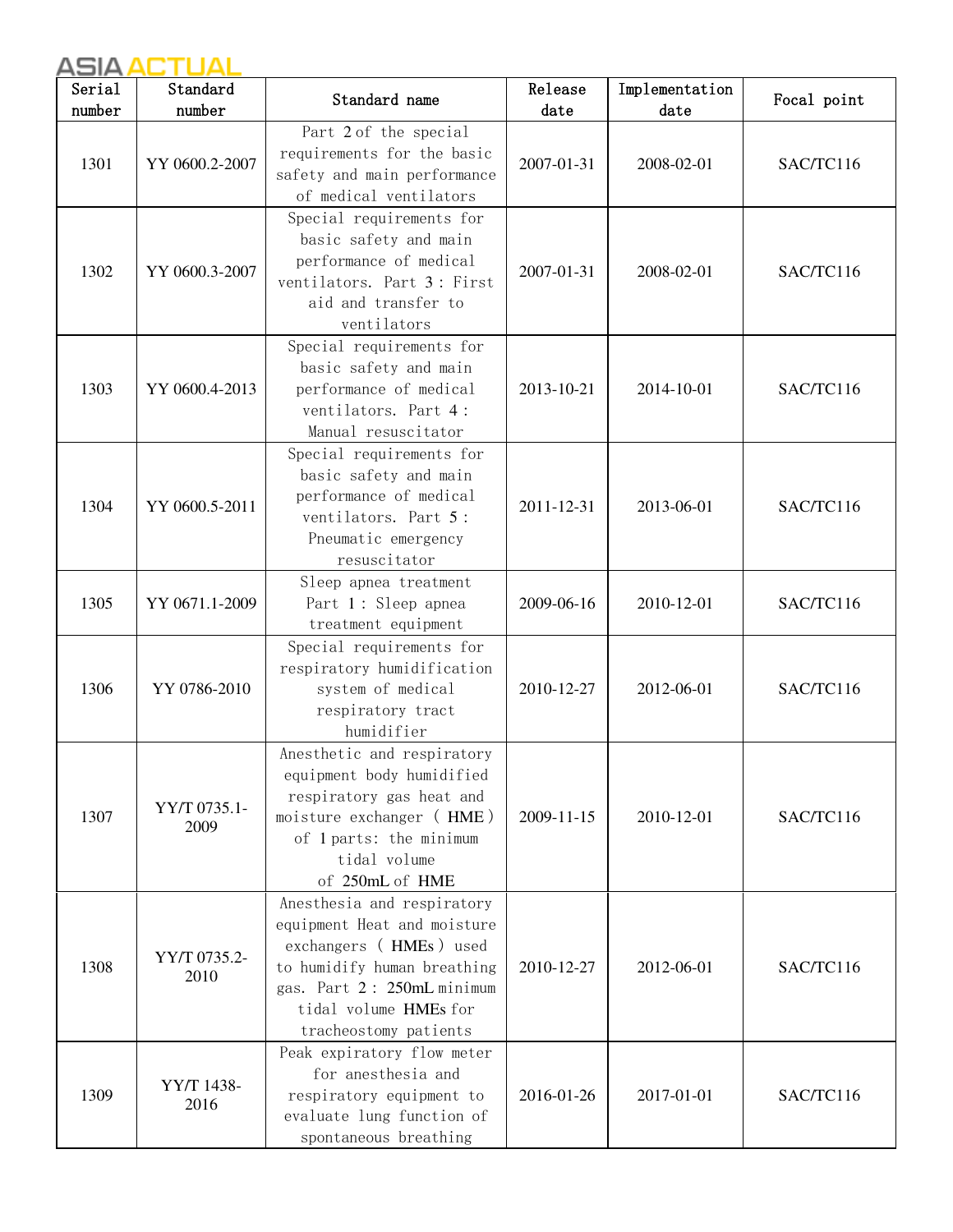| Serial<br>number | Standard<br>number   | Standard name                                                                                                                                    | Release<br>date | Implementation<br>date | Focal point |
|------------------|----------------------|--------------------------------------------------------------------------------------------------------------------------------------------------|-----------------|------------------------|-------------|
| 1310             | YY/T 1610-<br>2018   | Anesthesia and respiratory<br>equipment medical oxygen<br>humidifier                                                                             | 2018-01-19      | 2019-01-01             | SAC/TC116   |
|                  |                      | (4) Medical gas system                                                                                                                           |                 |                        |             |
| 1311             | YY 9706.269-<br>2021 | Medical electrical<br>equipment Part 2-69 :<br>Specific requirements for<br>the basic safety and basic<br>performance of oxygen<br>concentrators | 2021-03-09      | 2023-05-01             | SAC/TC116   |
| 1312             | YY 0893-2013         | Independent gas mixer for<br>medical gas mixer                                                                                                   | 2013-10-21      | 2014-10-01             | SAC/TC116   |
| 1313             | YY 1107-2003         | Buoy type oxygen inhaler                                                                                                                         | 2003-06-20      | 2004-01-01             | SAC/TC116   |
| 1314             | YY 1468-2016         | Oxygen concentrator gas<br>supply system for medical<br>gas pipeline system                                                                      | 2016-01-26      | 2018-01-01             | SAC/TC116   |
| 1315             | YY/T 0186-<br>1994   | General technical<br>conditions of medical<br>center suction system                                                                              | 1994-12-19      | 1995-05-01             | SAC/TC116   |
| 1316             | YY/T 0187-<br>1994   | General technical<br>requirements for oxygen<br>supply system in medical<br>center                                                               | 1994-12-19      | 1995-05-01             | SAC/TC116   |
| 1317             | YY/T 0298-<br>1998   | General technical<br>specifications for medical<br>molecular sieve oxygen<br>production equipment                                                | 1998-04-08      | 1998-10-01             | SAC/TC116   |
| 1318             | YY/T 0799-<br>2010   | Medical gas low pressure<br>hose assembly                                                                                                        | 2010-12-27      | 2012-06-01             | SAC/TC116   |
| 1319             | YY/T 0801.1-<br>2010 | Medical gas pipeline system<br>terminal.<br>Part 1: Terminals for<br>compressed medical gas and<br>vacuum                                        | 2010-12-27      | 2012-06-01             | SAC/TC116   |
| 1320             | YY/T 0801.2-<br>2010 | Medical gas pipeline system<br>terminal.<br>Part 2: Terminal for<br>anesthetic gas purification<br>system                                        | 2010-12-27      | 2012-06-01             | SAC/TC116   |
| 1321             | YY/T 1439.2-<br>2016 | Pressure regulators used<br>with medical gases.<br>Part 2: Busbar pressure<br>regulators and pipeline<br>pressure                                | 2016-01-26      | 2017-01-01             | SAC/TC116   |
| 1322             | YY/T 1440-<br>2016   | High-pressure flexible<br>connection for use with<br>medical gas systems                                                                         | 2016-01-26      | 2017-01-01             | SAC/TC116   |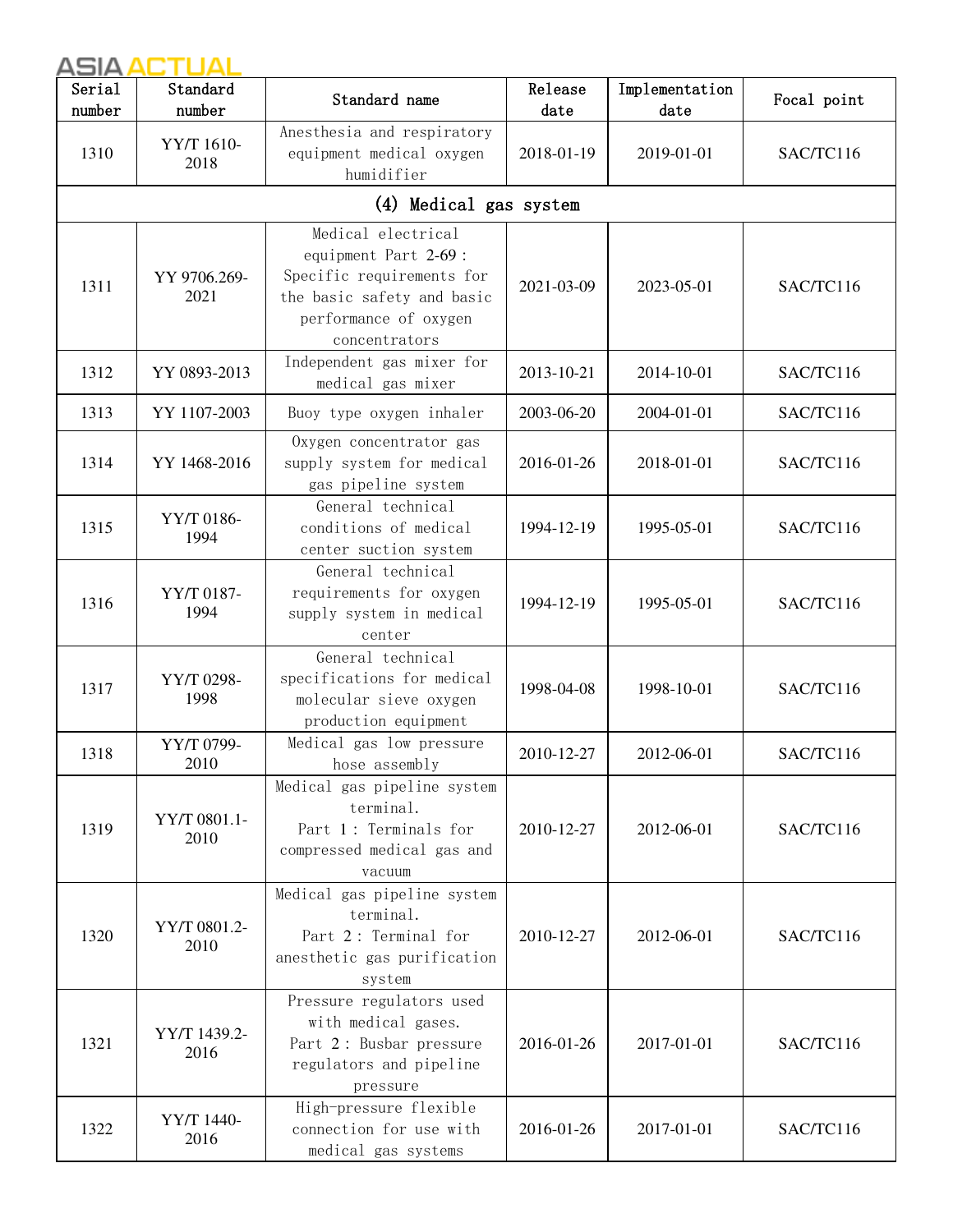| ASIA ACTUAL      |                      |                                                                                                                         |                 |                        |                 |  |
|------------------|----------------------|-------------------------------------------------------------------------------------------------------------------------|-----------------|------------------------|-----------------|--|
| Serial<br>number | Standard<br>number   | Standard name                                                                                                           | Release<br>date | Implementation<br>date | Focal point     |  |
| 1323             | YY/T 1522-<br>2017   | Flow measuring device<br>connected to terminal of<br>medical gas pipeline system                                        | 2017-03-28      | 2018-04-01             | SAC/TC116       |  |
|                  |                      | (5) Suction device for emergency nursing in hospital                                                                    |                 |                        |                 |  |
| 1324             | YY/T 0636.1-<br>2021 | Medical suction equipment<br>Part 1: Electric suction<br>equipment                                                      | 2021-03-09      | 2023-05-01             | SAC/TC116       |  |
| 1325             | YY/T 0636.2-<br>2021 | Medical suction equipment<br>Part 2: Manually driven<br>suction equipment                                               | 2021-03-09      | 2022-04-01             | SAC/TC116       |  |
| 1326             | YY/T 0636.3-<br>2021 | Medical suction equipment.<br>Part 3: Suction equipment<br>powered by vacuum or<br>positive pressure source             | 2021-03-09      | 2023-05-01             | SAC/TC116       |  |
|                  |                      | (6) Atomization equipment / atomization device                                                                          |                 |                        |                 |  |
| 1327             | YY 0109-2013         | Medical ultrasonic<br>nebulizer                                                                                         | 2013-10-02      | 2014-10-01             | SAC/TC10/SC2    |  |
| 1328             | YY/T 1743-<br>2021   | Nebulization systems and<br>components for anesthesia<br>and respiratory equipment                                      | 2021-03-09      | 2023-05-01             | SAC/TC116       |  |
|                  |                      | (7) Tracheal tube and others                                                                                            |                 |                        |                 |  |
| 1329             | YY 0337.1-2002       | Tracheal intubation<br>part 1: common intubation<br>and joints                                                          | 2002-09-24      | 2003-04-01             | Shandong Center |  |
| 1330             | YY 0337.2-2002       | Intubation of 2 parts: Cole<br>(Cole) type cannula                                                                      | 2002-09-24      | 2003-04-01             | Shandong Center |  |
| 1331             | YY 0338.1-2002       | Intubation for tracheotomy.<br>Part 1: Intubation and<br>connector for adults                                           | 2002-09-24      | 2003-04-01             | Shandong Center |  |
| 1332             | YY 0338.2-2002       | Tracheotomy and intubation<br>Part 2: Tracheotomy and<br>intubation in children                                         | 2002-09-24      | 2003-04-01             | Shandong Center |  |
| 1333             | YY 0498.1-2004       | Laryngoscope<br>connector part 1:<br>Conventional hook-type<br>handle - sight blade<br>connector                        | 2004-11-08      | 2005-11-01             | SAC/TC116       |  |
| 1334             | YY 0498.2-2004       | Laryngoscope<br>connector part 2:<br>Miniature electric lamp<br>thread and lamp holder with<br>conventional sight piece | 2004-11-08      | 2005-11-01             | SAC/TC116       |  |
| 1335             | YY 0499-2004         | General technical<br>requirements for anesthesia<br>laryngoscope                                                        | 2004-11-08      | 2005-11-01             | SAC/TC116       |  |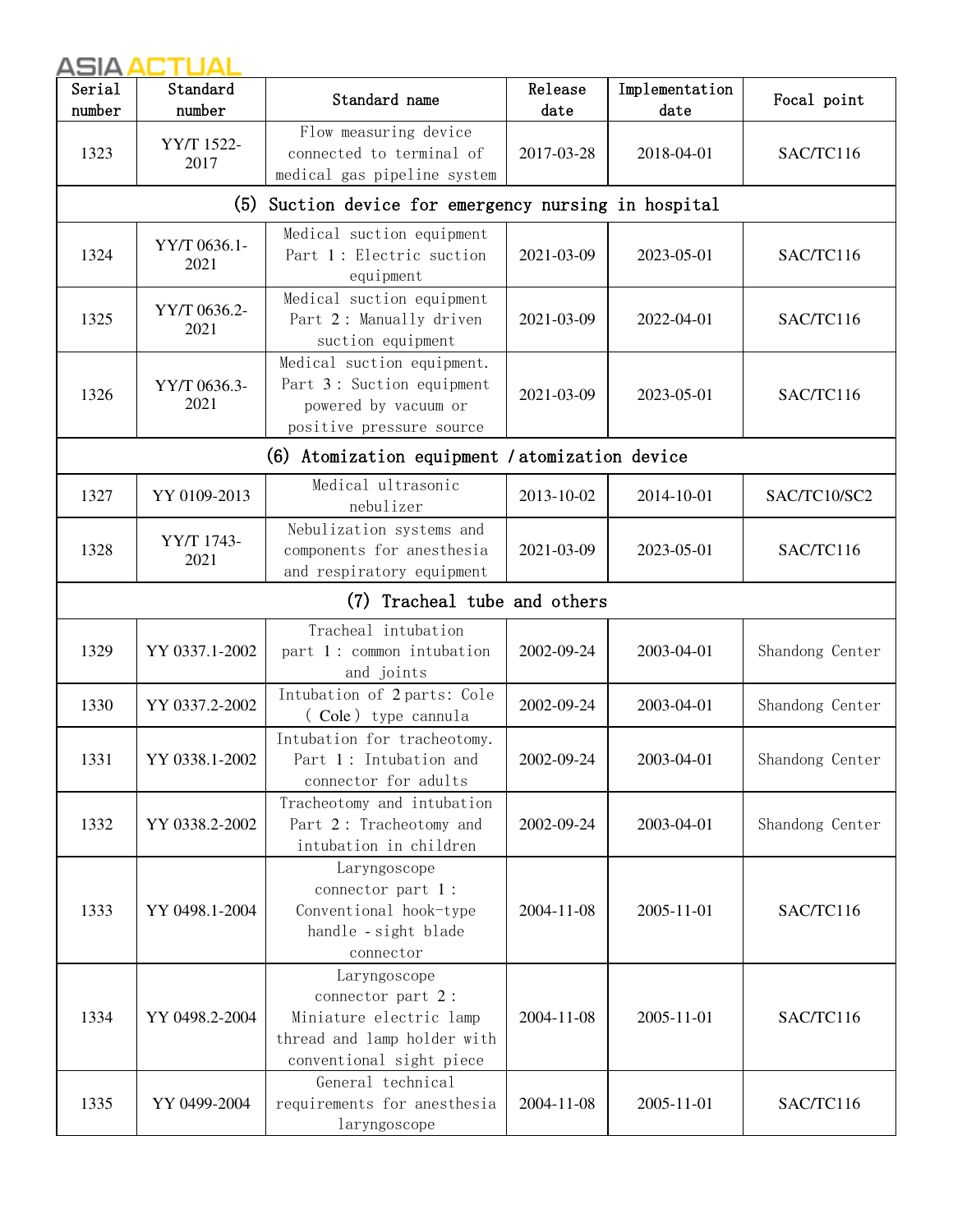| Serial<br>number | Standard<br>number   | Standard name                                                                                                                                | Release<br>date | Implementation<br>date | Focal point     |
|------------------|----------------------|----------------------------------------------------------------------------------------------------------------------------------------------|-----------------|------------------------|-----------------|
| 1336             | YY 0671.2-2011       | Sleep apnea treatment<br>part 2: mask and<br>application accessories                                                                         | 2011-12-31      | 2013-06-01             | SAC/TC116       |
| 1337             | YY 0461-2003         | Breathing circuit for<br>anesthesia machine and<br>ventilator                                                                                | 2003-06-20      | 2004-01-01             | Shandong Center |
| 1338             | YY 91123-1999        | Anesthesia laryngoscopy<br>(connection part is void)                                                                                         | 1999-01-01      | 2000-06-15             | SAC/TC116       |
| 1339             | YY 91136-1999        | Neonatal Laryngoscope                                                                                                                        | 1999-01-01      | 2000-06-15             | SAC/TC116       |
| 1340             | YY/T 0339-<br>2019   | Suction catheter for<br>respiratory tract                                                                                                    | 2019-05-31      | 2020-06-01             | SAC/TC116       |
| 1341             | YY/T 0490-<br>2017   | Tracheobronchial intubation<br>specifications and markings                                                                                   | 2017-05-02      | 2018-04-01             | SAC/TC116       |
| 1342             | YY/T 0486-<br>2016   | Requirements for marking<br>and random information of<br>tracheal catheters for<br>laser surgery                                             | 2016-01-26      | 2017-01-01             | SAC/TC116       |
| 1343             | YY/T 0977-<br>2016   | Anesthesia and respiratory<br>equipment oropharyngeal<br>airway                                                                              | 2016-03-23      | 2017-01-01             | SAC/TC116       |
| 1344             | YY/T 0978-<br>2016   | Anesthesia storage balloon                                                                                                                   | 2016-03-23      | 2017-01-01             | Shandong Center |
| 1345             | YY/T 0985-<br>2016   | Throat airway and joints on<br>anesthesia and breathing<br>equipment                                                                         | 2016-03-23      | 2017-01-01             | SAC/TC116       |
| 1346             | YY/T 1543-<br>2017   | Nasal Oxygen Tube                                                                                                                            | 2017-05-02      | 2018-04-01             | SAC/TC116       |
| 1347             | YY/T 0753.1-<br>2009 | Respiratory system filters<br>for anesthesia and<br>respiratory use. Part 1:<br>Salt test method for<br>evaluating filter<br>characteristics | 2009-11-15      | 2010-12-01             | SAC/TC116       |
| 1348             | YY/T 0753.2-<br>2009 | Respiratory system filters<br>for anesthesia and<br>breathing. Part 2: Non-<br>filtering characteristics                                     | 2009-11-15      | 2010-12-01             | SAC/TC116       |

# 25. Medical Optics and Instruments

| Serial<br>number | Standard<br>number           | Standard name                                                                                | Release<br>date  | Implementat<br>ion date | Focal point   |  |  |  |
|------------------|------------------------------|----------------------------------------------------------------------------------------------|------------------|-------------------------|---------------|--|--|--|
|                  | (1) Optical radiation safety |                                                                                              |                  |                         |               |  |  |  |
| 1349             | GB 9706.20-<br>2000          | Medical electrical equipment<br>Part 2: Special requirements<br>for the safety of diagnostic | $2000 - 12 - 13$ | $2001 - 05 - 01$        | SAC/TC103/SC1 |  |  |  |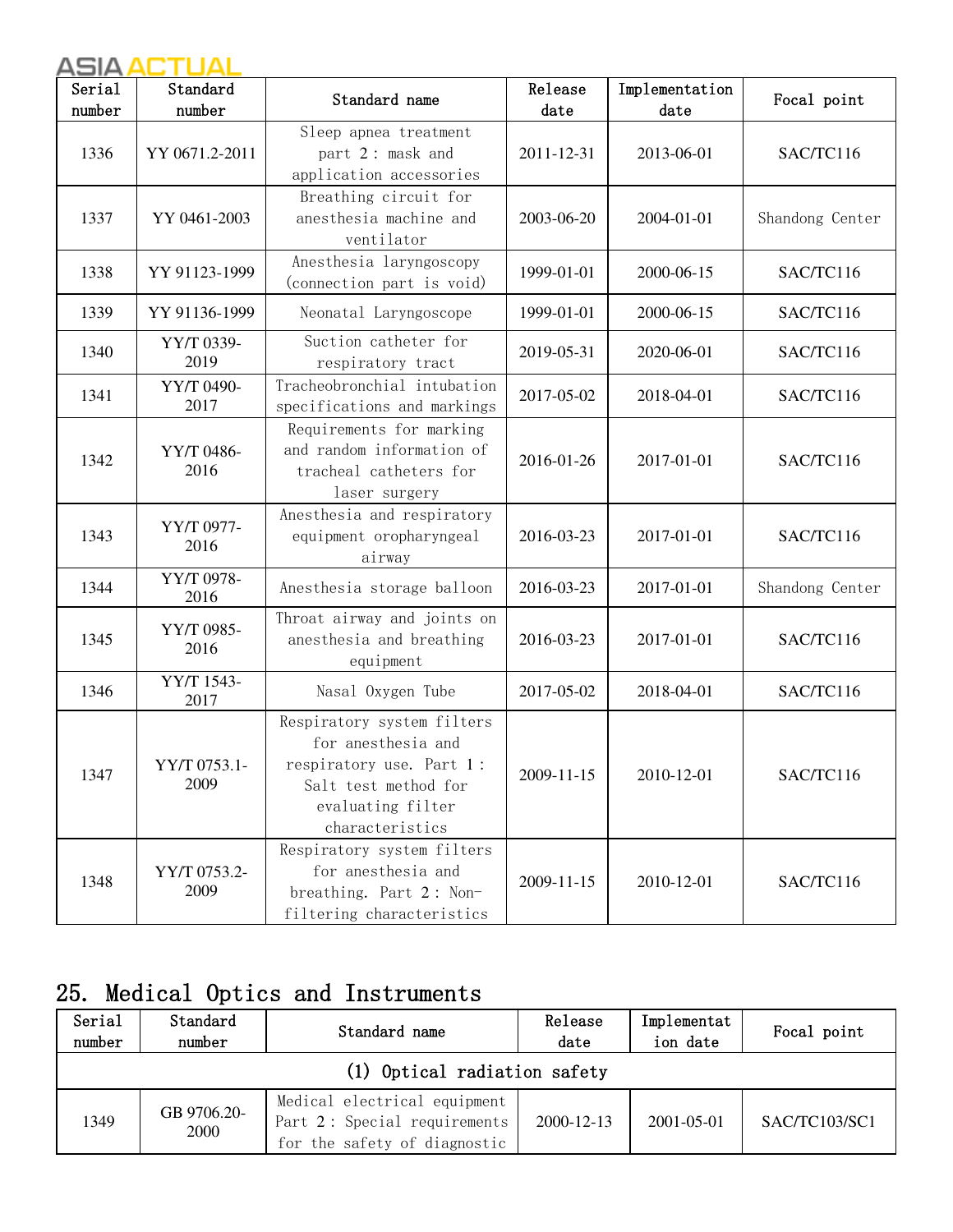| Serial | Standard              | Standard name                                                                                                                             | Release    | Implementat | Focal point                              |
|--------|-----------------------|-------------------------------------------------------------------------------------------------------------------------------------------|------------|-------------|------------------------------------------|
| number | number                |                                                                                                                                           | date       | ion date    |                                          |
|        |                       | and therapeutic laser                                                                                                                     |            |             |                                          |
|        |                       | equipment                                                                                                                                 |            |             |                                          |
|        |                       | Medical electrical equipment<br>Part 2-57 : Special<br>requirements for the basic<br>safety and basic performance                         |            |             |                                          |
| 1350   | YY 9706.257-<br>2021  | of non-laser light source<br>equipment used in treatment,<br>diagnosis, monitoring and<br>plastic surgery / medical<br>cosmetics          | 2021-03-09 | 2023-05-01  | SAC/TC103/SC1                            |
| 1351   | YY/T 0756-<br>2009    | Optical and optical<br>instruments Laser and laser-<br>related equipment laser beam<br>power (energy) density<br>distribution test method | 2009-12-30 | 2011-06-01  | SAC/TC103/SC1                            |
| 1352   | YY/T 0757-<br>2009    | Guidelines for the safe use<br>of laser beams by the human<br>body                                                                        | 2009-11-15 | 2010-12-01  | SAC/TC103/SC1                            |
| 1353   | YY/T 1534-<br>2017    | Detection method of optical<br>radiation safety<br>classification<br>of medical LED equipment                                             | 2017-03-28 | 2018-04-01  | SAC/TC103/SC1                            |
|        |                       | (2) Ophthalmic optics and instruments                                                                                                     |            |             |                                          |
| 1354   | GB 23719-2009         | Ophthalmic optics and<br>instrument optical visual<br>aids                                                                                | 2009-05-06 | 2010-03-01  | SAC/TC103/SC1                            |
| 1355   | GB 38455-2019         | Ophthalmic instrument<br>keratometer                                                                                                      | 2019-12-31 | 2022-01-01  | State Food and<br>Drug<br>Administration |
| 1356   | GB/T 11417.1-<br>2012 | Ophthalmic optical contact<br>lenses. Part 1: Vocabulary,<br>classification and<br>recommended marking<br>specifications                  | 2012-12-31 | 2013-06-01  | SAC/TC103/SC1                            |
| 1357   | GB 11417.2-<br>2012   | Optical contact lenses for<br>ophthalmology. Part 2: Rigid<br>contact lenses                                                              | 2012-12-31 | 2013-12-01  | SAC/TC103/SC1                            |
| 1358   | GB 11417.3-<br>2012   | Optical contact lenses for<br>ophthalmology. Part 3: Soft<br>contact lenses                                                               | 2012-12-31 | 2013-12-01  | SAC/TC103/SC1                            |
| 1359   | GB/T 11417.4-<br>2012 | Ophthalmic optical contact<br>lenses. Part 4: Standard<br>salt solution for testing                                                       | 2012-12-31 | 2013-06-01  | SAC/TC103/SC1                            |
| 1360   | GB/T 11417.5-<br>2012 | Ophthalmic optical contact<br>lenses. Part 5: Optical<br>performance test<br>methods                                                      | 2012-12-31 | 2013-06-01  | SAC/TC103/SC1                            |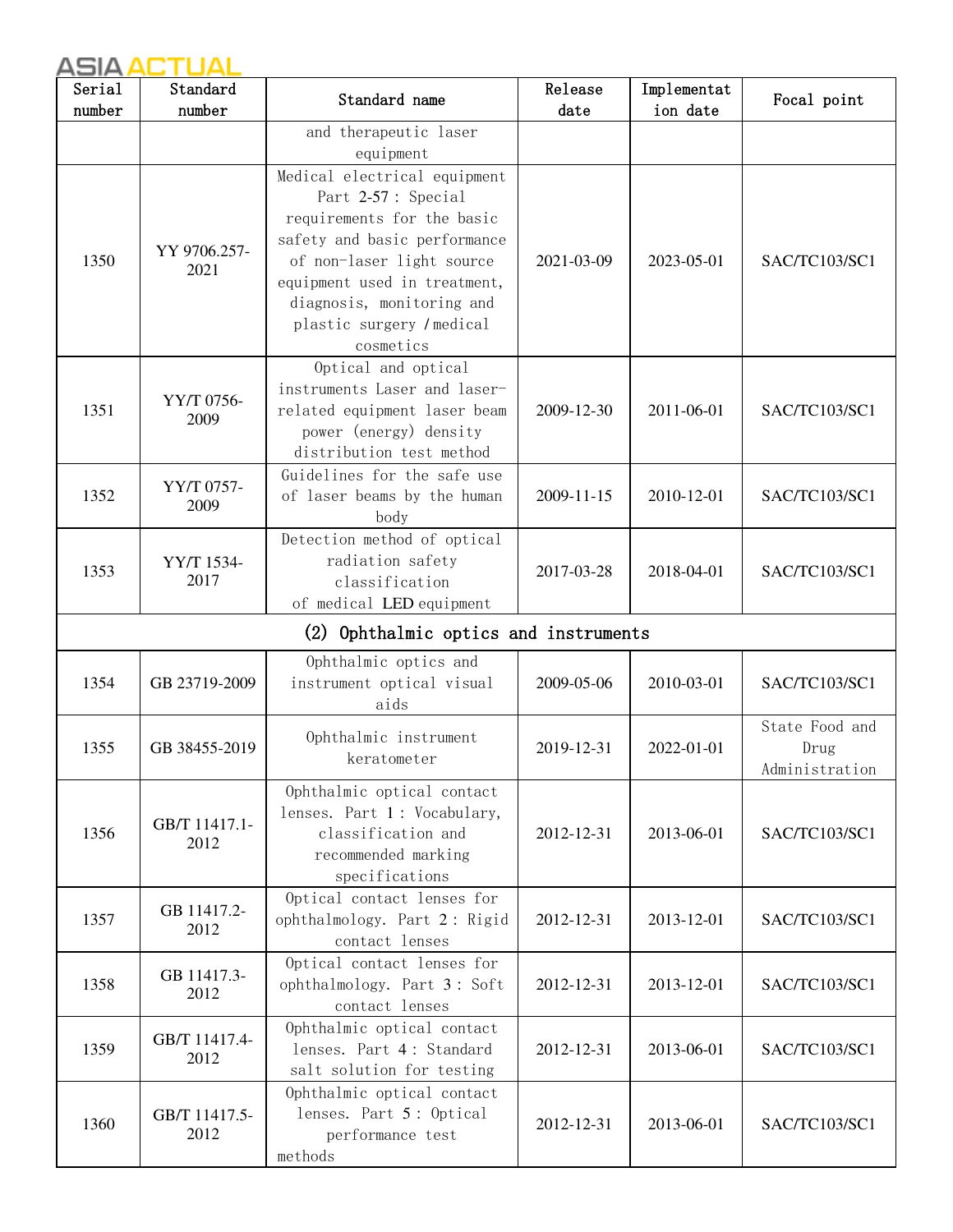| Serial<br>number | Standard<br>number    | Standard name                                              | Release<br>date | Implementat<br>ion date | Focal point   |
|------------------|-----------------------|------------------------------------------------------------|-----------------|-------------------------|---------------|
|                  |                       |                                                            |                 |                         |               |
|                  |                       |                                                            |                 |                         |               |
|                  |                       |                                                            |                 |                         |               |
|                  |                       |                                                            |                 |                         |               |
|                  |                       |                                                            |                 |                         |               |
|                  |                       |                                                            |                 |                         |               |
|                  |                       |                                                            |                 |                         |               |
|                  |                       | Optical contact lenses for                                 |                 |                         |               |
| 1361             | GB/T 11417.6-<br>2012 | ophthalmology. Part 6: Test<br>methods for mechanical      | 2012-12-31      | 2013-06-01              | SAC/TC103/SC1 |
|                  |                       | properties                                                 |                 |                         |               |
|                  |                       | Optical contact lenses for                                 |                 |                         |               |
| 1362             | GB/T 11417.7-         | ophthalmology. Part 7: Test                                | 2012-12-31      | 2013-06-01              | SAC/TC103/SC1 |
|                  | 2012                  | methods for physical and<br>chemical properties            |                 |                         |               |
|                  |                       | Optical contact lenses for                                 |                 |                         |               |
| 1363             | GB/T 11417.8-<br>2012 | ophthalmology. Part 8:                                     | 2012-12-31      | 2013-06-01              | SAC/TC103/SC1 |
|                  |                       | Determination of expiry date                               |                 |                         |               |
|                  |                       | Ophthalmic optical contact<br>lenses. Part 9: UV and       |                 |                         |               |
| 1364             | GB/T 11417.9-<br>2012 | visible radiation aging test                               | 2012-12-31      | 2013-06-01              | SAC/TC103/SC1 |
|                  |                       | (in vitro method)                                          |                 |                         |               |
|                  |                       | Study on compatibility of                                  |                 |                         |               |
| 1365             | GB/T 28538-<br>2012   | ophthalmic optical contact<br>lenses and contact lens care | 2012-06-29      | 2012-11-01              | SAC/TC103/SC1 |
|                  |                       | products in rabbit eyes                                    |                 |                         |               |
|                  |                       | Guidelines for the                                         |                 |                         |               |
|                  |                       | determination of the intake                                |                 |                         |               |
| 1366             | GB/T 28539-<br>2012   | and release of preservatives                               | 2012-06-29      | 2012-11-01              | SAC/TC103/SC1 |
|                  |                       | in ophthalmic optical<br>contact lenses and contact        |                 |                         |               |
|                  |                       | lens care products                                         |                 |                         |               |
| 1367             | YY 0065-2016          | Ophthalmology instrument                                   | 2016-01-26      | 2018-01-01              | SAC/TC103/SC1 |
|                  |                       | slit lamp microscope                                       |                 |                         |               |
| 1368             | YY/T 0290.1-          | Ophthalmology optical<br>intraocular lens. Part 1:         | 2008-10-17      | 2010-06-01              | SAC/TC103/SC1 |
|                  | 2008                  | Terminology                                                |                 |                         |               |
|                  |                       | Ophthalmology optical                                      |                 |                         |               |
| 1369             | YY 0290.2-<br>2021    | intraocular lens. Part 2:<br>Optical properties and test   | 2021-03-09      | 2023-04-01              | SAC/TC103/SC1 |
|                  |                       | methods                                                    |                 |                         |               |
|                  |                       | Ophthalmology optical                                      |                 |                         |               |
| 1370             | YY 0290.3-            | intraocular lens. Part 3:                                  | 2018-12-20      | 2020-06-01              | SAC/TC103/SC1 |
|                  | 2018                  | Mechanical properties and<br>test methods                  |                 |                         |               |
|                  |                       |                                                            |                 |                         |               |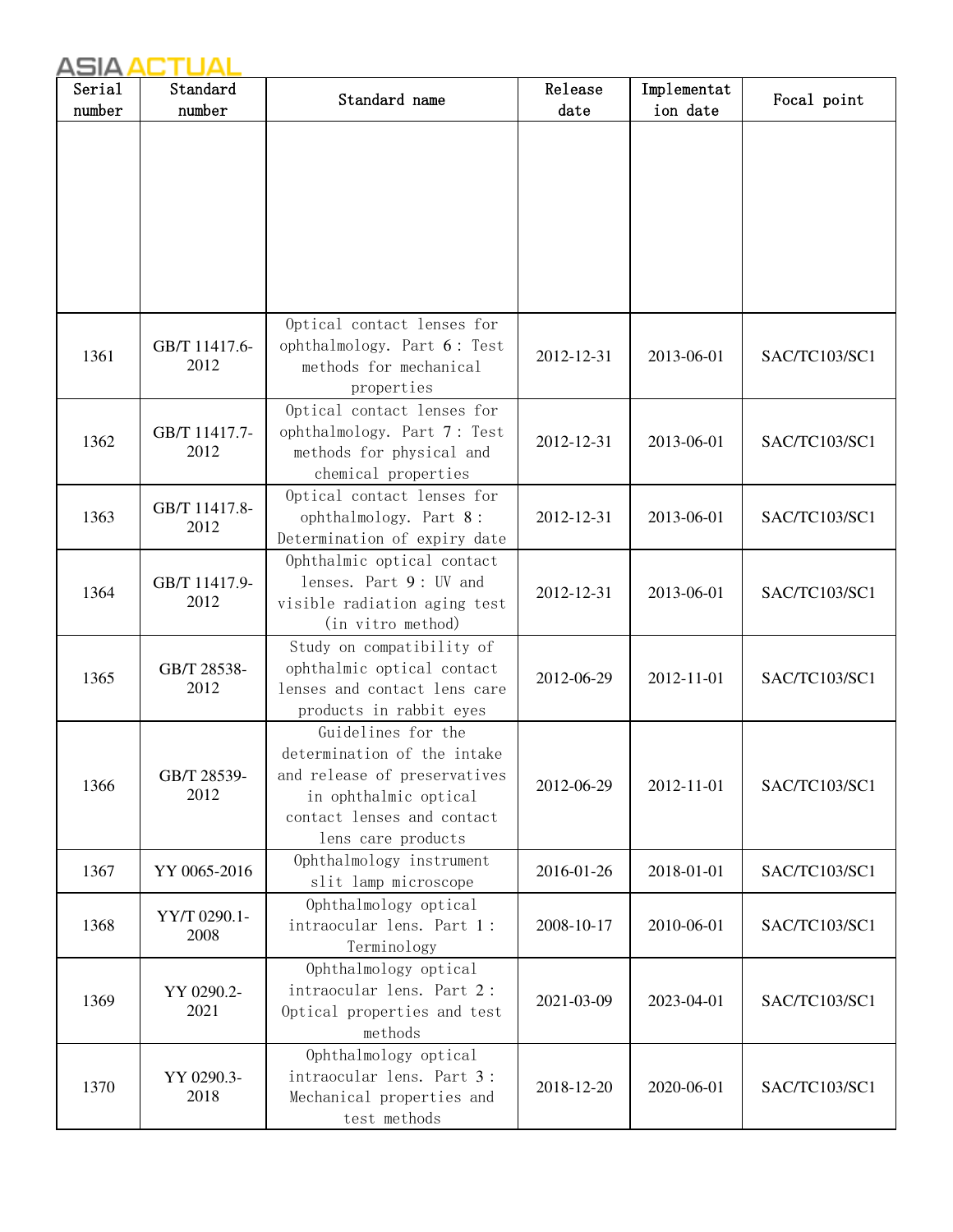| Serial | Standard             | Standard name                                                                                                                          | Release    | Implementat | Focal point   |
|--------|----------------------|----------------------------------------------------------------------------------------------------------------------------------------|------------|-------------|---------------|
| number | number               |                                                                                                                                        | date       | ion date    |               |
| 1371   | YY/T 0290.4-<br>2008 | Ophthalmic optical<br>intraocular lens. Part 4:<br>Labels and information                                                              | 2008-10-17 | 2010-06-01  | SAC/TC103/SC1 |
| 1372   | YY 0290.5-<br>2008   | Ophthalmic optical<br>intraocular lens. Part 5:<br>Biocompatibility                                                                    | 2008-10-17 | 2010-06-01  | SAC/TC103/SC1 |
| 1373   | YY/T 0290.6-<br>2009 | Ophthalmic optical<br>intraocular lens. Part 6:<br>Expiry date and stability of<br>transportation                                      | 2009-06-16 | 2010-12-01  | SAC/TC103/SC1 |
| 1374   | YY 0290.8-<br>2008   | Ophthalmology optical<br>intraocular lens. Part 8:<br>Basic requirements                                                               | 2008-10-17 | 2010-06-01  | SAC/TC103/SC1 |
| 1375   | YY 0290.9-<br>2010   | Ophthalmology optical<br>intraocular lens. Part 9:<br>Multifocal intraocular lens                                                      | 2010-12-27 | 2012-06-01  | SAC/TC103/SC1 |
| 1376   | YY 0290.10-<br>2009  | Ophthalmology optical<br>intraocular lens. Part 10:<br>phakic intraocular lens                                                         | 2009-06-16 | 2010-12-01  | SAC/TC103/SC1 |
| 1377   | YY 0477-2016         | Rigid breathable contact<br>lens for orthokeratology                                                                                   | 2016-03-23 | 2018-01-01  | SAC/TC103/SC1 |
| 1378   | YY 0633-2008         | Ophthalmological instrument<br>indirect ophthalmoscope                                                                                 | 2008-04-25 | 2009-12-01  | SAC/TC103/SC1 |
| 1379   | YY 0634-2008         | Ophthalmology instrument<br>fundus camera                                                                                              | 2008-04-25 | 2009-12-01  | SAC/TC103/SC1 |
| 1380   | YY 0673-2008         | Ophthalmic instruments                                                                                                                 | 2008-10-17 | 2010-06-01  | SAC/TC103/SC1 |
| 1381   | YY 0674-2008         | Optometry head for<br>ophthalmic instruments                                                                                           | 2008-10-17 | 2010-06-01  | SAC/TC103/SC1 |
| 1382   | YY 0675-2008         | Ophthalmological equipment                                                                                                             | 2008-10-17 | 2010-06-01  | SAC/TC103/SC1 |
| 1383   | YY 0676-2008         | Ophthalmic instruments                                                                                                                 | 2008-10-17 | 2010-06-01  | SAC/TC103/SC1 |
| 1384   | YY 0762-2017         | Ophthalmic optical capsular<br>bag tension ring                                                                                        | 2017-07-17 | 2018-07-01  | SAC/TC103/SC1 |
| 1385   | YY 0787-2010         | Corneal topography                                                                                                                     | 2010-12-27 | 2012-06-01  | SAC/TC103/SC1 |
| 1386   | YY 0788-2010         | Microkeratome for<br>ophthalmology instruments                                                                                         | 2010-12-27 | 2012-06-01  | SAC/TC103/SC1 |
| 1387   | YY 0792.1-<br>2016   | Ophthalmic instruments.<br>Intraocular illuminators.<br>Part 1: Requirements and<br>test methods                                       | 2016-03-23 | 2018-01-01  | SAC/TC103/SC1 |
| 1388   | YY 0792.2-<br>2010   | Ophthalmic instruments.<br>Intraocular illuminators.<br>Part 2: Basic requirements<br>and test methods for optical<br>radiation safety | 2010-12-27 | 2012-06-01  | SAC/TC103/SC1 |
| 1389   | YY 0861-2011         | Ophthalmic optics ophthalmic<br>viscoelastic agent                                                                                     | 2011-12-31 | 2013-06-01  | SAC/TC103/SC1 |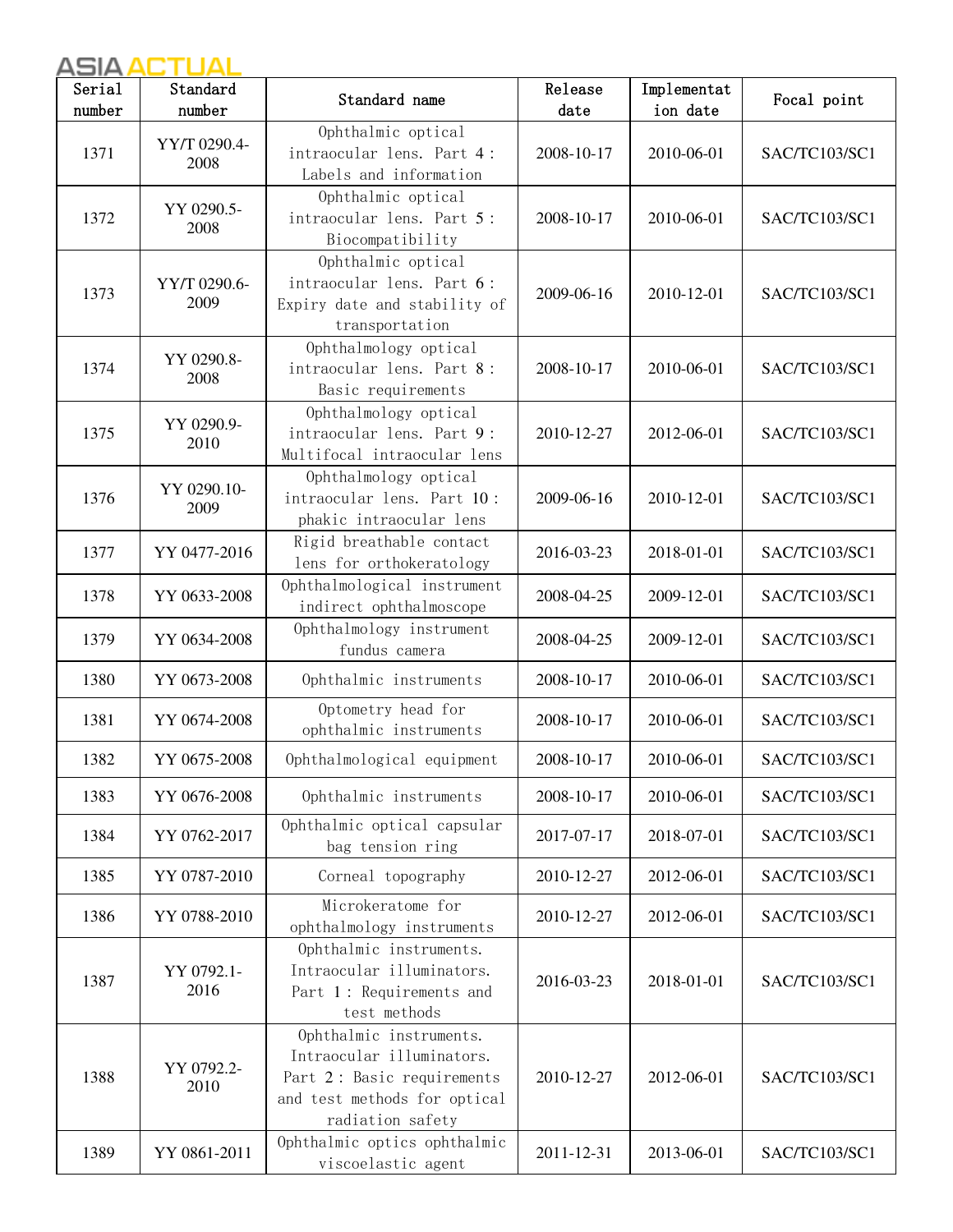| Serial | Standard             | Standard name                                                                                                                                                         | Release    | Implementat     | Focal point   |
|--------|----------------------|-----------------------------------------------------------------------------------------------------------------------------------------------------------------------|------------|-----------------|---------------|
| number | number               |                                                                                                                                                                       | date       | ion date        |               |
| 1390   | YY 0862-2011         | Ophthalmology Optical<br>Intraocular Filler                                                                                                                           | 2011-12-31 | 2013-06-01      | SAC/TC103/SC1 |
| 1391   | YY 1080-2009         | Ophthalmic instruments<br>direct ophthalmoscope                                                                                                                       | 2009-12-30 | 2011-06-01      | SAC/TC103/SC1 |
| 1392   | YY/T 0066-<br>2015   | Terminology of ophthalmic<br>instruments                                                                                                                              | 2015-03-02 | 2016-01-01      | SAC/TC103/SC1 |
| 1393   | YY/T 0718-<br>2009   | Ophthalmological instrument<br>retinoscope                                                                                                                            | 2009-06-16 | 2010-12-01      | SAC/TC103/SC1 |
| 1394   | YY/T 0719.1-<br>2009 | Ophthalmic optical contact<br>lens care products. Part 1:<br>Terminology                                                                                              | 2009-06-16 | 2010-12-01      | SAC/TC103/SC1 |
| 1395   | YY 0719.2-<br>2009   | Ophthalmic optical contact<br>lens care products Part 2:<br>Basic requirements                                                                                        | 2009-06-16 | 2010-12-01      | SAC/TC103/SC1 |
| 1396   | YY/T 0719.3-<br>2009 | Ophthalmic optical contact<br>lens care products Part 3:<br>Microbiological requirements<br>and test methods and contact<br>lens care system                          | 2009-06-16 | 2010-12-01      | SAC/TC103/SC1 |
| 1397   | YY/T 0719.4-<br>2009 | Ophthalmic optical contact<br>lens care products. Part 4:<br>Antimicrobial antiseptic<br>effectiveness test and<br>guidelines for determining<br>the date of disposal | 2009-06-16 | 2010-12-01      | SAC/TC103/SC1 |
| 1398   | YY/T 0719.5-<br>2009 | Ophthalmic optical contact<br>lens care products-Part 5:<br>Determination of physical<br>compatibility of contact<br>lenses and contact lens care<br>products         | 2009-06-16 | 2010-12-01      | SAC/TC103/SC1 |
| 1399   | YY/T 0719.6-<br>2020 | Ophthalmic optical contact<br>lens care products. Part 6:<br>Guidelines for determining<br>the expiry date                                                            | 2020-06-30 | 2021-06-01      | SAC/TC103/SC1 |
| 1400   | YY/T 0719.7-<br>2011 | Ophthalmic optical contact<br>lenses and contact lens care<br>products. Part 7: Biological<br>evaluation test methods                                                 | 2011-12-31 | 2013-06-01      | SAC/TC103/SC1 |
| 1401   | YY/T 0719.8-<br>2019 | Ophthalmic optical contact<br>lens care products. Part 8:<br>Detergent determination<br>method                                                                        | 2019-10-23 | $2020 - 10 - 1$ | SAC/TC103/SC1 |
| 1402   | YY/T 0764-<br>2009   | Ophthalmology instrument eye<br>chart projector                                                                                                                       | 2009-12-30 | 2011-06-01      | SAC/TC103/SC1 |
| 1403   | YY/T 0871-<br>2013   | Hygienic treatment of<br>ophthalmology optical<br>contact lenses try-on                                                                                               | 2013-10-21 | 2014-10-01      | SAC/TC103/SC1 |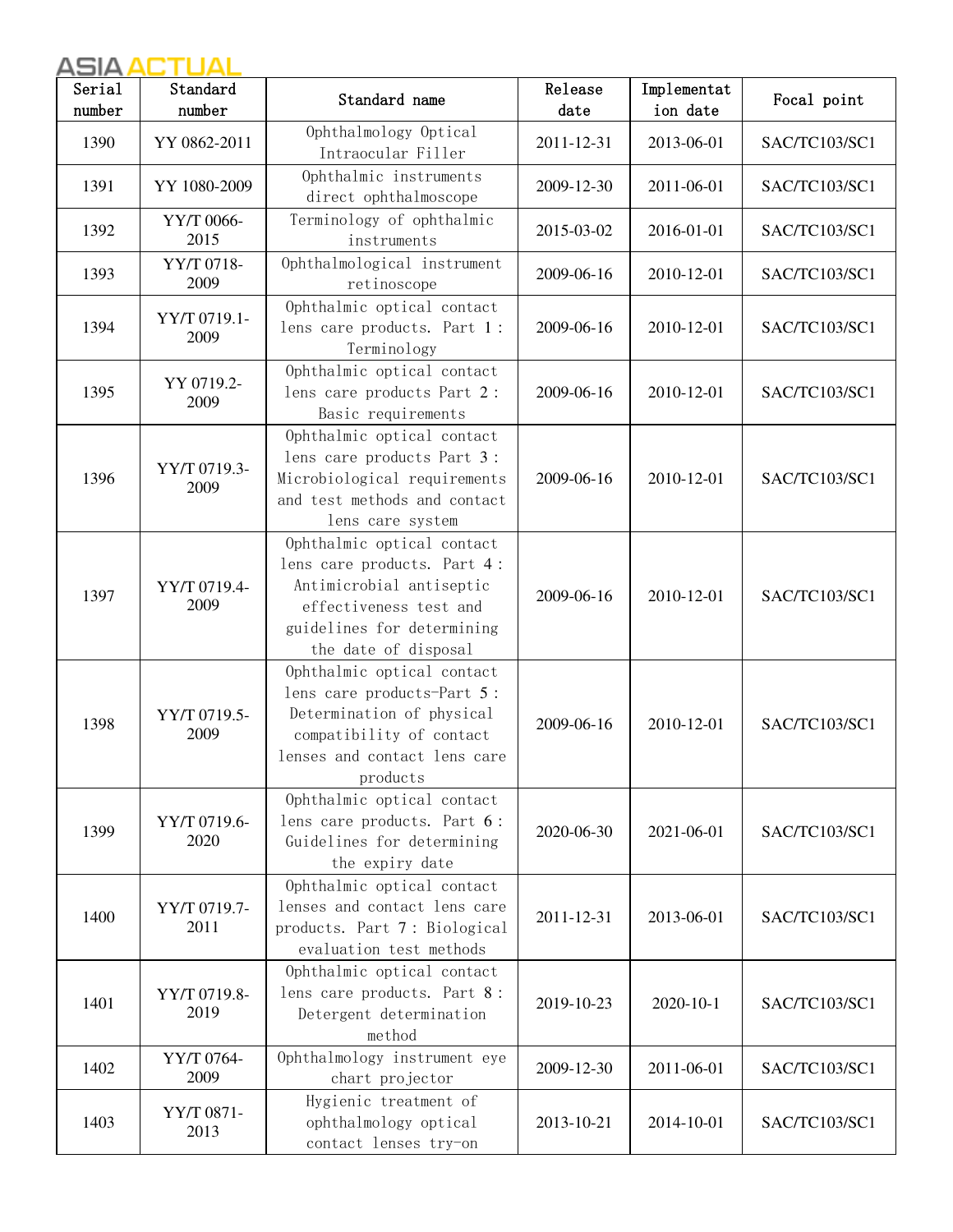| Serial<br>number | Standard<br>number   | Standard name                                                                                                                       | Release<br>date | Implementat<br>ion date | Focal point   |
|------------------|----------------------|-------------------------------------------------------------------------------------------------------------------------------------|-----------------|-------------------------|---------------|
|                  |                      | contact lenses for many<br>patients                                                                                                 |                 |                         |               |
| 1404             | YY/T 0942-<br>2014   | Ophthalmic optical<br>intraocular lens<br>implantation system                                                                       | 2014-06-17      | 2015-07-01              | SAC/TC103/SC1 |
| 1405             | YY/T 0984-<br>2016   | Lacrimal plug                                                                                                                       | 2016-03-23      | 2017-01-01              | SAC/TC103/SC1 |
| 1406             | YY/T 0968.1-<br>2014 | Evaluation method of medical<br>optical radiation protective<br>glasses. Part 1: Reduction<br>degree of optical radiation<br>hazard | 2014-06-17      | 2015-07-01              | SAC/TC103/SC1 |
| 1407             | YY/T 0968.2-<br>2014 | Evaluation method of medical<br>optical radiation protective<br>glasses. Part 2: Visual and<br>color vision                         | 2014-06-17      | 2015-07-01              | SAC/TC103/SC1 |
| 1408             | YY/T 1036-<br>2004   | Indentation tonometer                                                                                                               | 2004-03-23      | 2005-01-01              | SAC/TC103/SC1 |
| 1409             | YY/T 1418-<br>2016   | Ophthalmic optics and<br>instrumental human eye<br>aberration expression                                                            | 2016-01-26      | 2017-01-01              | SAC/TC103/SC1 |
| 1410             | YY/T 1484-<br>2016   | Ophthalmology instrument<br>ocular axis length measuring<br>instrument                                                              | 2016-07-29      | 2017-06-01              | SAC/TC103/SC1 |
|                  | (3)                  | Minimally invasive endoscope system and equipment                                                                                   |                 |                         |               |
| 1411             | GB 9706.19-<br>2000  | Medical electrical<br>equipment. Part 2:<br>Particular requirements for<br>the safety of endoscopic<br>equipment                    | 2000-07-12      | 2000-12-01              | SAC/TC103/SC1 |
| 1412             | YY 0068.1-<br>2008   | Rigid endoscopes for medical<br>endoscopes-Part 1: Optical<br>performance and test methods                                          | 2008-04-25      | 2009-12-01              | SAC/TC103/SC1 |
| 1413             | YY 0068.2-<br>2008   | Rigid endoscopes for medical<br>endoscopes-Part 2:<br>Mechanical properties and<br>test methods                                     | 2008-10-17      | 2010-06-01              | SAC/TC103/SC1 |
| 1414             | YY/T 0068.3-<br>2008 | Medical Endoscope Rigid<br>Endoscope Part 3: Labels and<br>accompanying materials                                                   | 2008-10-17      | 2010-06-01              | SAC/TC103/SC1 |
| 1415             | YY 0068.4-<br>2009   | Medical endoscope. Rigid<br>endoscope. Part 4: Basic<br>requirements                                                                | 2009-12-30      | 2011-06-01              | SAC/TC103/SC1 |
| 1416             | YY 0069-2009         | Special requirements for<br>rigid endoscopy                                                                                         | 2009-12-30      | 2011-06-01              | SAC/TC103/SC1 |
| 1417             | YY 1028-2008         | Fiber upper gastrointestinal<br>endoscope                                                                                           | 2008-10-17      | 2010-06-01              | SAC/TC103/SC1 |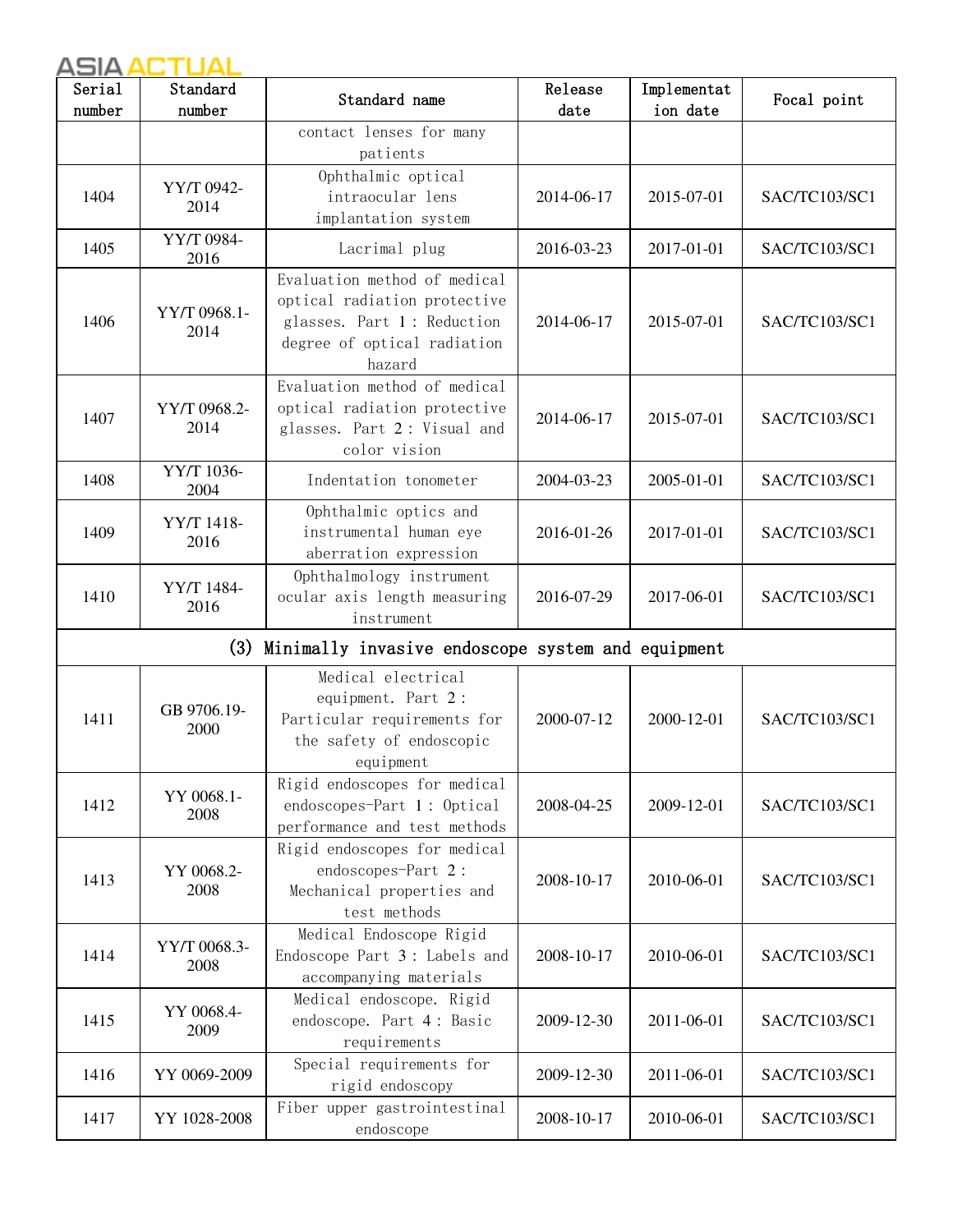| Serial<br>number | Standard<br>number | Standard name                                                                                    | Release<br>date | Implementat<br>ion date | Focal point   |
|------------------|--------------------|--------------------------------------------------------------------------------------------------|-----------------|-------------------------|---------------|
| 1418             | YY 1075-2007       | Rigid endoscope                                                                                  | 2007-07-02      | 2008-03-01              | SAC/TC103/SC1 |
| 1419             | YY 1082-2007       | Rigid arthroscopy                                                                                | 2007-07-02      | 2008-03-01              | SAC/TC103/SC1 |
| 1420             | YY 1298-2016       | Medical endoscope capsule<br>endoscope                                                           | 2016-03-23      | 2018-01-01              | SAC/TC103/SC1 |
| 1421             | YY 91083-1999      | Fiber-guided cystoscope                                                                          | 1989-05-15      | 1989-05-15              | SAC/TC103/SC1 |
| 1422             | YY 0843-2011       | Pneumoperitoneum machine for<br>medical endoscope endoscopic<br>function supply device           | 2011-12-31      | 2013-06-01              | SAC/TC103/SC1 |
| 1423             | YY 0847-2011       | Medical endoscope endoscopic<br>instrument stone-retrieving<br>mesh basket                       | 2011-12-31      | 2013-06-01              | SAC/TC103/SC1 |
| 1424             | YY 1081-2011       | Cold light source for<br>medical endoscope endoscopic<br>function supply device                  | 2011-12-31      | 2013-06-01              | SAC/TC103/SC1 |
| 1425             | YY/T 0070-<br>2018 | Rectal and sigmoid<br>colonoscope                                                                | 2018-09-21      | 2019-09-26              | SAC/TC103/SC1 |
| 1426             | YY/T 0071-<br>2018 | Rigid coagulation cutting<br>endoscope                                                           | 2018-09-21      | 2019-09-26              | SAC/TC103/SC1 |
| 1427             | YY/T 0283-<br>2007 | Fiber colonoscope                                                                                | 2007-07-02      | 2008-03-01              | SAC/TC103/SC1 |
| 1428             | YY/T 0619-<br>2017 | Rigid coagulation cutting<br>endoscope                                                           | 2017-02-28      | 2018-01-01              | SAC/TC103/SC1 |
| 1429             | YY/T 1587-<br>2018 | Medical Endoscope Electronic<br>Endoscope                                                        | 2018-06-26      | 2019-07-01              | SAC/TC103/SC1 |
| 1430             | YY/T 0763-<br>2009 | Optical cable for medical<br>endoscope lighting                                                  | 2009-12-30      | 2011-06-01              | SAC/TC103/SC1 |
| 1431             | YY/T 0842-<br>2011 | Medical Endoscope Endoscope<br>Accessory Scope Sheath                                            | 2011-12-31      | 2013-06-01              | SAC/TC103/SC1 |
| 1432             | YY/T 0863-<br>2011 | Medical endoscope Endoscope<br>function supply device<br>rolling type flushing<br>suction device | 2011-12-31      | 2013-06-01              | SAC/TC103/SC1 |
| 1433             | YY/T 0864-<br>2011 | Medical endoscope endoscopic<br>function supply device<br>liquid dilatation pump                 | 2011-12-31      | 2013-06-01              | SAC/TC103/SC1 |
| 1434             | YY/T 0922-<br>2014 | Medical Endoscope Endoscope<br>Accessory Mirror Bridge                                           | 2014-06-17      | 2015-07-01              | SAC/TC103/SC1 |
| 1435             | YY/T 0930-<br>2014 | Medical Endoscope Endoscope<br>Instrument Cell Brush                                             | 2014-06-17      | 2015-07-01              | SAC/TC103/SC1 |
| 1436             | YY/T 0931-<br>2014 | Medical endoscope endoscopic<br>instrument loop ligation<br>device                               | 2014-06-17      | 2015-07-01              | SAC/TC103/SC1 |
| 1437             | YY/T 0940-<br>2014 | Medical endoscope endoscopic<br>instrument grasping forceps                                      | 2014-06-17      | 2015-07-01              | SAC/TC103/SC1 |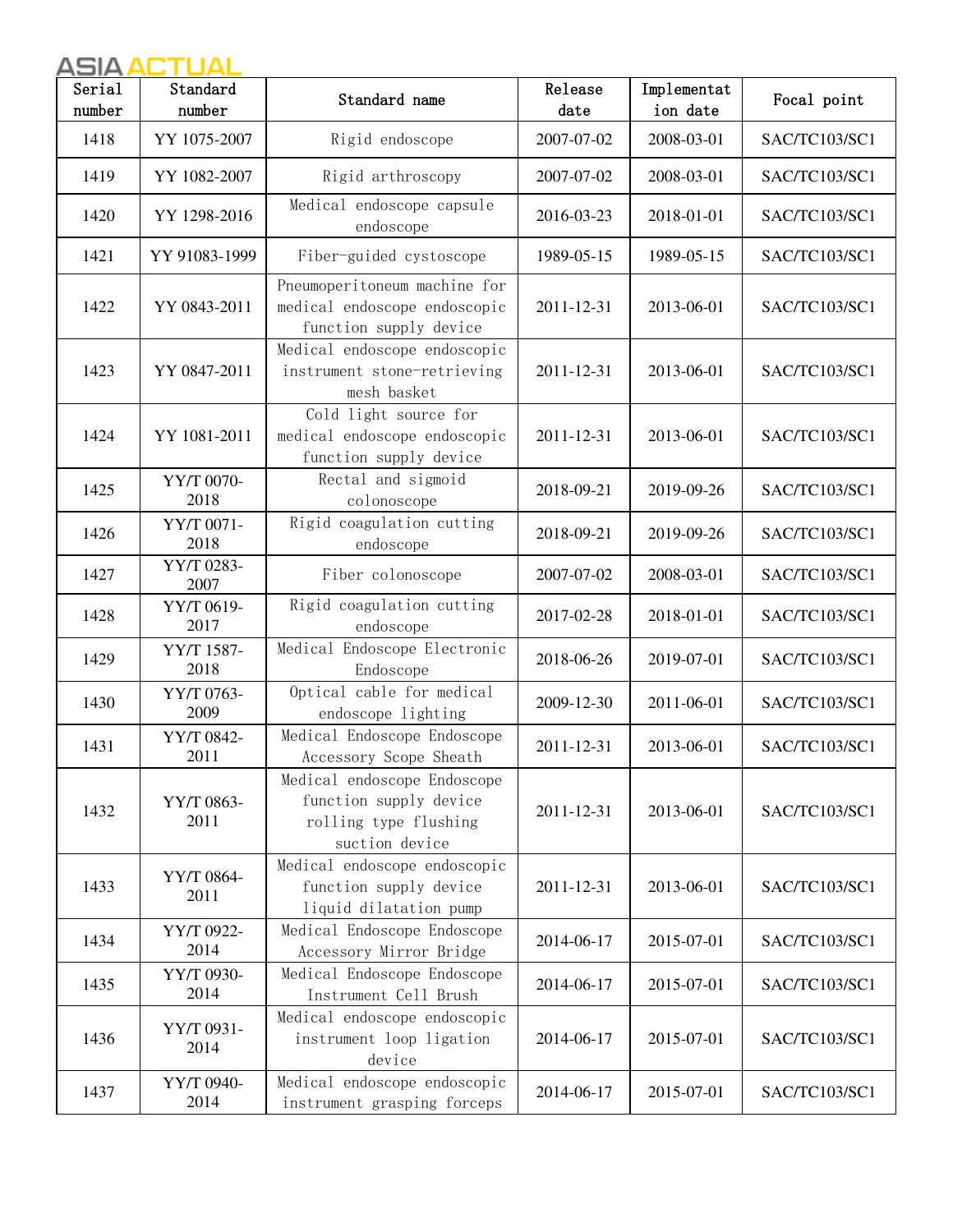| Serial<br>number | Standard<br>number   | Standard name                                                                                                                                                          | Release<br>date | Implementat<br>ion date | Focal point                              |
|------------------|----------------------|------------------------------------------------------------------------------------------------------------------------------------------------------------------------|-----------------|-------------------------|------------------------------------------|
| 1438             | YY/T 0941-<br>2014   | Medical endoscope Endoscope<br>instrument biting-cutting<br>forceps                                                                                                    | 2014-06-17      | 2015-07-01              | SAC/TC103/SC1                            |
| 1439             | YY/T 0943-<br>2014   | Medical Endoscope Endoscope<br>Instrument Needle Holder                                                                                                                | 2014-06-17      | 2015-07-01              | SAC/TC103/SC1                            |
| 1440             | YY/T 0944-<br>2014   | Medical endoscope endoscope<br>instrument separation<br>forceps                                                                                                        | 2014-06-17      | 2015-07-01              | SAC/TC103/SC1                            |
| 1441             | YY/T 1297-<br>2015   | Medical endoscope endoscopic<br>instrument curette                                                                                                                     | 2015-03-02      | 2016-01-01              | SAC/TC103/SC1                            |
| 1442             | YY/T 1446-<br>2016   | Medical Endoscope Endoscopic<br>Instruments Palm-type<br>Instruments                                                                                                   | 2016-01-26      | 2017-01-01              | SAC/TC103/SC1                            |
| 1443             | YY/T 0955-<br>2014   | Medical endoscope endoscopic<br>surgery equipment planer                                                                                                               | 2014-06-17      | 2015-07-01              | SAC/TC103/SC1                            |
| 1444             | YY/T 1603-<br>2018   | Medical endoscope Endoscope<br>function supply device<br>camera system                                                                                                 | 2018-01-19      | 2019-01-01              | SAC/TC103/SC1                            |
|                  |                      | (4) Medical microscope                                                                                                                                                 |                 |                         |                                          |
| 1445             | GB 11239.1-<br>2005  | Operating microscope Part 1:<br>Requirements and test<br>methods                                                                                                       | 2005-01-24      | 2005-07-01              | SAC/TC103/SC1                            |
| 1446             | YY 1296-2016         | Optical and photonics<br>operating microscopes<br>optical hazards of<br>ophthalmic operating<br>microscopes                                                            | 2016-03-23      | 2018-01-01              | SAC/TC103/SC1                            |
| 1447             | YY/T 0067-<br>2007   | Microcirculation microscope                                                                                                                                            | 2007-01-31      | 2008-02-01              | SAC/TC103/SC1                            |
|                  |                      | (5) Medical lighting equipment                                                                                                                                         |                 |                         |                                          |
| 1448             | YY 9706.241-<br>2020 | Medical electrical equipment<br>Part 2-41 : Specific<br>requirements for basic<br>safety and basic performance<br>of surgical shadowless lamps<br>and diagnostic lamps | 2020-09-27      | 2023-05-01              | SAC/TC103/SC1                            |
| 1449             | YY/T 0932-<br>2014   | Medical lighting source                                                                                                                                                | 2014-06-17      | 2015-07-01              | SAC/TC103/SC1                            |
| 1450             | YY/T 1146-<br>2016   | Illumination test method for<br>medical optical instruments                                                                                                            | 2016-03-23      | 2017-01-01              | SAC/TC103/SC1                            |
|                  |                      | (6) Laser surgery equipment                                                                                                                                            |                 |                         |                                          |
| 1451             | GB 11748-2005        | CO2 laser treatment machine                                                                                                                                            | 2005-01-24      | 2005-07-01              | State Food and<br>Drug<br>Administration |
| 1452             | YY 0846-2011         | Laser treatment equipment<br>Holmium-doped yttrium                                                                                                                     | 2011-12-31      | 2013-06-01              | SAC/TC103/SC1                            |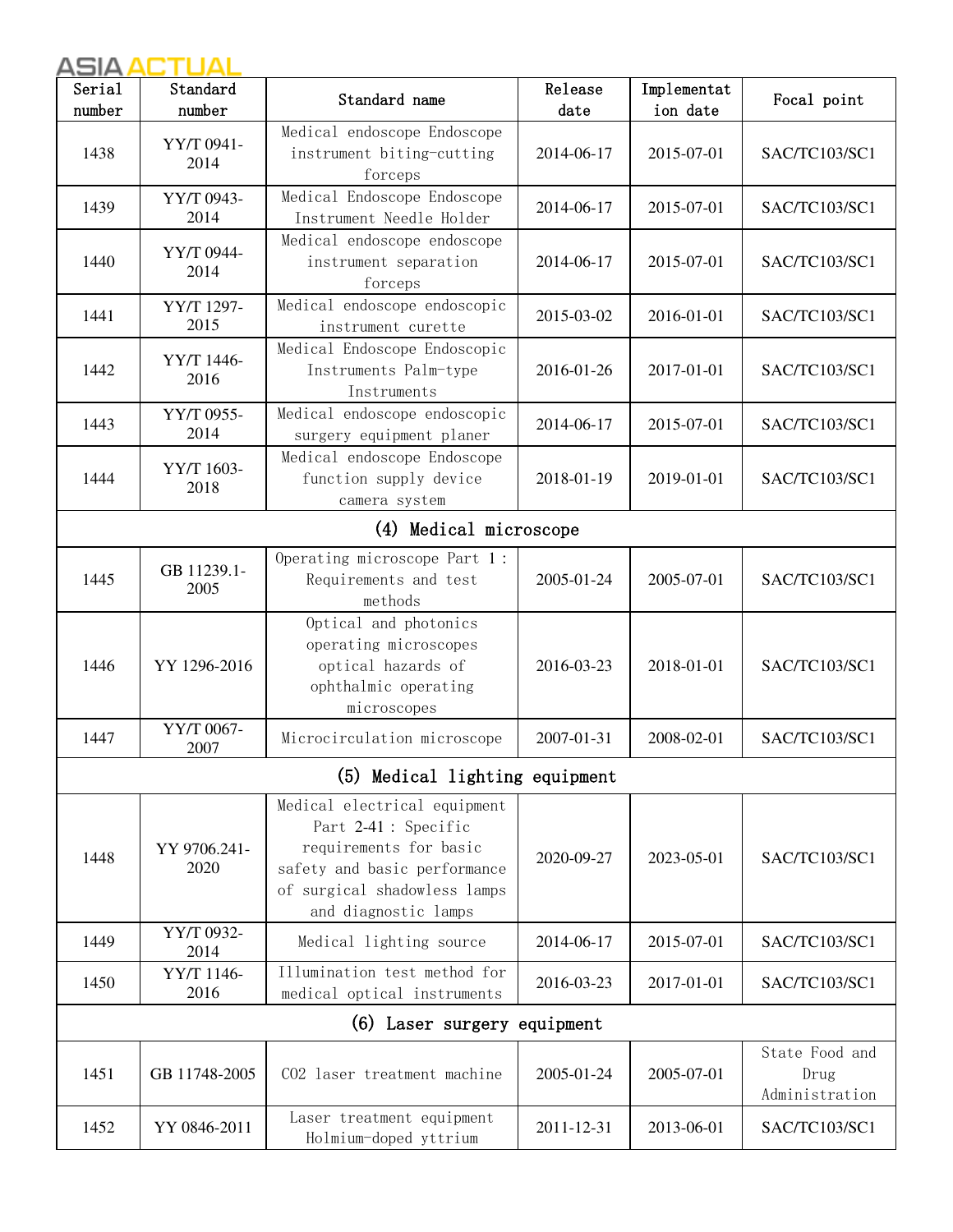| Serial<br>number | Standard<br>number | Standard name                                                                                                    | Release<br>date | Implementat<br>ion date | Focal point                              |
|------------------|--------------------|------------------------------------------------------------------------------------------------------------------|-----------------|-------------------------|------------------------------------------|
|                  |                    | aluminum garnet laser<br>treatment machine                                                                       |                 |                         |                                          |
| 1453             | YY 0599-2015       | Laser treatment equipment<br>Excimer laser corneal<br>refractive treatment machine                               | 2015-03-02      | 2017-01-01              | SAC/TC103/SC1                            |
| 1454             | YY 1289-2016       | Laser treatment equipment<br>ophthalmic semiconductor<br>laser photocoagulator                                   | 2016-03-23      | 2018-01-01              | SAC/TC103/SC1                            |
| 1455             | YY/T 0758-<br>2009 | General requirements for<br>laser fiber for treatment                                                            | 2009-11-15      | 2010-12-01              | SAC/TC103/SC1                            |
|                  |                    | (7) Laser treatment equipment                                                                                    |                 |                         |                                          |
| 1456             | GB 12257-2000      | General technical conditions<br>of helium-neon laser<br>treatment machine                                        | 2000-07-12      | 2000-12-01              | State Food and<br>Drug<br>Administration |
| 1457             | YY 0307-2011       | Continuous wave neodymium-<br>doped yttrium aluminum<br>garnet laser treatment<br>machine                        | 2011-12-31      | 2013-06-01              | SAC/TC103/SC1                            |
| 1458             | YY 0789-2010       | Q switch Nd: YAG laser eye<br>treatment machine                                                                  | 2010-12-27      | 2012-06-01              | SAC/TC103/SC1                            |
| 1459             | YY 0844-2011       | Laser treatment equipment<br>Pulse carbon dioxide laser<br>treatment machine                                     | 2011-12-31      | 2013-06-01              | SAC/TC103/SC1                            |
| 1460             | YY 0845-2011       | Laser treatment equipment<br>Semiconductor laser<br>photodynamic treatment<br>machine                            | 2011-12-31      | 2013-06-01              | SAC/TC103/SC1                            |
| 1461             | YY 0983-2016       | Laser treatment equipment<br>Ruby laser treatment machine                                                        | 2016-03-23      | 2018-01-01              | SAC/TC103/SC1                            |
| 1462             | YY 1301-2016       | Laser treatment equipment<br>Erbium laser treatment<br>machine                                                   | 2016-03-23      | 2018-01-01              | SAC/TC103/SC1                            |
| 1463             | YY 1300-2016       | Laser treatment equipment<br>Pulse neodymium-doped<br>yttrium aluminum garnet<br>laser treatment machine         | 2016-03-23      | 2018-01-01              | SAC/TC103/SC1                            |
| 1464             | YY 1475-2016       | Laser treatment<br>equipment Q-switched<br>neodymium-doped yttrium<br>aluminum garnet laser<br>treatment machine | 2016-01-26      | 2018-01-01              | SAC/TC103/SC1                            |
| 1465             | YY/T 1751-<br>2020 | Laser treatment equipment<br>semiconductor laser nasal<br>cavity irradiation treatment<br>instrument             | 2020-09-27      | 2021-09-01              | SAC/TC103/SC1                            |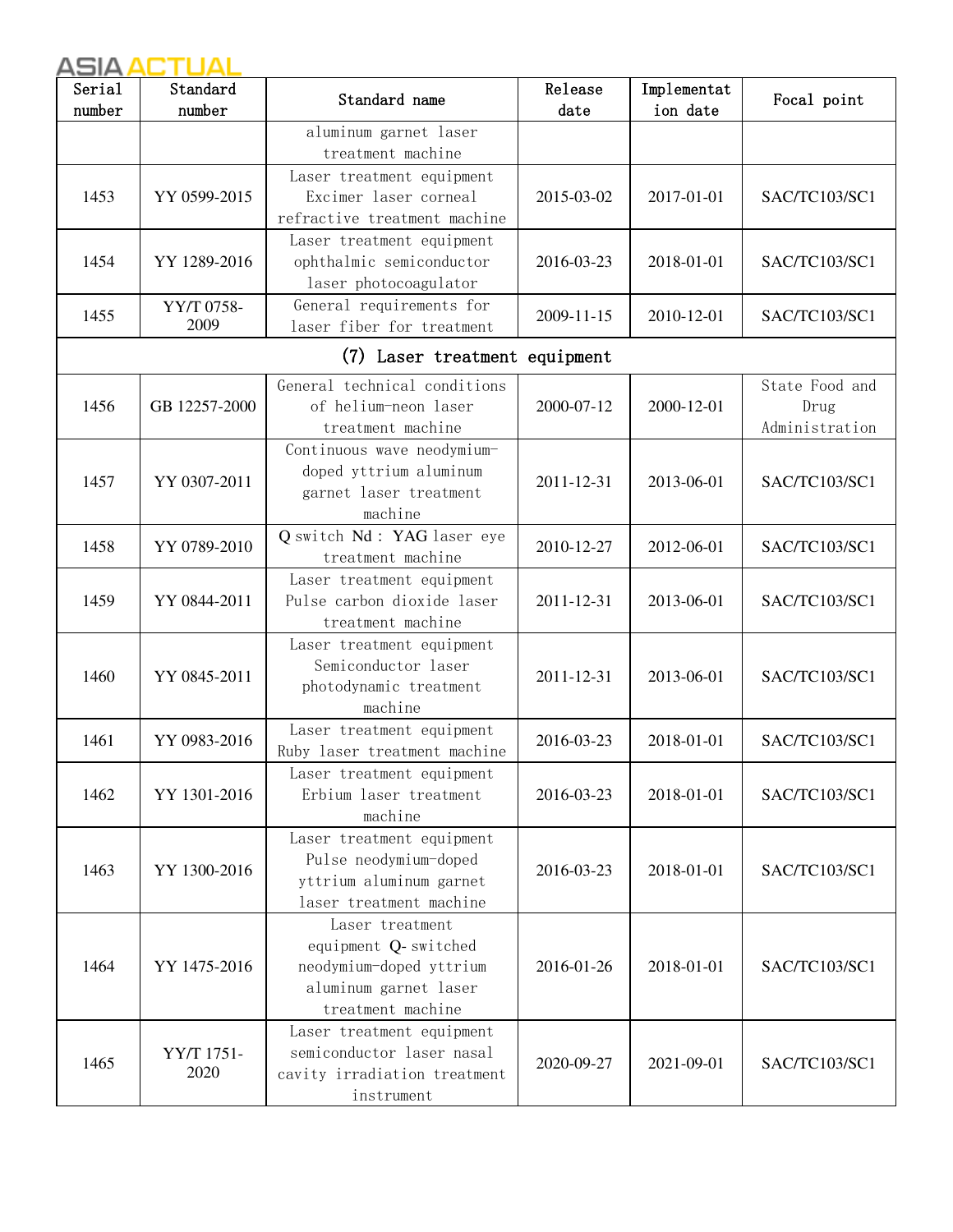# 26. Physiotherapy equipment

| Serial<br>number | Standard<br>number           | Standard name                                                                                                                                                                        | Release<br>date | Implementation<br>date | Focal point                              |  |  |  |
|------------------|------------------------------|--------------------------------------------------------------------------------------------------------------------------------------------------------------------------------------|-----------------|------------------------|------------------------------------------|--|--|--|
|                  | (1) Electrotherapy equipment |                                                                                                                                                                                      |                 |                        |                                          |  |  |  |
| 1466             | GB 9706.203-<br>2020         | Medical electrical<br>equipment Part 2-3 :<br>Specific requirements<br>for basic safety and<br>basic performance of<br>short-wave treatment<br>equipment                             | 2020-05-29      | 2023-05-01             | State Food and<br>Drug<br>Administration |  |  |  |
| 1467             | GB 9706.206-<br>2020         | Medical electrical<br>equipment Part 2-6 :<br>Specific requirements<br>for the basic safety<br>and basic performance<br>of microwave therapy<br>equipment                            | 2020-07-23      | 2023-05-01             | State Food and<br>Drug<br>Administration |  |  |  |
| 1468             | YY 9706.210-<br>2021         | Medical electrical<br>equipment-Part 2-10:<br>Specific requirements<br>for the basic safety<br>and basic performance<br>of nerve and muscle<br>stimulators                           | 2021-03-09      | 2023-05-01             | SAC/TC10/SC4                             |  |  |  |
| 1469             | YY 0778-2018                 | Radiofrequency ablation<br>catheter                                                                                                                                                  | 2018-12-20      | 2020-06-01             | SAC/TC10/SC4                             |  |  |  |
| 1470             | YY 9706.235-<br>2021         | Medical electrical<br>equipment Part 2-35 :<br>Specific requirements<br>for the basic safety<br>and basic performance<br>of medical blanket, pad<br>or mattress heating<br>equipment | 2021-03-09      | 2023-05-01             | SAC/TC10/SC4                             |  |  |  |
| 1471             | YY 0899-2020                 | General requirements<br>for medical microwave<br>equipment accessories                                                                                                               | 2020-06-30      | 2022-06-01             | SAC/TC10/SC4                             |  |  |  |
| 1472             | YY 91086-1999                | Technical conditions of<br>ultrashort wave<br>treatment equipment                                                                                                                    | 1999-01-01      | 2013-06-15             | SAC/TC10/SC4                             |  |  |  |
| 1473             | YY 91087-1999                | Special safety<br>requirements for<br>ultrashort wave<br>treatment equipment                                                                                                         | 1999-01-01      | 2013-06-15             | SAC/TC10/SC4                             |  |  |  |
| 1474             | YY 0322-2018                 | High frequency<br>electrocautery<br>treatment instrument                                                                                                                             | 2018-09-28      | 2020-04-01             | SAC/TC10/SC4                             |  |  |  |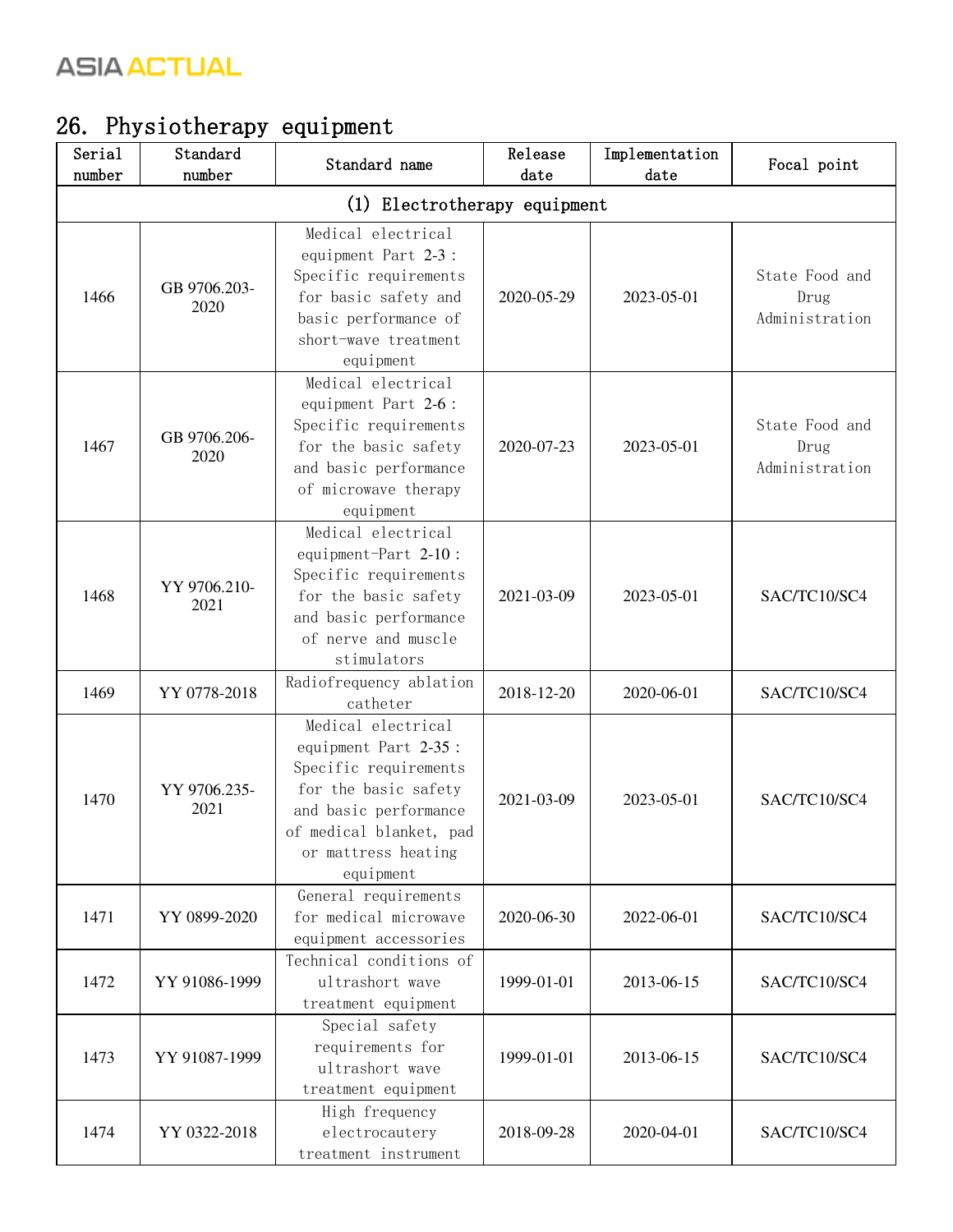| Serial<br>number | Standard<br>number | Standard name                                                                       | Release<br>date | Implementation<br>date | Focal point  |
|------------------|--------------------|-------------------------------------------------------------------------------------|-----------------|------------------------|--------------|
| 1475             | YY 0649-2016       | Potential therapy<br>equipment                                                      | 2016-07-29      | 2018-06-01             | SAC/TC10/SC4 |
| 1476             | YY 0650-2008       | Gynecological Radio<br>Frequency Therapy<br>Apparatus                               | 2008-04-25      | 2009-12-01             | SAC/TC10/SC4 |
| 1477             | YY 0776-2010       | Liver radiofrequency<br>ablation treatment<br>equipment                             | 2010-12-27      | 2012-06-01             | SAC/TC10/SC4 |
| 1478             | YY 0777-2010       | RF hyperthermia<br>equipment                                                        | 2010-12-27      | 2012-06-01             | SAC/TC10/SC4 |
| 1479             | YY 0838-2021       | Microwave<br>thermocoagulation<br>equipment                                         | 2021-03-09      | 2023-05-01             | SAC/TC10/SC4 |
| 1480             | YY 0839-2011       | Microwave hyperthermia<br>equipment                                                 | 2011-12-31      | 2013-06-01             | SAC/TC10/SC4 |
| 1481             | YY 0860-2011       | Cardiac radiofrequency<br>ablation treatment<br>equipment                           | 2011-12-31      | 2013-06-01             | SAC/TC10/SC4 |
| 1482             | YY 0897-2013       | ENT radiofrequency<br>ablation equipment                                            | 2013-10-21      | 2014-10-01             | SAC/TC10/SC4 |
| 1483             | YY 0898-2013       | Millimeter wave<br>treatment equipment                                              | 2013-10-21      | 2014-10-01             | SAC/TC10/SC4 |
| 1484             | YY 0951-2015       | Interference electric<br>therapy equipment                                          | 2015-03-02      | 2017-01-01             | SAC/TC10/SC4 |
| 1485             | YY/T 0868-2021     | Electrodes for nerve<br>and muscle stimulators                                      | 2021-03-09      | 2023-05-01             | SAC/TC10/SC4 |
| 1486             | YY/T 1409-2016     | Plasma surgery<br>equipment                                                         | 2016-03-23      | 2017-01-01             | SAC/TC10/SC4 |
| 1487             | YY/T 0696-2021     | Measurement of output<br>characteristics of<br>nerve and muscle<br>stimulators      | 2021-03-09      | 2023-05-01             | SAC/TC10/SC4 |
|                  |                    | (2) Thermotherapy equipment                                                         |                 |                        |              |
| 1488             | YY 0306-2018       | Special requirements<br>for the safety of<br>thermal radiation<br>therapy equipment | 2018-12-20      | 2020-06-01             | SAC/TC10/SC4 |
| 1489             | YY 0323-2018       | Special requirements<br>for the safety of<br>infrared treatment<br>equipment        | 2018-09-28      | 2020-04-01             | SAC/TC10/SC4 |
| 1490             | YY 0060-2018       | Hot compress (bag)                                                                  | 2018-11-07      | 2020-05-01             | SAC/TC10/SC4 |
| 1491             | YY 0952-2015       | Medical temperature<br>control blanket                                              | 2015-03-02      | 2017-01-01             | SAC/TC10/SC4 |
| 1492             | YY/T 0061-2021     | Specific<br>electromagnetic wave<br>therapy device                                  | 2021-03-09      | 2023-05-01             | SAC/TC10/SC4 |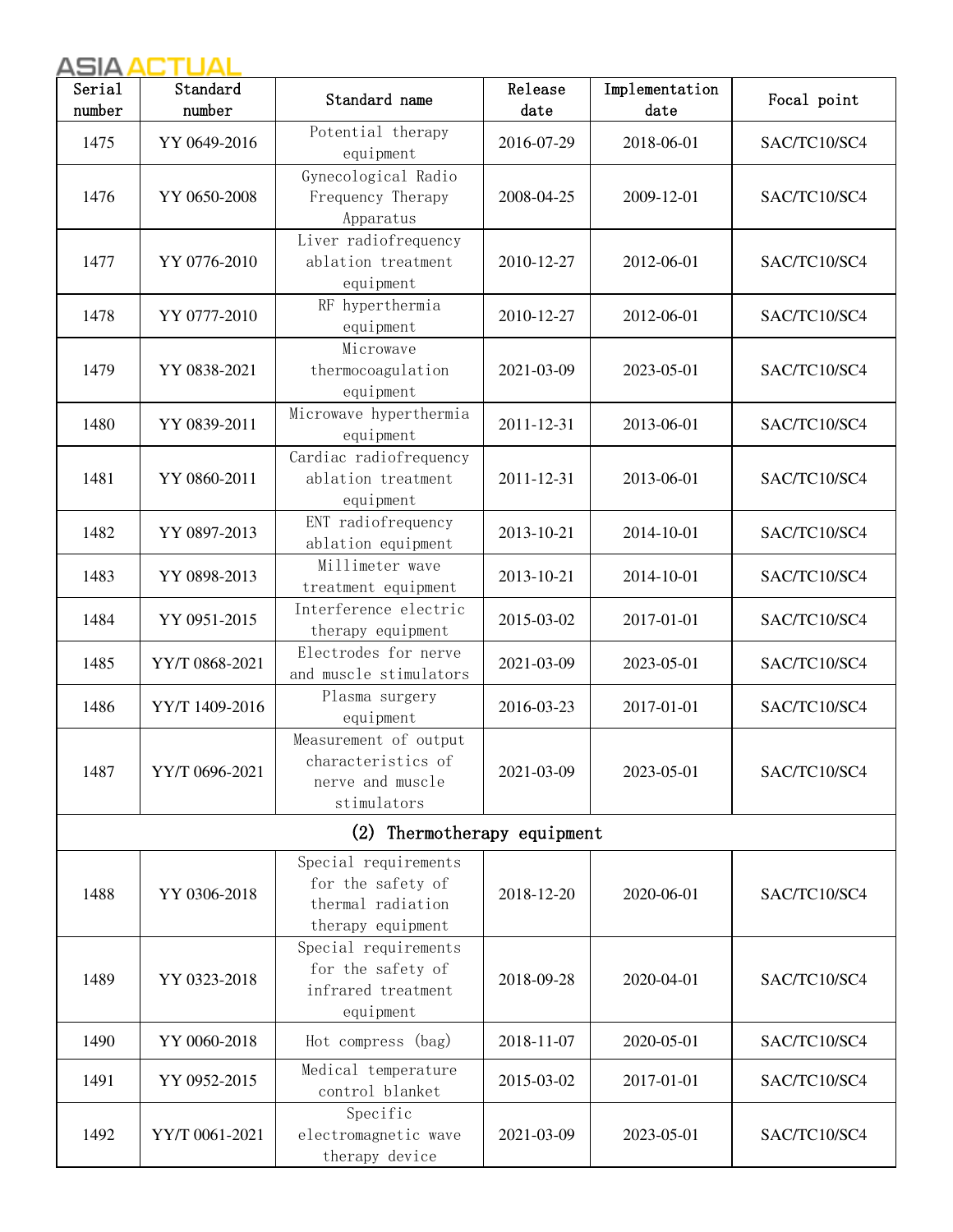| Serial<br>number | Standard<br>number             | Standard name                                                                                                                                               | Release<br>date | Implementation<br>date | Focal point     |  |  |  |
|------------------|--------------------------------|-------------------------------------------------------------------------------------------------------------------------------------------------------------|-----------------|------------------------|-----------------|--|--|--|
| 1493             | YY/T 0165-2016                 | Thermal pad type<br>therapeutic apparatus                                                                                                                   | 2016-07-29      | 2017-06-01             | SAC/TC10/SC4    |  |  |  |
| 1494             | YY/T 0982-2016                 | Thermal magnetic<br>vibrator treatment<br>equipment                                                                                                         | 2016-03-23      | 2017-01-01             | SAC/TC10/SC4    |  |  |  |
| 1495             | YY/T 0998-2015                 | Semiconductor heating<br>and cooling treatment<br>equipment                                                                                                 | 2015-03-02      | 2016-01-01             | SAC/TC10/SC4    |  |  |  |
|                  | (3) Light therapy equipment    |                                                                                                                                                             |                 |                        |                 |  |  |  |
| 1496             | YY 9706.250-<br>2021           | Medical electrical<br>equipment-Part 2-50:<br>Specific requirements<br>for the basic safety<br>and basic performance<br>of infant phototherapy<br>equipment | 2021-03-09      | 2023-05-01             | SAC/TC103/SC1   |  |  |  |
| 1497             | YY 0901-2013                   | UV treatment equipment                                                                                                                                      | 2013-10-21      | 2014-10-01             | SAC/TC10/SC4    |  |  |  |
| 1498             | YY/T 0902-2013                 | Contact far infrared<br>physiotherapy equipment                                                                                                             | 2013-10-21      | 2014-10-01             | SAC/TC10/SC4    |  |  |  |
| 1499             | YY/T 1496-2016                 | Red light treatment<br>equipment                                                                                                                            | 2016-07-29      | 2017-06-01             | SAC/TC10/SC4    |  |  |  |
|                  | (4) Strength therapy equipment |                                                                                                                                                             |                 |                        |                 |  |  |  |
| 1500             | YY 0833-2020                   | General technical<br>requirements for limb<br>compression<br>physiotherapy equipment                                                                        | 2020-02-21      | 2022-01-01             | SAC/TC10/SC4    |  |  |  |
| 1501             | YY 0950-2015                   | Pneumatic ballistic<br>extracorporeal pressure<br>wave treatment<br>equipment                                                                               | 2015-03-02      | 2017-01-01             | SAC/TC10/SC4    |  |  |  |
| 1502             | YY/T 0697-2016                 | Electric cervical and<br>lumbar traction<br>treatment equipment                                                                                             | 2016-07-29      | 2017-06-01             | SAC/TC10/SC4    |  |  |  |
| 1503             | YY/T 0851-2011                 | Medical anti-embolism<br>stockings                                                                                                                          | 2011-12-31      | 2013-06-01             | Shandong Center |  |  |  |
| 1504             | YY/T 0853-2011                 | Medical varicose vein<br>compression stockings                                                                                                              | 2011-12-31      | 2013-06-01             | Shandong Center |  |  |  |
| 1505             | YY/T 1491-2016                 | Electric cervical and<br>lumbar traction bed,<br>chair and accessories                                                                                      | 2016-07-29      | 2017-06-01             | SAC/TC10/SC4    |  |  |  |
| 1506             | YY/T 1665-2019                 | Vibration percussion<br>expectoration machine                                                                                                               | 2019-07-24      | 2020-08-01             | SAC/TC10/SC4    |  |  |  |
| 1507             | YY/T 1685-2020                 | Pneumatic pulse<br>oscillation<br>expectoration equipment                                                                                                   | 2020-02-21      | 2021-01-01             | SAC/TC10/SC4    |  |  |  |
|                  |                                | (5) Magnetic therapy equipment                                                                                                                              |                 |                        |                 |  |  |  |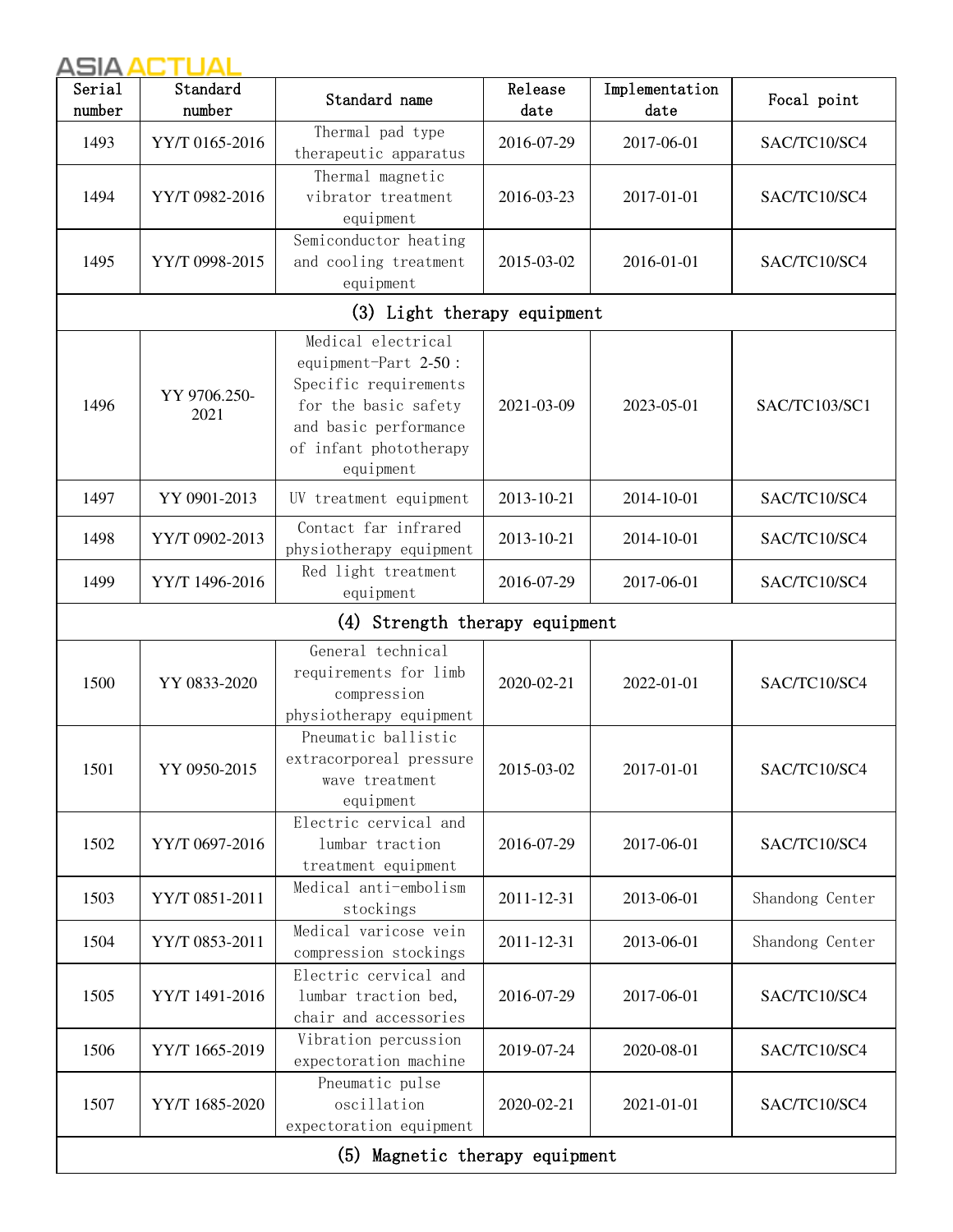| Serial<br>number | Standard<br>number | Standard name                     | Release<br>date | Implementation<br>date | Focal point  |
|------------------|--------------------|-----------------------------------|-----------------|------------------------|--------------|
| 508              | YY/T 0994-2015     | Magnetic stimulation<br>equipment | 2015-03-02      | $2016 - 01 - 01$       | SAC/TC10/SC4 |

# 27. Bioelectric signal feedback equipment

| Serial<br>number | Standard<br>number | Standard name                    | Release<br>date | Implementation<br>date | Focal point  |
|------------------|--------------------|----------------------------------|-----------------|------------------------|--------------|
| 1509             | YY/T 0903-<br>2013 | EEG Biofeedback Apparatus        | 2013-10-21      | 2014-10-01             | SAC/TC10/SC4 |
| 1510             | YY/T 1095-<br>2015 | EMG biofeedback instrument       | 2015-03-02      | 2016-01-01             | SAC/TC10/SC4 |
| 1511             | YY/T 1096-<br>2007 | Temperature biofeedback<br>meter | 2007-01-31      | 2008-01-01             | SAC/TC10/SC4 |

#### 28. Medical rehabilitation equipment

| Serial<br>number | Standard<br>number | Standard name                                                          | Release<br>date | Implementation<br>date | Focal point  |
|------------------|--------------------|------------------------------------------------------------------------|-----------------|------------------------|--------------|
| 1512             | YY 0900-2013       | Weight loss walking<br>training platform                               | 2013-10-21      | 2014-10-01             | SAC/TC10/SC4 |
| 1513             | YY/T 0997-<br>2015 | Passive exercise<br>equipment for elbow and<br>knee joints             | 2015-03-02      | 2016-01-01             | SAC/TC10/SC4 |
| 1514             | YY/T 1410-<br>2016 | Balance test training<br>system                                        | 2016-03-23      | 2017-01-01             | SAC/TC10/SC4 |
| 1515             | YY/T 1626-<br>2019 | Electric upper and lower<br>limb circular motion<br>training equipment | 2019-05-31      | 2020-06-01             | SAC/TC10/SC4 |

#### Twenty-nine. Traditional Chinese Medicine Equipment

| Serial<br>number                             | Standard<br>number              | Standard name                                                     | Release<br>date | Implementation<br>date | Focal point  |  |  |  |
|----------------------------------------------|---------------------------------|-------------------------------------------------------------------|-----------------|------------------------|--------------|--|--|--|
|                                              | TCM diagnostic equipment<br>(1) |                                                                   |                 |                        |              |  |  |  |
| 1516                                         | YY/T 1488-<br>2016              | Tongue information<br>collection equipment                        | 2016-07-29      | 2017-06-01             | SAC/TC10/SC4 |  |  |  |
| 1517                                         | YY/T 1489-<br>2016              | Traditional Chinese<br>Medicine Pulse Map<br>Collection Equipment | 2016-07-29      | 2017-06-01             | SAC/TC10/SC4 |  |  |  |
| 1518                                         | YY/T 1661-<br>2019              | Acupoint impedance<br>testing equipment                           | 2019-07-24      | 2020-08-01             | SAC/TC10/SC4 |  |  |  |
| $\left( 2\right)$<br>TCM treatment equipment |                                 |                                                                   |                 |                        |              |  |  |  |
| 1519                                         | YY 0780-2018                    | Electroacupuncture<br>treatment instrument                        | 2018-06-26      | 2019-07-01             | SAC/TC10/SC4 |  |  |  |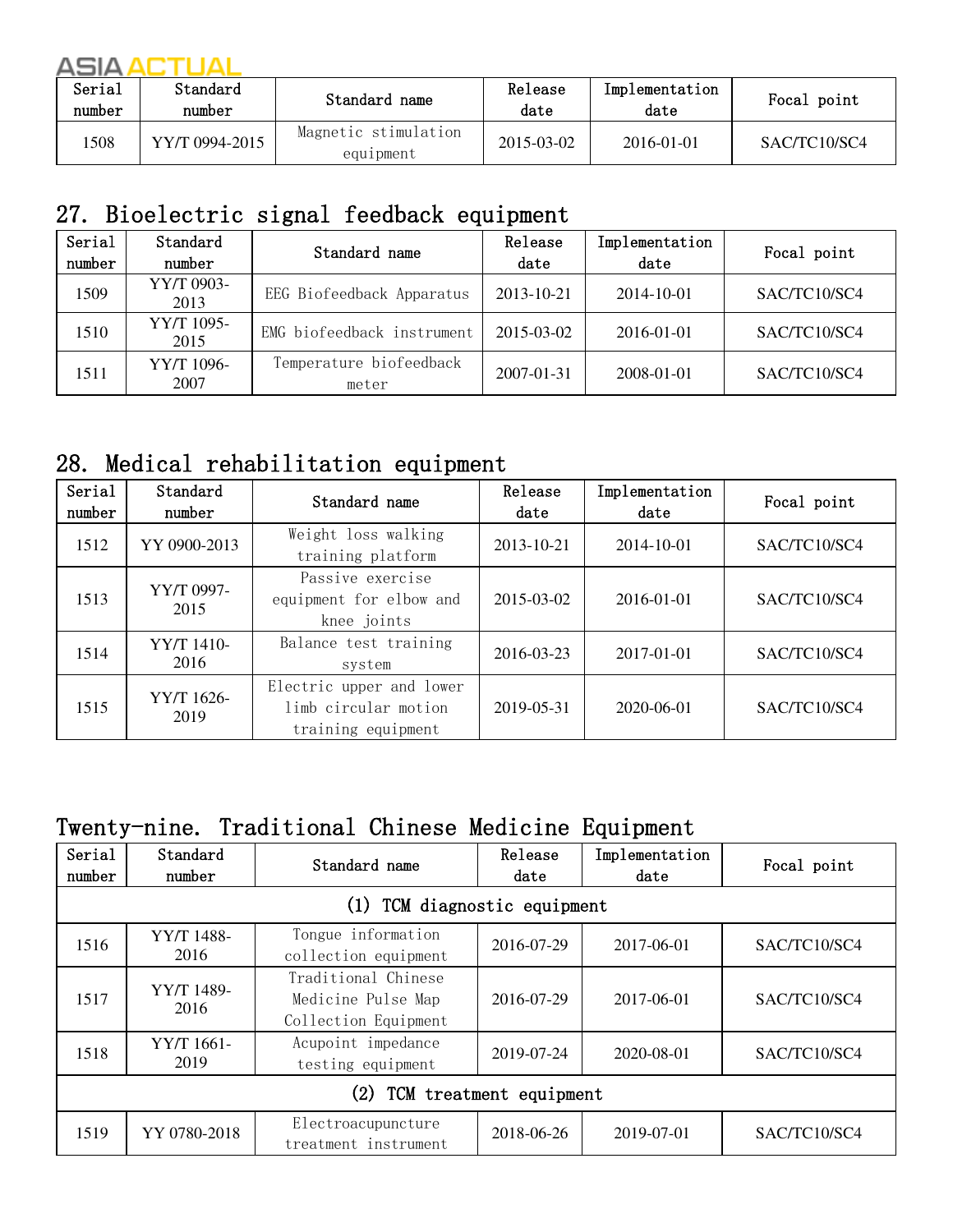| 1520                 | YY/T 1306-<br>2016 | Fumigation Therapeutic<br>Apparatus         | 2016-03-23 | 2017-01-01       | SAC/TC10/SC4 |  |  |
|----------------------|--------------------|---------------------------------------------|------------|------------------|--------------|--|--|
| 1521                 | YY/T 1490-<br>2016 | Electronic heating<br>moxibustion equipment | 2016-07-29 | 2017-06-01       | SAC/TC10/SC4 |  |  |
| 1522                 | YY/T 1666-<br>2019 | Meridian Stimulator                         | 2019-07-24 | 2020-08-01       | SAC/TC10/SC4 |  |  |
| (3)<br>TCM equipment |                    |                                             |            |                  |              |  |  |
| 1523                 | GB 2024-2016       | Acupuncture needles                         | 2016-06-14 | 2018-07-01       | SAC/TC95     |  |  |
| 1524                 | YY 0104-2018       | Triangular Needle                           | 2018-06-26 | 2019-07-01       | SAC/TC10/SC4 |  |  |
| 1525                 | YY/T 0105-<br>2020 | Intradermal needle                          | 2020-09-27 | $2021 - 09 - 01$ | SAC/TC10/SC4 |  |  |
| 1526                 | YY/T 1624-<br>2019 | Manual negative pressure<br>cupping device  | 2019-10-23 | 2020-10-01       | SAC/TC10/SC4 |  |  |

#### Thirty, stethoscope

| Serial<br>number | Standard<br>number | Standard name | Release<br>date | Implementation<br>date | Focal point       |
|------------------|--------------------|---------------|-----------------|------------------------|-------------------|
| 1527             | YY/T 1035-2021     | Stethoscope   | 2021-03-09      | 2022-04-01             | Jiangsu Institute |

# 31. Medical laboratories and in vitro diagnostic equipment and reagents

| Serial<br>number | Standard<br>number                                 | Standard name                                                                                                                                                                                 | Release<br>date    | Implementation<br>date | Focal point |  |  |  |  |
|------------------|----------------------------------------------------|-----------------------------------------------------------------------------------------------------------------------------------------------------------------------------------------------|--------------------|------------------------|-------------|--|--|--|--|
|                  | (1) Quality and capability of medical laboratories |                                                                                                                                                                                               |                    |                        |             |  |  |  |  |
| 1528             | GB/T<br>22576.1-2018                               | Requirements for the quality<br>and competence of medical<br>laboratories. Part 1: General<br>requirements                                                                                    | 2018-<br>$12 - 28$ | 2019-07-01             | SAC/TC136   |  |  |  |  |
| 1529             | GB/Z 30154-<br>2013                                | Medical Laboratory GB/T 22576-<br>2008 Laboratory Implementation<br>Guide                                                                                                                     | 2013-<br>$12 - 17$ | 2014-08-01             | SAC/TC136   |  |  |  |  |
| 1530             | GB/T 29790-<br>2020                                | Instant inspection of quality<br>and ability requirements                                                                                                                                     | 2020-<br>11-19     | 2021-12-01             | SAC/TC136   |  |  |  |  |
| 1531             | YY/T 1172-<br>2010                                 | Medical laboratory quality<br>management terminology                                                                                                                                          | 2010-<br>12-27     | 2012-06-01             | SAC/TC136   |  |  |  |  |
|                  | (2) Reference measurement system                   |                                                                                                                                                                                               |                    |                        |             |  |  |  |  |
| 1532             | GB/T 19702-<br>2021                                | Requirements for the expression<br>and content of reference<br>measurement procedures for the<br>measurement of quantities in<br>biological samples of in vitro<br>diagnostic medical devices | $2021 -$<br>03-09  | 2022-04-01             | SAC/TC136   |  |  |  |  |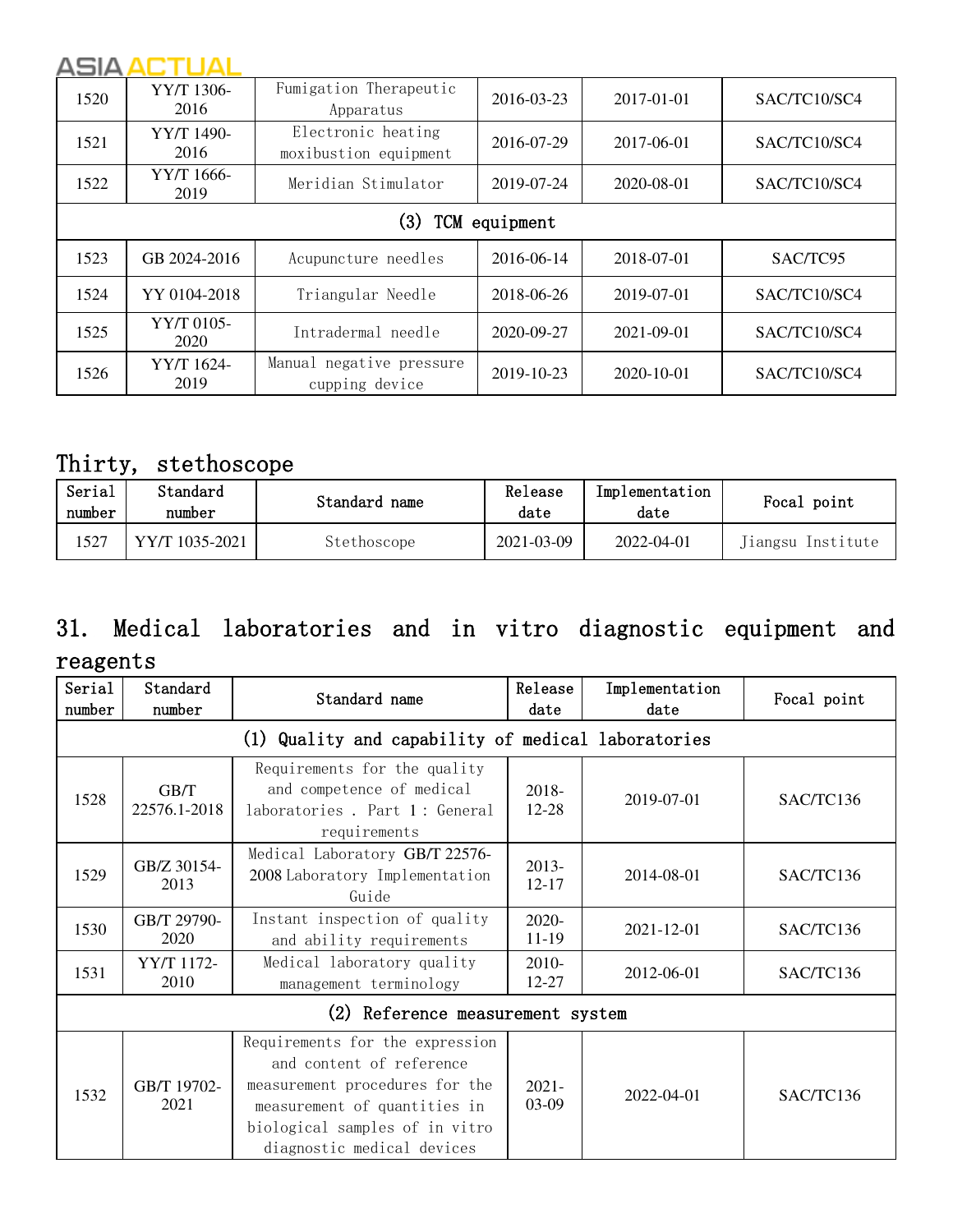| Serial | Standard            | Standard name                                                                                                                                                                                               | Release            | Implementation | Focal point |
|--------|---------------------|-------------------------------------------------------------------------------------------------------------------------------------------------------------------------------------------------------------|--------------------|----------------|-------------|
| number | number              |                                                                                                                                                                                                             | date               | date           |             |
| 1533   | GB/T 19703-<br>2020 | Requirements for the content<br>of certified reference<br>materials and supporting<br>documents for the measurement<br>of quantities in biological<br>samples of in vitro diagnostic<br>medical devices     | 2020-<br>$11-19$   | 2021-12-01     | SAC/TC136   |
| 1534   | GB/T 21919-<br>2008 | Requirements for<br>laboratory medicine reference<br>measurement laboratories                                                                                                                               | 2008-<br>$05 - 28$ | 2009-01-01     | SAC/TC136   |
| 1535   | YY/T 0638-<br>2008  | Metrological traceability<br>of the measurement<br>of calibrators and control<br>substances in biological<br>samples of in vitro diagnostic<br>medical devices                                              | 2008-<br>$04 - 25$ | 2009-06-01     | SAC/TC136   |
| 1536   | YY/T 1195-<br>2011  | Serum total protein reference<br>measurement procedure                                                                                                                                                      | 2010-<br>12-27     | 2012-06-01     | SAC/TC136   |
| 1537   | YY/T 1455-<br>2016  | Guidelines for Assigning Values<br>and Uncertainty Evaluation of<br>Enzyme Catalytic Activity<br>Concentrations Using Reference<br>Measurement Procedures                                                   | 2016-<br>$01 - 26$ | 2017-01-01     | SAC/TC136   |
| 1538   | YY/T 1675-<br>2019  | Serum electrolyte (potassium,<br>sodium, calcium, magnesium)<br>reference measurement procedure<br>(ion chromatography)                                                                                     | 2019-<br>$10-23$   | 2020-10-01     | SAC/TC136   |
| 1539   | YY/T 1728-<br>2021  | Reference method for in vitro<br>activity detection of yeast-<br>like fungal antibacterial<br>agents related to infectious<br>diseases in clinical laboratory<br>testing and in vitro diagnostic<br>systems | $2021 -$<br>03-09  | 2022-04-01     | SAC/TC136   |
|        | (3)                 | General standards in the field of in vitro diagnostics                                                                                                                                                      |                    |                |             |
| 1540   | GB/T 21415-<br>2008 | Metrology traceability of<br>measurement calibrators and<br>control substance assignments<br>in biological samples of in<br>vitro diagnostic medical<br>devices                                             | 2008-<br>$01-22$   | 2008-09-01     | SAC/TC136   |
| 1541   | YY 0648-<br>2008    | Safety requirements for<br>electrical equipment for<br>measurement, control, and<br>laboratory use. Part 2-<br>101 : Particular requirements<br>for in vitro diagnostic (IVD)<br>medical equipment          | 2008-<br>$04 - 25$ | 2009-12-01     | SAC/TC136   |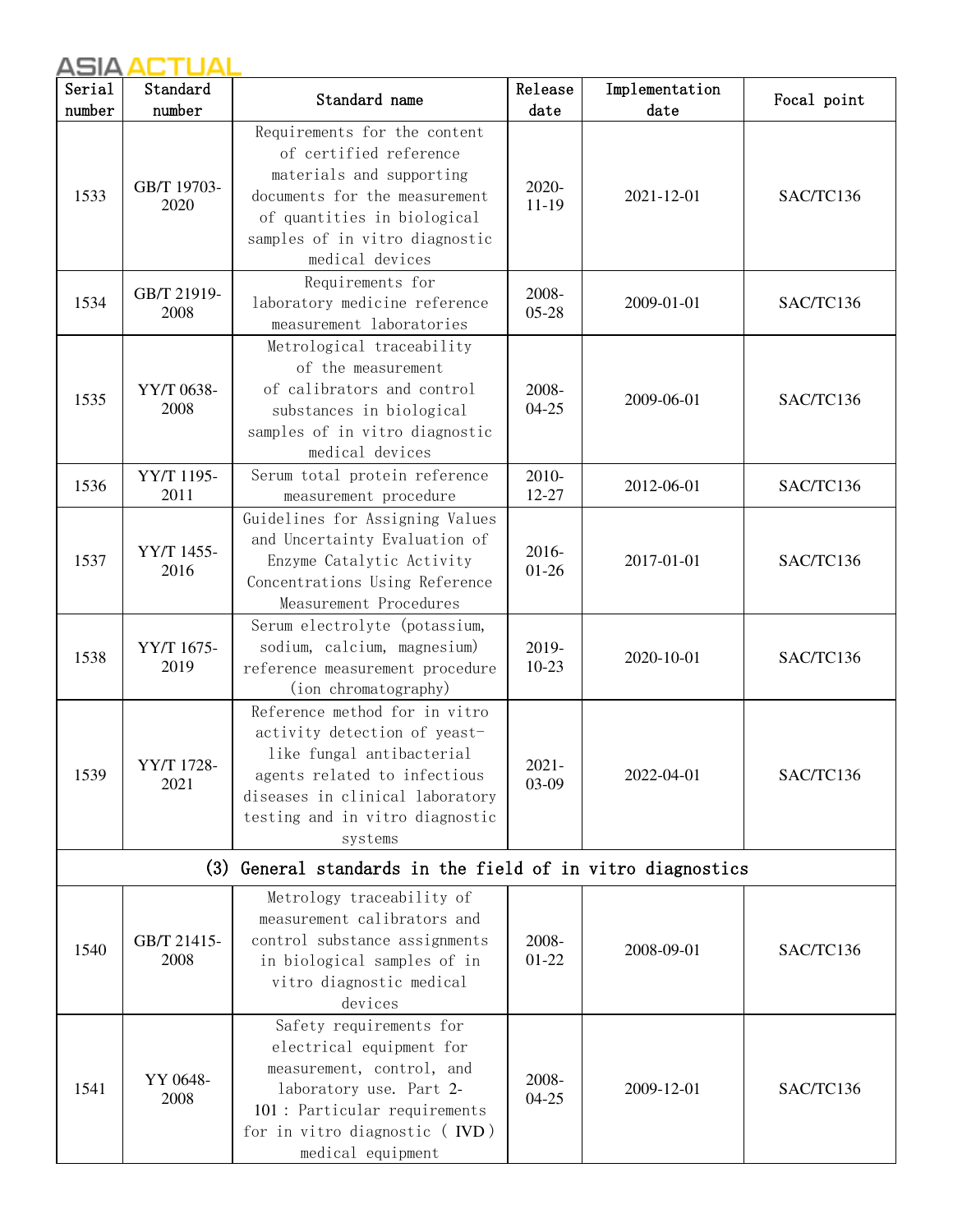| Serial | Standard             | Standard name                                                                                                                                                     | Release            | Implementation | Focal point |
|--------|----------------------|-------------------------------------------------------------------------------------------------------------------------------------------------------------------|--------------------|----------------|-------------|
| number | number               |                                                                                                                                                                   | date               | date           |             |
| 1542   | GB/T<br>29791.1-2013 | Information provided by<br>manufacturers of in vitro<br>diagnostic medical devices<br>$(labeling)$ Part 1: Terms,<br>definitions and general<br>requirements      | 2013-<br>$10-10$   | 2014-02-01     | SAC/TC136   |
| 1543   | GB/T<br>29791.2-2013 | Information provided by<br>manufacturers of in vitro<br>diagnostic medical devices<br>(labeling) Part 2: In vitro<br>diagnostic reagents for<br>professional use  | $2013-$<br>$10-10$ | 2014-02-01     | SAC/TC136   |
| 1544   | GB/T<br>29791.3-2013 | Information provided by<br>manufacturers of in vitro<br>diagnostic medical devices<br>$(labeling)$ Part 3: In vitro<br>diagnostic devices for<br>professional use | 2013-<br>$10-10$   | 2014-02-01     | SAC/TC136   |
| 1545   | GB/T<br>29791.4-2013 | Information provided by<br>manufacturers of in vitro<br>diagnostic medical devices<br>$(labeling)$ Part 4: In vitro<br>diagnostic reagents for self-<br>testing   | 2013-<br>$10-10$   | 2014-02-01     | SAC/TC136   |
| 1546   | GB/T<br>29791.5-2013 | Information provided by<br>manufacturers of in vitro<br>diagnostic medical devices<br>(labeling) Part 5: In vitro<br>diagnostic devices for self-<br>testing      | 2013-<br>$10 - 10$ | 2014-02-01     | SAC/TC136   |
| 1547   | YY/T 0639-<br>2019   | Information provided by<br>manufacturers of in vitro<br>diagnostic medical devices for<br>in vitro diagnostic reagents<br>for biological staining                 | 2019-<br>07-24     | 2020-08-01     | SAC/TC136   |
| 1548   | YY/T 0692-<br>2008   | Basic terminology of biochips                                                                                                                                     | 2008-<br>$10 - 17$ | 2010-01-01     | SAC/TC136   |
| 1549   | YY/T 1152-<br>2009   | Aldehyde-based substrates for<br>biochips                                                                                                                         | 2009-<br>12-30     | 2011-06-01     | SAC/TC136   |
| 1550   | YY/T 1244-<br>2014   | Purified water for in vitro<br>diagnostic reagents                                                                                                                | 2014-<br>$06-17$   | 2015-07-01     | SAC/TC136   |
| 1551   | YY/T 1441-<br>2016   | General requirements for<br>performance evaluation of in<br>vitro diagnostic medical<br>devices                                                                   | 2016-<br>$01 - 26$ | 2017-01-01     | SAC/TC136   |
| 1552   | YY/T 1454-<br>2016   | Basic requirements for in vitro<br>diagnostic medical devices for<br>self-testing                                                                                 | 2016-<br>$01 - 26$ | 2017-01-01     | SAC/TC136   |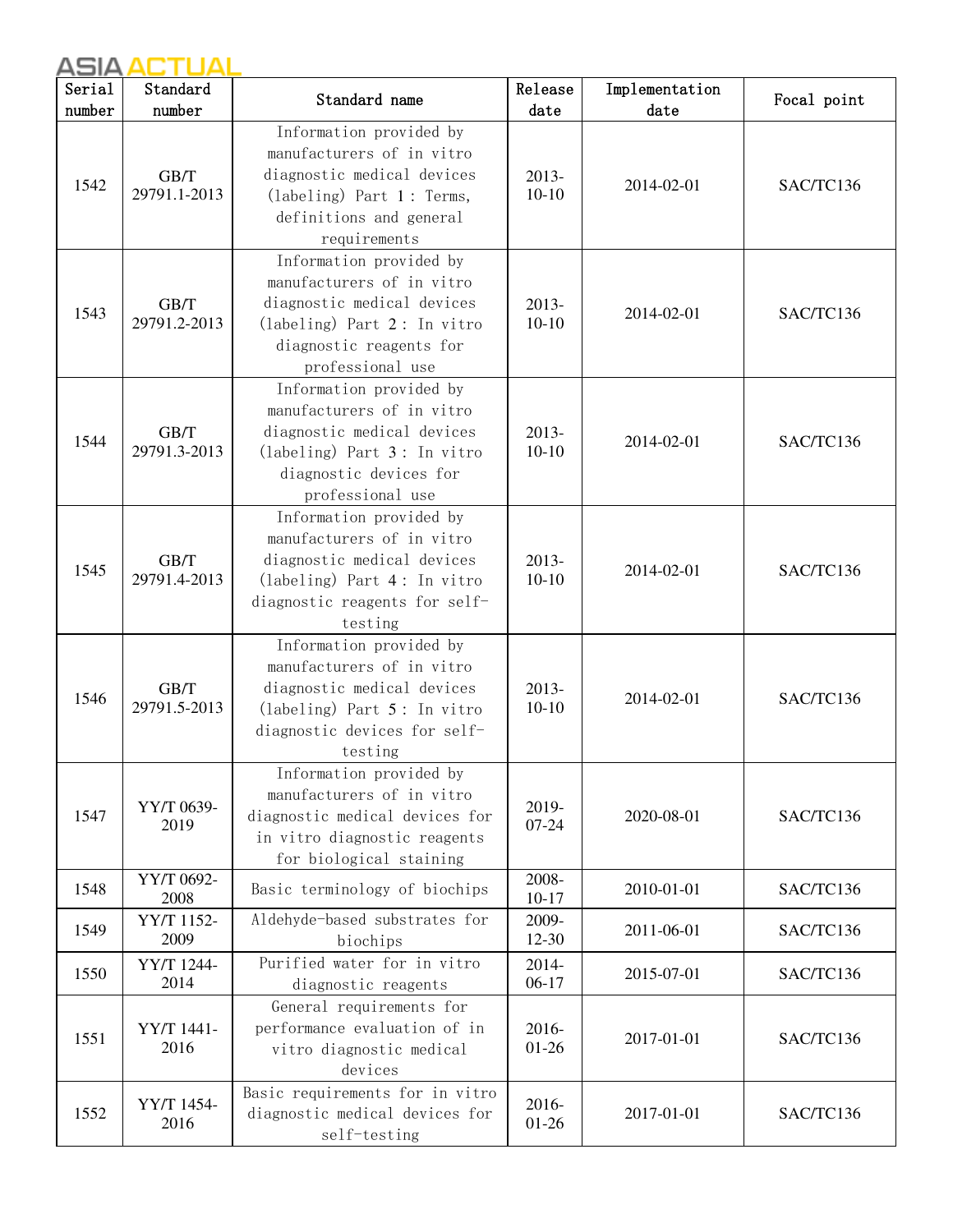| Serial | Standard             | Standard name                                                                                                                                                                                                                                                                                                                                                                   | Release            | Implementation | Focal point |
|--------|----------------------|---------------------------------------------------------------------------------------------------------------------------------------------------------------------------------------------------------------------------------------------------------------------------------------------------------------------------------------------------------------------------------|--------------------|----------------|-------------|
| number | number               |                                                                                                                                                                                                                                                                                                                                                                                 | date               | date           |             |
| 1553   | YY/T 1579-<br>2018   | Evaluation of the stability of<br>in vitro diagnostic reagents<br>for in vitro diagnostic medical<br>devices                                                                                                                                                                                                                                                                    | 2018-<br>$02 - 24$ | 2019-03-01     | SAC/TC136   |
| 1554   | YY/T 1652-<br>2019   | General technical requirements<br>for quality control materials<br>for in vitro diagnostic<br>reagents                                                                                                                                                                                                                                                                          | 2019-<br>$05 - 31$ | 2020-06-01     | SAC/TC136   |
| 1555   | YY/T 1709-<br>2020   | Evaluation of Uncertainty in<br>Measurement of Calibrators for<br>In Vitro Diagnostic Reagents                                                                                                                                                                                                                                                                                  | 2020-<br>06-30     | 2021-12-01     | SAC/TC136   |
|        |                      | (4) Product Standards of In Vitro Diagnostic System                                                                                                                                                                                                                                                                                                                             |                    |                |             |
| 1556   | GB/T 19634-<br>2005  | General technical requirements<br>for blood glucose monitoring<br>systems for self-testing in<br>vitro diagnostic testing<br>systems                                                                                                                                                                                                                                            | 2005-<br>$01 - 24$ | 2005-05-01     | SAC/TC136   |
| 1557   | YY/T 0688.1-<br>2008 | Clinical laboratory testing and<br>in vitro diagnostic system<br>infection pathogen<br>susceptibility test and<br>performance evaluation of<br>antibacterial agent<br>susceptibility test equipment.<br>Part 1: Reference method for in<br>vitro activity detection of<br>antibacterial agents against<br>rapidly growing aerobic<br>bacteria related to infectious<br>diseases | 2008-<br>$10-17$   | 2010-01-01     | SAC/TC136   |
| 1558   | YY/T 0688.2-<br>2010 | Clinical laboratory testing and<br>in-vitro diagnostic<br>system - Infectious pathogen<br>susceptibility test and<br>antimicrobial agent<br>susceptibility test equipment<br>performance evaluation Part 2:<br>Antimicrobial agent<br>susceptibility test equipment<br>performance evaluation                                                                                   | 2010-<br>12-27     | 2012-06-01     | SAC/TC136   |
| 1559   | YY/T 0690-<br>2008   | Requirements for self-test in<br>vitro monitoring system for<br>clinical laboratory testing and<br>in vitro medical device oral<br>anticoagulant therapy                                                                                                                                                                                                                        | 2008-<br>$10 - 17$ | 2010-01-01     | SAC/TC136   |
| 1560   | YY/T 1150-<br>2009   | General technical requirements<br>for hemoglobin dry chemical<br>detection system                                                                                                                                                                                                                                                                                               | 2009-<br>12-30     | 2011-06-01     | SAC/TC136   |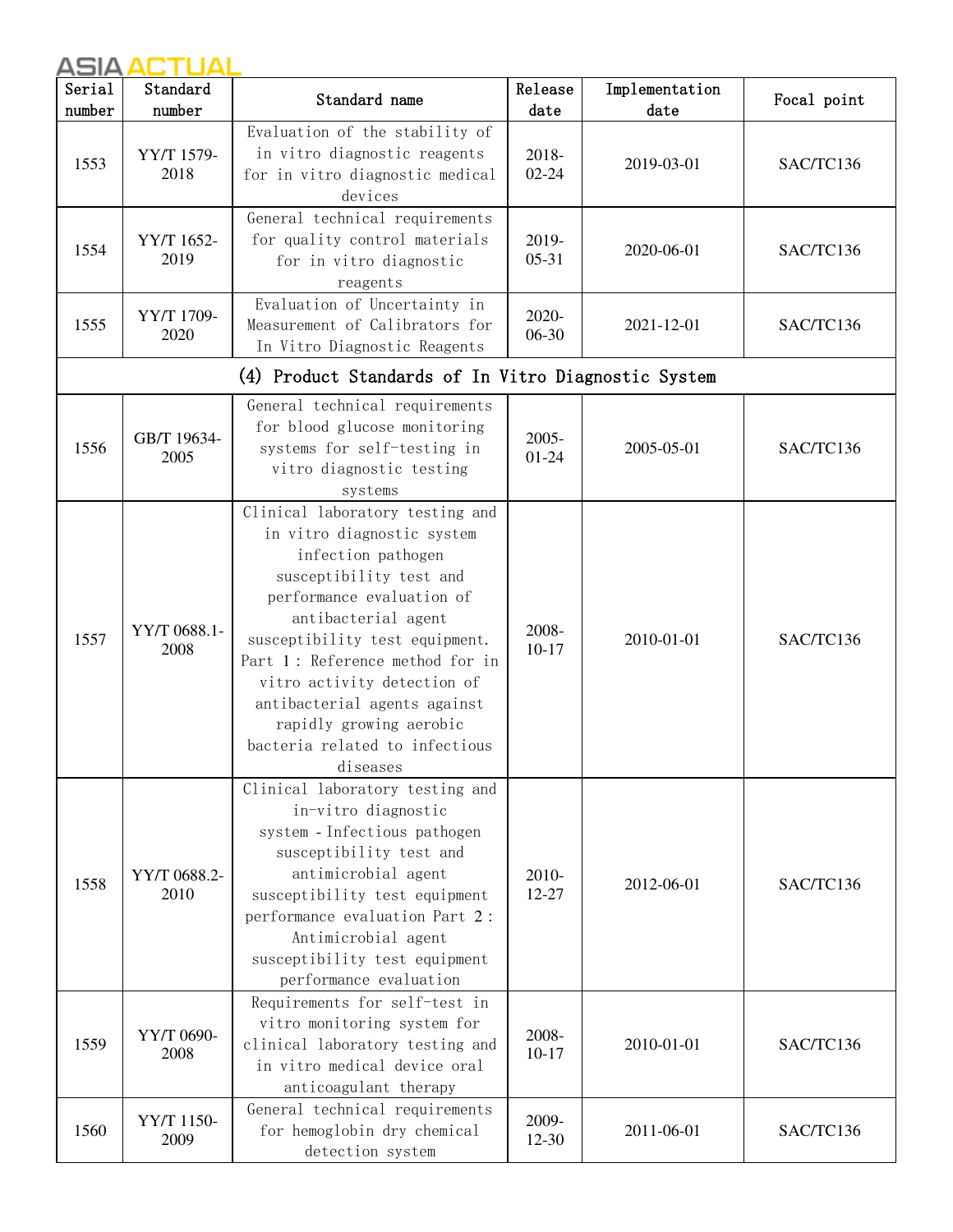| Serial                                                               | Standard           | Standard name                                                               | Release               | Implementation | Focal point   |  |  |
|----------------------------------------------------------------------|--------------------|-----------------------------------------------------------------------------|-----------------------|----------------|---------------|--|--|
| number<br>number<br>date<br>date<br>(5) Medical laboratory equipment |                    |                                                                             |                       |                |               |  |  |
|                                                                      |                    |                                                                             |                       |                |               |  |  |
| 1561                                                                 | YY 1621-<br>2018   | Medical carbon dioxide<br>incubator                                         | 2018-<br>09-28        | 2020-04-01     | SAC/TC338/SC1 |  |  |
| 1562                                                                 | YY/T 0086-<br>2020 | Medical refrigerator                                                        | 2020-<br>$02 - 21$    | 2022-01-01     | SAC/TC338/SC1 |  |  |
| 1563                                                                 | YY/T 0657-<br>2017 | Medical centrifuge                                                          | 2017-<br>$03 - 28$    | 2018-04-01     | SAC/TC136     |  |  |
| 1564                                                                 | YY/T 1641-<br>2018 | Medical biochemical incubator                                               | 2018-<br>$12 - 20$    | 2020-01-01     | SAC/TC338/SC1 |  |  |
| 1565                                                                 | YY/T 1757-<br>2021 | Medical cryopreservation box                                                | $2021 -$<br>03-09     | 2023-04-01     | SAC/TC338/SC1 |  |  |
|                                                                      |                    | (6)<br>Instruments and equipment for clinical testing                       |                       |                |               |  |  |
| 1566                                                                 | YY/T 0014-<br>2005 | Semi-automatic biochemical<br>analyzer                                      | 2005-<br>12-07        | 2006-12-01     | SAC/TC136     |  |  |
| 1567                                                                 | YY/T 0032-<br>2004 | Hemoglobin meter                                                            | 2004-<br>11-08        | 2005-11-01     | SAC/TC136     |  |  |
| 1568                                                                 | YY/T 0087-<br>2004 | Electrophoresis device                                                      | 2004-<br>$11 - 08$    | 2005-11-01     | SAC/TC136     |  |  |
| 1569                                                                 | YY/T 0475-<br>2011 | Dry chemical urine analyzer                                                 | $2011 -$<br>$12 - 31$ | 2013-06-01     | SAC/TC136     |  |  |
| 1570                                                                 | YY/T 0588-<br>2017 | Flow cytometer                                                              | 2017-<br>12-05        | 2018-12-01     | SAC/TC136     |  |  |
| 1571                                                                 | YY/T 0589-<br>2016 | Electrolyte Analyzer                                                        | 2016-<br>$03 - 23$    | 2017-01-01     | SAC/TC136     |  |  |
| 1572                                                                 | YY/T 0653-<br>2017 | Blood analyzer                                                              | 2017-<br>03-28        | 2018-04-01     | SAC/TC136     |  |  |
| 1573                                                                 | YY/T 0654-<br>2017 | Automatic biochemical analyzer                                              | 2017-<br>03-28        | 2018-04-01     | SAC/TC136     |  |  |
| 1574                                                                 | YY/T 0655-<br>2008 | Dry chemical analyzer                                                       | 2008-<br>$04 - 25$    | 2009-06-01     | SAC/TC136     |  |  |
| 1575                                                                 | YY/T 0656-<br>2008 | Automated blood culture system                                              | 2008-<br>$04 - 25$    | 2009-06-01     | SAC/TC136     |  |  |
| 1576                                                                 | YY/T 0659-<br>2017 | Coagulation Analyzer                                                        | 2017-<br>03-28        | 2018-04-01     | SAC/TC136     |  |  |
| 1577                                                                 | YY/T 0996-<br>2015 | Urine formed element analyzer<br>(digital imaging automatic<br>recognition) | $2015 -$<br>03-02     | 2016-01-01     | SAC/TC136     |  |  |
| 1578                                                                 | YY/T 1154-<br>2009 | Confocal Laser Scanner                                                      | 2009-<br>12-30        | 2011-06-01     | SAC/TC136     |  |  |
| 1579                                                                 | YY/T 1155-<br>2019 | Automatic luminescence<br>immunoassay analyzer                              | 2019-<br>$05-31$      | 2020-06-01     | SAC/TC136     |  |  |
| 1580                                                                 | YY/T 1173-<br>2010 | Polymerase Chain Reaction<br>Analyzer                                       | 2010-<br>12-27        | 2012-06-01     | SAC/TC136     |  |  |
| 1581                                                                 | YY/T 1174-<br>2010 | Semi-automatic<br>chemiluminescence immunoassay<br>analyzer                 | 2010-<br>12-27        | 2012-06-01     | SAC/TC136     |  |  |
| 1582                                                                 | YY/T 1245-<br>2014 | Automatic blood group analyzer                                              | 2014-<br>$06-17$      | 2015-07-01     | SAC/TC136     |  |  |
| 1583                                                                 | YY/T 1246-<br>2014 | Glycated hemoglobin analyzer                                                | 2014-<br>$06-17$      | 2015-07-01     | SAC/TC136     |  |  |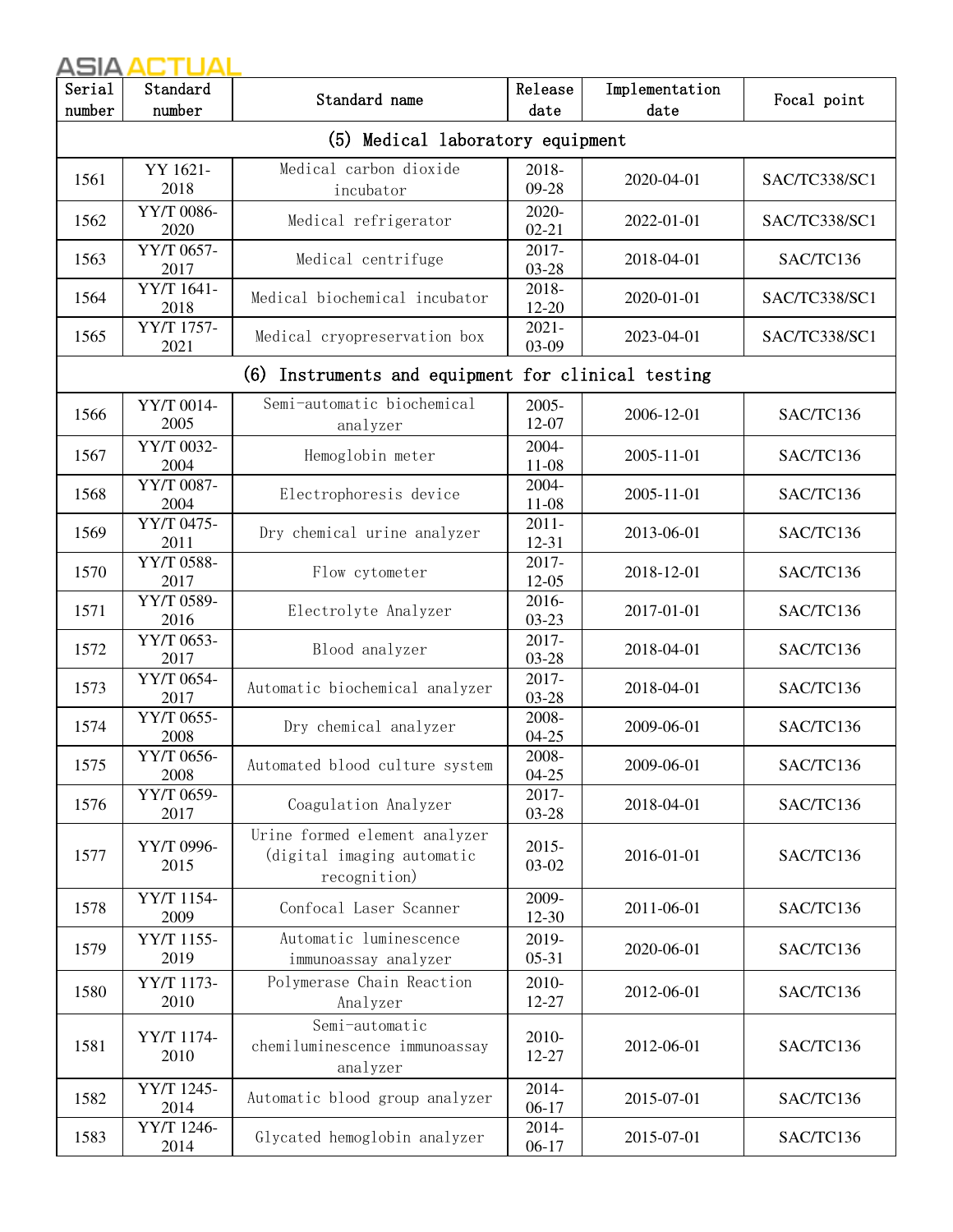| Serial | Standard             | Standard name                                                                                                                     | Release            | Implementation | Focal point |
|--------|----------------------|-----------------------------------------------------------------------------------------------------------------------------------|--------------------|----------------|-------------|
| number | number               |                                                                                                                                   | date               | date           |             |
| 1584   | YY/T 1251-<br>2014   | Erythrocyte Sedimentation Rate<br>Tester                                                                                          | 2014-<br>$06-17$   | 2015-07-01     | SAC/TC136   |
| 1585   | YY/T 1304.1-<br>2015 | Time-resolved fluorescence<br>immunoassay system. Part 1:<br>Semi-automatic time-resolved<br>fluorescence immunoassay<br>analyzer | 2015-<br>03-02     | 2016-01-01     | SAC/TC136   |
| 1586   | YY/T 1452-<br>2016   | Dry blood cell analyzer<br>(centrifugal method)                                                                                   | 2016-<br>$01 - 26$ | 2017-01-01     | SAC/TC136   |
| 1587   | YY/T 1460-<br>2016   | Blood rheometer                                                                                                                   | 2016-<br>$01 - 26$ | 2017-01-01     | SAC/TC136   |
| 1588   | YY/T 1529-<br>2017   | Enzyme-linked immunoassay<br>analyzer                                                                                             | 2017-<br>$05-02$   | 2018-04-01     | SAC/TC136   |
| 1589   | YY/T 1531-<br>2017   | Bacterial Biochemical<br>Identification System                                                                                    | 2017-<br>03-28     | 2018-04-01     | SAC/TC136   |
| 1590   | YY/T 1533-<br>2017   | Automatic time-resolved<br>fluorescence immunoassay<br>analyzer                                                                   | 2017-<br>03-28     | 2018-04-01     | SAC/TC136   |
| 1591   | YY/T 1582-<br>2018   | Colloidal gold<br>immunochromatographic analyzer                                                                                  | 2018-<br>$02 - 24$ | 2019-03-01     | SAC/TC136   |
| 1592   | YY/T 1723-<br>2020   | High-throughput gene sequencer                                                                                                    | 2020-<br>06-30     | 2021-12-01     | SAC/TC136   |
| 1593   | YY/T 1740.1-<br>2021 | Medical mass spectrometer<br>part 1: liquid<br>chromatography - mass<br>spectrometer                                              | $2021 -$<br>03-09  | 2022-10-01     | SAC/TC136   |
|        |                      | (7) Blood and body fluids reagents                                                                                                |                    |                |             |
| 1594   | YY/T 0456.2-<br>2014 | Application reagents for blood<br>cell analyzer Part 2 : Hemolytic<br>agent                                                       | 2014-<br>$06-17$   | 2015-07-01     | SAC/TC136   |
| 1595   | YY/T 0456.3-<br>2014 | Hematology Analyzer Application<br>Reagent Part 3: Diluent                                                                        | 2014-<br>$06-17$   | 2015-07-01     | SAC/TC136   |
| 1596   | YY/T 0456.4-<br>2014 | Reagents for Hematology<br>Analyzer Part 4 Reagents for<br>Detection of Nucleated Red<br>Blood Cells                              | 2014-<br>$06-17$   | 2015-07-01     | SAC/TC136   |
| 1597   | YY/T 0456.5-<br>2014 | Reagents for blood analyzers.<br>Part 5 Reticulocyte detection<br>reagents                                                        | 2014-<br>$06-17$   | 2015-07-01     | SAC/TC136   |
| 1598   | YY/T 0701-<br>2008   | Calibrator (product) for blood<br>cell analyzer                                                                                   | 2008-<br>$10 - 17$ | 2010-01-01     | SAC/TC136   |
| 1599   | YY/T 0702-<br>2008   | Quality control material for<br>blood cell analyzer (product)                                                                     | 2008-<br>$10 - 17$ | 2010-01-01     | SAC/TC136   |
| 1600   | YY/T 1156-<br>2009   | Thrombin time test kit (kit)                                                                                                      | 2009-<br>12-30     | 2011-06-01     | SAC/TC136   |
| 1601   | YY/T 1157-<br>2009   | Activated partial<br>thromboplastin time detection<br>kit (kit)                                                                   | 2009-<br>$12 - 30$ | 2011-06-01     | SAC/TC136   |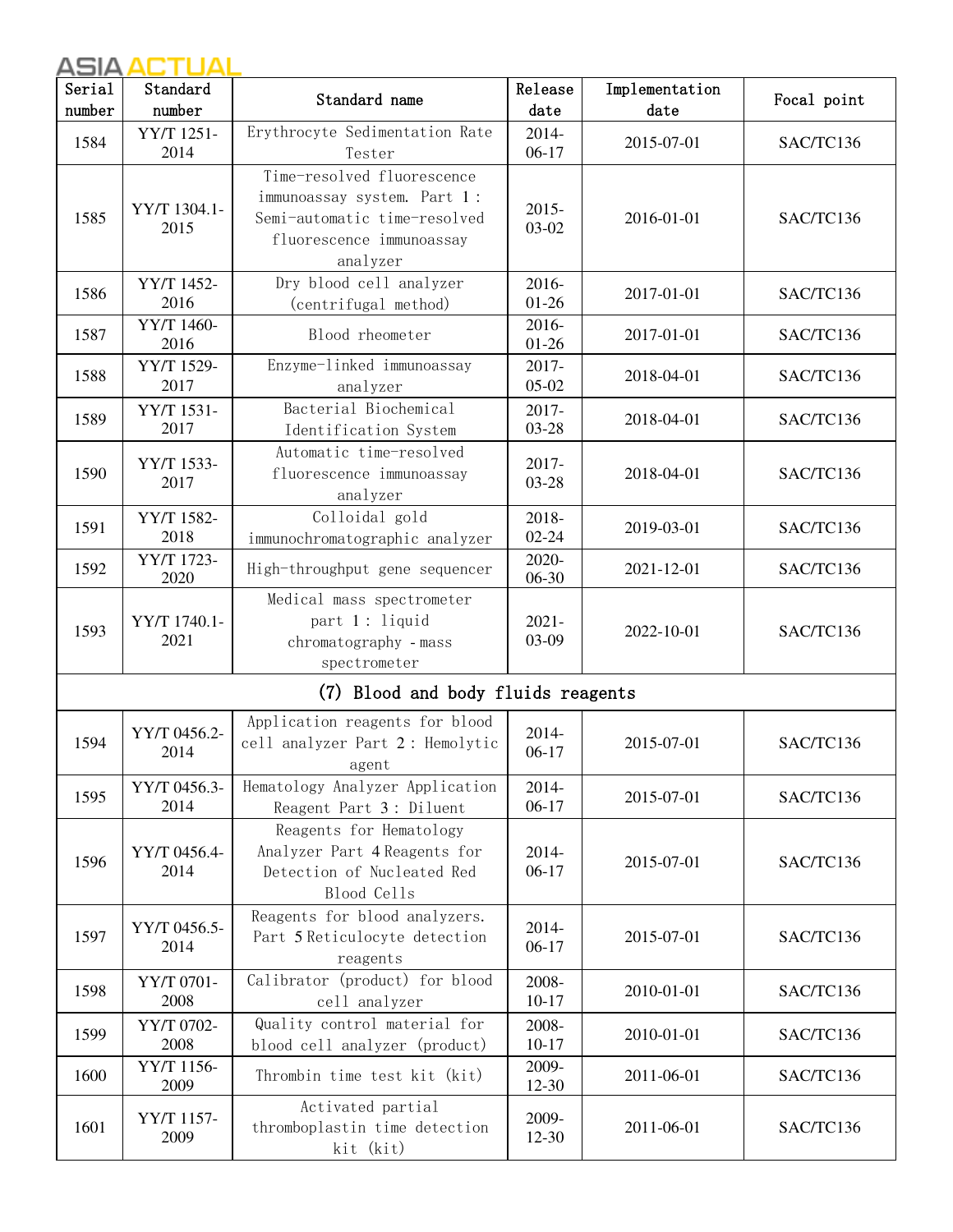| Serial | Standard            | Standard name                                                                              | Release             | Implementation | Focal point |
|--------|---------------------|--------------------------------------------------------------------------------------------|---------------------|----------------|-------------|
| number | number              |                                                                                            | date                | date           |             |
| 1602   | YY/T 1158-<br>2009  | Prothrombin time detection kit<br>(kit)                                                    | 2009-<br>12-30      | 2011-06-01     | SAC/TC136   |
| 1603   | YY/T 1159-<br>2009  | Fibrinogen detection kit (kit)                                                             | 2009-<br>$12 - 30$  | 2011-06-01     | SAC/TC136   |
| 1604   | YY 1741-<br>2021    | Antithrombin III determination<br>kit                                                      | $2021 -$<br>03-09   | 2023-04-01     | SAC/TC136   |
| 1605   | YY/T 1238-<br>2014  | RhD (IgM) blood typing<br>reagent (monoclonal antibody)                                    | 2014-<br>$06-17$    | 2015-07-01     | SAC/TC136   |
| 1606   | YY/T 1240-<br>2014  | D-dimer quantitative detection<br>reagent (kit)                                            | 2014-<br>$06-17$    | 2015-07-01     | SAC/TC136   |
| 1607   | YY/T 1530-<br>2017  | Control substances for urine<br>formed element analyzers                                   | 2017-<br>03-28      | 2018-04-01     | SAC/TC136   |
| 1608   | YY/T 1592-<br>2018  | ABO positive type<br>and RhD blood type type test<br>card (column agglutination<br>method) | 2018-<br>$02 - 24$  | 2019-03-01     | SAC/TC136   |
| 1609   | YY/T 1669-<br>2019  | ABO reverse shaping test card<br>(column agglutination method)                             | 2019-<br>$07 - 24$  | 2020-08-01     | SAC/TC136   |
|        |                     | (8) Clinical biochemical reagents                                                          |                     |                |             |
| 1610   | GB/T 26124-<br>2011 | Clinical chemistry in vitro<br>diagnostic reagents (kits)                                  | $2011 -$<br>$05-12$ | 2011-11-01     | SAC/TC136   |
| 1611   | YY/T 1227-<br>2014  | Clinical chemistry in vitro<br>diagnostic reagents (kits)<br>naming                        | 2014-<br>$06-17$    | 2015-07-01     | SAC/TC136   |
| 1612   | YY/T 1255-<br>2015  | Immunoturbidimetric detection<br>reagent (kit) (transmission<br>method)                    | 2015-<br>03-02      | 2016-01-01     | SAC/TC136   |
| 1613   | YY/T 1549-<br>2017  | Calibrator for biochemical<br>analyzer                                                     | 2017-<br>$05-02$    | 2018-04-01     | SAC/TC136   |
| 1614   | YY/T 1662-<br>2019  | Quality control material for<br>biochemical analyzer                                       | 2019-<br>$05 - 31$  | 2020-06-01     | SAC/TC136   |
| 1615   | YY/T 0478-<br>2011  | Urinalysis Test Strip                                                                      | $2011 -$<br>12-31   | 2013-06-01     | SAC/TC136   |
| 1616   | YY/T 0501-<br>2014  | Urine dry chemical analysis<br>quality control substance                                   | 2014-<br>$06-17$    | 2015-07-01     | SAC/TC136   |
| 1617   | YY/T 1194-<br>2011  | Alpha - amylase determination<br>reagent (kit) (continuous<br>monitoring method)           | $2011 -$<br>12-31   | 2013-06-01     | SAC/TC136   |
| 1618   | YY/T 1196-<br>2013  | Chlorine determination kit<br>(enzymatic method)                                           | 2013-<br>$10 - 21$  | 2014-10-01     | SAC/TC136   |
| 1619   | YY/T 1197-<br>2013  | Alanine aminotransferase<br>(ALT) determination kit<br>(continuous monitoring method)      | 2013-<br>$10 - 21$  | 2014-10-01     | SAC/TC136   |
| 1620   | YY/T 1198-<br>2013  | Aspartate aminotransferase<br>(AST) determination kit<br>(continuous monitoring method)    | 2013-<br>$10 - 21$  | 2014-10-01     | SAC/TC136   |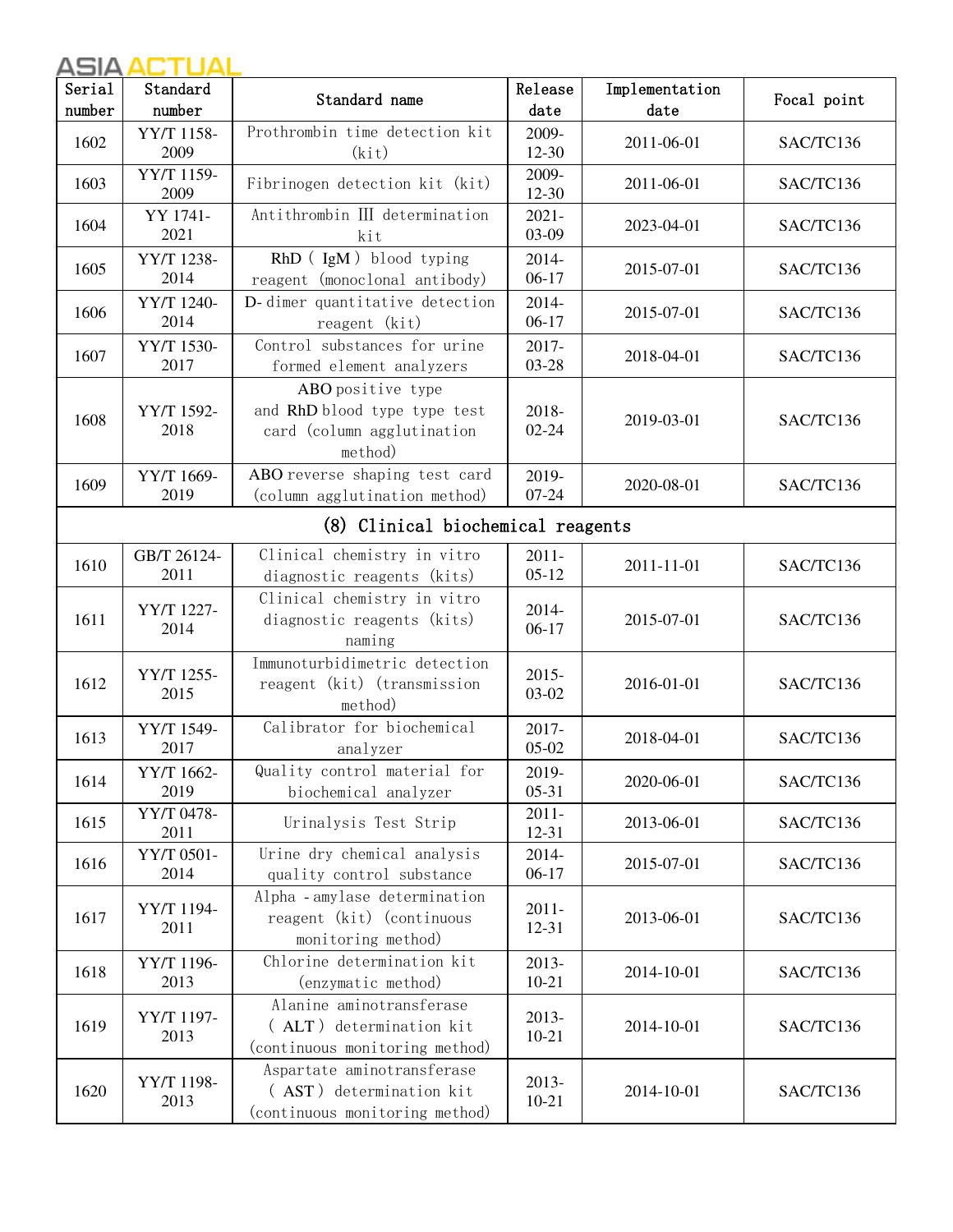| Serial | Standard           | Standard name                                                                                     | Release            | Implementation | Focal point |
|--------|--------------------|---------------------------------------------------------------------------------------------------|--------------------|----------------|-------------|
| number | number             |                                                                                                   | date               | date           |             |
| 1621   | YY/T 1199-<br>2013 | Triglyceride (TG)<br>determination kit (enzymatic<br>method)                                      | 2013-<br>$10 - 21$ | 2014-10-01     | SAC/TC136   |
| 1622   | YY/T 1200-<br>2013 | Glucose determination kit<br>(enzymatic method)                                                   | 2013-<br>$10 - 21$ | 2014-10-01     | SAC/TC136   |
| 1623   | YY/T 1201-<br>2013 | Urea determination kit (enzyme<br>coupling monitoring method)                                     | 2013-<br>$10 - 21$ | 2014-10-01     | SAC/TC136   |
| 1624   | YY/T 1202-<br>2013 | Potassium determination kit<br>(enzymatic method)                                                 | 2013-<br>$10 - 21$ | 2014-10-01     | SAC/TC136   |
| 1625   | YY/T 1203-<br>2013 | Sodium determination kit<br>(enzymatic method)                                                    | 2013-<br>$10 - 21$ | 2014-10-01     | SAC/TC136   |
| 1626   | YY/T 1204-<br>2013 | Kit for determination of total<br>bile acid (TBA) (enzyme cycle<br>method)                        | 2013-<br>$10 - 21$ | 2014-10-01     | SAC/TC136   |
| 1627   | YY/T 1205-<br>2013 | Kit for determination of total<br>bilirubin (vanadate oxidation<br>method)                        | 2013-<br>$10 - 21$ | 2014-10-01     | SAC/TC136   |
| 1628   | YY/T 1206-<br>2013 | Total cholesterol kit (oxidase<br>method)                                                         | 2013-<br>$10 - 21$ | 2014-10-01     | SAC/TC136   |
| 1629   | YY/T 1207-<br>2013 | Uric Acid Determination Kit<br>(Uricase Peroxidase Coupling)<br>Method)                           | 2013-<br>$10 - 21$ | 2014-10-01     | SAC/TC136   |
| 1630   | YY/T 1228-<br>2014 | Albumin determination reagent<br>(kit)                                                            | 2014-<br>$06-17$   | 2015-07-01     | SAC/TC136   |
| 1631   | YY/T 1229-<br>2014 | Calcium determination reagent<br>(kit)                                                            | 2014-<br>$06-17$   | 2015-07-01     | SAC/TC136   |
| 1632   | YY/T 1230-<br>2014 | Cystatin C determination<br>reagent (kit)                                                         | 2014-<br>$06-17$   | 2015-07-01     | SAC/TC136   |
| 1633   | YY/T 1231-<br>2014 | Creatinine determination<br>reagent (kit) (sarcosine<br>oxidase method)                           | 2014-<br>$06-17$   | 2015-07-01     | SAC/TC136   |
| 1634   | YY/T 1232-<br>2014 | $\gamma$ -glutamyltransferase assay<br>reagent (kit) (GPNA substrate<br>method)                   | 2014-<br>$06-17$   | 2015-07-01     | SAC/TC136   |
| 1635   | YY/T 1234-<br>2014 | Reagent for alkaline<br>phosphatase determination (kit)<br>(NPP substrate - AMP buffer<br>method) | 2014-<br>$06-17$   | 2015-07-01     | SAC/TC136   |
| 1636   | YY/T 1241-<br>2014 | Lactate dehydrogenase assay<br>reagent (kit)                                                      | 2014-<br>$06-17$   | 2015-07-01     | SAC/TC136   |
| 1637   | YY/T 1242-<br>2014 | [alpha] - hydroxybutyrate<br>dehydrogenase assay reagent<br>(kit)                                 | 2014-<br>$06-17$   | 2015-07-01     | SAC/TC136   |
| 1638   | YY/T 1243-<br>2014 | Creatine Kinase Determination<br>Reagent (Box)                                                    | 2014-<br>$06-17$   | 2015-07-01     | SAC/TC136   |
| 1639   | YY/T 1253-<br>2015 | Low-density lipoprotein<br>cholesterol determination kit<br>(kit)                                 | $2015 -$<br>03-02  | 2016-01-01     | SAC/TC136   |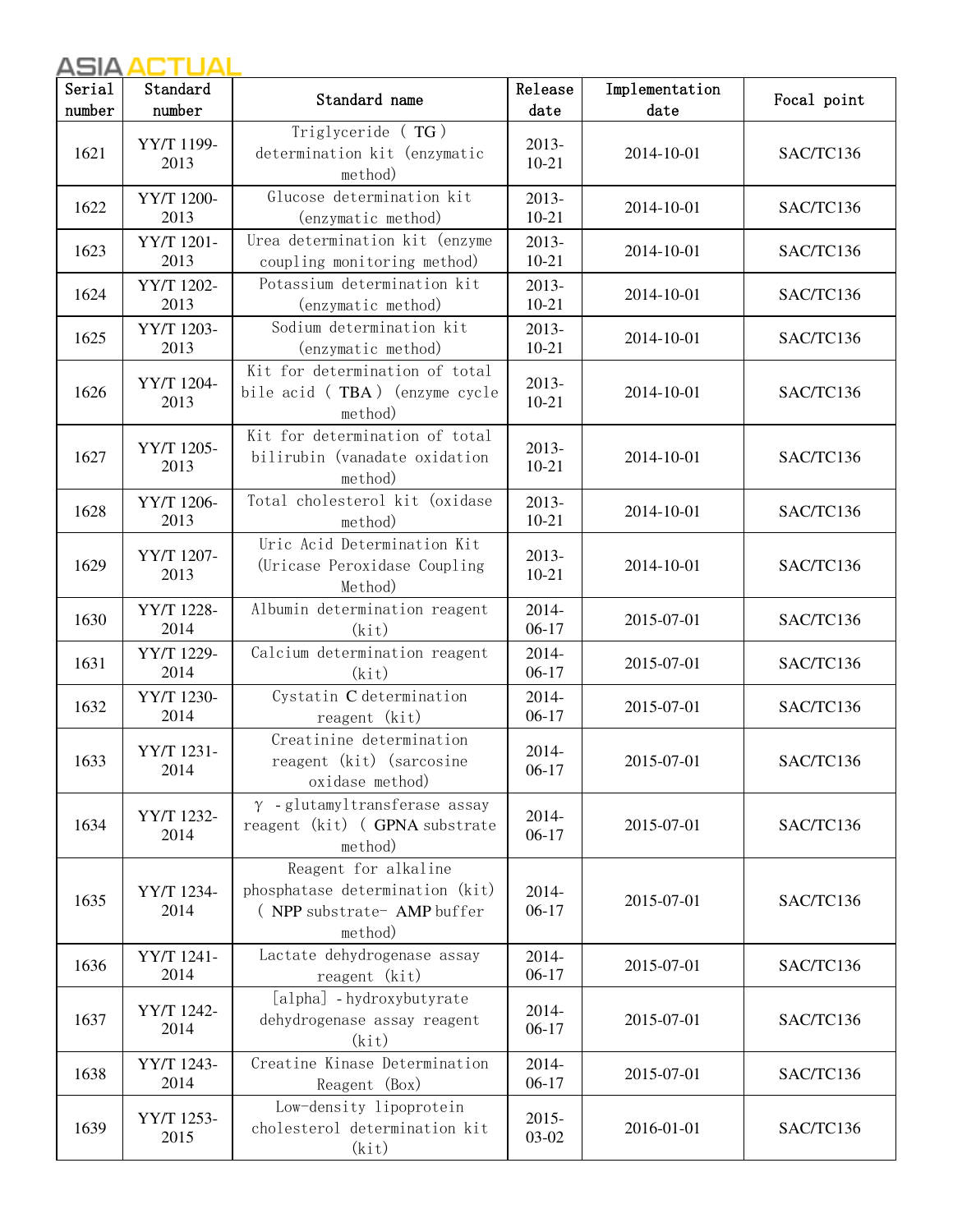| Serial | Standard                  | Standard name                                                                                | Release            | Implementation | Focal point |
|--------|---------------------------|----------------------------------------------------------------------------------------------|--------------------|----------------|-------------|
| number | number                    |                                                                                              | date               | date           |             |
| 1640   | YY/T 1254-<br>2015        | High-density lipoprotein<br>cholesterol determination kit<br>(kit)                           | 2015-<br>03-02     | 2016-01-01     | SAC/TC136   |
| 1641   | YY/T 1258-<br>2015        | Homocysteine detection reagent<br>(kit) (enzyme cycle method)                                | 2015-<br>03-02     | 2016-01-01     | SAC/TC136   |
| 1642   | <b>YY/T</b> 1421-<br>2016 | Apolipoprotein B Assay Kit                                                                   | 2016-<br>$01 - 26$ | 2017-01-01     | SAC/TC136   |
| 1643   | YY/T 1444-<br>2016        | Total protein determination kit                                                              | 2016-<br>$01 - 26$ | 2017-01-01     | SAC/TC136   |
| 1644   | YY/T 1448-<br>2016        | Lipoprotein $(a)$ determination<br>kit                                                       | 2016-<br>$01 - 26$ | 2017-01-01     | SAC/TC136   |
| 1645   | YY/T 1450-<br>2016        | Apolipoprotein AI determination<br>kit (kit)                                                 | 2016-<br>$01 - 26$ | 2017-01-01     | SAC/TC136   |
| 1646   | YY/T 1461-<br>2016        | Ischemia modified albumin<br>determination kit (kit)                                         | 2016-<br>$01 - 26$ | 2017-01-01     | SAC/TC136   |
| 1647   | YY/T 1523-<br>2017        | Carbon dioxide determination<br>kit (PEPC enzymatic method)                                  | 2017-<br>03-28     | 2018-04-01     | SAC/TC136   |
| 1648   | YY/T 1524-<br>2017        | $\alpha$ -L- Fucosidase (AFU) Assay<br>Kit ( CNPF Substrate Method)                          | 2017-<br>03-28     | 2018-04-01     | SAC/TC136   |
| 1649   | YY/T 1528-<br>2017        | Kit for determination of<br>myoglobin (immunoturbidimetric<br>method)                        | 2017-<br>$03 - 28$ | 2018-04-01     | SAC/TC136   |
| 1650   | YY/T 1578-<br>2018        | Glycated albumin determination<br>kit (enzymatic method)                                     | 2018-<br>$02 - 24$ | 2019-03-01     | SAC/TC136   |
| 1651   | YY/T 1580-<br>2018        | Creatine kinase MB isoenzyme<br>assay kit (immunosuppressive<br>method)                      | 2018-<br>$02 - 24$ | 2019-03-01     | SAC/TC136   |
| 1652   | YY/T 1742-<br>2021        | Adenosine Deaminase Assay Kit                                                                | $2021 -$<br>03-09  | 2022-10-01     | SAC/TC136   |
| 1653   | YY/T 1584-<br>2018        | Retinol binding protein<br>determination kit<br>(immunoturbidimetric method)                 | 2018-<br>$02 - 24$ | 2019-03-01     | SAC/TC136   |
| 1654   | YY/T 1590-<br>2018        | Heart-shaped fatty acid binding<br>protein determination kit<br>(immunoturbidimetric method) | 2018-<br>$02 - 24$ | 2019-03-01     | SAC/TC136   |
| 1655   | YY/T 1605-<br>2018        | Kit for determination of<br>glycosylated hemoglobin (latex<br>immunoturbidimetric method)    | 2018-<br>$02 - 24$ | 2019-03-01     | SAC/TC136   |
| 1656   | YY/T 1722-<br>2020        | Prealbumin determination kit<br>(immunoturbidimetric method)                                 | 2020-<br>$06 - 30$ | 2021-12-01     | SAC/TC136   |
|        |                           | (9)<br>Immunological reagents                                                                |                    |                |             |
| 1657   | GB/T 18990-<br>2008       | Luteinizing hormone test paper<br>(colloidal gold<br>immunochromatographic method)           | 2008-<br>$11-03$   | 2009-10-01     | SAC/TC136   |
| 1658   | YY/T 1151-<br>2009        | Protein microarray chip for in<br>vitro diagnosis                                            | 2009-<br>12-30     | 2011-06-01     | SAC/TC136   |
| 1659   | YY/T 1181-<br>2010        | Immunohistochemistry kit                                                                     | 2010-<br>12-27     | 2012-06-01     | SAC/TC136   |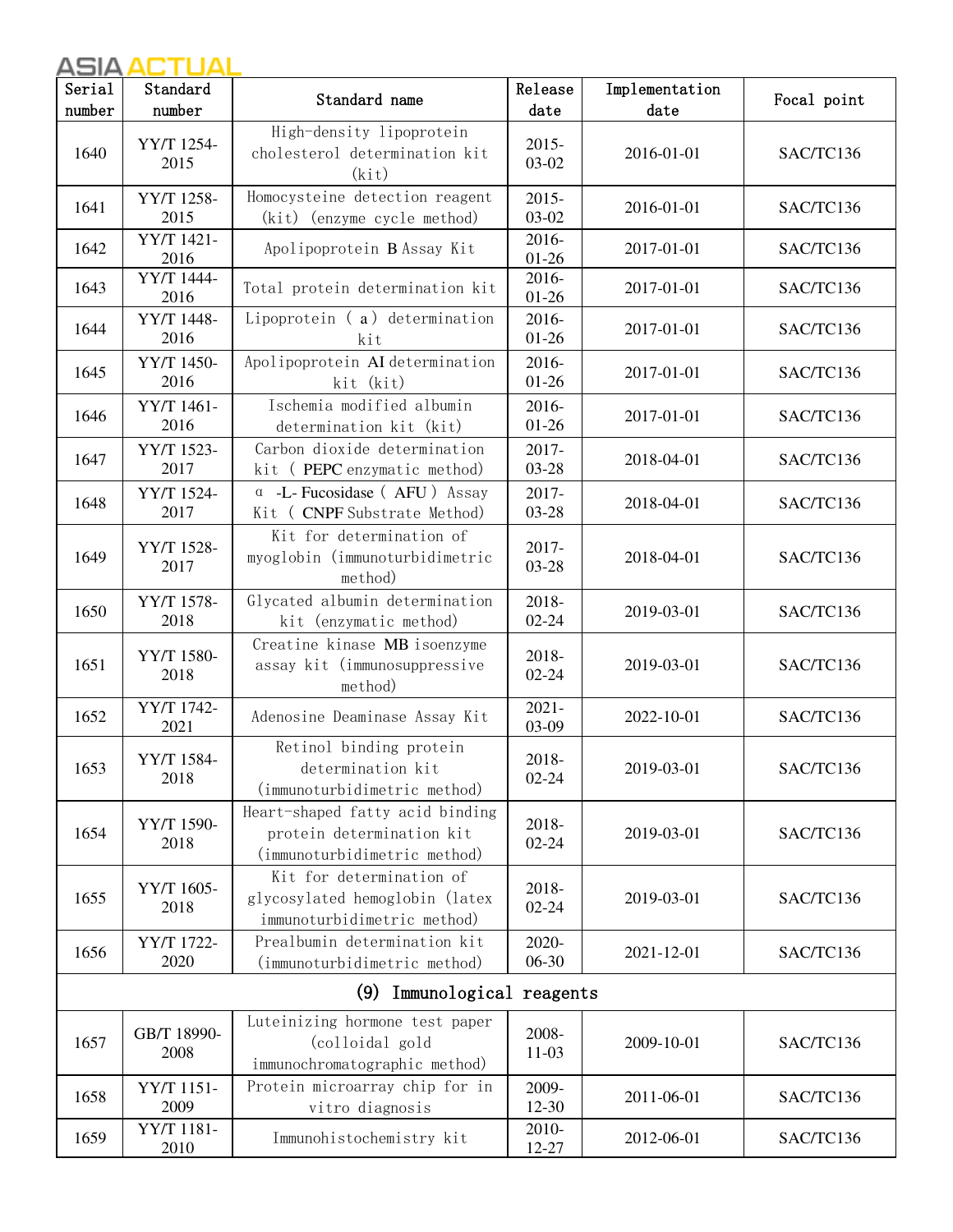| Serial | Standard             | Standard name                                                                                                                                        | Release            | Implementation | Focal point |
|--------|----------------------|------------------------------------------------------------------------------------------------------------------------------------------------------|--------------------|----------------|-------------|
| number | number               |                                                                                                                                                      | date               | date           |             |
| 1660   | YY/T 1183-<br>2010   | Enzyme-linked immunosorbent<br>assay reagent (kit)                                                                                                   | 2010-<br>12-27     | 2012-06-01     | SAC/TC136   |
| 1661   | YY/T 1184-<br>2010   | Monoclonal antibody reagents<br>for flow cytometry                                                                                                   | 2010-<br>12-27     | 2012-06-01     | SAC/TC136   |
| 1662   | YY/T 1304.2-<br>2015 | Time-resolved fluorescence<br>immunoassay system. Part 2:<br>Time-resolved fluorescence<br>immunoassay quantitative<br>determination reagents (kits) | 2015-<br>$03-02$   | 2016-01-01     | SAC/TC136   |
| 1663   | YY/T 1713-<br>2020   | Colloidal gold<br>immunochromatographic detection<br>kit                                                                                             | 2020-<br>$06 - 30$ | 2022-06-01     | SAC/TC136   |
| 1664   | YY 1727-<br>2020     | Oral mucosal exudate human<br>immunodeficiency virus antibody<br>detection kit (colloidal gold<br>immunochromatographic method)                      | 2020-<br>06-30     | 2022-06-01     | SAC/TC136   |
| 1665   | YY/T 1514-<br>2017   | Human Immunodeficiency Virus<br>(Type 1+2) Antibody Detection<br>Kit (Western Blot Method)                                                           | 2017-<br>$05-02$   | 2018-04-01     | SAC/TC136   |
| 1666   | YY/T 1526-<br>2017   | Human immunodeficiency virus<br>antigen antibody combined<br>detection kit (luminescent<br>type)                                                     | 2017-<br>$05-02$   | 2018-04-01     | SAC/TC136   |
| 1667   | YY/T 1611-<br>2018   | Human immunodeficiency virus<br>antibody detection kit<br>(immunochromatographic method)                                                             | 2018-<br>12-20     | 2020-01-01     | SAC/TC136   |
| 1668   | YY/T 1247-<br>2014   | Hepatitis B virus surface<br>antigen test kit (kit)<br>(chemiluminescence immunoassay)                                                               | 2014-<br>$06-17$   | 2015-07-01     | SAC/TC136   |
| 1669   | YY/T 1248-<br>2014   | Hepatitis B virus surface<br>antibody determination kit<br>(kit) (chemiluminescence<br>immunoassay)                                                  | 2014-<br>$06-17$   | 2015-07-01     | SAC/TC136   |
| 1670   | YY/T 1215-<br>2013   | Hepatitis C virus (HCV)<br>antibody detection kit<br>(colloidal gold method)                                                                         | 2013-<br>$10 - 21$ | 2014-10-01     | SAC/TC136   |
| 1671   | YY/T 1735-<br>2021   | Hepatitis C virus antibody<br>detection kit (kit)<br>(chemiluminescence immunoassay)                                                                 | $2021 -$<br>03-09  | 2022-04-01     | SAC/TC136   |
| 1672   | YY/T 1259-<br>2015   | Hepatitis E virus IgG antibody<br>detection kit (enzyme-linked<br>immunosorbent assay)                                                               | $2015 -$<br>03-02  | 2016-01-01     | SAC/TC136   |
| 1673   | YY/T 1260-<br>2015   | Hepatitis E virus IgM antibody<br>detection kit (enzyme-linked<br>immunosorbent assay)                                                               | $2015 -$<br>03-02  | 2016-01-01     | SAC/TC136   |
| 1674   | YY/T 1443-<br>2016   | Influenza A virus antigen<br>detection kit<br>(immunochromatographic method)                                                                         | 2016-<br>$01 - 26$ | 2017-01-01     | SAC/TC136   |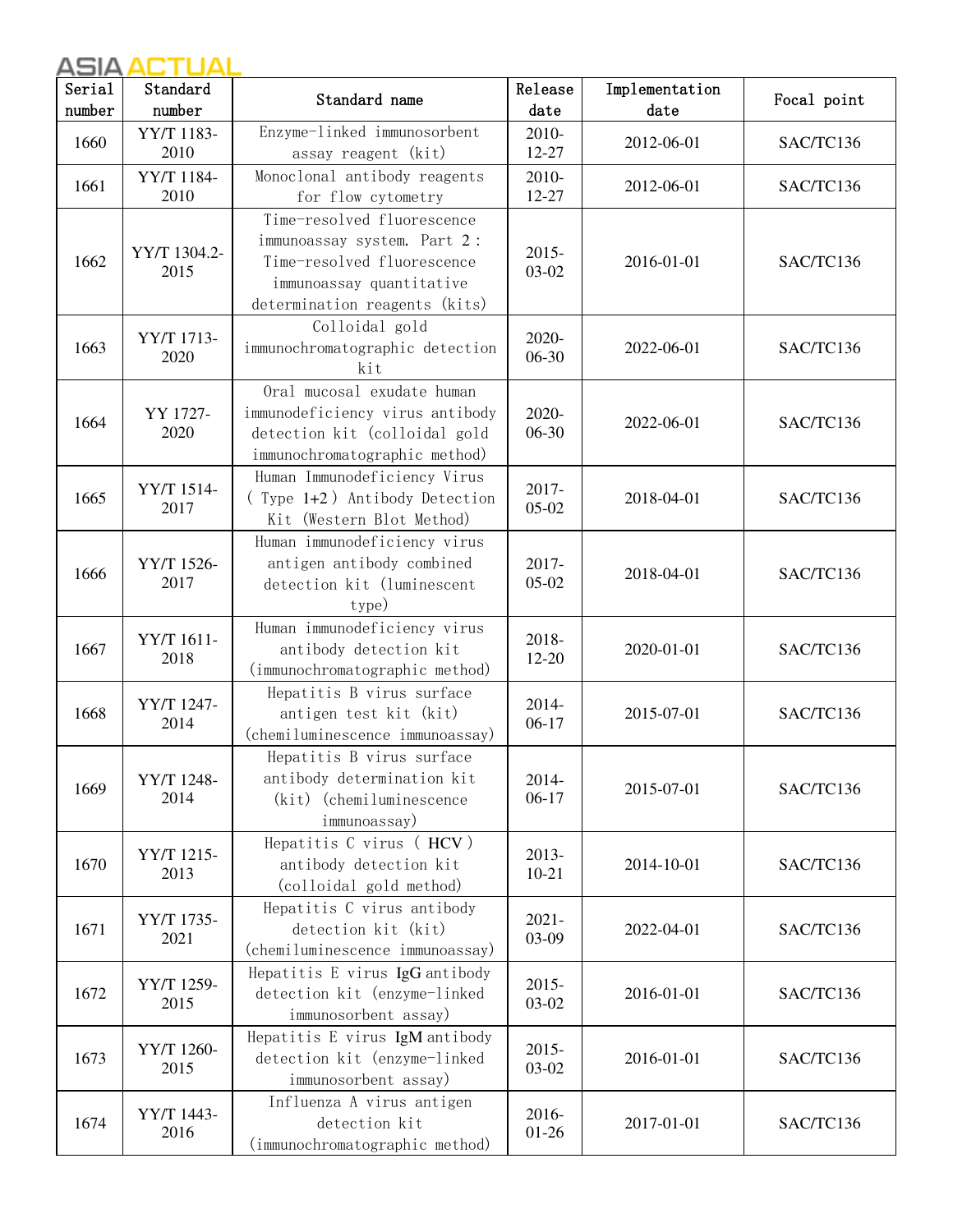| Serial | Standard           | Standard name                                                                                                | Release            | Implementation | Focal point |
|--------|--------------------|--------------------------------------------------------------------------------------------------------------|--------------------|----------------|-------------|
| number | number             |                                                                                                              | date               | date           |             |
| 1675   | YY/T 1517-<br>2017 | Epstein-Barr virus capsid antigen<br>(VCA) IgA antibody detection<br>kit                                     | 2017-<br>$05-02$   | 2018-04-01     | SAC/TC136   |
| 1676   | YY/T 1235-<br>2014 | Rubella virus IgG/IgM antibody<br>detection kit (kit)                                                        | 2014-<br>$06-17$   | 2015-07-01     | SAC/TC136   |
| 1677   | YY/T 1236-<br>2014 | Cytomegalovirus IgG/IgM antibody<br>detection kit (kit)                                                      | 2014-<br>$06-17$   | 2015-07-01     | SAC/TC136   |
| 1678   | YY/T 1482-<br>2016 | Herpes simplex<br>virus IgG antibody detection kit<br>(kit)                                                  | 2016-<br>07-29     | 2017-06-01     | SAC/TC136   |
| 1679   | YY/T 1483-<br>2016 | Herpes simplex<br>virus IgM antibody detection<br>kit (kit)                                                  | 2016-<br>$07-29$   | 2017-06-01     | SAC/TC136   |
| 1680   | YY/T 1645-<br>2019 | Human Parvovirus B19<br>IgG Antibody Detection Kit                                                           | 2019-<br>$05-31$   | 2020-06-01     | SAC/TC136   |
| 1681   | YY/T 1423-<br>2016 | Helicobacter pylori antibody<br>detection kit (colloidal gold<br>method)                                     | 2016-<br>$01 - 26$ | 2017-01-01     | SAC/TC136   |
| 1682   | YY/T 1237-<br>2014 | Toxoplasma IgG antibody<br>detection kit (kit) (enzyme-<br>linked immunoassay)                               | 2014-<br>$06-17$   | 2015-07-01     | SAC/TC136   |
| 1683   | YY/T 1225-<br>2014 | Mycoplasma pneumonia antibody<br>detection kit                                                               | 2014-<br>$06-17$   | 2015-07-01     | SAC/TC136   |
| 1684   | YY/T 1667-<br>2020 | Chlamydia<br>pneumoniae IgG antibody<br>detection kit (enzyme-linked<br>immunosorbent assay)                 | 2020-<br>$03 - 31$ | 2021-04-01     | SAC/TC136   |
| 1685   | YY/T 1597-<br>2017 | Newborn phenylalanine<br>determination kit                                                                   | 2017-<br>12-05     | 2018-12-01     | SAC/TC136   |
| 1686   | YY/T 1525-<br>2017 | Methamphetamine detection kit<br>(colloidal gold method)                                                     | 2017-<br>$05-02$   | 2018-04-01     | SAC/TC136   |
| 1687   | YY/T 1595-<br>2017 | Ketamine test kit (colloidal<br>gold method)                                                                 | 2017-<br>12-05     | 2018-12-01     | SAC/TC136   |
| 1688   | YY/T 1656-<br>2020 | Morphine detection kit<br>(colloidal gold method)                                                            | 2020-<br>$02 - 25$ | 2021-03-01     | SAC/TC136   |
| 1689   | YY/T 1673-<br>2019 | Amphetamine detection kit<br>(colloidal gold method)                                                         | 2019-<br>$10-23$   | 2020-10-01     | SAC/TC136   |
| 1690   | YY/T 1175-<br>2010 | Reagents for quantitative<br>determination of tumor markers<br>(kit) (chemiluminescence<br>immunoassay)      | 2010-<br>12-27     | 2012-06-01     | SAC/TC136   |
| 1691   | YY/T 1160-<br>2009 | Carcinoembryonic antigen<br>(CEA) quantitative<br>determination kit (kit)<br>(chemiluminescence immunoassay) | 2009-<br>$12 - 30$ | 2011-06-01     | SAC/TC136   |
| 1692   | YY/T 1161-<br>2009 | Tumor-associated<br>antigen CA125 quantitative                                                               | 2009-<br>12-30     | 2011-06-01     | SAC/TC136   |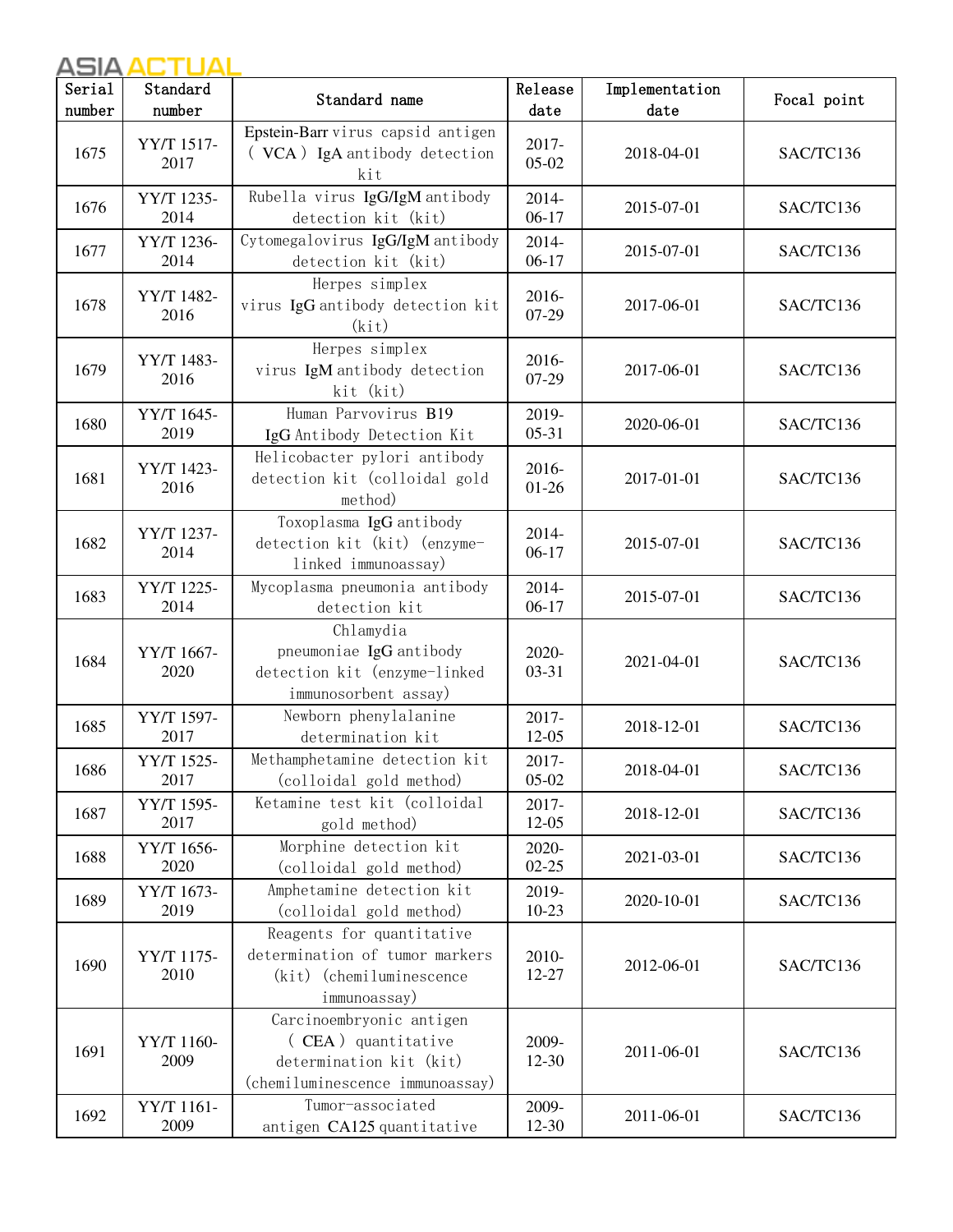| Serial | Standard           | Standard name                   | Release          | Implementation | Focal point |
|--------|--------------------|---------------------------------|------------------|----------------|-------------|
| number | number             |                                 | date             | date           |             |
|        |                    | determination reagent (kit)     |                  |                |             |
|        |                    | (chemiluminescence immunoassay) |                  |                |             |
|        |                    | Reagent for quantitative        |                  |                |             |
| 1693   | YY/T 1162-         | determination of alpha-         | 2009-            | 2011-06-01     | SAC/TC136   |
|        | 2009               | fetoprotein (kit)               | $12 - 30$        |                |             |
|        |                    | (chemiluminescence immunoassay) |                  |                |             |
| 1694   | YY/T 1216-         | Alpha-fetoprotein determination | 2020-            | 2021-06-01     | SAC/TC136   |
|        | 2020               | kit                             | $06 - 30$        |                |             |
|        |                    | Reagent (kit) for quantitative  |                  |                |             |
| 1695   | YY/T 1163-         | determination of total prostate | 2009-            | 2011-06-01     | SAC/TC136   |
|        | 2009               | specific antigen (t-PSA)        | $12-30$          |                |             |
|        |                    | (chemiluminescence immunoassay) |                  |                |             |
|        | YY/T 1249-         | Free prostate specific antigen  | 2014-            |                |             |
| 1696   | 2014               | quantitative labeling           | $06-17$          | 2015-07-01     | SAC/TC136   |
|        |                    | immunoassay kit                 |                  |                |             |
|        | YY/T 1262-         | Neuron-specific enolase         | $2015 -$         |                |             |
| 1697   | 2015               | quantitative labeling           | 03-02            | 2016-01-01     | SAC/TC136   |
|        |                    | immunoassay kit                 |                  |                |             |
|        |                    | Reagent for quantitative        |                  |                |             |
| 1698   | YY/T 1176-         | determination of cancer         | 2010-            | 2012-06-01     | SAC/TC136   |
|        | 2010               | antigen CA15-3 (kit)            | 12-27            |                |             |
|        |                    | (chemiluminescence immunoassay) |                  |                |             |
|        |                    | Reagent for quantitative        |                  |                |             |
| 1699   | YY/T 1177-<br>2010 | determination of cancer         | 2010-<br>12-27   | 2012-06-01     | SAC/TC136   |
|        |                    | antigen CA72-4 (kit)            |                  |                |             |
|        |                    | (chemiluminescence immunoassay) |                  |                |             |
|        |                    | Reagent for quantitative        |                  |                |             |
| 1700   | YY/T 1178-         | determination of carbohydrate   | 2010-            | 2012-06-01     | SAC/TC136   |
|        | 2010               | antigen CA19-9 (kit)            | 12-27            |                |             |
|        |                    | (chemiluminescence immunoassay) |                  |                |             |
|        |                    | Carbohydrate                    |                  |                |             |
| 1701   | YY/T 1179-         | antigen CA50 quantitative       | 2010-            | 2012-06-01     | SAC/TC136   |
|        | 2010               | reagent (kit)                   | 12-27            |                |             |
|        |                    | (chemiluminescence immunoassay) |                  |                |             |
| 1702   | YY/T 1456-         | Ferritin quantitative detection | 2016-            | 2017-01-01     | SAC/TC136   |
|        | 2016               | reagent (kit)                   | $01-26$          |                |             |
|        |                    | Human chorionic gonadotropin    |                  |                |             |
| 1703   | YY/T 1192-         | (HCG) quantitative              | $2011 -$         | 2013-06-01     | SAC/TC136   |
|        | 2011               | determination kit               | 12-31            |                |             |
|        |                    | (chemiluminescence immunoassay) |                  |                |             |
|        |                    | Free human chorionic            |                  |                |             |
| 1704   | YY/T 1257-         | gonadotropin $\beta$ subunit    | $2015 -$         | 2016-01-01     | SAC/TC136   |
|        | 2015               | quantitative labeling           | 03-02            |                |             |
|        |                    | immunoassay kit                 |                  |                |             |
| 1705   | YY/T 1214-         | Human chorionic gonadotropin    | 2019-            | 2020-08-01     | SAC/TC136   |
|        | 2019<br>YY/T 1672- | determination kit               | $07 - 24$        |                |             |
| 1706   | 2019               | Pepsinogen I/II Assay Kit       | 2019-<br>$10-23$ | 2020-10-01     | SAC/TC136   |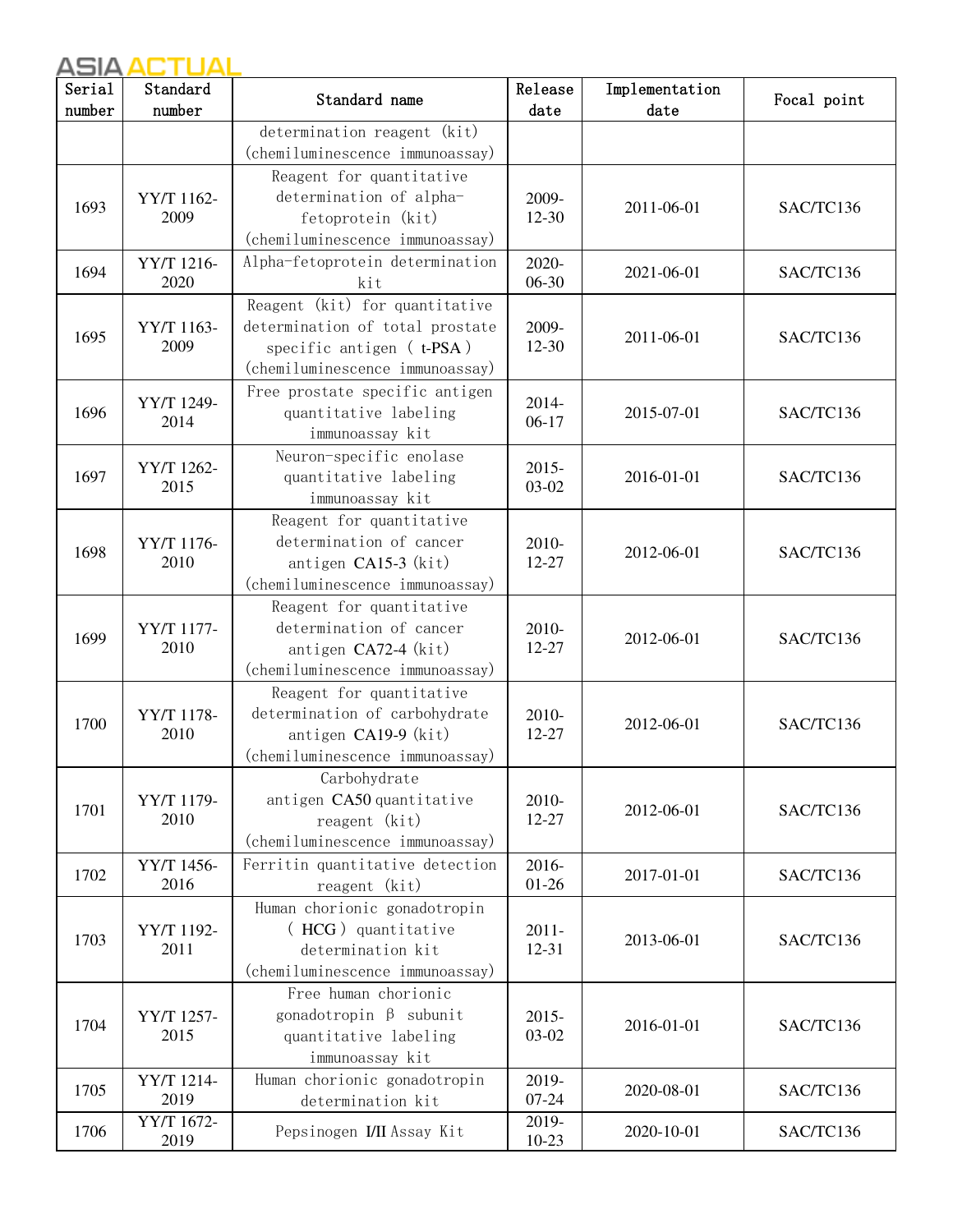# ASIA ACTUAL ASIA ACTUAL

| Serial<br>number | Standard<br>number | Standard name                                                                                                                                            | Release<br>date    | Implementation<br>date | Focal point |
|------------------|--------------------|----------------------------------------------------------------------------------------------------------------------------------------------------------|--------------------|------------------------|-------------|
| 1707             | YY/T 1674-<br>2019 | Insulin-like growth<br>factor I determination kit                                                                                                        | 2019-<br>$10-23$   | 2020-10-01             | SAC/TC136   |
| 1708             | YY/T 1516-<br>2017 | Prolactin quantitative labeling<br>immunoassay kit                                                                                                       | 2017-<br>03-28     | 2018-04-01             | SAC/TC136   |
| 1709             | YY/T 1252-<br>2015 | Total IgE quantitative labeling<br>immunoassay kit                                                                                                       | 2015-<br>$03 - 02$ | 2016-01-01             | SAC/TC136   |
| 1710             | YY/T 1581-<br>2018 | Allergen-specific IgE antibody<br>detection kit                                                                                                          | 2018-<br>$02 - 24$ | 2019-03-01             | SAC/TC136   |
| 1711             | YY/T 1221-<br>2013 | Cardiac troponin 1 diagnostic<br>kit (kit) (colloidal gold<br>method)                                                                                    | 2013-<br>$10 - 21$ | 2014-10-01             | SAC/TC136   |
| 1712             | YY/T 1233-<br>2014 | Reagent for quantitative<br>determination of cardiac<br>troponin - I $(kit)$<br>(chemiluminescence immunoassay)                                          | 2014-<br>$06-17$   | 2015-07-01             | SAC/TC136   |
| 1713             | YY/T 1451-<br>2016 | Brain natriuretic peptide and<br>N-terminal brain natriuretic<br>peptide precursor detection kit<br>(kit) (quantitative labeling)<br>immunoassay method) | 2016-<br>$01 - 26$ | 2017-01-01             | SAC/TC136   |
| 1714             | YY/T 1513-<br>2017 | C-reactive protein assay kit                                                                                                                             | 2017-<br>$03 - 28$ | 2018-04-01             | SAC/TC136   |
| 1715             | YY/T 1588-<br>2018 | Procalcitonin determination kit                                                                                                                          | 2018-<br>$02 - 24$ | 2019-03-01             | SAC/TC136   |
| 1716             | YY/T 1442-<br>2016 | $\beta$ 2-microglobulin quantitative<br>detection reagent (kit)                                                                                          | 2016-<br>$01 - 26$ | 2017-01-01             | SAC/TC136   |
| 1717             | YY/T 1422-<br>2016 | Serum pregnancy-associated<br>plasma protein A detection kit<br>(kit) (quantitative labeling)<br>immunoassay method)                                     | 2016-<br>$07-29$   | 2017-06-01             | SAC/TC136   |
| 1718             | YY/T 1217-<br>2013 | Luteinizing hormone<br>quantitative labeling<br>immunoassay kit                                                                                          | 2013-<br>$10 - 21$ | 2014-10-01             | SAC/TC136   |
| 1719             | YY/T 1213-<br>2019 | Follicle Stimulating Hormone<br>Determination Kit                                                                                                        | 2019-5-<br>31      | 2020-06-01             | SAC/TC136   |
| 1720             | YY/T 1164-<br>2009 | Human chorionic gonadotropin<br>(HCG) test paper (colloidal<br>gold immunochromatographic<br>method)                                                     | 2009-<br>$12 - 30$ | 2011-06-01             | SAC/TC136   |
| 1721             | YY/T 1222-<br>2014 | Quantitative labeling<br>immunoassay kit for total<br>triiodothyronine                                                                                   | 2014-<br>$06-17$   | 2015-07-01             | SAC/TC136   |
| 1722             | YY/T 1223-<br>2014 | Total Thyroxine Quantitative<br>Labeling Immunoassay Kit                                                                                                 | 2014-<br>$06-17$   | 2015-07-01             | SAC/TC136   |
| 1723             | YY/T 1721-<br>2020 | Free thyroxine determination<br>kit                                                                                                                      | 2020-<br>$06 - 30$ | 2021-12-01             | SAC/TC136   |
| 1724             | YY/T 1724-<br>2020 | Free Triiodothyronine<br>Determination Kit                                                                                                               | 2020-<br>06-30     | 2021-06-01             | SAC/TC136   |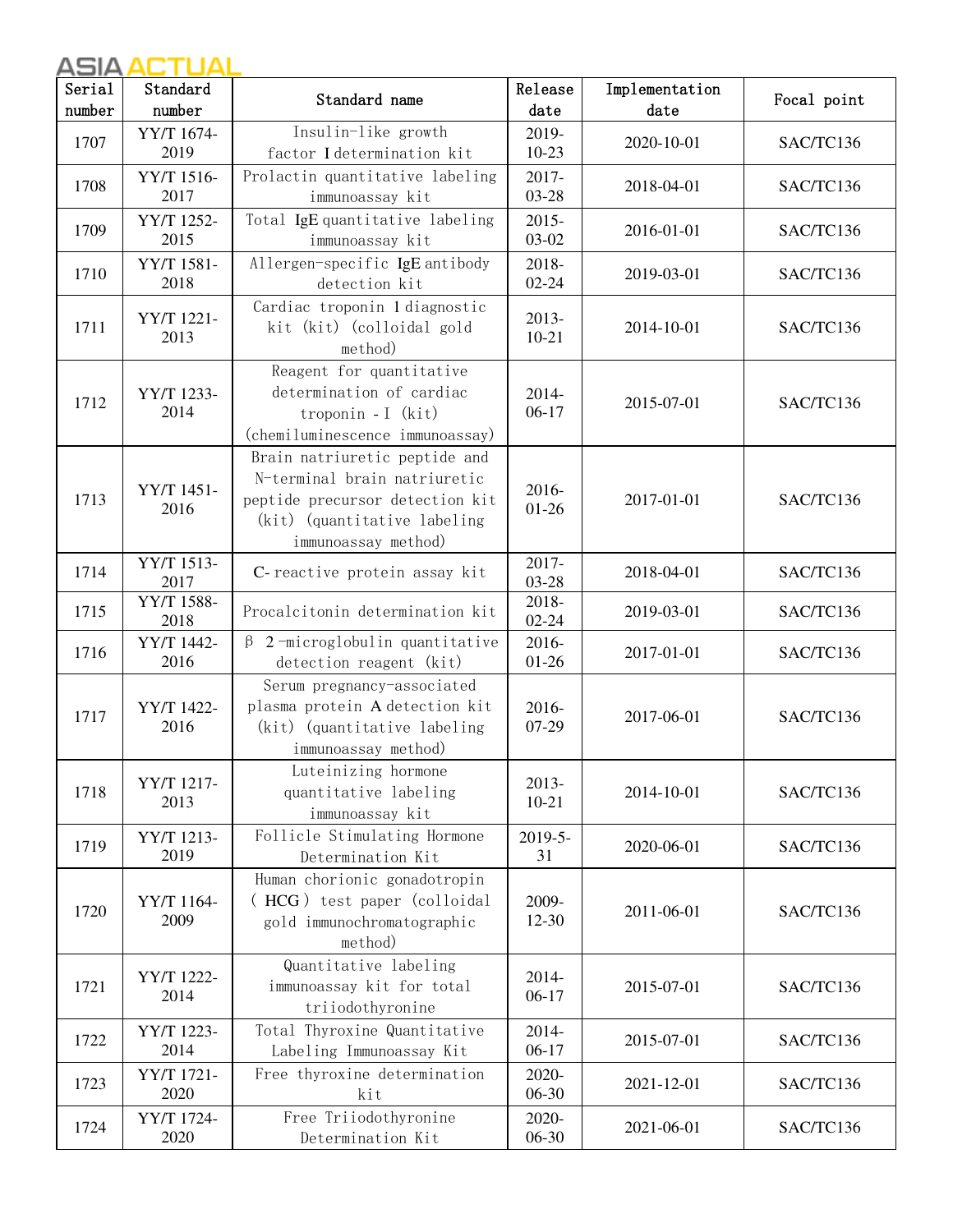| Serial<br>number           | Standard<br>number | Standard name                                                                                                      | Release<br>date    | Implementation<br>date | Focal point |  |
|----------------------------|--------------------|--------------------------------------------------------------------------------------------------------------------|--------------------|------------------------|-------------|--|
| 1725                       | YY/T 1218-<br>2013 | Thyroid Stimulating Hormone<br>Quantitative Labeling<br>Immunoassay Kit                                            | 2013-<br>$10 - 21$ | 2014-10-01             | SAC/TC136   |  |
| 1726                       | YY/T 1664-<br>2019 | Parathyroid hormone<br>determination kit                                                                           | 2019-<br>$07 - 24$ | 2020-08-01             | SAC/TC136   |  |
| 1727                       | YY/T 1589-<br>2018 | Estradiol determination kit<br>(chemiluminescence immunoassay)                                                     | 2018-<br>$04 - 11$ | 2019-05-01             | SAC/TC136   |  |
| 1728                       | YY/T 1663-<br>2019 | Progesterone determination kit                                                                                     | 2019-<br>$05 - 31$ | 2020-06-01             | SAC/TC136   |  |
| 1729                       | YY/T 1250-<br>2014 | Insulin quantitative labeling<br>immunoassay kit                                                                   | 2014-<br>$06-17$   | 2015-07-01             | SAC/TC136   |  |
| 1730                       | YY/T 1518-<br>2017 | C-Peptide (CP) Quantitative<br>Labeling Immunoassay Kit                                                            | 2017-<br>03-28     | 2018-04-01             | SAC/TC136   |  |
| 1731                       | YY/T 1593-<br>2018 | Growth hormone assay kit                                                                                           | 2018-<br>$02 - 24$ | 2019-03-01             | SAC/TC136   |  |
| 1732                       | YY/T 1193-<br>2011 | Kit for quantitative<br>determination of follicle-<br>stimulating hormone (FSH)<br>(chemiluminescence immunoassay) | $2011 -$<br>12-31  | 2013-06-01             | SAC/TC136   |  |
| 1733                       | YY/T 1585-<br>2017 | Kit for determination<br>of total $25 -$<br>hydroxyvitamin D (labeled<br>immunoassay)                              | 2017-<br>12-05     | 2018-12-01             | SAC/TC136   |  |
| 1734                       | YY/T 1677-<br>2019 | Vitamin B <sub>12</sub> determination kit<br>(labeled immunoassay method)                                          | 2019-<br>$10-23$   | 2020-10-01             | SAC/TC136   |  |
| 1735                       | YY/T 1583-<br>2018 | Folic acid determination kit<br>(chemiluminescence immunoassay)                                                    | 2018-<br>$02 - 24$ | 2019-03-01             | SAC/TC136   |  |
| 1736                       | YY/T 1458-<br>2016 | Anti-thyroid peroxidase<br>antibody quantitative detection<br>kit (kit) (chemiluminescence<br>immunoassay)         | 2016-<br>$01 - 26$ | 2017-01-01             | SAC/TC136   |  |
| 1737                       | YY/T 1594-<br>2018 | Human anti-thyroglobulin<br>antibody determination kit                                                             | 2018-<br>$04 - 11$ | 2019-05-01             | SAC/TC136   |  |
| 1738                       | YY/T 1220-<br>2013 | Creatine kinase isoenzyme ( CK-<br>MB) diagnostic kit (kit)<br>(colloidal gold method)                             | 2013-<br>$10 - 21$ | 2014-10-01             | SAC/TC136   |  |
| (10) Microbiology reagents |                    |                                                                                                                    |                    |                        |             |  |
| 1739                       | YY/T 1191-<br>2011 | Antibacterial drug sensitive<br>paper                                                                              | $2011 -$<br>12-31  | 2013-06-01             | SAC/TC136   |  |
| 1740                       | YY/T 1726-<br>2020 | Concentration gradient agar<br>diffusion drug susceptibility<br>strip                                              | 2020-<br>06-30     | 2021-12-01             | SAC/TC136   |  |
| 1741                       | YY/T 1682-<br>2019 | Ureaplasma / Mycoplasma hominis<br>culture and drug sensitivity<br>detection kit                                   | 2019-<br>$10-23$   | 2021-10-01             | SAC/TC136   |  |
| 1742                       | YY/T 1729-<br>2020 | Fungi $(1-3)$ - beta] -D-glucan<br>assay kit                                                                       | 2020-<br>06-30     | 2021-06-01             | SAC/TC136   |  |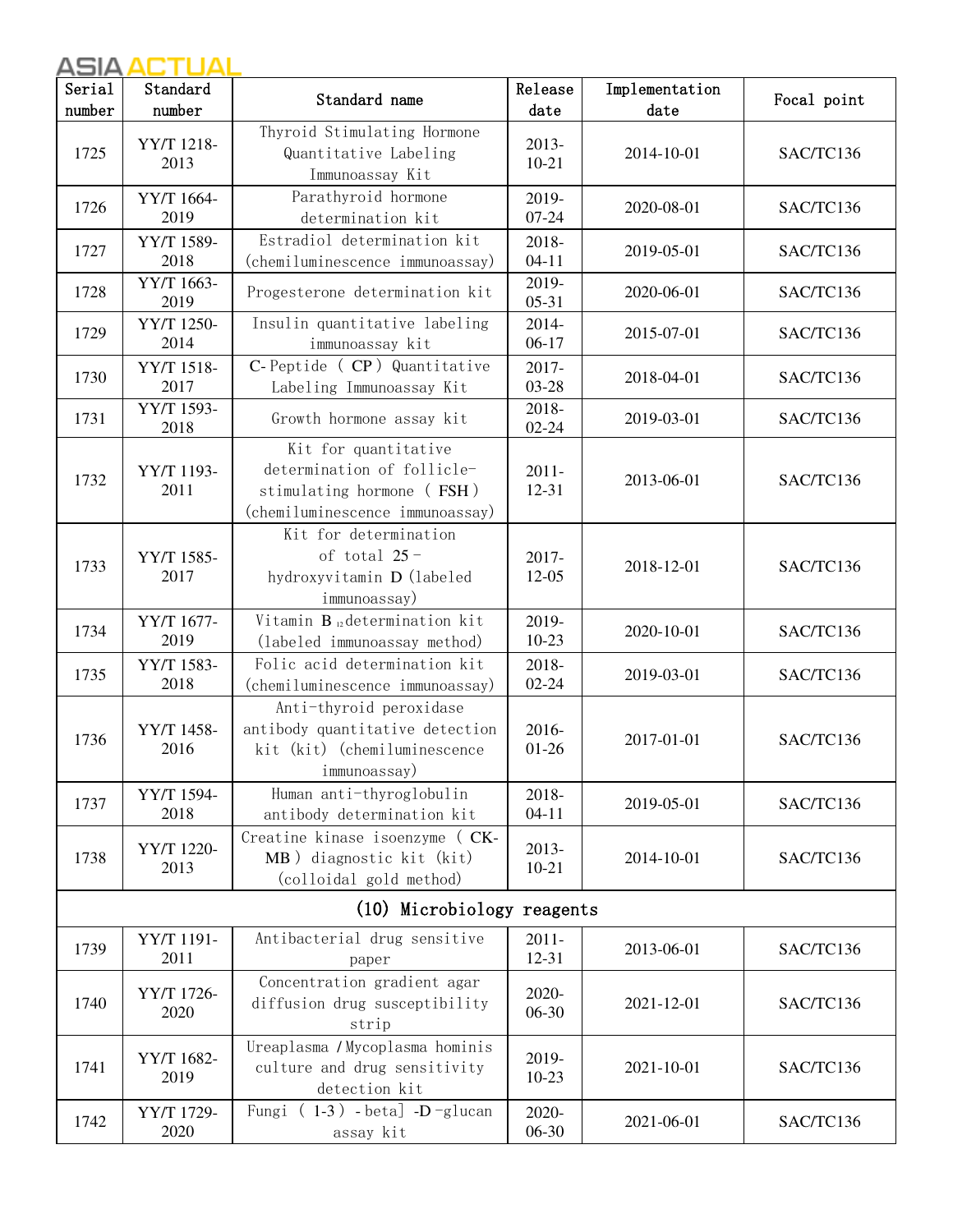# ASIA ACTUAL ASIA ACTUAL

| Serial | Standard           | Standard name                                                        | Release            | Implementation | Focal point |
|--------|--------------------|----------------------------------------------------------------------|--------------------|----------------|-------------|
| number | number             |                                                                      | date               | date           |             |
| 1743   | YY/T 0576-<br>2005 | Columbia Blood Agar Basal<br>Medium                                  | 2005-<br>12-07     | 2006-12-01     | SAC/TC136   |
| 1744   | YY/T 0578-<br>2005 | Salmonella and Shigella agar<br>medium                               | $2005 -$<br>12-07  | 2006-12-01     | SAC/TC136   |
| 1745   | YY/T 0665-<br>2008 | MH agar medium                                                       | 2008-<br>$04 - 25$ | 2009-06-01     | SAC/TC136   |
| 1746   | YY/T 1165-<br>2009 | Sabao weak agar medium                                               | 2009-<br>12-30     | 2011-06-01     | SAC/TC136   |
| 1747   | YY/T 1166-<br>2009 | Neisseria gonorrhoeae agar<br>basal medium                           | 2009-<br>12-30     | 2011-06-01     | SAC/TC136   |
| 1748   | YY/T 1167-<br>2009 | Anaerobic Blood Agar Basal<br>Medium                                 | 2009-<br>12-30     | 2011-06-01     | SAC/TC136   |
| 1749   | YY/T 1169-<br>2009 | MacConkey Agar                                                       | 2009-<br>12-30     | 2011-06-01     | SAC/TC136   |
| 1750   | YY/T 1171-<br>2009 | Modified Roche Basal Medium                                          | 2009-<br>12-30     | 2011-06-01     | SAC/TC136   |
| 1751   | YY/T 1185-<br>2010 | Brain Heart Infusion Medium                                          | 2010-<br>12-27     | 2012-06-01     | SAC/TC136   |
| 1752   | YY/T 1186-<br>2010 | MH broth medium                                                      | 2010-<br>12-27     | 2012-06-01     | SAC/TC136   |
| 1753   | YY/T 1188-<br>2010 | Eosin Methylene Blue Agar<br>Medium                                  | 2010-<br>12-27     | 2012-06-01     | SAC/TC136   |
| 1754   | YY/T 1189-<br>2010 | China Blue Agar Medium                                               | 2010-<br>12-27     | 2012-06-01     | SAC/TC136   |
| 1755   | YY/T 1190-<br>2010 | Lactose bile salt fermentation<br>medium                             | 2010-<br>12-27     | 2012-06-01     | SAC/TC136   |
| 1756   | YY/T 1208-<br>2013 | Thiosulfate - citrate - bile<br>salt - sucrose (TCBS) agar<br>medium | 2013-<br>$10 - 21$ | 2014-10-01     | SAC/TC136   |
| 1757   | YY/T 1209-<br>2013 | <b>BCYE</b> agar medium                                              | 2013-<br>$10 - 21$ | 2014-10-01     | SAC/TC136   |
| 1758   | YY/T 1210-<br>2013 | Macconkey Sorbitol Agar                                              | 2013-<br>$10 - 21$ | 2014-10-01     | SAC/TC136   |
| 1759   | YY/T 1211-<br>2013 | Mannitol High Salt Agar Medium                                       | 2013-<br>$10 - 21$ | 2014-10-01     | SAC/TC136   |
| 1760   | YY/T 1212-<br>2013 | Gentamicin Agar Basal Medium                                         | 2013-<br>$10 - 21$ | 2014-10-01     | SAC/TC136   |
| 1761   | YY/T 1239-<br>2014 | Agar plate medium                                                    | 2014-<br>$06-17$   | 2015-07-01     | SAC/TC136   |
| 1762   | YY/T 0575-<br>2005 | Thioglycollate fluid medium                                          | 2005-<br>12-07     | 2006-12-01     | SAC/TC136   |
| 1763   | YY/T 0577-<br>2005 | Nutrient agar medium                                                 | $2005 -$<br>12-07  | 2006-12-01     | SAC/TC136   |
| 1764   | YY/T 1187-<br>2010 | Nutrient broth                                                       | 2010-<br>12-27     | 2012-06-01     | SAC/TC136   |
| 1765   | YY/T 1219-<br>2013 | Tryptone Soy Broth Medium                                            | 2013-<br>$10 - 21$ | 2014-10-01     | SAC/TC136   |
| 1766   | YY/T 1170-<br>2009 | Basic Peptone Aqueous Medium                                         | 2009-<br>12-30     | 2011-06-01     | SAC/TC136   |
| 1767   | YY/T 1168-<br>2009 | Chocolate Agar Basal Medium                                          | 2009-<br>12-30     | 2011-06-01     | SAC/TC136   |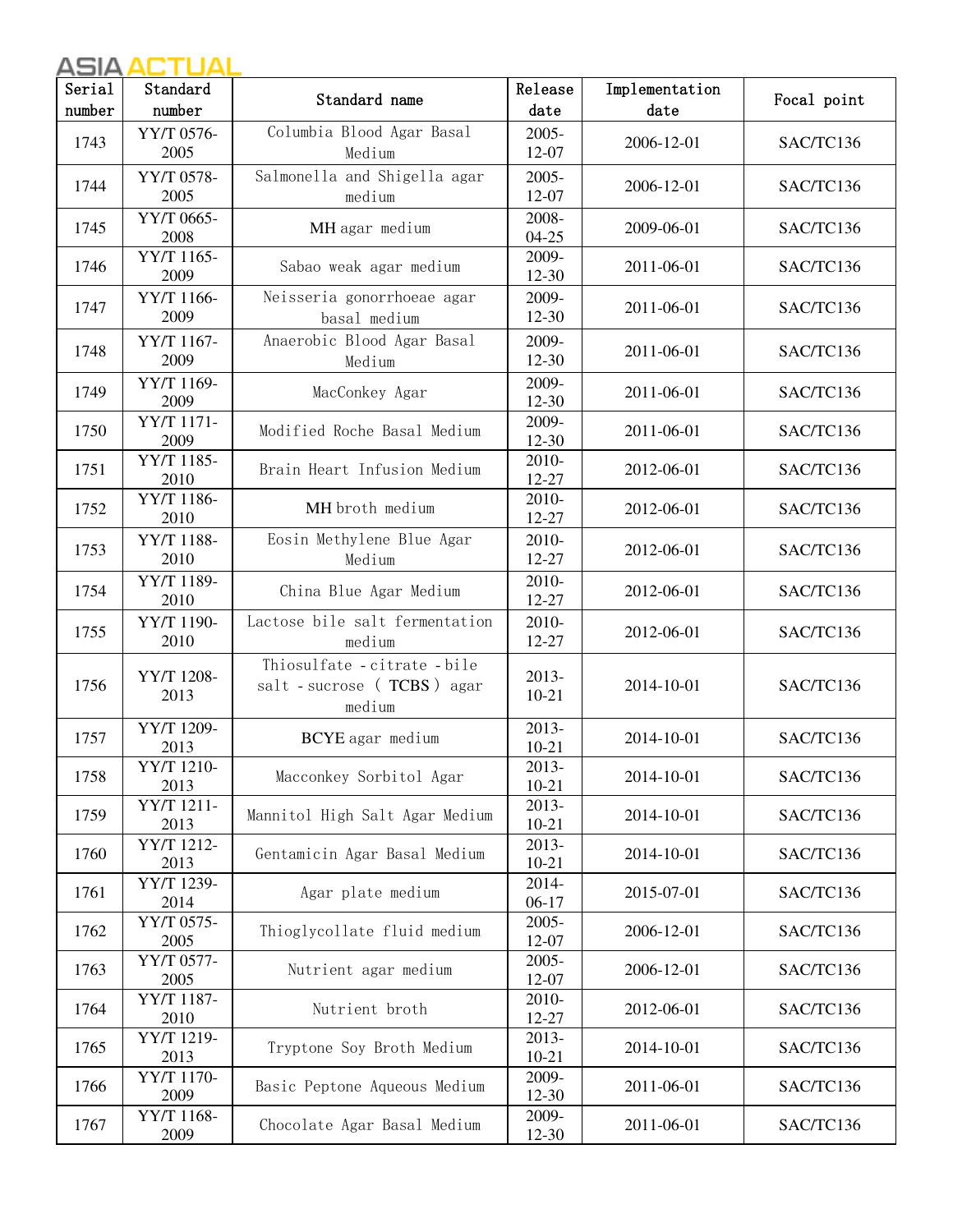| Serial<br>number                | Standard<br>number   | Standard name                                                                                                                                                                                                                     | Release<br>date    | Implementation<br>date | Focal point |  |
|---------------------------------|----------------------|-----------------------------------------------------------------------------------------------------------------------------------------------------------------------------------------------------------------------------------|--------------------|------------------------|-------------|--|
| (11) Molecular biology reagents |                      |                                                                                                                                                                                                                                   |                    |                        |             |  |
| 1768                            | GB/T<br>39367.1-2020 | In vitro diagnostic test<br>system. Qualitative in vitro<br>test procedures of nucleic acid<br>for the detection and<br>identification of pathogenic<br>microorganisms. Part 1: General<br>requirements, terms and<br>definitions | 2020-<br>$11-19$   | 2022-06-01             | SAC/TC136   |  |
| 1769                            | YY/T 1153-<br>2009   | DNA microarray chip for in<br>vitro diagnosis                                                                                                                                                                                     | 2009-<br>12-30     | 2011-06-01             | SAC/TC136   |  |
| 1770                            | YY/T 1182-<br>2020   | Reagents (kits) for nucleic<br>acid amplification detection                                                                                                                                                                       | 2020-<br>$02 - 21$ | 2021-01-01             | SAC/TC136   |  |
| 1771                            | YY/T 1303-<br>2015   | Nucleic acid amplification<br>reverse dot hybridization<br>reagent (kit)                                                                                                                                                          | $2015 -$<br>03-02  | 2016-01-01             | SAC/TC136   |  |
| 1772                            | YY/T 1725-<br>2020   | Bacterial and fungal infection<br>multiple nucleic acid detection<br>kit                                                                                                                                                          | 2020-<br>06-30     | 2021-12-01             | SAC/TC136   |  |
| 1773                            | YY/T 1459-<br>2016   | Human gene in situ<br>hybridization detection kit                                                                                                                                                                                 | 2016-<br>$01 - 26$ | 2017-01-01             | SAC/TC136   |  |
| 1774                            | YY/T 1586-<br>2018   | Tumor personalized treatment-<br>related gene mutation detection<br>kit (fluorescence PCR method)                                                                                                                                 | 2018-<br>$02 - 24$ | 2019-03-01             | SAC/TC136   |  |
| 1775                            | YY/T 1731-<br>2020   | Human Gene Single Nucleotide<br>Polymorphism (SNP) Detection<br>Kit                                                                                                                                                               | 2020-<br>06-30     | 2021-06-01             | SAC/TC136   |  |
| 1776                            | YY/T 1717-<br>2020   | Nucleic acid extraction kit<br>(magnetic bead method)                                                                                                                                                                             | 2020-<br>$03 - 31$ | 2021-04-01             | SAC/TC136   |  |
| 1777                            | YY/T 1462-<br>2016   | A H1N1 influenza<br>virus RNA detection kit<br>(fluorescence PCR method)                                                                                                                                                          | 2016-<br>$01 - 26$ | 2017-01-01             | SAC/TC136   |  |
| 1778                            | YY/T 1596-<br>2017   | Influenza A virus nucleic acid<br>detection kit<br>(fluorescence PCR method)                                                                                                                                                      | 2017-<br>12-05     | 2018-12-01             | SAC/TC136   |  |
| 1779                            | YY/T 1226-<br>2014   | Human papillomavirus nucleic<br>acid (typing) detection kit<br>(kit)                                                                                                                                                              | 2014-<br>$06-17$   | 2015-07-01             | SAC/TC136   |  |
| 1780                            | YY/T 1515-<br>2017   | Human Immunodeficiency Virus<br>(Type I) Nucleic Acid<br>Quantitative Detection Kit                                                                                                                                               | 2017-<br>$05-02$   | 2018-04-01             | SAC/TC136   |  |
| 1781                            | YY/T 1424-<br>2016   | Chlamydia<br>trachomatis DNA detection kit<br>(fluorescence PCR method)                                                                                                                                                           | 2016-<br>$01 - 26$ | 2017-01-01             | SAC/TC136   |  |
| 1782                            | YY/T 1256-<br>2015   | Ureaplasma urealyticum nucleic<br>acid amplification detection<br>kit                                                                                                                                                             | $2015 -$<br>03-02  | 2016-01-01             | SAC/TC136   |  |